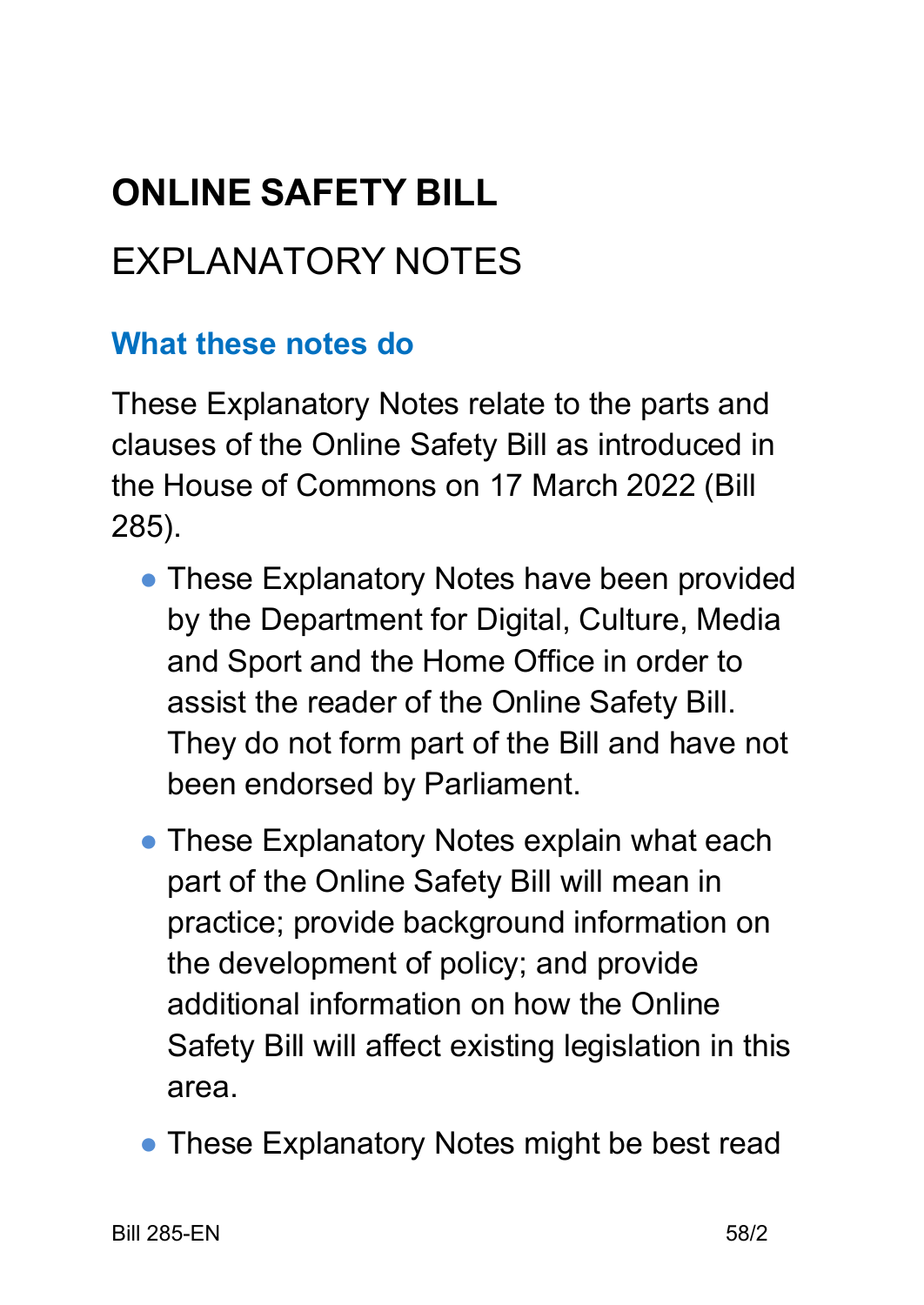alongside the Online Safety Bill. They are not, and are not intended to be, a comprehensive description of the Online Safety Bill.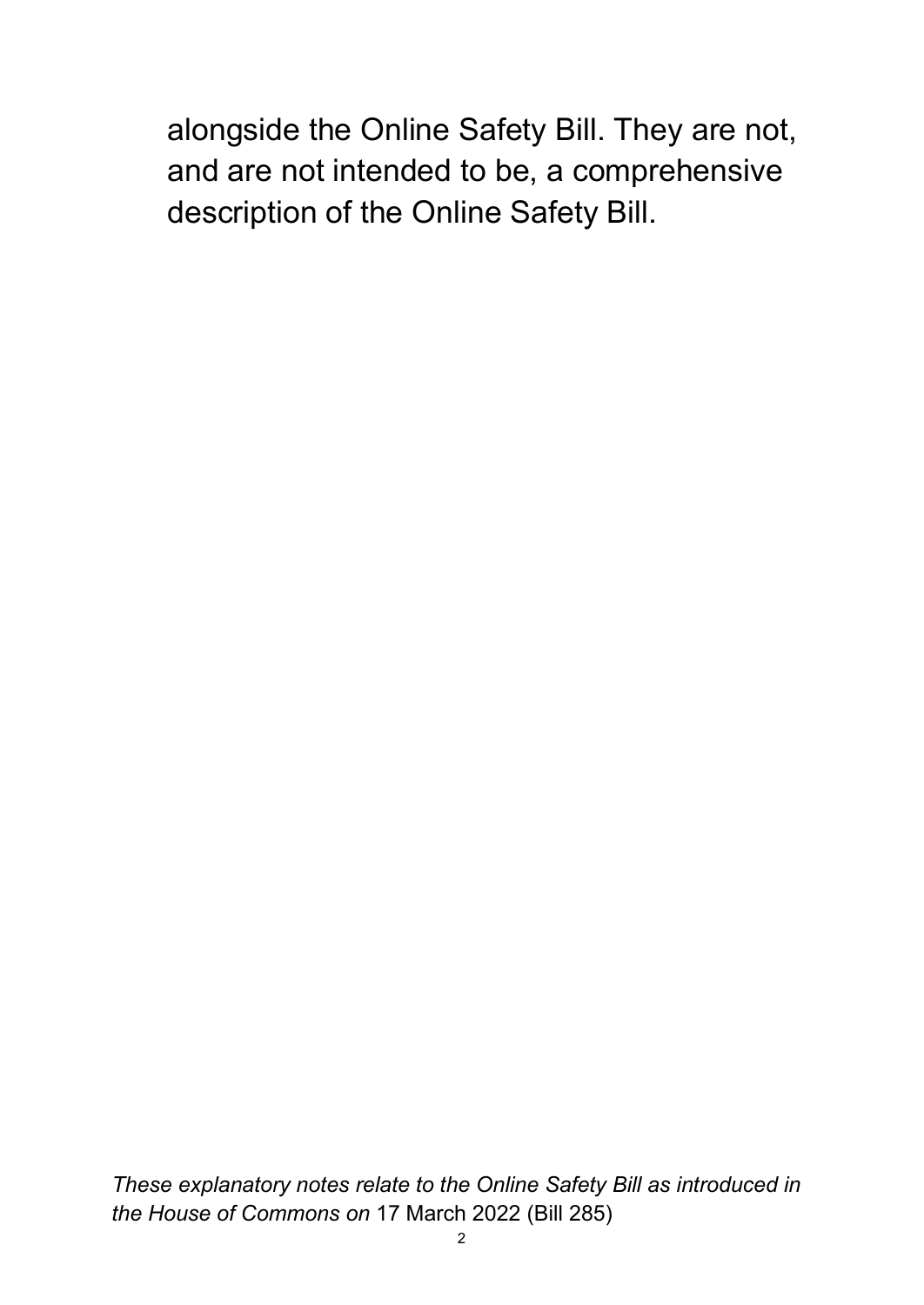## **Table of Contents**

| <b>Overview of the Bill</b>                                | 6  |
|------------------------------------------------------------|----|
| <b>Policy background</b>                                   | 8  |
| <b>Existing Regulation of Online Services</b>              | 8  |
| The Online Harms White Paper                               | 11 |
| <b>Interim Codes of Practice</b>                           | 15 |
| <b>Government Report on Transparency Reporting</b>         |    |
|                                                            | 15 |
| <b>Pre-legislative Scrutiny</b>                            | 16 |
| <b>The Online Safety Bill</b>                              | 17 |
| <b>Legal background</b>                                    | 24 |
| <b>Territorial extent and application</b>                  | 30 |
| <b>Commentary on provisions of Bill</b>                    | 33 |
| <b>Part 1: Introduction</b>                                | 35 |
| <b>Part 2: Key definitions</b>                             | 35 |
| <b>Part 3: Providers of regulated user-to-user</b>         |    |
| services and regulated search services: Duties             |    |
| of care                                                    | 44 |
| Chapter 1: Introduction                                    | 44 |
| Chapter 2: Providers of user-to-user services:             |    |
| duties of care                                             | 44 |
| Chapter 3: Providers of search services: duties<br>of care | 70 |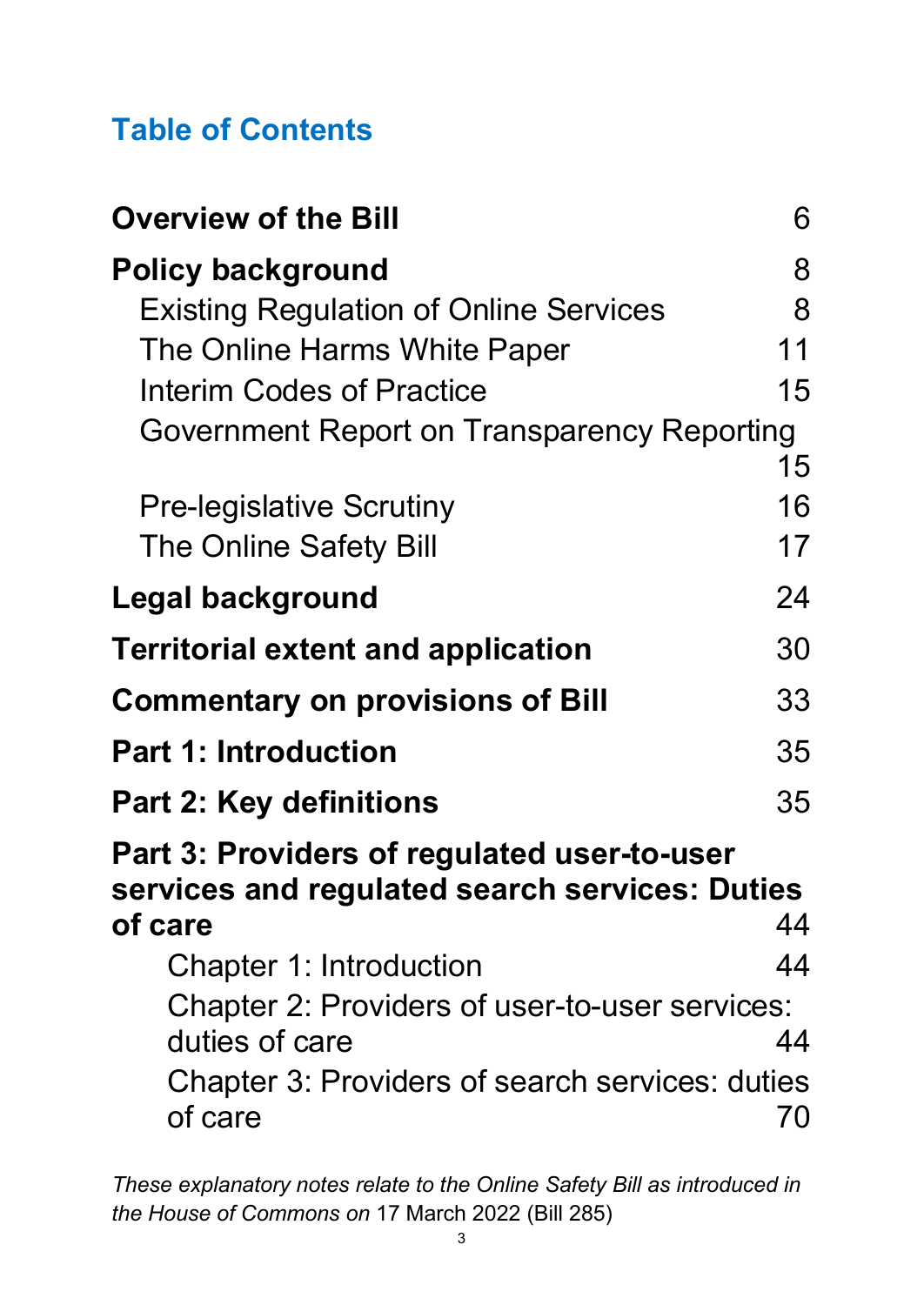| Chapter 4: Children's Access Assessments 85<br>Chapter 5: Duties about fraudulent advertising | 88        |
|-----------------------------------------------------------------------------------------------|-----------|
| Chapter 6: Codes of practice and guidance<br>Chapter 7: Interpretation of Part 3              | 93<br>111 |
| Part 4: Other duties of providers of regulated<br>user-to-user services and regulated search  |           |
| services                                                                                      | 129       |
| Chapter 1: Providers of Category 1 services:                                                  |           |
| User identity verification                                                                    | 129       |
| <b>Chapter 2: Reporting Child Sexual Exploitation</b>                                         |           |
| and Abuse Content                                                                             | 130       |
| <b>Chapter 3: Transparency Reporting</b>                                                      | 137       |
| <b>Part 5: Duties of providers of regulated</b><br>services: Certain pornographic content     | 141       |
| Part 6: Duties of providers of regulated                                                      |           |
| services: fees                                                                                | 149       |
| Part 7: OFCOM's powers and duties in relation                                                 |           |
| to regulated services                                                                         | 154       |
| <b>Chapter 1: General Duties</b>                                                              | 154       |
| Chapter 2: Register of categories of regulated<br>user-to-user services and regulated search  |           |
| services                                                                                      | 156       |
| Chapter 3: Risk assessments of regulated                                                      |           |
| user-to-user services and regulated search<br>services                                        | 165       |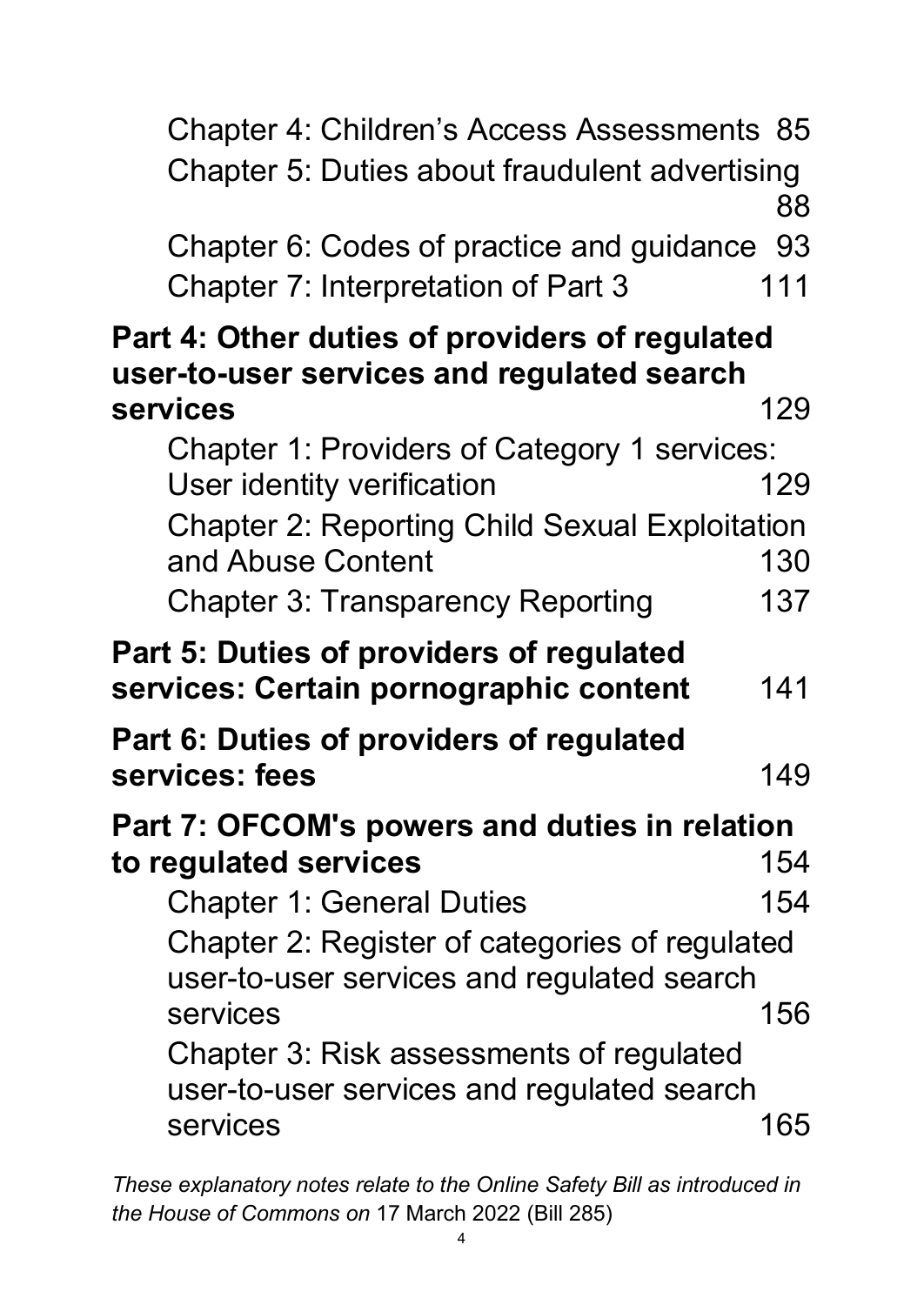| <b>Chapter 4: Information</b>                                         | 167 |
|-----------------------------------------------------------------------|-----|
| <b>Chapter 6: Enforcement Powers</b>                                  | 193 |
| Chapter 7: Committees, research and reports                           |     |
|                                                                       | 213 |
| <b>Part 8: Appeals and super-complaints</b>                           | 217 |
| <b>Chapter 1: Appeals</b>                                             | 217 |
| <b>Chapter 2: Super-complaints</b>                                    | 219 |
| Part 9: Secretary of State's functions in relation                    |     |
| to regulated services                                                 | 221 |
| <b>Part 10: Communications offences</b>                               | 228 |
| <b>Part 11: Supplementary and General</b>                             | 242 |
| <b>Commencement</b>                                                   | 268 |
| <b>Financial implications of the Bill</b>                             | 269 |
| <b>Parliamentary approval for financial costs or</b>                  |     |
| for charges imposed                                                   | 270 |
| <b>Compatibility with the European Convention on</b>                  |     |
| <b>Human Rights</b>                                                   | 272 |
| <b>Related documents</b>                                              | 273 |
| <b>Annex A – Glossary</b>                                             | 274 |
| Annex B - Territorial extent and application in<br>the United Kingdom | 277 |
| Subject matter and legislative competence of                          |     |
| devolved legislatures                                                 | 288 |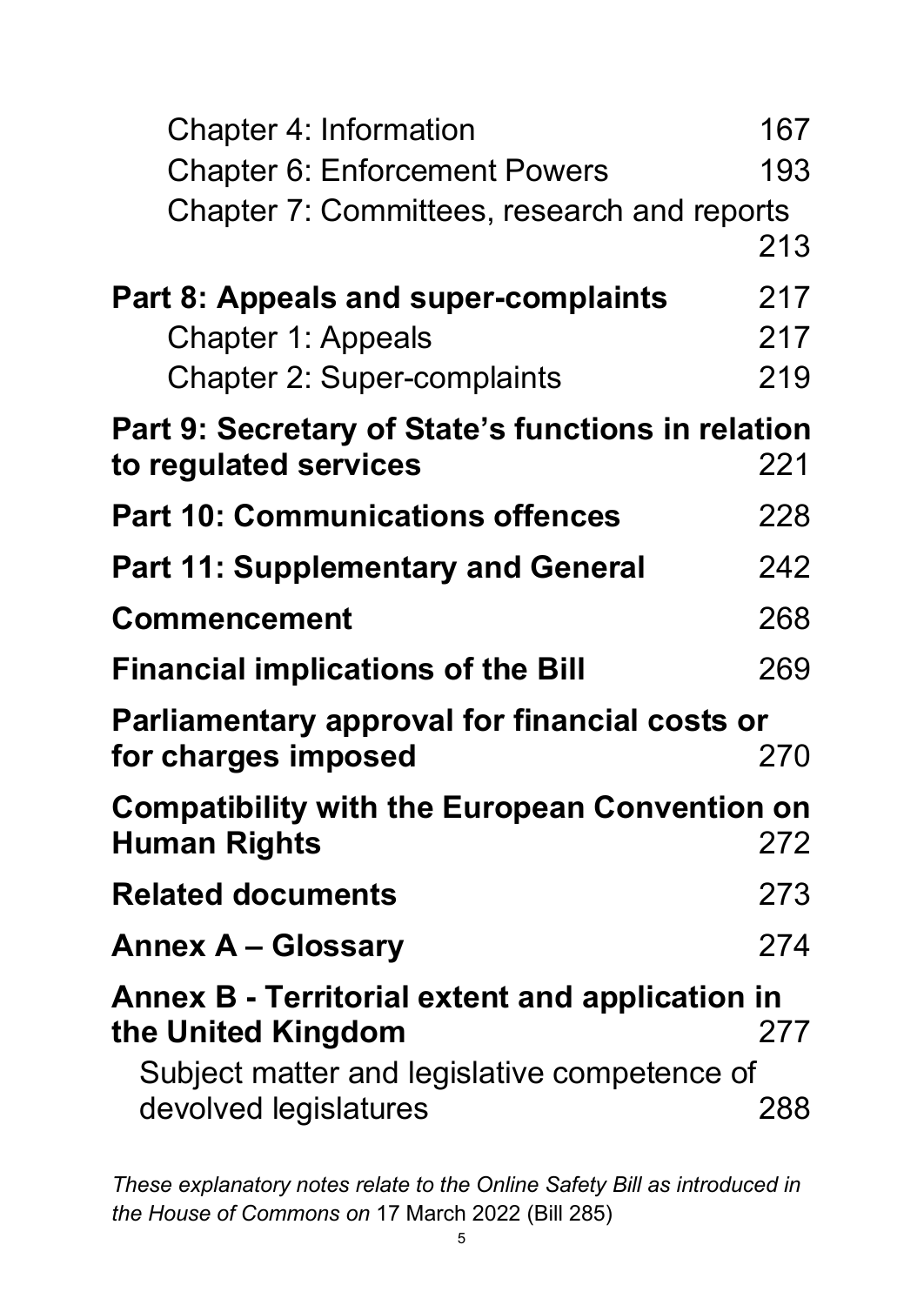### <span id="page-5-0"></span>**Overview of the Bill**

- 1.The Online Safety Bill establishes a new regulatory regime to address illegal and harmful content online. It imposes legal requirements on:
	- a.Providers of internet services which allow users to encounter content generated, uploaded or shared by other users ("userto-user services");
	- b.Providers of search engines which enable users to search multiple websites and databases ("search services");
	- c.Providers of internet services on which provider pornographic content (pornographic content that is published by a provider and is not user generated) is published or displayed.
- 2.The Bill confers new powers on the Office of Communications (OFCOM) enabling them to act as the online safety regulator. This role will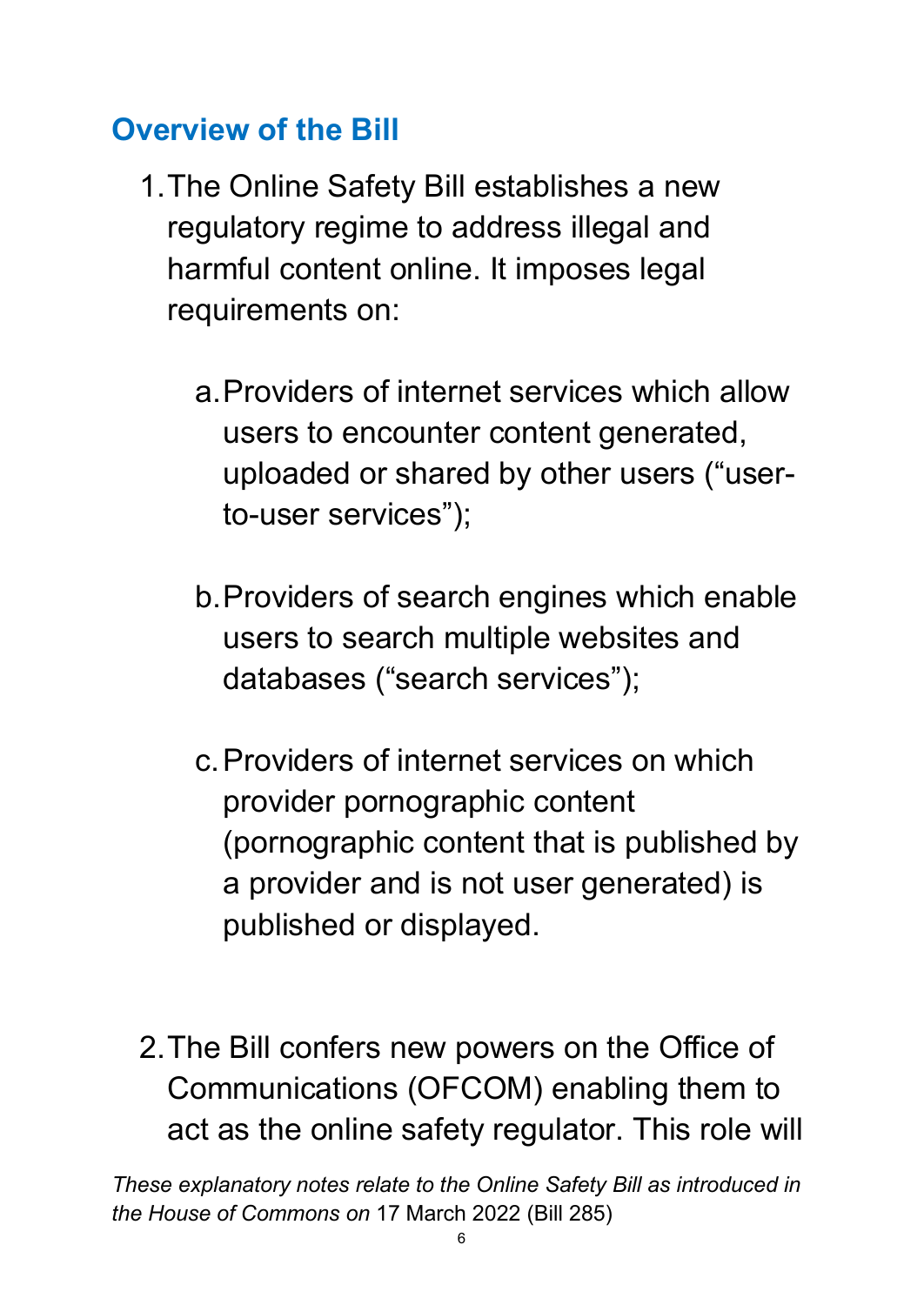include overseeing and enforcing the new regulatory regime.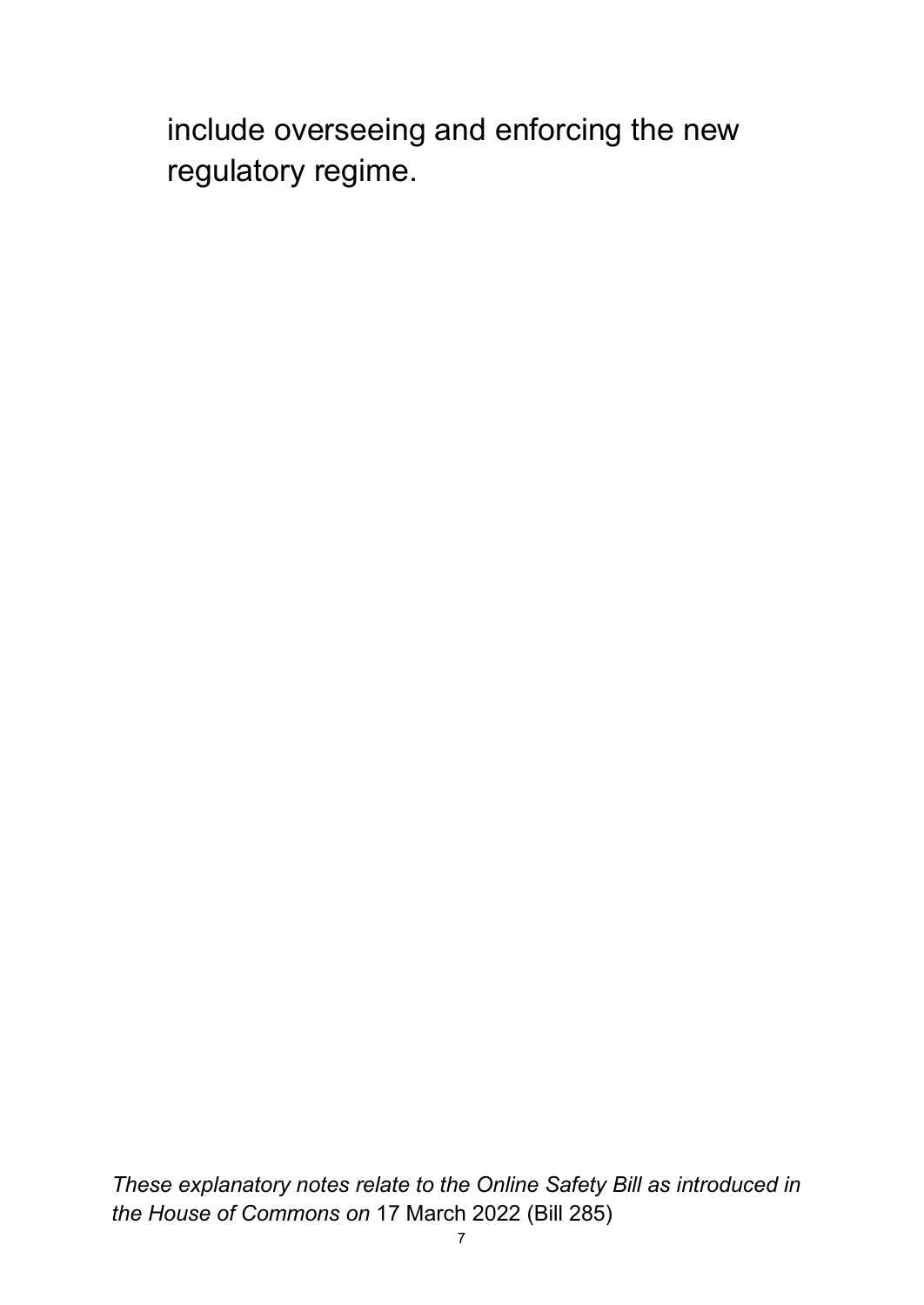## <span id="page-7-0"></span>**Policy background**

3.As use of the internet has expanded there has been an increasing awareness that online content and activity can cause serious harm to users. There are growing levels of public concern about online content and activity that is lawful but potentially harmful. Whilst harmful content may fall short of amounting to a criminal offence, it can have damaging effects on individuals - creating toxic online environments and negatively impacting a user's ability to express themself online.

## <span id="page-7-1"></span>*Existing Regulation of Online Services*

- 4.At present, most user-to-user and search services operating in the United Kingdom are not subject to any regulation concerning user safety.
- 5.A limited number of user-to-user services which are used in the United Kingdom are subject to the video sharing platform regime set out in Part 4B of the Communications Act 2003 (the "VSP Regime"). Only services which meet the legal definition of a video sharing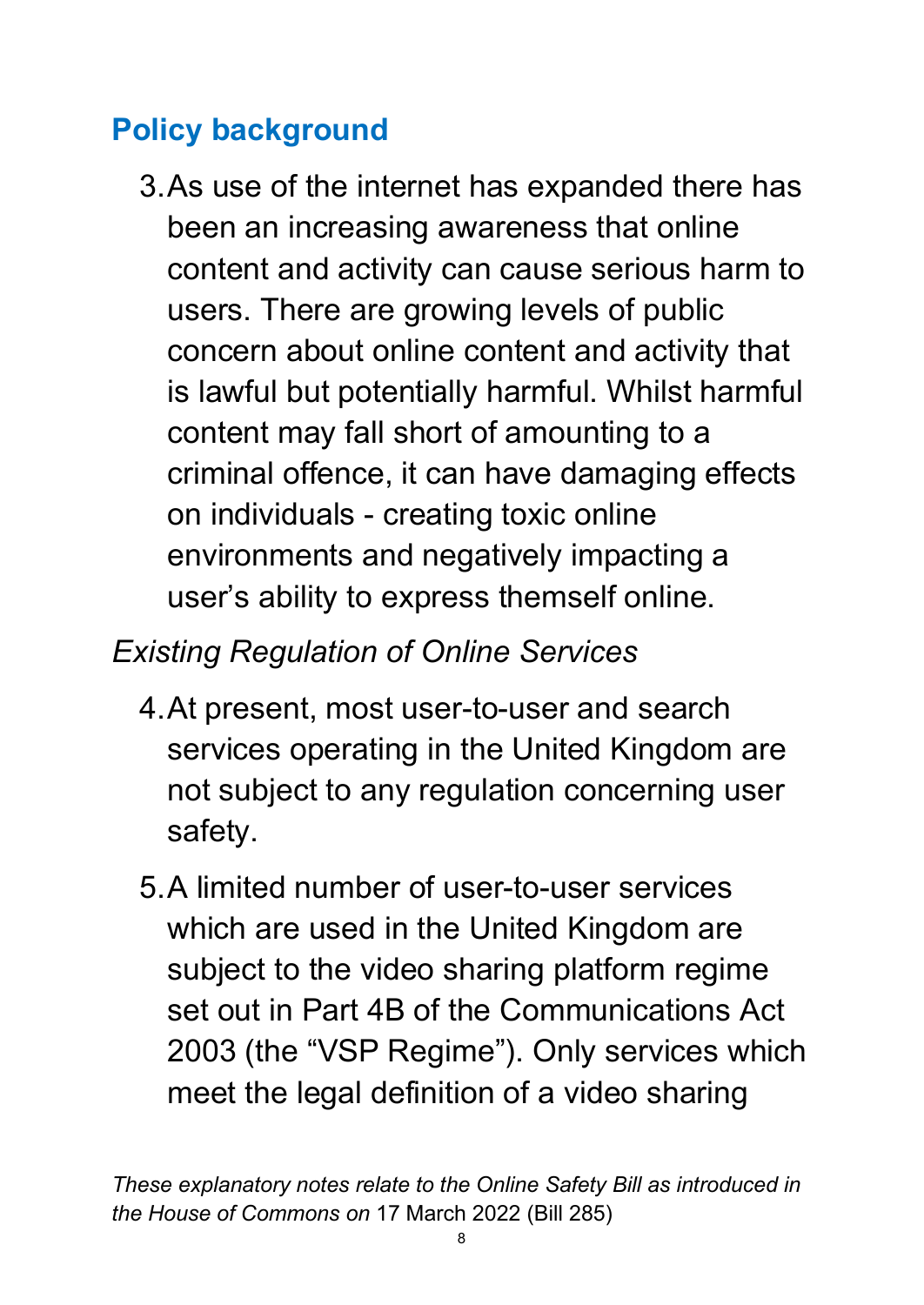platform[1](#page-8-0) and are established in the United Kingdom<sup>2</sup> are in scope.

- 6.Services subject to the VSP Regime are required to take measures to:
	- a.Protect the public from videos and adverts likely to incite violence or hatred against a person on specified grounds including sex, race, colour, ethnic or social origin, genetic features, language, religion or belief, political opinion, membership of a national minority, disability, age and sexual orientation;
	- b.Protect the public from material in videos or adverts where the inclusion of that material would be a criminal offence under laws relating to terrorism, child sexual abuse material, and racism and xenophobia;
	- c.Protect under 18s from videos and adverts which have or would be likely to be given

<span id="page-8-1"></span><span id="page-8-0"></span><sup>&</sup>lt;sup>1</sup> The legal test is set out in section 368S of the Communications Act 2003. OFCOM have produced guidance on the definition of a video sharing platform which is available on the [OFCOM website.](https://www.ofcom.org.uk/__data/assets/pdf_file/0015/226302/vsp-harms-guidance.pdf) Sections 368S(3)-(5) of the Communications Act 2003 sets out when a video sharing platform will be regarded as established in the United Kingdom for the purposes of the VSP Regime. OFCOM have produced guidance in relation to when a video sharing platform will be regarded as established in the United Kingdom, which is available on the [OFCOM website.](https://www.ofcom.org.uk/__data/assets/pdf_file/0015/226302/vsp-harms-guidance.pdf)

*These explanatory notes relate to the Online Safety Bill as introduced in the House of Commons on* 17 March 2022 (Bill 285)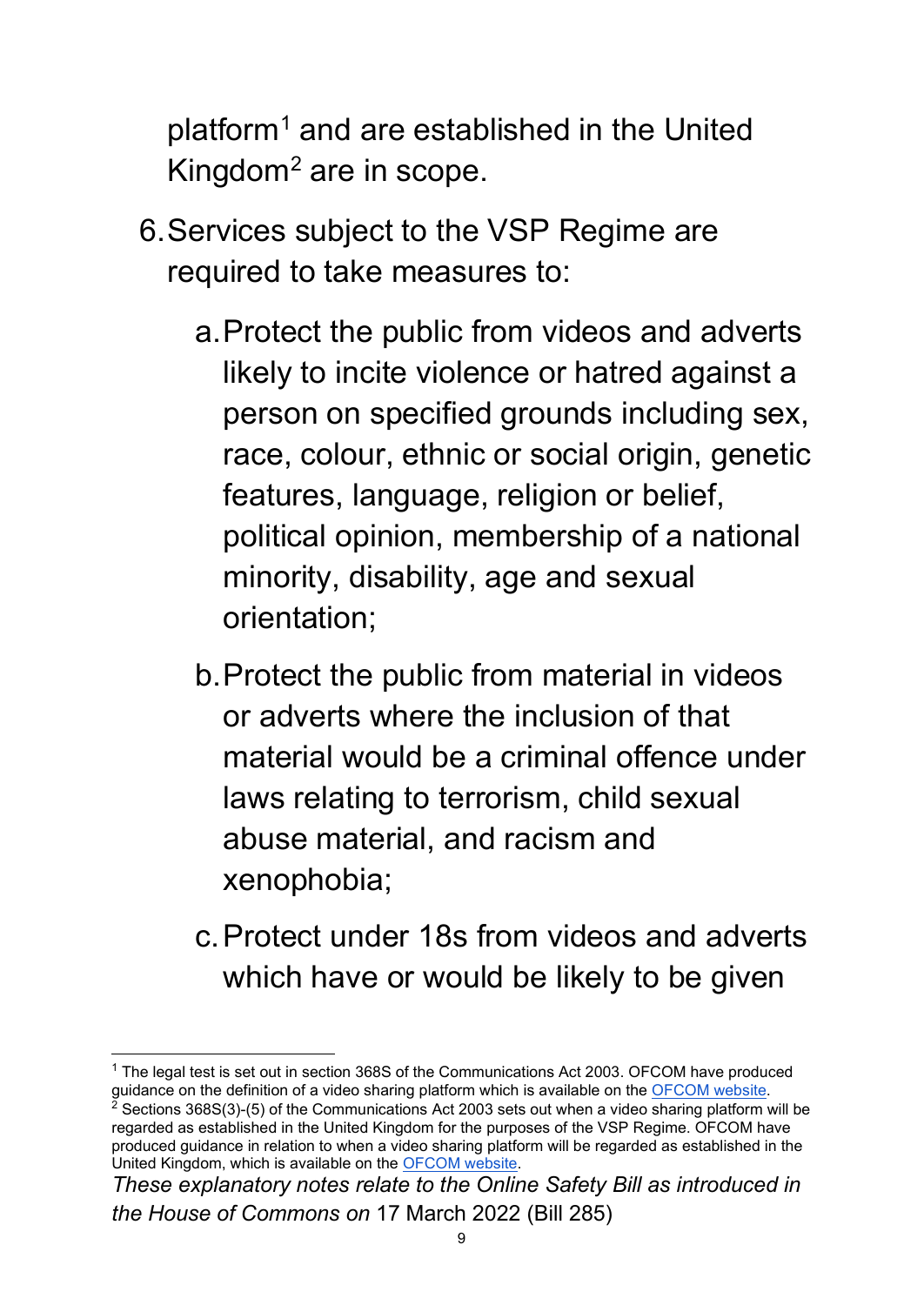an R18 certificate, $3$  or which have been or would likely be refused a certificate by the British Board of Film Classification;<sup>4</sup> and

- d.Protect under 18s from videos and adverts containing material that might impair their physical, mental or moral development.
- 7.The VSP Regime does not set standards for the content of individual videos.
- 8.OFCOM are responsible for enforcing video sharing platform providers' compliance with their obligations under the VSP Regime. OFCOM have the power to give enforcement notifications (which may set out the steps required to remedy a contravention) $5$  and to impose financial penalties of up to £250,000 or 5% of qualifying revenue, whichever is greater.<sup>6</sup> In certain circumstances, OFCOM may also suspend and/or restrict a service.<sup>[7](#page-9-4)</sup>

<span id="page-9-0"></span><sup>&</sup>lt;sup>3</sup> The R18 category is a special and legally-restricted classification, primarily for explicit videos of consenting sex or strong fetish material involving adults, and where the primary purpose of the material is sexual arousal or stimulation.

<span id="page-9-1"></span><sup>&</sup>lt;sup>4</sup> The [BBFC's current guidelines](https://www.bbfc.co.uk/about-classification/classification-guidelines) outline that material likely to be unsuitable for classification could include: material which is in breach of criminal law (or created through the commission of a criminal offence); material that appears to risk harm to individuals or to society such as, for example, the detailed portrayal of violence or dangerous acts, illegal drug use; and the portrayal or invitations to conduct sadistic violence, rape or other non-consensual sexual violent behaviour or other harmful violent activities.

<span id="page-9-2"></span><sup>5</sup> Sections 368Z2 and 368Z3 of the Communications Act 2003.

<span id="page-9-3"></span><sup>6</sup> Section 368Z4 of the Communications Act 2003.

<span id="page-9-4"></span><sup>7</sup> Sections 368Z5 and 368Z6 of the Communications Act 2003.

*These explanatory notes relate to the Online Safety Bill as introduced in the House of Commons on* 17 March 2022 (Bill 285)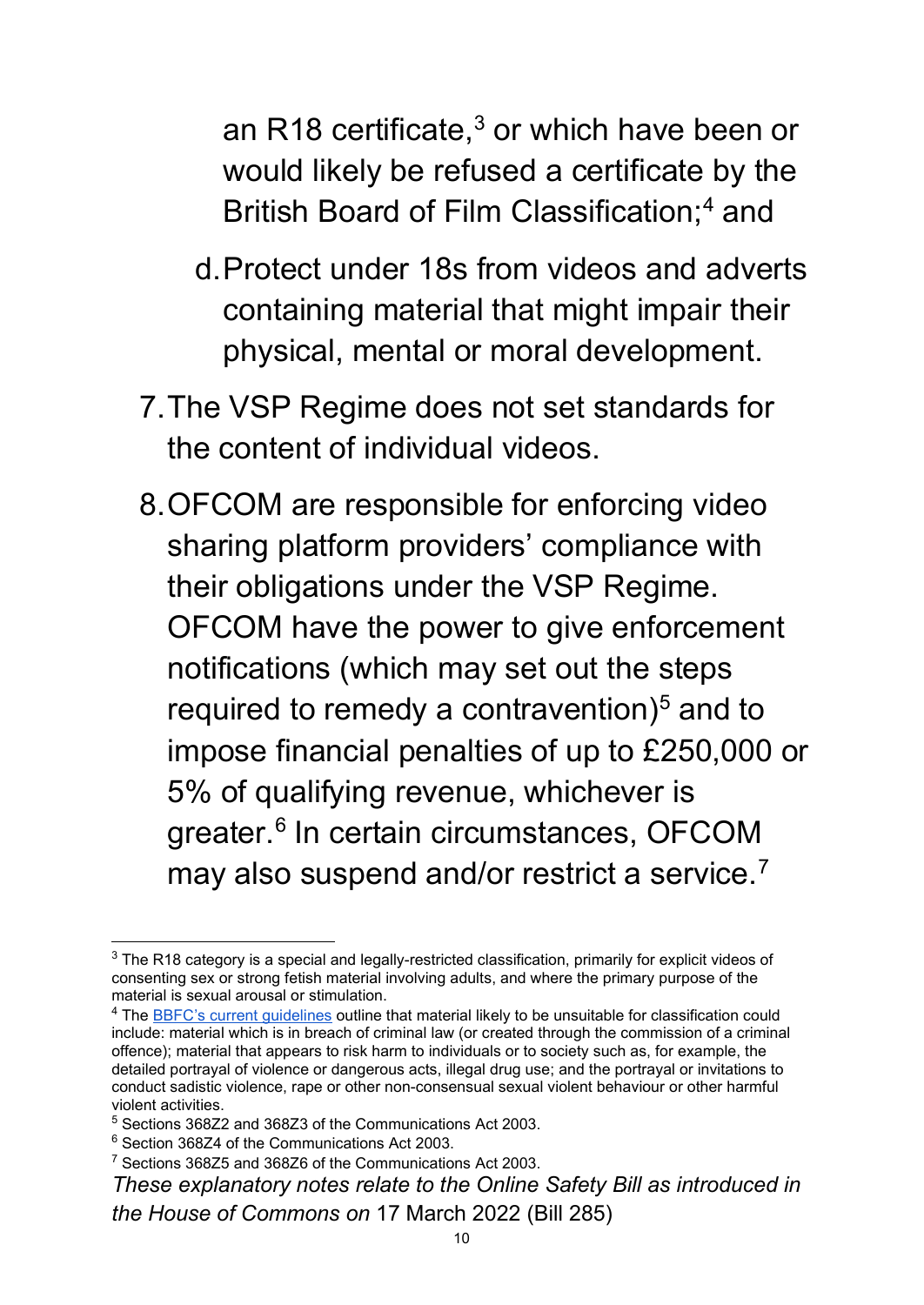9.The government is of the view that, in light of the serious harm that content online can cause to users, more wide reaching and comprehensive regulation of online services should be introduced. The Bill is intended to make the services it regulates safer by placing responsibilities on the providers of those services in relation to content which is illegal, or which, although legal, is harmful to children or adults.

#### <span id="page-10-0"></span>*The Online Harms White Paper*

10. The [Online Harms White Paper,](https://www.gov.uk/government/consultations/online-harms-white-paper/online-harms-white-paper) published in April 2019, set out the government's intention to introduce a new regulatory framework to improve protections for users online. It was proposed that this objective would be achieved via a new duty of care on companies, and an independent regulator responsible for overseeing the online safety framework. The White Paper proposed that the regulatory framework should follow a proportionate and risk-based approach, and that the duty of care should be designed to ensure that all in-scope companies had appropriate systems and processes in place to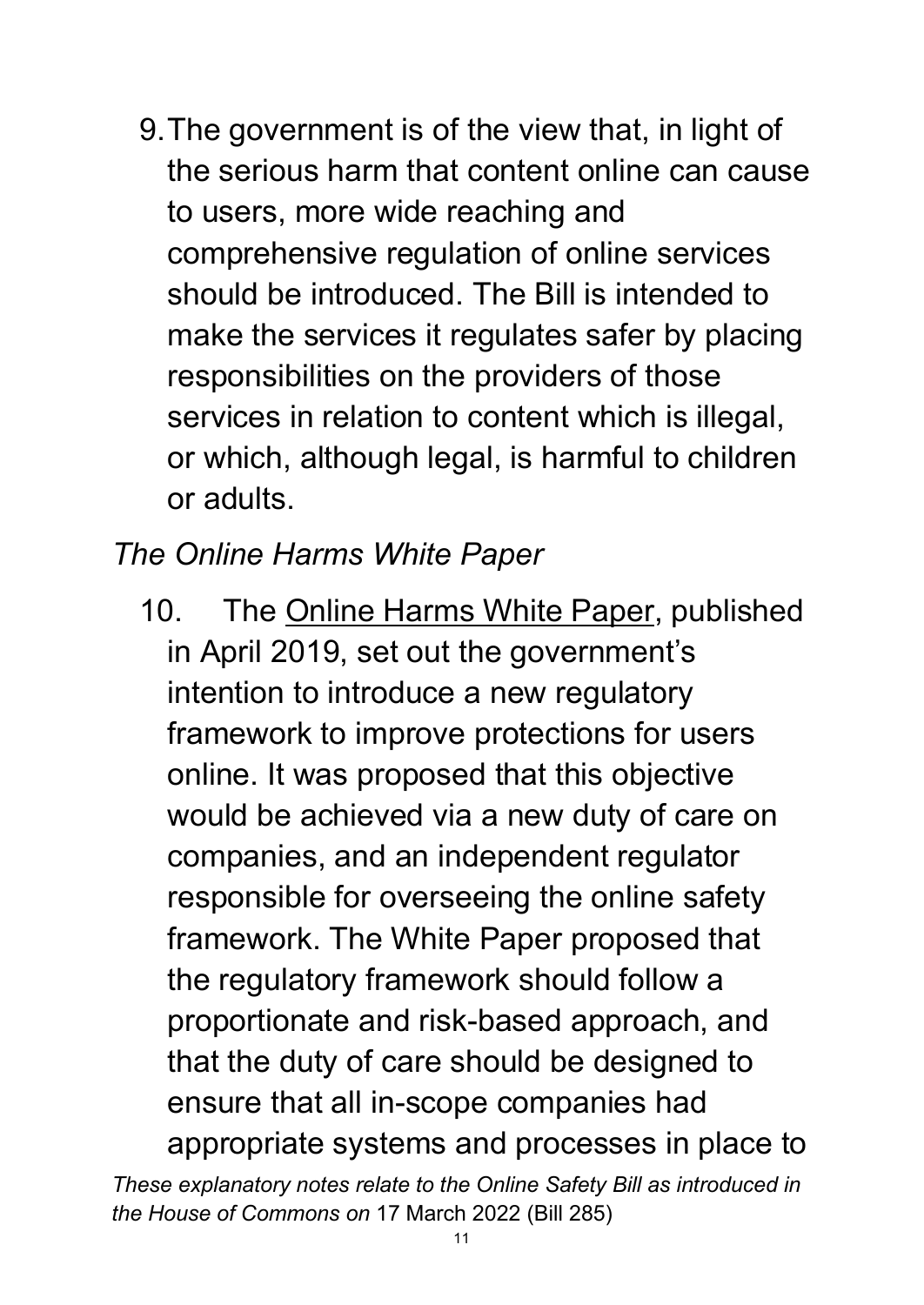address harmful content and improve the safety of their users.

- 11. A public consultation on the White Paper proposals ran from 8 April 2019 to 1 July 2019. It received over 2,400 responses ranging from companies in the technology industry (including large tech giants and small and medium sized enterprises), academics, think tanks, children's charities, rights groups, publishers, governmental organisations, and individuals.
- 12. In February 2020, the government published an [initial response to the](https://www.gov.uk/government/consultations/online-harms-white-paper/public-feedback/online-harms-white-paper-initial-consultation-response)  [consultation,](https://www.gov.uk/government/consultations/online-harms-white-paper/public-feedback/online-harms-white-paper-initial-consultation-response) providing an in-depth breakdown of the responses to each of the 18 consultation questions asked in relation to the White Paper proposals. The response also set out the government's direction of travel in a number of key areas, including:
	- a.How the new regulatory framework would ensure protections for users' rights by including safeguards in the legislation;
	- b.The differentiated approach to illegal and legal but harmful material;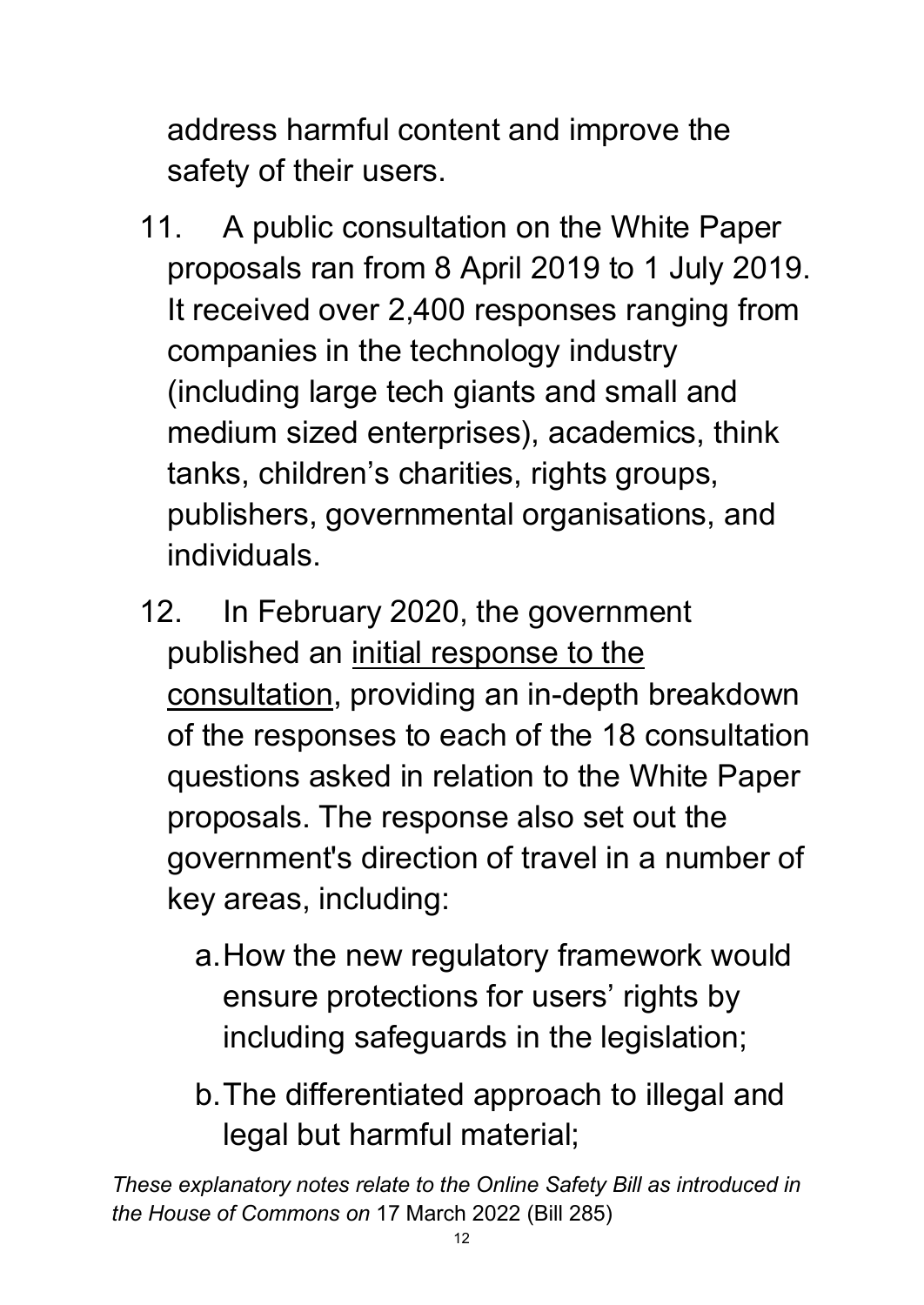- c.How the new requirements would be proportionate and risk-based, including clarifying who would not be captured by the proposed scope;
- d.A commitment to delivering a higher level of protection for children; and
- e.That the government was minded to appoint OFCOM as the new regulator.
- 13. In December 2020, the <u>full government</u> [response to the consultation](https://www.gov.uk/government/consultations/online-harms-white-paper/outcome/online-harms-white-paper-full-government-response) was published, outlining the final policy position for the online safety regulatory framework, and the government's intention to enshrine it in law through the Online Safety Bill. The response was split into seven parts:
	- a.Part 1 stated that the regulatory framework would apply to companies whose services host user-generated content or facilitate interaction between users, one or more of whom is based in the United Kingdom, as well as to search engines.
- *These explanatory notes relate to the Online Safety Bill as introduced in the House of Commons on* 17 March 2022 (Bill 285) b.Part 2 outlined that the legislation would set out a general definition of the harmful content and activity covered by the duty of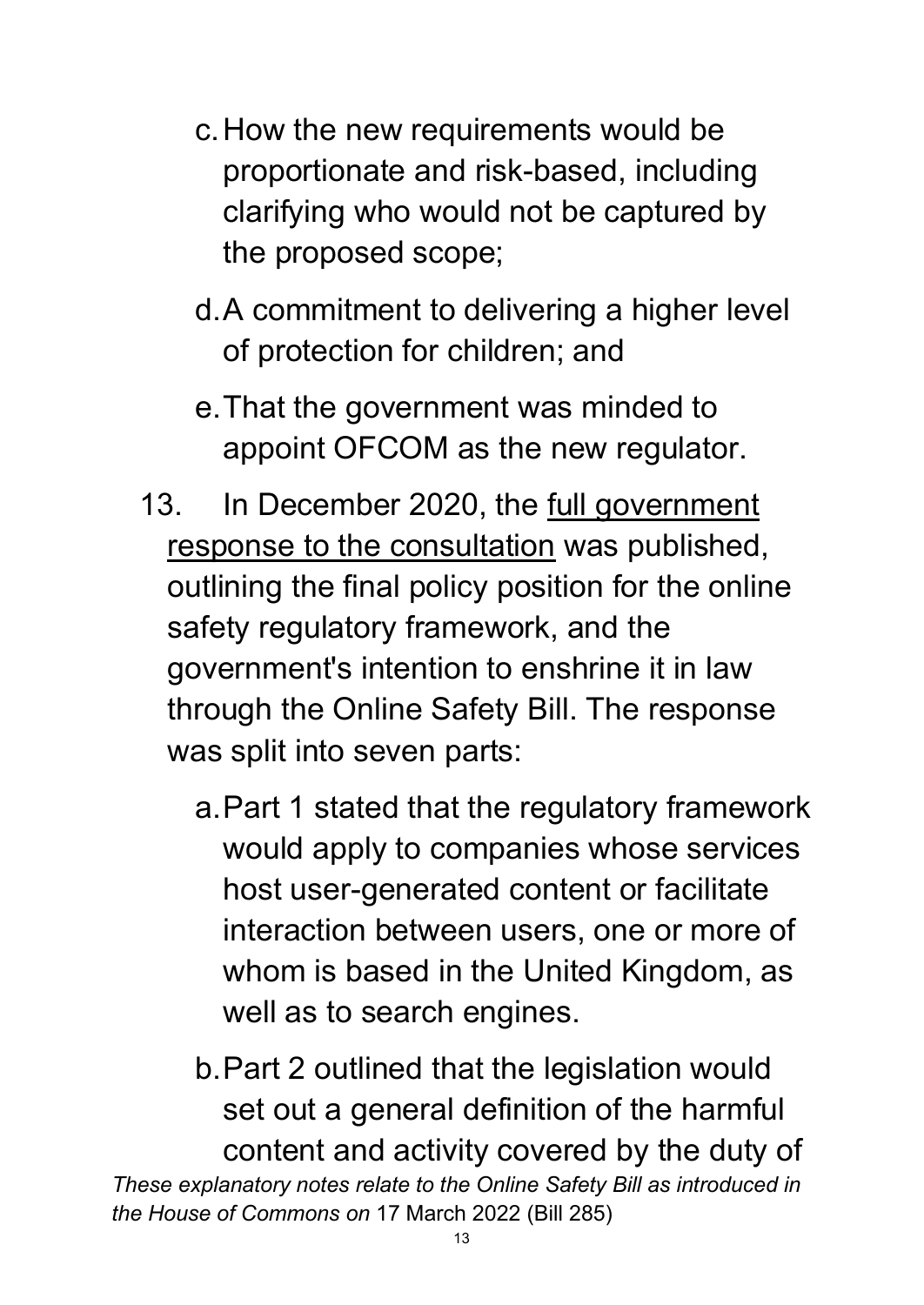care. It also set out how all companies in scope would be required to understand the risk of harm to individuals on their services, and to put in place appropriate systems and processes to improve user safety and monitor their effectiveness.

- c.Part 3 confirmed that OFCOM would be appointed as the regulator, and outlined their regulatory functions and funding.
- d.Part 4 explained the proposed functions of the regulator, including their duty to set out codes of practice, enforcement powers, and user redress mechanisms.
- e.Part 5 outlined the role of technology, education, and awareness in tackling online harms.
- f. Part 6 explained how the new regulatory framework would fit into the wider digital landscape, including as part of the government's Digital Strategy.
- g.Part 7 provided the next steps for the regime, including the expected timings for the Online Safety Bill.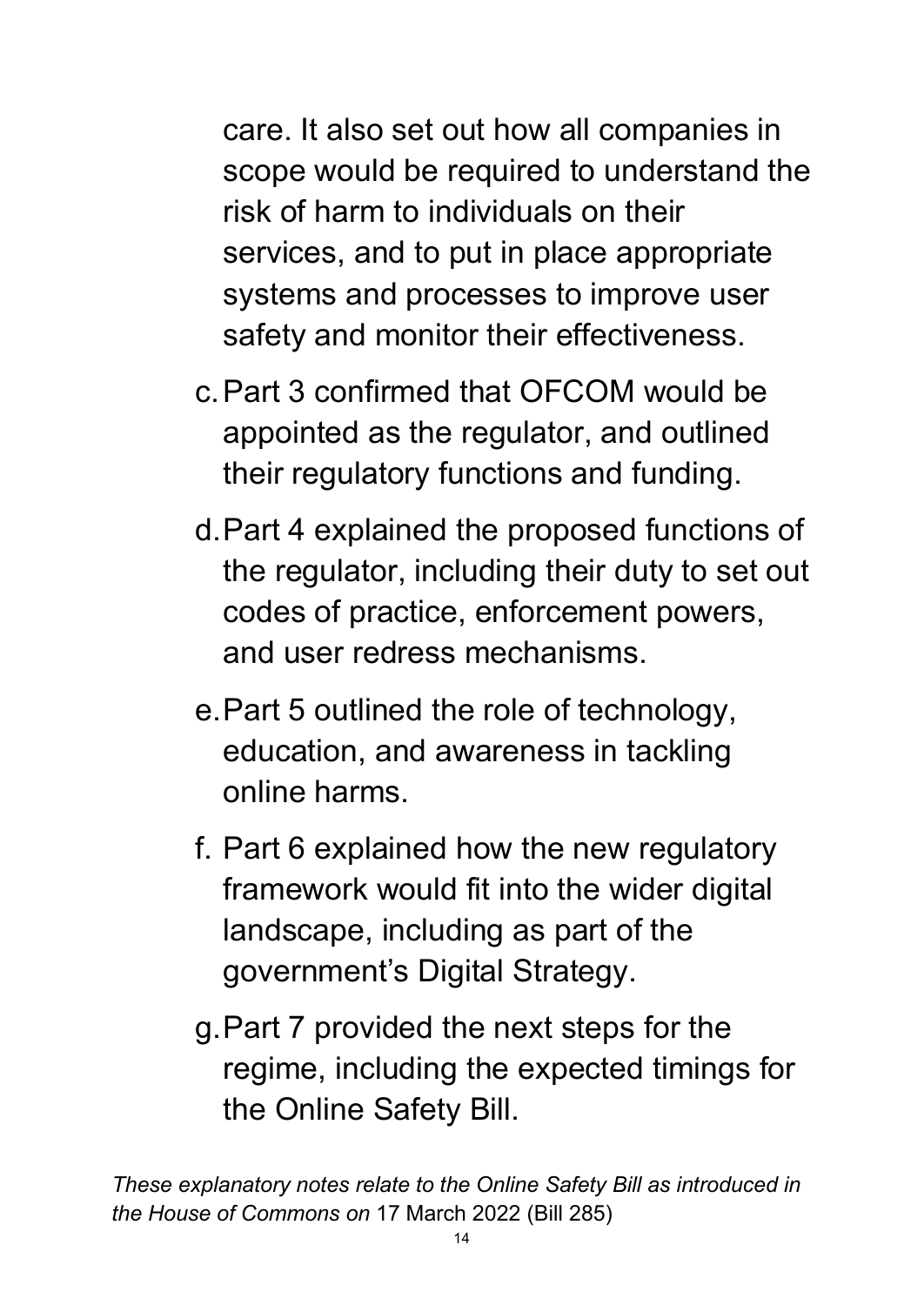#### <span id="page-14-0"></span>*Interim Codes of Practice*

14. The government published two interim codes of practice covering terrorist content and child sexual exploitation and abuse (CSEA) content online alongside the full government response. These interim codes set out the voluntary action the government expects providers to take to tackle the most serious categories of harmful content online before the online harms regulator issues codes of practice using the powers conferred by the Bill.

#### <span id="page-14-1"></span>*Government Report on Transparency Reporting*

15. The first government report on transparency reporting in relation to online harms was published alongside the full government response. This presented the recommendations of the multi-stakeholder transparency working group, set up in October 2019, about how the transparency framework could work in practice within the new online harms regulatory framework.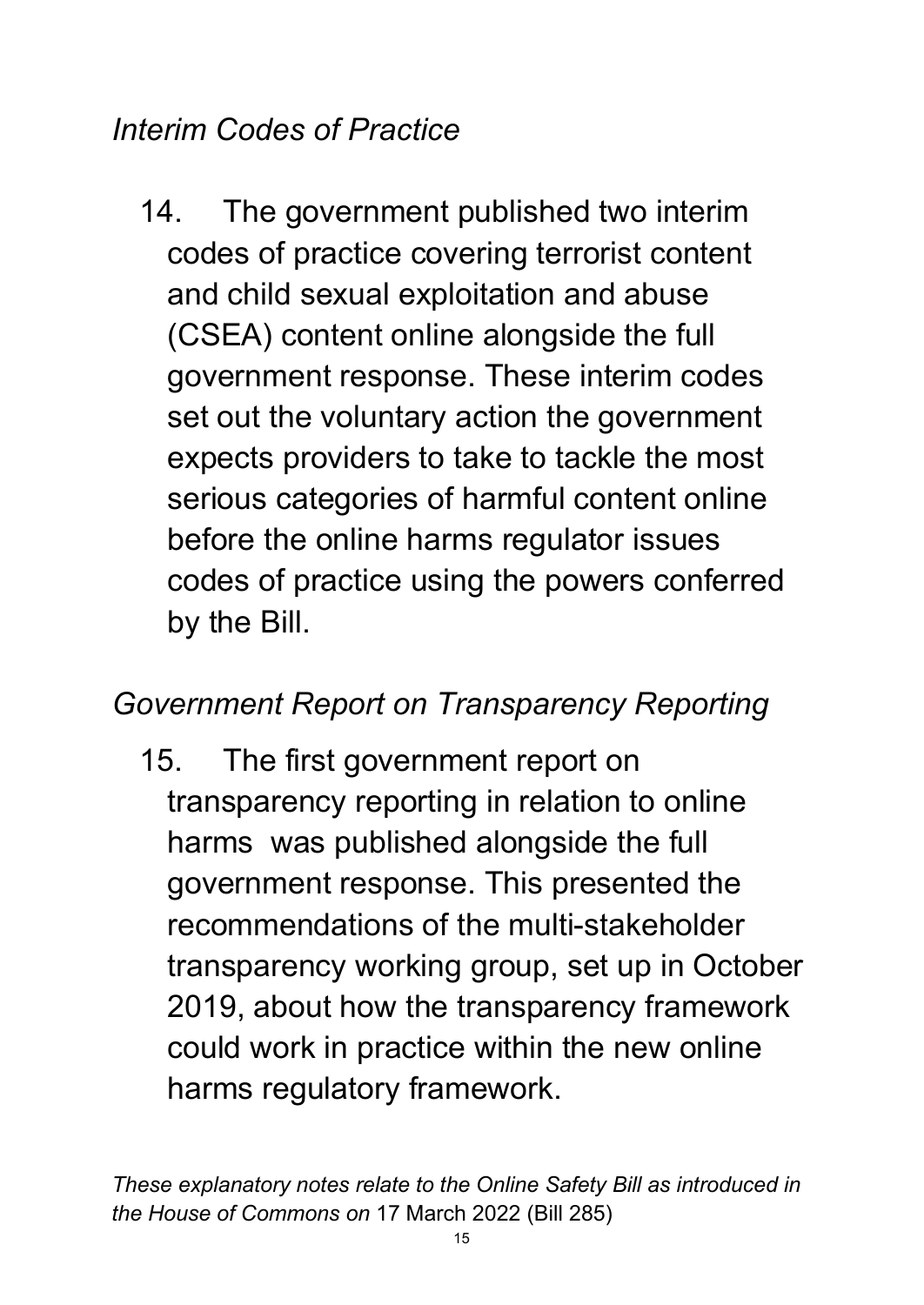## <span id="page-15-0"></span>*Pre-legislative Scrutiny*

- 16. In May 2021 the Online Safety Bill was published in draft. A Joint Committee of MPs and Peers, chaired by Damian Collins MP, was established on 23 July 2021 to carry out pre-legislative scrutiny. The Joint Committee took evidence from over 50 witnesses and received over 200 pieces of written evidence. The Committee published its report and recommendations on 10 December 2021.
- 17. The government responded to the report on 17 March confirming a number of substantive changes that have been made to the Bill, including, but not limited to:
	- a.Including priority offences in primary, rather than secondary legislation;
	- b.Including a new standalone provision for non-user generated pornography, meaning all providers of online pornography will be within scope of the legislation;
	- c.Including three of the Law Commission's recommendations for new harmful online communications offences;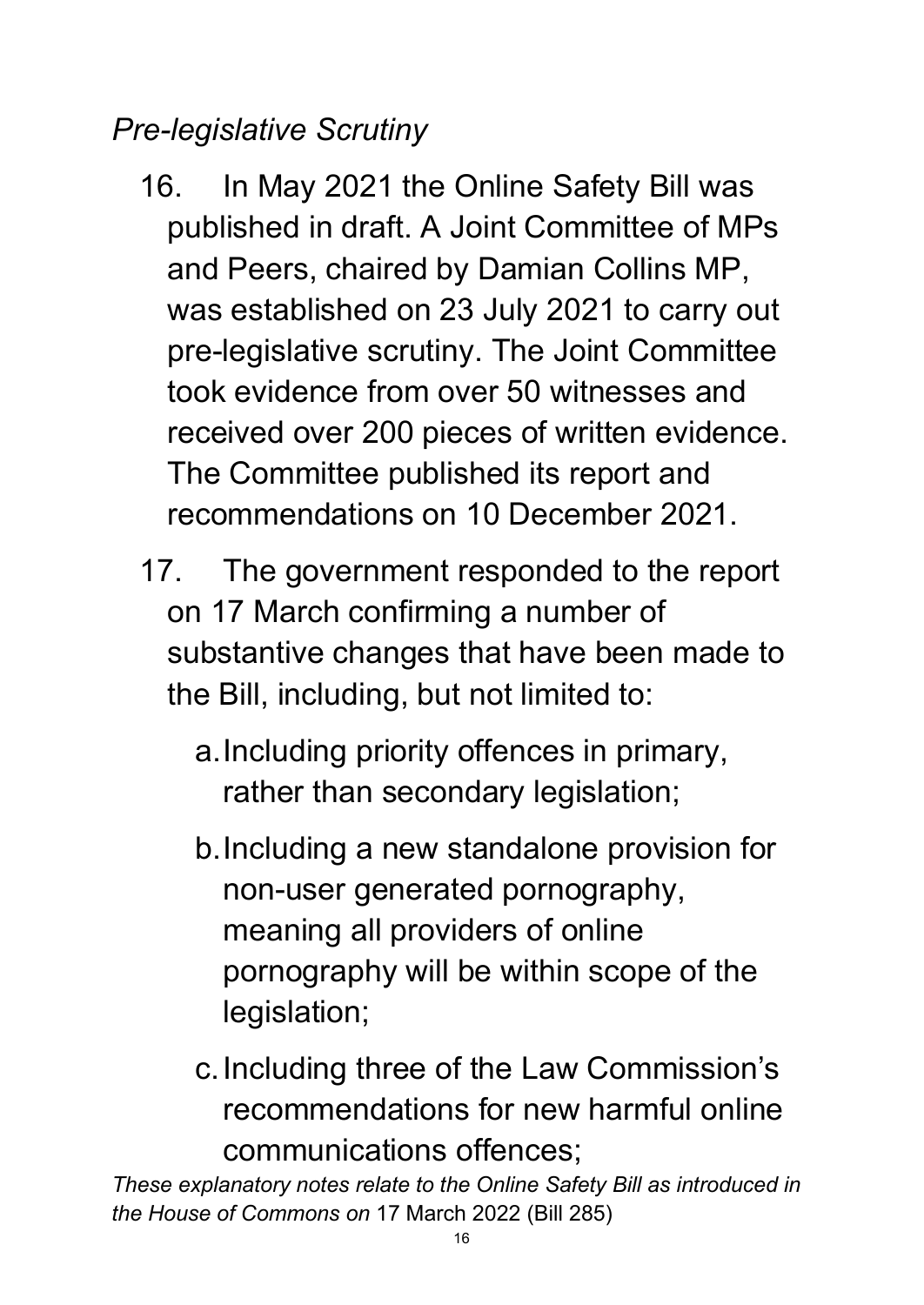- d.Amending the senior manager liability offence so that it is no longer deferred, and will instead be commenced three months after Royal Assent;
- e.Including a new duty on Category 1[8](#page-16-1) providers to offer optional user verification and user empowerment tools on their sites;
- f. Including a new duty on Category 1 and Category 2A providers to protect users from fraudulent advertising online; and
- g.Simplifying the definition of nondesignated harmful content, and requiring Category 1 providers only to address categories of content that are legal but harmful to adults, which are designated in secondary legislation.

#### <span id="page-16-0"></span>*The Online Safety Bill*

18. The new legislation will impose legal requirements on:

a.Providers of internet services which allow users to encounter content generated,

<span id="page-16-1"></span> $8$  Category 1 services will be a subset of user-to-user services that will have additional duties placed on them.

*These explanatory notes relate to the Online Safety Bill as introduced in the House of Commons on* 17 March 2022 (Bill 285)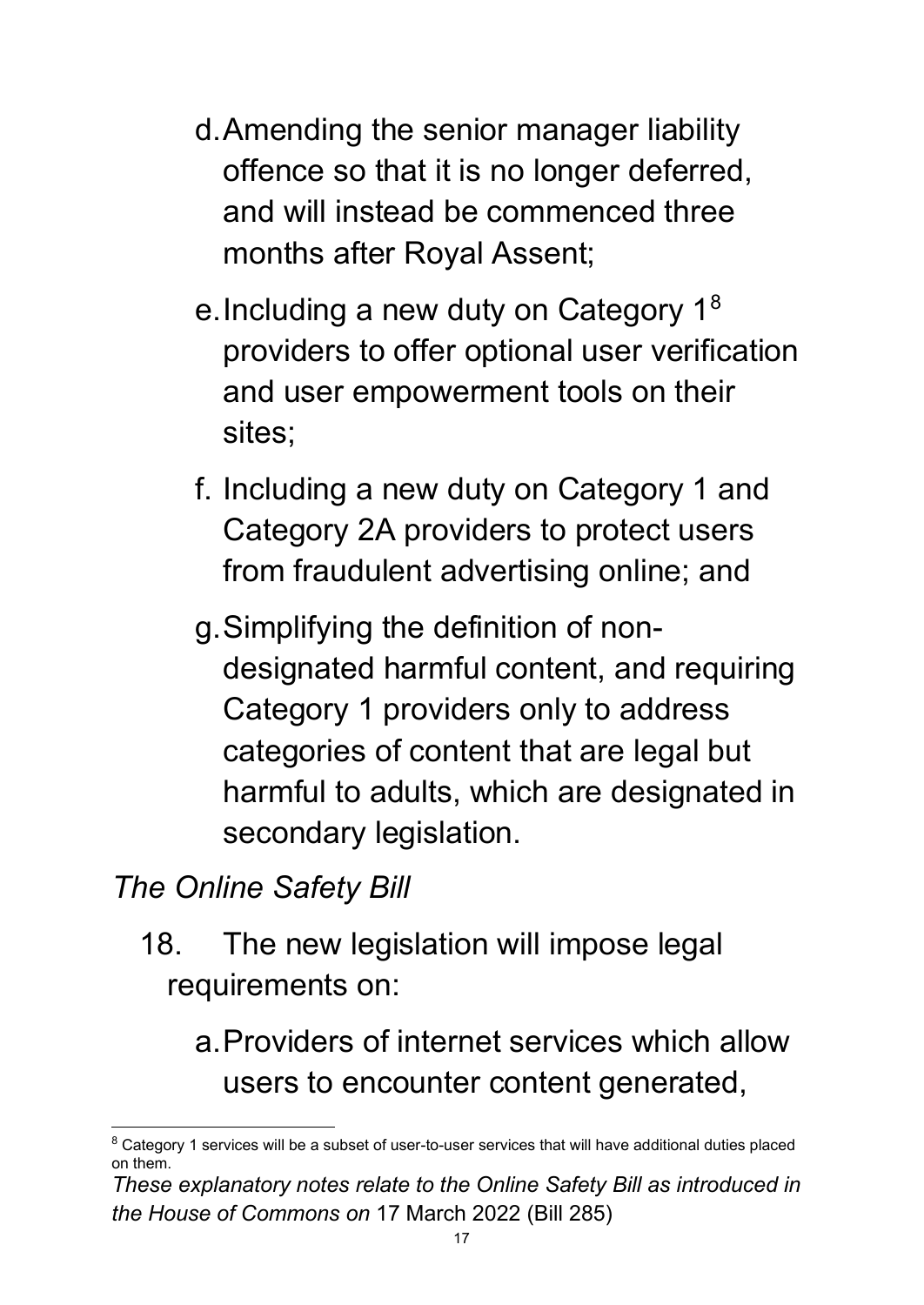uploaded or shared by other users, i.e. user-generated content ("user-to-user services");

- b.Providers of search engines which enable users to search multiple websites and databases ("search services");
- c.Providers of internet services on which provider pornographic content is published or displayed.
- 19. The legislation will require providers of user-to-user and search services to:
	- a.Assess their user base and the risks of harm to those users present on the service;
	- b.Take steps to mitigate and manage the risks of harm to individuals arising from illegal content and activity, and (for services likely to be accessed by children) content and activity that is harmful to children;
	- c.Put in place systems and processes which allow users and affected persons to report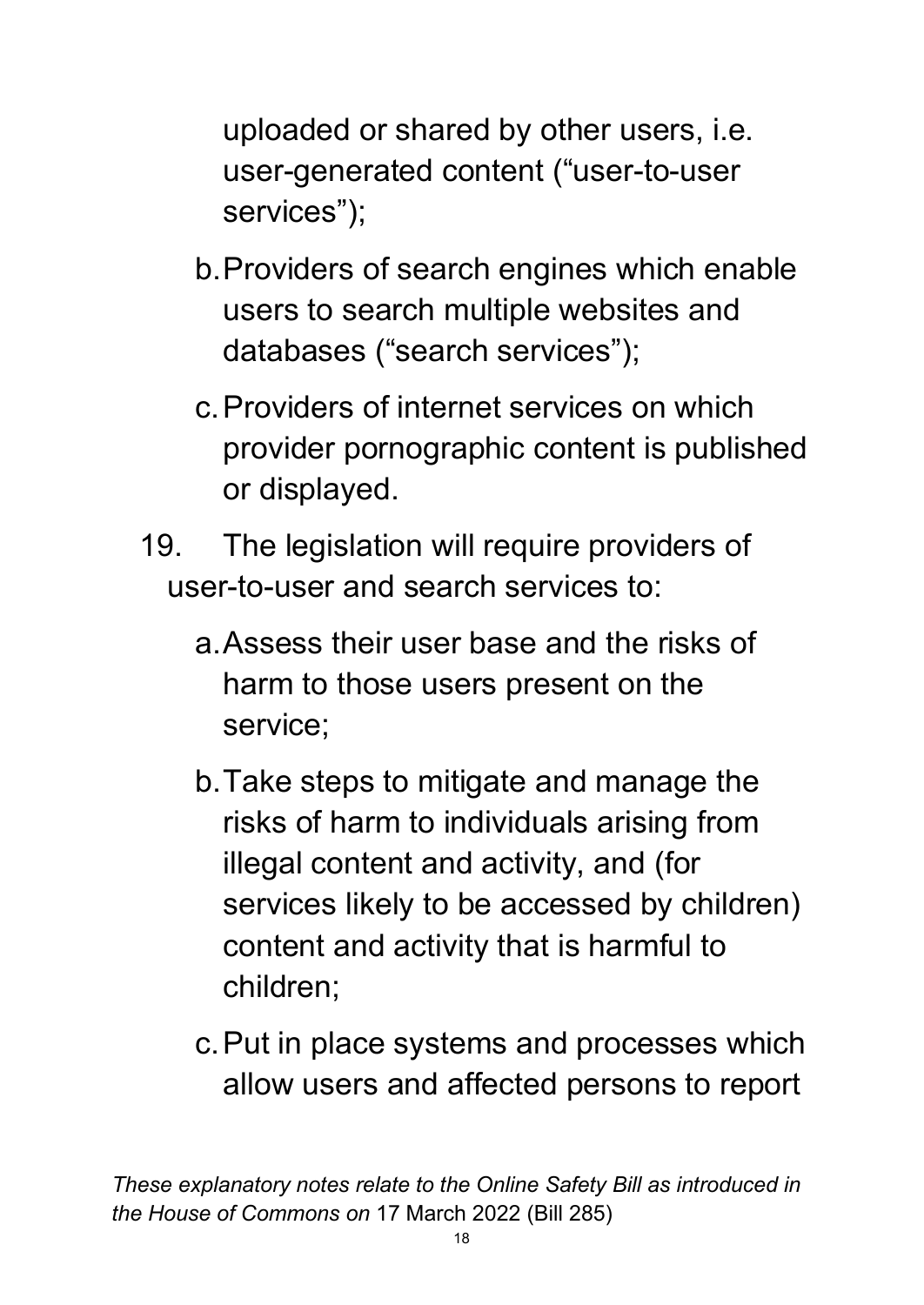specified types of content and activity to the service provider;

- d.Establish a transparent and easy to use complaints procedure which allows for complaints of specified types to be made;
- e.Have regard to the importance of protecting users' legal rights to freedom of expression and protecting users from a breach of a legal right to privacy when implementing safety policies and procedures; and
- f. Put in place systems and processes designed to ensure that detected but unreported CSEA content is reported to the NCA.
- 20. Those user-to-user services which meet the Category 1 threshold conditions, specified by the Secretary of State, will be subject to additional legal requirements, including to:
	- a.Set clear and accessible provisions in terms of service explaining how content that is legal but harmful to adults will be treated, and apply those provisions consistently;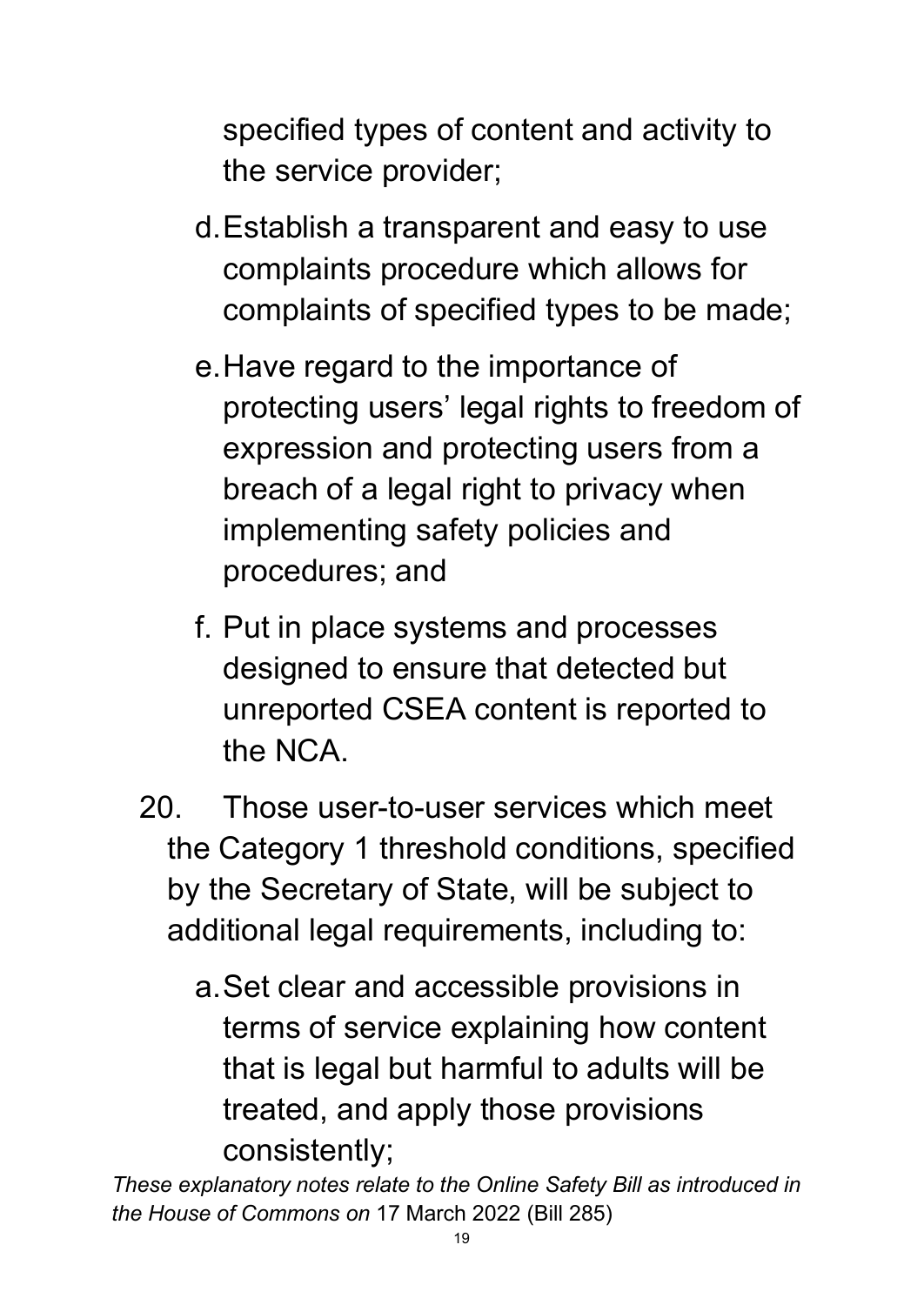- b.Carry out an assessment of the impact that safety policies and procedures will have on users' legal rights to freedom of expression and users' privacy;
- c.Specify in a public statement the steps taken to protect users' legal rights to freedom of expression and users' privacy;
- d.Put in place systems and processes designed to ensure that the importance of the free expression of content of democratic importance is taken into account when making decisions about how to treat such content;
- e.Put in place systems and processes designed to ensure that the importance of the free expression of journalistic content is taken into account when making decisions about how to treat such content;
- f. Put in place a dedicated and expedited complaints procedure that ensures that the decisions of the service provider to take action against a user because of a particular piece of journalistic content can be challenged;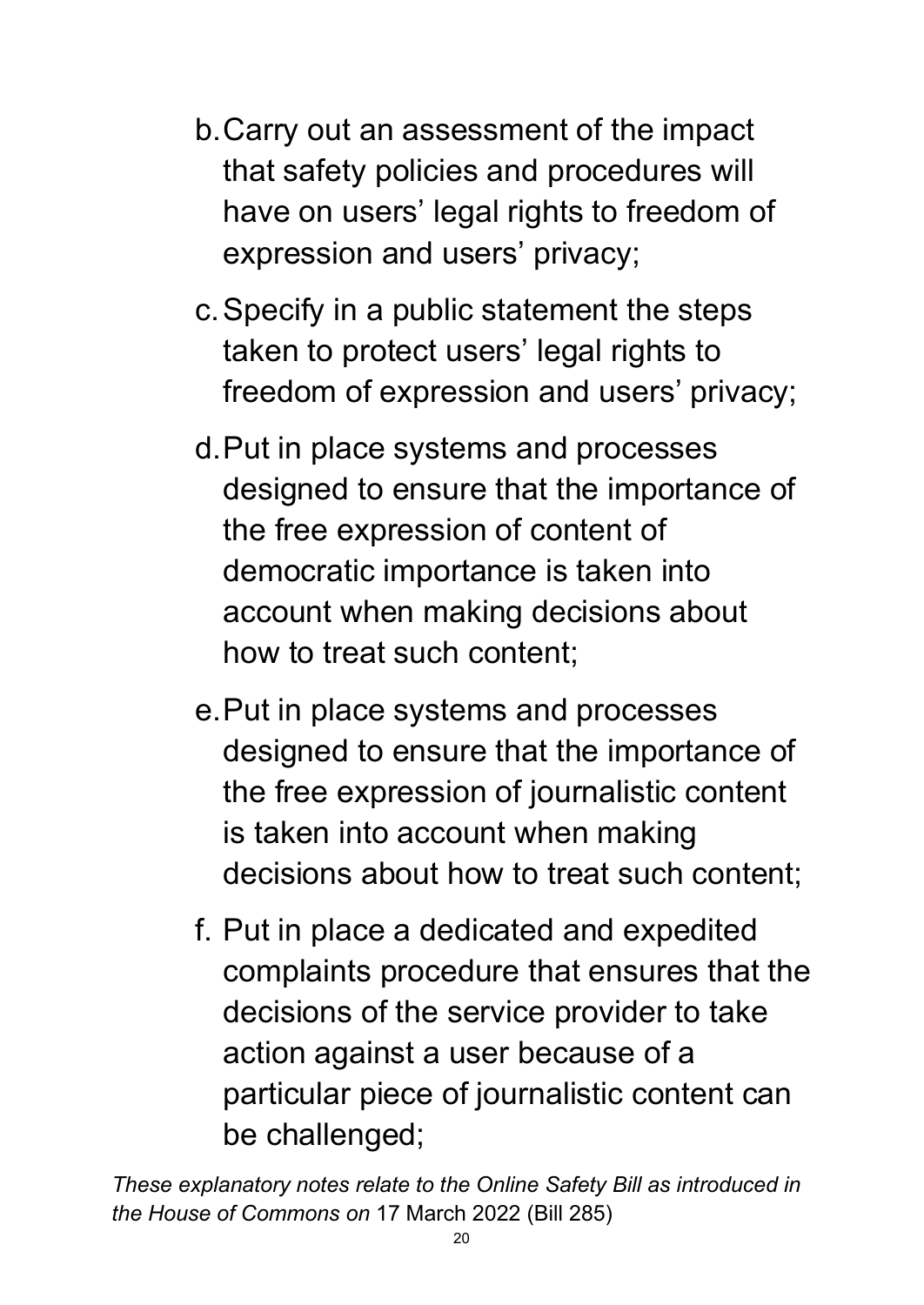- g.Offer optional user verification and user empowerment tools on their sites; and
- h.Put in place proportionate systems and processes to prevent the risk of users encountering fraudulent adverts.
- 21. Those search services which meet the Category 2A threshold conditions will be under a duty to produce annual transparency reports and to put in place proportionate systems and processes to prevent the risk of users encountering fraudulent adverts.
- 22. The Bill confers new powers on OFCOM enabling them to act as the online safety regulator. OFCOM will be responsible for enforcing the legal requirements imposed on service providers. The Bill gives OFCOM the power to compel in scope providers to provide information and to require an individual from an in scope provider to attend an interview; powers of entry and inspection; and the power to require a service provider to undertake, and pay for, a report from a skilled person.
- 23. The new powers conferred on OFCOM also include the power to give enforcement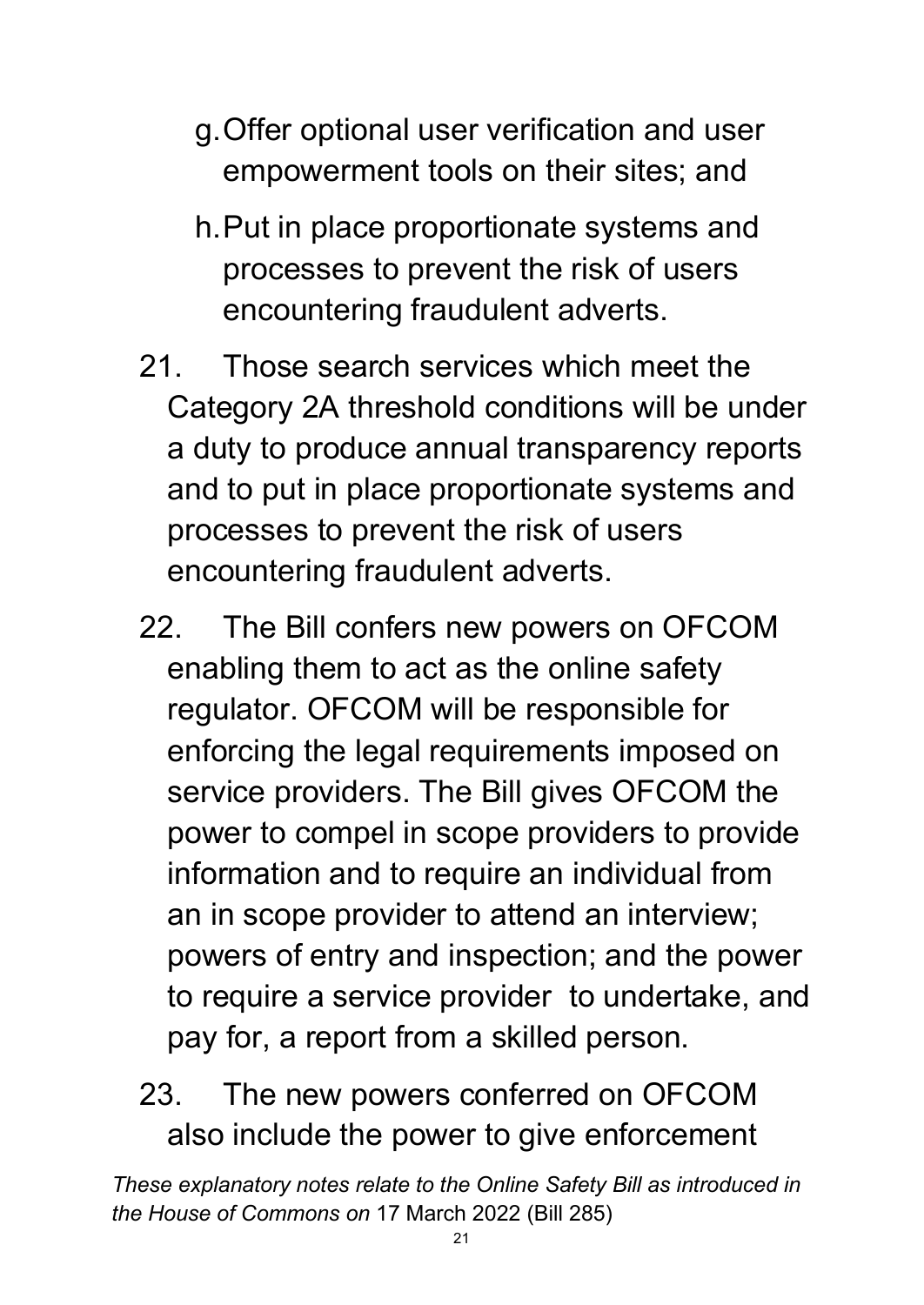notifications (which may set out the steps required to remedy a contravention) and the power to impose financial penalties of up to £18 million or 10% of qualifying worldwide revenue, whichever is greater. If a service provider fails to comply with a confirmation decision, OFCOM can, in certain circumstances, apply to the Courts for an order imposing business disruption measures on that provider.

- 24. The Bill requires OFCOM to produce codes of practice for service providers, setting out the recommended steps that providers can take in order to comply with the legal requirements described at paragraphs 19 and 20 above. A provider may take different measures to those recommended in the codes of practice. A provider will be treated as having complied with the relevant legal obligation if the provider takes the steps recommended in the relevant code of practice for complying with that obligation.
- *These explanatory notes relate to the Online Safety Bill as introduced in the House of Commons on* 17 March 2022 (Bill 285) 25. The Bill also requires providers of internet services which make pornographic material available by way of the service (as opposed to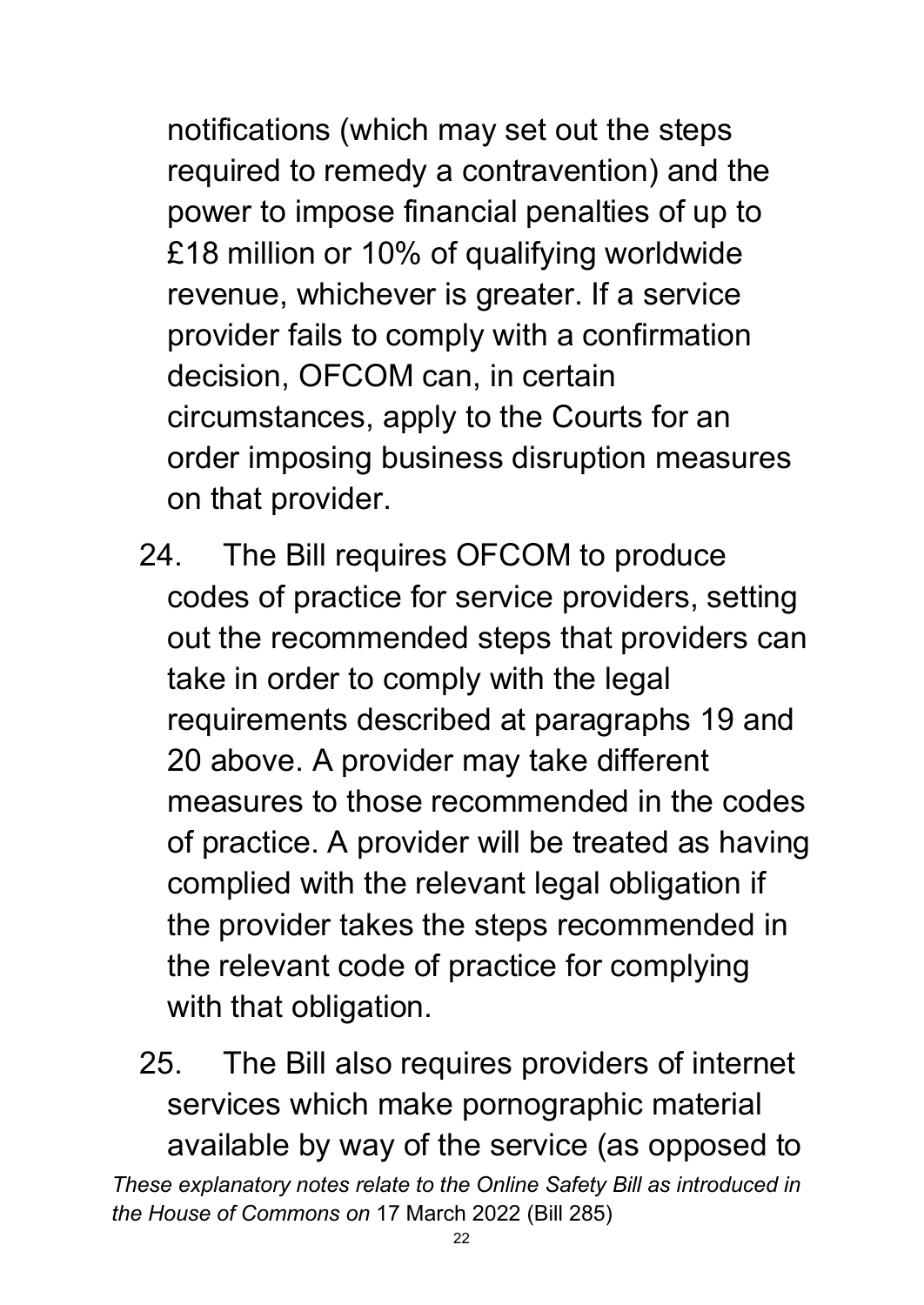enabling users to generate or share such content) to ensure that children are not normally able to encounter that pornographic content.

26. The Bill also replaces existing communications offences with three new communications offences: a harmful communications offence, a false communications offence and a threatening communications offence, as well as the creation of a new "cyberflashing" offence.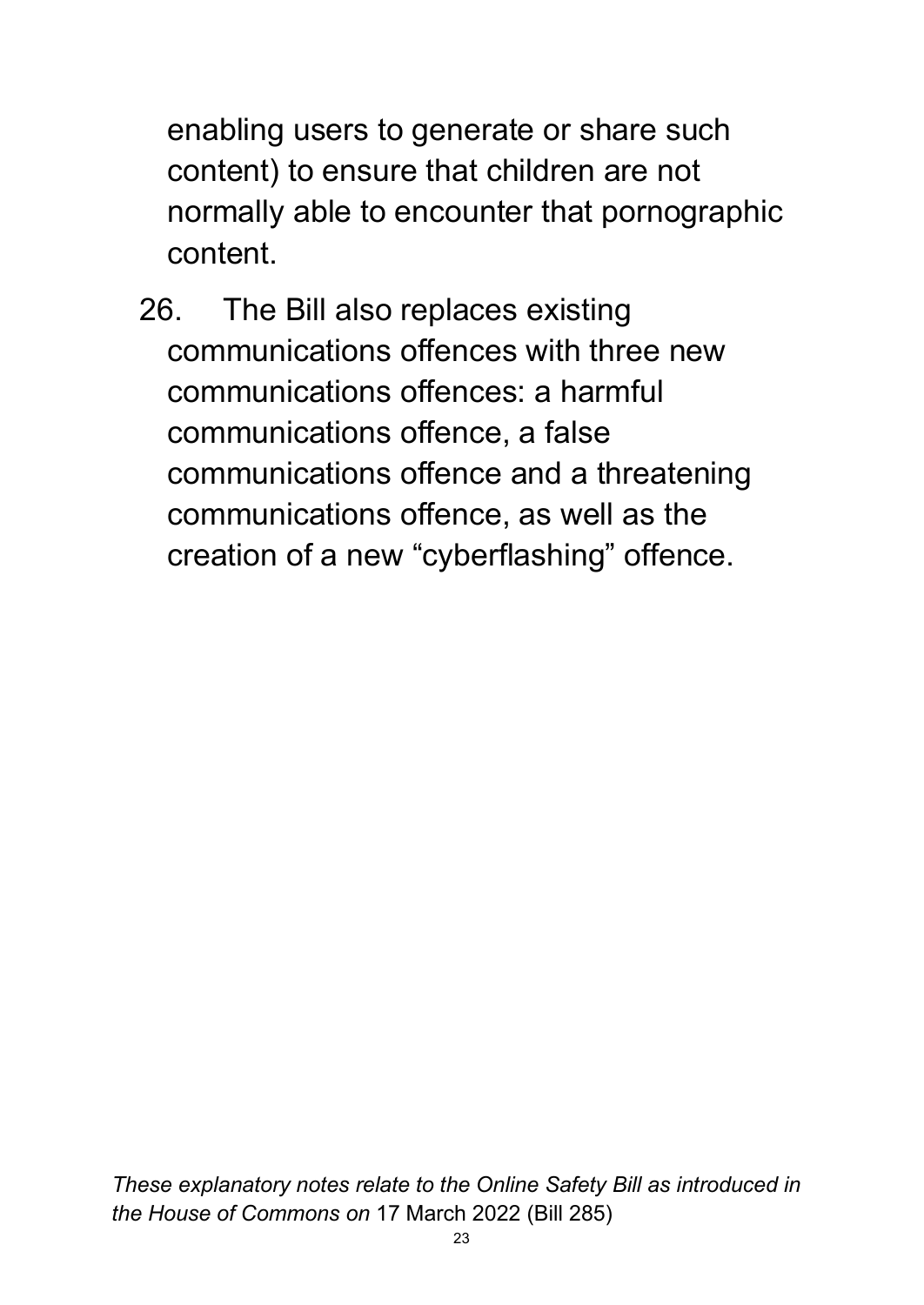## <span id="page-23-0"></span>**Legal background**

- 27. Prior to the United Kingdom's exit from the European Union, the legal framework for the regulation of online services was primarily set out in the EU e-Commerce Directive (eCD)<sup>9</sup>. The eCD detailed the rules for online service providers in respect of transparency and information requirements, rules for cooperation between member states, and, most importantly for the Bill's purposes, a framework limiting the liability of online intermediaries for the content they host on their services.
- 28. The eCD prevented member states from imposing liability on service providers who provide a service that '*consists of the storage of information provided by the recipient of the service*' for content created by users, so long as '*the provider does not have actual knowledge of illegal activity or information and ... is not aware of facts or circumstances from which the illegal activity or information is apparent'.* This limitation was contingent on

<span id="page-23-1"></span><sup>&</sup>lt;sup>9</sup> Directive 2000/31/EC on certain legal aspects of information society services, in particular electronic commerce, in the Internal Market.

*These explanatory notes relate to the Online Safety Bill as introduced in the House of Commons on* 17 March 2022 (Bill 285)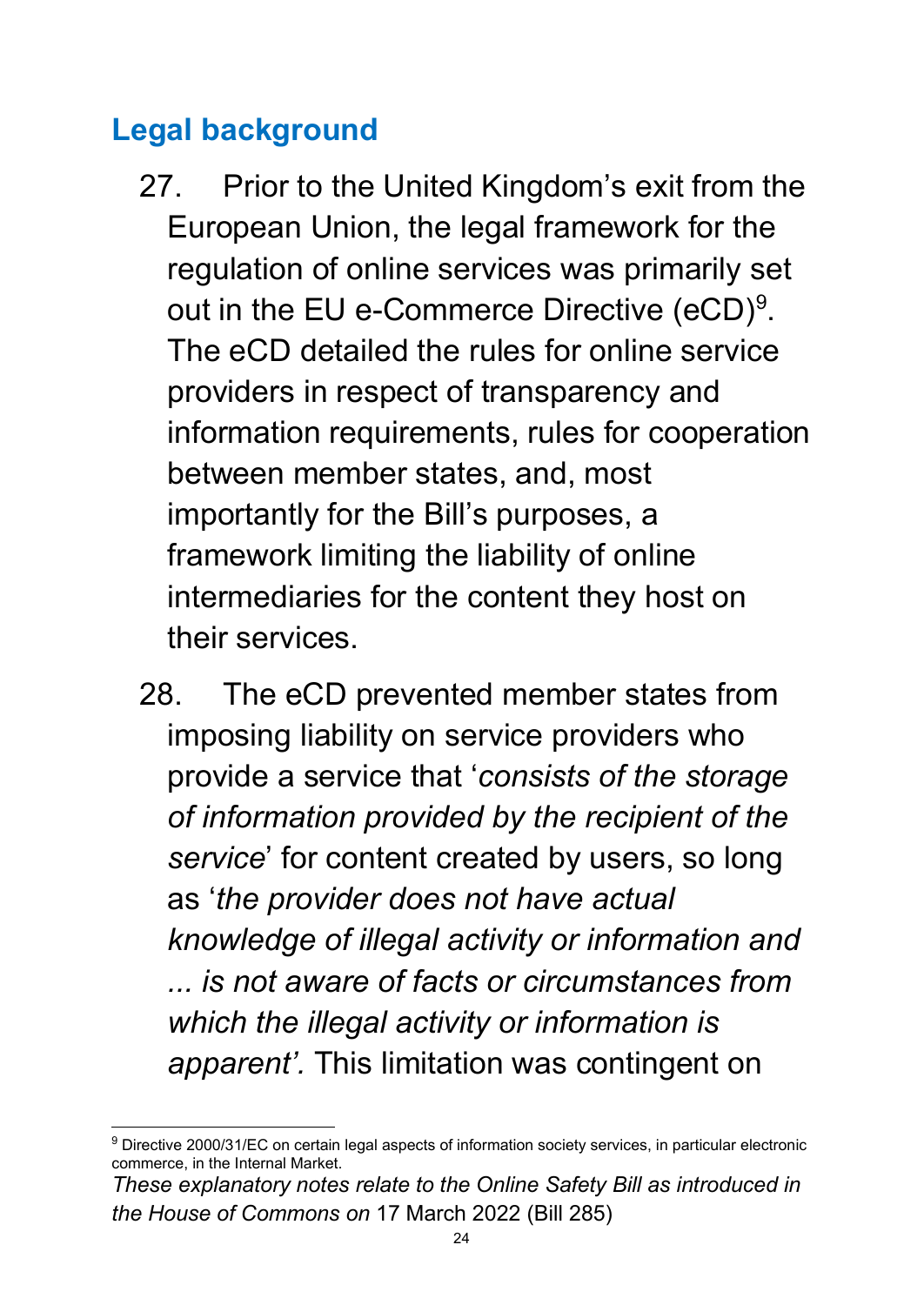the host, upon gaining knowledge of such content, removing it expeditiously. Article 15 of the eCD also contained a prohibition on the imposition of requirements on service providers to generally monitor content they transmit or store, or to actively seek facts or circumstances indicating illegal activity.

- 29. The status of the eCD following the United Kingdom's exit from the EU is governed by the European Union Withdrawal Act 2018 (EUWA), which contains some provision for the continued operation of EU law. Section 5 of the EUWA holds that the supremacy of EU law ceased following the end of the transition period. This means there is no longer a legal obligation on the United Kingdom to legislate in line with the provisions of the eCD following the end of the transition period on 31 December 2020.
- 30. The Audiovisual Media Services Regulations 2020 transposed the EU's revised Audiovisual Media Services Directive  $(AVMSD)<sup>10</sup>$  $(AVMSD)<sup>10</sup>$  $(AVMSD)<sup>10</sup>$  into United Kingdom law. The

<span id="page-24-0"></span>*These explanatory notes relate to the Online Safety Bill as introduced in the House of Commons on* 17 March 2022 (Bill 285)  $10$  Directive 2010/13/EU on the coordination of certain provisions laid down by law, regulation or administrative action in Member States concerning the provision of audiovisual media services.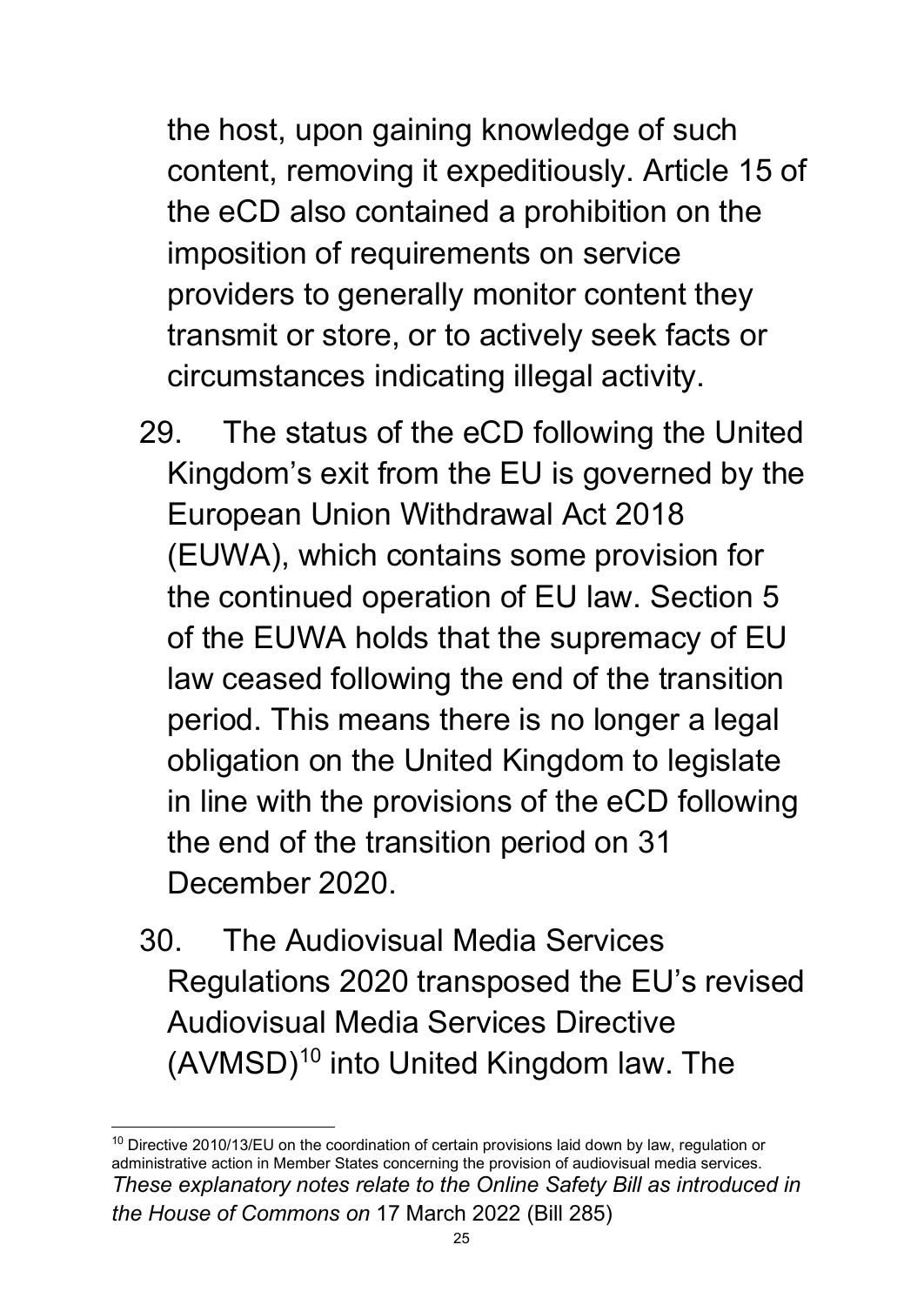AVMSD introduced a new regulatory framework for video sharing platforms. A principal feature of a video sharing platform is that it enables users to upload and share videos with members of the public (with the platform having no editorial control over the content of the video). The government transposed the VSP framework into Part 4B of the Communications Act 2003, which came into force on 1 November 2021. Further detail on the current regulation of video sharing platforms is set out above.

31. Other related legislation includes the Digital Economy Act 2017 ("DEA"). Section 103 of the DEA obliges the Secretary of State to issue a Code of Practice for providers of online social media platforms setting out guidance on action it might be appropriate for social media providers to take to prevent bullying, insulting, intimidating and humiliating behaviours on their sites. The [Code of](https://www.gov.uk/government/publications/code-of-practice-for-providers-of-online-social-media-platforms)  [Practice](https://www.gov.uk/government/publications/code-of-practice-for-providers-of-online-social-media-platforms) was published on 8 April 2019. Part 3 of the DEA put forward a statutory requirement for all commercial pornographic websites to prevent children's access. The Act received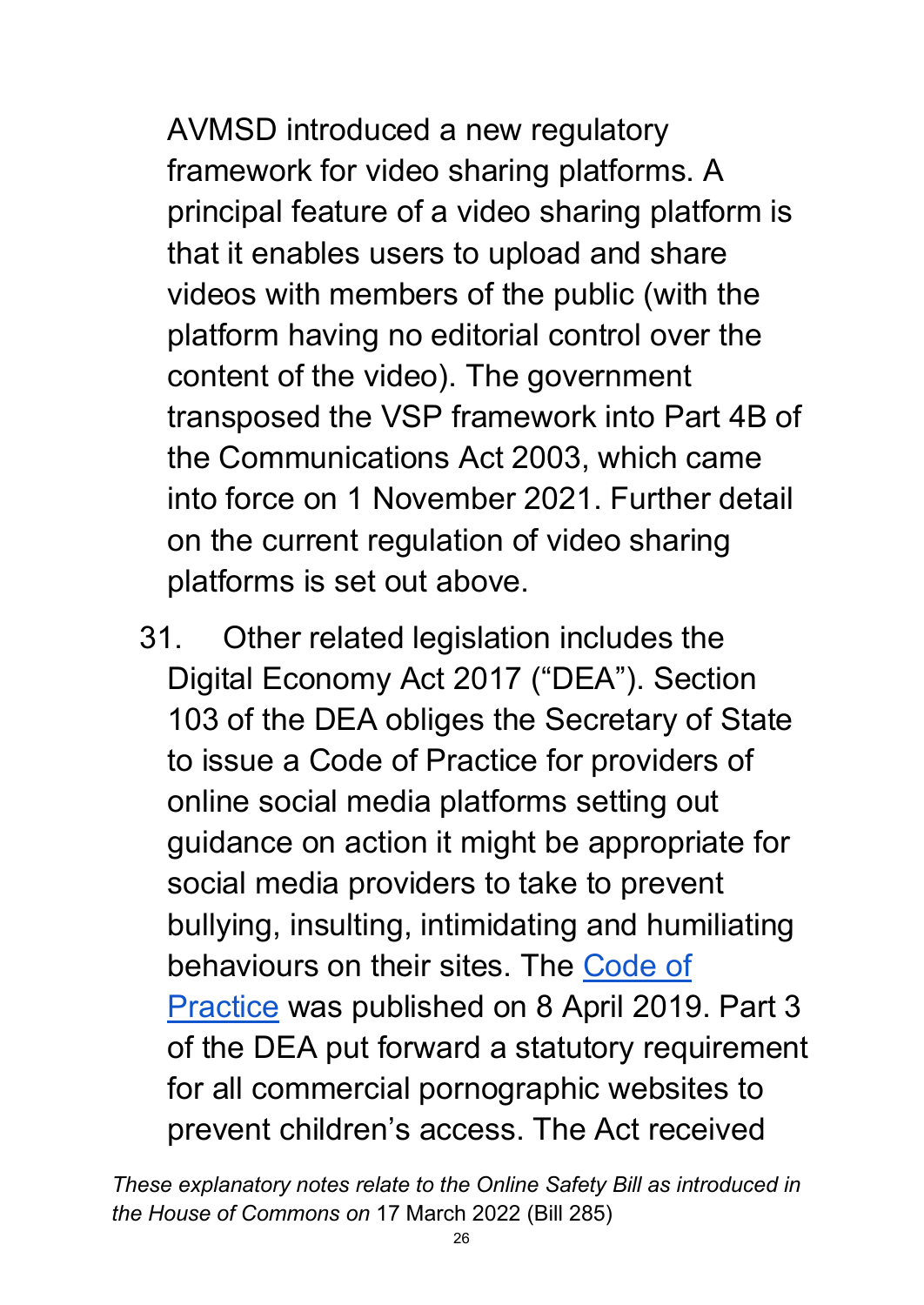Royal Assent in April 2017 but Part 3 was not fully commenced. The government announced in October 2019 that it would not commence Part 3 of the 2017 Act, and would instead repeal Part 3 and deliver its objectives through the online harms regulatory framework.

- 32. OFCOM are the independent regulator for communications in the United Kingdom. Their remit covers the regulation of broadband and telecoms, TV, radio, video-on-demand services and postal services. They are also responsible for managing the effective use of the radio spectrum.
- 33. OFCOM was established under the Office of Communications Act 2002. OFCOM are a statutory corporation, and their governance arrangements are set out in the Office of Communications Act 2002. As a public authority, OFCOM are also subject to other legal duties, including requirements to ensure they act in a way that is compatible with human rights (under the Human Rights Act 1998) and comply with data protection legislation.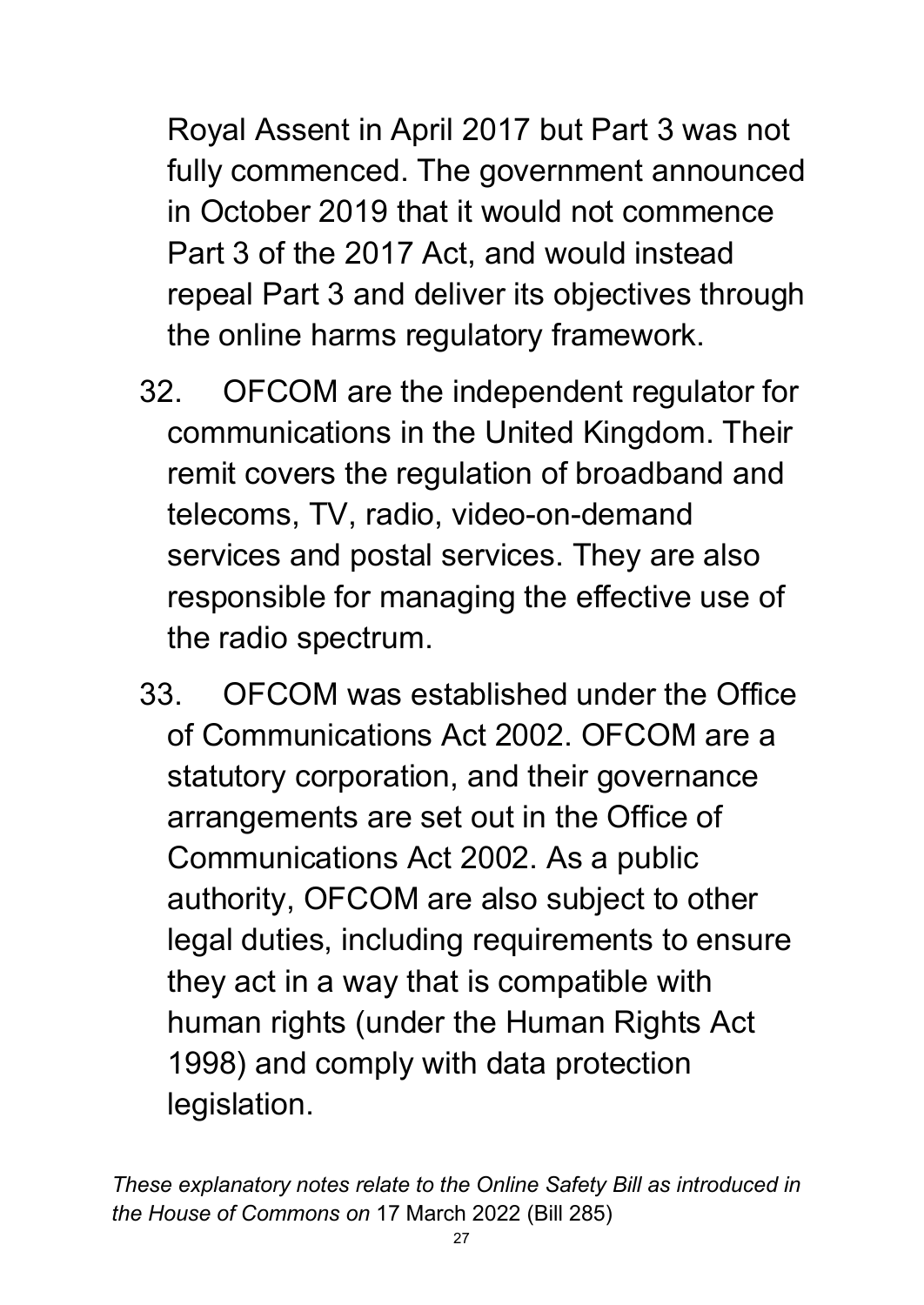- 34. OFCOM's powers are found in the Communications Act 2003 and the Wireless Telegraphy Act 2006, as well as other enactments including the Broadcasting Acts 1990 and 1996, and the Postal Services Act 2011. The Bill amends OFCOM's general duties, as set out in section 3 of the Communications Act 2003, to extend them in relation to online safety matters.
- 35. The Online Safety Bill repeals the following existing legislative provisions which relate to the regulation of internet services:
	- a.Part 3 of the Digital Economy Act 2017 (online pornography);
	- b.Section 103 of the Digital Economy Act 2017 (code of practice for providers of online social media platforms); and
	- c.Part 4B of the Communications Act 2003 (video-sharing platform services) and Part 4 of the Audiovisual Media Services Regulations 2020 (S.I. 2020/1062) (which inserts Part 4B into the Communications Act 2003).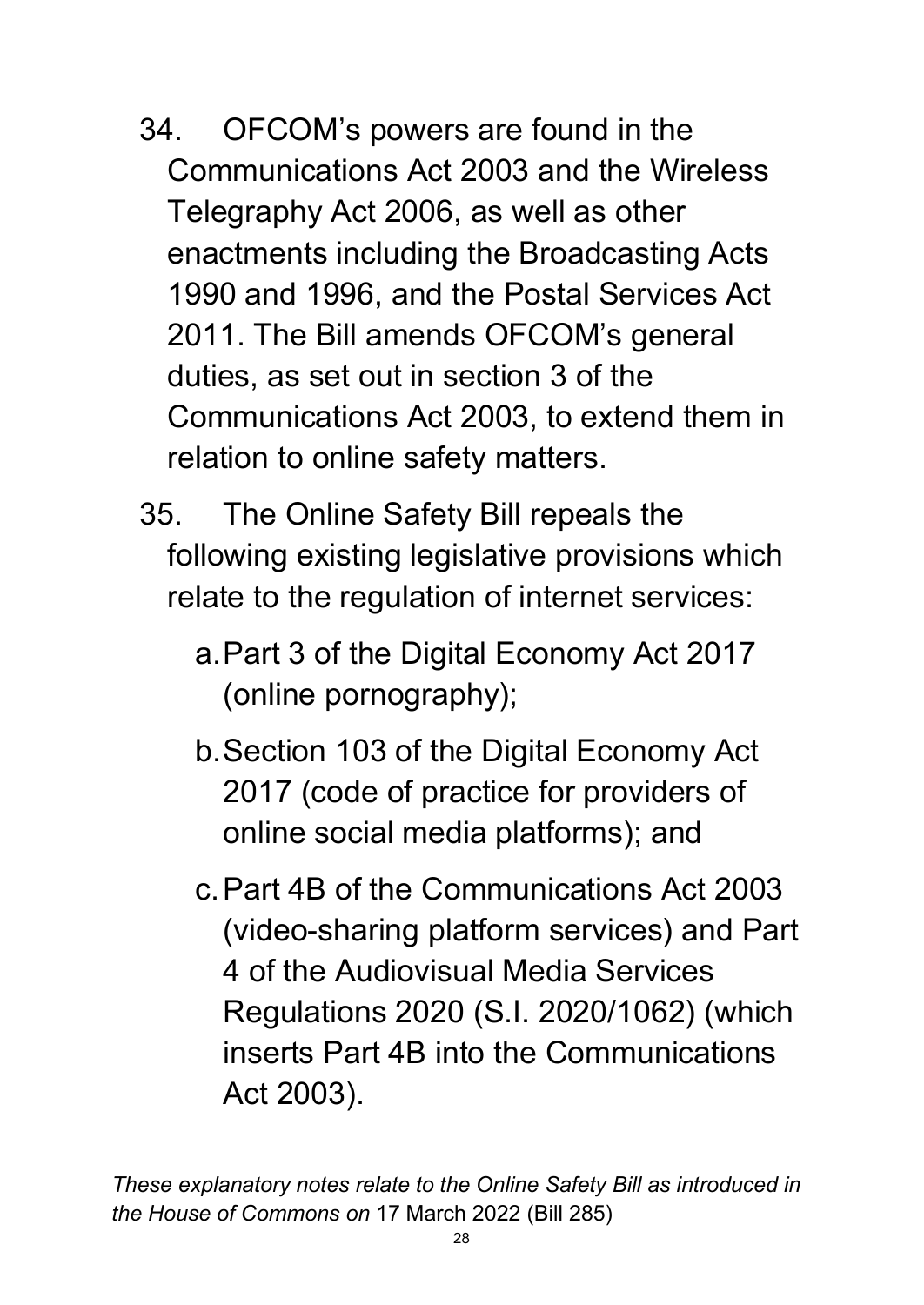- 36. The Online Safety Bill repeals the following existing legislative provisions which relate to communications offences:
	- a.Subsections (1) and (2)(a) and (b) of section 127 of the Communications Act 2003 (improper use of electronic communications network), in so far as they extend to England and Wales.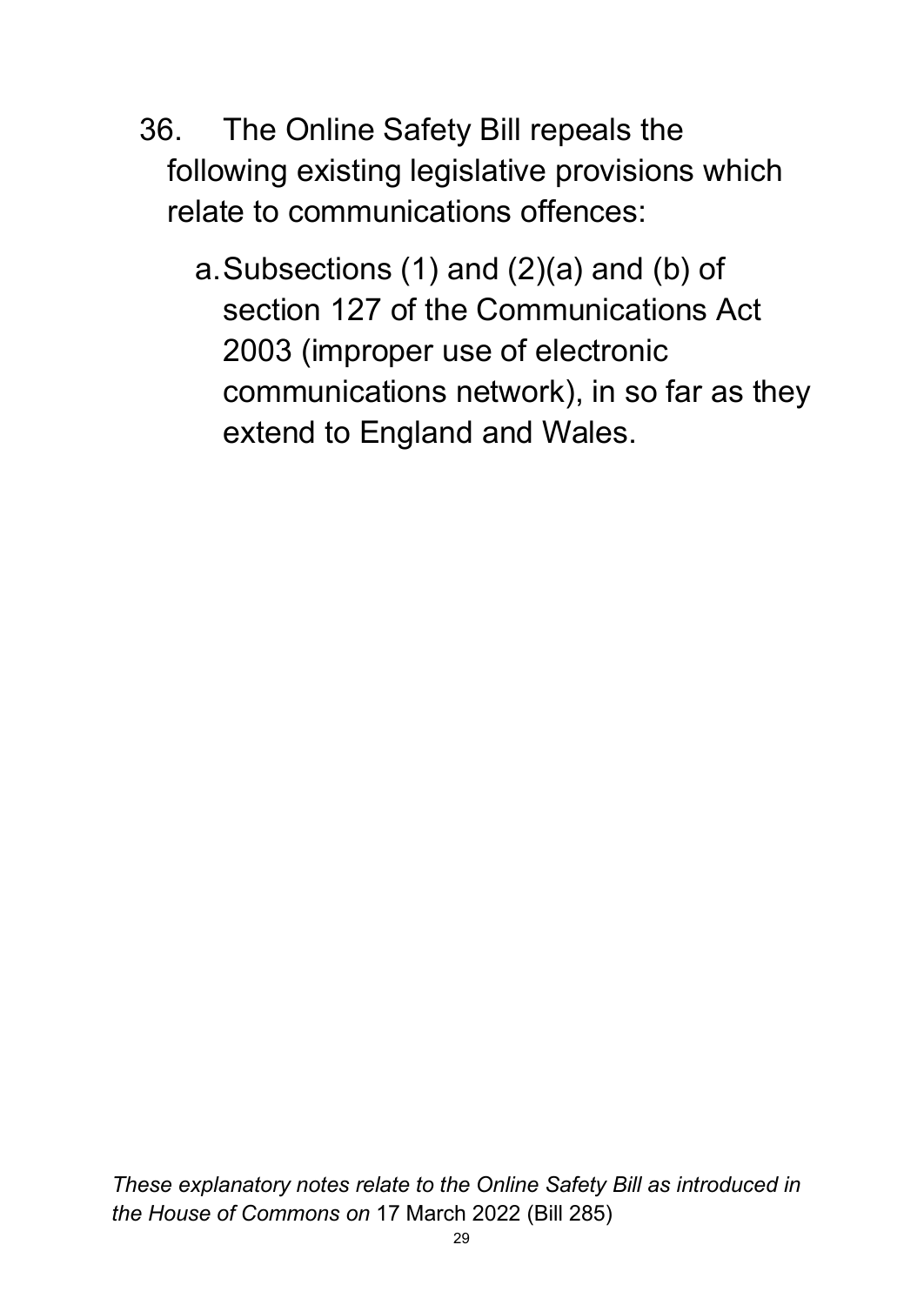## <span id="page-29-0"></span>**Territorial extent and application**

- 37. Clause 192 sets out the extra-territorial application and jurisdiction of the Online Safety Bill. The extent of a Bill can be different from its application. Application is about where a Bill produces a practical effect rather than where it forms part of the law. The Online Safety Bill extends and applies to the whole of the United Kingdom (except for the communications offences in Part 10 which extend to England and Wales only). Repeals and amendments made by the Bill have the same territorial extent as the legislation that they are repealing or amending.
- 38. The Bill also applies to providers of regulated services (as defined in clause 3(4)) which are based outside the United Kingdom. Extraterritorial application is necessary in order to fulfil the Bill's aim of protecting United Kingdom users online. Clauses 166 and 167 make provision in relation to the extraterritorial application of the Bill.
- 39. Internet services policy is reserved across the United Kingdom, and as such the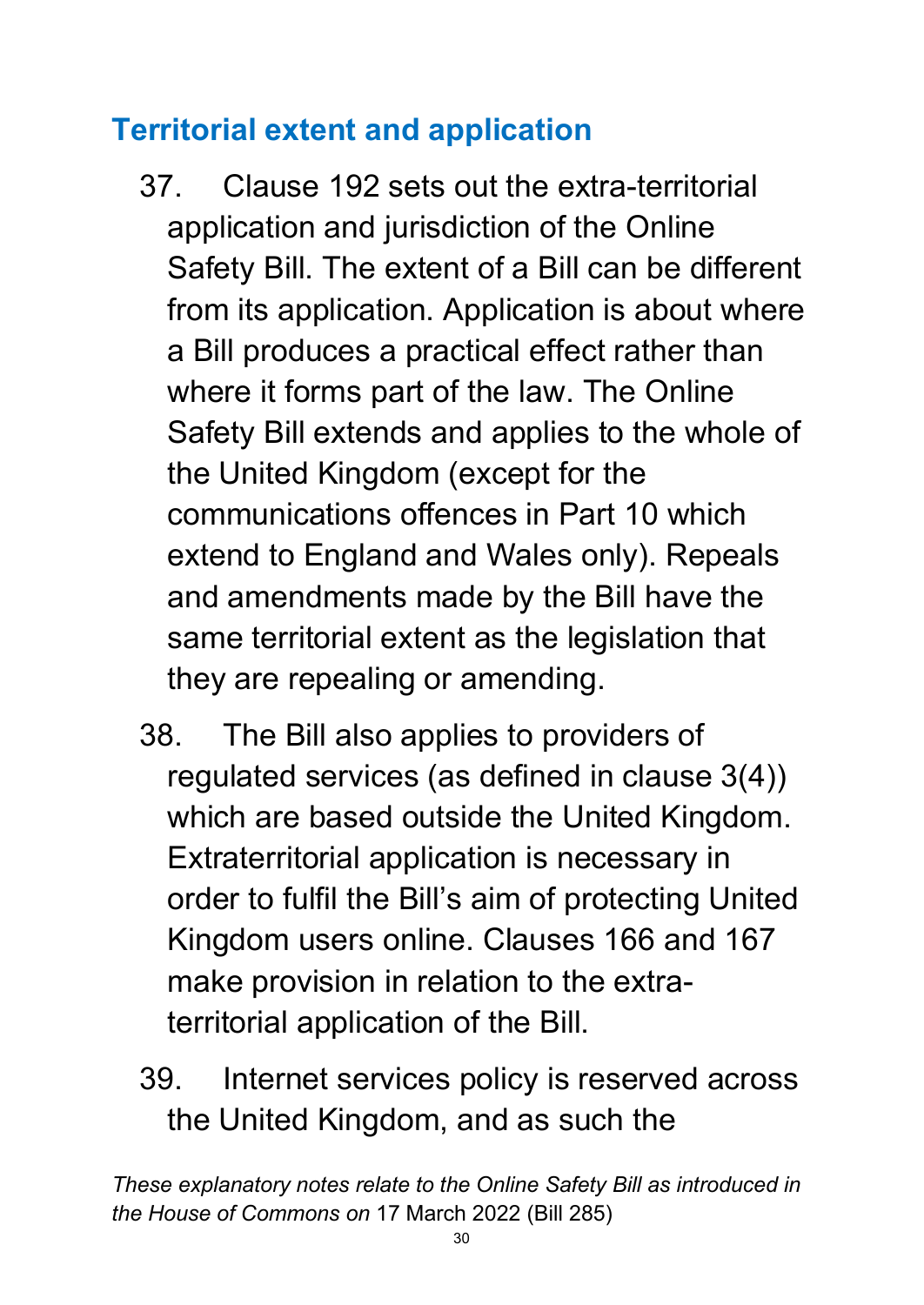government assesses that the Online Safety Bill is broadly reserved. Elements of the legislation interact with devolved competencies, and for a small number of provisions we will need to seek legislative consent motions (LCMs) from the Devolved Administrations (DAs).

- 40. The Bill confers a power on Ministers in Scotland, Wales, and Northern Ireland to amend the list of exempt educational institutions included at Schedule 1. The Bill also confers a power on Scottish Government Ministers to amend the list of CSEA offences included at Schedule 6. The government will seek legislative consent where these powers have been conferred.
- 41. The Bill contains criminal offences in relation to failures to comply with information requests from OFCOM. These offences apply and extend to the whole of the United Kingdom. These offences also apply where the entity or individual provides a regulated service under the Bill from overseas (and commits the offence overseas). The Bill also includes new communications offences on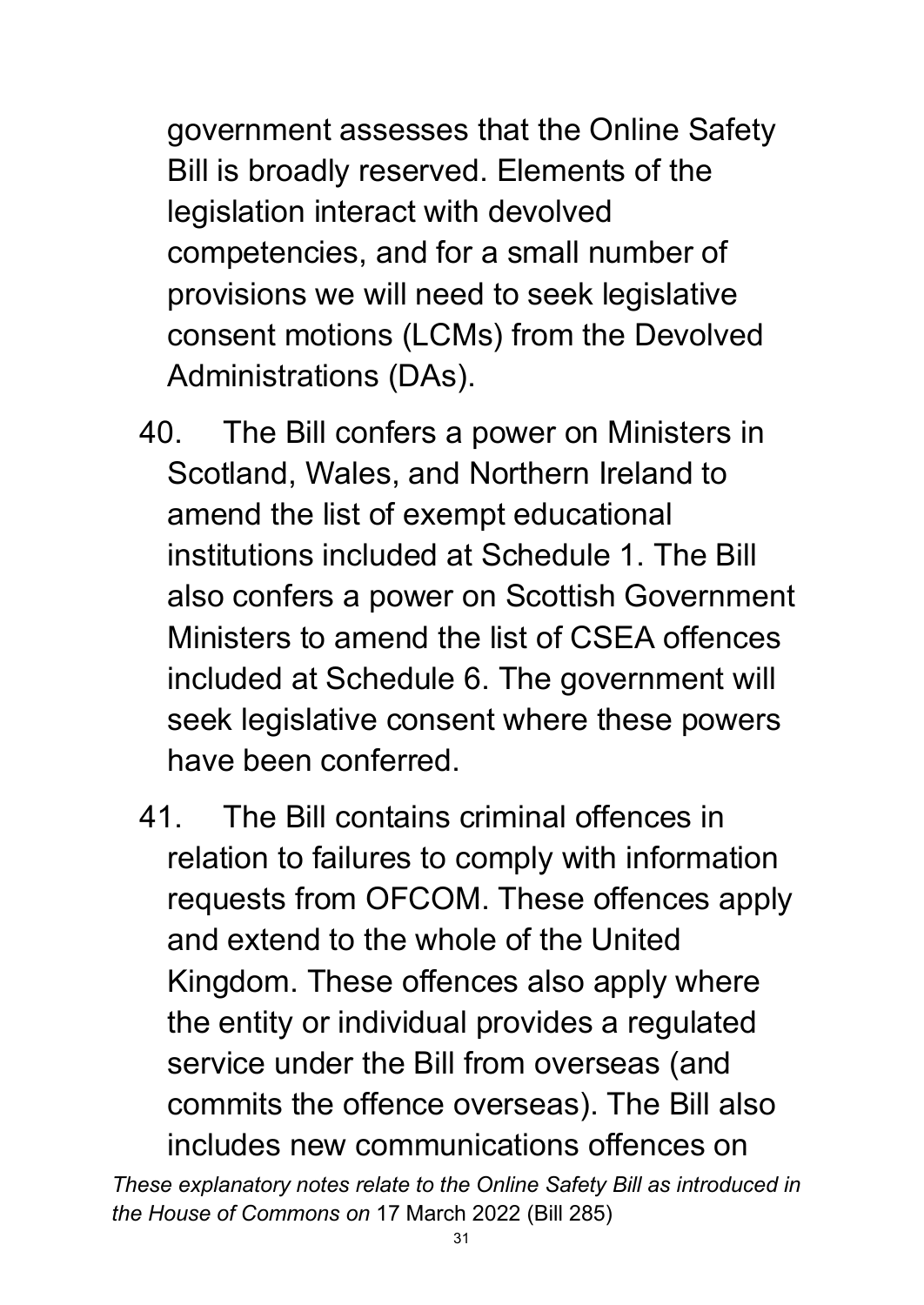Part 10 relating to harmful communications. These will apply to England and Wales. The government will extend the offences at clauses 150 and 151 to Scotland and Northern Ireland via government amendment, and will seek legislative consent from Scotland to do so.

42. See the table in Annex B for a summary of the position regarding territorial extent and application in the United Kingdom.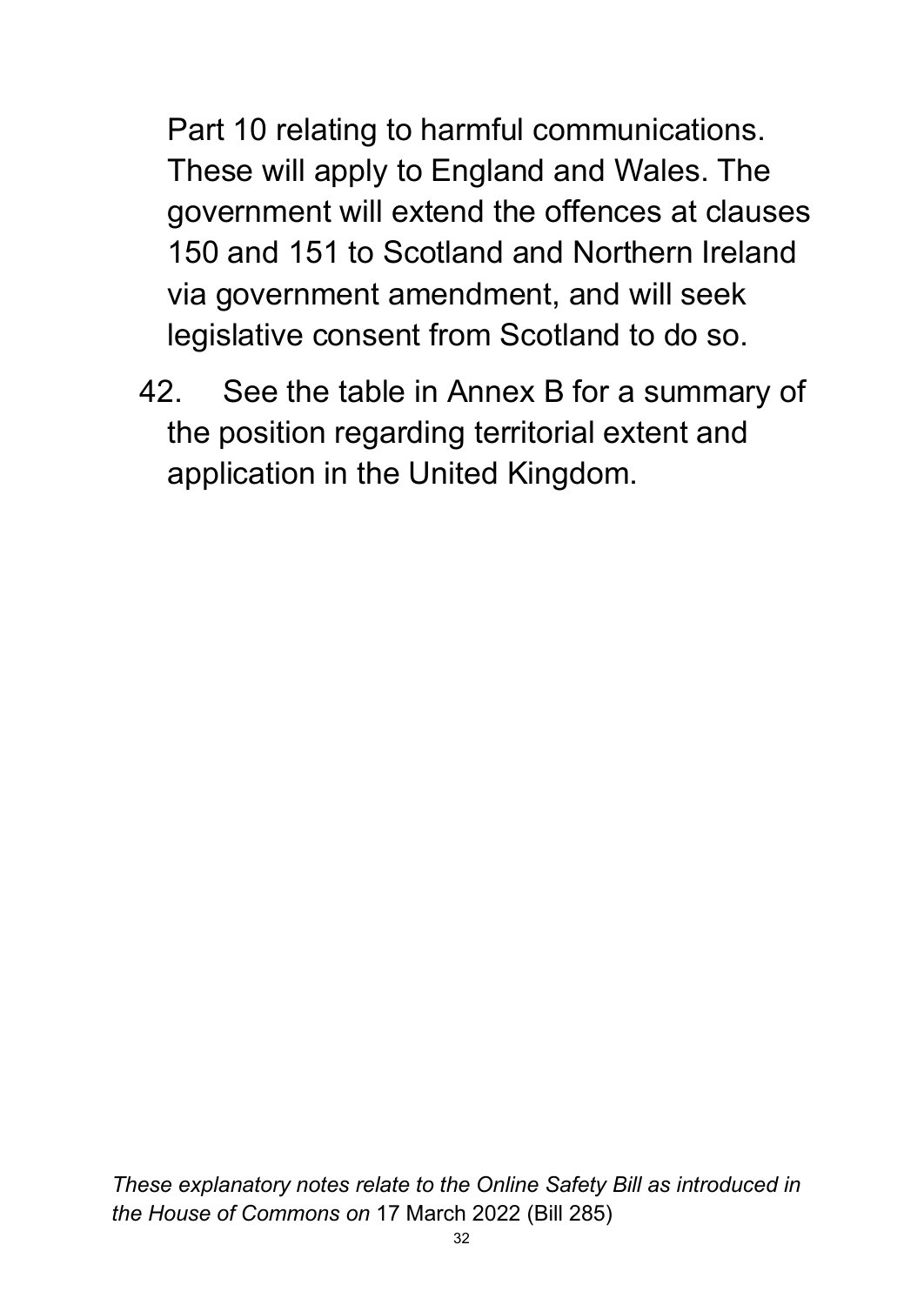#### <span id="page-32-0"></span>**Commentary on provisions of Bill**

- 43. The Bill is divided into eleven parts:
	- a.**Part 1** contains an overview clause, setting out what is included in this Bill.
	- b.**Part 2** contains definitions of the services to which the Bill applies.
	- c.**Part 3** imposes duties of care that apply to providers of regulated user-to-user and search services. It requires OFCOM to issue codes of practice relating to those duties.
	- d.**Part 4** imposes further duties on providers of regulated user-to-user and search services, including relating to user identity verification, CSEA content, and transparency reporting.
	- e.**Part 5** imposes duties on providers of regulated services that publish or display provider pornographic content.
	- f. **Part 6** imposes requirements on providers of regulated services to pay fees.
	- g.**Part 7** sets out OFCOM's powers and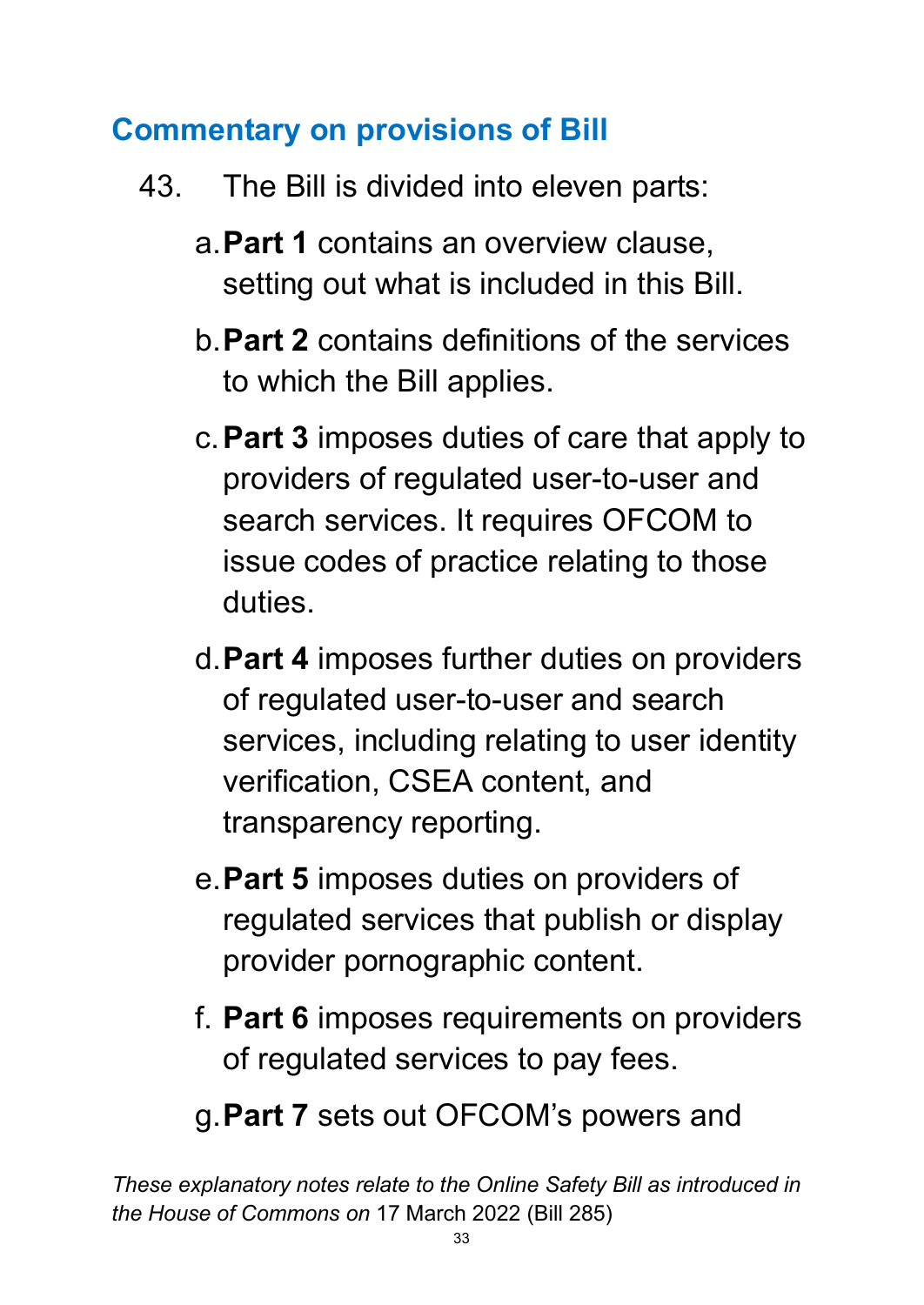duties.

- h.**Part 8** sets out appeals and complaints procedures relating to regulated services.
- i. **Part 9** sets out the Secretary of State's functions in relation to regulated services.
- j. **Part 10** sets out the communications offences, as recommended by the Law Commission.
- k.**Parts 11 and 12** contain miscellaneous and general provisions. In particular, it defines key concepts such as providers of regulated services, users, and internet services.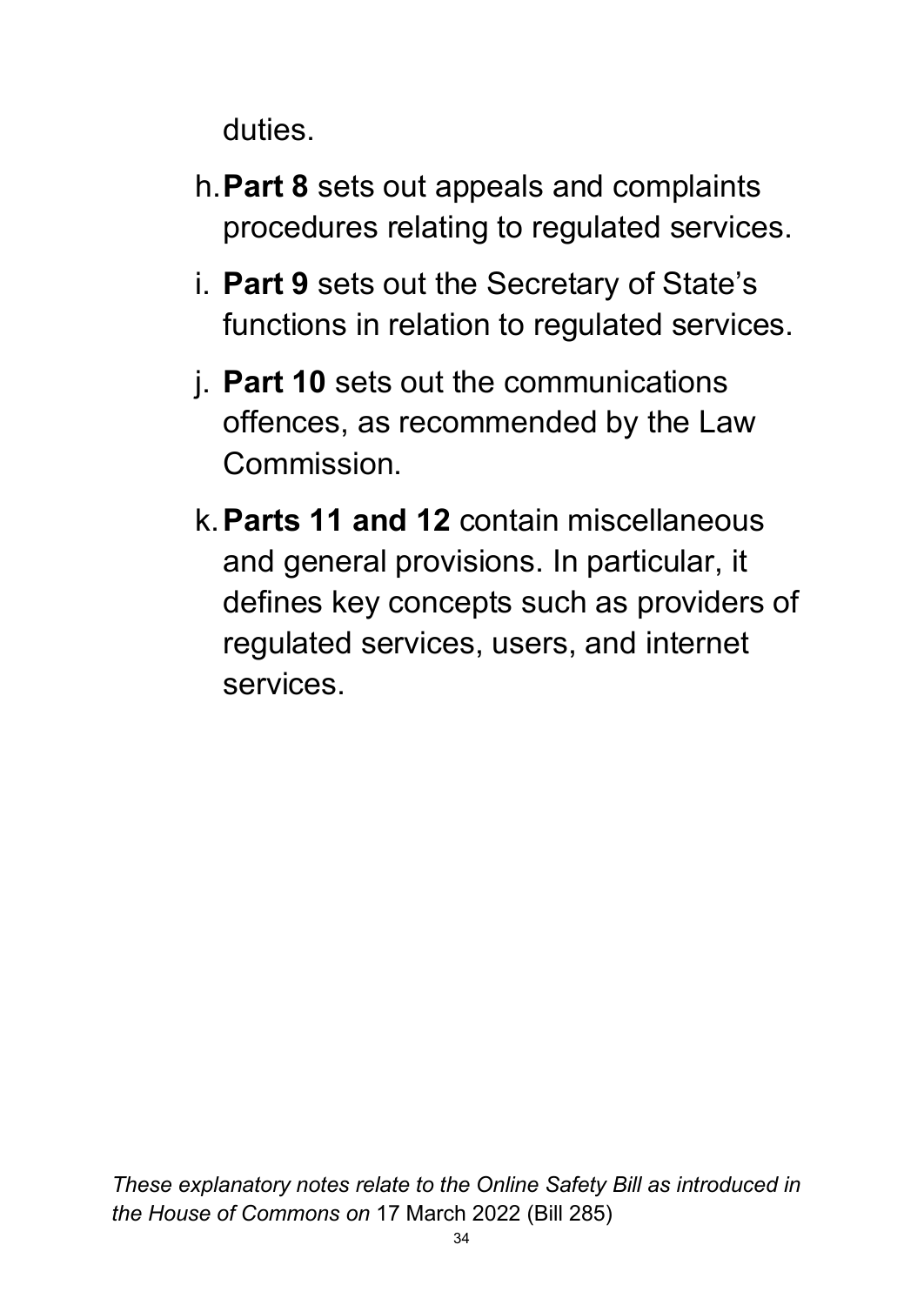#### <span id="page-34-0"></span>**Part 1: Introduction**

## Clause 1: Overview of Act

44. The first clause sets out the subject matter of the various parts of the Bill.

## <span id="page-34-1"></span>**Part 2: Key definitions**

Clause 2: Meaning of "user-to-user service" and "search service"

- 45. This clause provides definitions for the terms "user-to-user service" and "search service".
- 46. Subsection (1) defines a user-to-user service as an internet service which allows users to generate, upload or share content which may be encountered by others on that service. Subsection (2) sets out that it does not matter if content is shared with another user as long as a service has the functionality that allows such sharing. It also does not matter what proportion of content on a service is user-generated content.
- 47. Subsection (4) provides that a search service is an internet service which is, or includes a search engine. "Search engine" is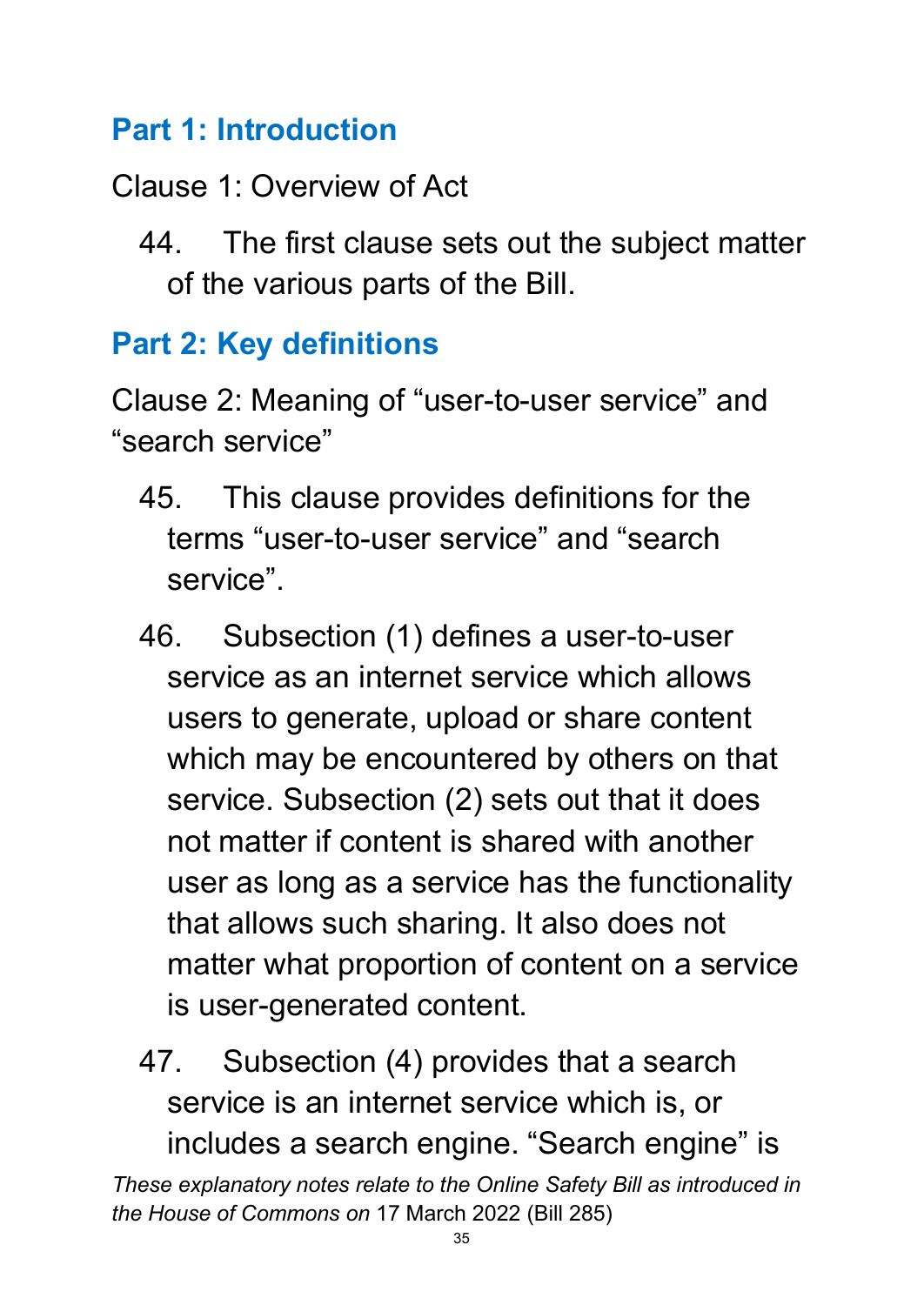defined in clause 183 as a service or functionality which enables a person to search more than one website or database.

48. Subsections (5) to (7) explain whether an internet service that both enables usergenerated content and includes a search engine will be a user-to-user service or a search service. If the only user-generated content enabled by the service is of a kind exempted under the specified provisions of Schedule 1 of the Bill, then it will be a search service. If a search service enables other forms of user-generated content, then it will be a user-to-user service.

Clause 3: Meaning of "regulated service", "Part 3 service" etc

- 49. This clause defines the term "regulated service" and other related terms used in the Bill.
- 50. Subsection (2) sets out when user-to-user services and search services will be regulated user-to-user services and regulated search services. To be regulated, such services must have links with the United Kingdom and not be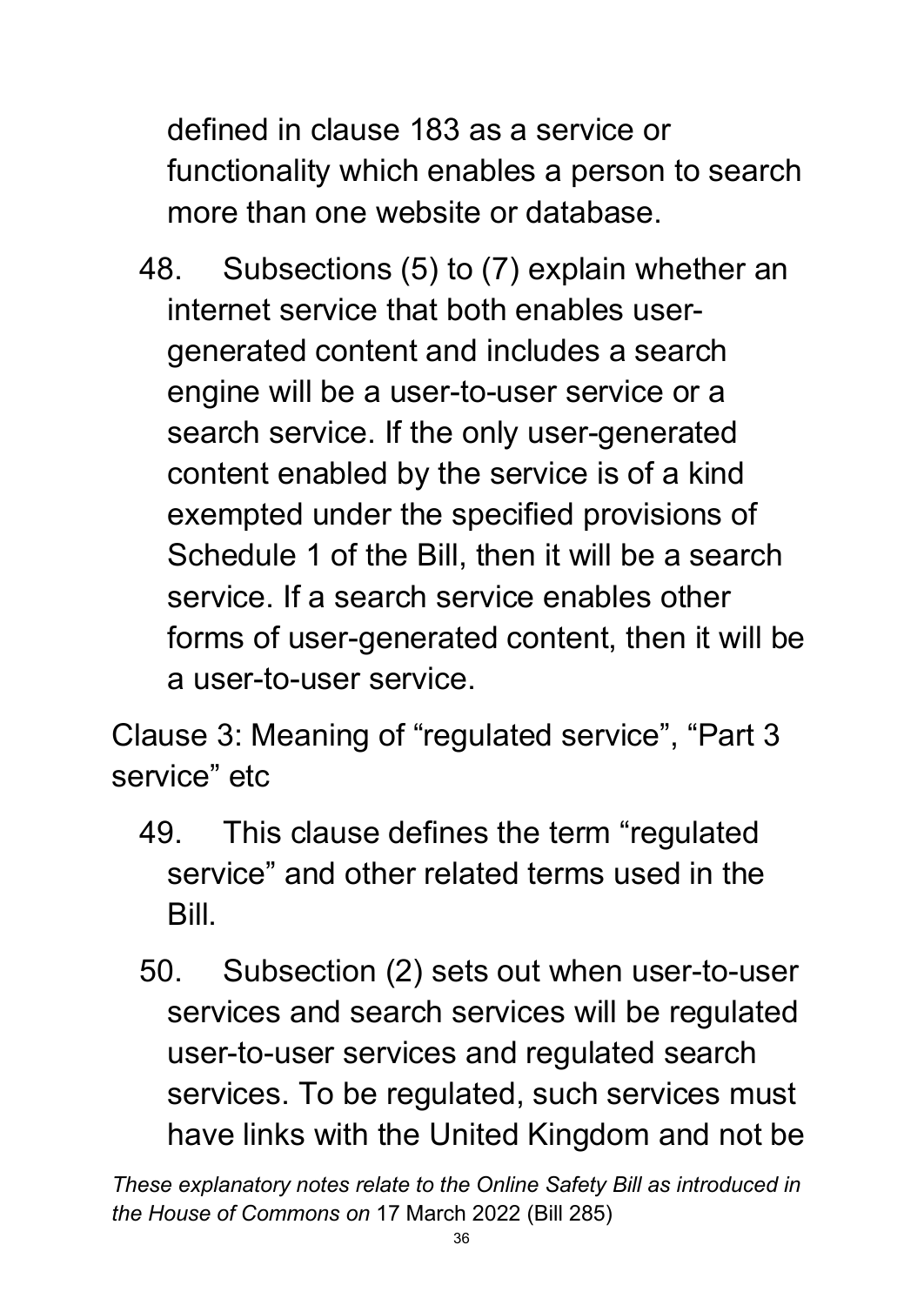listed as exempt in Schedule 1 or Schedule 2. Subsection (3) states that these regulated user-to-user services and search services are referred to as Part 3 services in the Bill.

- 51. Subsection (4) defines "regulated service" as meaning a regulated user-to-user service, a regulated search service, and a service with links to the United Kingdom that publishes or displays provider pornographic content.
- 52. Subsections (5) and (6) clarify the circumstances under which a user-to-user or search service has links with the United Kingdom. A service will be in scope if it has a significant number of users in the United Kingdom or if the United Kingdom is a target market. A service will also be in scope if it can be used in the United Kingdom by individuals and there are reasonable grounds to believe that there is a material risk of significant harm to individuals in the United Kingdom. (Subsections (3) and (4) in Clause 67 apply an

equivalent test to other internet services which publish or display provider pornographic content.)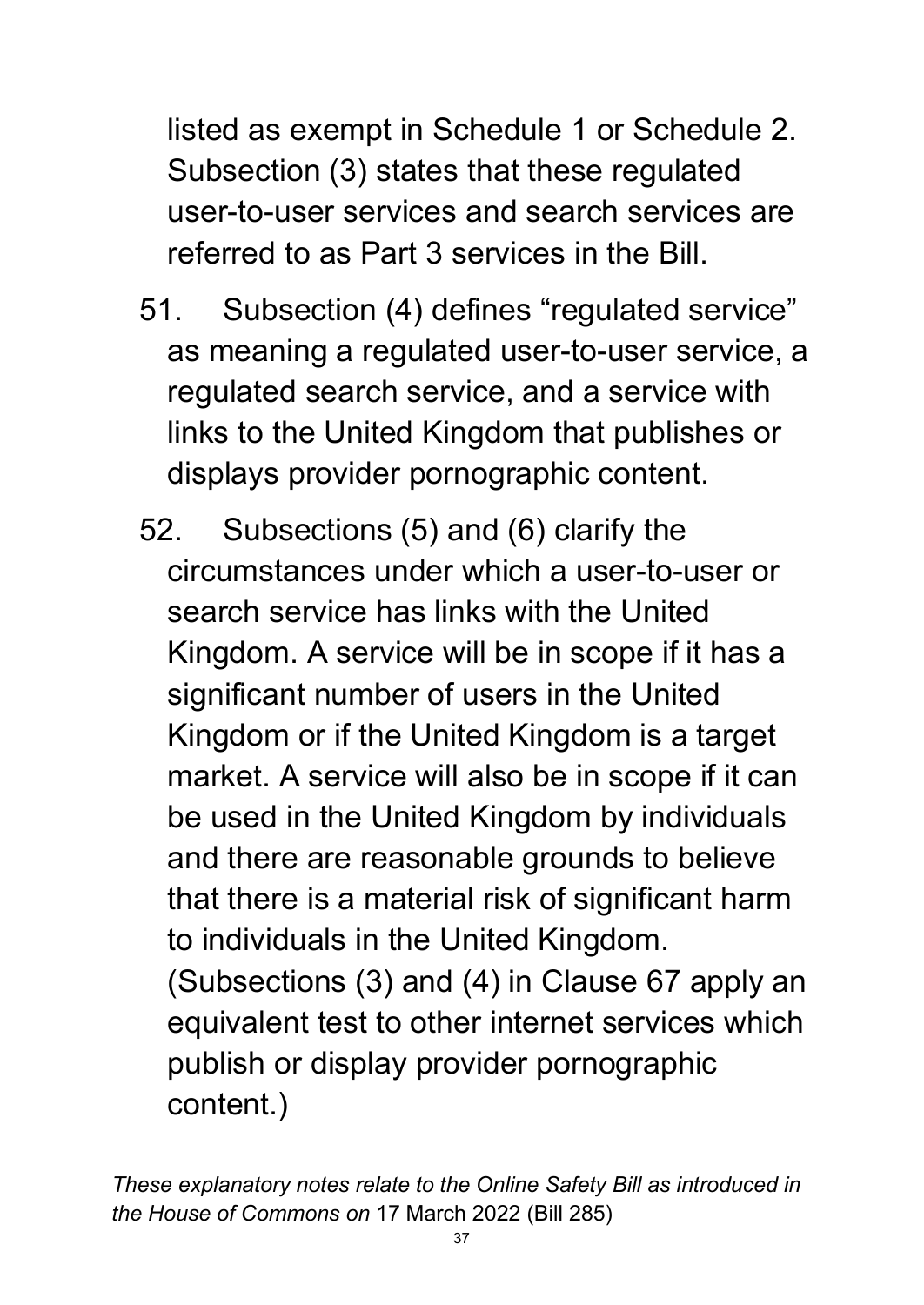- 53. As the regulatory framework established by the Bill is focused on protecting UK users, these subsections ensure that services which do not have links to the United Kingdom are not in scope of regulation.
- 54. Subsection (7) provides that a regulated user-to-user service that includes a public search engine (i.e. one which is not an internal business service) is referred to as a "combined service".

*Schedule 1: Exempt user-to-user and search services* 

- 55. Schedule 1 sets out which user-to-user and search services are exempt from regulatory duties. Subsection (2)(b)(i) of clause 3 ("meaning of 'regulated service'", "Part 3 service" etc) states that services of the descriptions set out in this Schedule are not regulated user-to-user services or regulated search services.
- 56. Paragraphs 1 to 3 provide that services will be exempt if the only type of usergenerated content enabled by the service is, respectively, email, SMS and/or MMS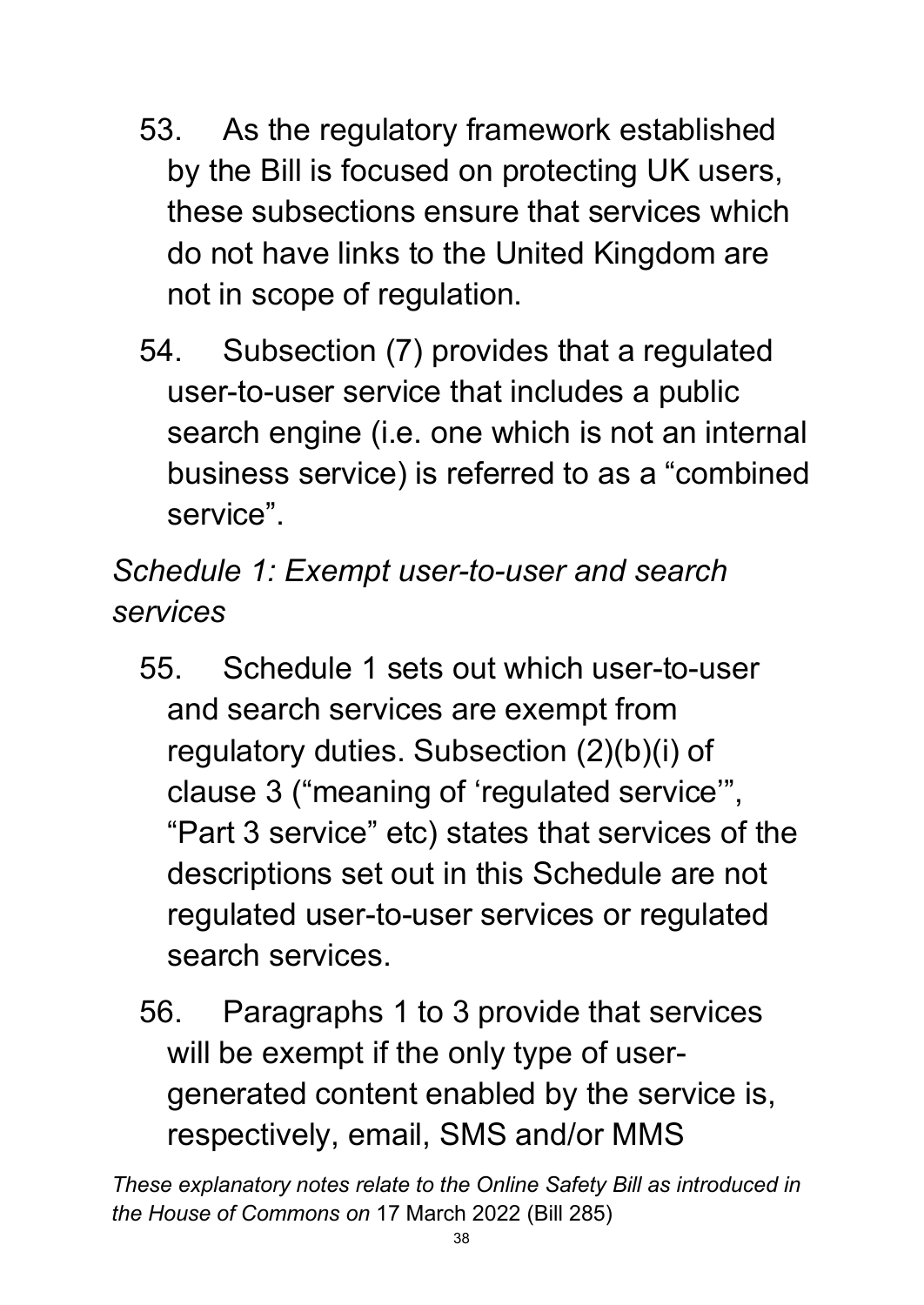messages (as defined in clause 49(12), or one-to-one live aural communications (as defined in clause 49(5)).

- 57. Under the limited functionality services exemption in paragraph 4, a user-to-user service is exempt if the only ways users can communicate on the service are the following:
	- a.The posting of comments or reviews on provider content (content published on the service by or on behalf of the service provider).
	- b.The sharing of these comments or reviews on other internet services.
	- c.Expressing views on provider content or on comments and reviews on provider content through: (i) a "like or dislike" button, (ii) applying an emoji or symbol of any kind, (iii) engaging in yes/no voting or (iv) rating or scoring content.
	- d.Displaying or producing identifying content (e.g. usernames or avatars) in connection with any of these activities.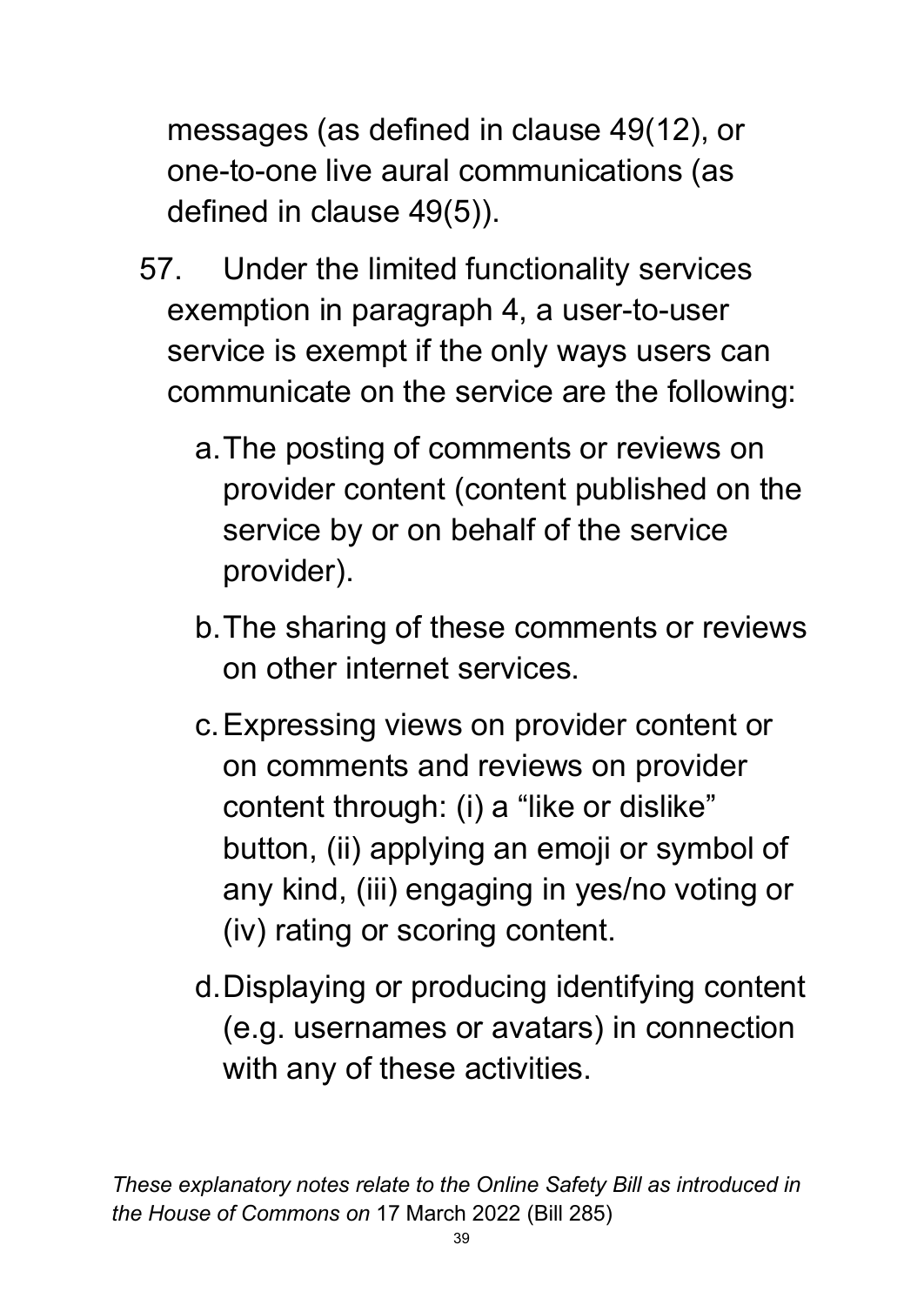- 58. This will exempt services where the only user interaction is, for example, 'below the line' content on media articles, or user reviews of directly provided goods and services. Any services that also have additional user-to-user functionalities will remain in regulatory scope.
- 59. However, paragraph 6 of Schedule 1 sets out that a service which would otherwise benefit from this exemption is not exempt if it has links with the UK and pornographic content is published or displayed on the service. If paragraph 6 applies to a service, paragraph 1 of Schedule 2 may exempt the service from the user-to-user service duties while keeping it in scope of the Part 5 duties.
- 60. Paragraph 7 exempts "internal business services". This exemption encompasses services such as business intranets, productivity and collaboration tools, content management systems, customer relationship management systems and database management software. To qualify as an internal business service, the service must meet the conditions set out in paragraph 7(2). Paragraph 8 provides details on internal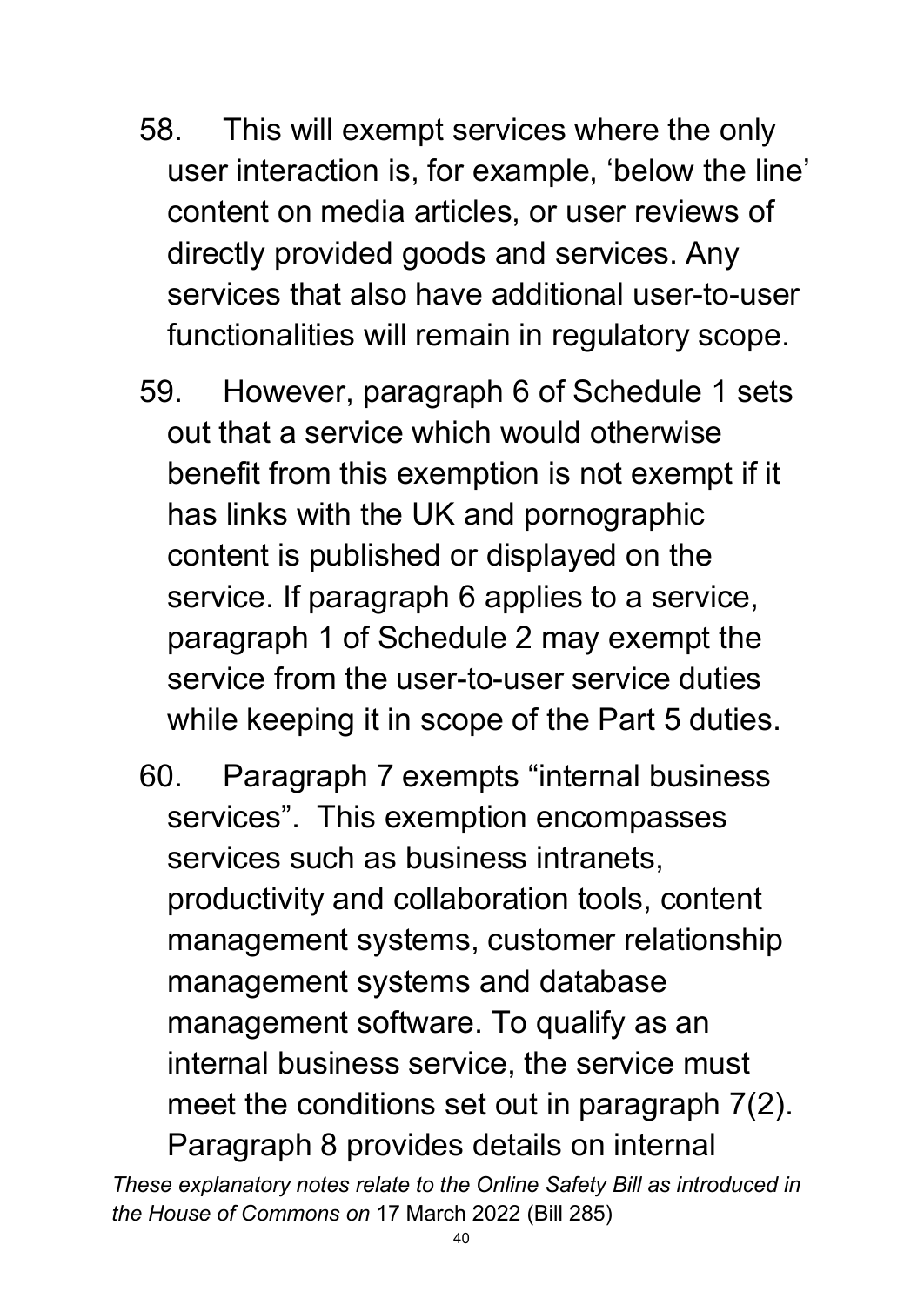business services where they make up only part of the user-to-user service or search service.

- 61. Paragraph 9 provides that some user-touser and search services provided by certain public bodies are exempt from regulatory duties. This exemption covers services provided by Parliament and foreign governments, as well as services provided by public authorities in the United Kingdom and bodies outside the United Kingdom where those services are provided in the exercise of functions of a public nature only.
- 62. Paragraph 10 provides an exemption for user-to-user or search services that are provided by education or childcare providers as described in Part 2, where those services are provided for the purpose of education and childcare.
- 63. Many education and childcare providers are subject to existing safeguarding duties which require them to protect children online. This exemption ensures that those education and childcare providers listed are not subject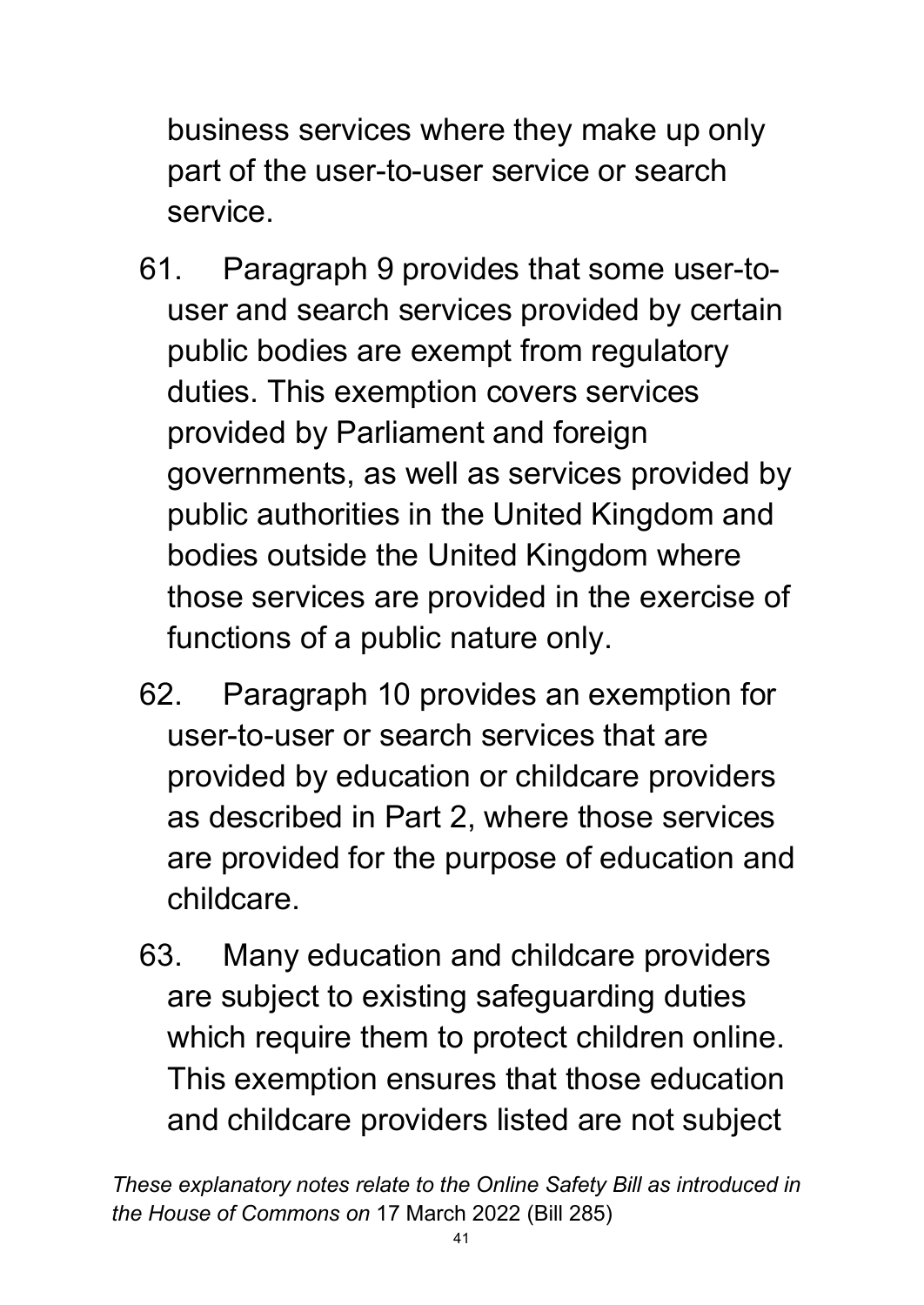to oversight by both OFCOM and the relevant oversight bodies for education across the United Kingdom.

- 64. Paragraph 10 (1) specifies a user-to-user service or a search service is exempt if the provider of the service is:
	- a.The responsible person for that education or childcare for e.g. a governing body of a maintained school in England.
	- b.A person employed or engaged to provide that education or childcare who is subject to safeguarding duties as defined in subsection 2, e.g. a teacher employed to work in an independent school in England.
- 65. Sub-paragraph 3 specifies that the responsible person must be a person who has day-to-day responsibility for the relevant education or childcare provision, for e.g. a governing body, rather than a person who may have a high-level duty to ensure education or child care is provided e.g a Minister of a government department. A "person" includes (in addition to an individual and a body of persons corporate or unincorporate) any organisation or association of persons.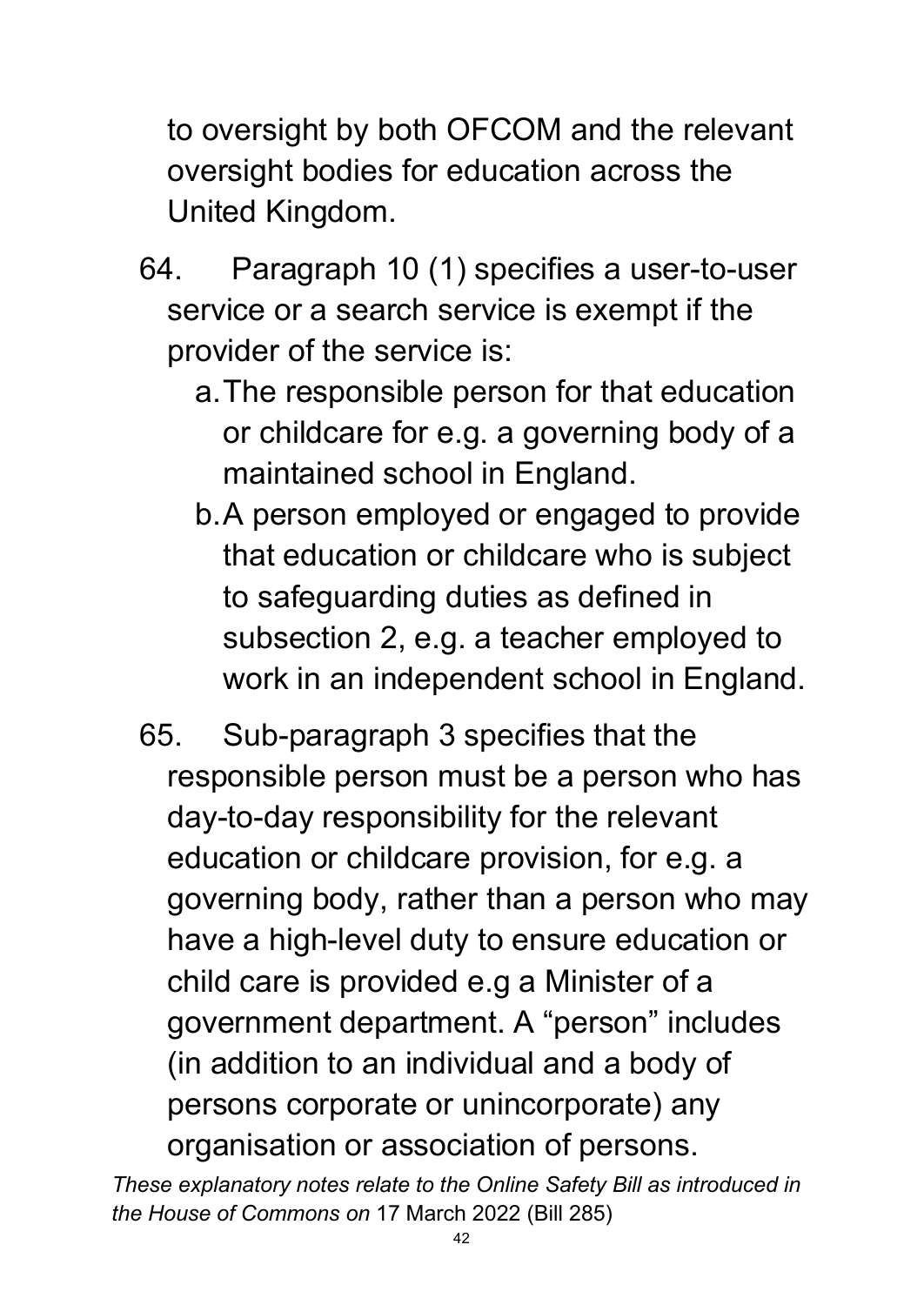- 66. Schedule 1 Part 2 provides a list of descriptions of education and childcare provided in the United Kingdom that will be exempt under subsection 10. Any education or childcare providers not described in Part 2 will not be exempt under subsection 10.
- 67. Schedule 1 Part 3 provides a set of definitions for childcare, education, further education, higher education, primary education, and secondary education for each nation in the United Kingdom.

# *Schedule 2: User-to-user services and search services that include regulated provider pornographic content*

68. Clause 3 (2)(b)(ii) outlines the effect of Schedule 2. The effect of Schedule 2 is that certain user-to-user and search services which publish or display regulated provider pornographic content and which would otherwise be exempt under Schedule 1, are instead exempt from only the user-to-user and search services duties. Services which fall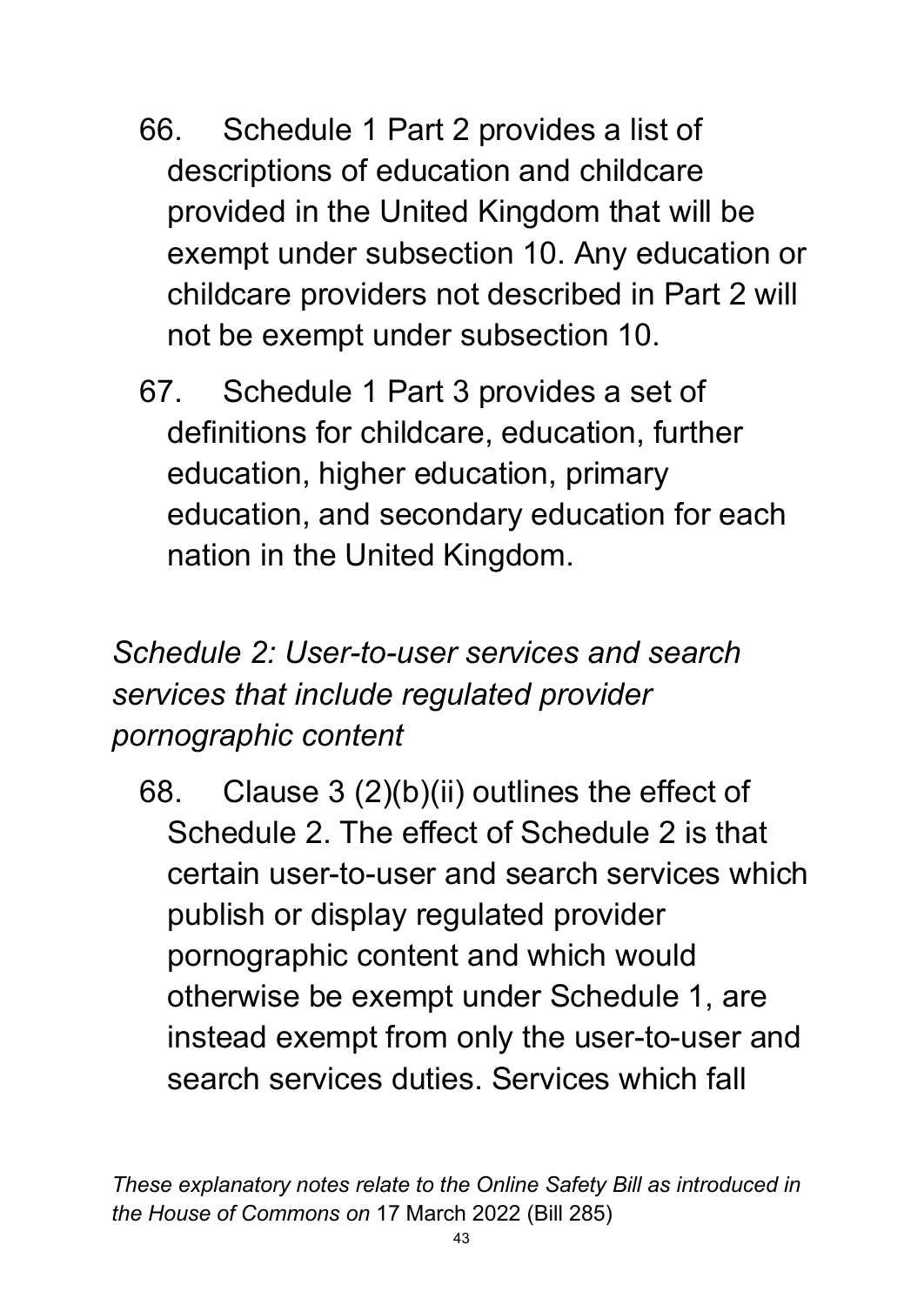within Schedule 2 will still be in scope of Part 5 as set out in clause 67.

 Clause 4: Disapplication of Act to certain parts of services

69. This clause sets out the circumstances in which this Bill does not apply to certain parts of regulated services because of the low risk of harm associated with them.

# **Part 3: Providers of regulated user-to-user services and regulated search services: Duties of care**

# **Chapter 1: Introduction**

Clause 5: Overview of Part 3

70. The overview provides an outline of each of the Chapters contained within Part 3 of the Bill.

# **Chapter 2: Providers of user-to-user services: duties of care**

*User-to-user services: which duties apply, and scope of duties*

Clause 6: Providers of user-to-user services: duties of care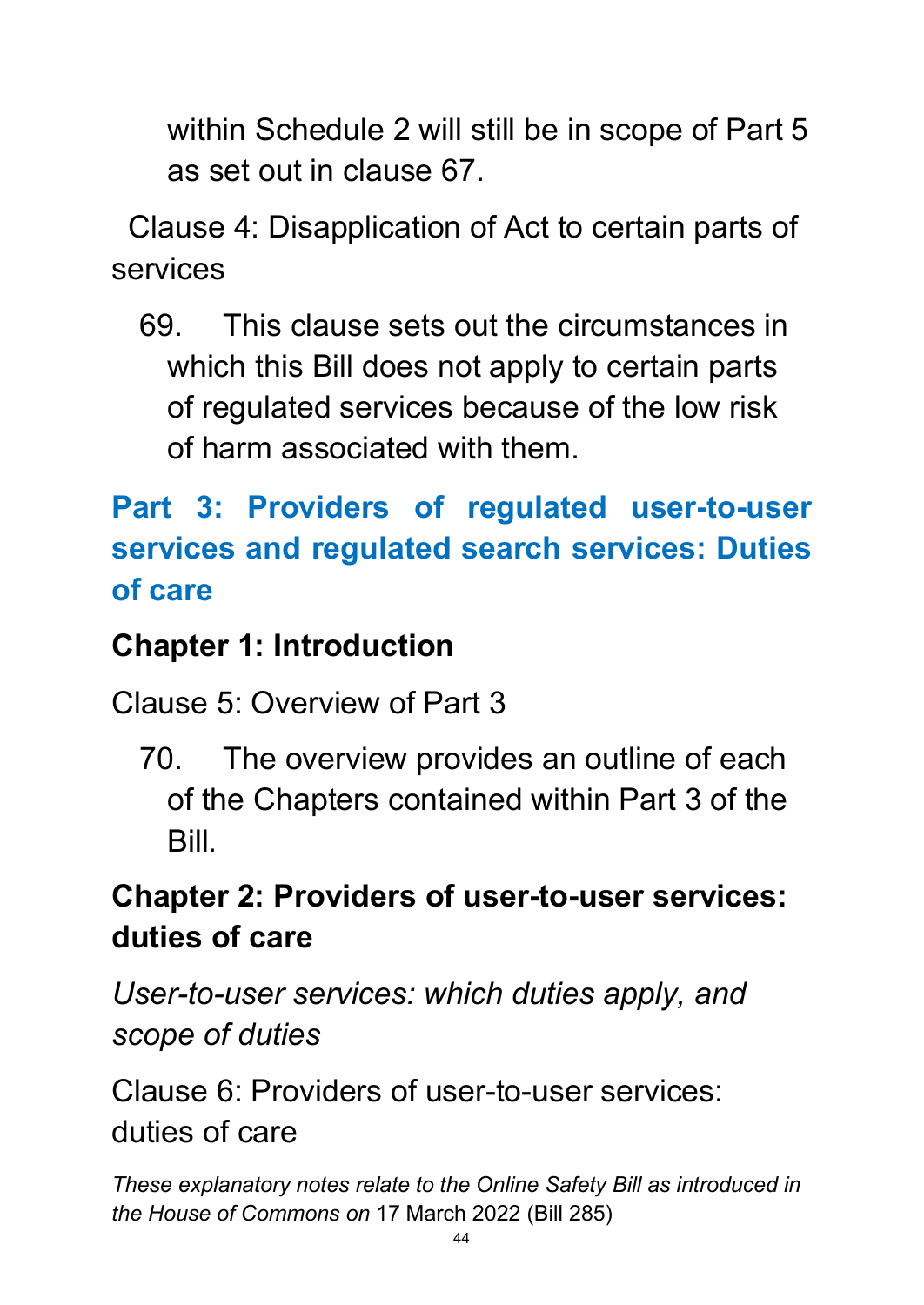- 71. This clause determines which of the duties set out in Part 3 apply to which regulated userto-user services. The duties on search services are set out in the following chapter.
- 72. Subsection (2) lists the duties that all regulated user-to-user service providers must comply with.
- 73. Subsection (3) provides that providers of particular kinds of regulated user-to-user services will be required to comply with additional duties, as detailed in subsections (4) to (6).
- 74. Subsection (4) lists the additional duties that providers of regulated user-to-user services that are likely to be accessed by children must comply with. Whether or not a service is likely to be accessed by children is determined in accordance with clause 33.
- 75. Subsection (5) lists the additional duties that Category 1 services must comply with. The designation as a Category 1 service is determined by OFCOM's assessment under the provisions in clause 80.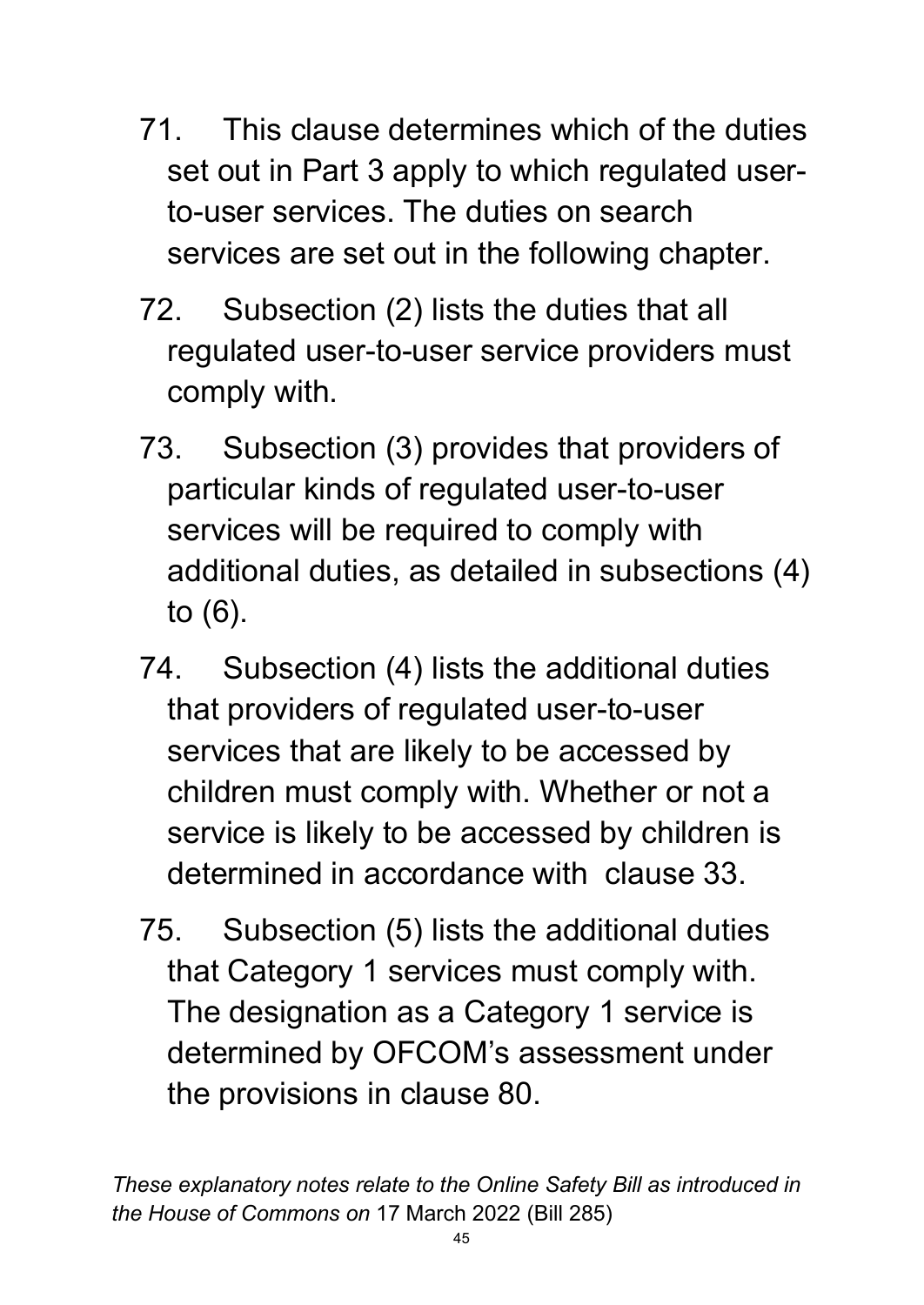76. Subsection (6) lists the additional duties that providers of combined services must comply with in relation to the search engine component of their service.

Clause 7: Scope of duties of care

- 77. Subsection (1) provides that the duties in this Chapter only apply to regulated usergenerated content on user-to-user services that also include regulated provider pornographic content. Subsection (2) provides that the duties in this Chapter also do not apply to search content on combined services.
- 78. Subsection (3) provides that the duties in this Chapter only relate to the design, operation and use of the service in the United Kingdom and how it affects users in the United Kingdom.

*Illegal content duties for all user-to-user services*

Clause 8: Illegal content risk assessment duties

79. This clause sets out the risk assessment duties on all providers of regulated user to user services in relation to illegal content. Providers must carry out a suitable and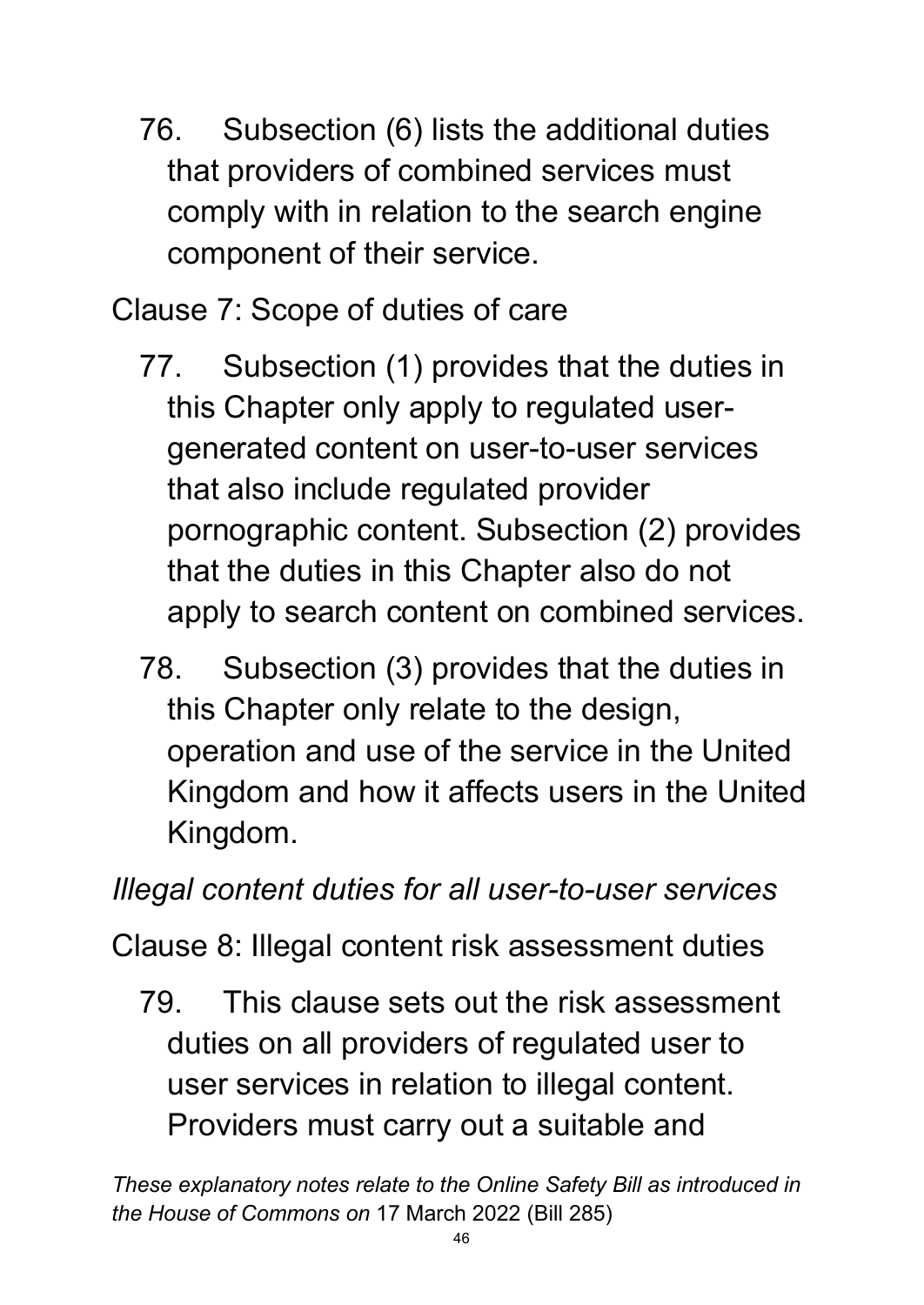sufficient risk assessment by the relevant deadline specified in Schedule 3.

- 80. Subsection (5) lists the factors that the service provider must assess, including several factors relating to the likelihood of users encountering illegal content and the severity of the impact this would have on users. It requires the provider to take into account Ofcom's risk profiles (published under clause 83) relating to the kind of service it provides.
- 81. To carry out a suitable and sufficient risk assessment of the risks associated with illegal content, service providers will therefore need to assess how likely content is to be illegal, and therefore how likely it is that illegal content is present on their service, on the basis of the best information available to them.
- 82. The findings of the provider's risk assessment, including its conclusions about the levels of risk, inform the steps it must take to comply with its safety duties to protect individuals from illegal content under clause 9.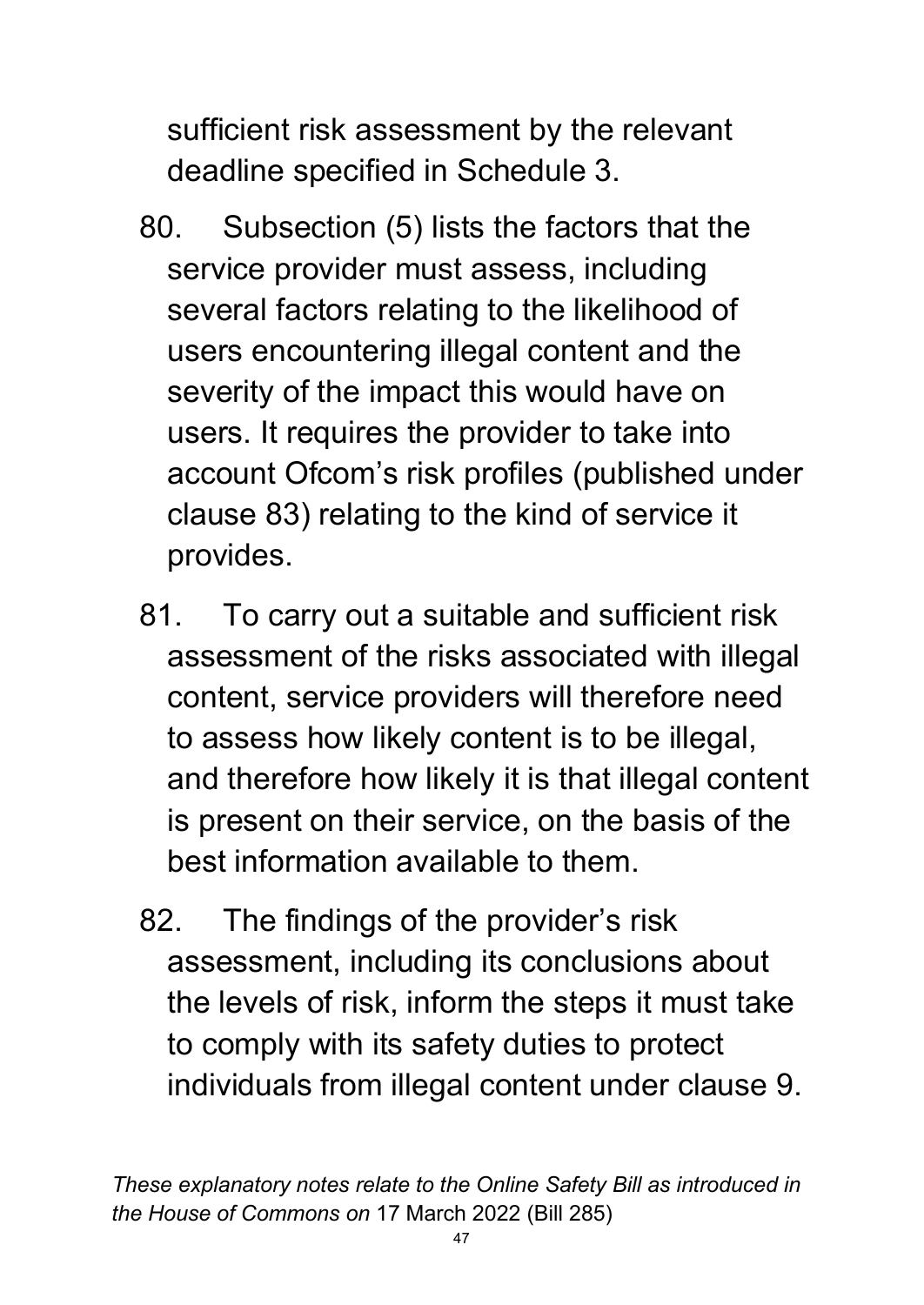- 83. OFCOM will have a duty under clause 84 to issue guidance to assist service providers to carry out their risk assessments.
- 84. Subsection (3) requires the service provider to keep the risk assessment up to date, including when OFCOM significantly changes a risk profile which applies to it.
- 85. Subsection (4) requires the service provider to carry out a further risk assessment before significantly changing the design or operation of the service.
- *Schedule 3: Timing of providers' assessments*
	- 86. Schedule 3 specifies the deadlines by which service providers must complete their risk assessments and childrens' access assessments.
	- 87. The general approach is that service providers will have three months from the publication of the guidance relating to a particular assessment (or, once guidance has been published, from the date on which they become a service that needs to complete a particular assessment) to complete the relevant assessment. Ofcom may extend this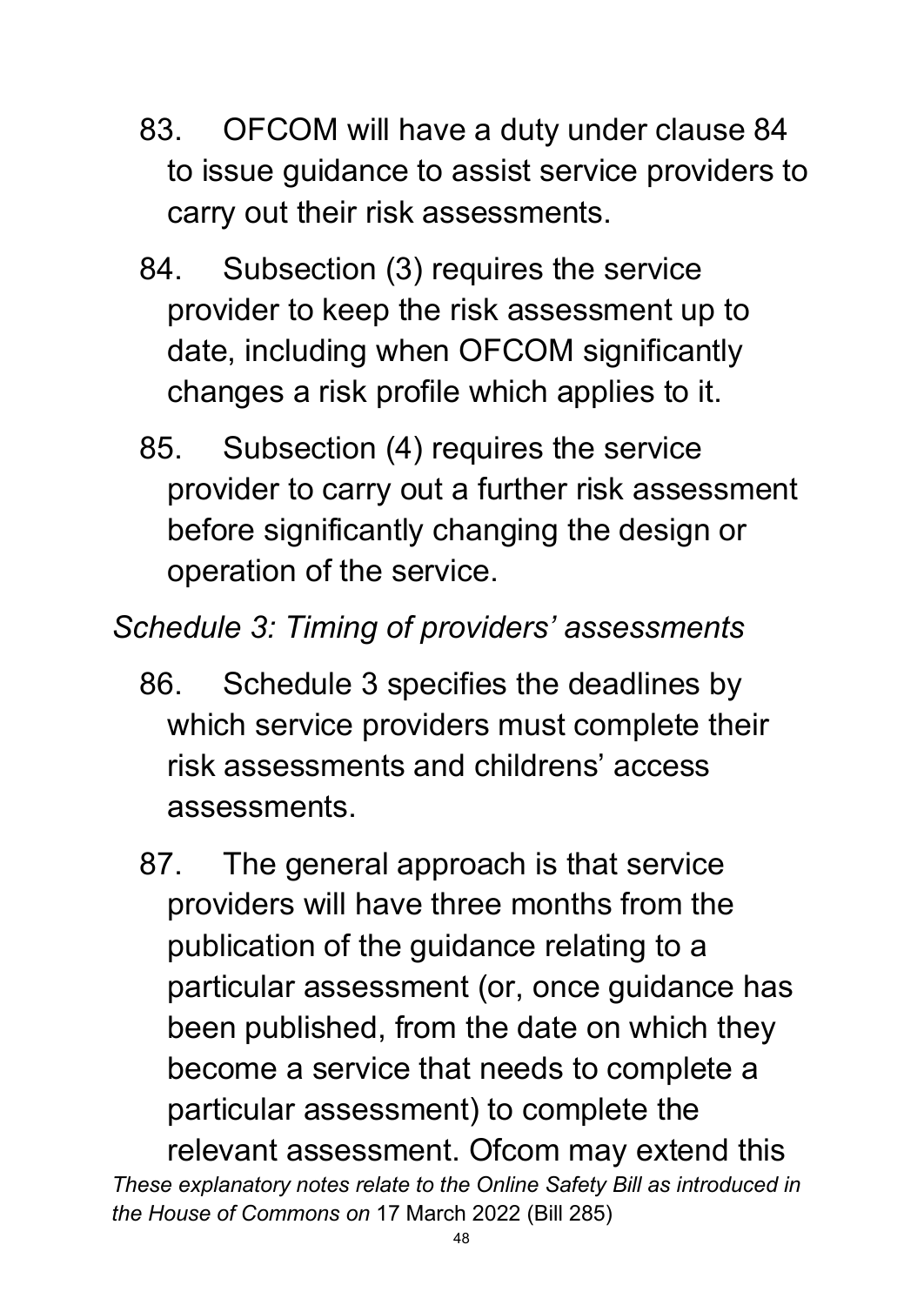for individual or groups of service providers. The schedule also specifies how deadlines for childrens' access assessments and childrens risk assessments interact.

Clause 9: Safety duties about illegal content

- 88. This clause sets out the duties on all providers of user-to-user services with regard to illegal content on their service.
- 89. Subsection (2) provides for a duty to take or use proportionate measures to reduce and manage the risk of harm to individuals as identified in the illegal content risk assessment carried out under clause 8.
- 90. Subsection (3) requires service providers to use proportionate systems and processes designed to:
	- a.Prevent users from coming across priority illegal content on the service.
	- b.Where priority illegal content is present on the service, to minimise the length of time for which it is present.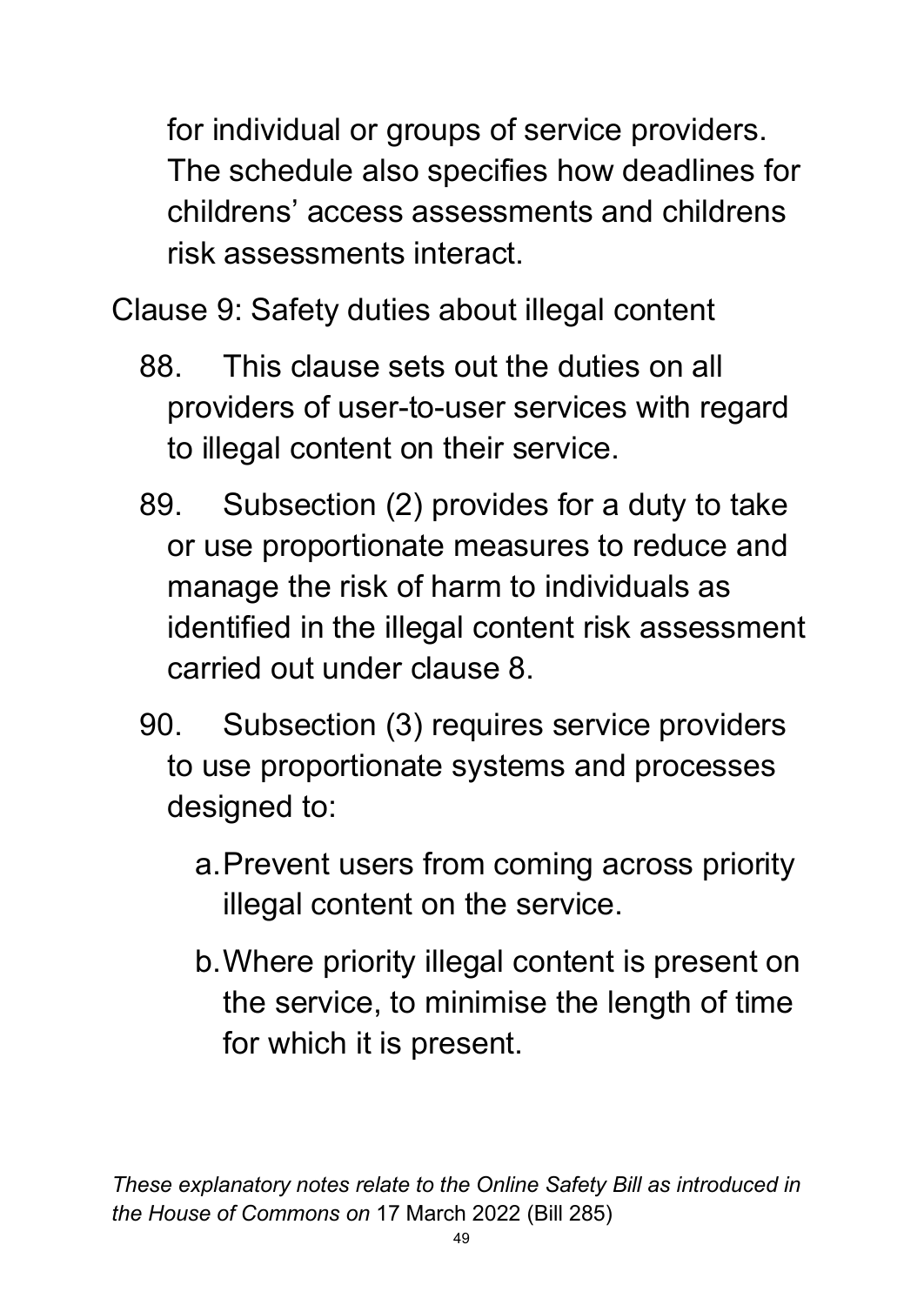- c.Swiftly remove illegal content on being alerted to it by a person, or on becoming aware of it through any other means.
- 91. Subsection (4) provides that these duties apply to the way the service is operated and used, as well as to the content present on it. This subsection also lists areas within which the service provider may be required to take or use measures, if proportionate, to comply with their illegal content safety duties. These areas include arrangements for compliance and risk management, service design, policies on access and use (e.g. preventing repeat offenders using their services), content moderation (for example content removal), user empowerment and support measures and staff policies.
- 92. Subsections (5) and (6) impose obligations on providers to state in their terms of service how individuals are to be protected from illegal content and to apply these consistently to content they reasonably consider to be illegal.
- 93. Subsection (7) specifies that the service provider must include information in its terms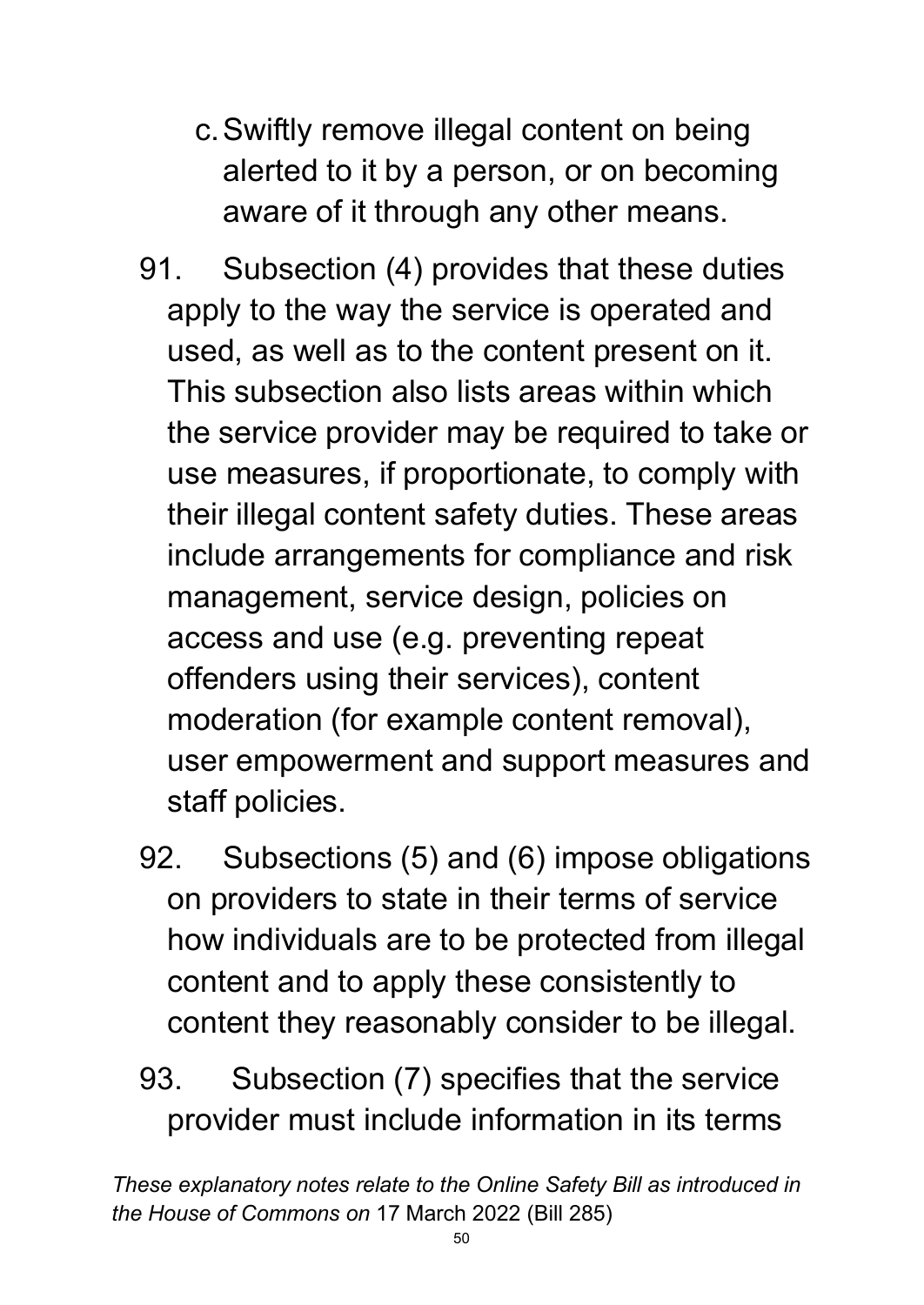of service about any proactive technology that it will use to comply with its duties in respect of illegal content.

- 94. Subsection (8) sets out that the terms of service must be clear and accessible.
- 95. Subsection (9) specifies the factors which are particularly relevant for determining whether measures, systems and processes to comply with illegal content duties are proportionate. The factors are the levels of risk identified in the risk assessment and the service provider's size and capacity. In practice, this means that requirements will be different for a large, high risk service compared to a small, low risk service. It also means that service providers need to design their systems in a way that reflects the risk of illegal content being present on their service.
- 96. Subsection (11) links the duties about users' rights to freedom of expression and privacy in clause 19 to the illegal content safety duty in this clause.

# *User-to-user services likely to be accessed by children*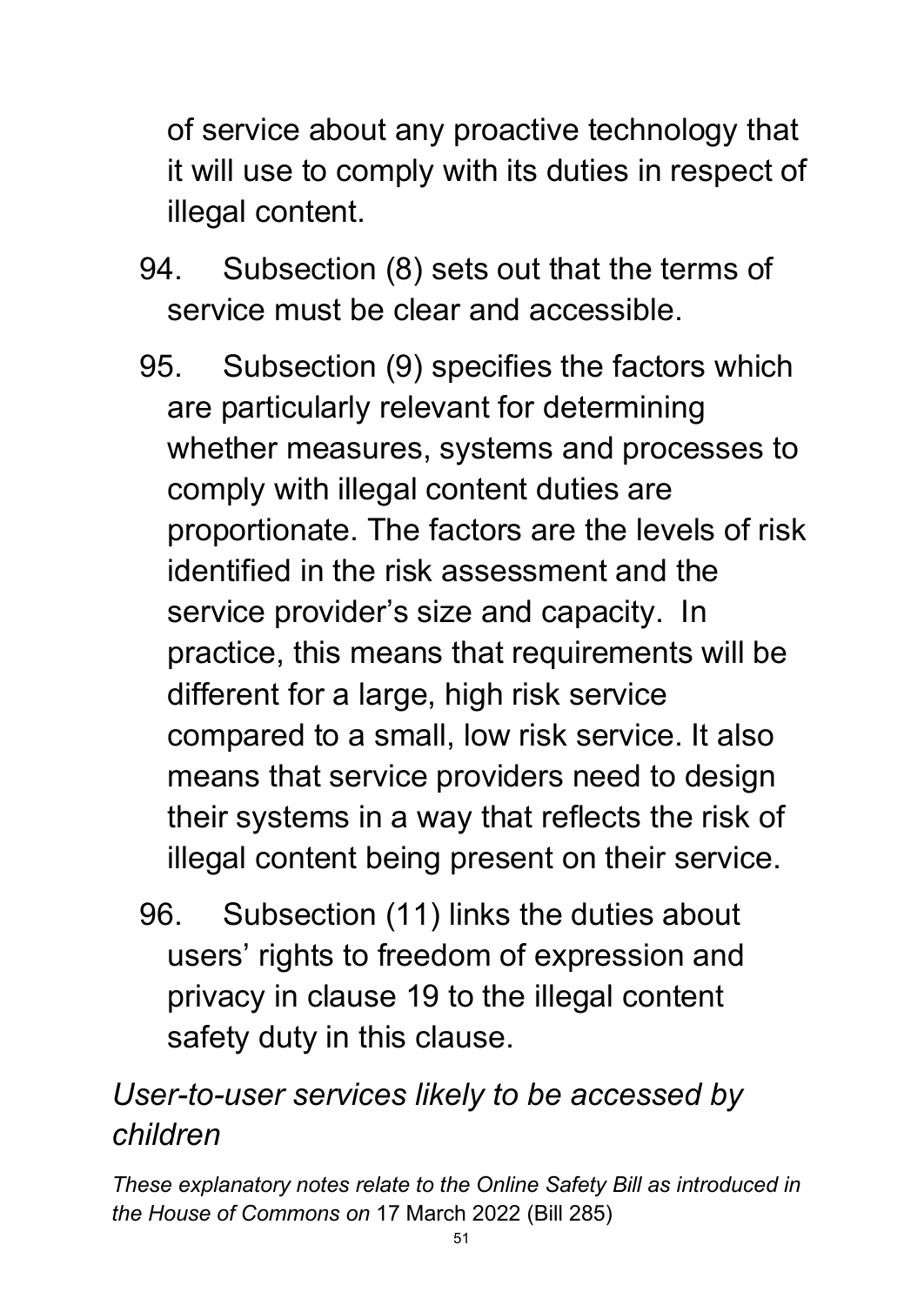Clause 10: Children's risk assessment duties

- 97. This clause sets out the children's risk assessment duties for user-to-user services that are likely to be accessed by children.
- 98. Subsection (5) requires service providers to notify OFCOM about content they identify that is harmful to children that is not specified in secondary legislation as primary priority or priority content that is harmful to children, as well as the incidence of such content on the service.
- 99. Subsection (6) lists the factors that the service provider must assess, for example risks created by algorithms and how easily and quickly content can be shared - such as auto playing content. This subsection requires the provider to take into account the risk profile that relates to the kind of service it provides.
- 100. OFCOM will have a duty under clause 84 to issue guidance to assist service providers to carry out their children's risk assessments.

Clause 11: Safety duties protecting children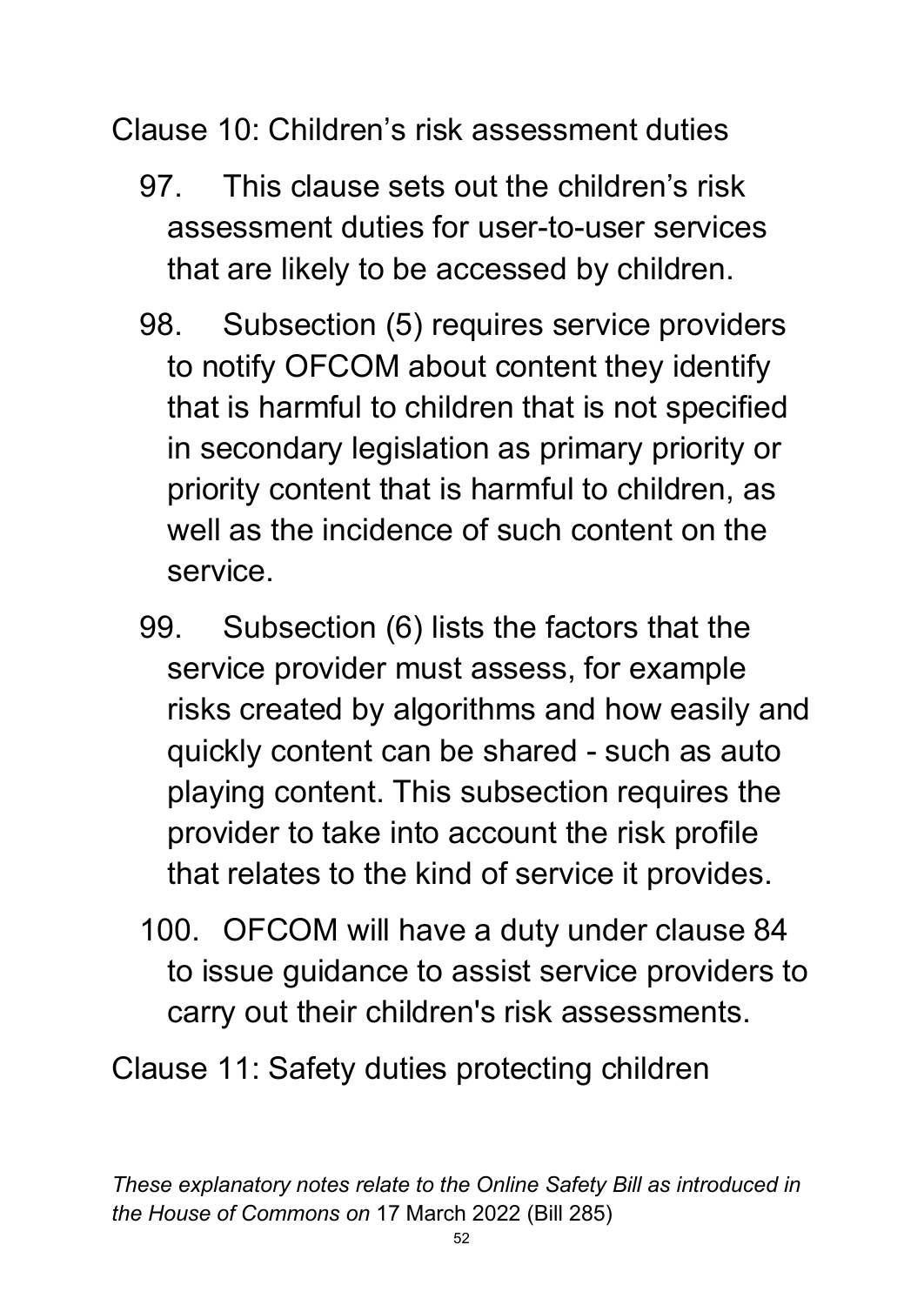- 101. This clause sets out the duties on providers of user-to-user services with regard to content that is harmful to children but is not illegal. User-to-user services that are likely to be accessed by children must comply with these duties.
- 102. Subsection (2) provides for a duty on services to take proportionate steps:
	- a.to manage the risk of harm to children in different age groups from risks identified in the children's risk assessment carried out under clause 10.
	- b.to mitigate the impact of harm to children in different age groups from content that is harmful to children.
- 103. Subsection (3) requires service providers to use proportionate systems and processes, which are designed to:
	- a.Prevent children of any age from accessing primary priority content on their service, as defined in regulations to be made under clause 53, which could be achieved by using age verification or another form of age assurance.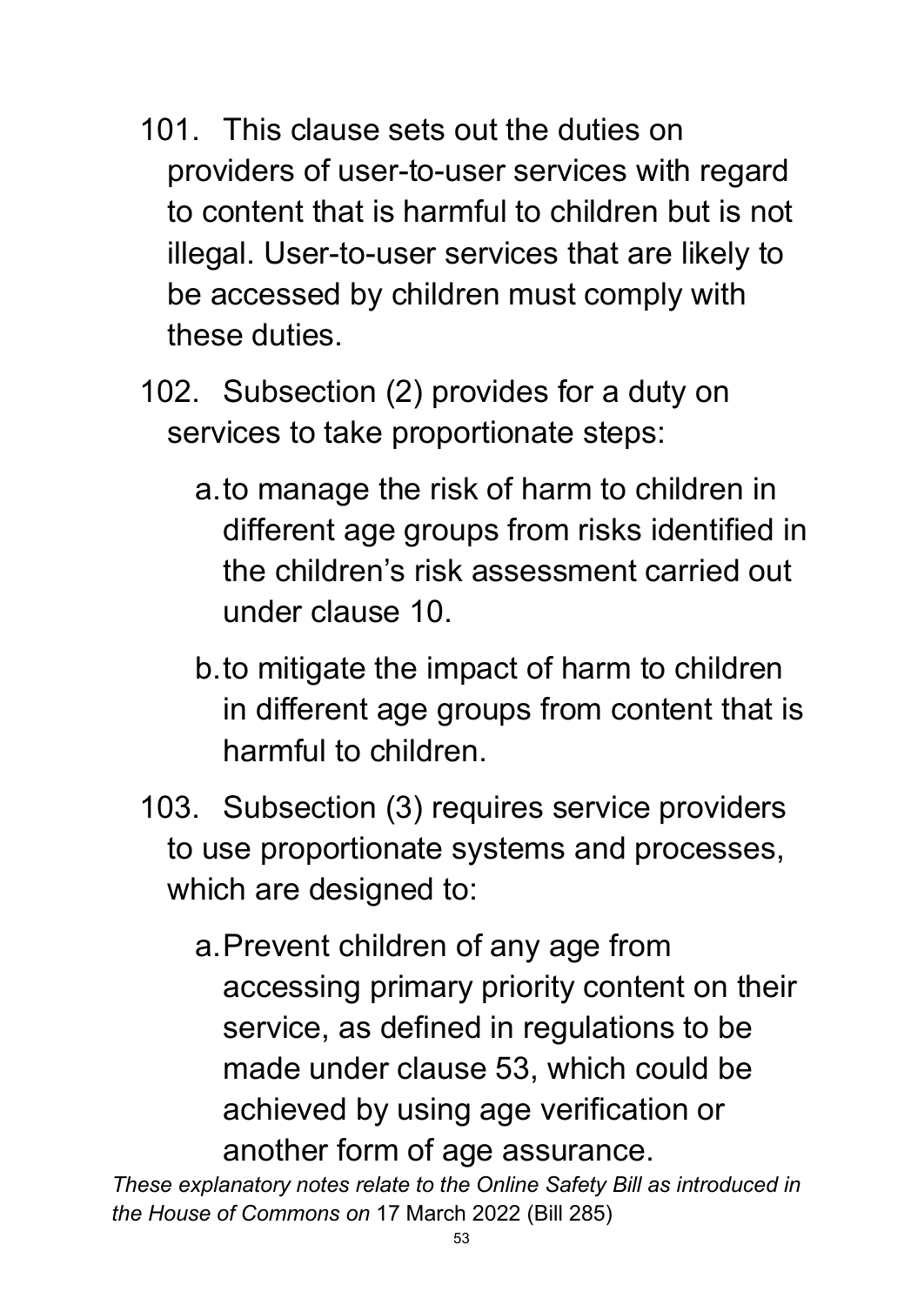- b.Protect children in age groups which are judged to be at risk from other content that is harmful to children (either priority content as defined in regulations made under clause 53 or other content that satisfies the definition of content that is harmful to children) on their service.
- 104. The duties described in subsections (2) and (3) apply to all areas of the service, including the way the service is operated and used, as well as to the content present on it. Subsection (4) also lists areas within which the service provider may be required to use measures, if proportionate, to comply with the safety duties for protecting children.
- 105. Subsection (5) requires providers to state in their terms of service how children are being prevented from encountering primary priority content and protected from encountering priority content on their service. It also requires providers to set out how children are protected from encountering other content that would satisfy the definition of harmful to children. These terms should be applied consistently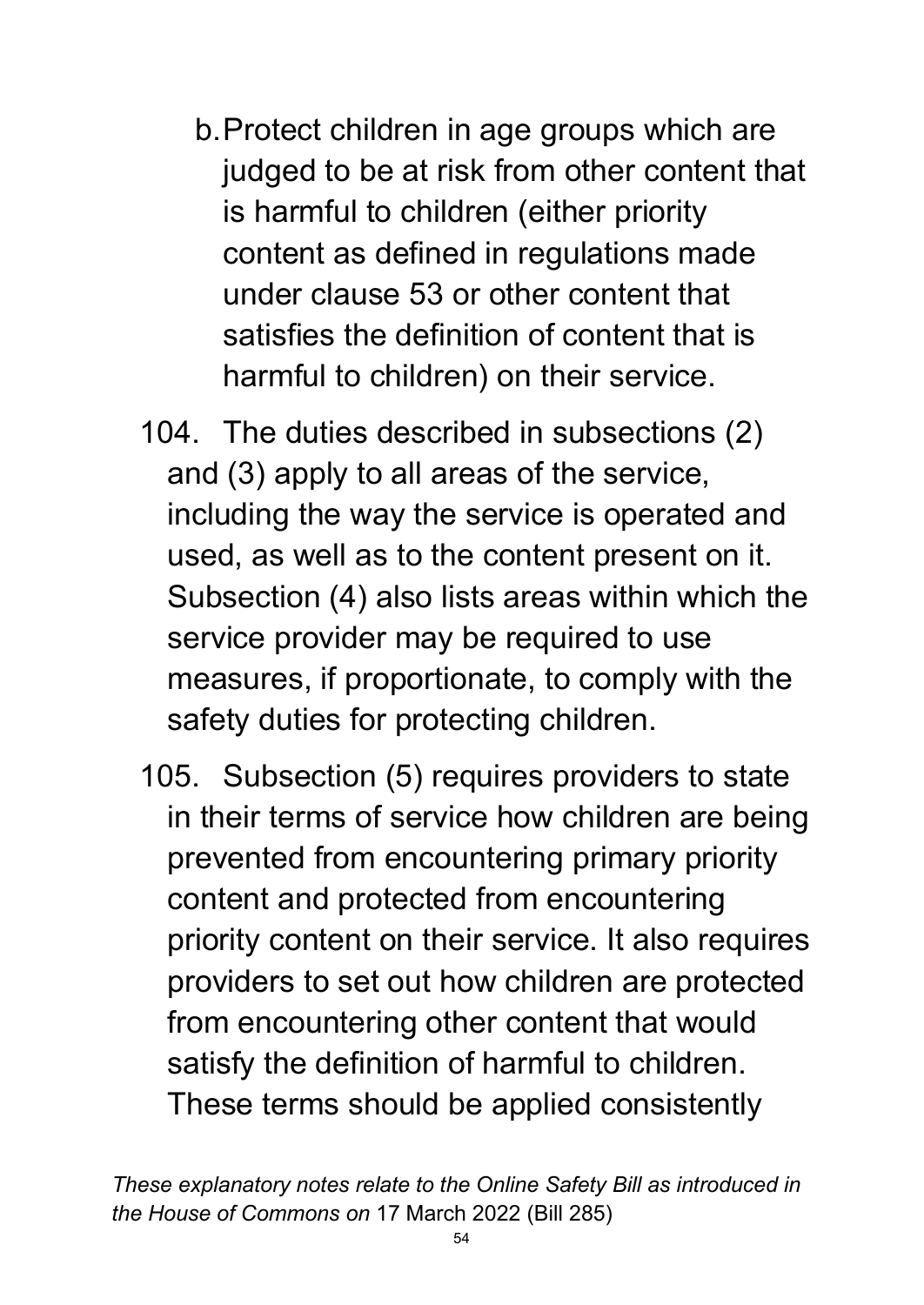and must be clear and accessible (subsections (6) and (8)).

- 106. Subsection (7) specifies that information about any proactive technology the service provider will use to comply with its duties under subsections (2) and (3) must be included in the terms of service.
- 107. Subsection (9) specifies that the factors (in particular) which determine whether steps, systems and processes are proportionate are the levels of risk identified in the children's risk assessment and the service provider's size and capacity.
- 108. Subsection (10) makes clear that services are only required to fulfil the duty in this section in relation to non-designated content (i.e. neither primary priority content nor priority content, but content that would satisfy the definition of being harmful to children) if risks from non-designated content have been identified in the most recent children's risk assessment.
- 109. Subsection (11) explains that references in this clause to children judged to be in age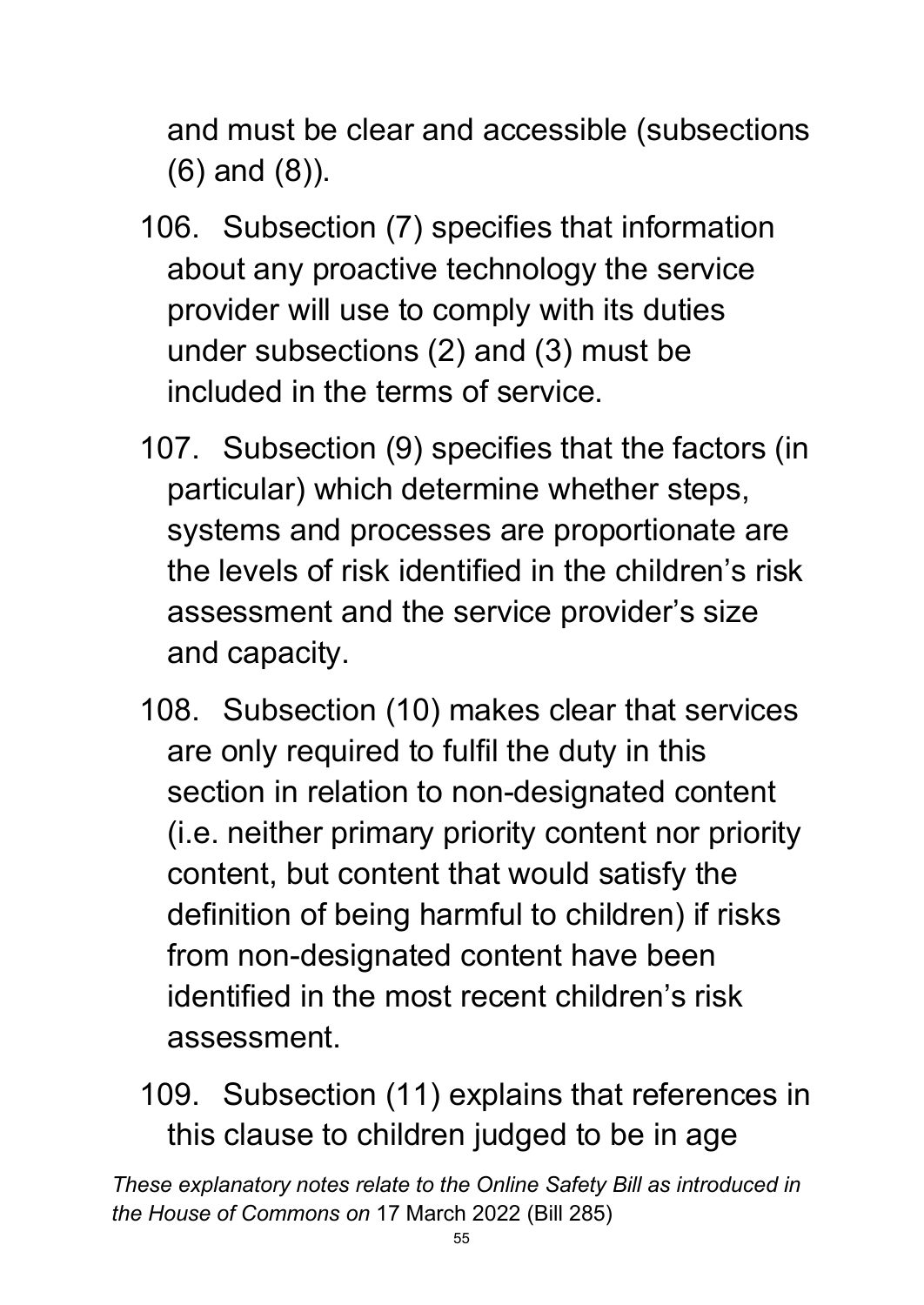groups at risk of harm from content that is harmful to children, are to be read as being those who have been assessed as such by the provider in its most recent children's risk assessment.

- 110. Subsection (13) clarifies that the duties in this section to protect children only extend to those parts of the service which it is possible for children to access, in line with the assessment on children's access set out in clause 31. For example, a service could have robust systems and processes, such as effective age verification measures, that ensure children are not normally able to access a part of the service.
- 111. Subsection (15) links the duties about users' rights to freedom of expression and privacy in clause 19 to the safety duties for services likely to be accessed by children.

#### *Category 1 services*

Clause 12: Adults' risk assessment duties

112. This clause sets out the adults' risk assessment duties which apply to Category 1 services.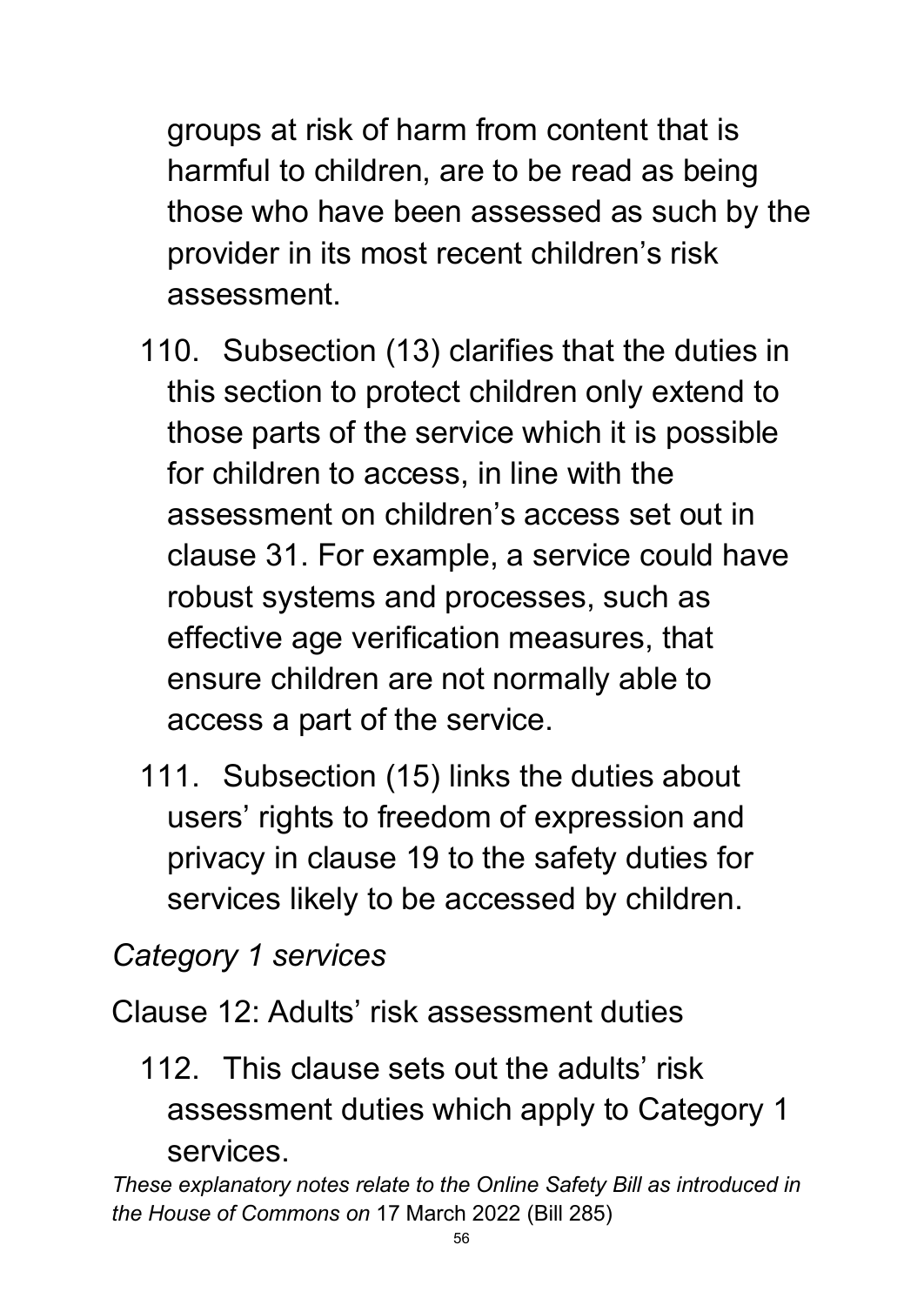113. OFCOM will have a duty under clause 84 to issue guidance to assist service providers to carry out their adults' risk assessments.

Clause 13: Safety duties protecting adults

- 114. This clause sets out the safety duties on Category 1 service providers with regards to content that is harmful to adults. Subsection (2) requires a provider to summarise the findings of its latest adults' risk assessment in its terms of service.
- 115. Subsection (3) requires a service provider to state in its terms of service how it will treat each kind of priority content that is harmful to adults (as defined in clause 53) if it is to be treated in one of the ways described in subsection (4).
- 116. Subsection (4) lists different ways in which a service provider could treat content that is harmful to adults. These are to take it down, restrict access to it, limit its promotion or recommendation or recommend or promote it.
- 117. Subsection (5) obliges a service provider to set out in its terms of service its response to the findings of its adults' risk assessment,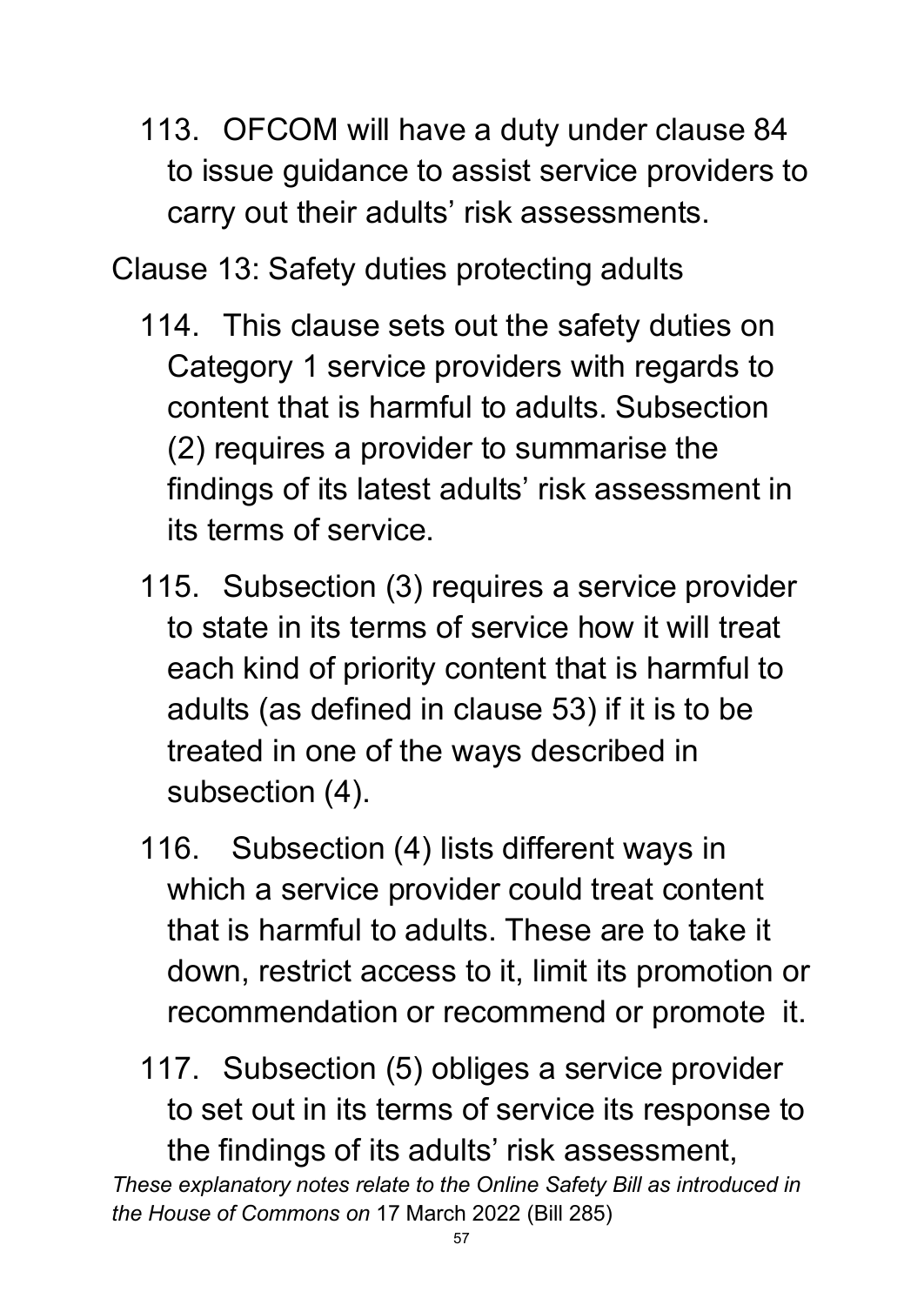referring to what the terms of service say about how each kind of priority harm is to be treated and any other provisions in the terms of service designed to mitigate or manage the identified risks.

- 118. Subsection (6) requires that terms of service included to comply with the requirement in subsection (3) must be both clear and accessible, and applied consistently in relation to content that the service provider reasonably considers to be priority content that is harmful to adults, or a particular kind of it.
- 119. Subsection (7) requires service providers to notify OFCOM about the kinds and incidence of any non-designated content that is harmful to adults on its service of which it becomes aware.
- 120. Subsection (8) explains the meaning of adult's risk assessment and non-designated content that is harmful to adults.
- 121. Subsection (9) refers to the duties about users' rights to freedom of expression and privacy in clause 19.

*These explanatory notes relate to the Online Safety Bill as introduced in the House of Commons on* 17 March 2022 (Bill 285) Clause 14: User empowerment duties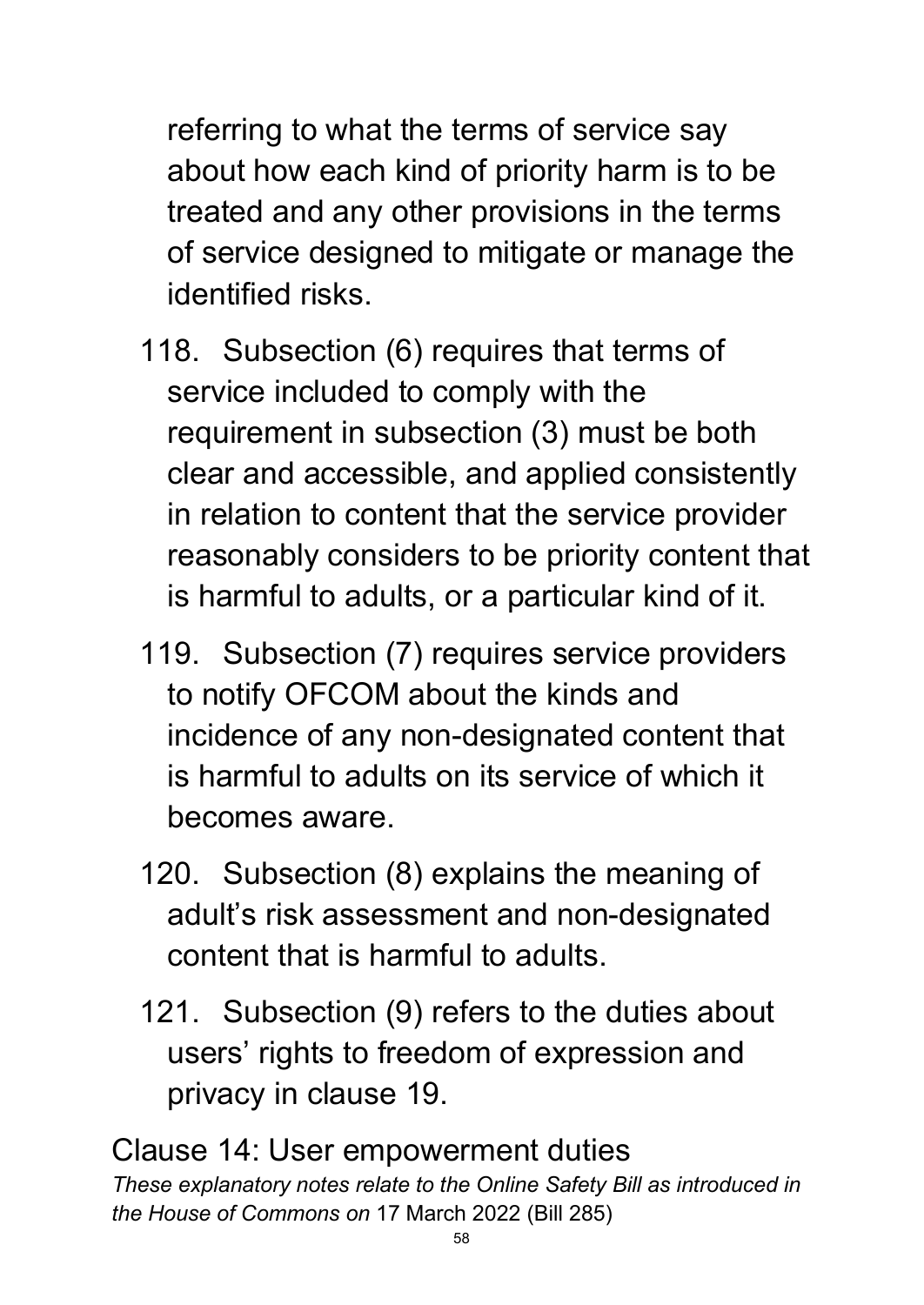- 122. This clause sets out the duty on Category 1 services to provide adult users with the tools to increase their control over what legal but harmful content they see and who they interact with
- 123. Under subsection (2) and (3), Category 1 services will need to have tools in place to allow adult users to control what priority legal but harmful content they see on a service. These tools, when used, should result in the application of systems and processes designed to have the effect that adults are less likely to encounter this content or are alerted to the harmful nature of this content before viewing it.
- 124. Under subsection (6) and (7) Category 1 services will also need to provide users the tools to filter content from non-verified users. This includes ensuring that a user is able to set a preference preventing non-verified users from interacting with their content, and reducing the likelihood of them encountering content from a non-verified user.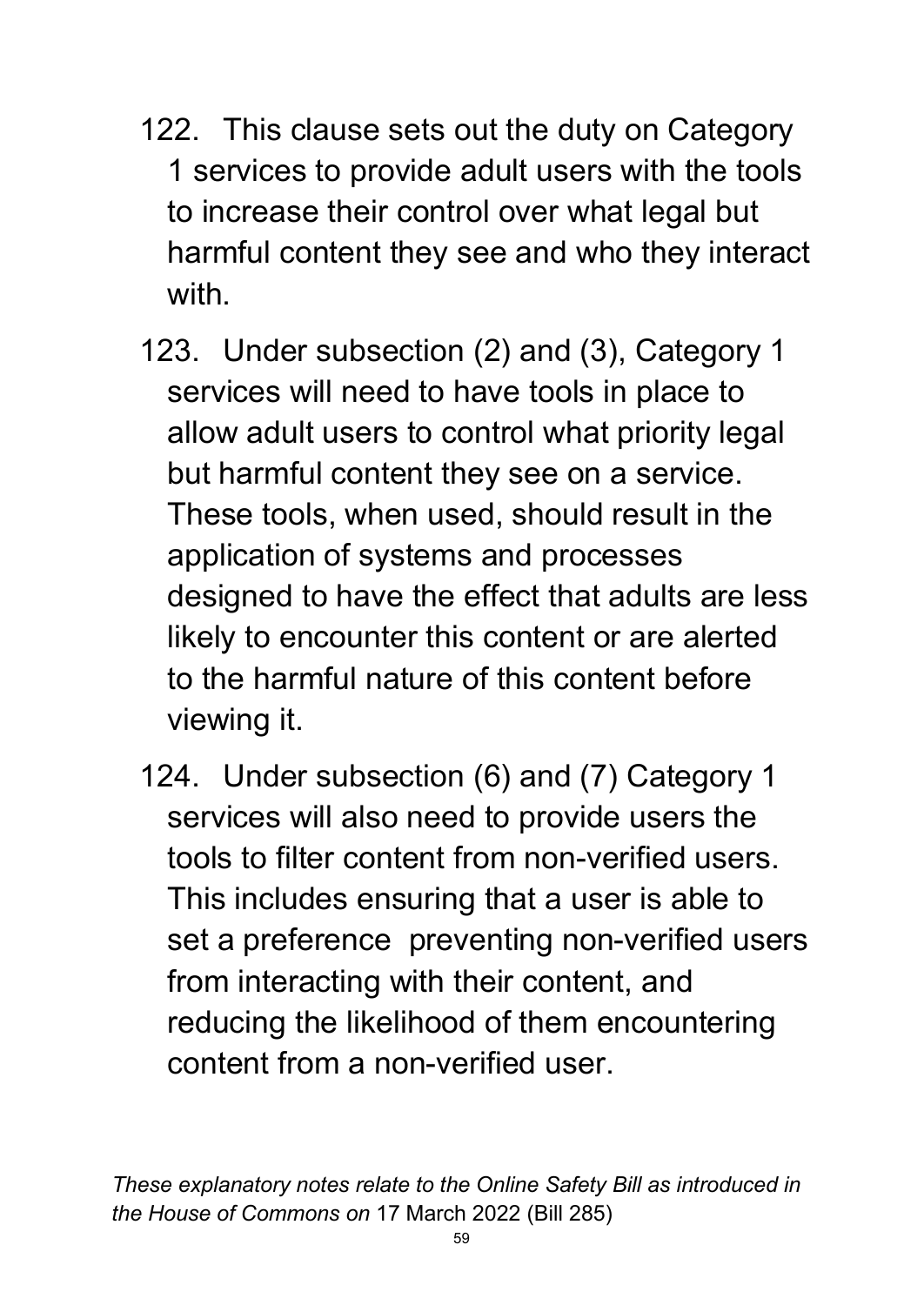Clause 15: Duties to protect content of democratic importance

- 125. This clause sets out the duties on providers of Category 1 services to protect content of democratic importance on their services.
- 126. Subsection (2) places a duty on Category 1 services to take into account the importance of freedom of expression when designing proportionate systems and processes for taking decisions about content of democratic importance or about users who post such content. This includes decisions about whether to take the content down, to restrict access to it or to take action against a user of the service. For example, Category 1 services could adopt processes to identify democratically important content and ensure users have access to this, even where it might otherwise be removed.
- 127. Subsection (3) requires service providers to apply these systems and processes in the same way to a wide diversity of political opinion. This is to ensure that Category 1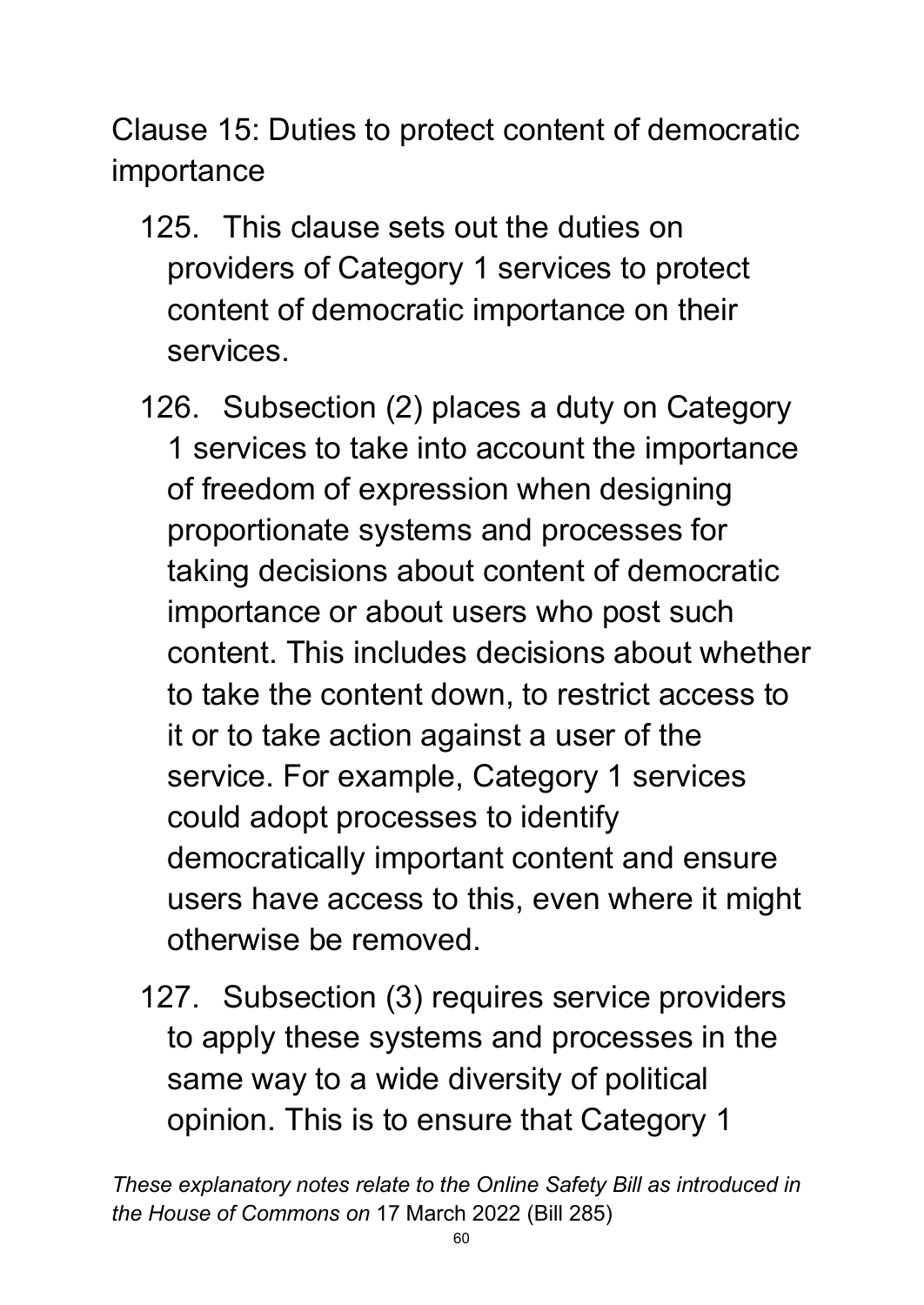services do not privilege some political opinions over others when deciding how to protect content of democratic importance.

128. Subsection (6) defines "content of democratic importance" as news publisher content or regulated content, both defined under clause 48, which is, or appears to be, specifically intended to contribute to democratic political debate in the United Kingdom or in any part or area of the United Kingdom. Examples of such content would be content promoting or opposing government policy and content promoting or opposing a political party.

Clause 16: Duties to protect journalistic content

- 129. This clause sets out the duties on providers of Category 1 services with regard to protecting journalistic content on those services.
- 130. Subsection (2) places a duty on Category 1 services to take into account the importance of free expression when designing proportionate systems and processes for taking decisions about journalistic content, or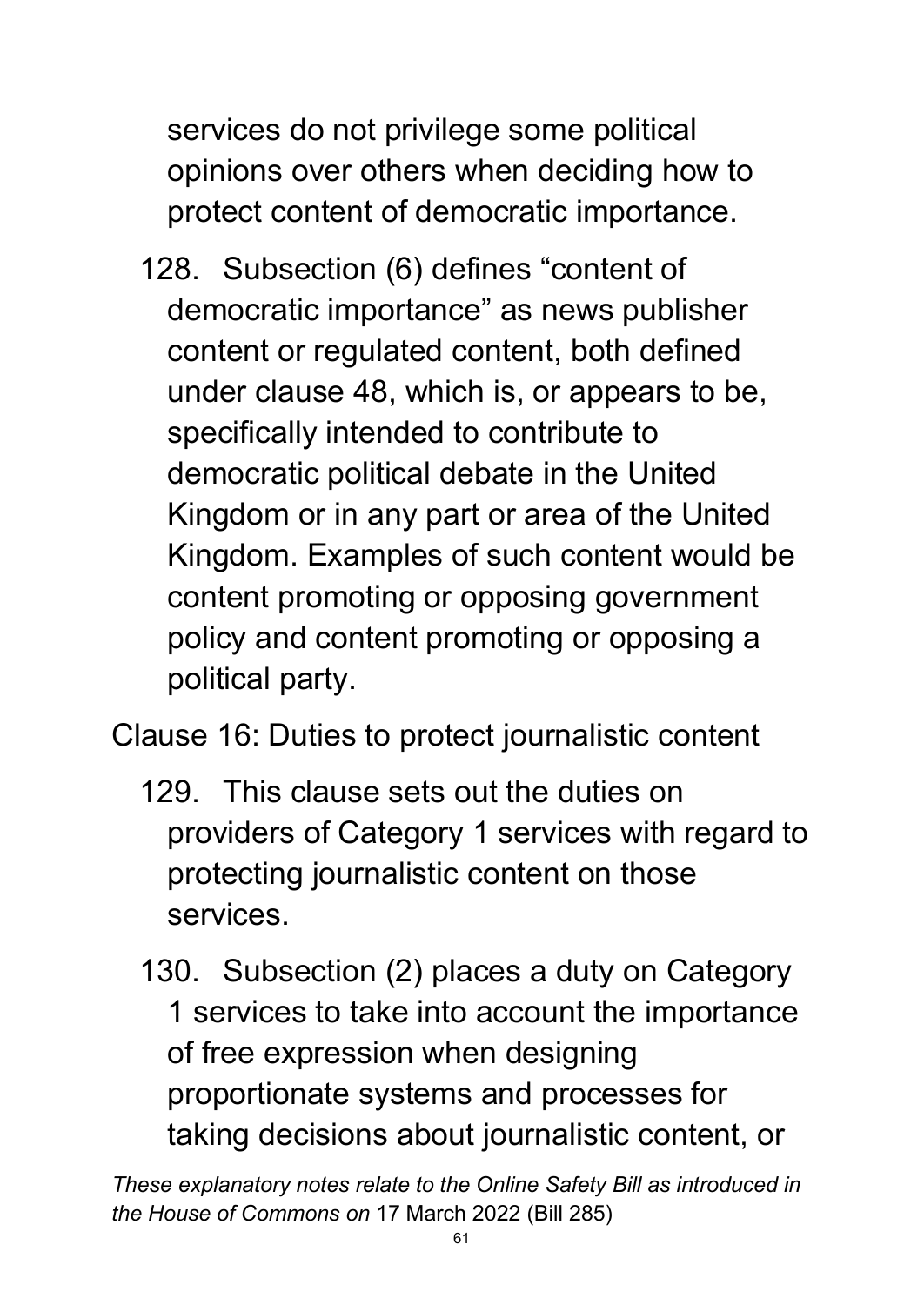about users who post such content. This includes decisions about whether to take the content down, to restrict access to the content or to take action against a user of the service. For example, Category 1 services could adopt procedures to identify journalistic content and ensure users have access to this, even where it might otherwise be removed.

131. Subsection (3) and (4) require a provider of Category 1 services to create a dedicated complaints procedure decisions relating to journalistic content, in relation to decisions by that provider to take down or restrict access to such content to take action against a user because of content shared, uploaded or generated by the user which the user considers to be journalistic content. This should be available to users who generate, upload or share what they consider to be journalistic content on the service and to creators of journalistic content. This complaints procedure must be expedited, i.e. complaints should be prioritised so that they are resolved as quickly as possible.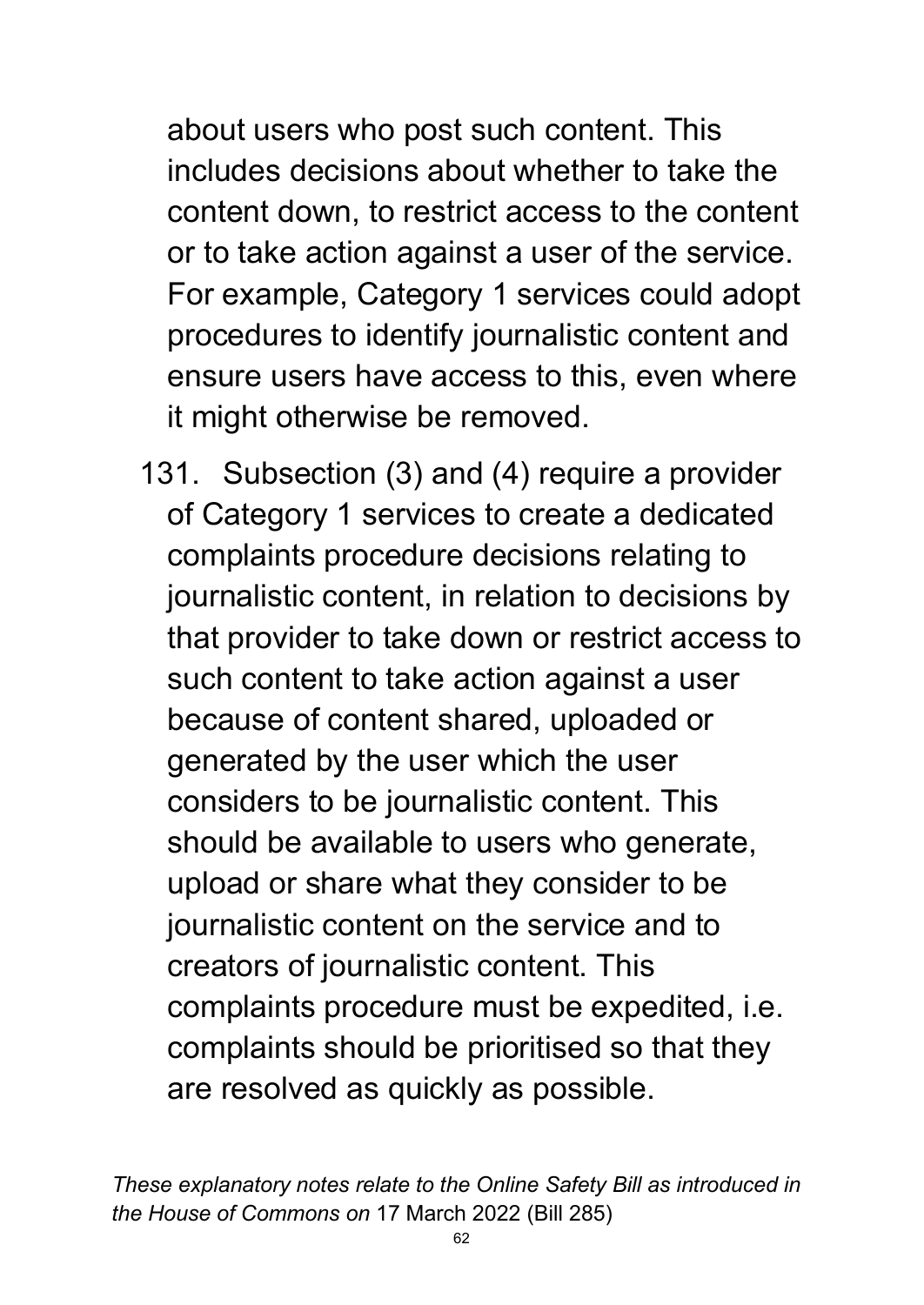132. Subsection (8) defines "journalistic content" as news publisher content or regulated content, defined in clause 48, that is generated for the purposes of journalism, and which is 'UK-linked'. This includes, but is not limited to, content generated by news publishers, freelance journalists and citizen journalists. Subsection (9) defines the term "UK-linked".

# *Duties about content reporting and complaints procedure*

Clause 17: Duty about content reporting

- 133. This clause sets out the content reporting mechanisms which regulated user-to-user services must have in place. (Clause 27 contains similar provisions relating to search services.)
- 134. All user-to-user services must enable reporting of illegal content, services likely to be accessed by children must enable reporting of content that is harmful to children where they are able to access such content, and Category 1 services must enable reporting of content that is harmful to adults. The types of content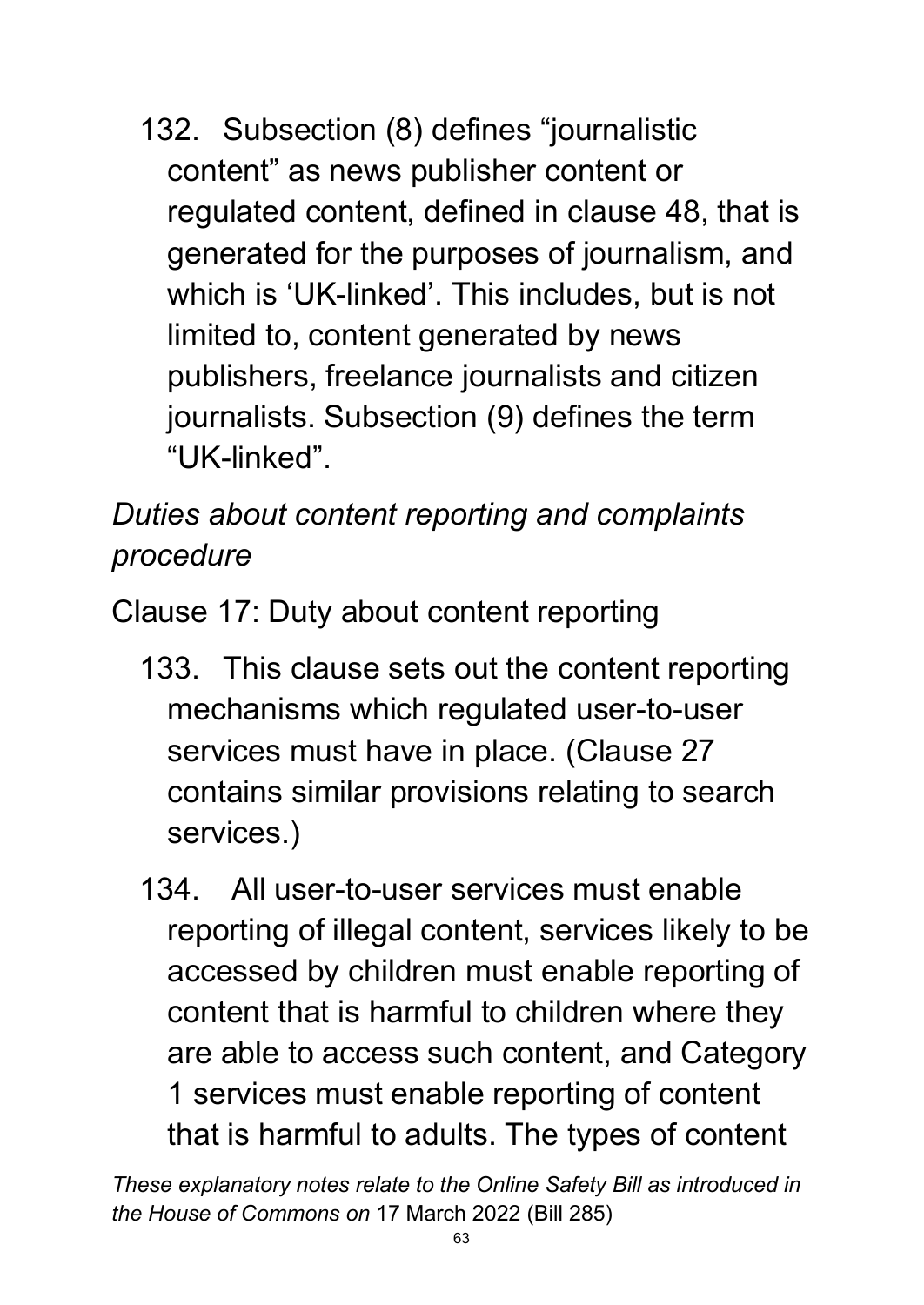that users and affected persons must be able to report correspond to the types of content that the regulatory framework requires them to address.

- 135. Subsection (6) lists the types of people who might be affected by content, or who may need to assist other users with making a complaint, but who might not be users of the service themselves. These people must also be able to access the content reporting mechanisms.
- Clause 18: Duties about complaints procedures
	- 136. This clause sets out the duties regarding complaint and redress mechanisms which apply in relation to regulated user-to-user services. (Clause 28 contains similar provisions relating to search services.)
	- 137. Subsection (2) sets out that services must have a complaints procedure that:
		- a.allows for complaints to be made relevant to the type of content and the duties on the service.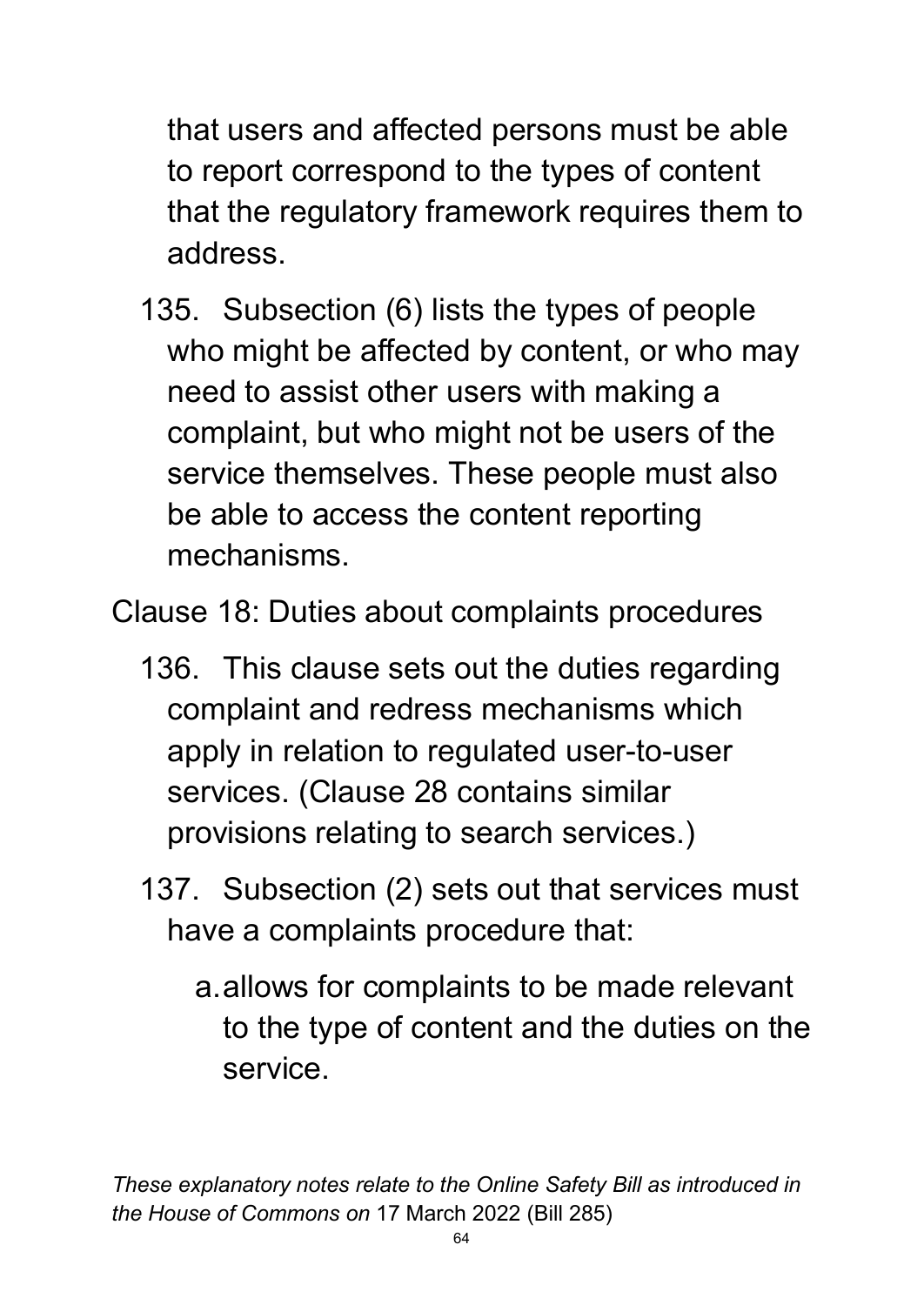- b.provides for appropriate action to be taken when a complaint is upheld. Examples of appropriate action might include removal of illegal content if flagged, or reinstating content unfairly removed.
- c.is easy to access and use for all users, including for children, and that the process is transparent. For example, each step of the complaints procedure should be set out clearly, including the types of complaints that can be made and what a user can expect to happen from the point at which they make the complaint.
- 138. Subsection (3) sets out that the policies and procedures that govern handling of complaints must be set out in a service provider's terms of service, and these must be accessible for all users, including children. This is to ensure that users and affected persons can easily find and use the complaints policies and procedures.
- 139. Subsections (4) to (6) set out the types of complaints for which the different categories of service provider must have a complaints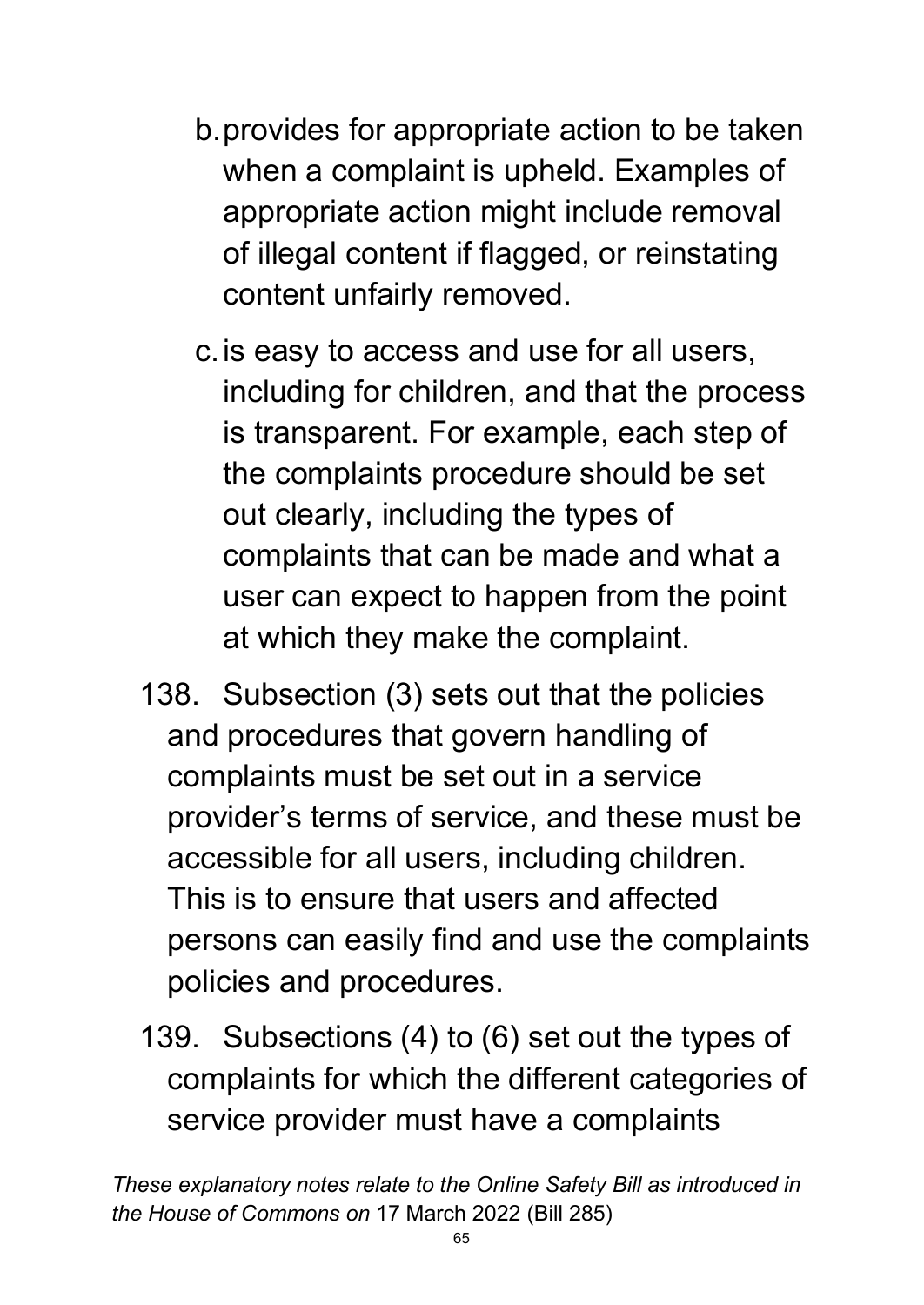procedure. The types of complaint correspond to the types of content that the regulatory framework requires them to address.

140. Subsection (7) provides that affected persons are people who might be affected by content, or who may need to assist other users with making a complaint, but who might not be users of the service themselves. These people must also be able to access the content reporting mechanisms.

# *Cross-cutting duties*

Clause 19: Duties about freedom of expression and privacy

141. This clause sets out the freedom of expression and privacy duties. This clause applies in relation to user-to-user services. (Clause 29 contains similar provisions relating to search services.)

# *All services*

142. Subsection (2) places a duty on providers of all regulated user-to-user services to have regard to the importance of protecting users' legal rights to freedom of expression when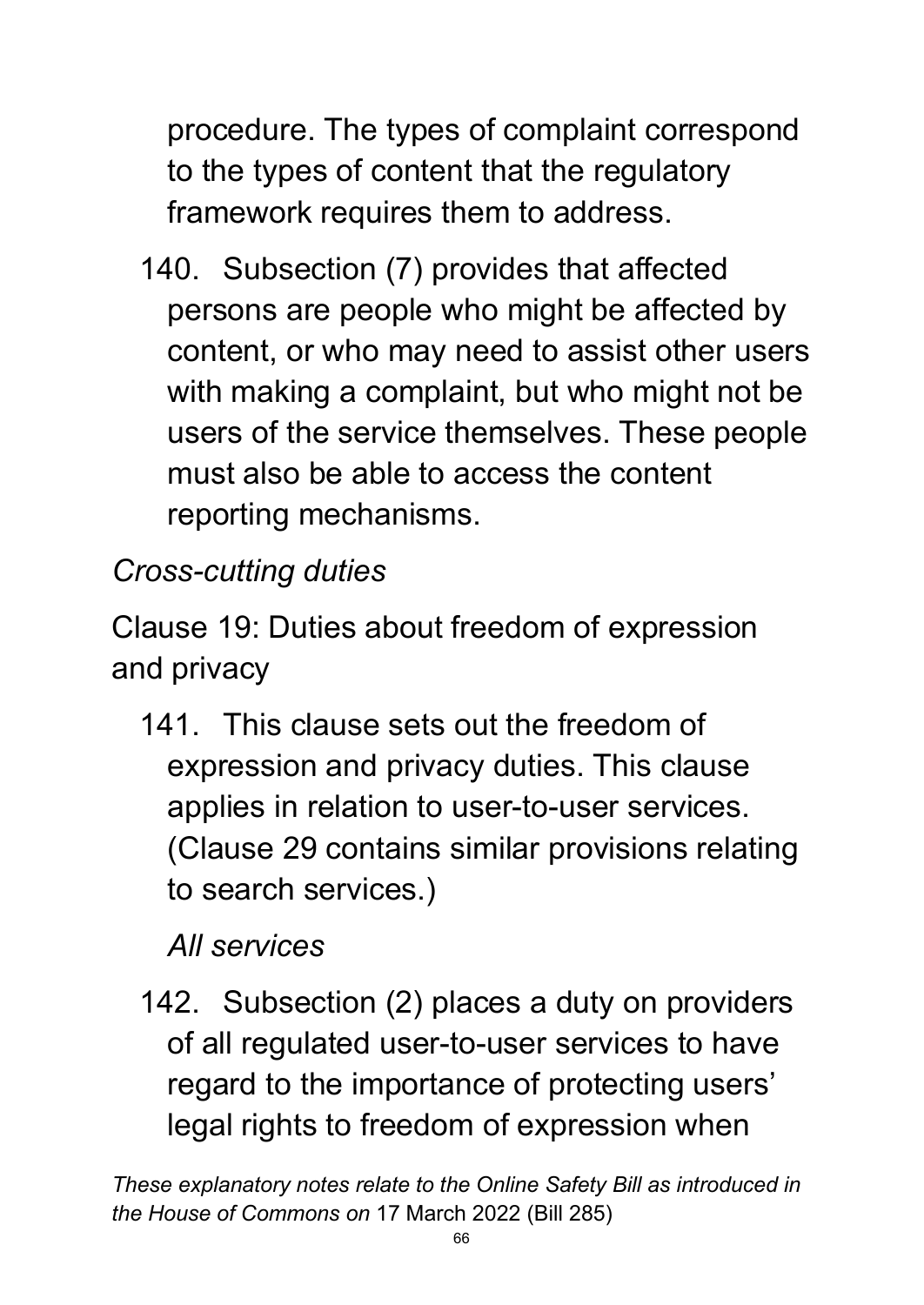deciding on and implementing safety measures to comply with their duties. Examples of measures that services could take to comply with this duty could include ensuring human moderators are adequately trained to assess contextual and linguistic nuance to prevent over-removal of content.

143. Subsection (3) places a duty on providers of all regulated user-to-user services to have regard to the importance of protecting users from breaches of law concerning privacy when deciding on and implementing safety measures to comply with their duties. This is intended to encompass breaches of existing statutory provisions in data protection legislation such as the Data Protection Act 2018 and the Privacy and Electronic Communications Regulations 2003, as well as common law rights such as those relating to private and confidential information. The regulator which enforces obligations which arise under data protection law is the Information Commissioner's Office.

*These explanatory notes relate to the Online Safety Bill as introduced in the House of Commons on* 17 March 2022 (Bill 285) 144. Service providers can comply with their duties in subsections (2) and (3) by following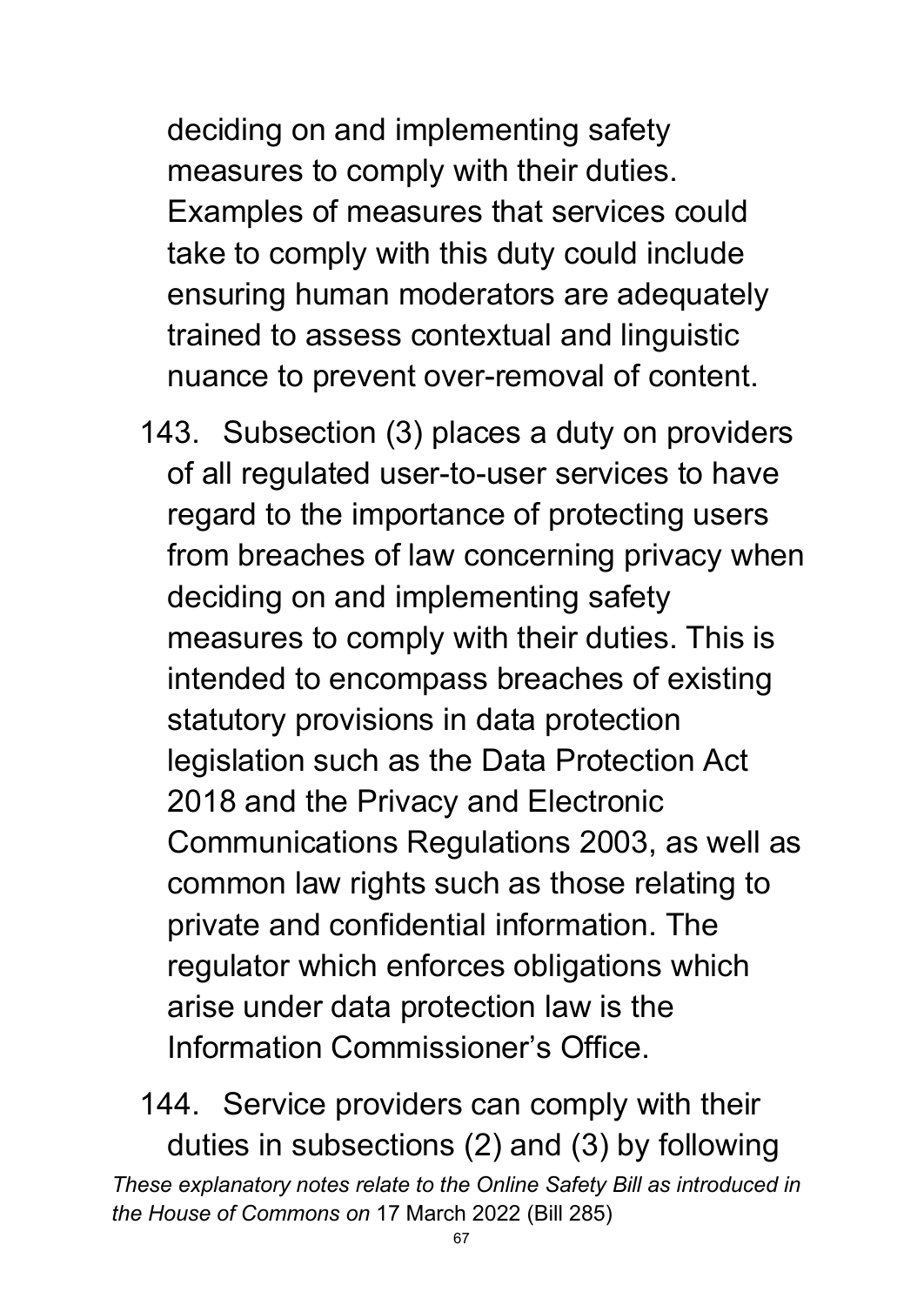measures in OFCOM's codes of practice. Under Schedule 4 paragraph 10, OFCOM are required to design recommended measures in light of the importance of protecting users' rights to freedom of expression and protecting users' privacy, and where appropriate, it should incorporate protections for the same. Where service providers take measures alternative to those set out in the codes of practice, they are also under an obligation to ensure that they have regard to the importance of freedom of expression and user privacy. OFCOM are obliged to consult with the Information Commissioner's Office when preparing the codes of practice (see clause 37(6)(g)).

145. Subsection (4) requires service providers to set out clearly, in their terms of service, that users have a right of action in court for breach of contract where a service provider removes content in violation of its terms of service.

#### *Category 1 services*

146. Subsections (5), (6) and (7) require providers of Category 1 services to carry out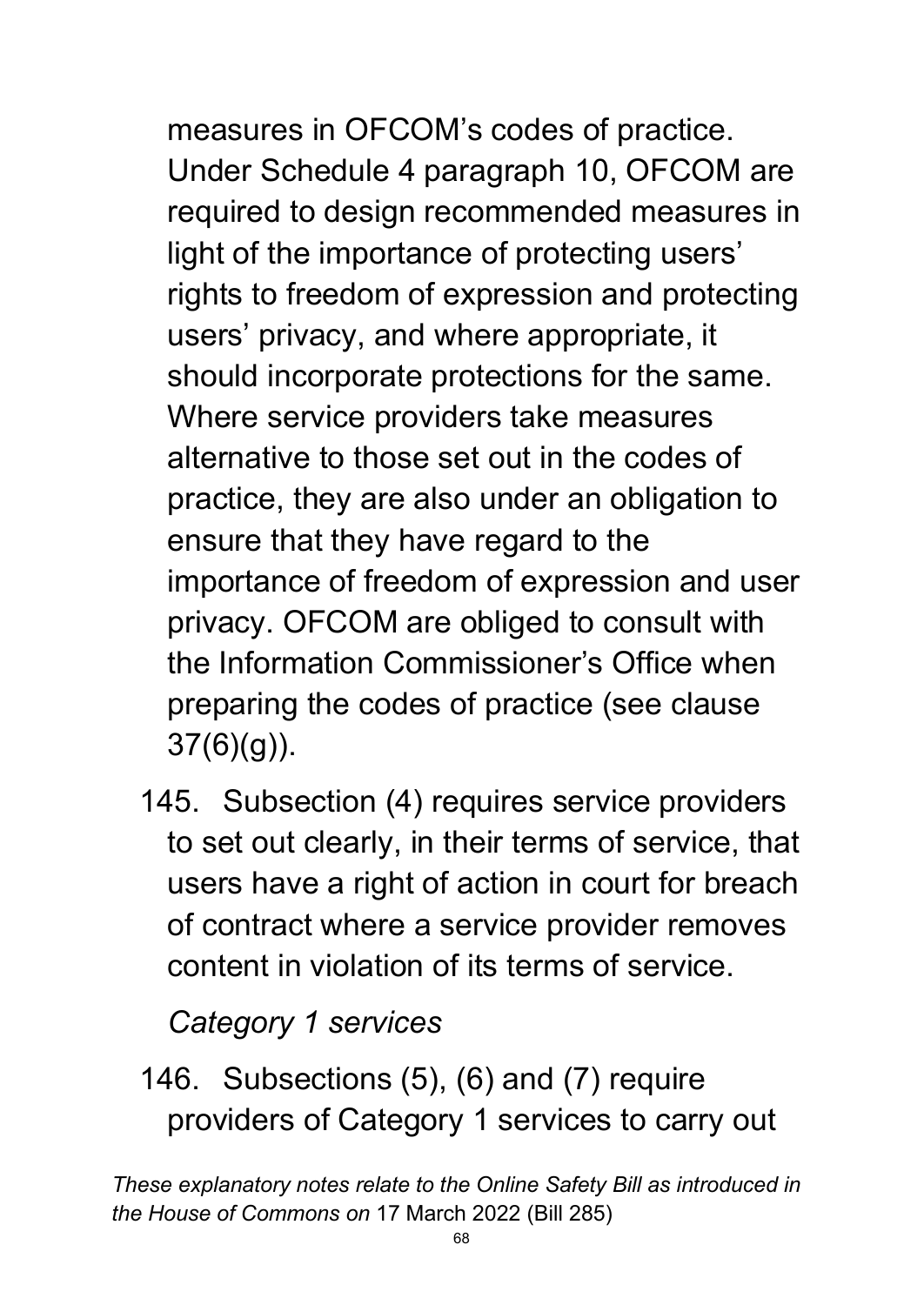and publish an impact assessment on the impact any steps which they have taken, or plan to take, to comply with their safety duties have, or will have, on users' rights to freedom of expression and users' privacy. They must also publish a statement specifying any positive steps they have taken in response to this impact assessment.

Clause 20: Record-keeping and review duties

- 147. This clause sets out the record-keeping and review obligations that apply to regulated user-to-user services.
- 148. User-to-user services are obliged to keep a written record of the risk assessments that they carry out. They must also keep written records explaining which of the measures recommended in a code of practice for the purposes of complying with the duties listed in subsection (9) they are taking. Where a provider is taking an alternative approach to that recommended in a code of practice, it must keep a written record explaining what it is doing instead and how that amounts to compliance with the relevant duties.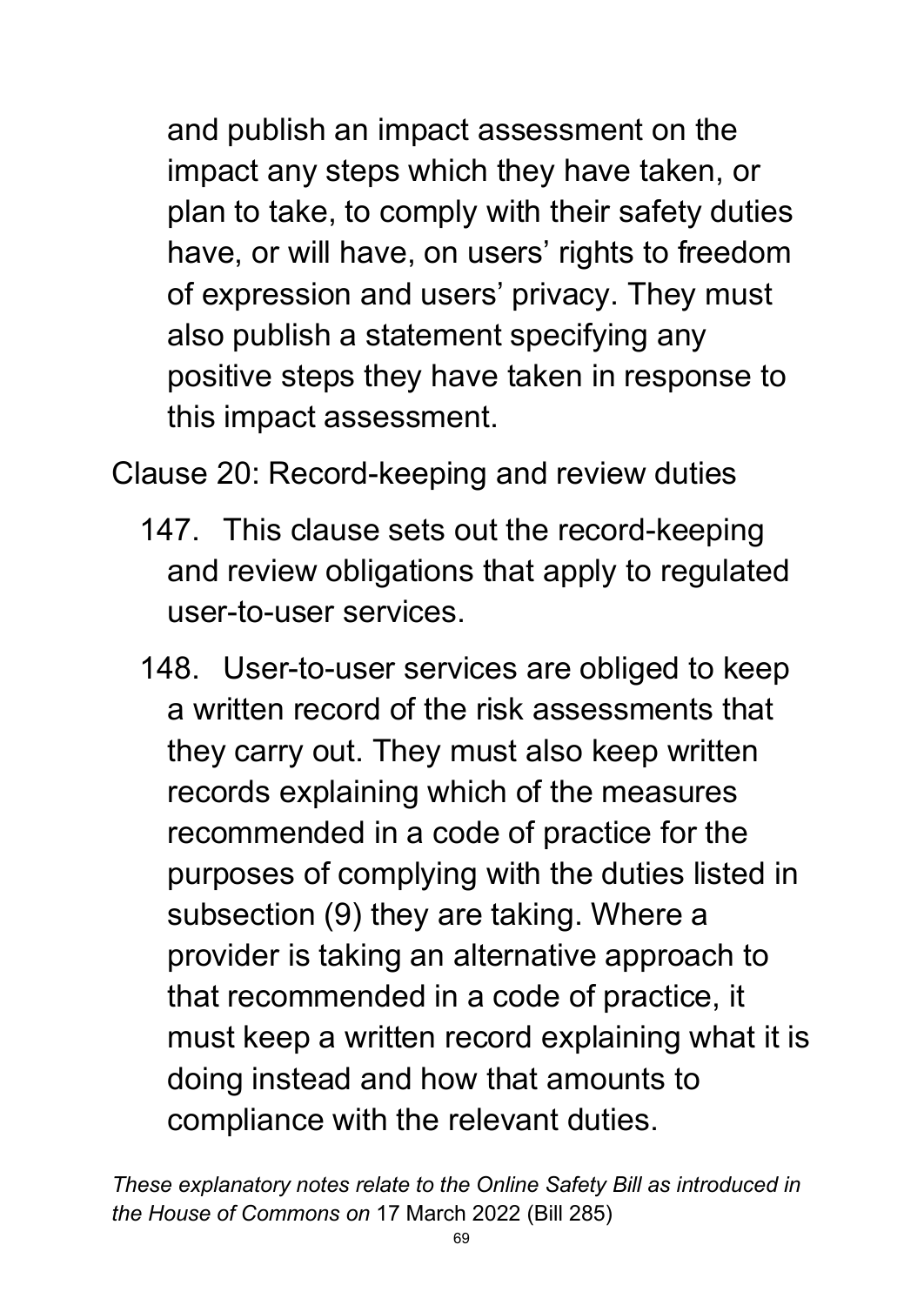- 149. Subsection (6) requires providers to review compliance with the relevant duties regularly and after making any significant change to their service.
- 150. Subsection (7) provides OFCOM with the ability to exempt categories of providers from the need to keep written records and carry out reviews. It is anticipated that this power could be used for small, low risk services to ensure these service providers do not face an unnecessary regulatory burden. Where OFCOM considers an exemption is no longer appropriate, they may revoke that exemption. Under subsection (8), OFCOM must publish the details of any such exemptions or revocation of exemptions with reasons.

# **Chapter 3: Providers of search services: duties of care**

*Search services: which duties apply, and scope of duties*

Clause 21: Providers of search services: duties of care

*These explanatory notes relate to the Online Safety Bill as introduced in the House of Commons on* 17 March 2022 (Bill 285) 151. This clause lists (in subsection (2)) the duties which apply to all regulated search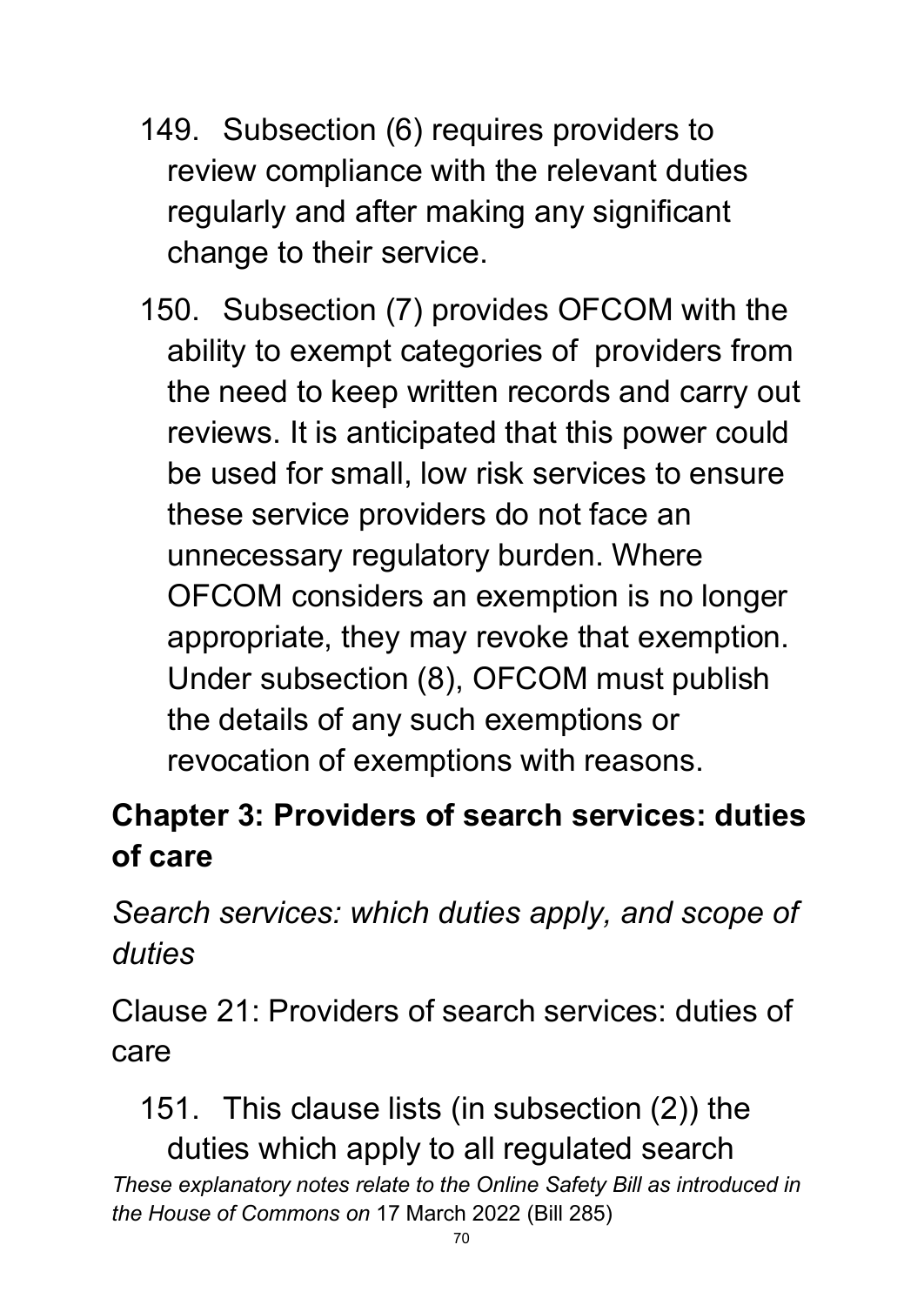services and (in subsection (3)) the additional duties that providers of search services that are likely to be accessed by children must comply with. Whether or not a service is likely to be accessed by children is determined by the service provider in accordance with clause 33.

Clause 22: Scope of duties of care

152. Subsection (1) of this clause sets out how the duties in Part 3, Chapter 3 apply to a search engine. The duties for a search service only extend to the design, operation and use of the service in the United Kingdom or how the service affects users and others (such as individuals affected by content on services they do not themselves use) in the United Kingdom.

153. Subsection (2) sets out how the duties in the Chapter apply to the search engine of a combined service. Firstly, where duties in this Chapter require a service to include something in a publicly available statement, the provider of a combined service may set this out in terms of service. Unlike a search service, a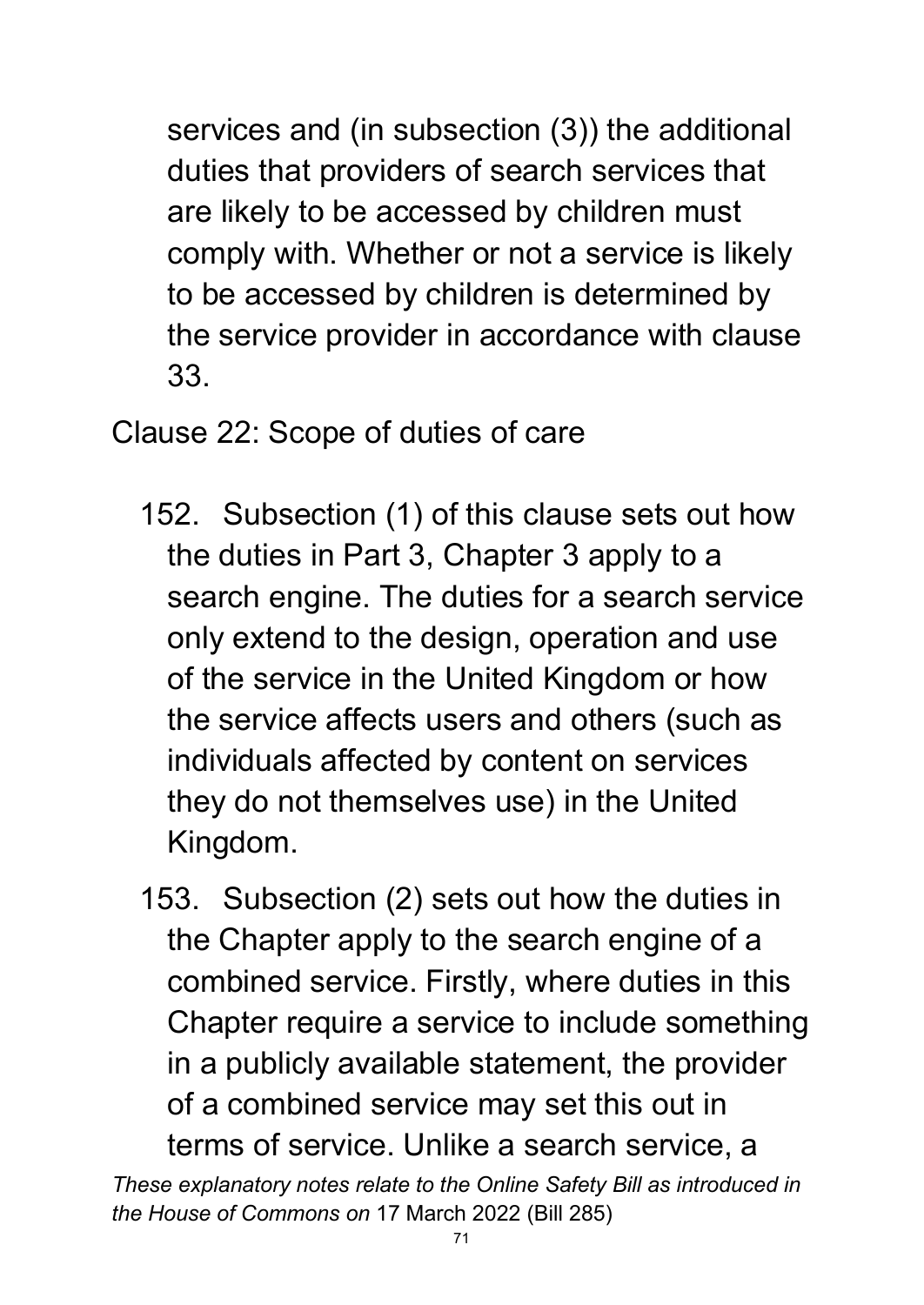combined service has a user-to-user part which will have such terms. Secondly, since the duties in this chapter refer to a "search service" and a "provider of a search service", this provision makes clear that these references are also to the search engine of a combined service (which does not fulfil the definition of a search service). The intention is that duties apply to the search engine of a combined service, and to the provider of that service, in the same way that they apply to a search service and its provider. The references in clause 21 are excepted from this provision because the duties on the provider of a combined service in relation to its search engine are set out at clause 6(6).

#### *Illegal content duties for all search services*

Clause 23: Illegal content risk assessment duties

154. This clause sets out the risk assessment duties on all providers of regulated search services in relation to illegal content. Providers must carry out a suitable and sufficient risk assessment by the relevant deadline specified in Schedule 3.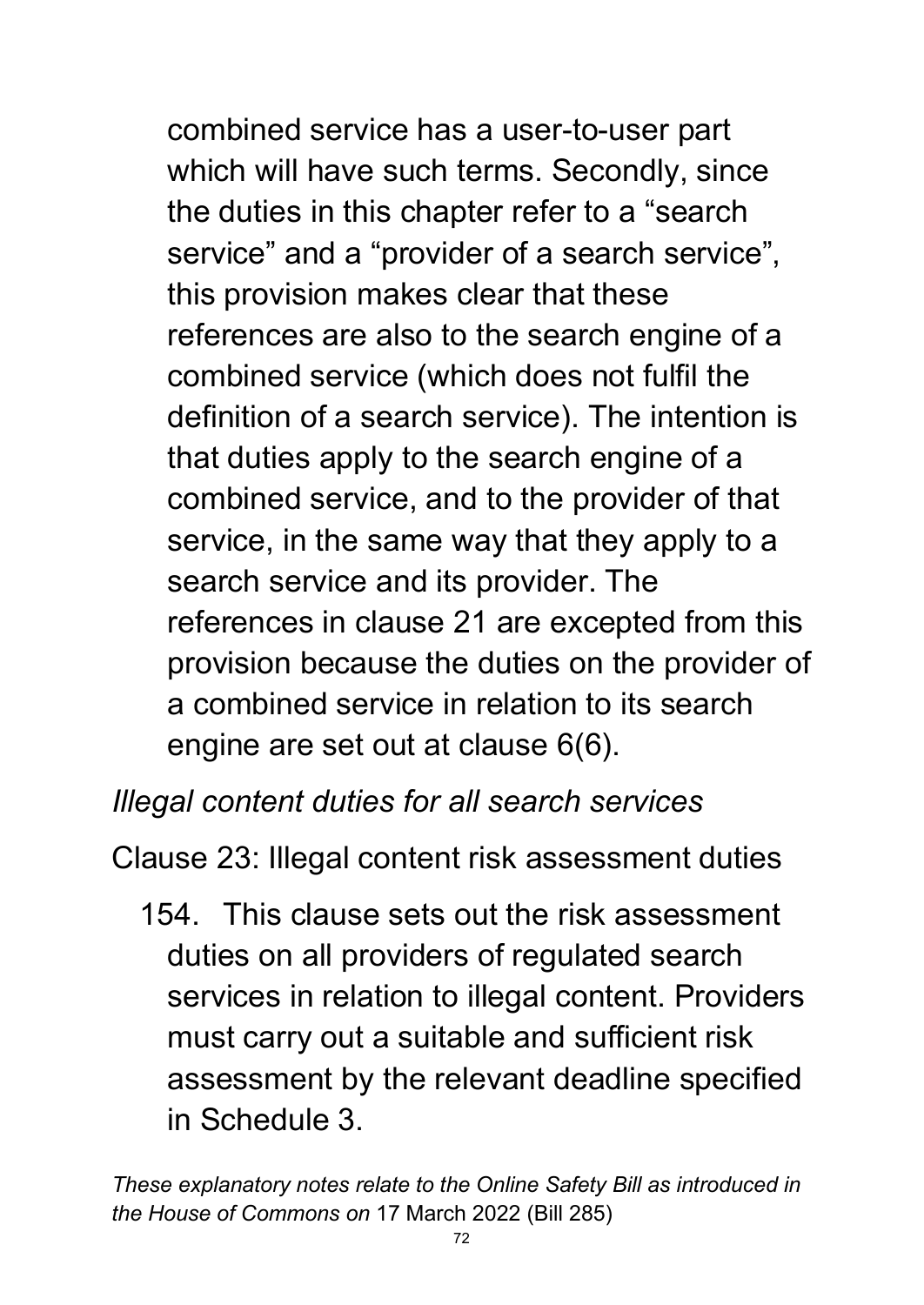- 155. Subsection (5) lists the factors that the service provider must assess, including several factors relating to the likelihood of users encountering illegal content and the severity of the impact this would have on users. It requires the provider to take into account Ofcom's risk profiles (published under clause 83) relating to the kind of service it provides when doing so.
- 156. To carry out a suitable and sufficient risk assessment of the risks associated with illegal content, service providers will therefore need to assess how likely content is to be illegal, and therefore how likely it is that their search content contains illegal content, on the basis of the best information available to them.
- 157. The findings of the provider's risk assessment, including its conclusions about the levels of risk, inform the steps it must take to comply with its safety duties to protect individuals from illegal content under clause 24.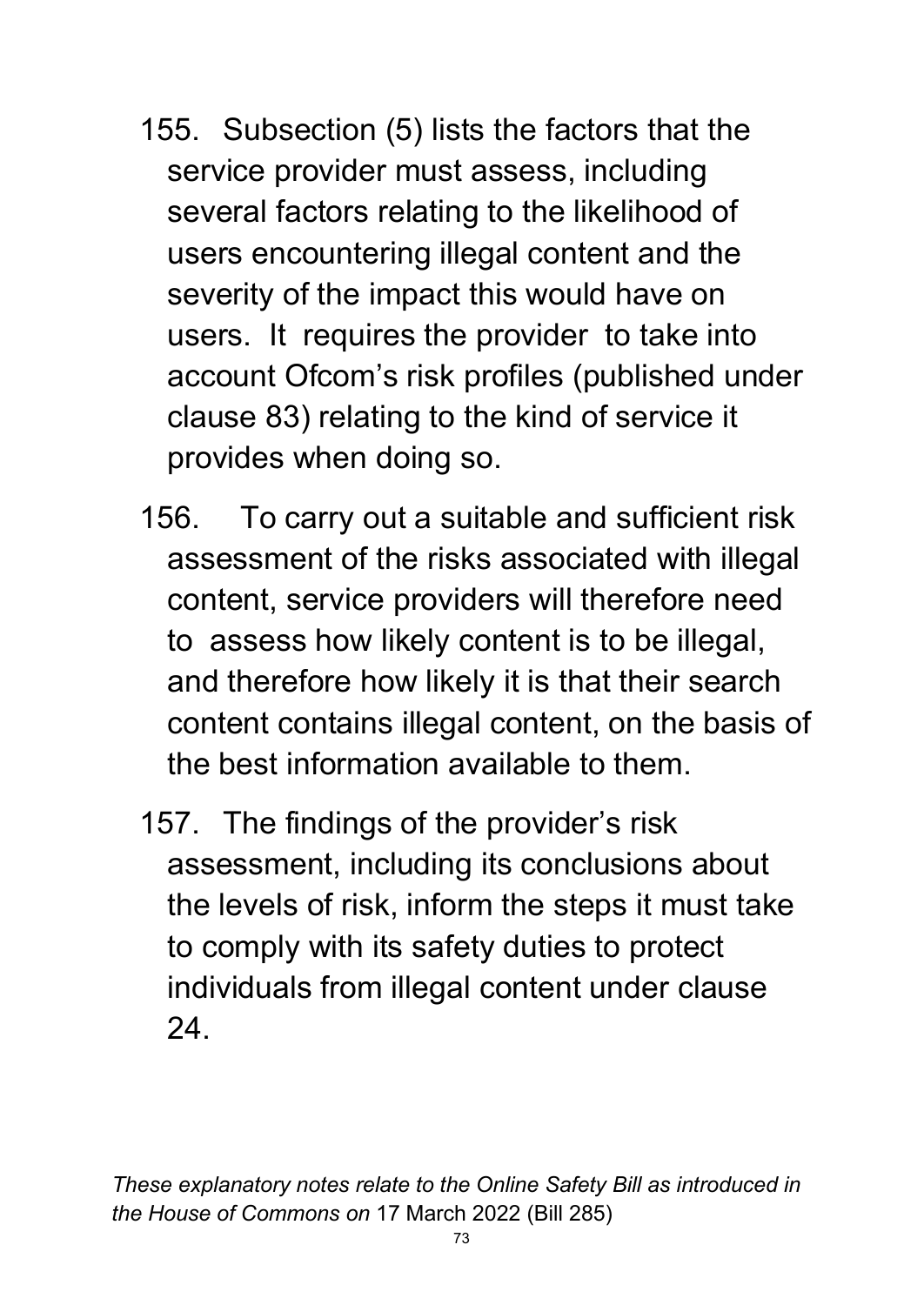- 158. OFCOM will have a duty under clause 84 to issue guidance to assist service providers to carry out their risk assessments.
- 159. Subsection (3) requires the provider of a service to keep the risk assessment up to date, including when OFCOM significantly changes a risk profile which applies to that kind of service.
- 160. Subsection (4) requires the service provider to carry out a further risk assessment before significantly changing the design or operation of the service such that the impact of the proposed change is assessed.
- Clause 24: Safety duties about illegal content
	- 161. This clause imposes duties on providers of regulated search services with regards to illegal content. Subsection (2) requires service providers to take proportionate steps to mitigate and manage the risks of harm to individuals, as identified in the most recent illegal content risk assessment of the service, set out in clause 23.

*These explanatory notes relate to the Online Safety Bill as introduced in the House of Commons on* 17 March 2022 (Bill 285) 162. Subsection (3) requires service providers to ensure they have proportionate systems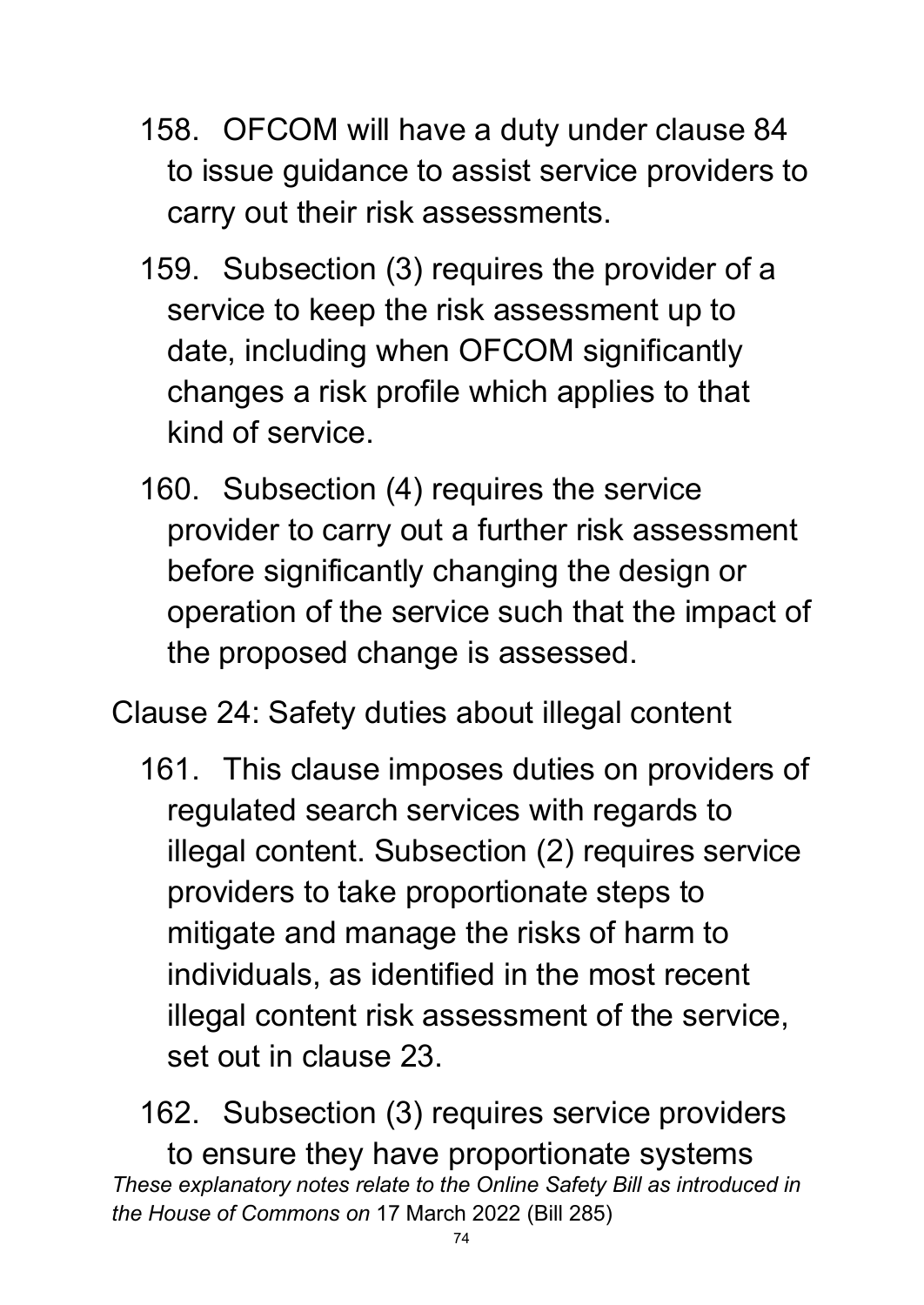and processes to minimise the risk of users encountering either priority illegal content or other illegal content that the provider knows about.

- 163. Subsection (4) provides that these duties apply to the way the service is operated and used, as well as to the content present on it. This subsection also lists areas in which the service provider is required to use measures, if proportionate, to comply with their illegal safety duties.
- 164. Subsections (5), (6) and (8) require service providers to set out their policies and procedures for protecting users from illegal content in a clear and accessible publicly available statement and apply them consistently to content that they reasonably consider to be illegal.
- 165. Subsection (7) specifies that the service provider must include information in a publicly available statement about any proactive technology that it will use to comply with its duties in respect of illegal content.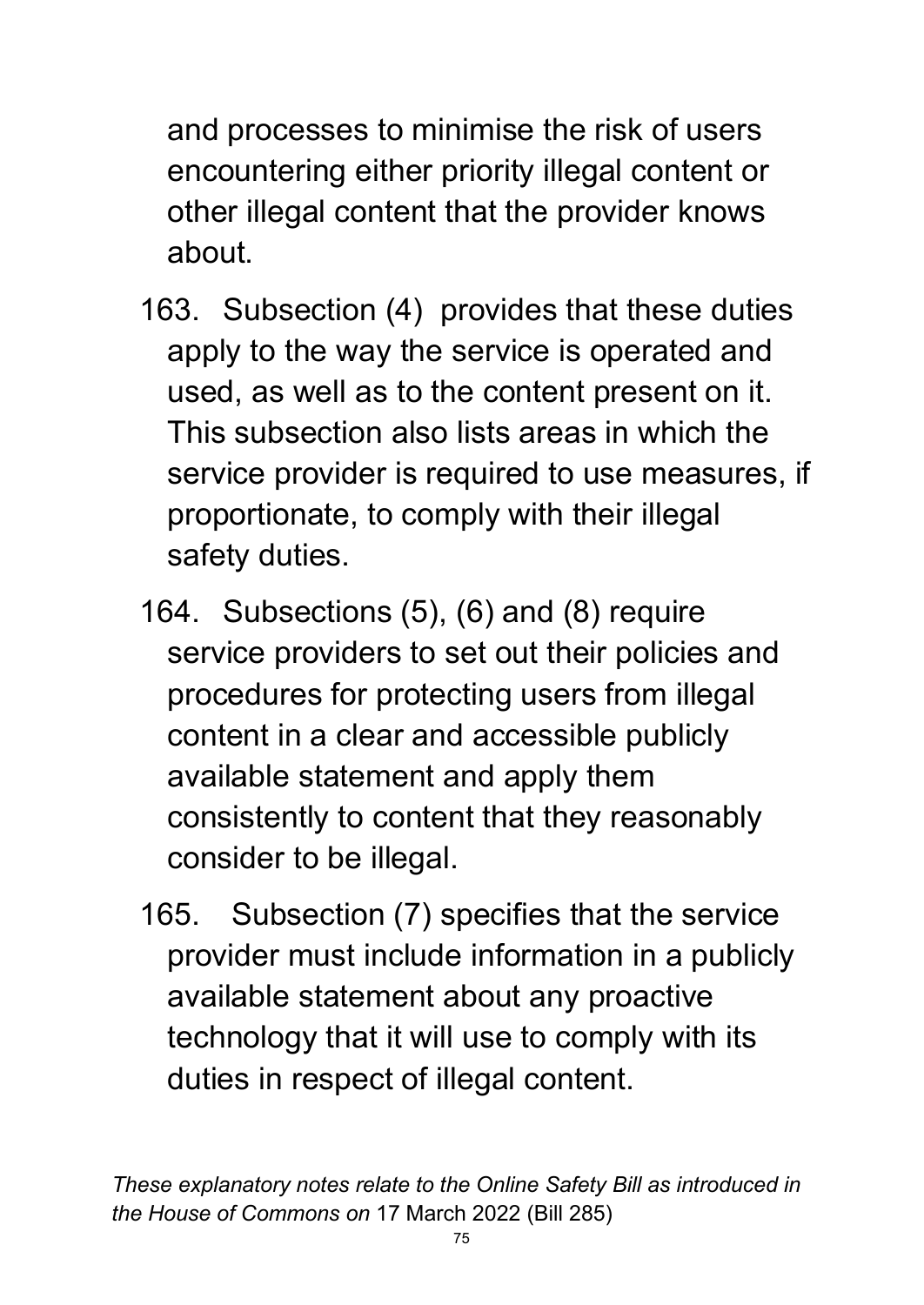166. Subsection (9) specifies the factors which are particularly relevant for determining whether measures, systems and processes to comply with illegal content duties are proportionate. These factors are the levels of risk identified in the risk assessment and the service provider's size and capacity. In practice, this means that the requirements will be different for a large, high risk service compared to a small, low risk service. It also means that service providers need to design their systems in a way that reflects the risk of their search content containing illegal content.

*Search services likely to be accessed by children*

Clause 25: Children's risk assessment duties

- 167. This clause sets out the children's risk assessment duties for search services that are likely to be accessed by children. Service providers must carry out a suitable and sufficient children's risk assessment by the relevant deadline specified in Schedule 3.
- 168. Subsection (3) requires the provider of a service to keep its children's risk assessment up-to-date, including when OFCOM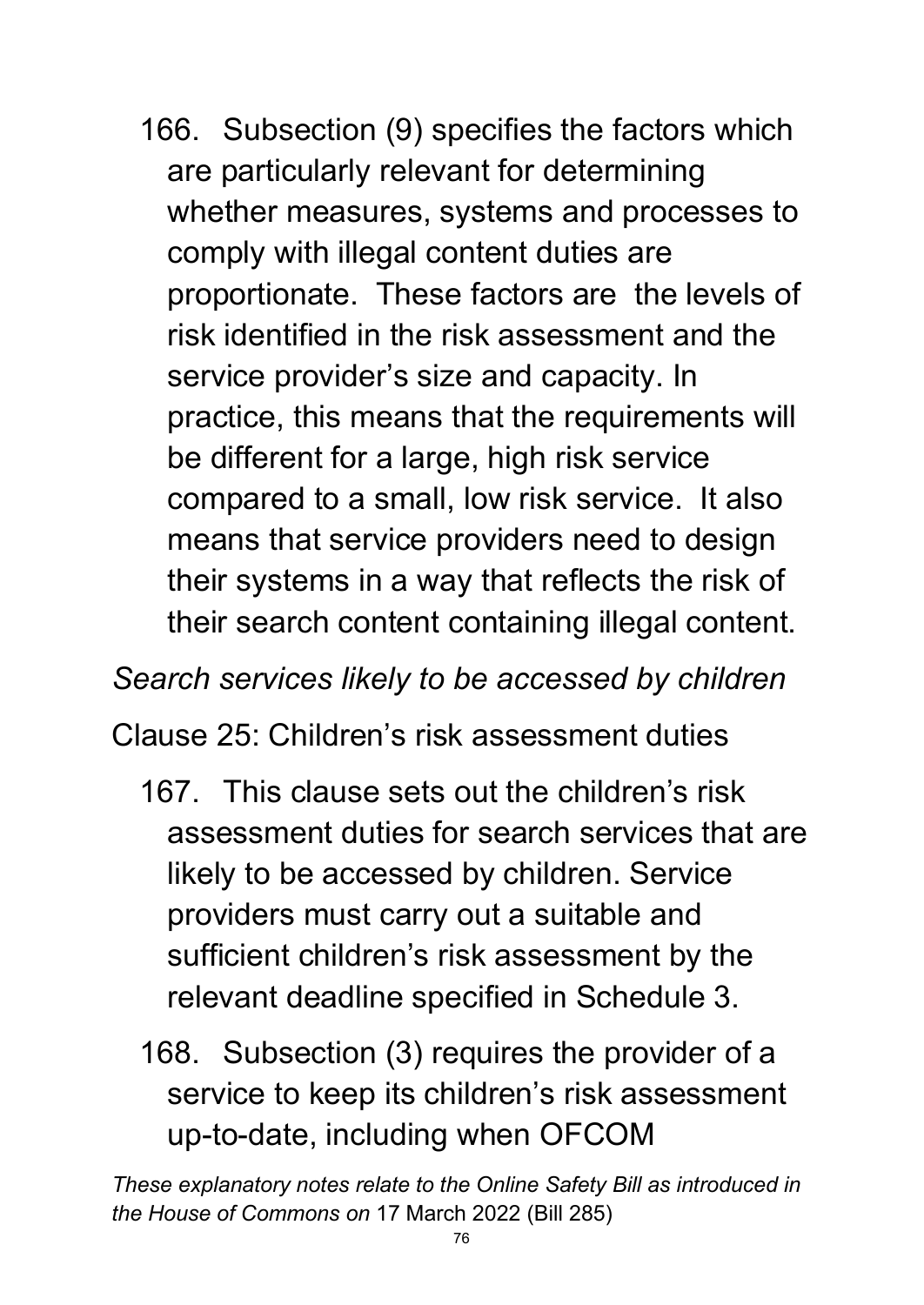significantly changes the risk profile which applies to that kind of service.

- 169. Subsection (4) requires the service provider to carry out a further risk assessment before significantly changing the design or operation of their service such that the impact of the proposed change is assessed.
- 170. Subsection (5) lists the factors that the service provider must assess in the children's risk assessment and requires it to take into account the risk profile that relates to the kind of service it provides.
- 171. OFCOM will have a duty under clause 84 to issue guidance to assist service providers to carry out their children's risk assessments.

Clause 26: Safety duties protecting children

172. This clause sets out the duties on providers of regulated search services with regards to content that is harmful to children but is not illegal. As established in clause 21, regulated search services that are likely to be accessed by children must comply with these duties.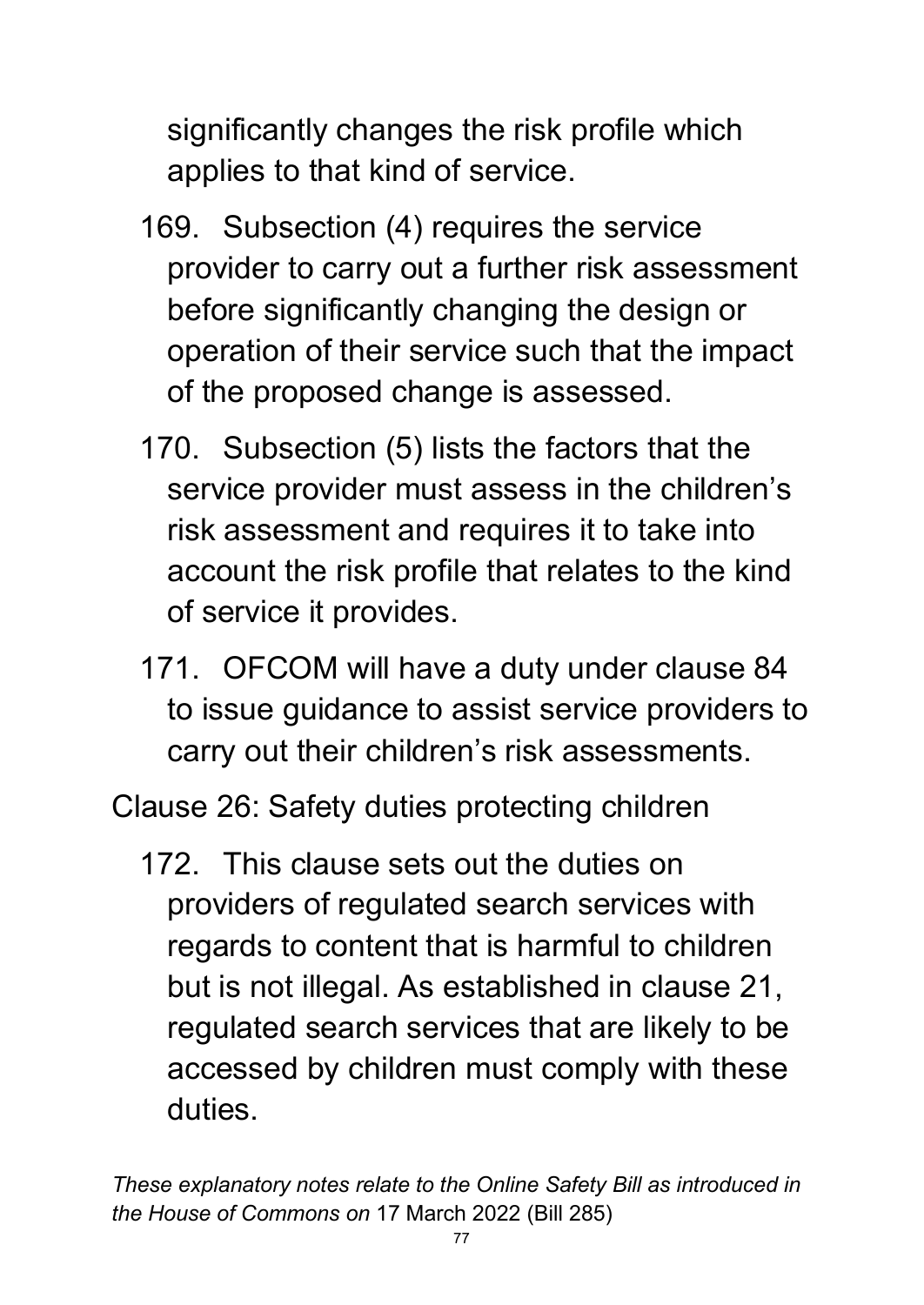- 173. Subsection (2) provides for a duty on services to take proportionate steps:
	- a.to manage the risks of harm to children in different age groups which have been identified in the children's risk assessment as carried out under clause 25; and
	- b.to mitigate the impact of harm to children in different age groups from search content that is harmful to children.
- 174. Subsection (3) requires service providers to use proportionate systems and processes:
	- a.to minimise the risk of children of any age from encountering search content which is primary priority content that is harmful to children, as defined in regulations made under clause 53.
	- b.to minimise the risk of children in certain age groups encountering other search content that is harmful to children, where those age groups have been judged to be at risk of content of that kind.
- 175. Subsection (4) sets out that the duties described in subsections (2) and (3) apply to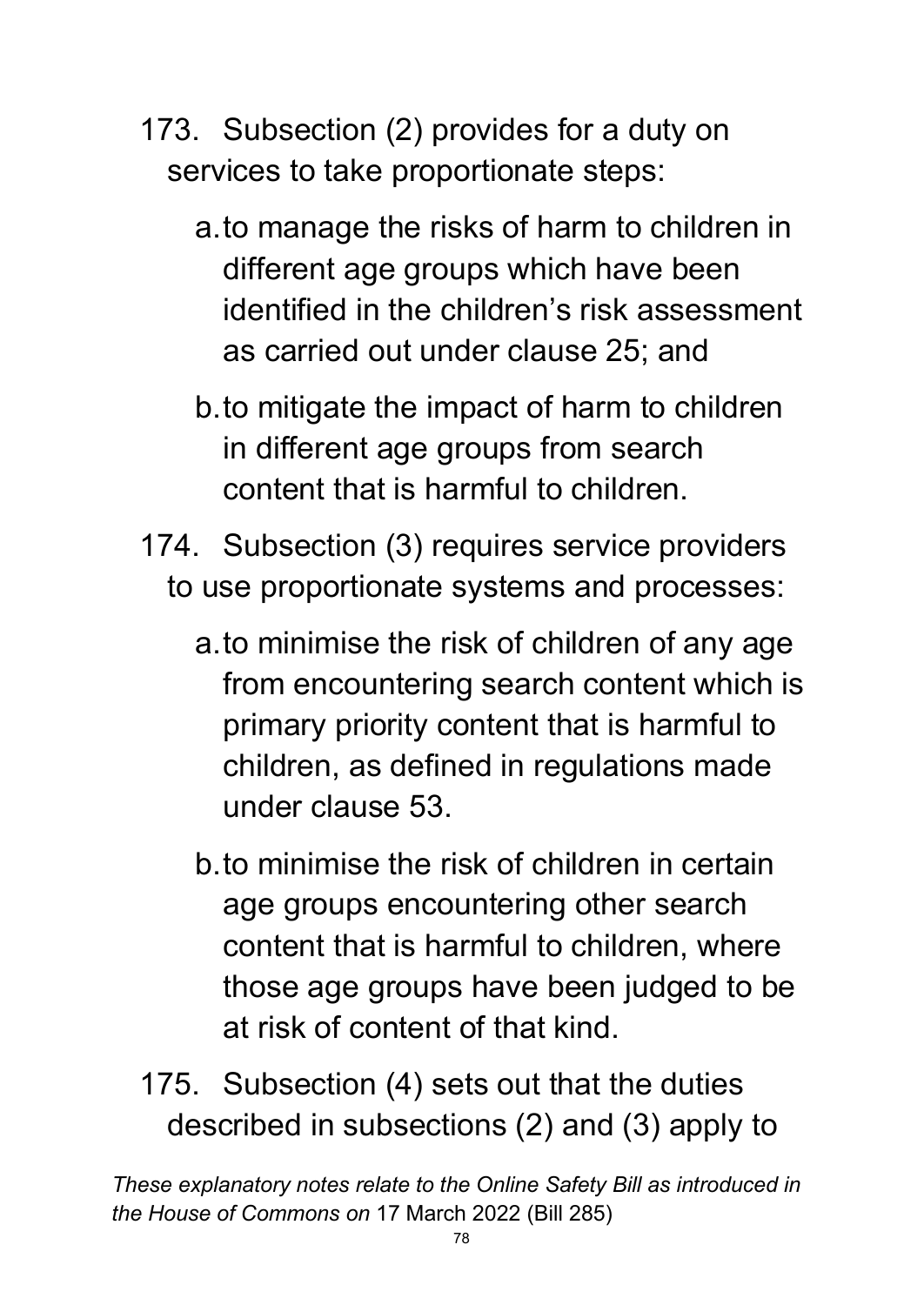all areas of the service, including the way the search engine is operated and used, as well as to the search content present on it. This subsection also lists areas in which the service provider is required to use measures, if proportionate, to comply with the safety duties for protecting children.

- 176. Subsection (5) requires service providers to specify clearly in a publicly available statement how children will be protected from different types of search content that is harmful for children on their service. Service providers must then apply the provisions in the publicly available statement consistently (subsection (6)).
- 177. Subsection (7) specifies that information about any proactive technology the service provider will use to comply with its duties under subsections (2) and (3) must be included in the publicly available statement.
- 178. Subsection (9) specifies that the factors which determine whether steps, systems and processes are proportionate particularly include the levels of risk identified in the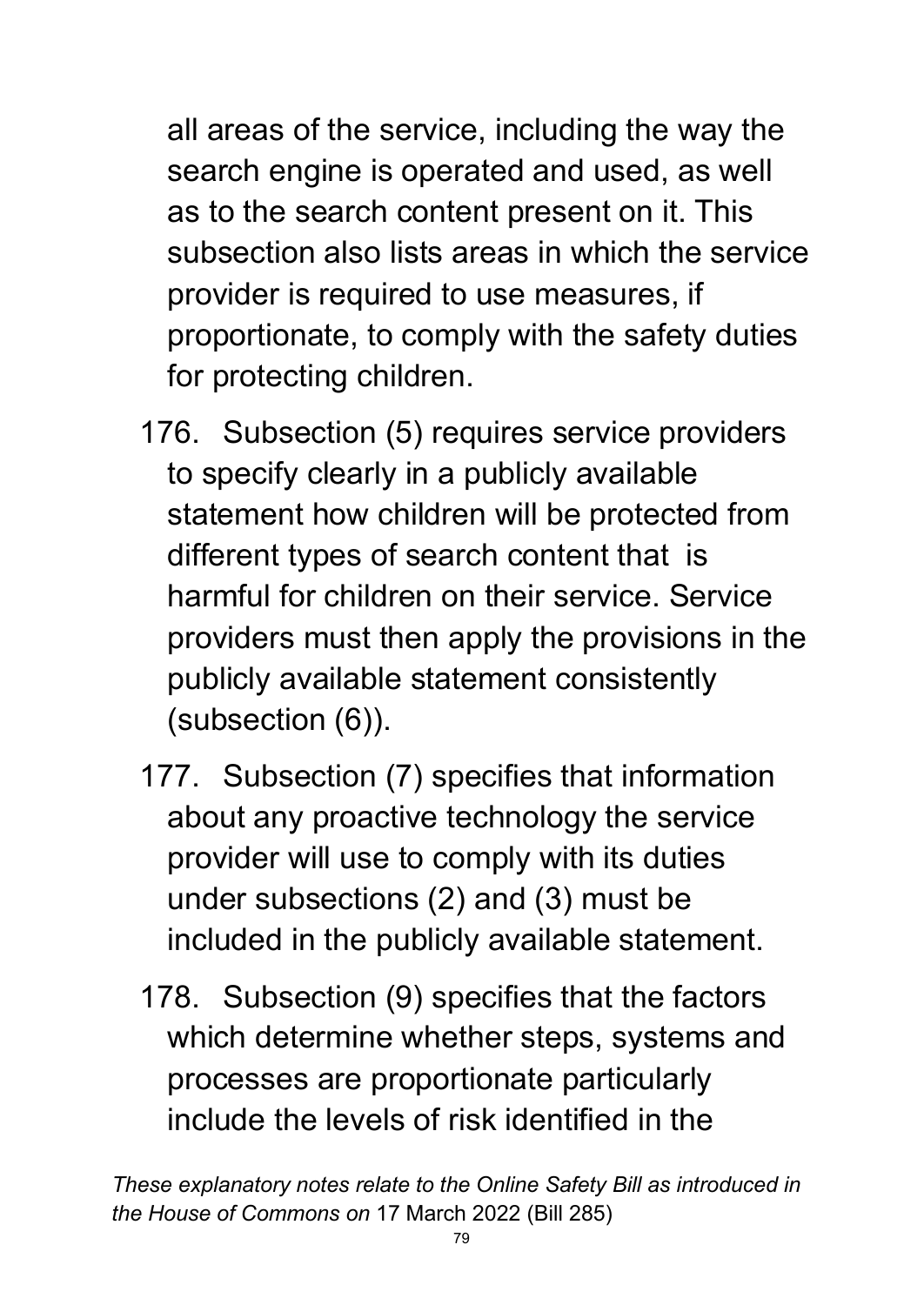children's risk assessment and the service provider's size and capacity.

- 179. Subsection (10) clarifies that services are only required to fulfil the duty in this clause in relation to content that is harmful to children but neither primary priority content nor priority content if risks from such content have been identified in the most recent children's risk assessment.
- 180. Subsections (12) and (13) clarify that the duties in this clause to protect children only extend to those parts of the service which it is possible for children to access, in line with the assessment on children's access set out in clause 31. For example, a service could have robust systems and processes, such as effective age verification measures, that ensure children are not normally able to access a part of the service.

## *Duties about content reporting and complaints procedures*

Clause 27: Duty about content reporting

*These explanatory notes relate to the Online Safety Bill as introduced in the House of Commons on* 17 March 2022 (Bill 285) 181. This clause sets out the content reporting mechanisms which apply in relation to all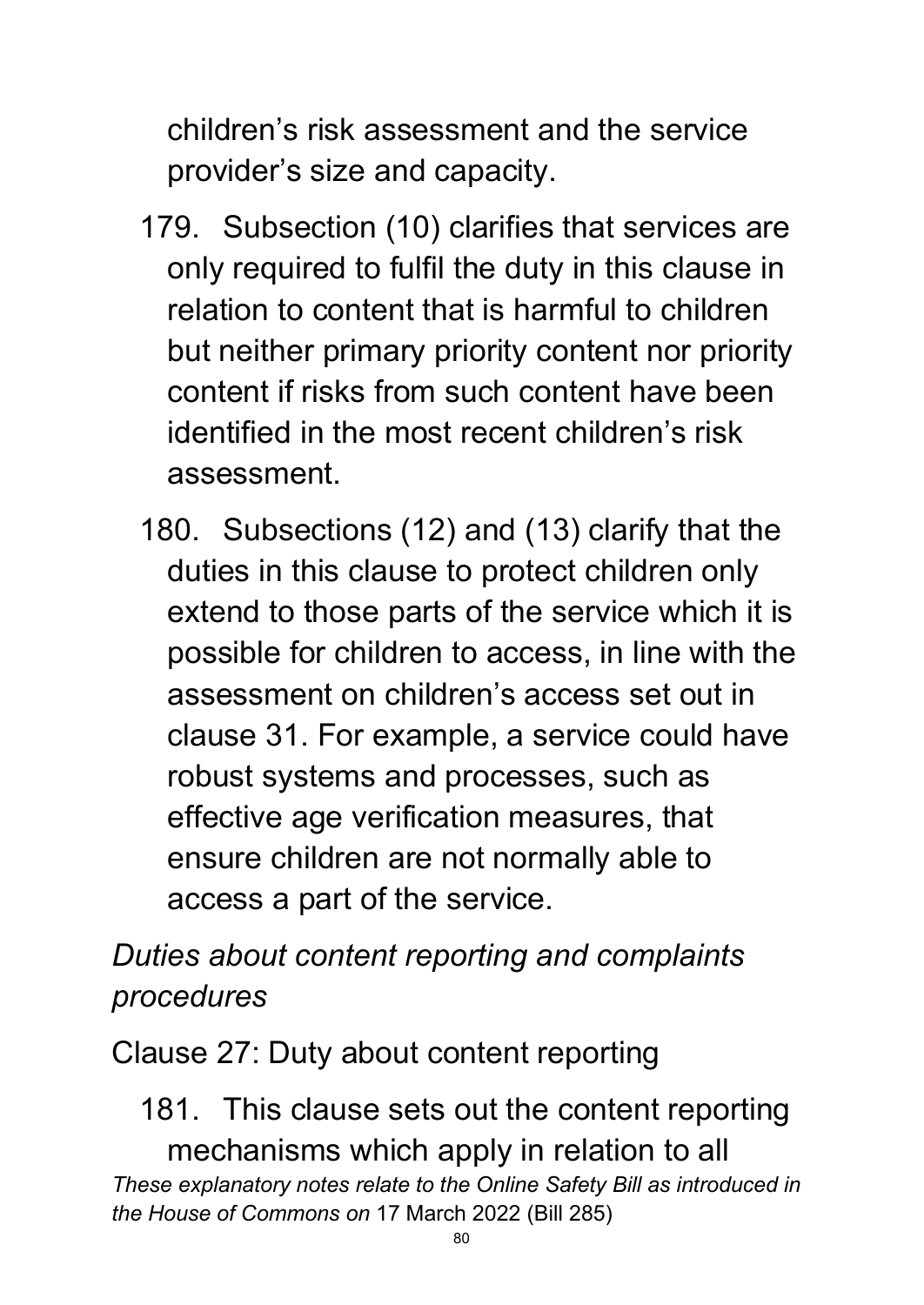regulated search services (see clause 17 for the provisions relating to user-to-user services).

182. Subsection (2) places a duty on providers of services to have systems and processes in place that allow users and affected persons (as defined in subsection (5)) to report content of the kinds listed which are relevant to the service in question.

Clause 28: Duties about complaints procedures

183. This clause sets out the duties regarding complaint and redress mechanisms which apply in relation to all regulated search services as set out in clause 21 (see clause 6 for the provisions relating to user-to-user services).

184. Subsection (2) sets out the requirements on services' complaints procedures. Subsection (3) sets out that the policies and procedures that govern handling of complaints must be set out in a service provider's terms of service, and these must be accessible for all users, including children. This is to ensure that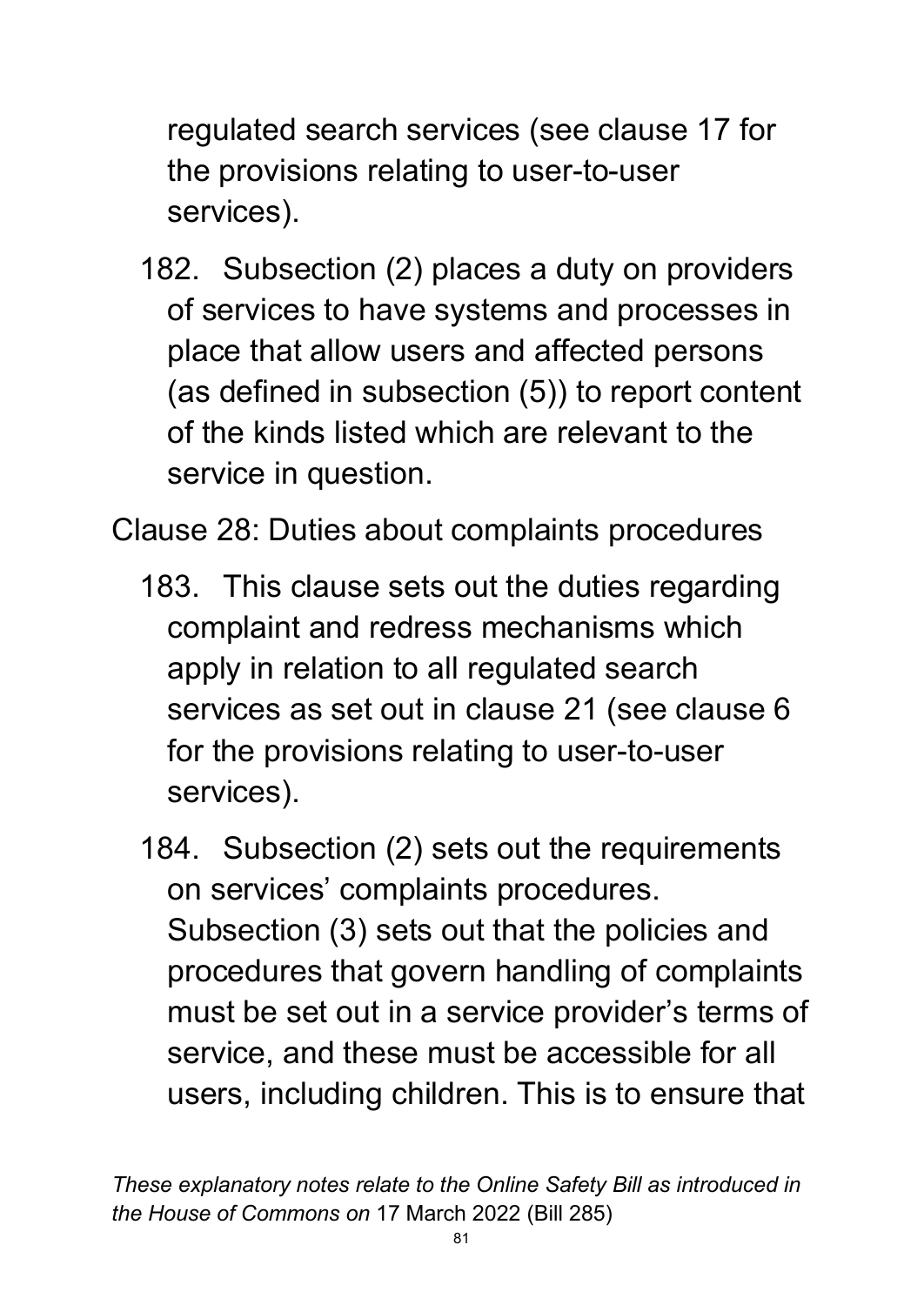users and affected persons can easily find and use the complaints policies and procedures.

- 185. Subsection (4) sets out the types of complaints that can be made to all search services.
- 186. Subsection (5) sets out the types of complaints that can be made to search services likely to be accessed by a child.

# *Cross-cutting duties*

Clause 29: Duties about freedom of expression and privacy

- 187. This clause sets out the freedom of expression and privacy duties that apply in relation to all search services (see clause 19 for the provisions relating to user-to-user services).
- 188. Subsection (2) places a duty on all search services to have regard to the importance of protecting users' and interested persons' legal rights to freedom of expression when deciding on and implementing steps to comply with their safety duties.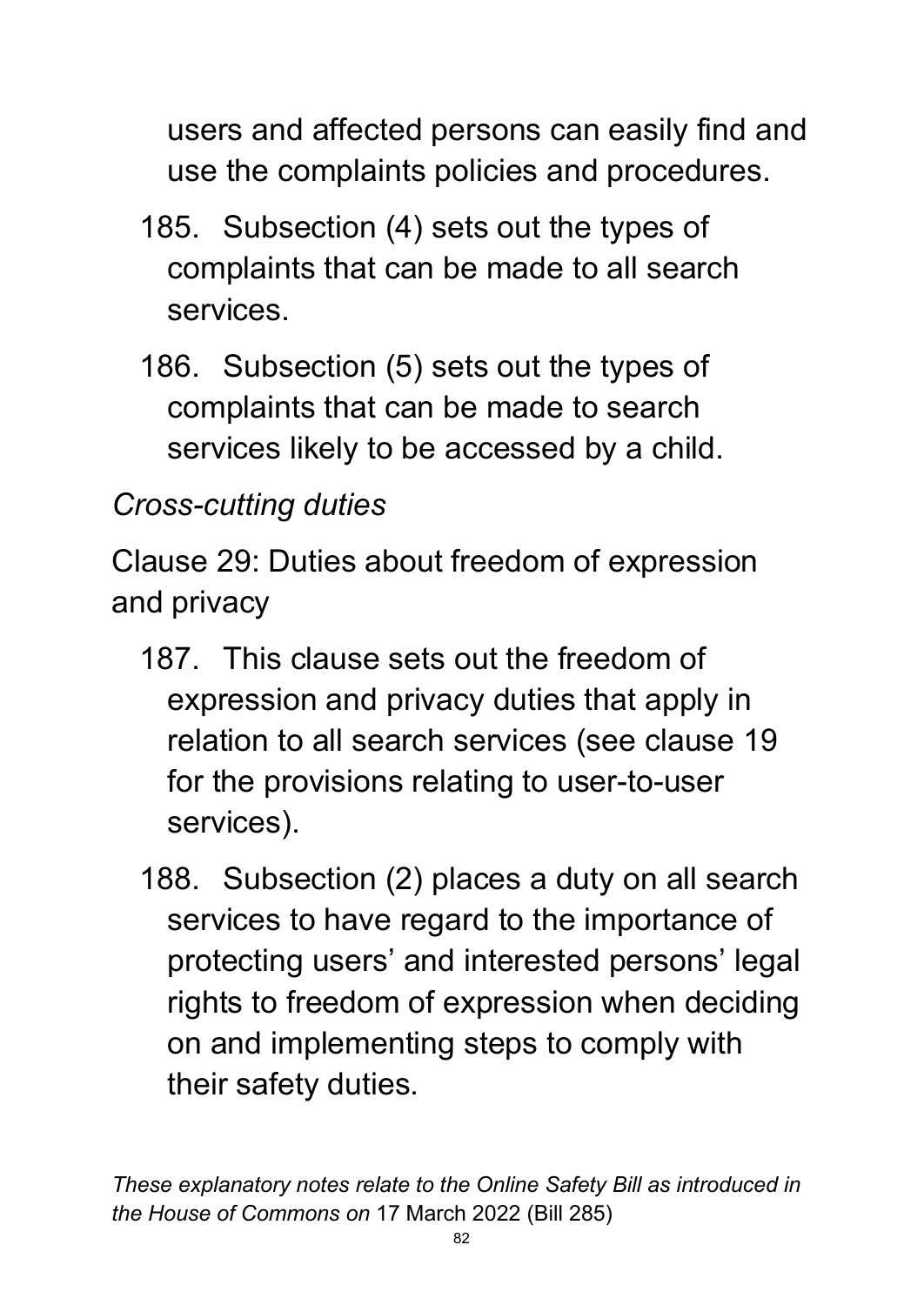- 189. Subsection (3) places a duty on providers of all regulated search services subject to the safety duties to have regard to the importance of protecting users from breaches of law concerning their privacy when deciding on and implementing safety measures to comply with their duties. This is intended to encompass existing obligations on service providers regarding users' privacy under data protection law, in particular the Data Protection Act 2018 and the Privacy and Electronic Communications Regulations 2003, as well as common law rights such as those relating to private and confidential information. The regulator which enforces obligations which arise under data protection law is the Information Commissioner's Office.
- 190. Service providers can comply with duties in subsections (2) and (3) by following steps in OFCOM's codes of practice. Under Schedule 4 paragraph 10, OFCOM are required to design recommended steps to be included in codes of practice in light of the importance of protecting users' legal rights to freedom of expression and protecting users' privacy, and,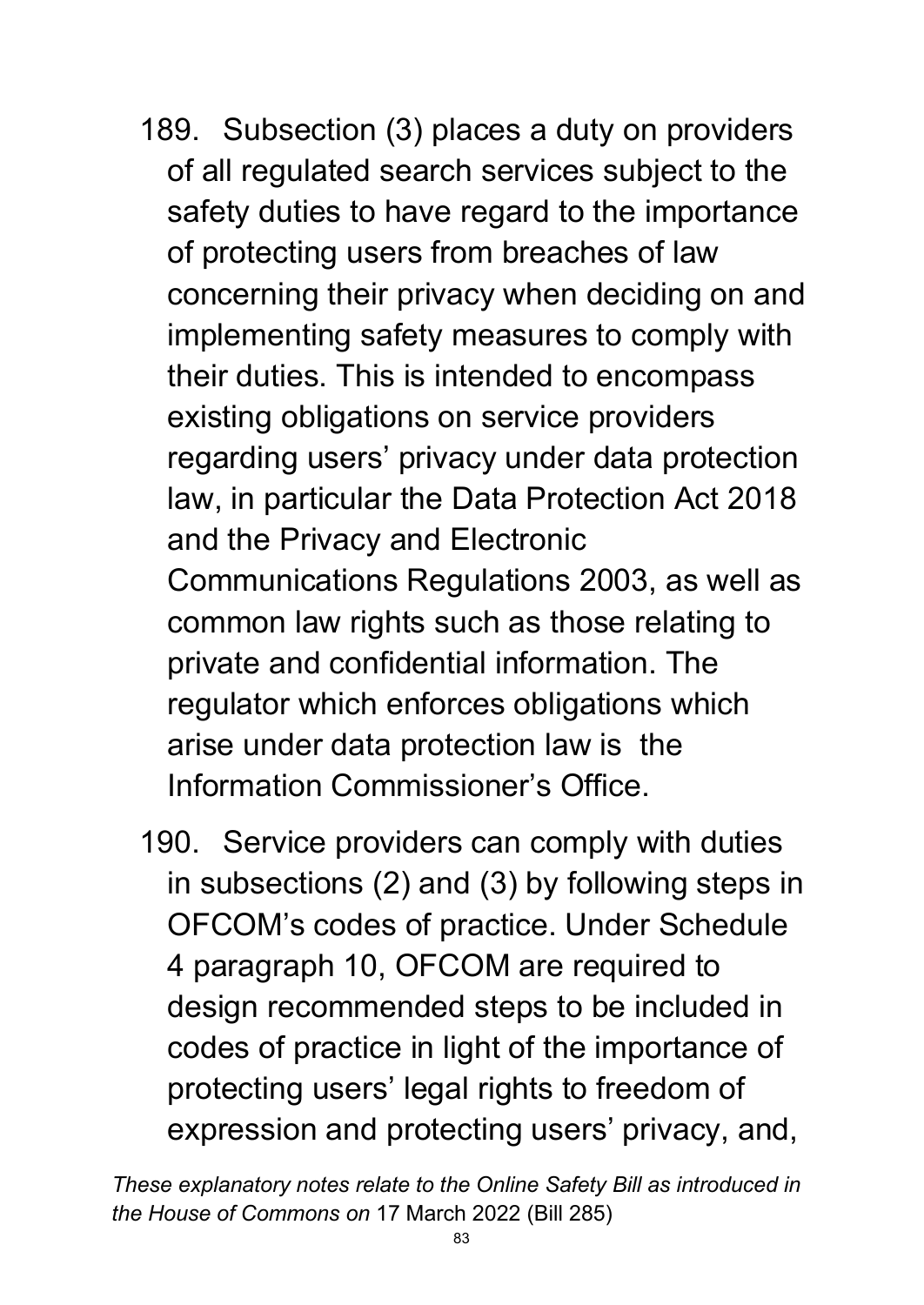where appropriate, it should incorporate protections for the same. Where service providers take alternative measures to those set out in the codes of practice, they are also under an obligation to ensure that they have regard to the importance of freedom of expression and user privacy. OFCOM are obliged to consult with the Information Commissioner's Office when preparing the codes of practice (see clause 37(6)(g)).

Clause 30: Record-keeping and review duties

- 191. This clause sets out the record-keeping and review obligations that apply to search services.
- 192. Search services are obliged to keep a written record of the risk assessments that they carry out. They must also keep written records explaining which of the measures recommended in a code of practice for the purposes of complying with the duties listed in subsection (9) they are taking. Where a provider is taking an alternative approach to that recommended in a code of practice, it must keep a written record explaining what it is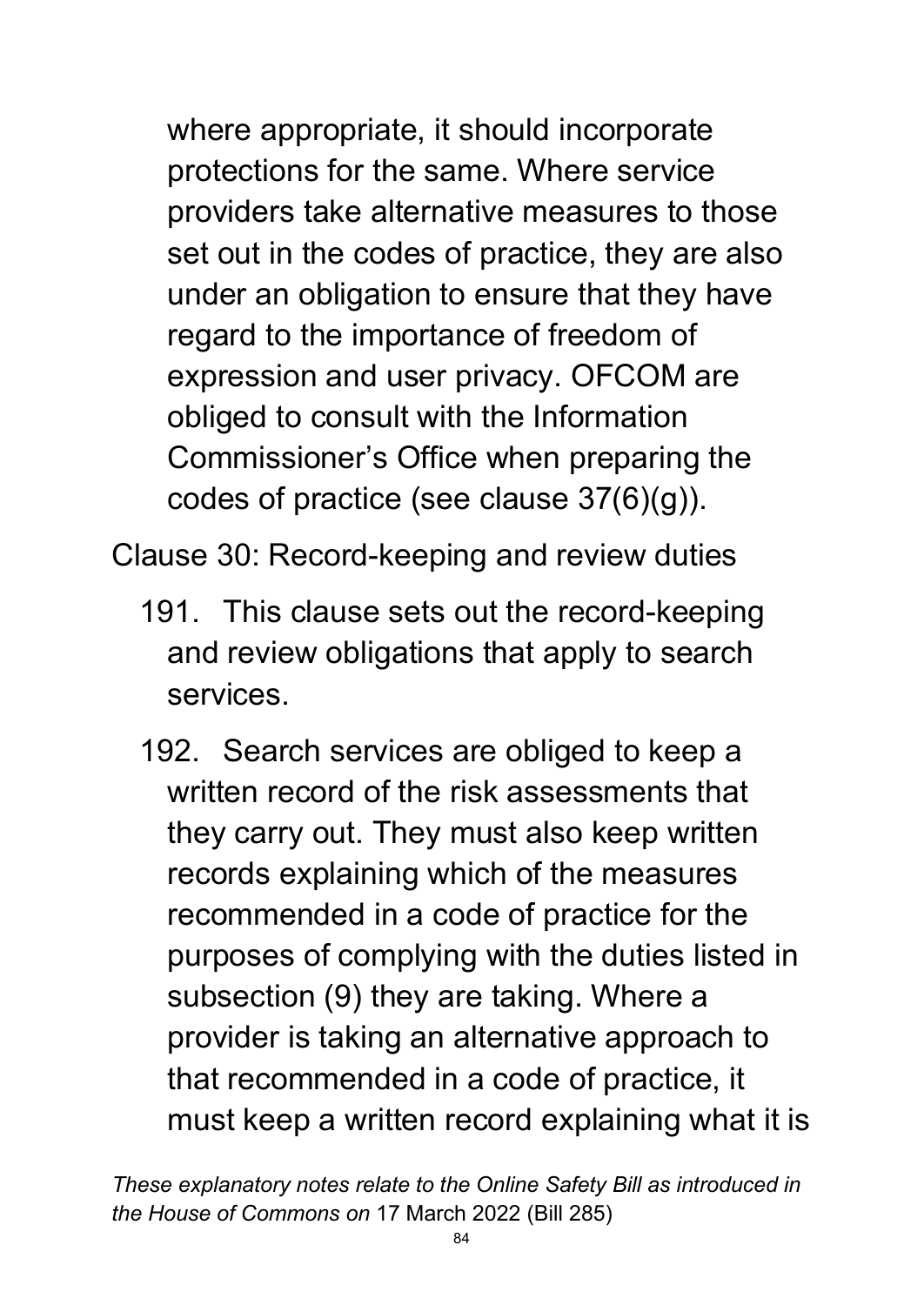doing instead and how that amounts to compliance with the relevant duties.

- 193. Subsection (6) requires providers to review compliance with the relevant duties regularly and after making any significant change to their service.
- 194. Subsection (7) provides OFCOM with the ability to exempt categories of providers from the need to keep written records and carry out reviews. It is anticipated that this power could be used for small, low risk services to ensure these service providers do not face an unnecessary regulatory burden. Where OFCOM considers an exemption is no longer appropriate, they may revoke that exemption. Under subsection (8), OFCOM must publish the details of any such exemptions or revocation of exemptions with reasons.

### **Chapter 4: Children's Access Assessments**

Clause 31: Children's Access Assessments

*These explanatory notes relate to the Online Safety Bill as introduced in the House of Commons on* 17 March 2022 (Bill 285) 195. This clause establishes a requirement for providers of regulated services to assess whether it is possible for children to access the service (or part of it) and, if so whether a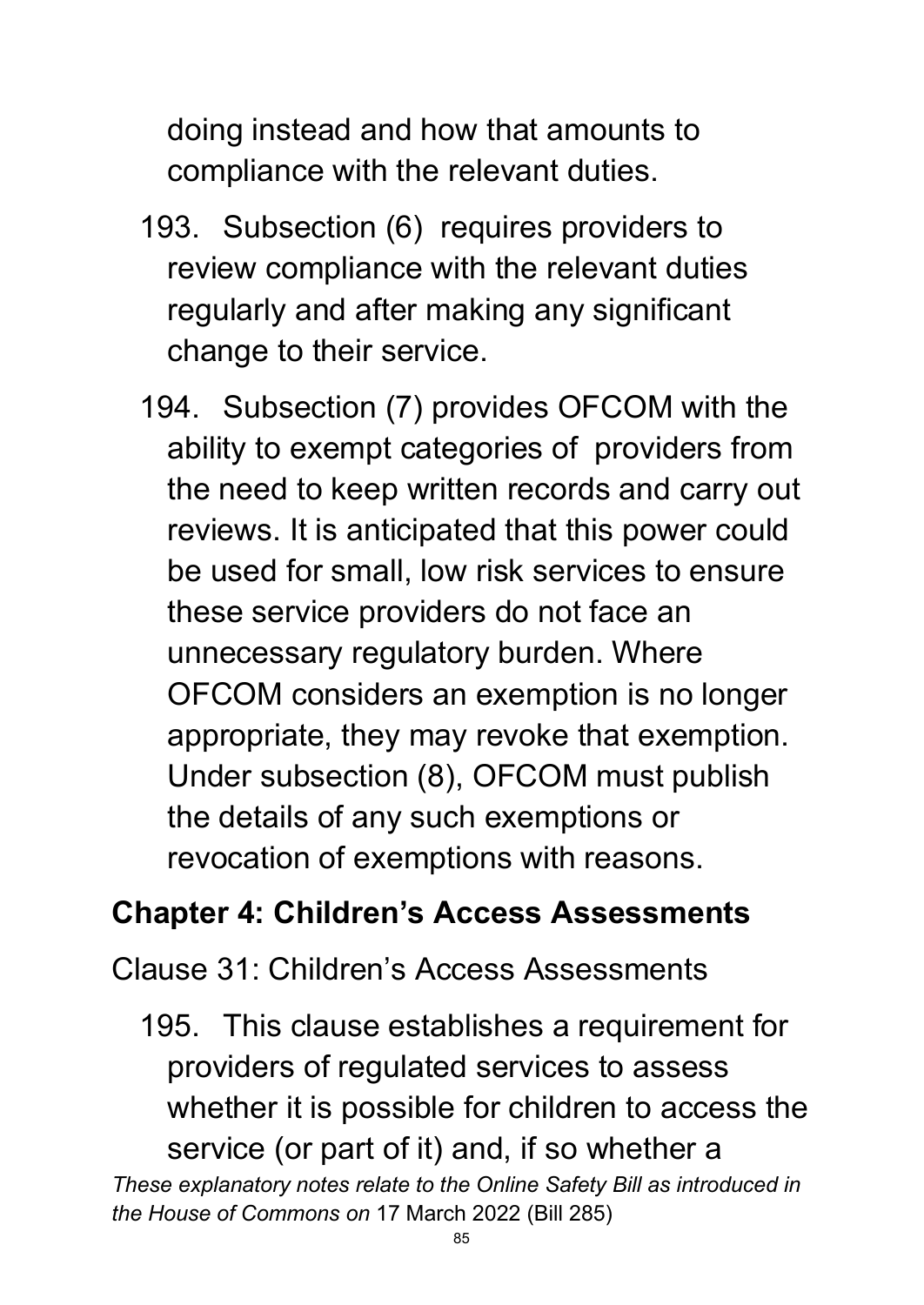significant number of children use the service (or the relevant part) and/or whether the service (or relevant part) is likely to attract a significant number of users who are children. Where either of the latter two conditions is satisfied, the service provider will be obliged to conduct a children's risk assessment (see clauses 10 and 25) and will be subject to the safety duties protecting children (see clauses 11 and 26).

- 196. Subsection (2) provides that a provider is only able to conclude that it is not possible for a child to access a service (or part of it), if there are systems and processes, such as effective age verification measures, in place that ensure that children are not normally able to access the service. Age verification is intended to refer to the age assurance measures that provide the highest level of confidence about a user's age.
- 197. A provider is only required to consider parts of its service that are user-to-user services or search services when assessing the likelihood of children's access.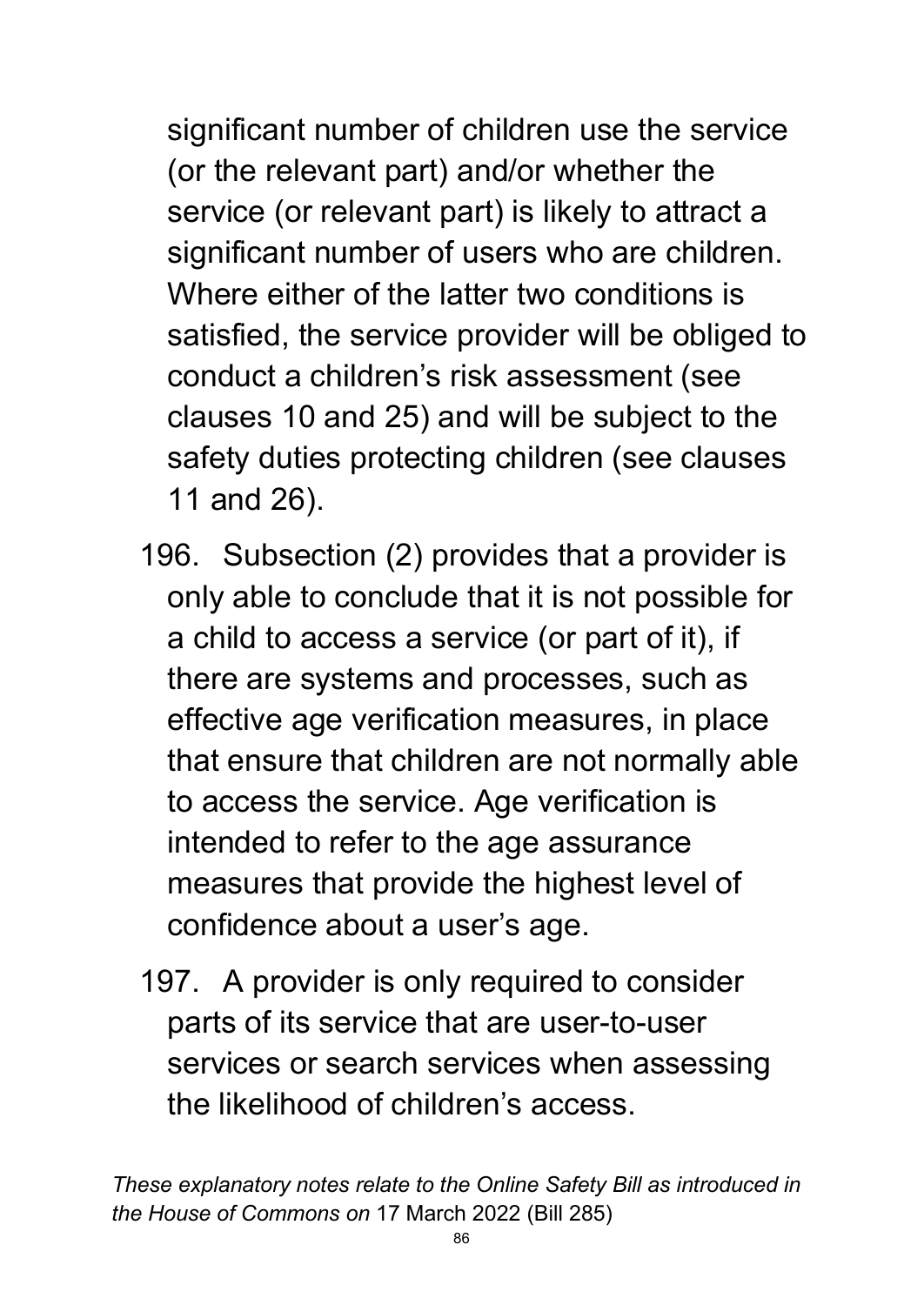Clause 32: Duties about children's access assessments

- 198. This clause explains when children's access assessments must be carried out. It also explains that children's access assessments must be suitable and sufficient and that providers must make and keep a written record of each assessment.
- 199. For example, if a platform provides services which can be publicly accessible (e.g. public profiles) but also private (e.g. private messaging), the likelihood of children accessing each part of the service will need to be accessed separately.

Clause 33: Meaning of "likely to be accessed by children"

200. This clause sets out three cases in which a regulated Part 3 service is to be considered likely to be accessed by children and therefore subject to the children's risk assessment and child safety duties at either clauses 10 and 11 for regulated user-to-user services or 25 and 26 for regulated search services.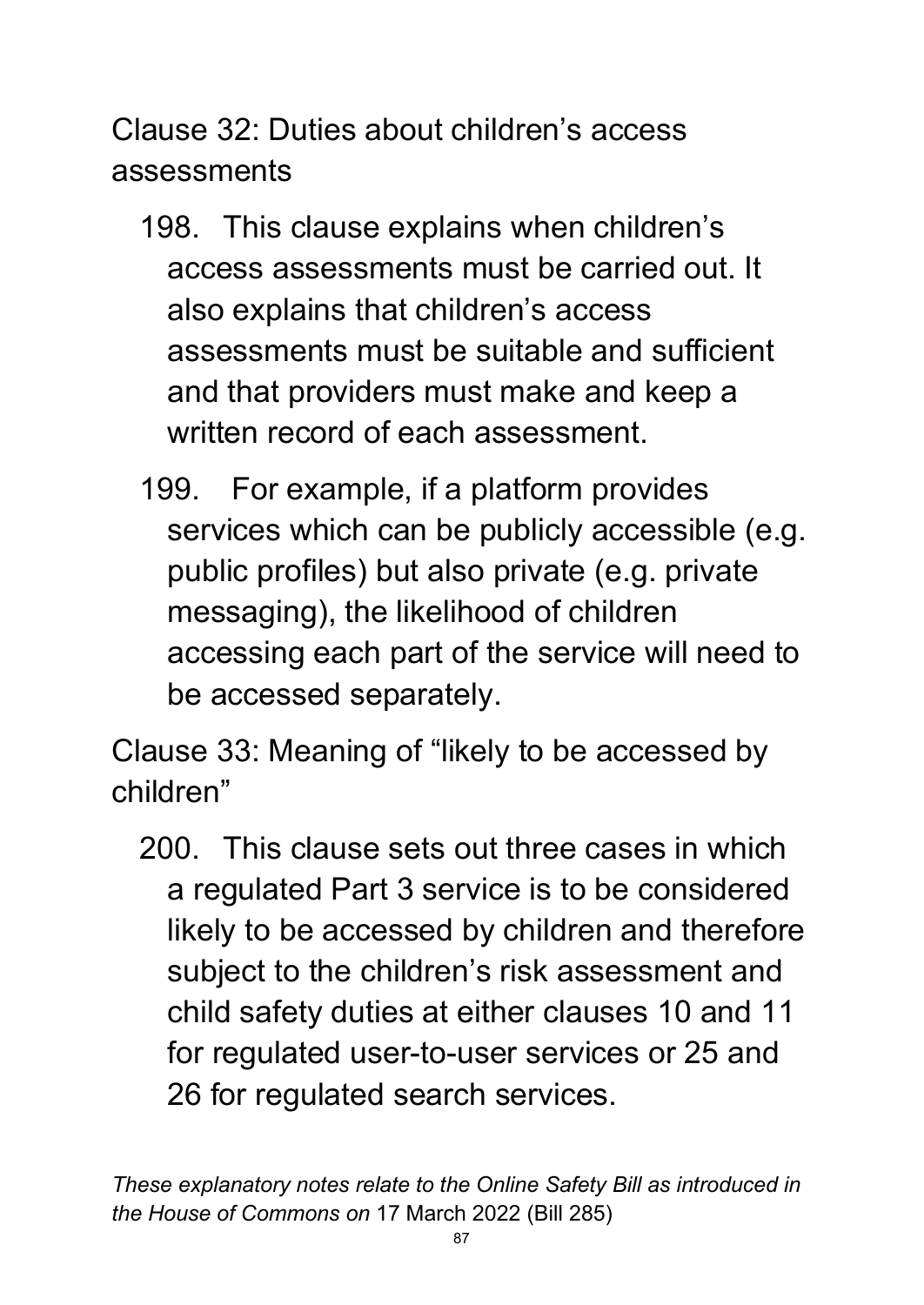- 201. The first case at subsection (2) is when it is both possible for children to access the service and when the "child user condition" (referred to in clause 31(3)) is met in relation to the service as a whole, or any part of the service which it is possible for children to access.
- 202. The second case at subsection (3) is when the service provider has failed to complete the first children's access assessment required under clause 32(1).
- 203. The third case at subsection (5) is when following an investigation into a failure to comply with the duty set out in clause 32, OFCOM concludes that a service should be considered "likely to be accessed" by children in accordance with the provisions under clause 115(4) and (5) relating to confirmation decisions made by OFCOM on children's access assessments.

#### **Chapter 5: Duties about fraudulent advertising**

Clause 34: Duties about fraudulent advertising: Category 1 services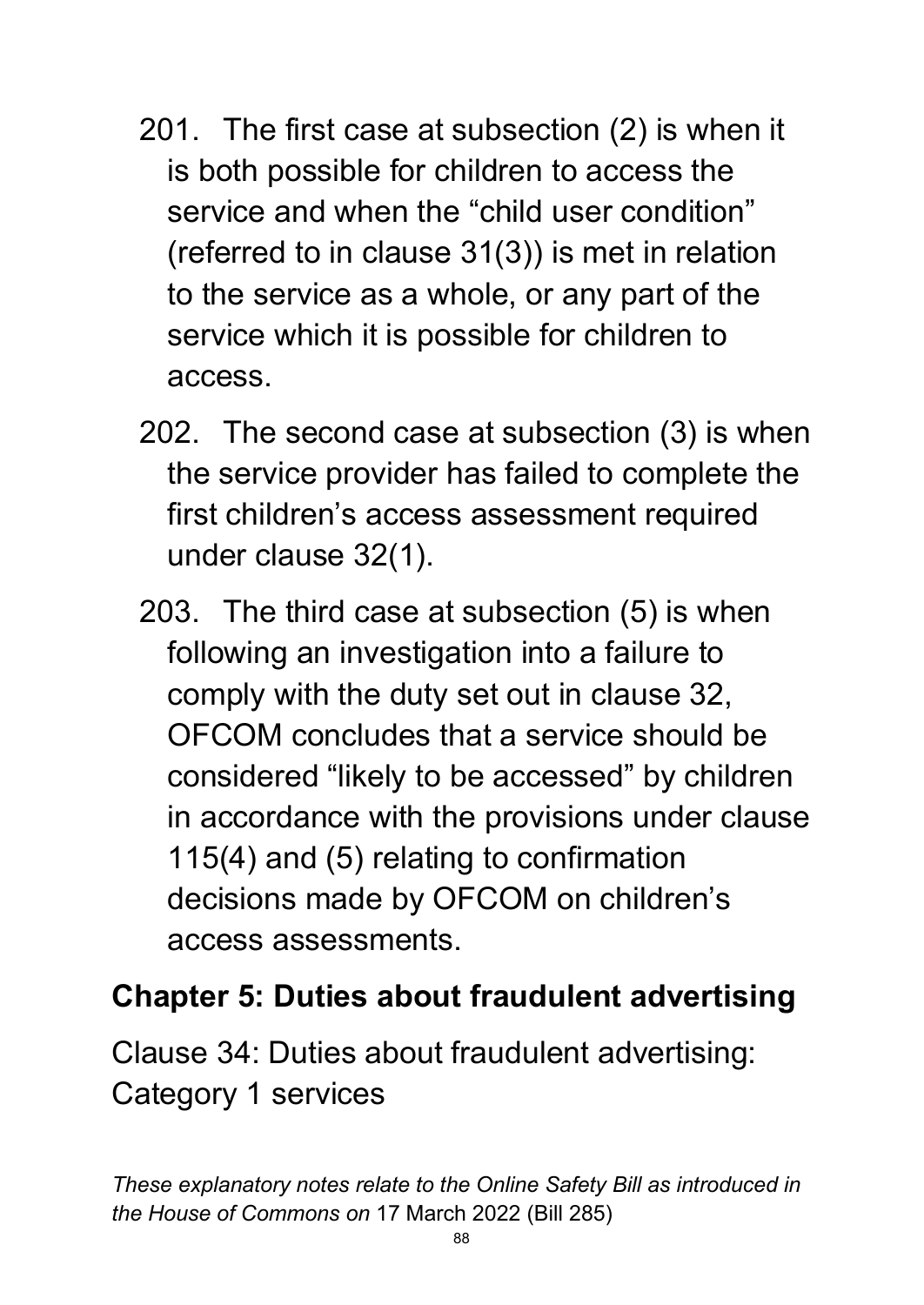- 204. This clause sets out duties about fraudulent advertising for Category 1 services. Category 1 service providers must operate their services using proportionate systems and processes designed to prevent individuals from encountering fraudulent advertisements, minimise the amount of time that fraudulent advertising is present, and swiftly remove fraudulent advertising once they are made aware of it through any means. The definition of a fraudulent advertisement to which the duties on providers apply is at subsection (3).
- 205. Subsection (2) specifies that a Category 1 provider must include information in its terms of service about any proactive technology that it will use to comply with its duties in respect of fraudulent advertising.
- 206. Subsection (4) specifies that if a person is the provider of more than one Category 1 service, the duties set out in this clause apply in relation to each such service.
- 207. Subsection (5) sets out factors for determining proportionality regarding service providers' systems and processes to comply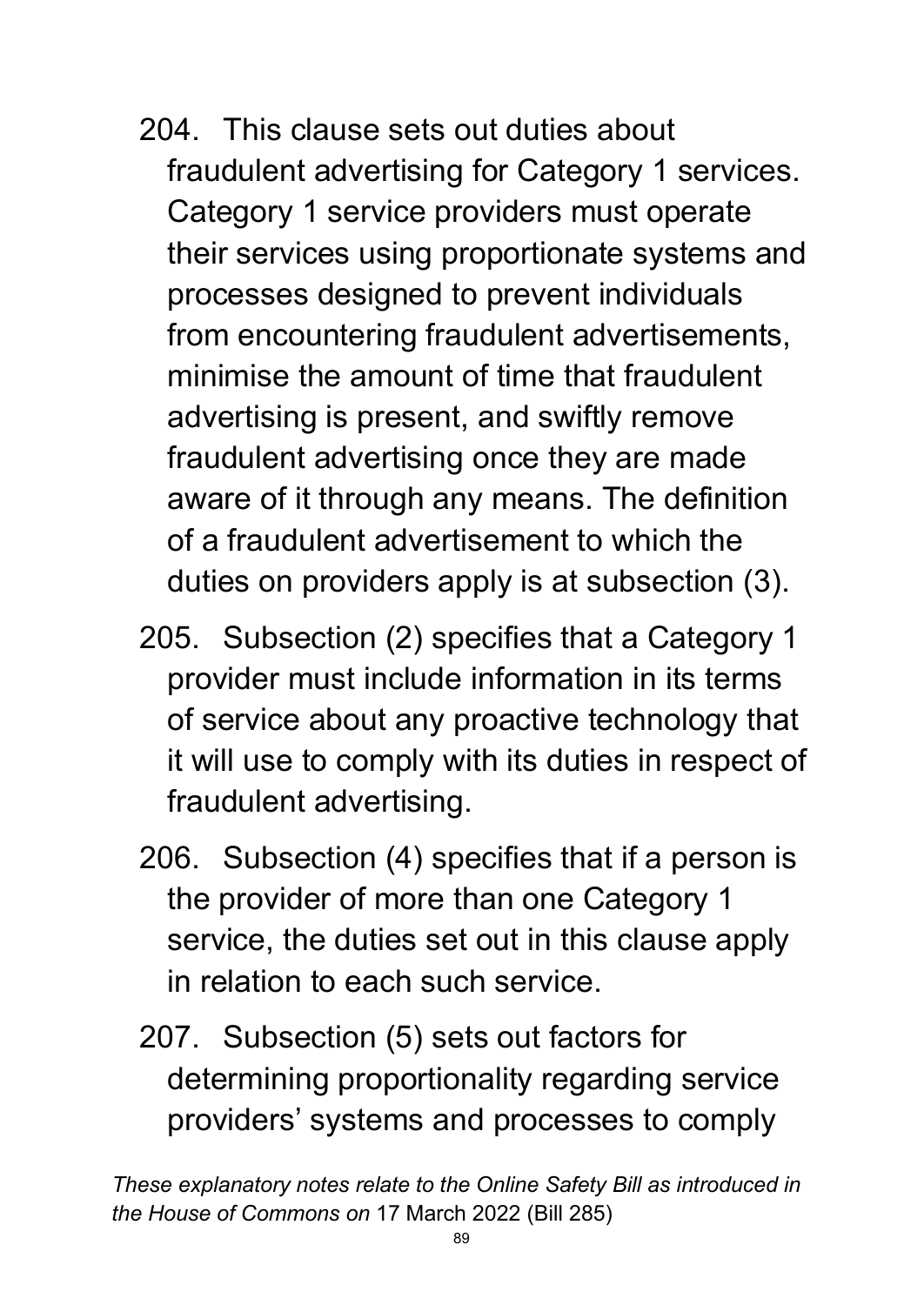with the duty about fraudulent advertising. These are a) the nature and severity of potential harm from fraudulent advertisement and b) the degree of control a provider has over the placement of advertisements on the service. This recognises that a Category 1 service may rely on third party intermediaries to display paid advertisements on its service, and will therefore have less control over measures to prevent posting of fraudulent adverts.

Clause 35: Duties about fraudulent advertising: Category 2A services

208. This clause sets out the fraudulent advertising duties for Category 2A services. Category 2A services must operate their services using proportionate systems and processes designed to minimise the risk of individuals encountering fraudulent advertisements in or via search results of the service. A fraudulent advertisement to which the duties on providers apply is defined in subsection (3).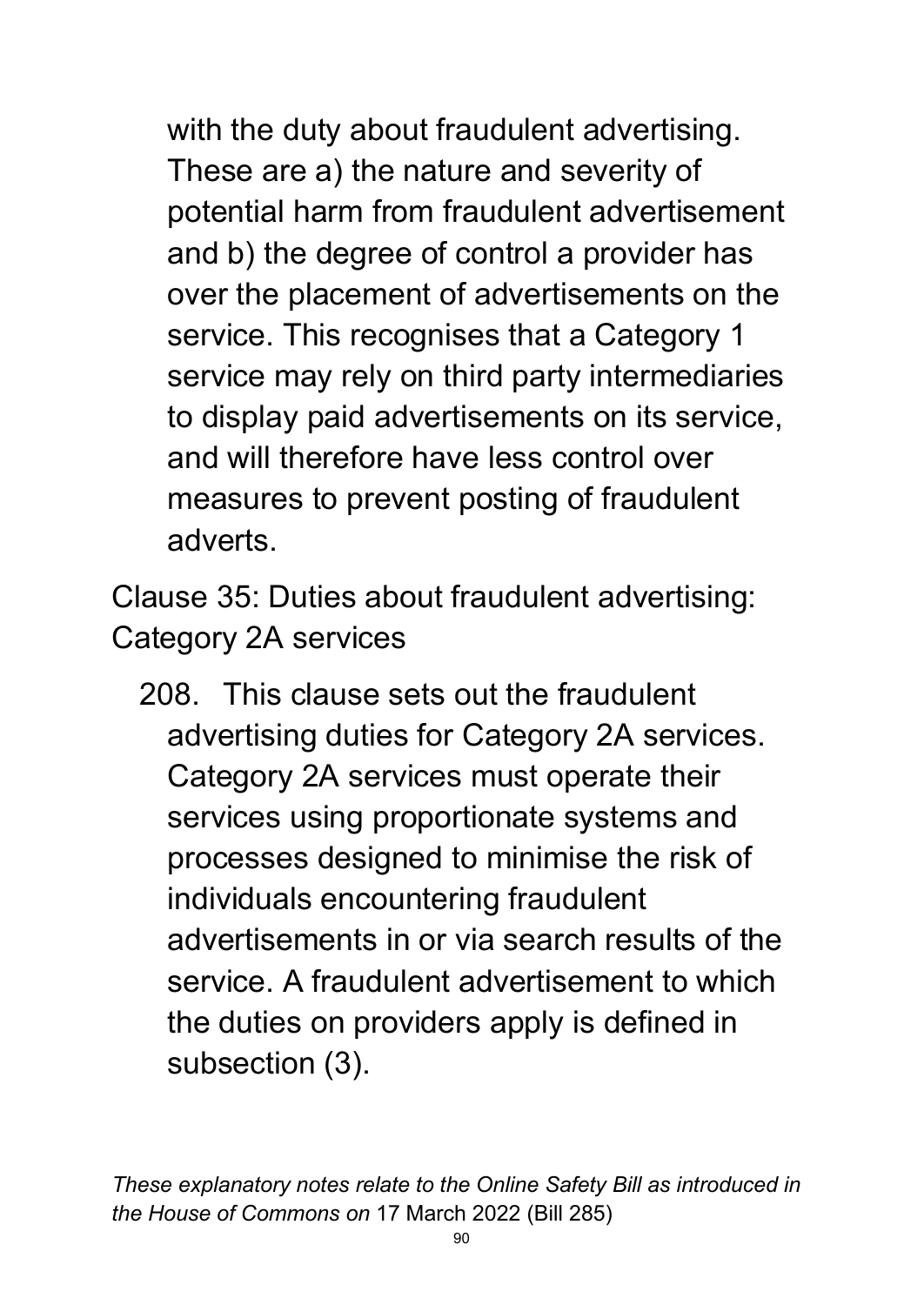- 209. Subsection (2) specifies that a Category 2A provider must include information in a publicly available statement about any proactive technology that it will use to comply with its duties in respect of fraudulent advertising.
- 210. Subsection (4) defines what is meant by references to encountering fraudulent advertisements in or via search results of a search service. This includes interacting with a paid-for advertisement in search results, for example by clicking on the fraudulent advertisement in a search result and then being redirected to a web page which was linked to the original fraudulent advertisement. Encountering does not include any subsequent interactions with a website, for example leaving the original fraudulent advertisement web page.
- 211. Subsection (5) specifies that if a person is the provider of more than one Category 2A service, the duties set out in this clause apply in relation to each such service.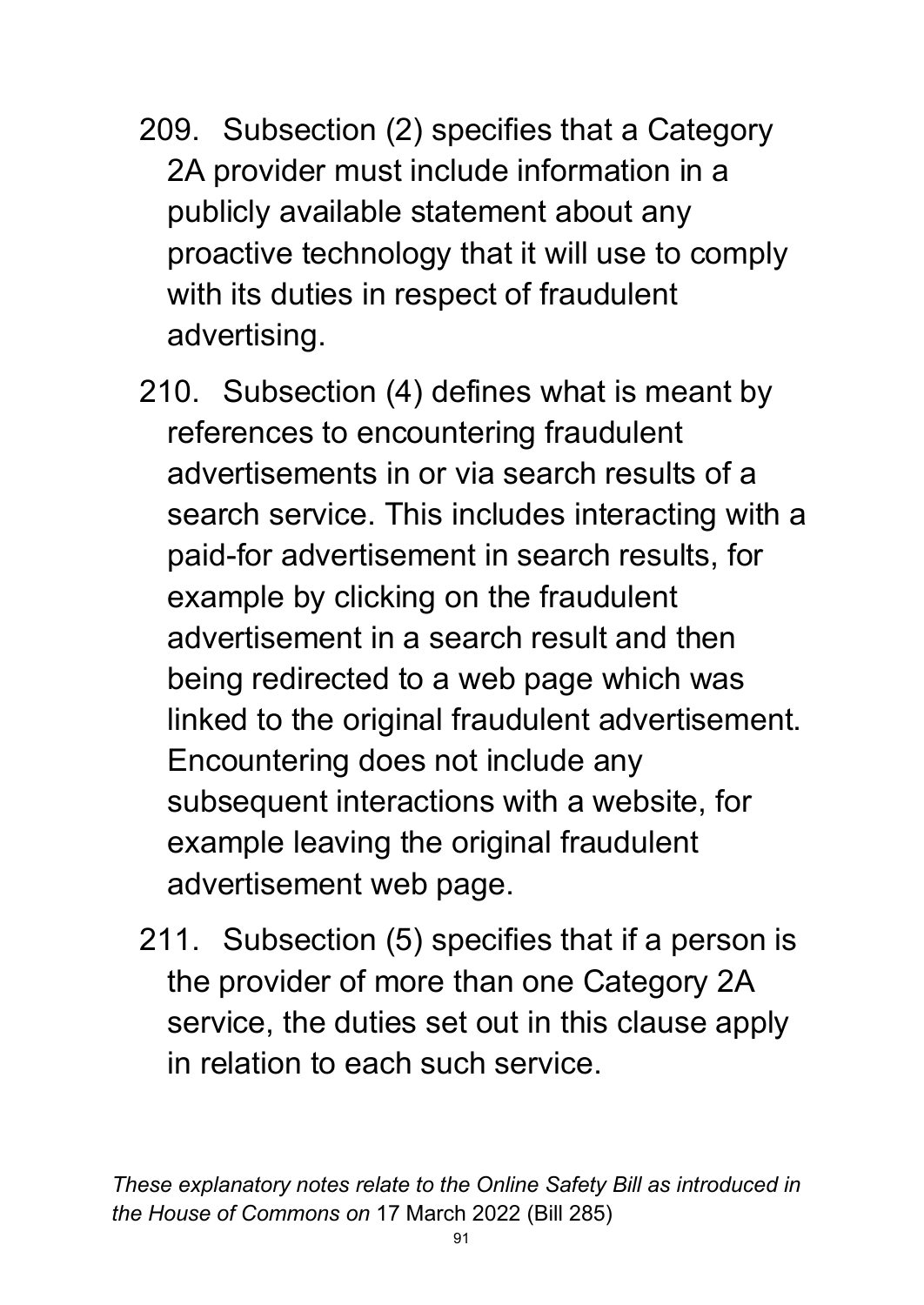- 212. Subsection (6) sets out factors for determining proportionality regarding service providers' systems and processes to comply with the duty about fraudulent advertising. These are a) the nature and severity of potential harm from fraudulent advertisement and b) the degree of control a provider has over the placement of advertisements on the service. This recognises that a Category 2A service may rely on third party intermediaries to display paid advertisements on its service, and will therefore have less control over measures to prevent posting of fraudulent adverts.
- Clause 36: Fraud etc offences
	- 213. This clause sets out a list of offences that will constitute fraud offences in relation to the duties about fraudulent advertising.
	- 214. Subsection (5) states that the relevant inchoate offences also apply to the definition of fraud offences i.e. attempting or conspiring to commit an offence specified in subsection (2), (3) or (4).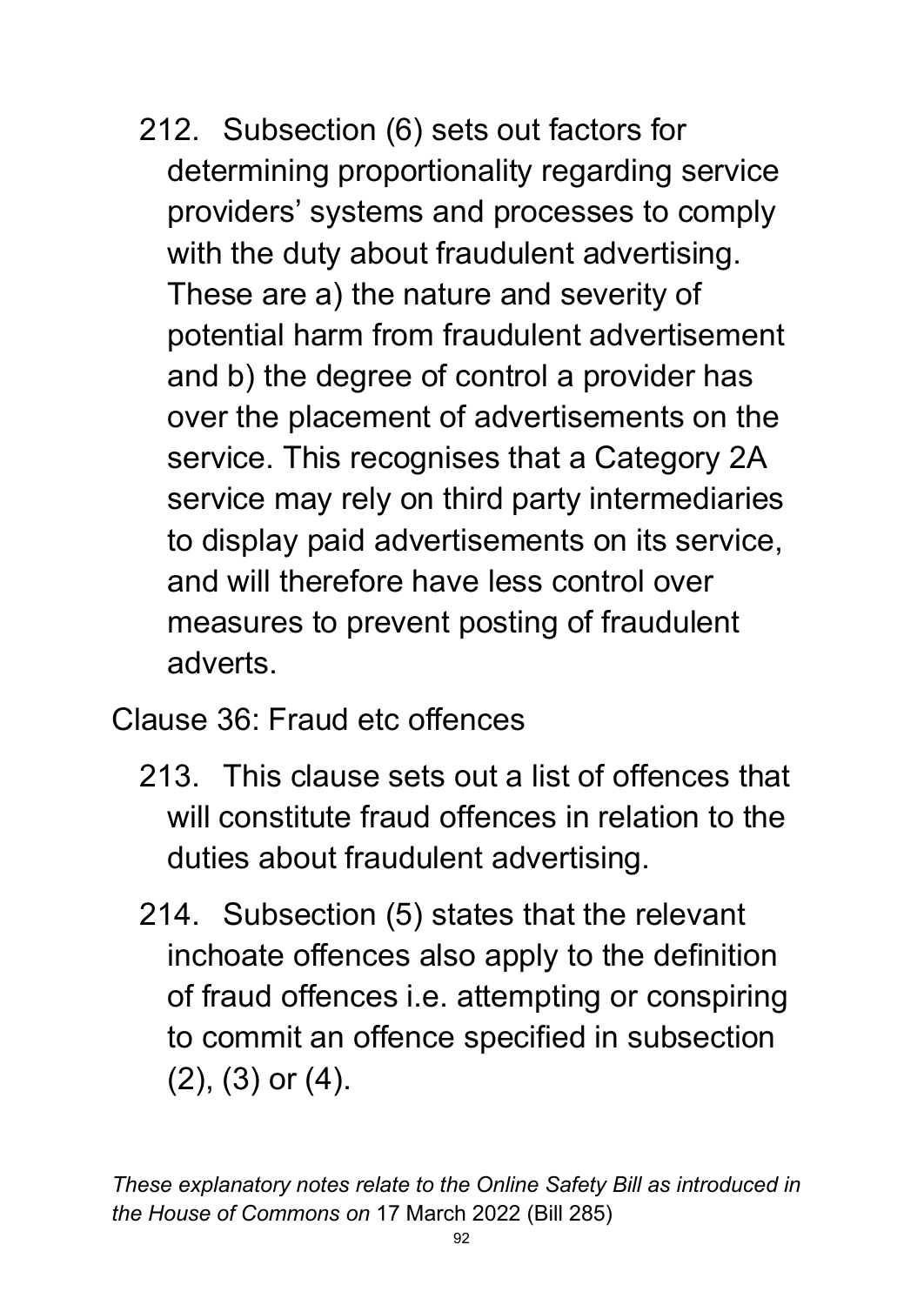# **Chapter 6: Codes of practice and guidance**

## *Codes of practice*

Clause 37: Codes of practice about duties

- 215. OFCOM are required to produce specific codes of practice in relation to the illegal content duties (set out in clauses 9 and 24) covering terrorist content (subsection (1)) and child sexual exploitation and abuse content (subsection (2)).
- 216. Subsection (3) requires OFCOM to prepare one or more codes of practice in relation to the relevant safety duties beyond those set out in subsections (1) and (2). How these codes should be structured and organised will be a matter for OFCOM to decide as appropriate. The codes of practice will set out the recommended steps that service providers can take to comply with the relevant duties. The relevant duties are set out in subsection (10).
- 217. Subsection (4) sets out that OFCOM must prepare a code of practice for providers of Category 1 and Category 2A services in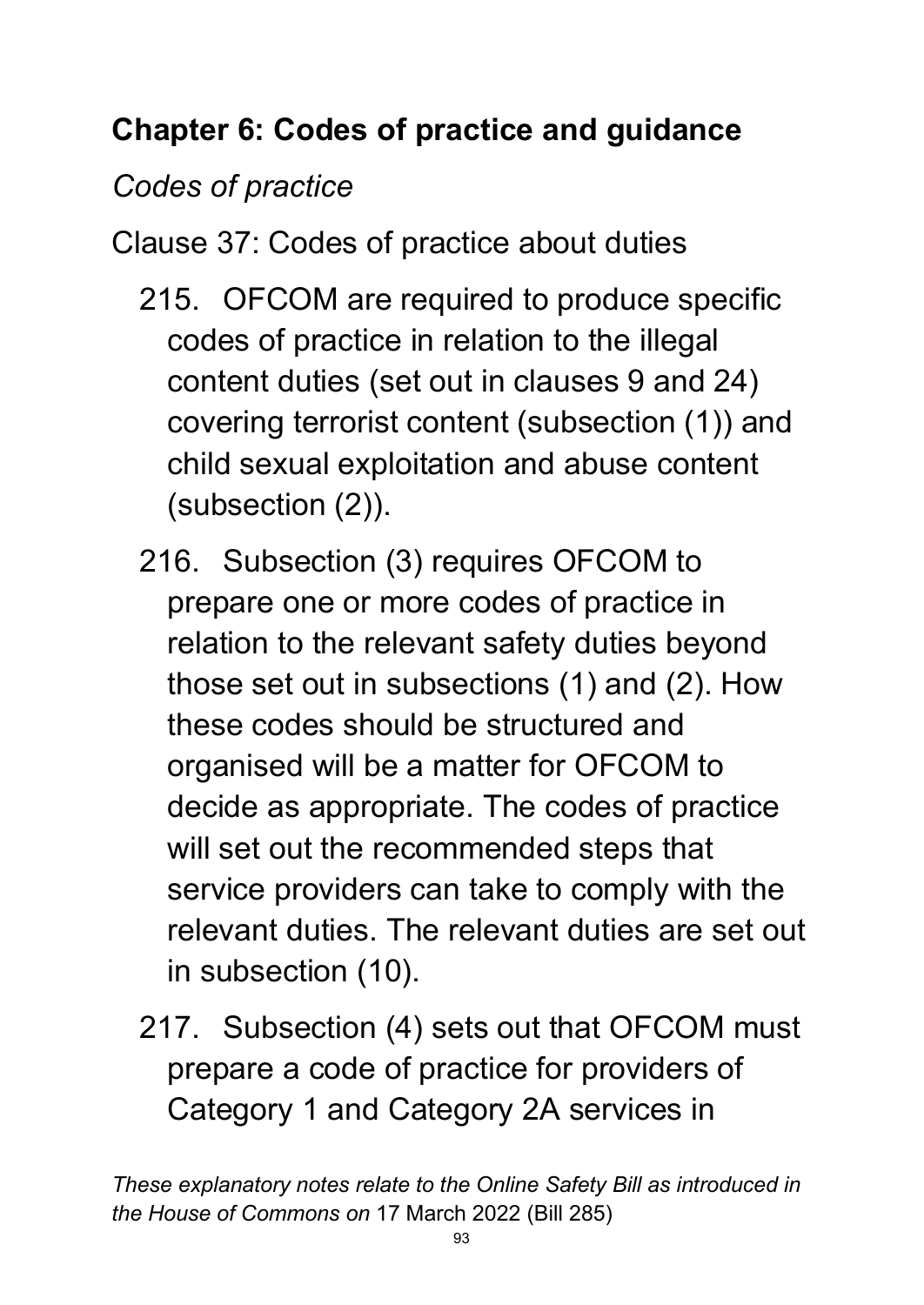relation to the duties set out in Chapter 5 (duties about fraudulent advertising).

- 218. Subsection (5) allows OFCOM to prepare amendments and replacements to the codes of practice or to withdraw a code of practice.
- 219. When preparing draft codes of practice or amendments to them, subsection (6) sets out the parties whom OFCOM must consult. OFCOM must also consult those with expertise in national security or the enforcement of criminal law which is relevant to online safety matters dealing with illegal content (subsection (7)). Subsection (8) sets out the circumstances in which this consultation requirement applies.
- 220. Subsection (9) sets out that the consultation requirements in subsections (6) and (7) are subject to exceptions where minor amendments are made to the codes of practice (as set out in clause 44).

Clause 38: Codes of practice: principles, objectives, content

*These explanatory notes relate to the Online Safety Bill as introduced in the House of Commons on* 17 March 2022 (Bill 285) 221. This clause introduces Schedule 4 which establishes the principles OFCOM must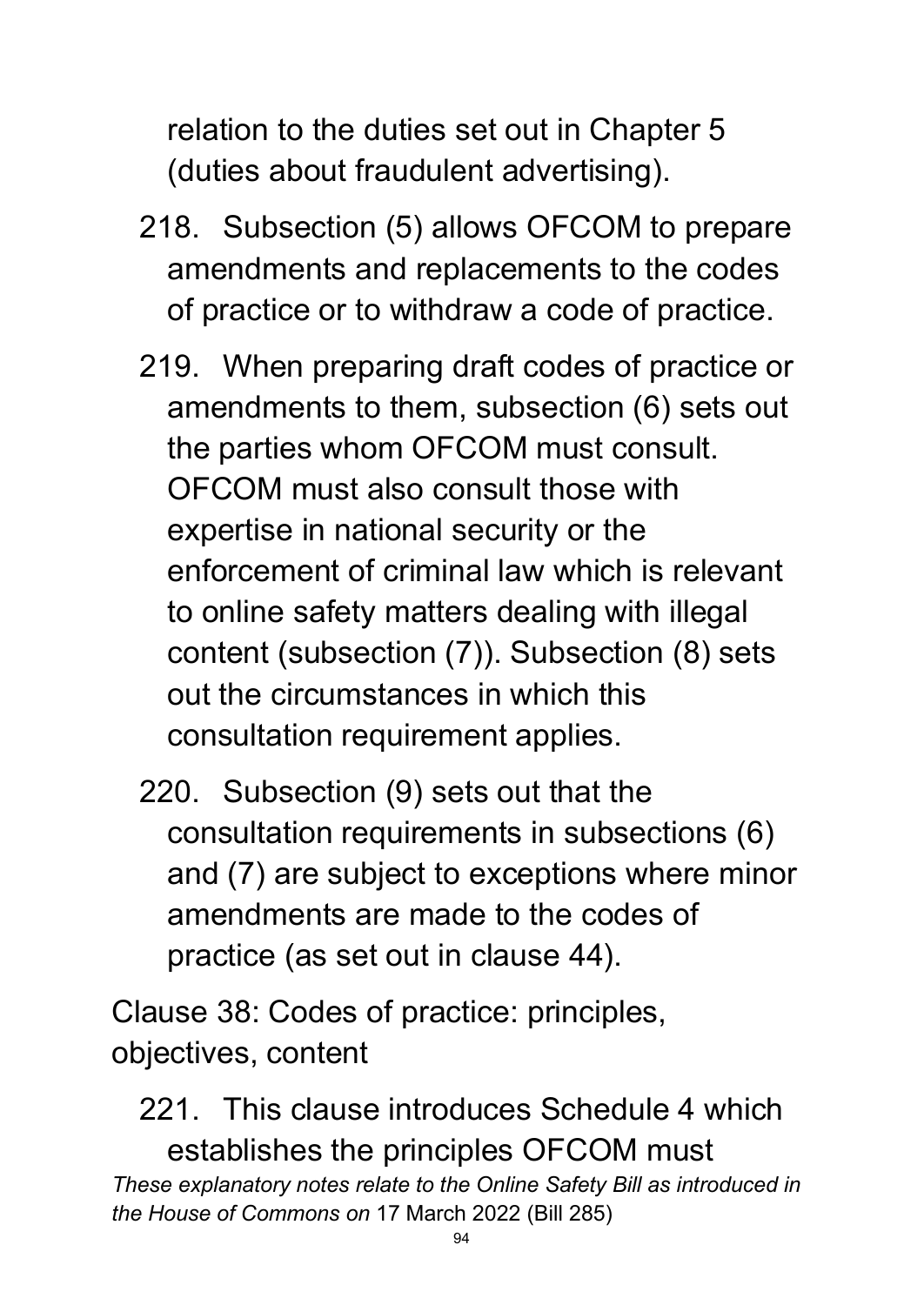consider when preparing codes of practice, the online safety objectives and the measures that may be recommended by codes of practice. It also contains other provisions related to codes of practice.

*Schedule 4: Codes of practice under section 37: principles, objectives, content* 

- 222. Paragraph 1 requires OFCOM to consider how appropriate the provisions of codes of practice are for the different kinds of regulated user-to-user and search services and to the differing sizes and capacities of the providers of those services.
- 223. Paragraph 2 sets out various principles OFCOM must have regard to when preparing or amending a code of practice.
- 224. Paragraph 3 requires OFCOM to ensure that the measures set out in its codes of practice are compatible with the online safety objectives, which are set out at paragraph 4 for regulated user-to-user services and paragraph 5 for regulated search services.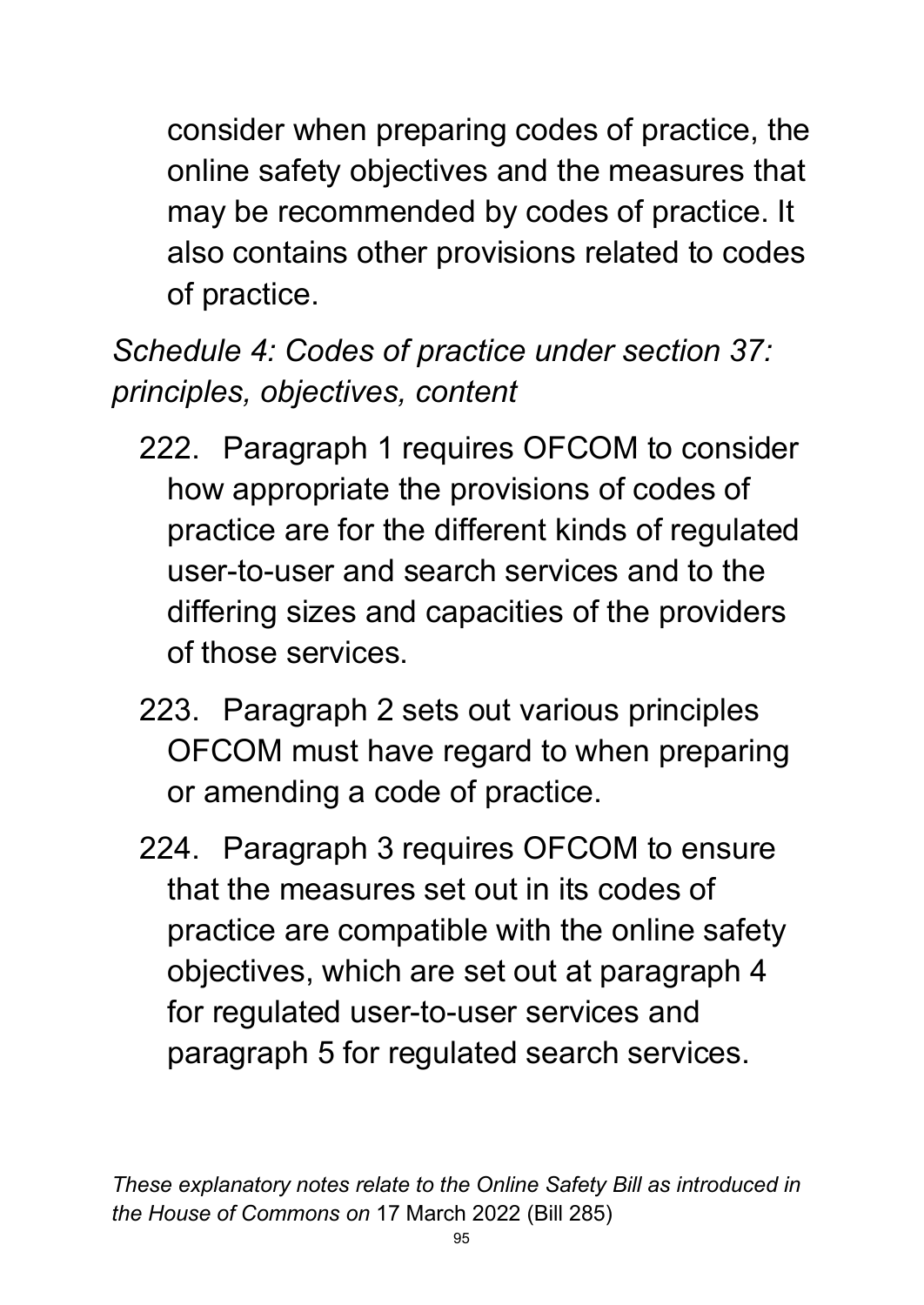- 225. Paragraph 6 clarifies how the objectives for user to user services and search services apply to combined services.
- 226. Paragraph 7 gives the Secretary of State power to make changes to the online safety objectives by regulations subject to the affirmative resolution procedure. Paragraph 8 obliges OFCOM to consider as soon as is reasonably practicable whether they should review and subsequently amend the codes of practice following changes to the online safety objectives.
- 227. Paragraph 9 contains obligations on OFCOM relating to the content of their codes of practice. These are that codes of practice for illegal content and children's online safety must include measures in the areas set out in those duties where this is proportionate to the type and size of service providers and to risk (sub-paragraph (5)). Sub-paragraphs (1) and (2) cover user-to-user services and (3) and (4) cover search services.
- 228. Paragraph 10 requires OFCOM to design measures in the codes of practice with the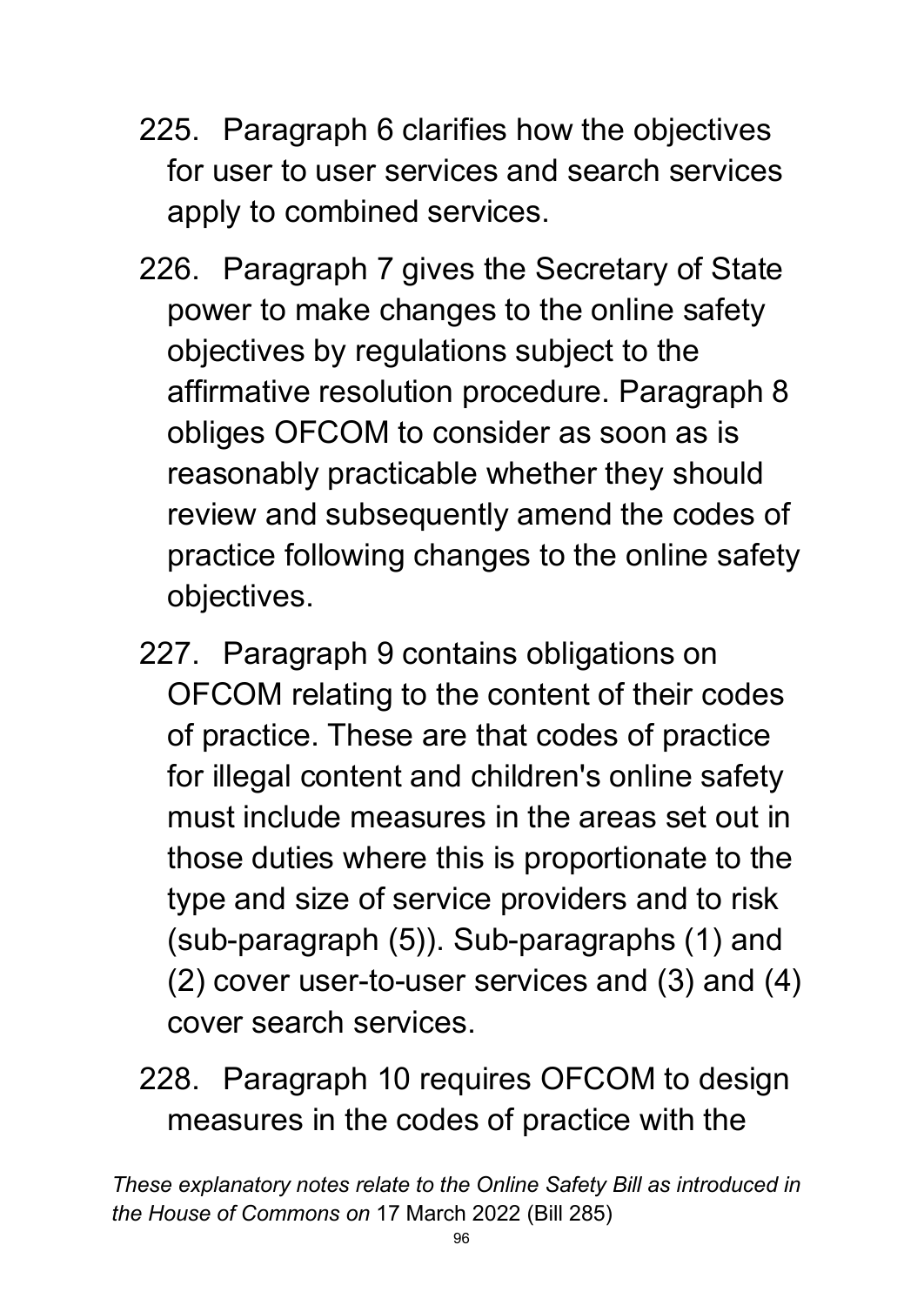importance of protecting users' rights to freedom of expression and privacy and incorporate safeguards for these rights where appropriate.

- 229. Paragraph 11 provides that measures set out in a code of practice may only apply to services that are in the United Kingdom or affect users in the United Kingdom. This means that OFCOM could not set out measures in codes of practice that apply to services that do not operate in the United Kingdom or have UK users.
- 230. Paragraph 12 sets constraints on how OFCOM may recommend proactive technologies in the codes of practice (relating to illegal content, child online safety and fraudulent advertising). Any such recommendation must be a proportionate response to the risk. In relation to the accuracy and effectiveness of tools, OFCOM may refer to industry standards or set principles through the codes. A proactive technology measure may not be recommended to analyse usergenerated content, or metadata thereof, which has been communicated privately.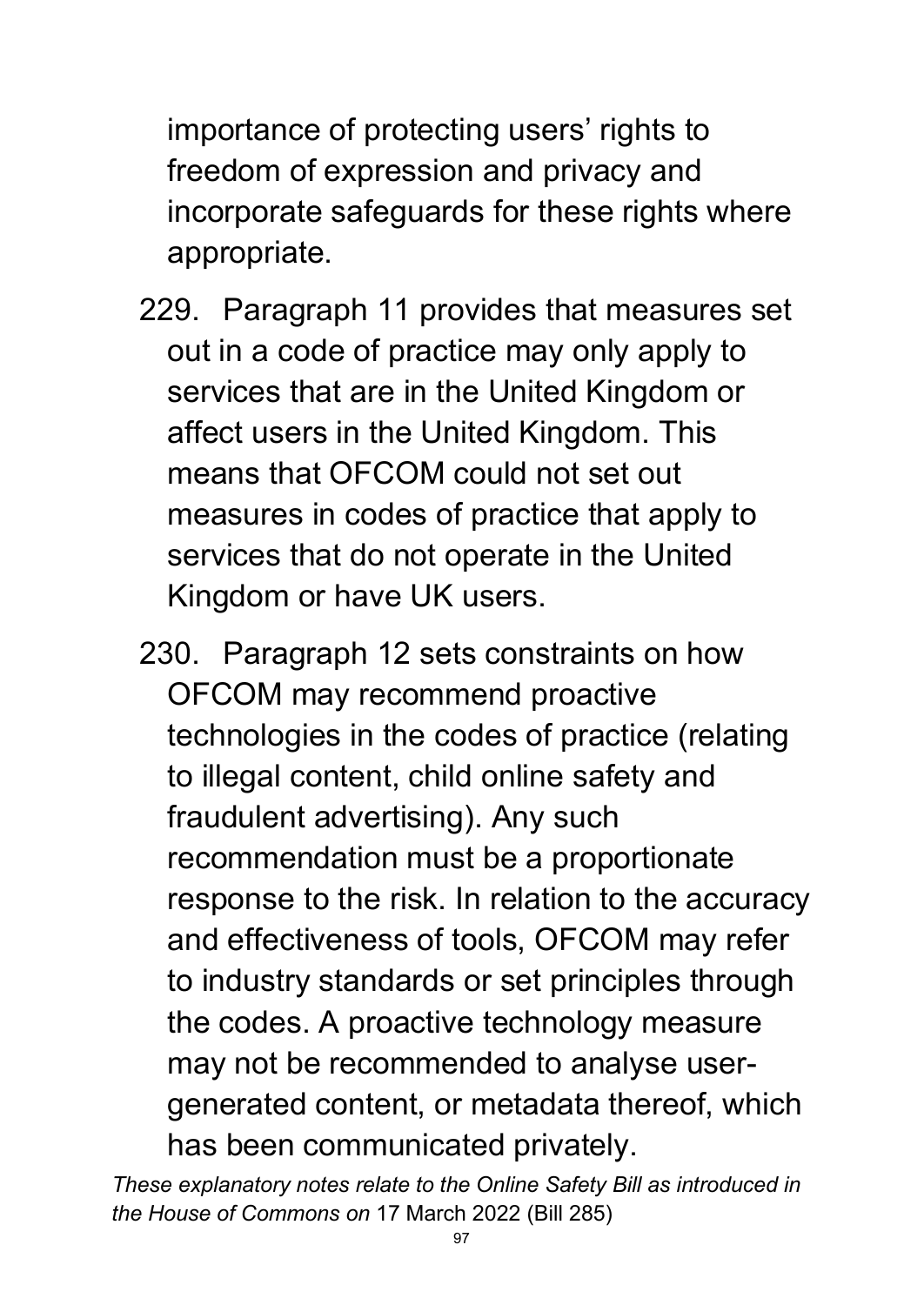- 231. Paragraph 13 allows codes of practice to make provisions that are different for user to user and search services and to make different provisions for different kinds of service. It also allows OFCOM to differentiate between services and service providers as appropriate.
- 232. Paragraph 14 provides that codes of practice can apply to service providers based outside of the United Kingdom.
- 233. Paragraph 15 specifies that a code of practice for the purposes of this schedule means a code of practice about duties issued by OFCOM under clause 37.

Clause 39: Procedure for issuing codes of practice

- 234. This clause sets out the procedural requirements for approval of the draft codes of practice.
- 235. Subsections (1) and (2) set out that OFCOM must submit a draft code of practice to the Secretary of State and, provided the Secretary of State does not intend to issue a direction to OFCOM (see clause 40), the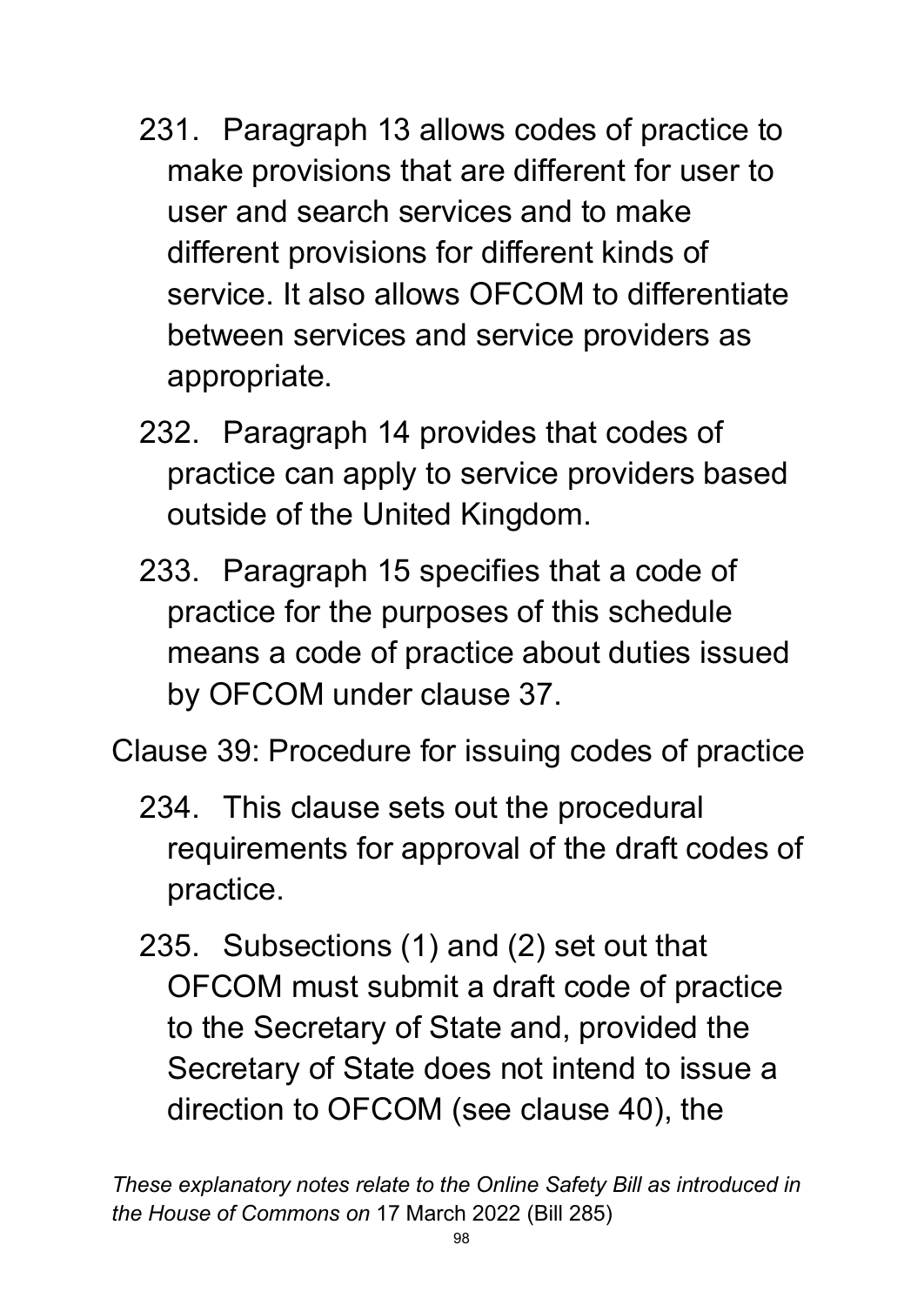Secretary of State must lay the draft code before Parliament.

- 236. Subsection (3) provides that, once the draft code of practice has been laid before Parliament, Parliament has 40 days within which it may resolve not to approve it. If either House of Parliament makes such a resolution, OFCOM must not issue the draft code and instead must prepare another version of it under clause 37.
- 237. If neither House of Parliament makes such a resolution, OFCOM must issue the code of practice and it will come into force after 21 days.
- 238. This clause applies in the same way to amendments to a code of practice prepared under clause 37 as it does to a new code of practice, but not to minor amendments made under clause 44.

Clause 40: Secretary of State's powers of direction

*These explanatory notes relate to the Online Safety Bill as introduced in*  239. Subsection (1) confers a power on the Secretary of State to direct OFCOM to modify a draft code of practice submitted to the Secretary of State under clause 39(1), if the

*the House of Commons on* 17 March 2022 (Bill 285)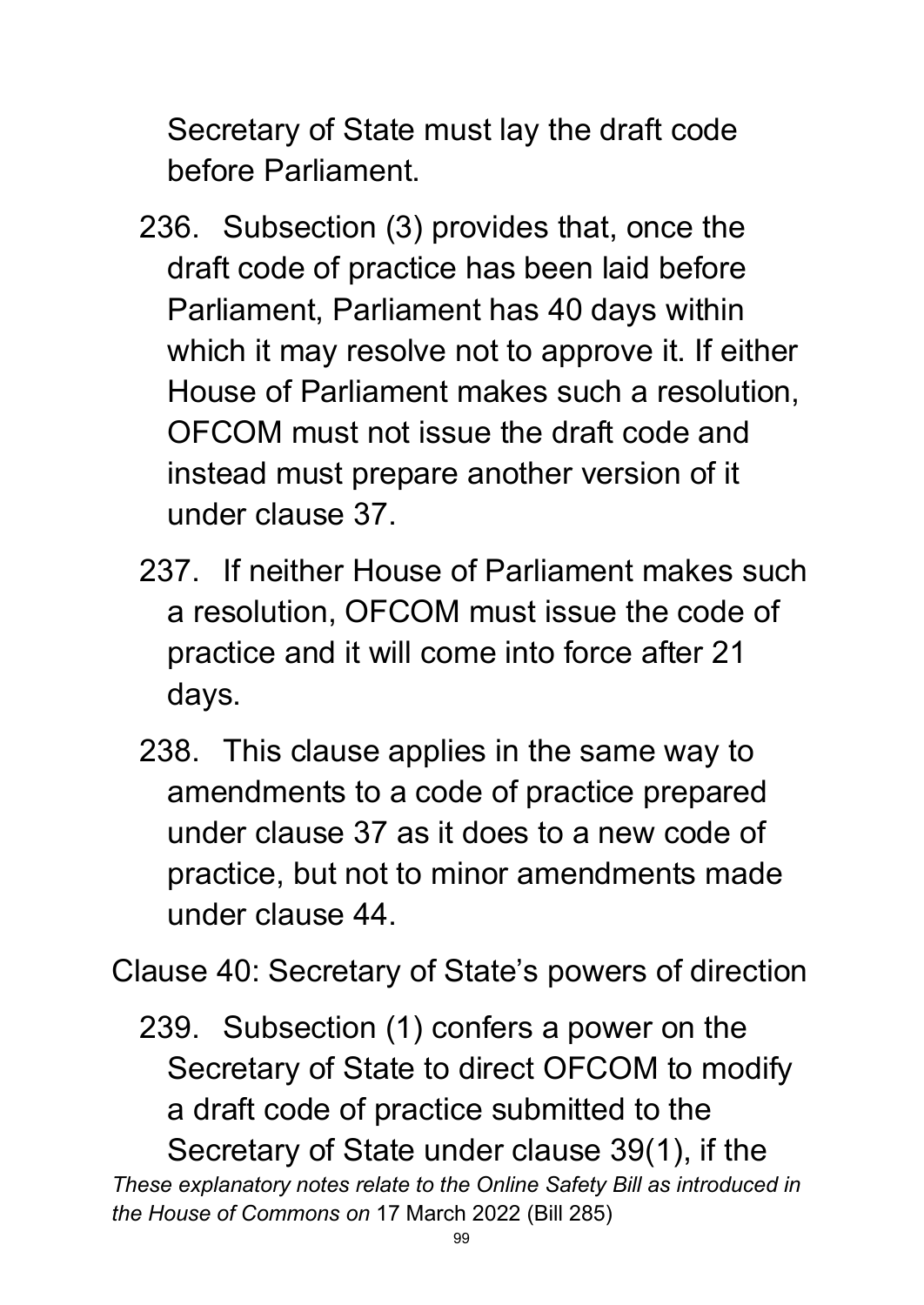Secretary of State believes that modifications are required for reasons of public policy; or, in respect of the CSEA and terrorism codes only, for reasons of national security or public safety.

- 240. Subsection (2) qualifies this power by providing that, where the Secretary of State has required OFCOM to review a draft code of practice under clause 43(2), a direction may not be made under this clause requiring OFCOM to modify a draft code of practice unless the Secretary of State believes modifications are required for reasons of national security or public safety.
- 241. Subsection (3) allows the Secretary of State to direct OFCOM to modify a code of practice, following a review under clause 43(2) where OFCOM have decided no change is required and have submitted a statement under 43(3)(b), should the Secretary of State still believe that modifications are required for reasons of national security or public safety.
- 242. Subsection (4) requires that any direction to OFCOM under subsection (3) must be given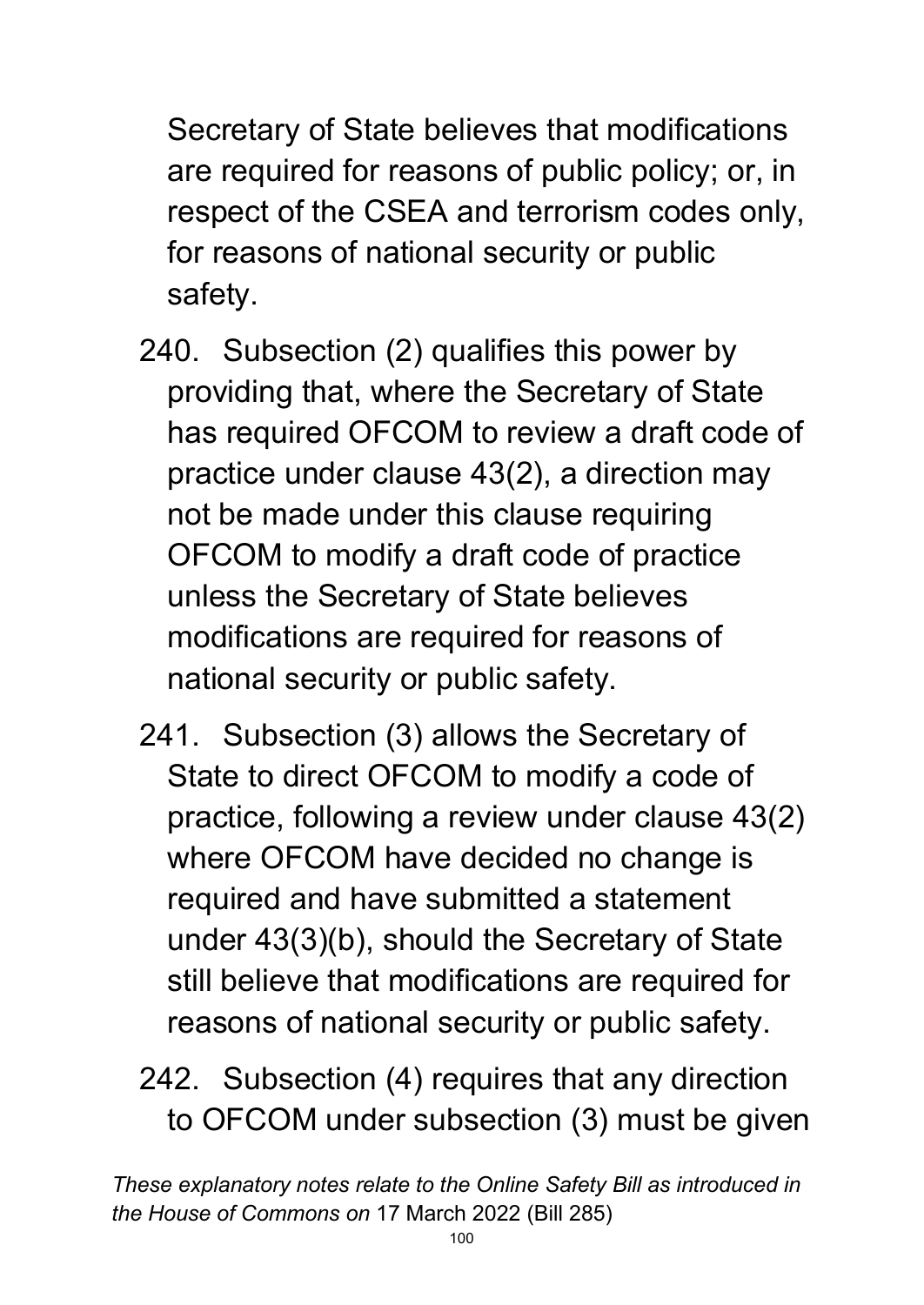within a period of 45 days from the day on which OFCOM's review statement is submitted to the Secretary of State, and must make particular reference to OFCOM's review statement.

- 243. Under subsection (5), a direction made under this clause cannot require OFCOM to include a particular step to be recommended to providers of regulated user-to-user or search services in a code of practice. The Secretary of State must give reasons for requiring modifications, except where setting out those reasons would be against the interests of national security, public safety, or the relations with the government of a country outside the United Kingdom.
- 244. Subsection (6) provides that OFCOM must as soon as reasonably practicable comply with a direction made under this clause, and sets out what OFCOM must do when sending the modified draft code back to the Secretary of State.
- 245. Subsections (7) and (8) provide that the Secretary of State may direct OFCOM to make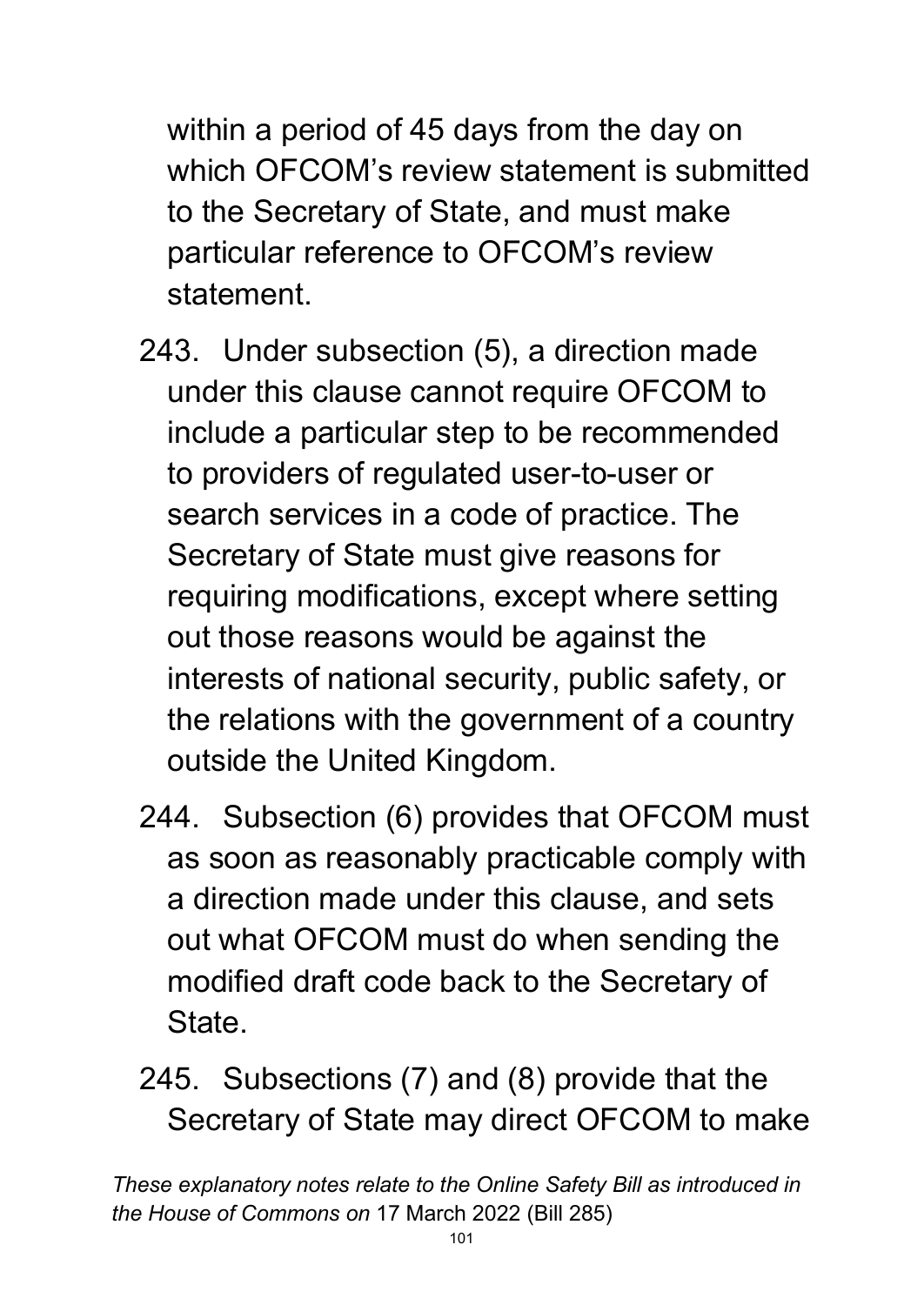further modifications. Subsections (1) to (6) of this clause apply to any further directions.

- 246. Under subsection (9), once the Secretary of State is content that no further modifications are necessary, they must as soon as reasonably practicable lay the revised draft code of practice before Parliament, along with any document submitted by OFCOM that details what changes have been made to the draft code of practice, as mentioned in subsection (6)(c).
- 247. Subsection (10) allows the Secretary of State, with OFCOM's agreement, to remove or obscure information in OFCOM's review statement, prior to laying it before Parliament, where the Secretary of State considers that its disclosure would be against the interests of national security, public safety, or relations with the government of a country outside the United Kingdom.
- 248. Subsection (11) provides that the process set out in this clause also applies to amendments to a code of practice submitted to the Secretary of State under clause 39(1).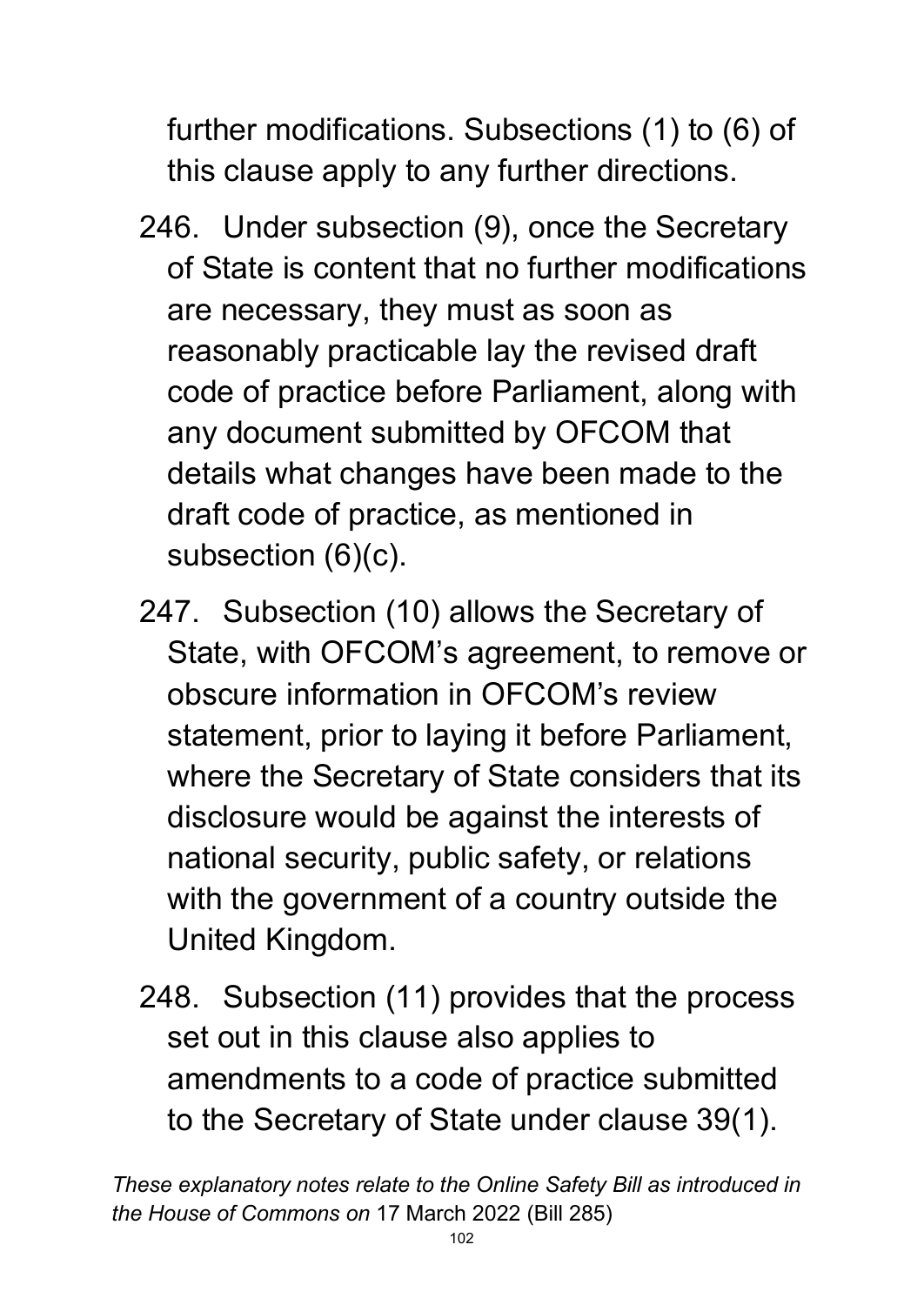249. Subsection (12) defines "terrorism or CSEA code of practice" in this clause as a code of practice under clause 37(1) or (2).

Clause 41: Procedure for issuing codes of practice following direction under section 40

- 250. This clause explains the affirmative and negative procedures for parliamentary approval of the draft codes of practice and sets out when each of the procedures will be applied.
- 251. Subsection (1) sets out that this clause applies where a draft of a code of practice is laid before Parliament under clause 40(9).
- 252. Subsection (2) sets out that if the draft contains modifications made following a direction from the Secretary of State for reasons of public policy under clause 40(1)(a) then the affirmative procedure applies.
- *These explanatory notes relate to the Online Safety Bill as introduced in the House of Commons on* 17 March 2022 (Bill 285) 253. Subsection (3) sets out that if the draft terrorism or CSEA code of practice contains modifications made following a direction from the Secretary of State for reasons of national security or public safety under clause 40(1)(b), (2), or (3) then the negative procedure applies.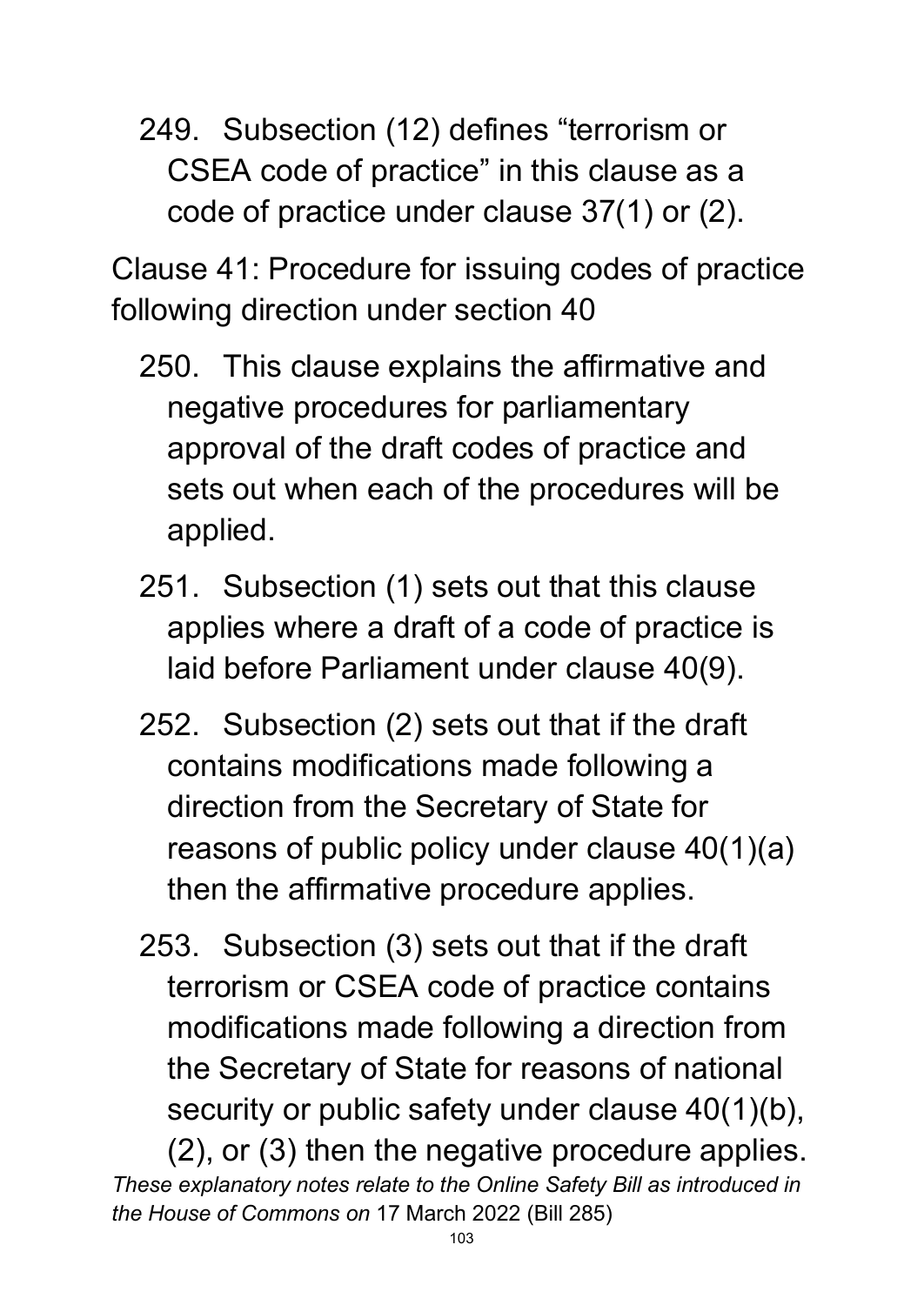254. Subsection (4) sets out the affirmative procedure, which stipulates that a draft code of practice laid before Parliament under this procedure must not be issued by OFCOM unless the draft has been approved by each House of Parliament.

If the draft is approved, then it comes into force 21 days from the day on which it was issued. If the draft is not approved, OFCOM must prepare another draft under clause 37.

- 255. Subsection (5) sets out the negative procedure, which stipulates that a code of practice laid before Parliament under this procedure will be issued by OFCOM after a 40 day period unless Parliament resolves not to approve it.If Parliament resolves not to approve the draft codes then OFCOM must prepare another draft under clause 37.
- 256. Subsection (6) defines "40 day period" as the same as is set out in clause 39.
- 257. Subsection (7) sets out that this clause also applies to drafts of amendments of a code of practice laid before Parliament under clause 40(9).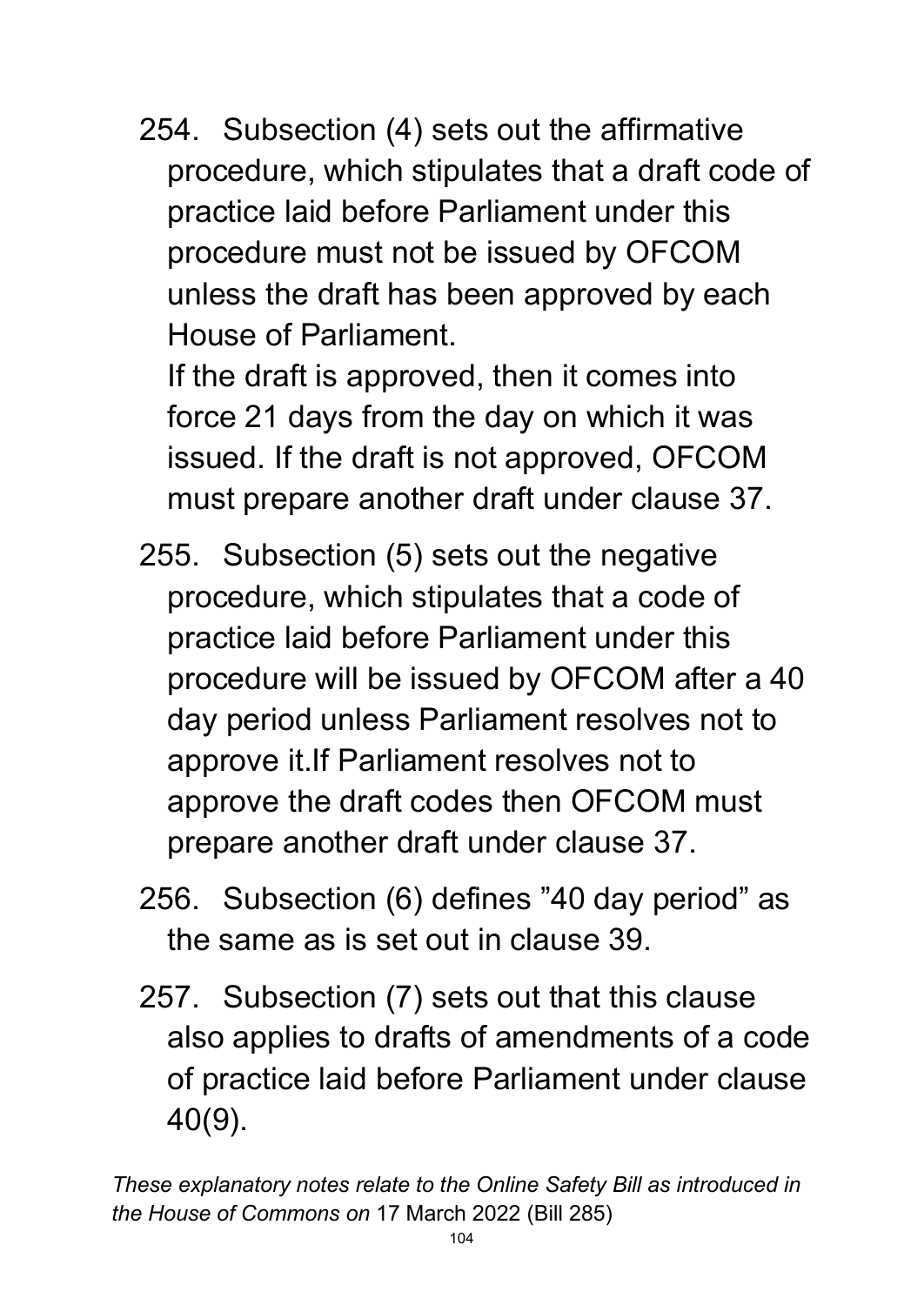Clause 42: Publication of codes of practice

- 258. This clause sets out what OFCOM must do once a code is ready for publication. Subsections (1) and (2) state that OFCOM must publish a code of practice or amendments to a code of practice within 3 days of the code or amendments being issued under clause 39 or 41.
- 259. Subsection (3) requires OFCOM to publish a notice where a code has been withdrawn.

Clause 43: Review of codes of practice

- 260. This clause makes provision for review of codes of practice by OFCOM. Subsection (1) requires OFCOM to keep all codes of practice published under review.
- *These explanatory notes relate to the Online Safety Bill as introduced in*  261. Subsection (2) gives the Secretary of State the power to require OFCOM to review a code of practice on CSEA or terrorism if the Secretary of State deems it necessary for reasons of national security or public safety; and requires the Secretary of State to notify OFCOM of which category the reasons fall into. OFCOM must then carry out a review and either prepare a draft of amendments to the

*the House of Commons on* 17 March 2022 (Bill 285)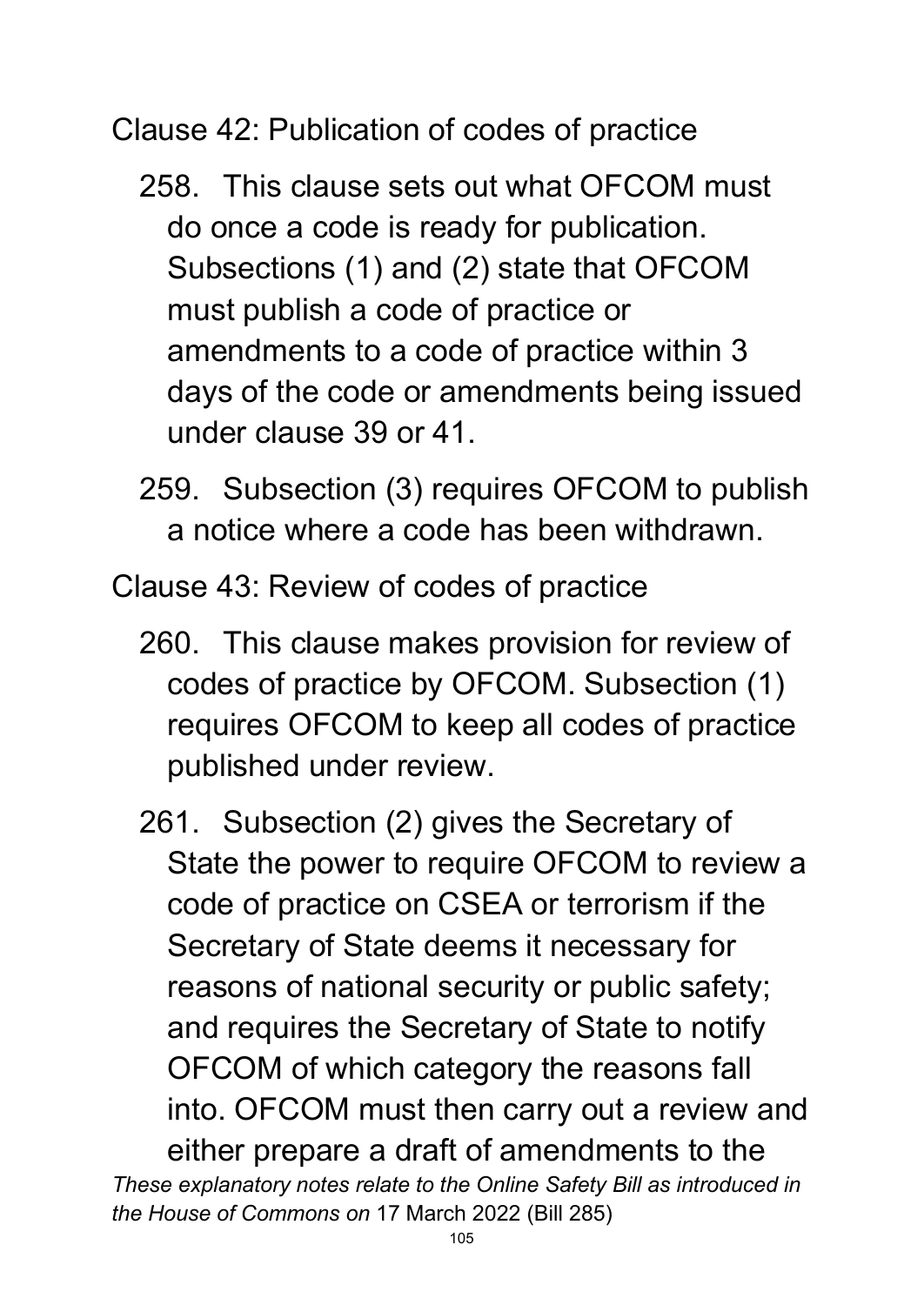code of practice if they consider that changes are required or, if not, submit a statement to the Secretary of State explaining the reasons for that conclusion.

- 262. OFCOM must publish the statement submitted to the Secretary of State as soon as is reasonably practicable after a period of 45 days has elapsed, if the Secretary of State has not given a direction to make modifications under clause 40(3).
- 263. Subsection (6) allows the Secretary of State to make representations to OFCOM regarding the removal or obscuring of information in the statement in the interests of national security, public safety, or relations with the government of a country outside the United Kingdom

Clause 44: Minor amendments of codes of practice

264. This clause allows OFCOM to make minor amendments to the codes of practice (for example to reflect the changes of the name of a relevant organisation) without needing to comply with the requirements for consultation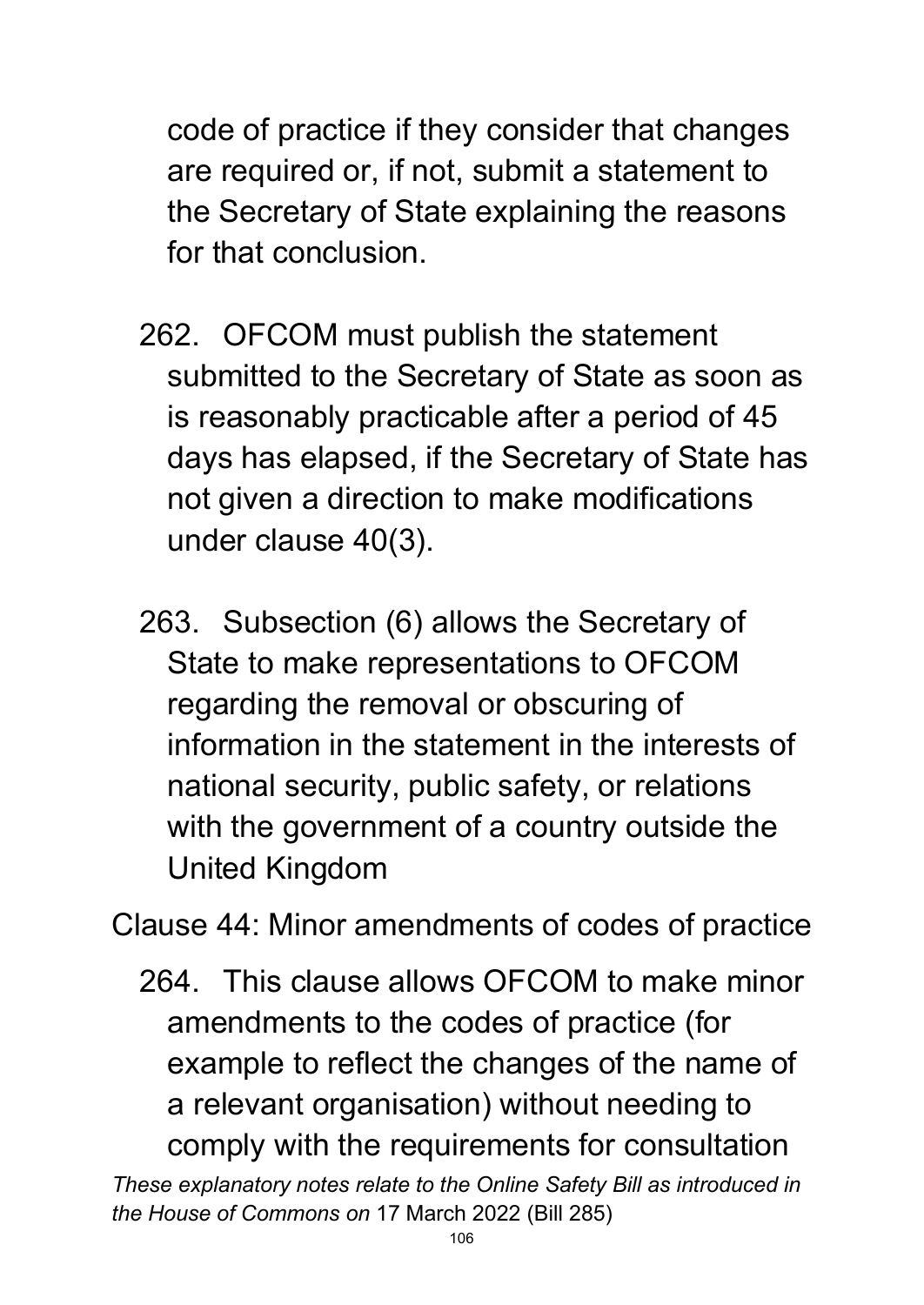and parliamentary scrutiny. This flexibility should allow the codes to remain up-to-date.

- 265. Subsection (1) explains that this clause applies when OFCOM proposes amendments to a code of practice and OFCOM considers that the minor nature of the amendments means that consultation is unnecessary and the amendments should not be required to be laid before Parliament.
- 266. Subsection (2) provides that OFCOM must notify the Secretary of State of these proposed amendments.
- 267. Subsection (3) provides that, if the Secretary of State agrees that it is appropriate, the amendments may be made and issued without complying with the requirements of clause 37(6) and (7) or clause 39. This means that OFCOM does not have to consult on the proposed changes and the amended codes do not need to be laid before Parliament.
- 268. Subsection (4) provides that if the Secretary of State agrees with OFCOM that the changes are minor and do not require consultation or to be laid before Parliament,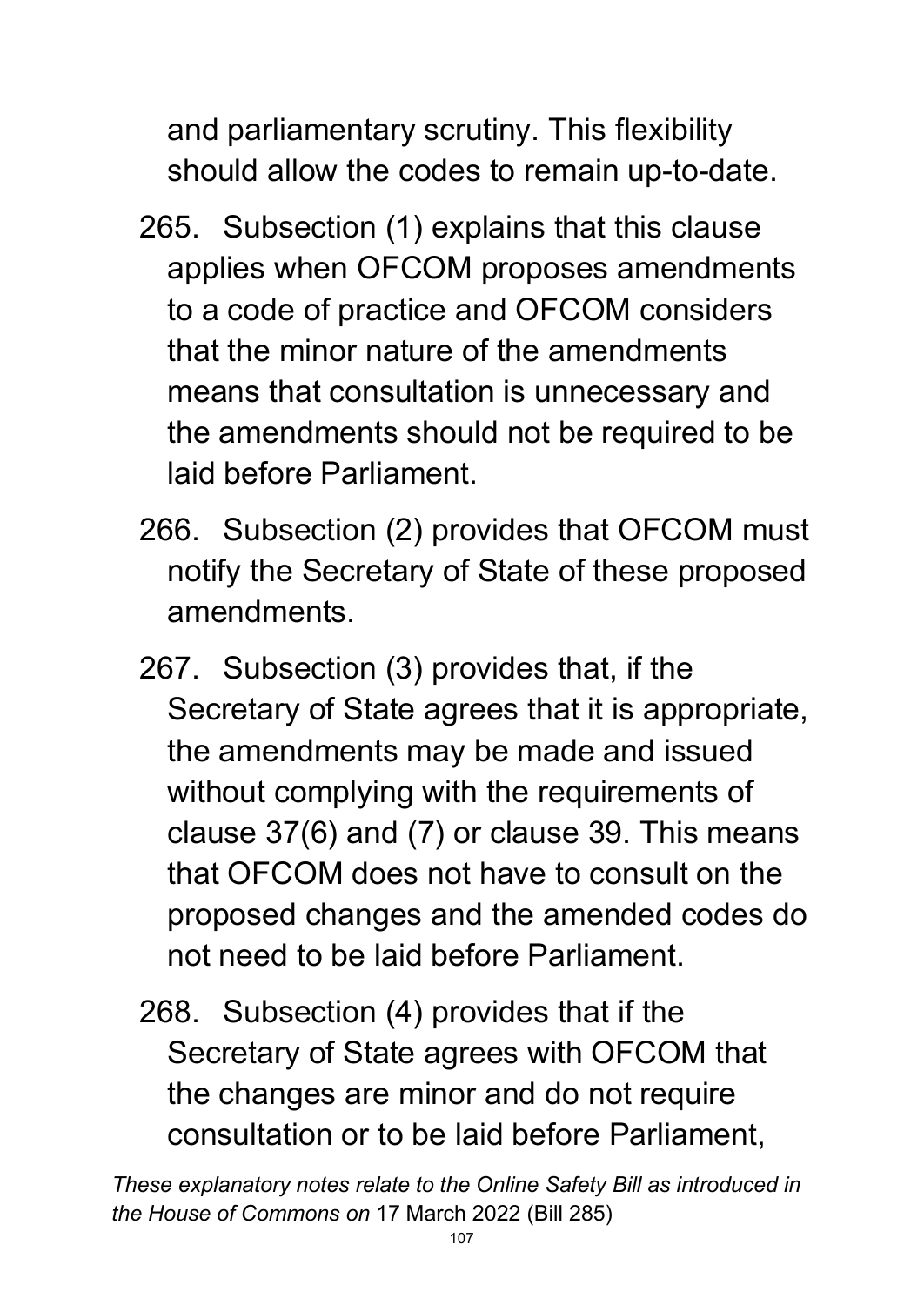OFCOM may prepare and issue the amendments of the code of practice.

- 269. Subsection (5) provides that amendments issued under this clause come into force at the end of 21 days, beginning with the day on which the amendments are issued.
- 270. Subsection (6) provides that amendments of a code of practice issued under this clause must be published within three days of issue.

Clause 45: Relationship between duties and codes of practice

- 271. This clause sets out how providers of Part 3 services can comply with their relevant duties under this Bill.
- 272. Subsection (1) states that providers will be treated as complying with their duties if they follow the recommended measures set out in the relevant codes of practice. Subsections (2) and (3) provide that user-to-user service and search service providers are to be treated as complying with their duties to protect users' rights to freedom of expression and privacy if they follow the measures in the codes

*These explanatory notes relate to the Online Safety Bill as introduced in the House of Commons on* 17 March 2022 (Bill 285) incorporating safeguards for the protection of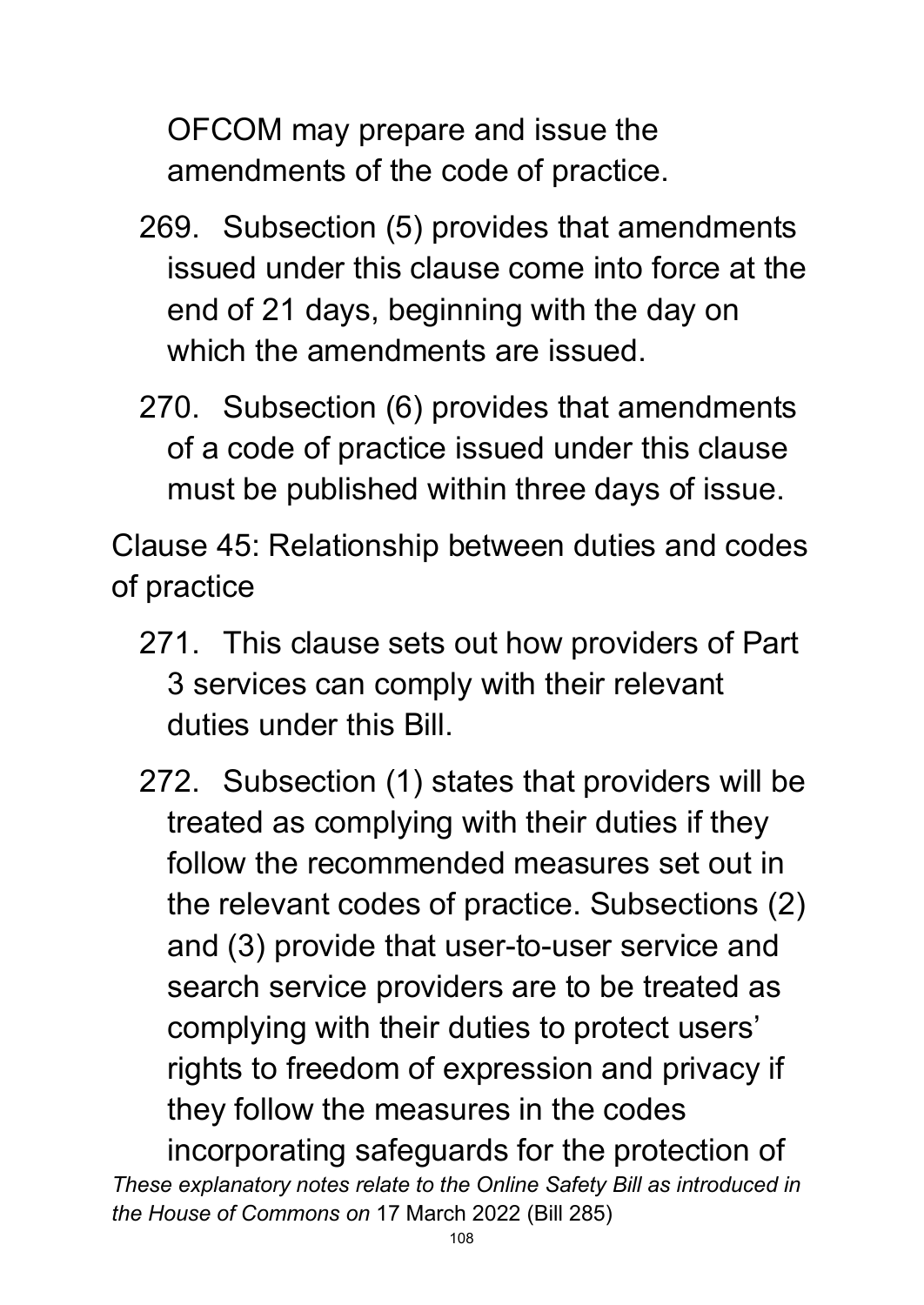freedom of expression and privacy. Separately, subsection (4) makes this provision for providers of Category 1 or Category 2A services in relation to a fraudulent advertising code.

- 273. A provider is not obliged to follow a code of practice, they may instead take alternative measures to comply with the relevant duties in the legislation.
- 274. Where a regulated provider seeks to comply with a relevant duty by taking alternative measures to those set out in the codes, they must have regard to protecting users' rights to freedom of expression and privacy (subsection (5)). When OFCOM assess compliance when a regulated provider has taken alternative measures to those set out in the codes of practice, they must also consider the extent to which users' rights have been safeguarded (where relevant) (subsection (6)).

Clause 46: Effect of codes of practice

275. Subsection (1) provides that not taking or using a measure in a code of practice does not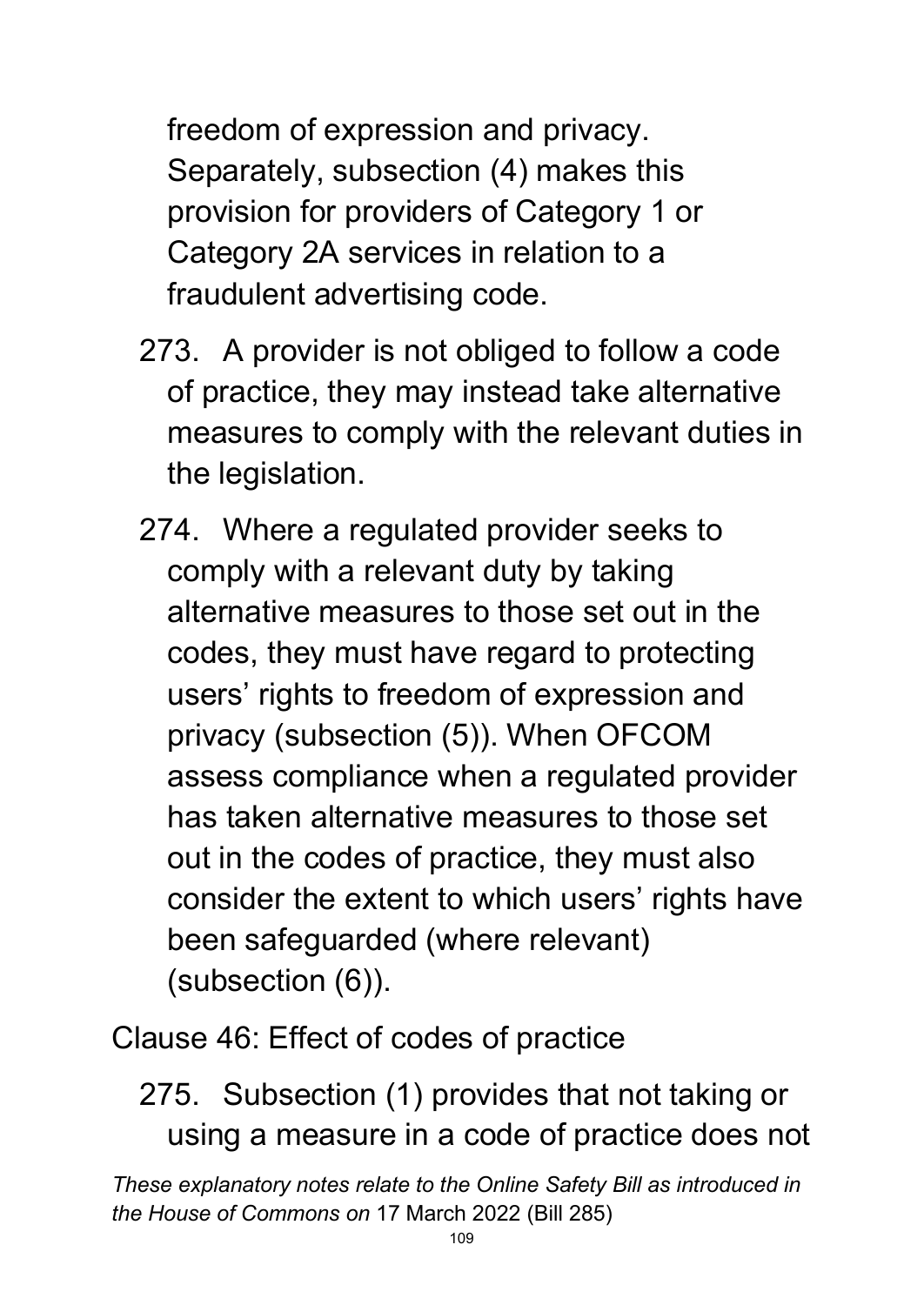of itself make the provider liable to legal proceedings.

- 276. Subsection (2) confirms that codes of practice can be used as evidence in legal proceedings. Subsection (3) requires a court or tribunal, when determining a question in legal proceedings, to take into account a provision of a code of practice that was in force at the time relating to the question and appears to the court to be relevant.
- 277. Subsection (4) puts an equivalent requirement on OFCOM when they determine a question which arises in connection with their exercise of a relevant function.

Clause 47: Duties and the first codes of practice

278. This clause establishes that duties in respect of which OFCOM must issue a code of practice (under clause 37) will only apply once the first code of practice for that duty has come into force. This could mean that different duties will apply at different times, depending on when the relevant code for a particular duty comes into force. This clause specifies the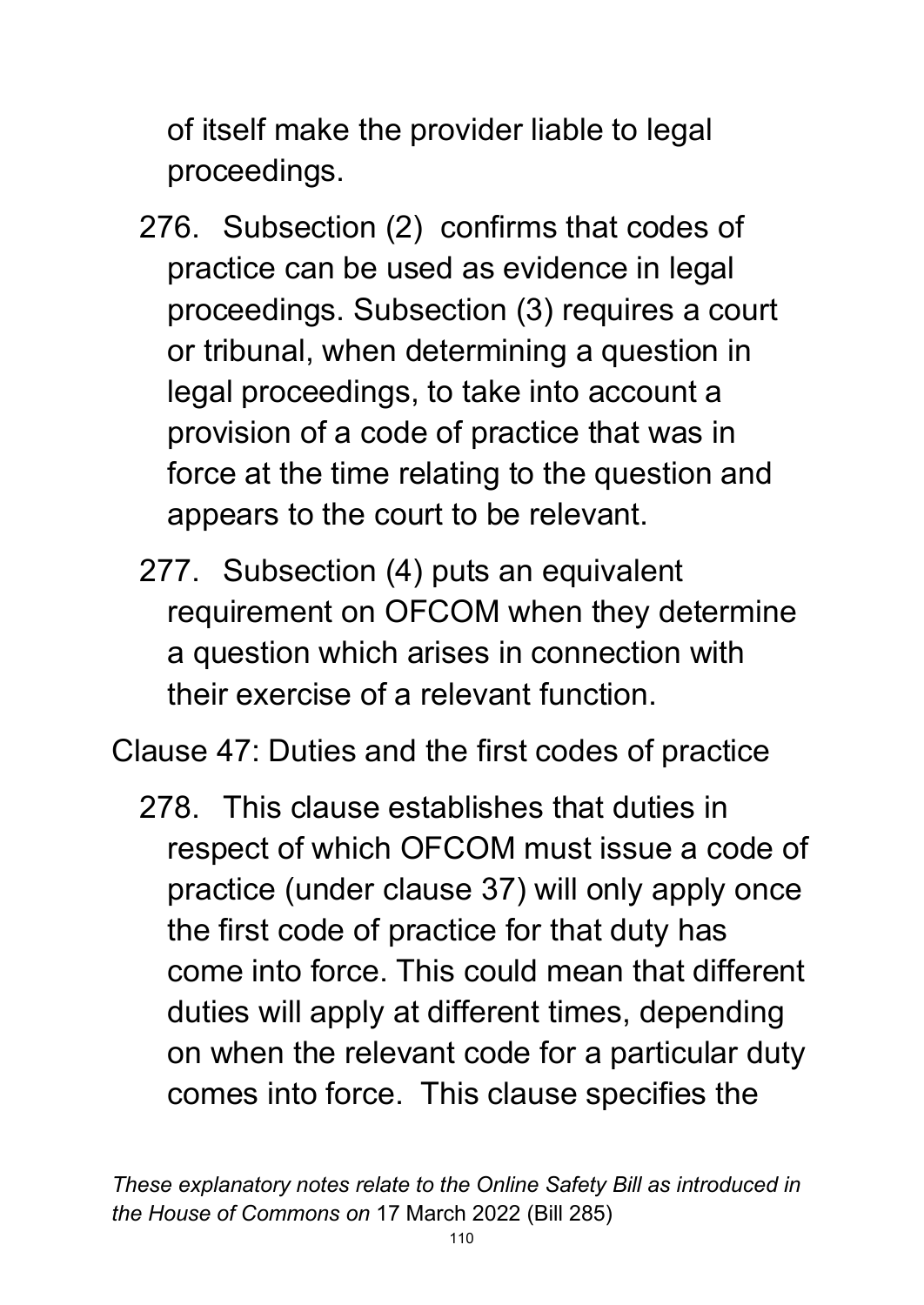relevant duties and the corresponding codes under clause 37.

## *Guidance*

Clause 48: OFCOM's guidance: record-keeping duties and children's access assessments

- 279. Subsection (1) requires OFCOM to produce guidance for providers of services on how to carry out their record-keeping and review duties at clauses 20 and 30 and the children's access assessment duties at clause 32.
- 280. Subsection (2) requires OFCOM to consult the Information Commissioner before preparing, revising or replacing this guidance. OFCOM must publish this guidance, including any revised guidance (subsection (3)).

# **Chapter 7: Interpretation of Part 3**

Clause 49: Meaning of "regulated user-generated content" and "news publisher content"

281. This clause defines "regulated usergenerated content" and describes the types of user-generated content that are exempt from this definition, including "news publisher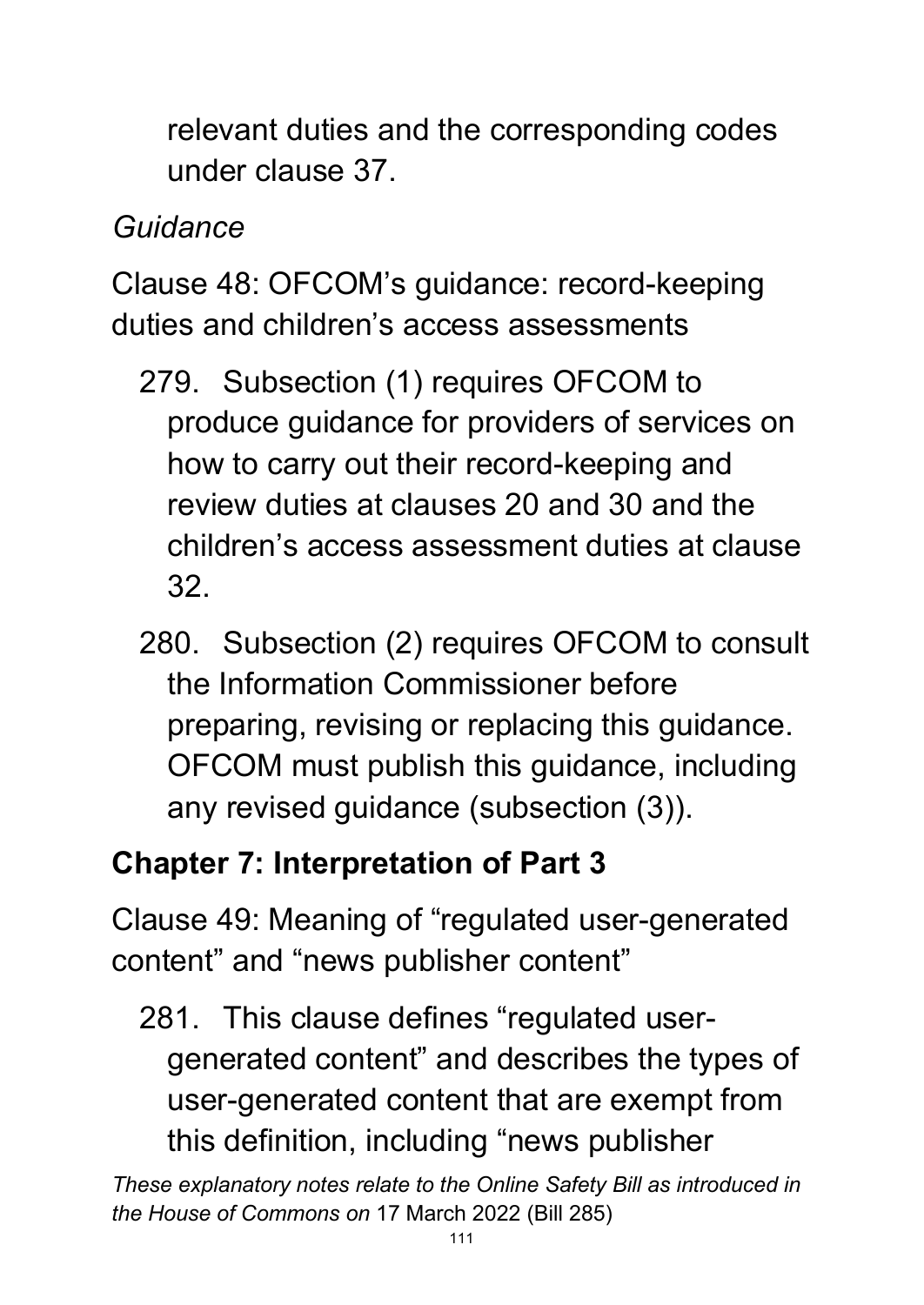content". Part 3 duties on regulated user-touser services apply with regard to "regulated user-generated content".

- 282. Subsections (3) and (4) define "usergenerated content". This is content that is generated by a user of the service, or uploaded to or shared on the service by a user of the service, and which may be encountered by another user (or users) by means of the service. This means that content shared only between a user and the service provider (such as through a customer service chat function) would not fall under the definition of usergenerated content.
- 283. Subsection (5) defines "one-to-one live aural communications". It states that only aural communications between two users which are not accompanied by written messages, videos or other visual images (other than identifying content, such as a user name or profile picture) and which are not recordings of such content, are exempt from the definition of "regulated content". For example, a one-to-one live voice call over an internet service would not count as "regulated content", but a one-to-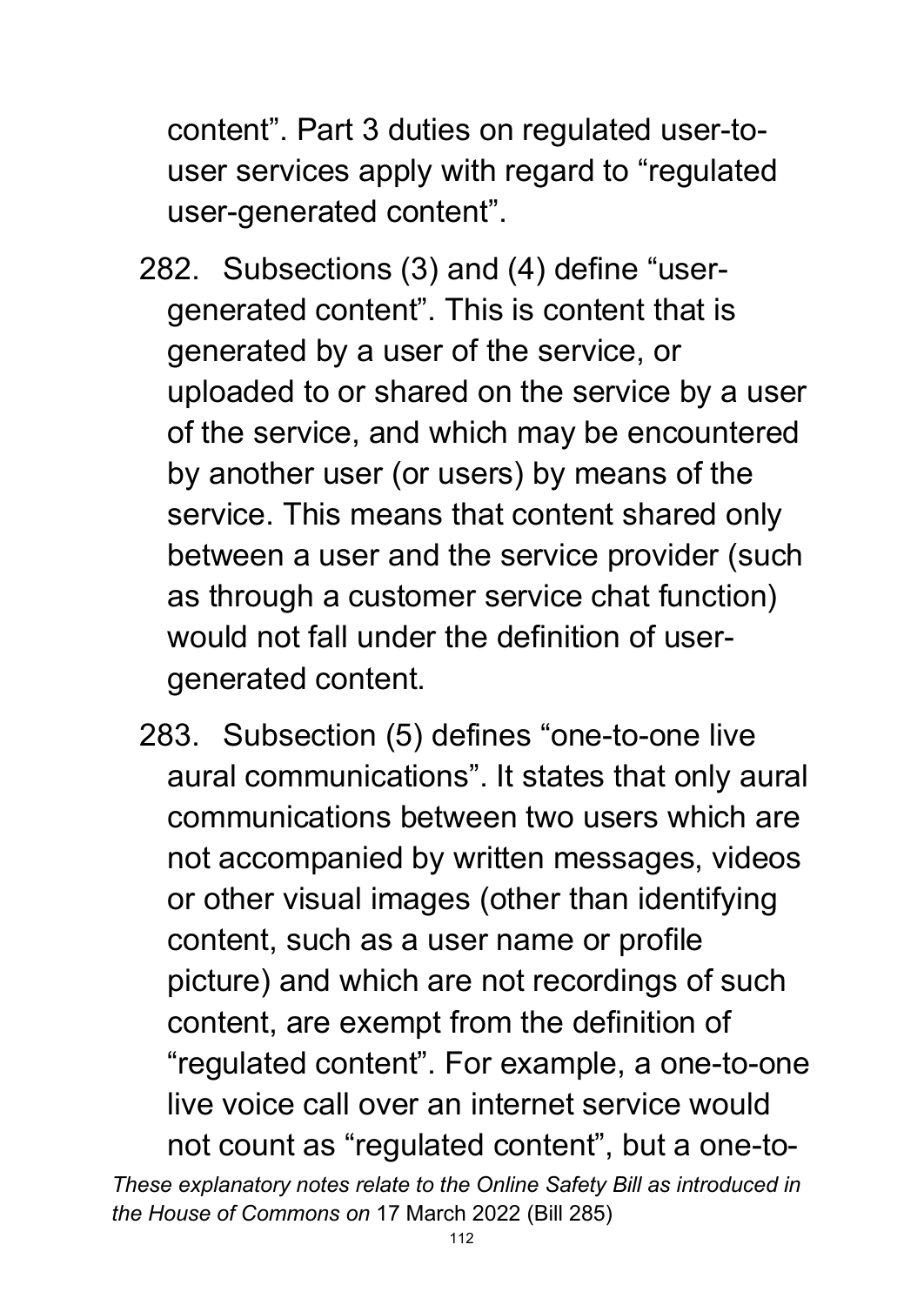one video call or a recording of a call shared on a regulated service would.

- 284. Subsections (6) and (7) define "comments and reviews on provider content" in respect of user-to-user services. This definition encompasses user comments and reviews in relation to all content that is published on a service by the service provider or someone acting on their behalf.
- 285. Subsections (8) to (10) define "news publisher content". This includes any content on a service directly generated by a recognised news publisher (as defined in clause 50). In addition, it includes content originally published by a recognised news publisher but uploaded to or shared on a service by a user of that service, either in its entirety or by way of a link to the entirety of the material. For example, if a user shares the text of an article copied from a recognised news publisher's website, with no additions or amendments, that text will not count as usergenerated content. If a user amends content generated by a recognised news publisher that content will count as user-generated content,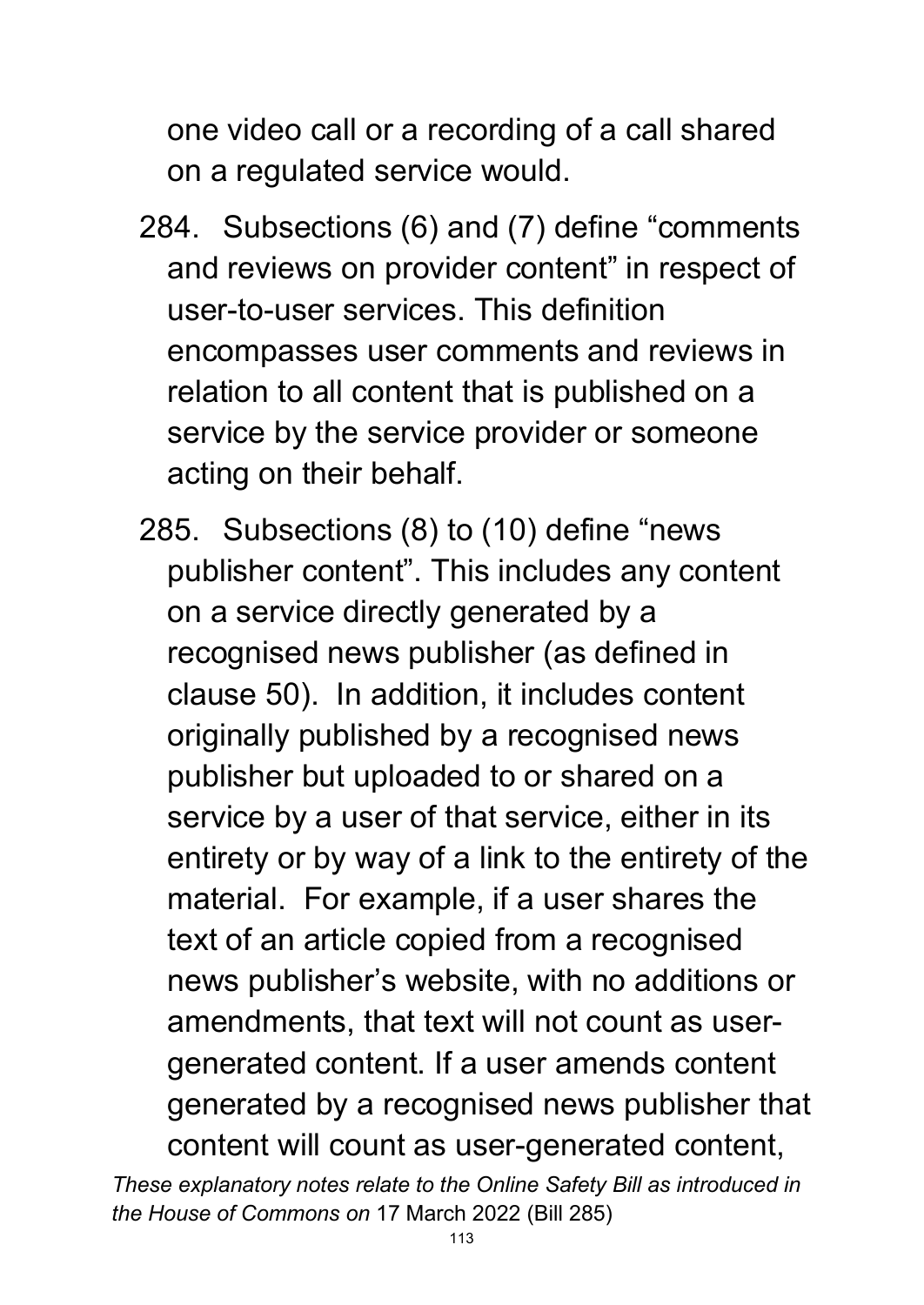as will any user-generated text or images accompanying the news publisher content.

Clause 50: Meaning of "recognised news publisher"

- 286. This clause defines the term "recognised news publisher". Subsection (1) states that the British Broadcasting Corporation, Sianel Pedwar Cymru, and any entity that holds a licence under the Broadcasting Act 1990 or 1996 and which publishes news-related content under that licence will qualify as a recognised news publisher.
- 287. Subsection (1)(d) adds that any entity that meets the conditions listed in subsection (2) will also be considered a "recognised news publisher", providing it is not excluded under subsection (3).
- 288. Subsection (2) then sets out the conditions that other entities have to meet in order to be considered a "recognised news publisher" under subsection (1)(d).

*These explanatory notes relate to the Online Safety Bill as introduced in the House of Commons on* 17 March 2022 (Bill 285) 289. Subsection (3) sets out the conditions in which an entity is excluded from the definition of "recognised news publisher", even where it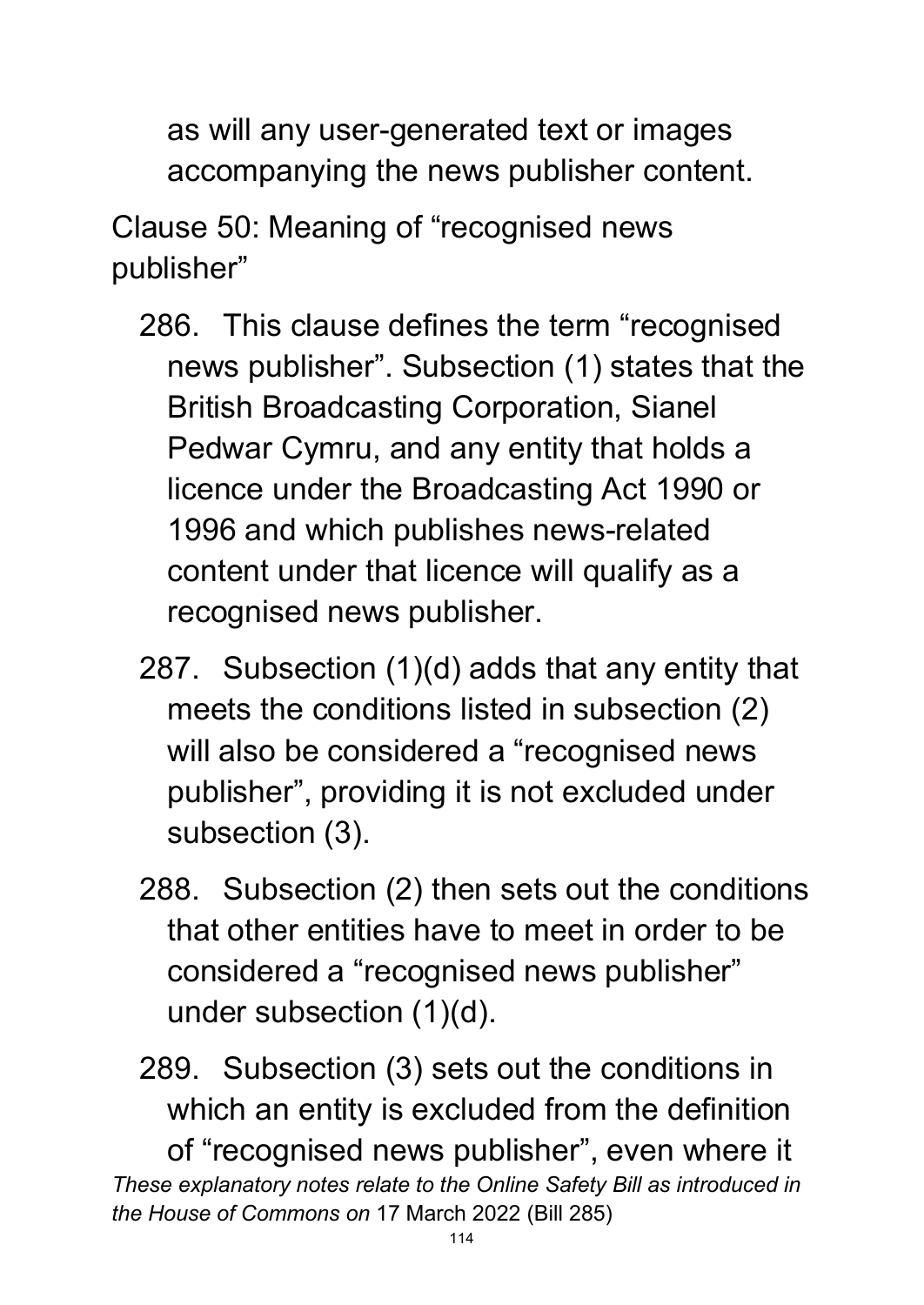otherwise meets the criteria set out in subsection (2). These are that the entity is a proscribed organisation under the Terrorism Act 2000 or is an entity which supports such an organisation.

290. Subsection (4)(a) defines the conditions in which news-related material can be said to be "subject to editorial control". This relates to the conditions for a "recognised news publisher" in subsection (2).

Clause 51: Meaning of "search content" etc.

- 291. This clause defines "search content" and describes the types of content that are exempt from this definition, including content on the website of a recognised news publisher and paid-for advertisements.
- 292. Search content is content that may be encountered in or via search results of a search service or search engine. Search results are the content which is presented to a user of the service by the search engine when they make a search request. Typical examples would be a link to a website or an image on an image search results page. Search results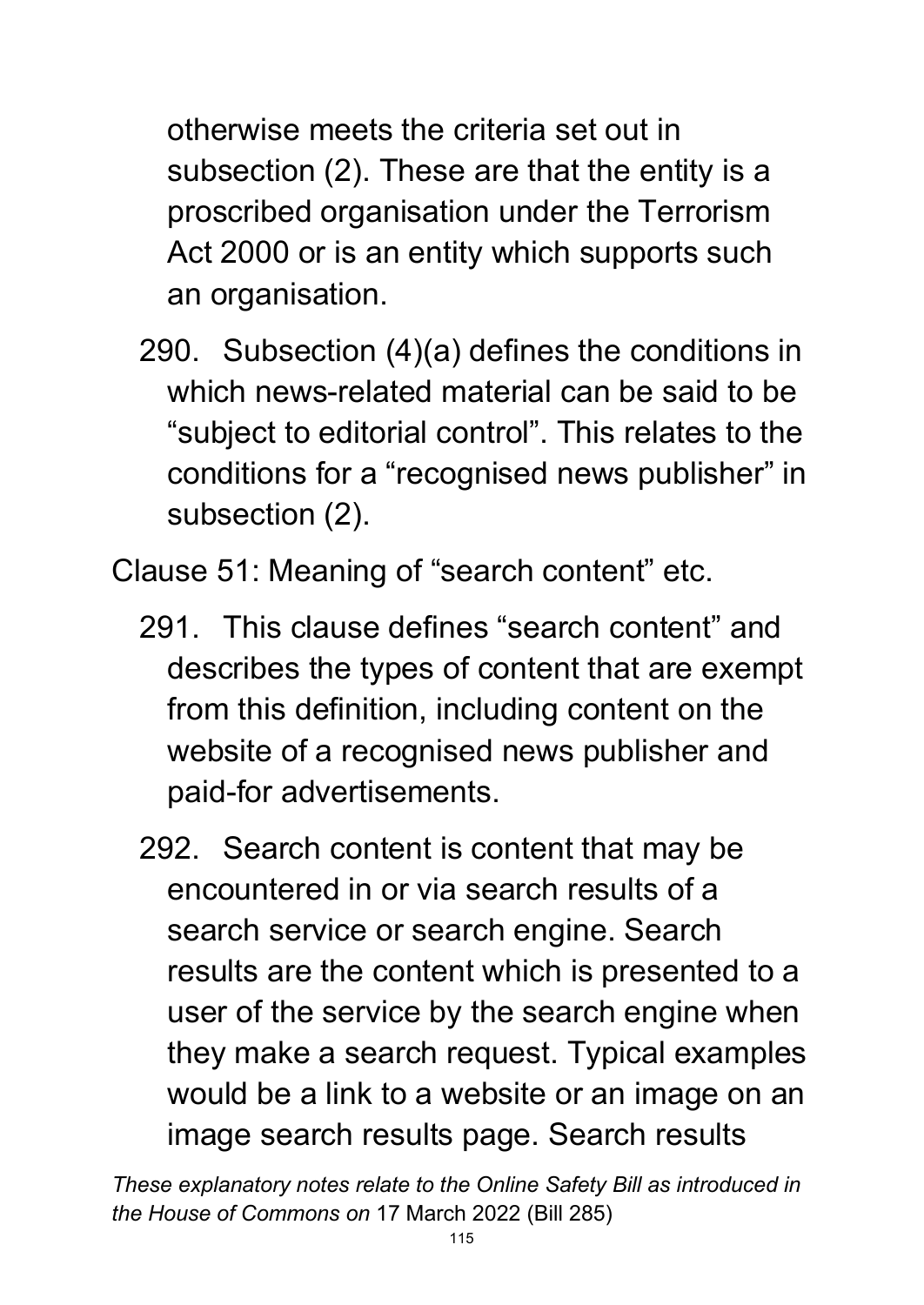may also include short pieces of text from a website, media in other forms, links which are icons or anything else provided it is presented by the operation of the search engine when a search request is made. Content encountered "via search results" is content which is presented to a user when they interact with a search result itself, for example by clicking on it. It does not include content which a user comes across as a result of any subsequent interaction (that is, interaction with anything other than a search result). This means that search content includes content on a webpage that is accessed by interacting search results but would not include all content on that internet service, such as if a user clicked a link on that webpage.

293. "Search" includes by input of images, speech or any other means, as well as by inputting text. This is designed to capture the variety of different ways in which search engines can be operated, including speech based virtual assistants.

Clause 52: "Illegal content" etc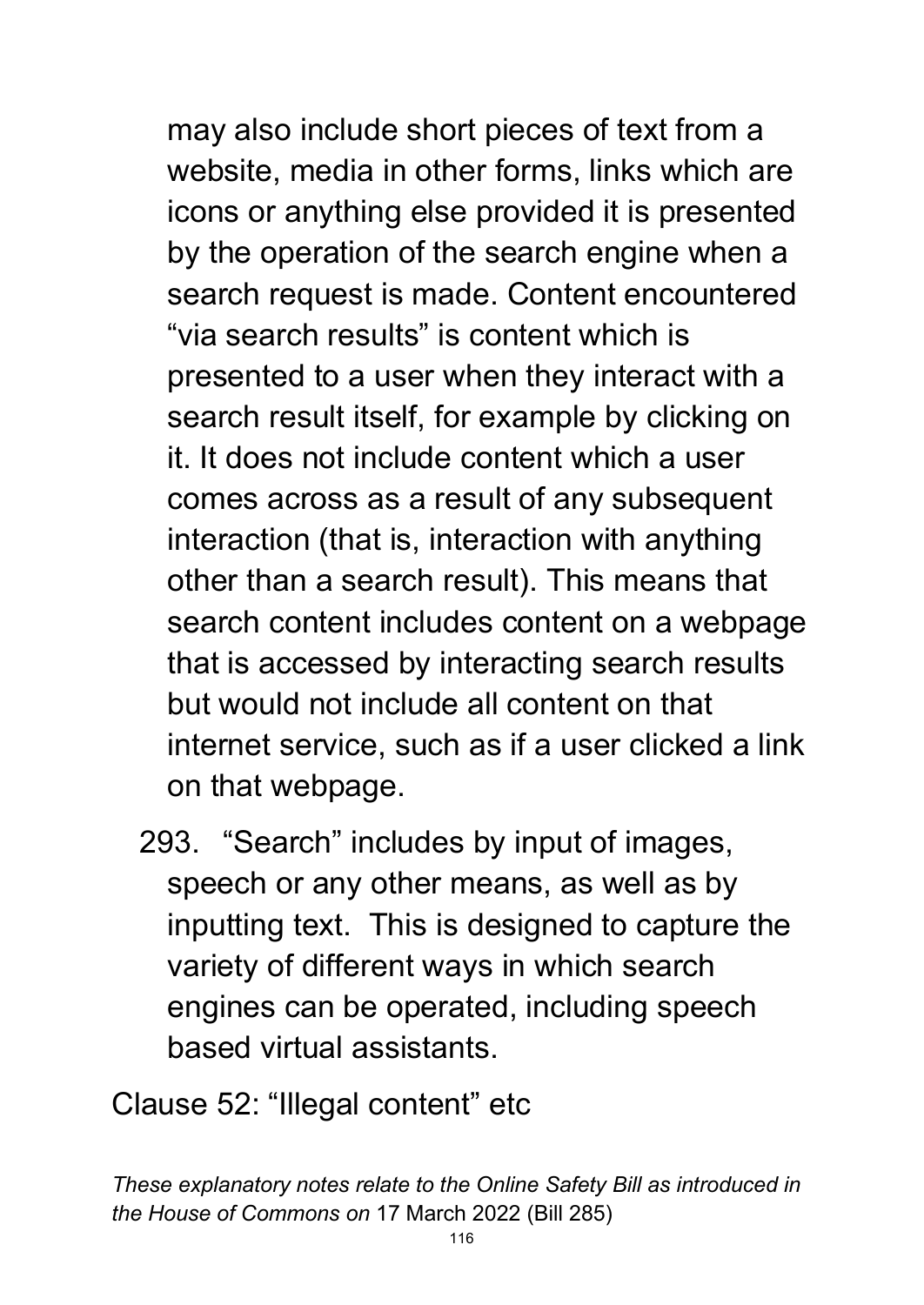- 294. This clause defines illegal content as content which amounts to a relevant offence.
- 295. Subsection (4) defines a "relevant offence" as a terrorism offence specified in Schedule 4, a child sexual exploitation and abuse (CSEA) offence specified in Schedule 5, an offence specified in Schedule 6, or another offence which has or is intended to have one or more victim who is an individual. Subsection (8) excludes from this definition certain categories of offence.
- 296. Subsection (7) defines priority illegal content as terrorism content, CSEA content or content that amounts to an offence listed in Schedule 6.
- 297. Under subsection (9), content does not need to be generated, uploaded or accessed (or have anything else done in relation to it) in any part of the United Kingdom to amount to an offence under this provision. This is the case regardless of whether the criminal law would require the offence, or any element of it, to take place in the United Kingdom (or a particular part of it).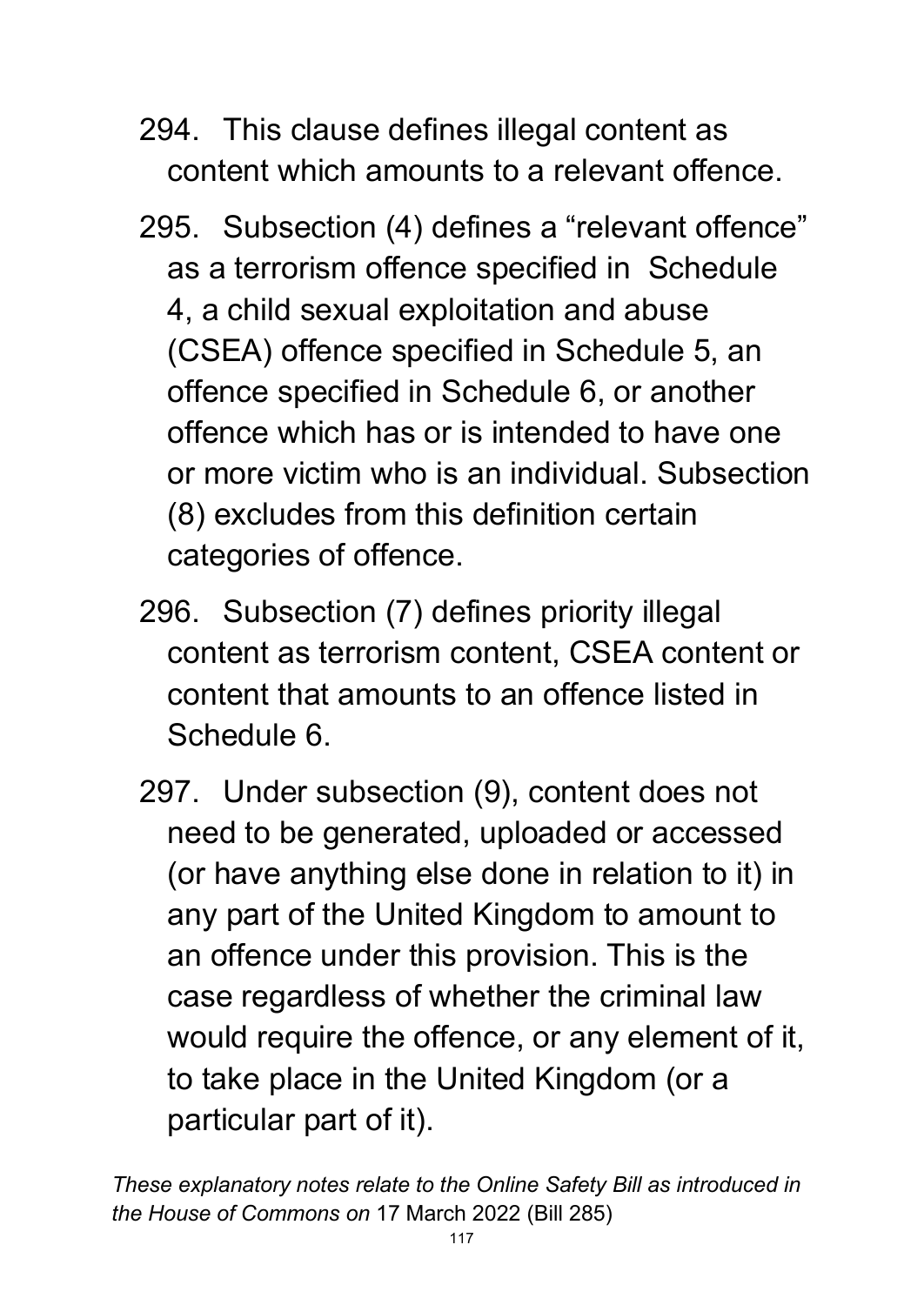- 298. Subsections (10) and (11) clarify that for user-to-user services and the user-to-user part only of combined services, illegal content, terrorism content, CSEA content and priority illegal content does not have to be present on a regulated service to meet the relevant definitions for these types of content. This provision is necessary to allow service providers to take steps in relation to content which would not otherwise meet the definitions because it has not yet been uploaded to or shared on their services. In relation to such a service (or part of a service), content of these types must nevertheless be, or be capable of being were it present on the service, regulated user-generated content.
- 299. Content amounting to any offence under the law of England and Wales, Scotland or Northern Ireland which meets the definition under subsection (4) is illegal content (or, as appropriate, priority illegal content, CSEA content etc.) in all parts of the United Kingdom for the purposes of regulation under this Bill.

#### *Schedule 5: Terrorism offences*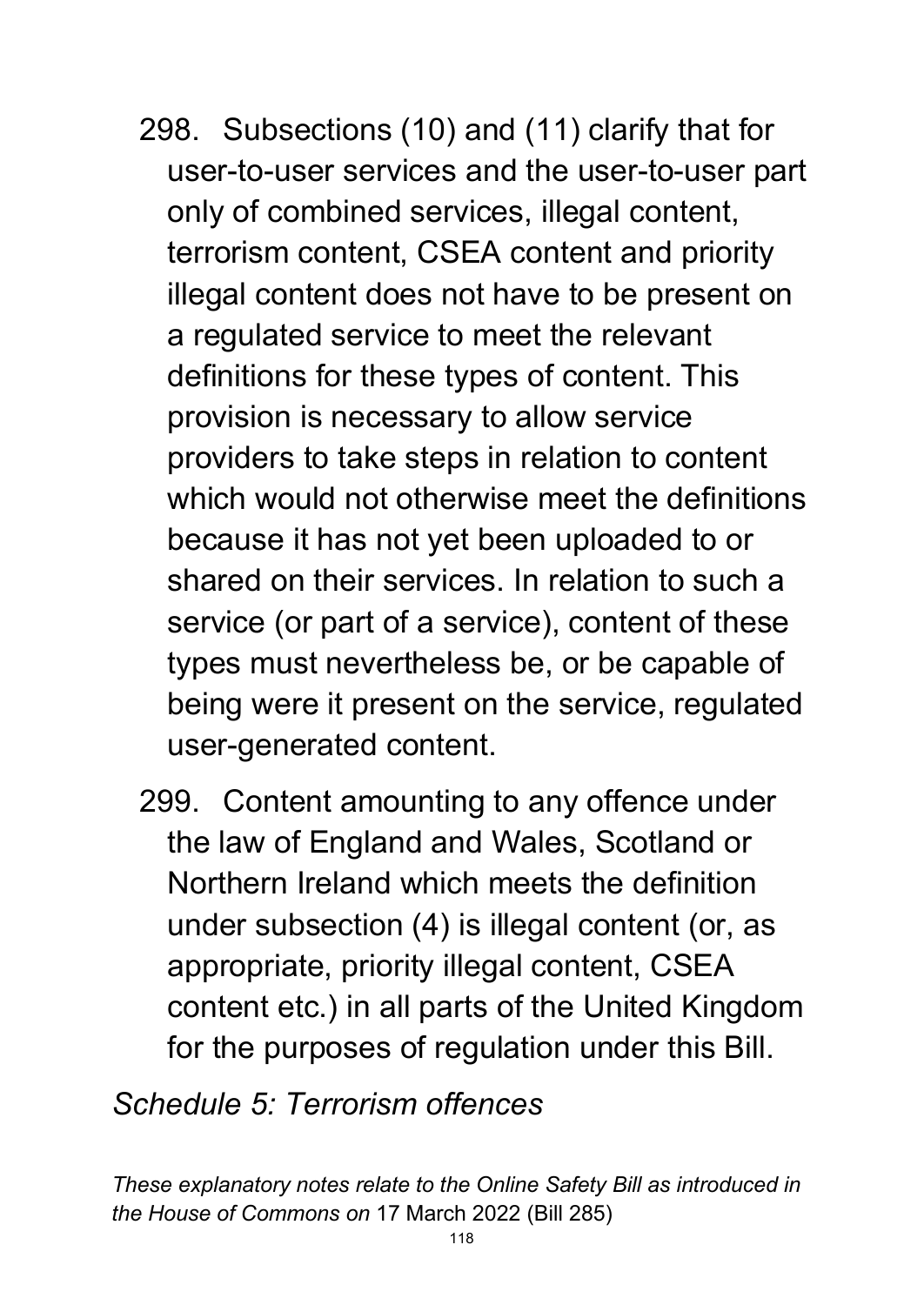- 300. Schedule 5 defines the offences that constitute "terrorism content". They are based in existing domestic legislation, including from the Terrorism Act 2000 and 2006, and the Anti-terrorism, Crime and Security Act 2001. The Bill does not introduce any new terrorism offences.
- 301. Paragraph 1 lists the relevant provisions that apply from the Terrorism Act 2000.
- 302. Paragraph 2 sets out the relevant section from the Anti-terrorism, Crime and Security Act 2001.
- 303. Paragraph 3 lists the relevant provisions that apply from the Terrorism Act 2006.
- 304. Paragraph 4 sets out the offences that constitute an inchoate offence. These offences include attempting or conspiring to commit an offence in the Schedule, or encouraging or assisting, aiding, abetting, counselling or procuring the commission of one of those offences (or in Scotland being involved in the commission of such an offence).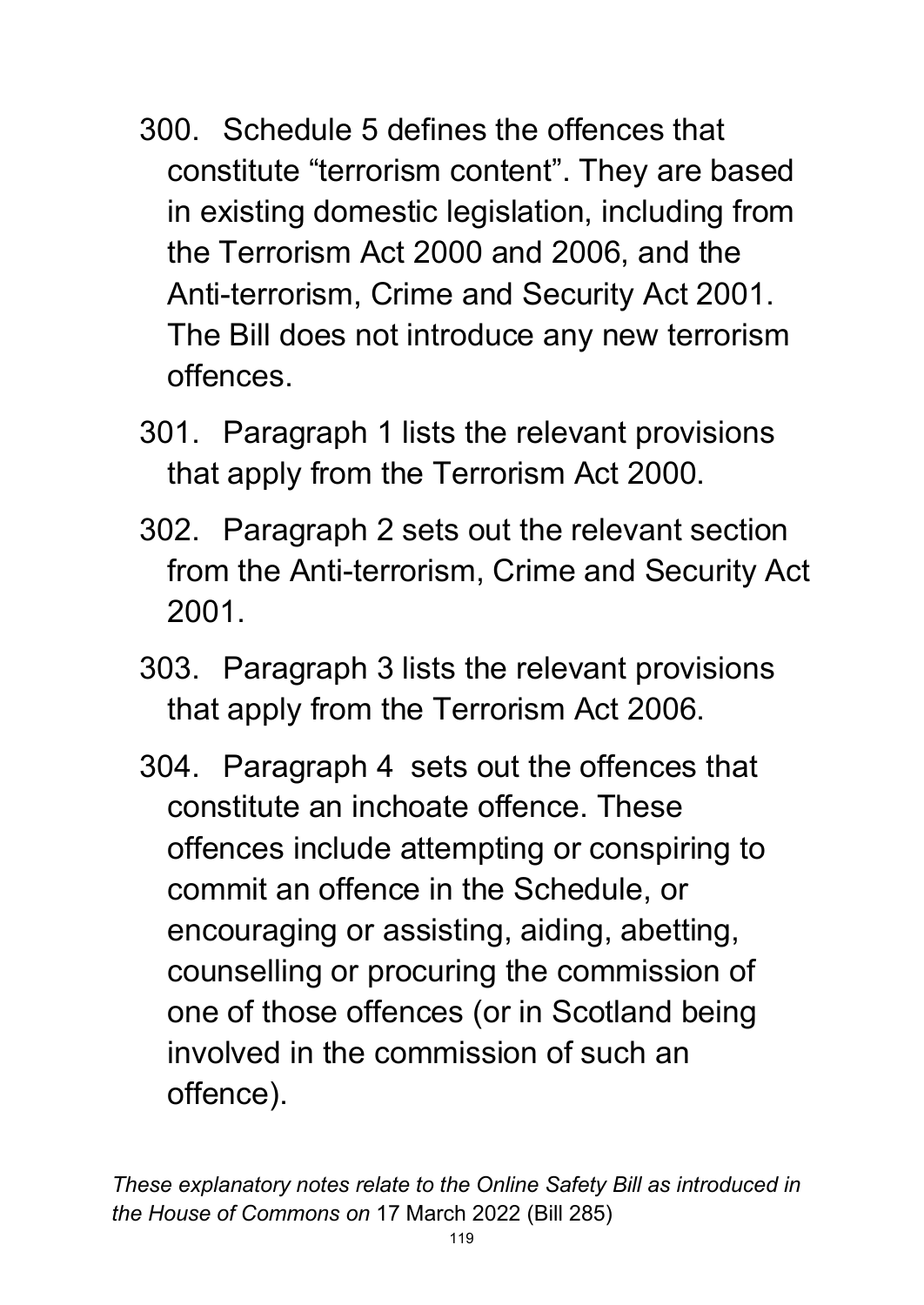*Schedule 6: Child sexual exploitation and abuse (CSEA) offences* 

- 305. Schedule 6 defines the offences, in the component jurisdictions of the United Kingdom, that constitute "CSEA content". The Bill does not introduce any new CSEA offences.
- 306. Schedule 6, Part 1 lists the relevant CSEA offences in England, Wales and Northern Ireland.
- 307. Paragraph (1) sets out the offence under the Obscene Publications Act 1959, relating to an obscene article tending to deprave and corrupt others. The inclusion of this offence is for instances in which the article would encourage an individual to commit a CSEA offence, as listed in paragraphs 2, 4, 5, 7 or 8.
- 308. Paragraph (2) sets out offences with regard to indecent photographs, and pseudophotographs of children: taking; permitting to be taken; making, distributing or showing, possessing with a view to their being distributed or shown by himself or others; and publishing, or causing to be published, any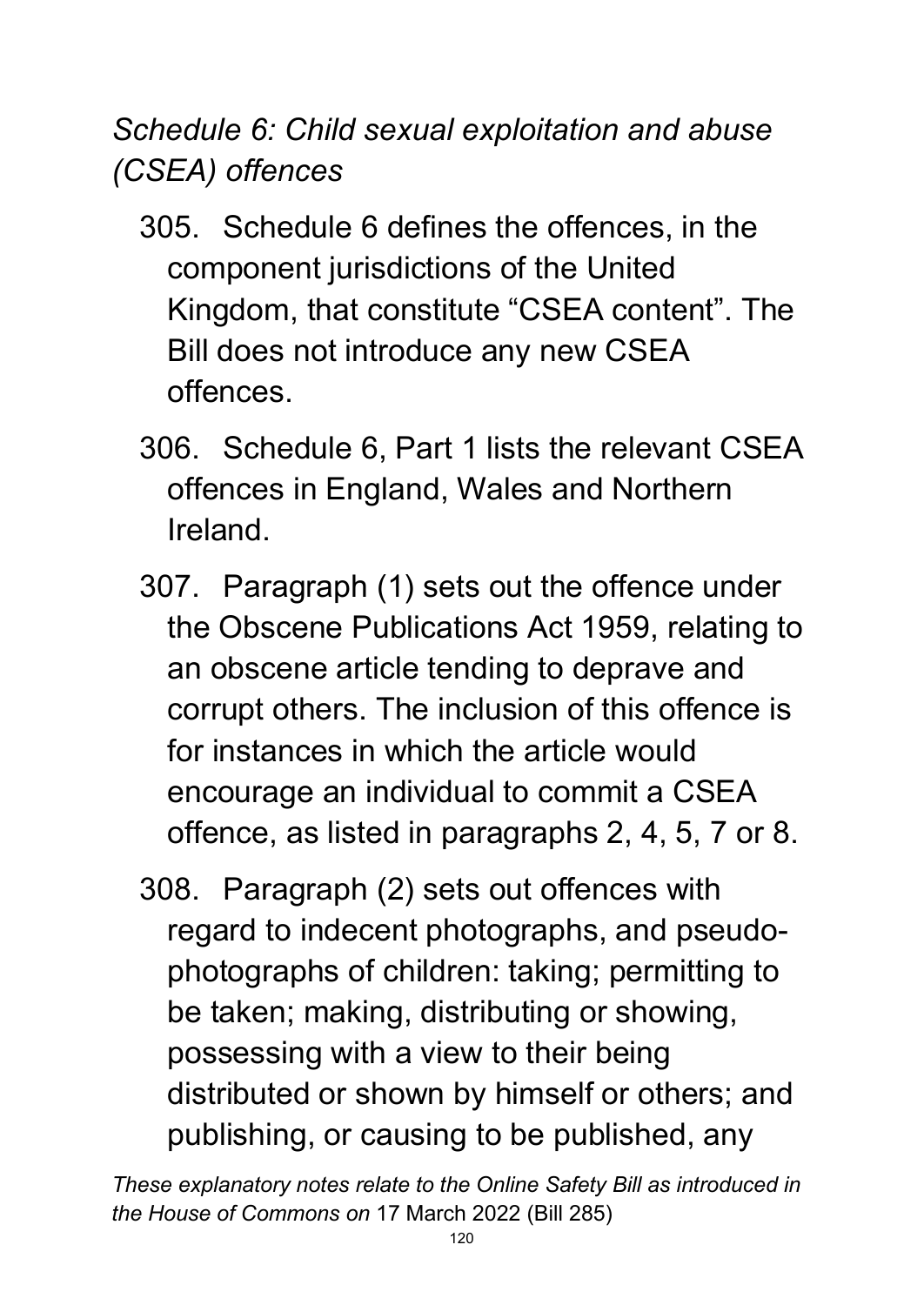advertisement likely to be understood as conveying that the advertiser distributes or shows such indecent photographs.

- 309. Paragraph (3) sets out equivalent offences in Northern Ireland regarding indecent photographs, or pseudo-photographs, of children, as set out in the Protection of Children (Northern Ireland) Order 1978.
- 310. Paragraph (4) lists the offence of possession of any indecent photograph, or pseudo-photograph of a child, as set out in Section 160 of the Criminal Justice Act 1988.
- 311. Paragraph (5) lists relevant CSEA related offences from the Sexual Offences Act 2003 which can be committed online.
- 312. Paragraph (6) lists equivalent relevant CSEA related offences in Northern Ireland from the Sexual Offences (Northern Ireland) Order 2008.
- 313. Paragraph (7) lists the offence under Section 62 of the Coroners and Justice Act 2009 (possession of a prohibited image of a child).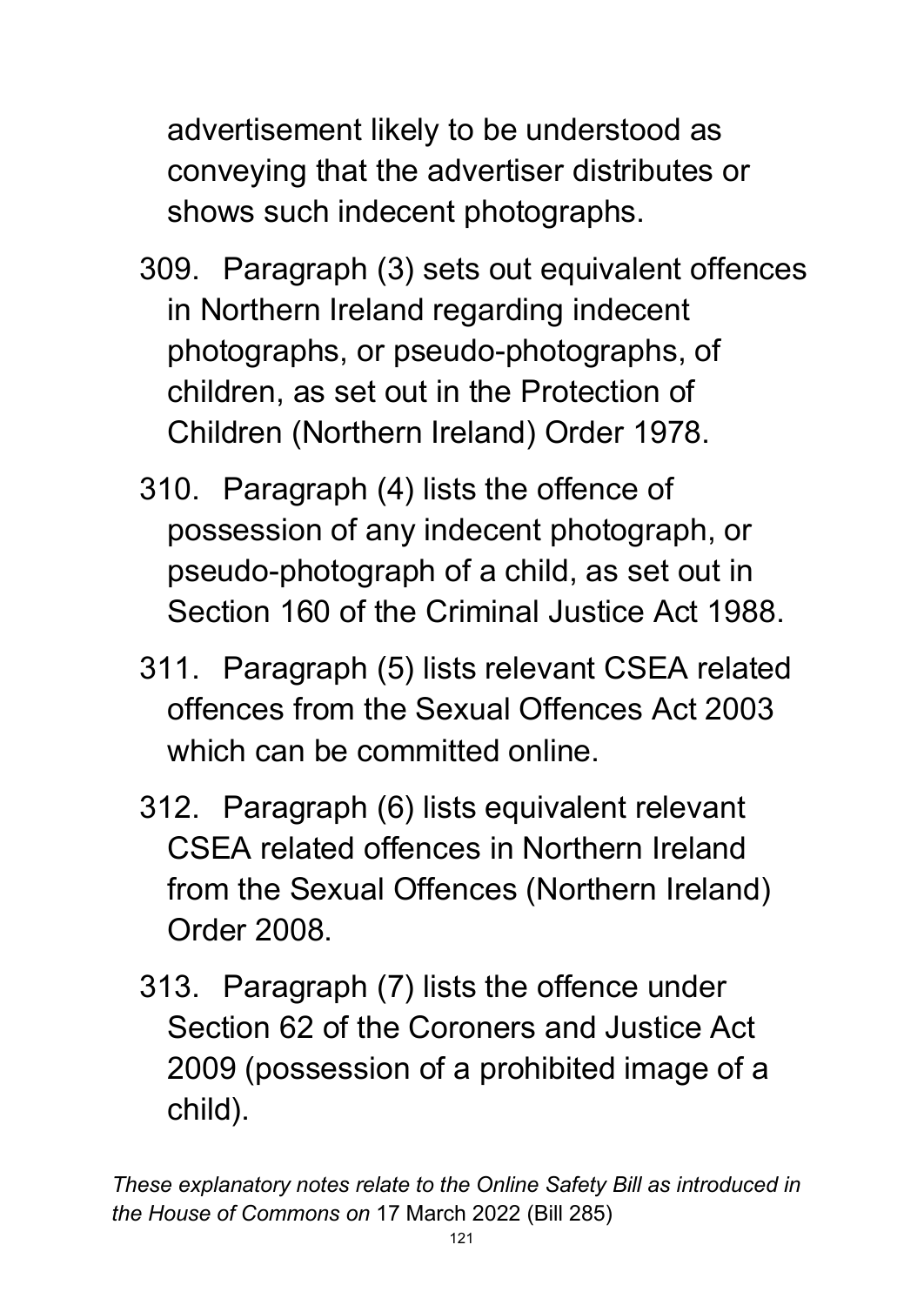- 314. Paragraph (8) lists the offence under Section 69 of the Serious Crime Act 2015 (possession of a paedophile manual)
- 315. Paragraph (9) lists CSEA-related inchoate offences: the offence of attempting or conspiring to commit an offence specified in this Part (Schedule 6, Part 1); an offence under Part 2 of the Serious Crime Act 2007 (encouraging or assisting) in relation to an offence specified in this Part; and an offence of aiding, abetting, counselling or procuring the commission of an offence specified in this Part.
- 316. Schedule 6, Part 2 lists the relevant CSEA offences in Scotland. Paragraph (10) sets out the relevant offences under the Civic Government (Scotland) Act 1982: Section 52 (indecent photographs etc of children) and Section 52A (possession of indecent photographs of children).
- 317. Paragraph (11) lists relevant CSEA offences from the Protection of Children and Prevention of Sexual Offences (Scotland) Act 2005.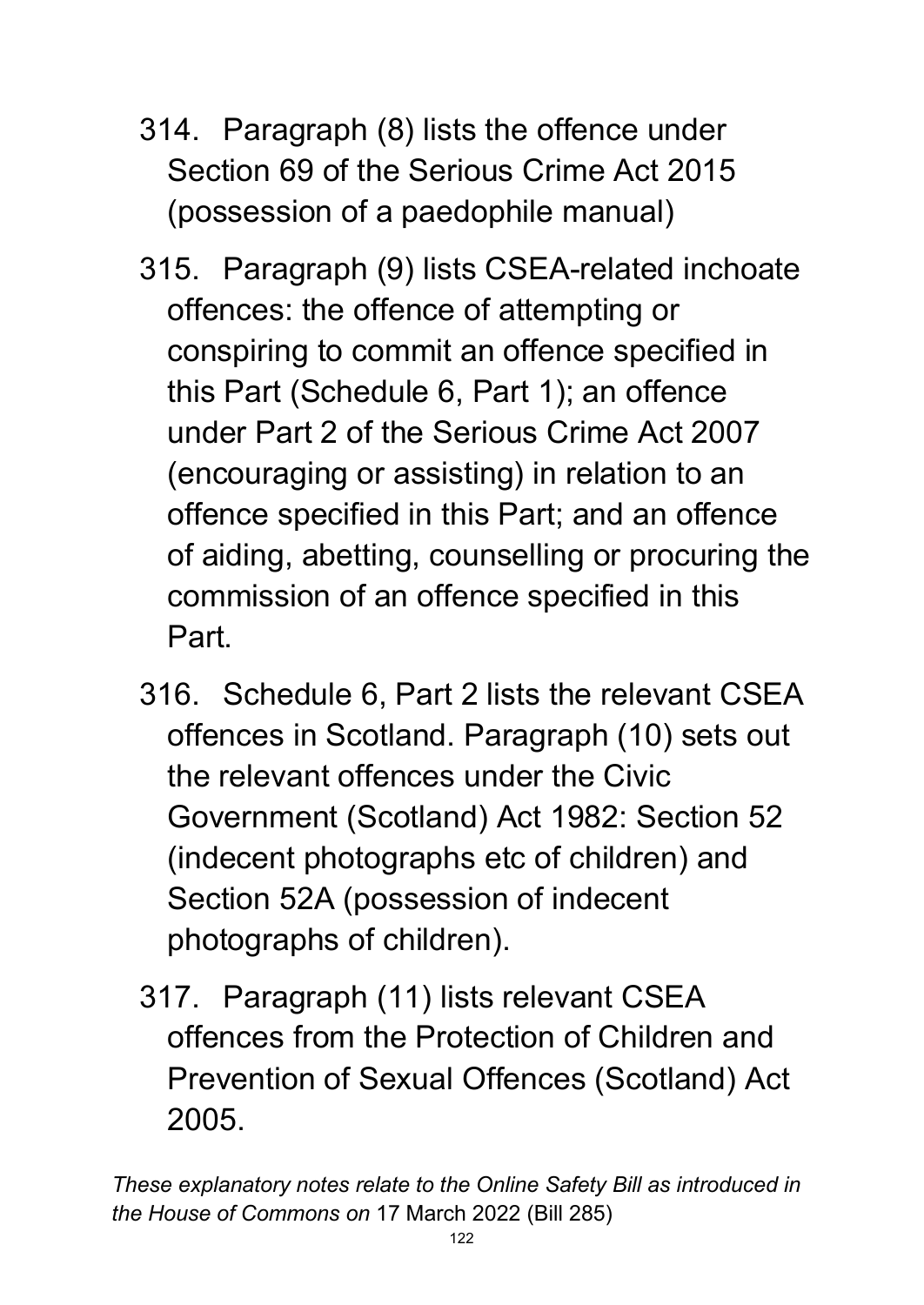- 318. Paragraph (12) lists relevant CSEA offences from the Sexual Offences (Scotland) Act 2009.
- 319. Paragraph (13) lists CSEA-related inchoate offences: attempting or conspiring to commit an offence specified in this Part; inciting a person to commit an offence specified in this Part; and aiding, abetting, counselling or procuring the commission of an offence specified in this Part, or being involved art and part in the commission of such an offence.

## *Schedule 7: Priority offences*

320. Content which amounts to the criminal offences which are set out in Schedule 7 is priority illegal content. We intend to amend Schedule 7 via government amendment to list corresponding offences which extend only to Scotland or Northern Ireland ("devolved offences"), alongside the offences extending to England and Wales (and, in some cases, also to Scotland, Northern Ireland, or both) included for introduction. Terrorism and CSEA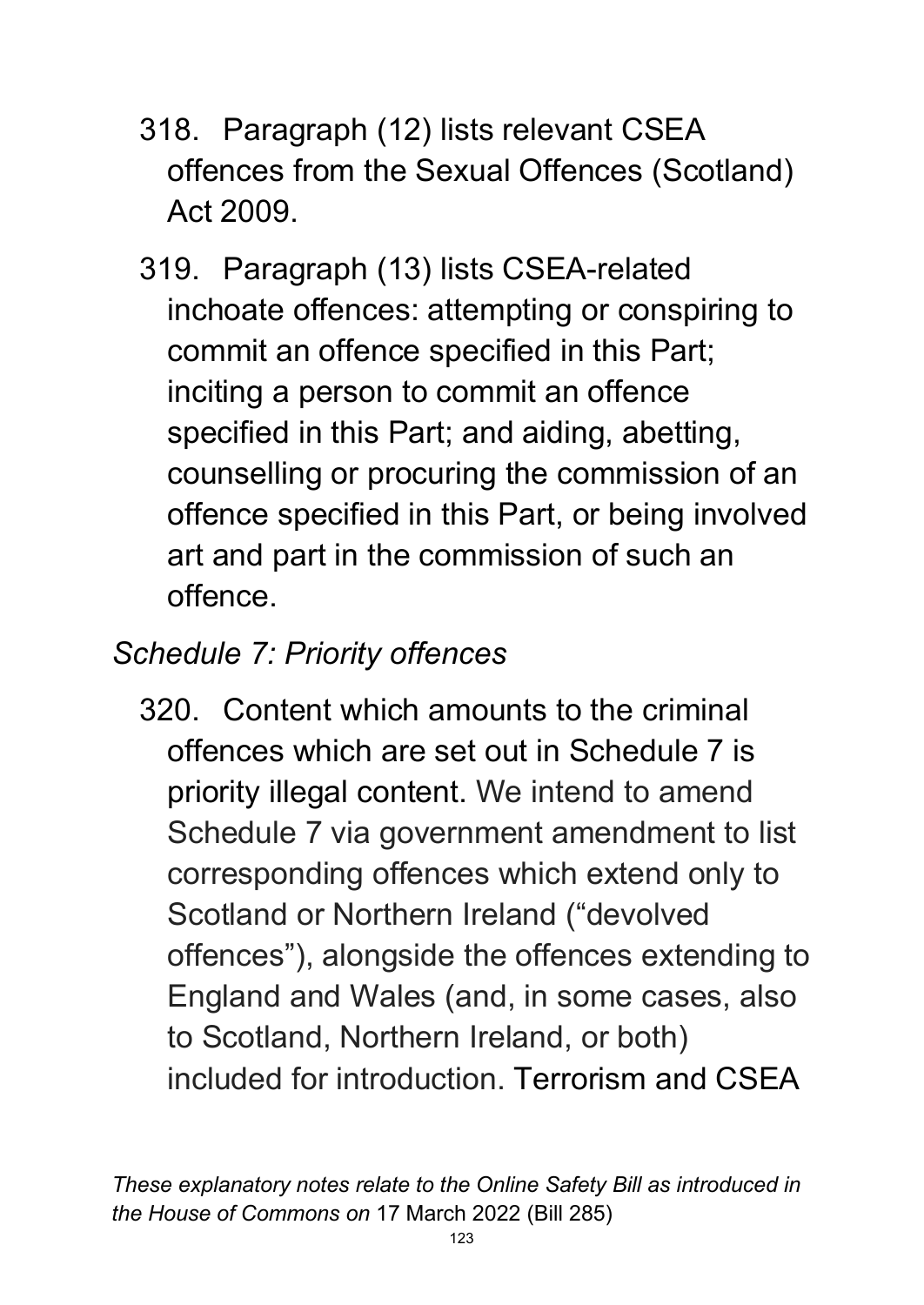offences are set out in Schedules 5 and 6 respectively.

- Clause 53: "Content that is harmful to children" etc 321. This clause defines "content that is harmful to children".
	- 322. Subsections (2) and (3) define "primary priority content that is harmful to children" and "priority content that is harmful to children". This is content which the Secretary of State has designated in regulations (see clause 55).
	- 323. Subsection (4) defines "content that is harmful to children" as primary priority or priority content that is harmful to children or a third category of "non-designated content that is harmful to children" - another kind of content which presents a material risk of significant harm to an appreciable number of children in the UK.
	- 324. The definition of "non-designated content that is harmful to children" means that content need not affect a very large number of children to be considered harmful, but kinds of content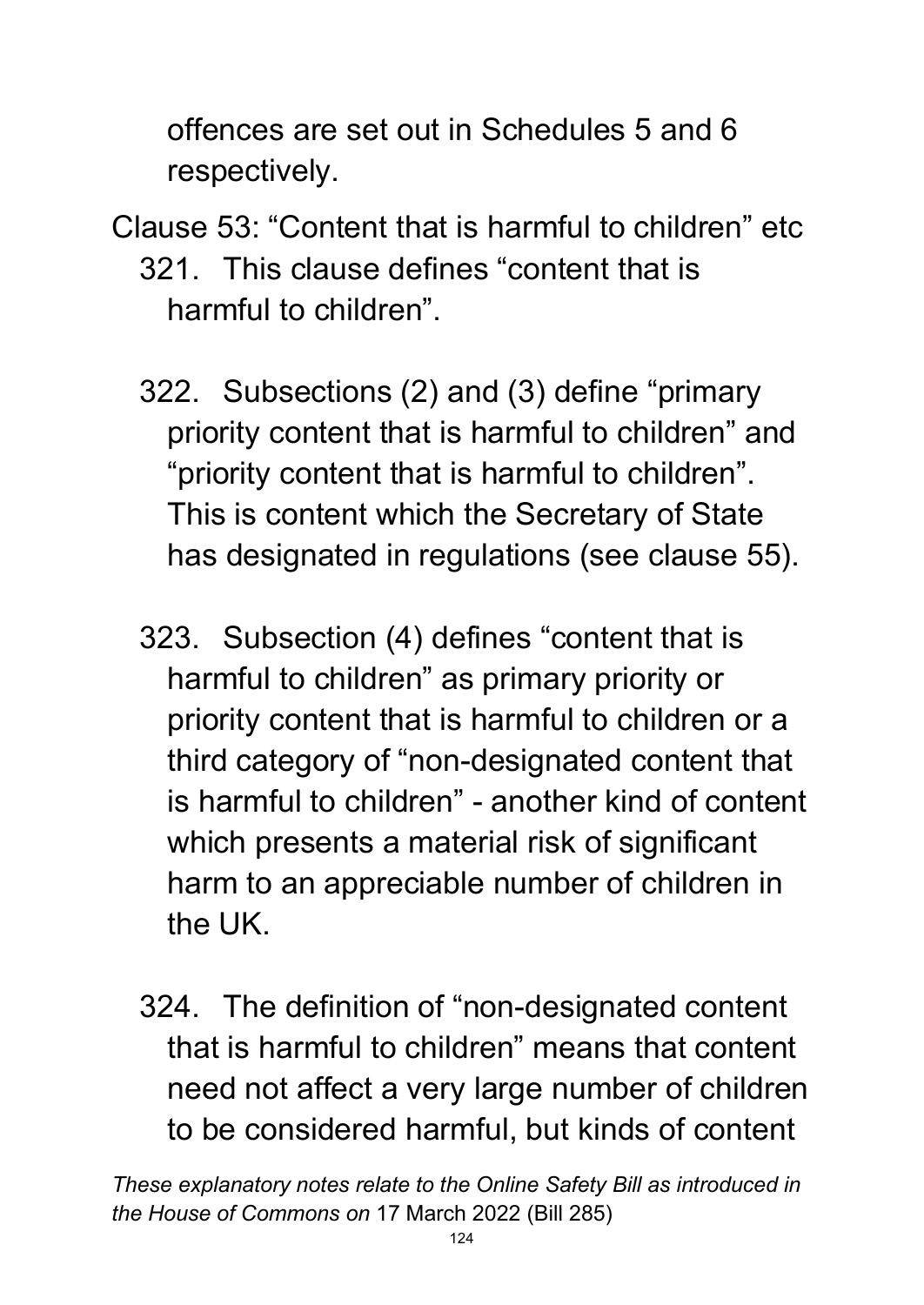which affect only one child or very few children are not in scope. Harm is itself defined in clause 187. The effect of these two clauses together is that service providers will need to consider all the information available to them when deciding if content is harmful to children. Such information includes knowledge that the content particularly affects children with certain characteristics or belonging to a certain group, for example disabled people or people of a certain religion. It also includes any knowledge they have about particular users at whom the content is directed.

325. Subsection (5) specifies that certain types of content should not be regarded as content that is harmful to children. These types of content are illegal content (which is dealt with separately by other clauses of the Bill) and content where the risk of harm comes from the content's potential financial impact, the safety or quality of goods featured in the content or a way in which a service featured in the content may be performed.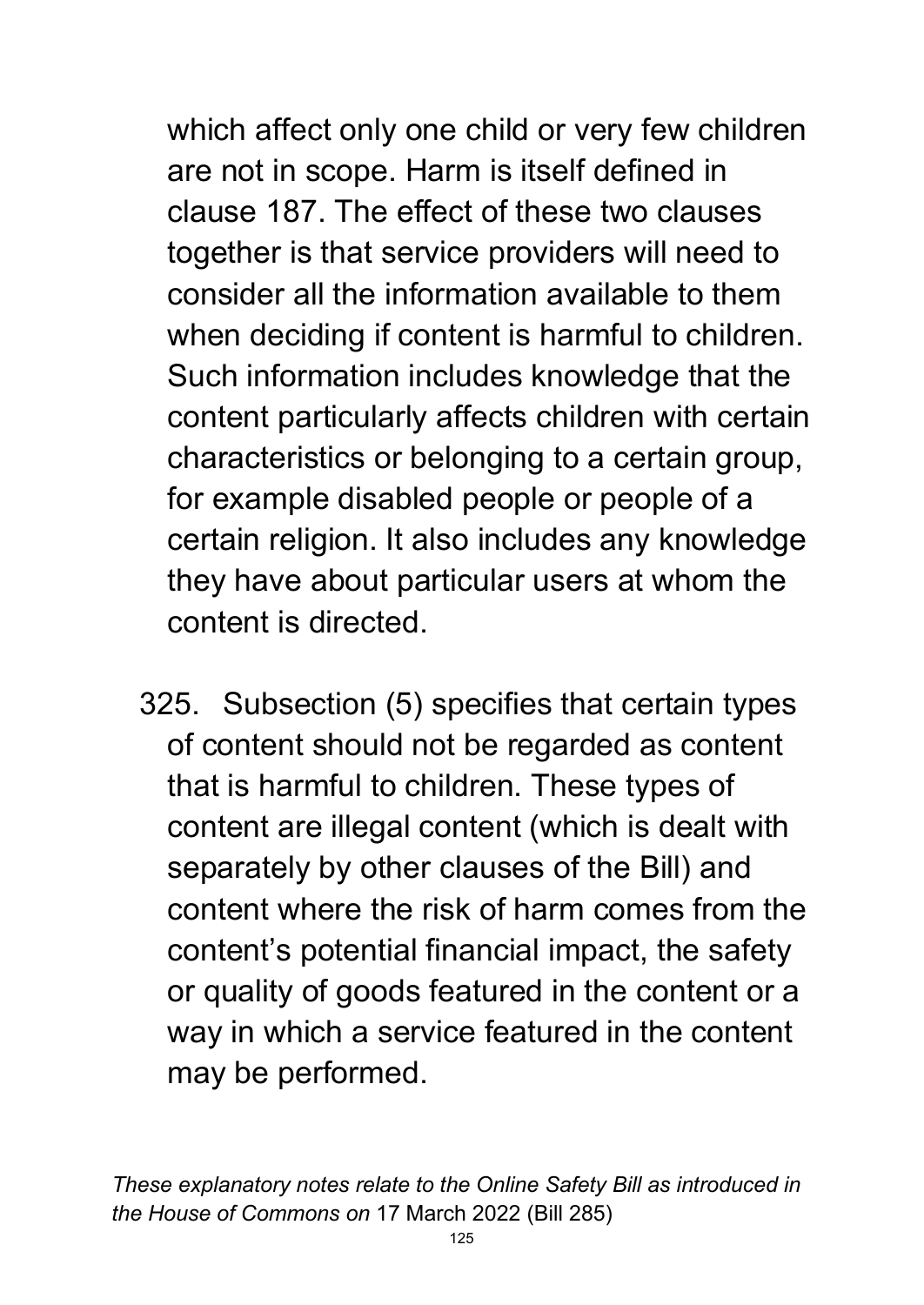326. Subsection (8) provides that only regulated user-generated content present or potentially present on a regulated user-to-user service can be content that is harmful to children. Subsection (7) clarifies that for a combined service, this would only apply to the regulated user-generated content but not any search content on the service.

Clause 54: "Content that is harmful to adults" etc

- 327. This clause defines "content that is harmful to adults". Subsection (2) defines "priority content that is harmful to adults". This is content which the Secretary of State has designated in regulations (see clause 55).
- 328. Subsection (3) defines "content that is harmful to adults" as priority content that is harmful to adults or another kind of content which presents a material risk of significant harm to an appreciable number of adults in the UK.
- 329. This definition means that content need not affect very large numbers of people to be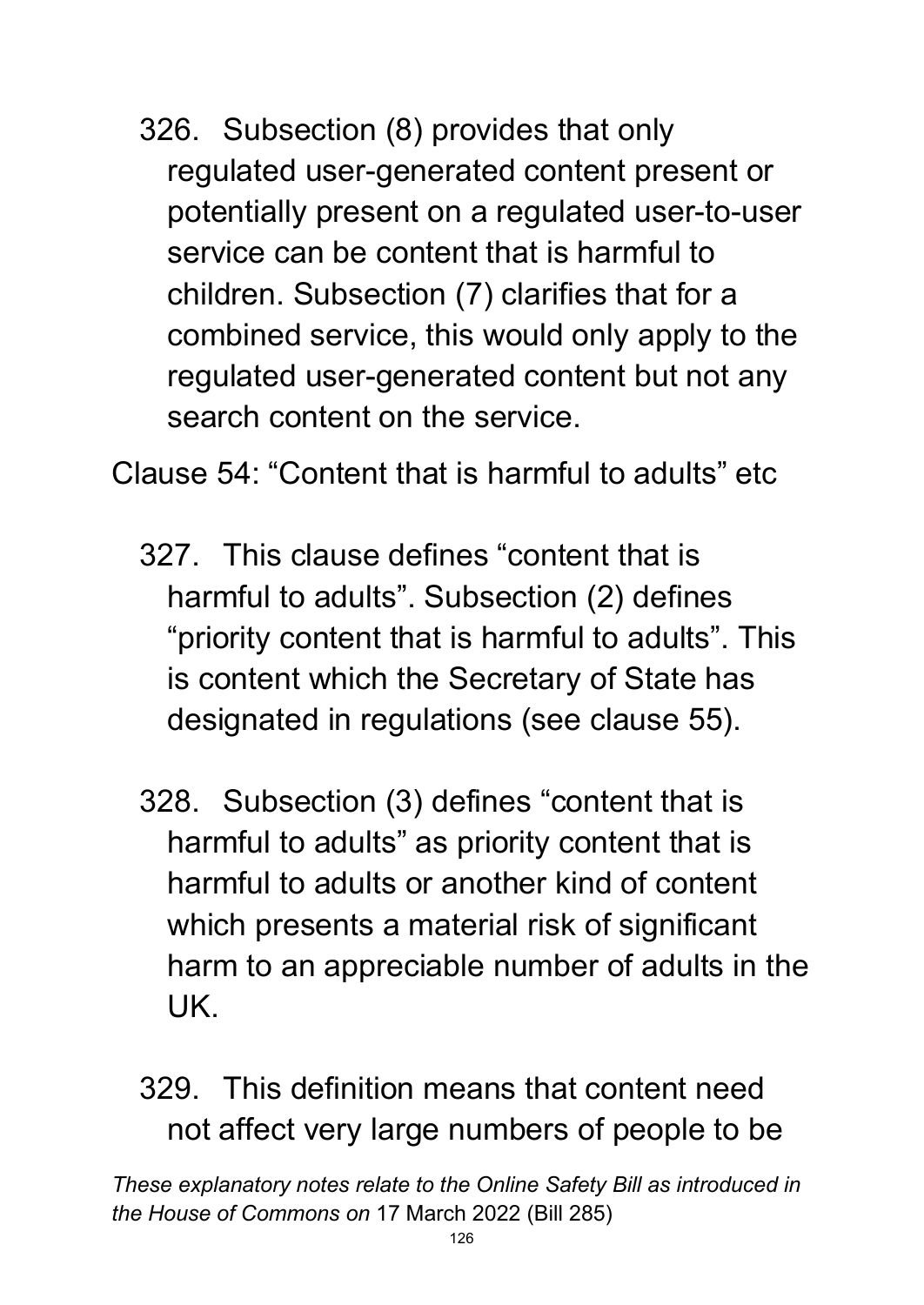considered harmful, but kinds of content which affect only one person or very few people are not in scope. Harm is itself defined in clause 187. The effect of these two clauses together is that service providers will need to consider all the information available to them when deciding if content is harmful to adults. Such information includes knowledge that the content particularly affects people with certain characteristics or belonging to a certain group, for example disabled people or people of a certain religion. It also includes any knowledge they have about particular users at whom the content is directed.

330. Subsection (4) specifies that certain types of content should not be regarded as content that is harmful to adults. These types of content are illegal content (which is dealt with separately by other clauses of the Bill) and content where the risk of harm comes from the content's potential financial impact, the safety or quality of goods featured in the content or a way in which a service featured in the content may be performed.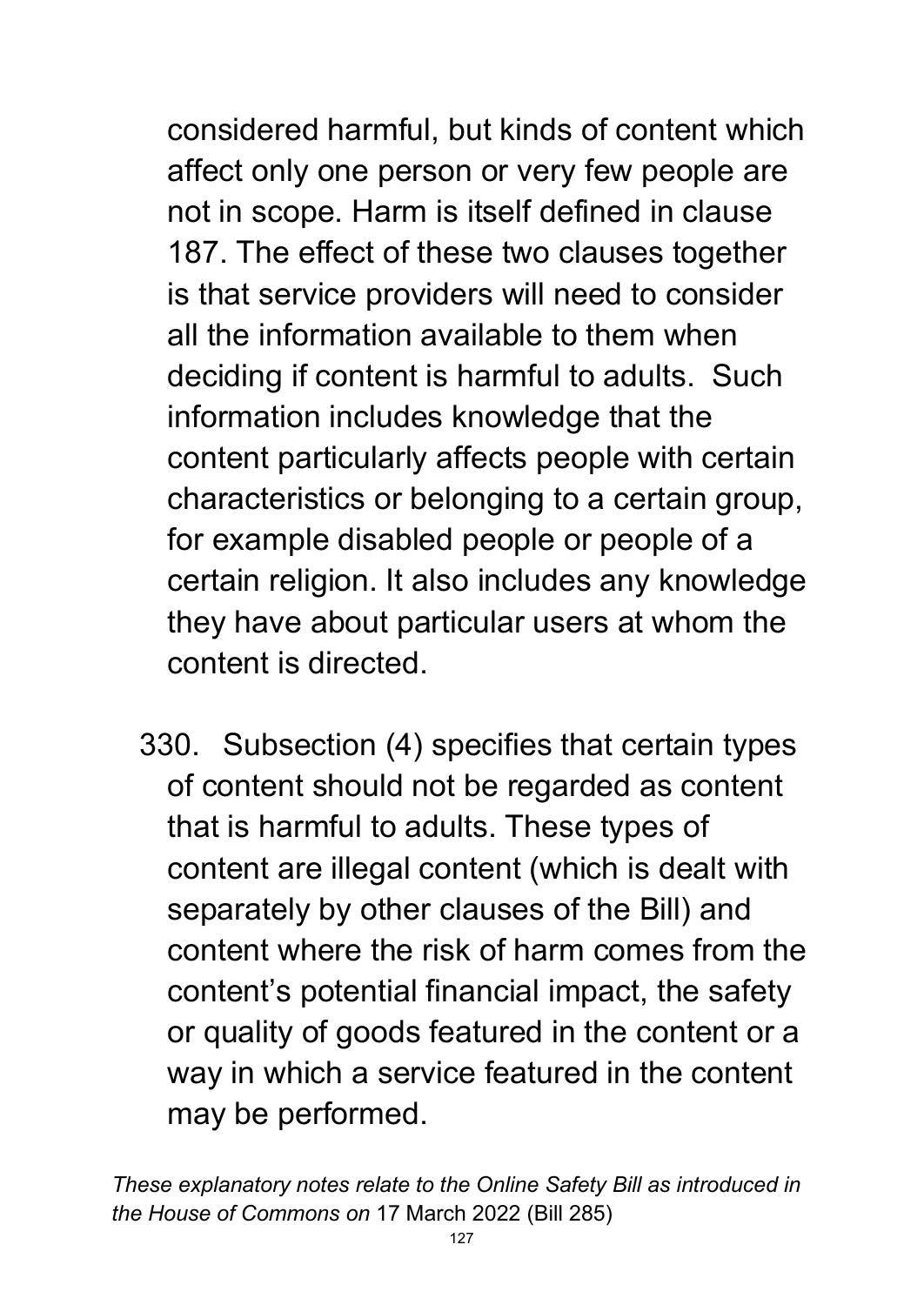331. Subsection (5) provides that only regulated user-generated content present or potentially present on a regulated user-to-user service can be content that is harmful to adults.

Clause 55: Regulations under sections 53 and 54

332. This clause makes provision in relation to the making of regulations under clauses 53 and 54 designating primary priority and priority content that is harmful to children, and priority content that is harmful to adults. The Secretary of State may only specify a description of content in regulations if the Secretary of State considers that there is a material risk of significant harm to an appreciable number of children or adults in the United Kingdom presented by user-generated or search content of that description, and must consult OFCOM before making such regulations.

Clause 56: Regulations under sections 53 and 54: OFCOM's review and report

#### 333. This clause relates to OFCOM's ongoing review of the prevalence and severity of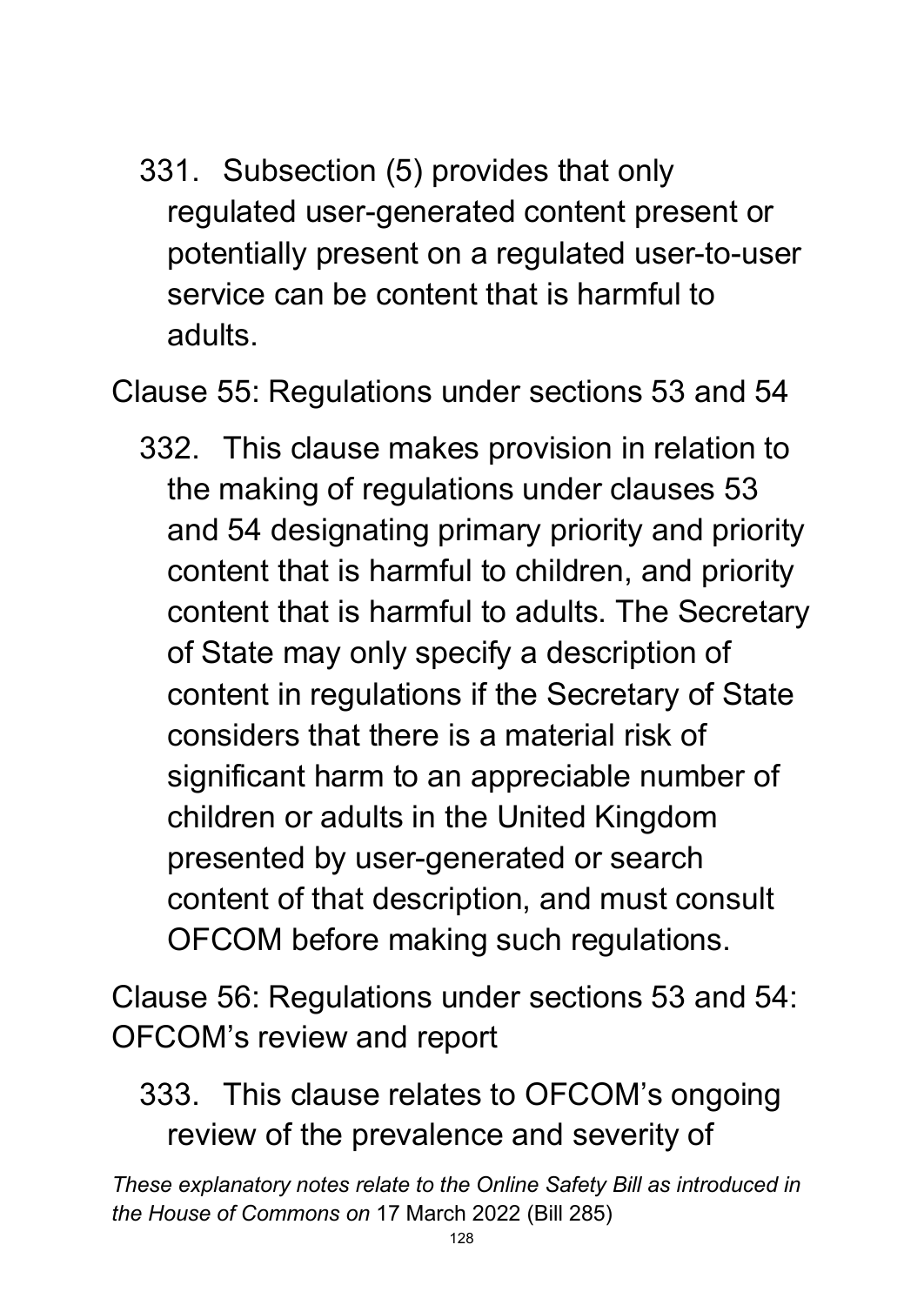content that is harmful to children and to adults on user-to-user services and content that is harmful to children on search services. It requires OFCOM to prepare and publish reports on this at least every three years, and include advice as to whether it is appropriate for the Secretary of State to make changes to the regulations setting out priority content that is harmful to adults and children in clauses 53 and 54. Subsection (7) requires Ofcom to send a copy of each report to the Secretary of State.

## **Part 4: Other duties of providers of regulated user-to-user services and regulated search services**

## **Chapter 1: Providers of Category 1 services: User identity verification**

Clause 57: User identity verification

334. This clause places a duty on all Category 1 services to offer adult users the option to verify their identity. Services will have discretion as to which form of identity verification they offer.

*These explanatory notes relate to the Online Safety Bill as introduced in the House of Commons on* 17 March 2022 (Bill 285) 335. They will need to make it clear to users in their terms of service what form of identity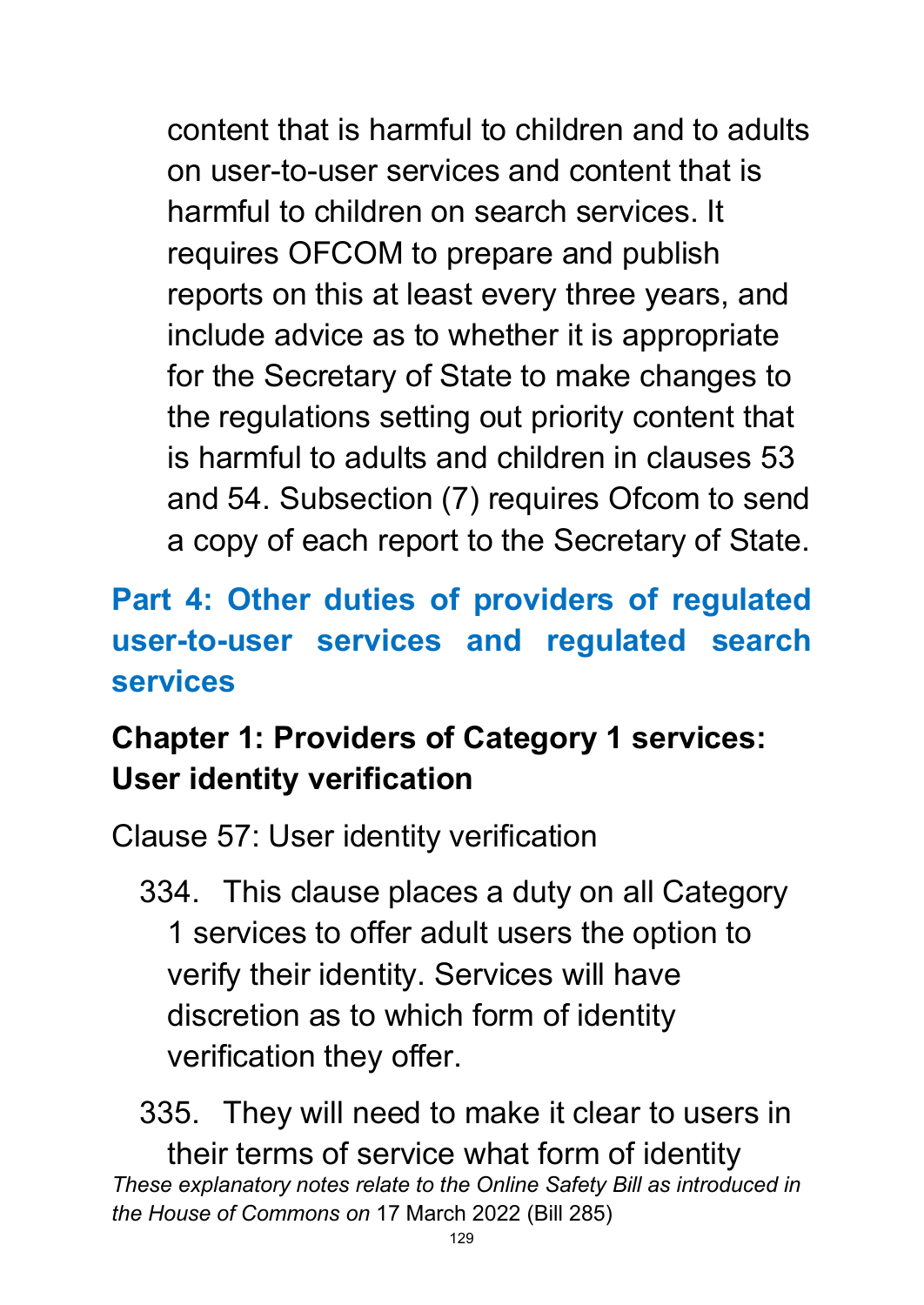verification is available and how the process works.

Clause 58: OFCOM's guidance about user identity verification

- 336. This clause places a requirement on OFCOM to publish guidance for providers of Category 1 services to assist them in complying with the user identity verification duty.
- 337. As part of preparing the guidance, OFCOM must have particular regard to the desirability of ensuring that the recommended identity verification measures are accessible to vulnerable users. In preparing the guidance OFCOM must consult the Information Commissioner, persons with technical expertise, persons representing the interests of vulnerable adult users and anyone else they consider appropriate.

## **Chapter 2: Reporting Child Sexual Exploitation and Abuse Content**

Clause 59: Requirement to report CSEA content to the NCA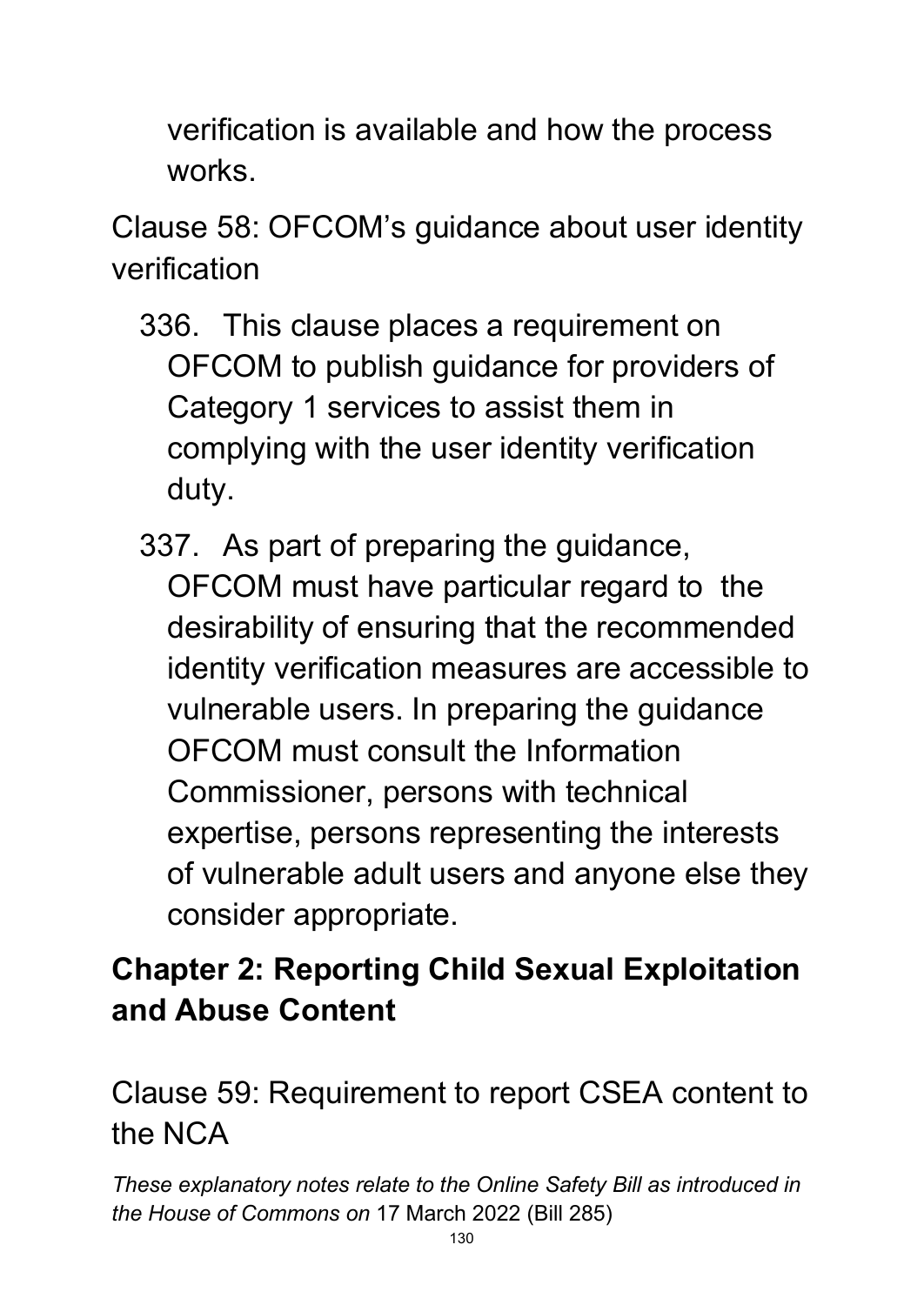- 338. This clause sets out the requirement on relevant services to report CSEA content to the National Crime Agency (NCA). The NCA will be the organisation responsible for receiving reports from services via secure transmission, processing reports including triaging and disseminating reports to law enforcement and other appropriate agencies in the United Kingdom and internationally.
- 339. Subsection (1) states that a UK provider of a regulated user-to-user service must have systems and processes in place which are capable of making all detected, but unreported CSEA content into a report that meets the requirements set out in regulations and that these reports are submitted to the NCA.
- 340. Subsection (2) places the same requirement on non-UK providers of regulated user-to-user services. Non-UK services will only be required to report CSEA content to the NCA where they can establish a UK link, unless that provider is already reporting all CSEA content, including UK CSEA content to overseas law enforcement or an alternative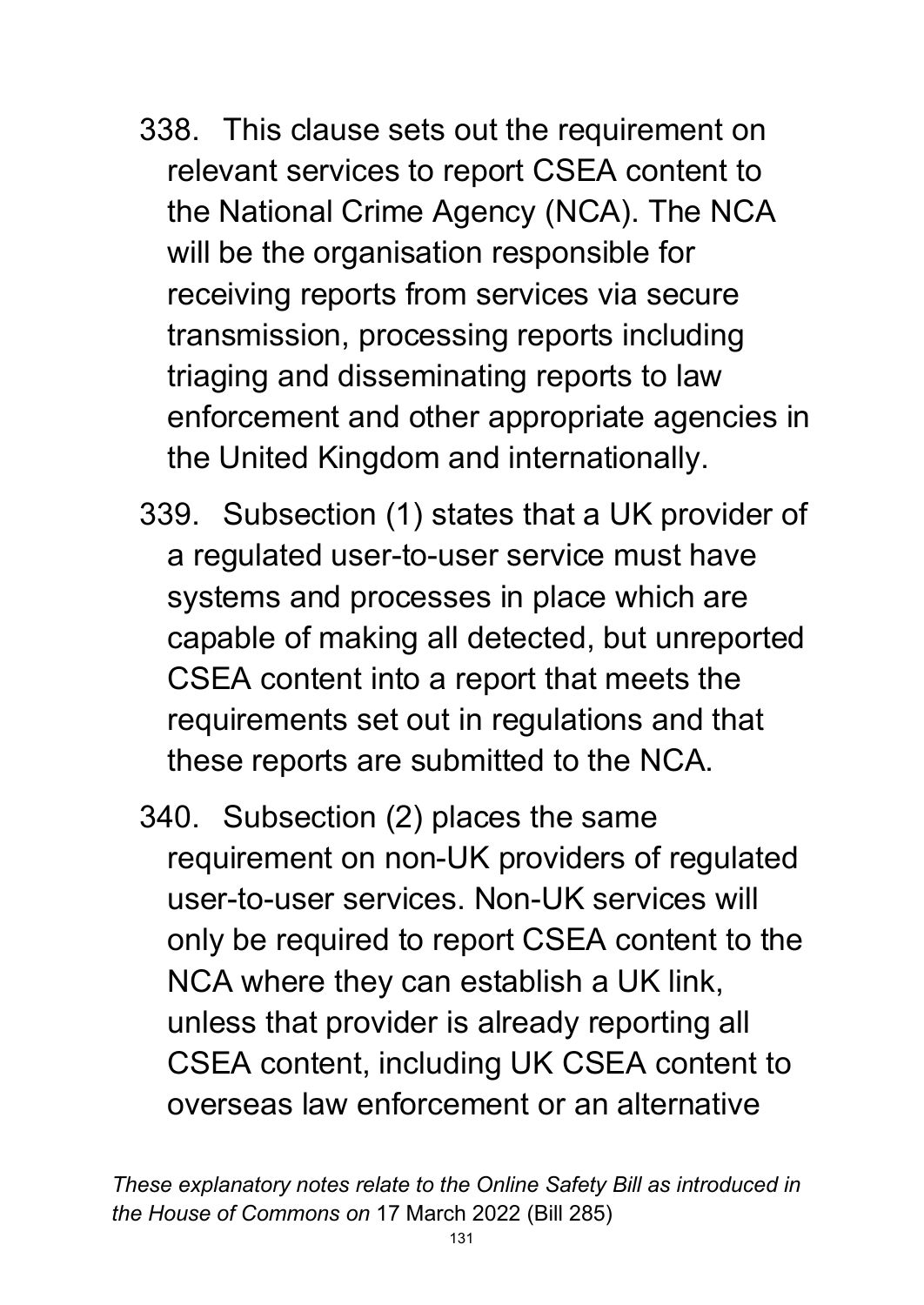reporting body outside the UK – whether on a mandatory or voluntary basis.

- 341. It is a service's responsibility to ensure all relevant UK offences are reported to the NCA or reported to another body under an alternative reporting regime, regardless of whether the content constitutes an offence in the country the service is based. If the service starts to voluntarily report these additional offences to the relevant reporting body in their country they will remain exempt from this requirement.
- 342. Subsection (3) sets out the reporting requirement for UK providers of regulated search services. Search services will be required to report CSEA content which they detect during routine web crawling which those services already carry out for business purposes. This element of the reporting duty is separate from safety duties under the Bill.
- 343. Subsection (4) places the same requirement on non-UK providers of regulated search services where there exists a UK link to the CSEA content.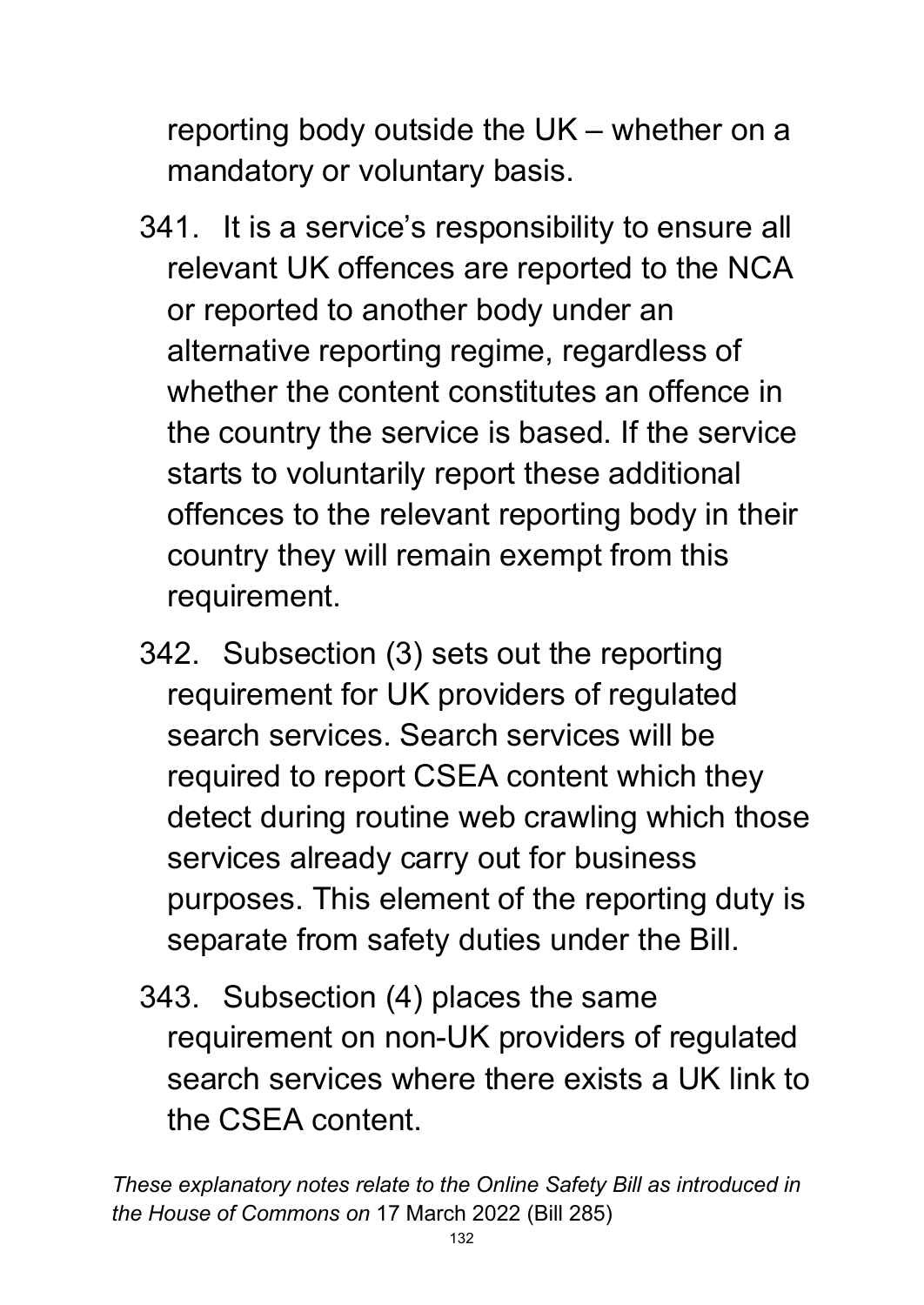- 344. Subsection (7) sets out that reports must meet requirements set out in regulations and must be sent to the NCA in the manner, and within timeframes set out in regulations.
- 345. Subsection (10) states that the requirement to report CSEA content will be based on when it is detected, not when the offence occurred. An offence may have occurred before the commencement of this requirement, but if it is detected on or after commencement, the service would need to report it.

Clause 60: Regulations about reports to the NCA

- 346. This clause places a duty on the Secretary of State to produce regulations about the reports being made to the NCA.
- 347. Subsection (2) lists the provisions which may be covered in regulations but is not exhaustive. The information that can or should be reported will vary depending on the nature of the service and the offence that has occurred. Services will be required to report all and any available information relating to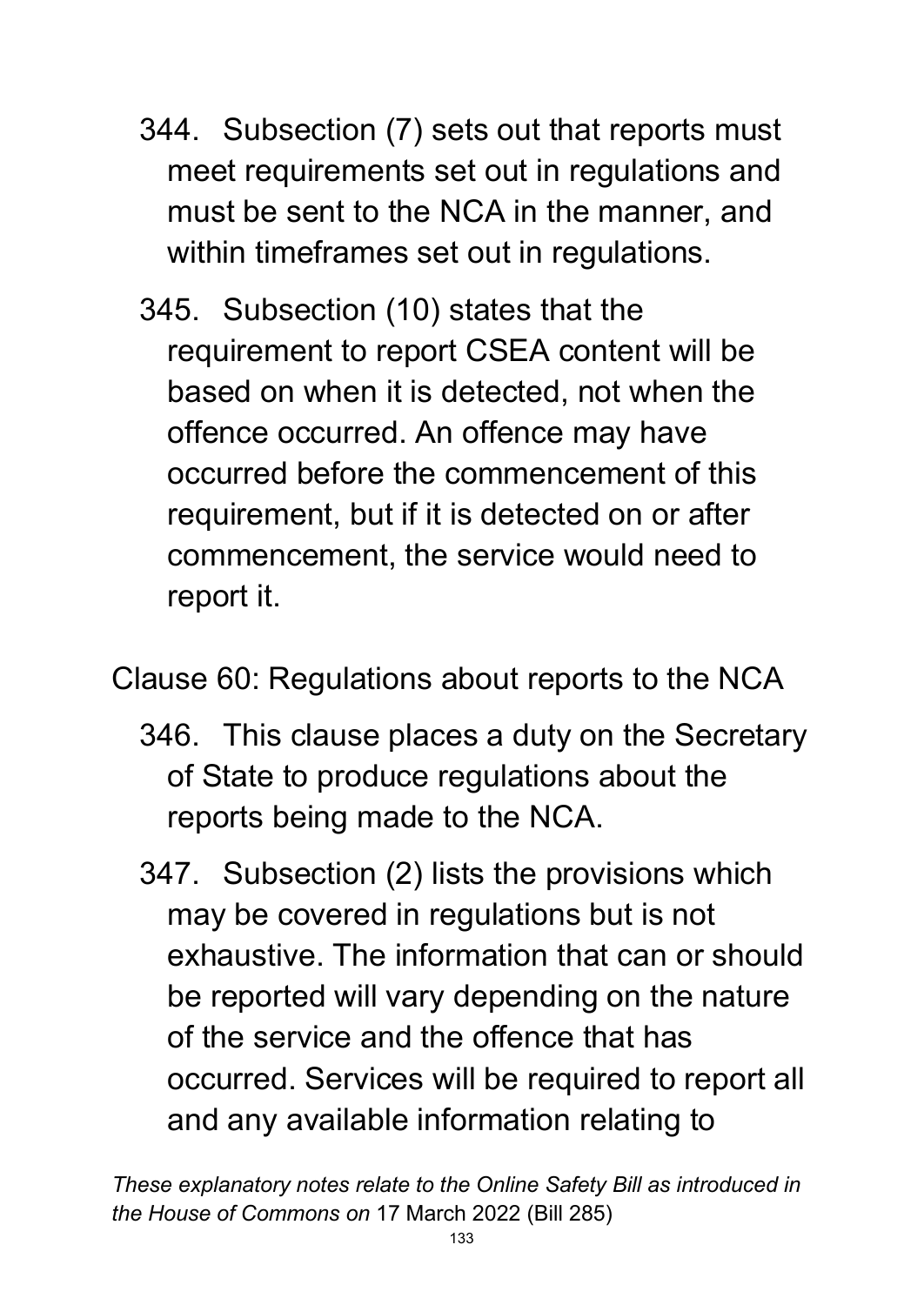instances of CSEA, including any that help identify a perpetrator or victim.

- 348. Services will need to include information relating to the identity of any individual who is suspected of committing a CSEA offence; information relating to the geographic location of the involved individual or website, which may include the Internet Protocol address or verified address; evidence of the CSEA offence itself, such as indecent images or sexual communications between an adult and a child; and any information relating to a child.
- 349. Subsection (3) requires that before making (including revising), regulations, the Secretary of State must consult the NCA, OFCOM and any other appropriate persons. Regulations will be adaptable to allow for ongoing technological and industry developments and can be revised as necessary.

Clause 61: NCA: information sharing

350. This clause amends the definition of 'permitted purpose' in section 16(1) of the Crime and Courts Act 2013 to allow the NCA to disclose information to OFCOM for the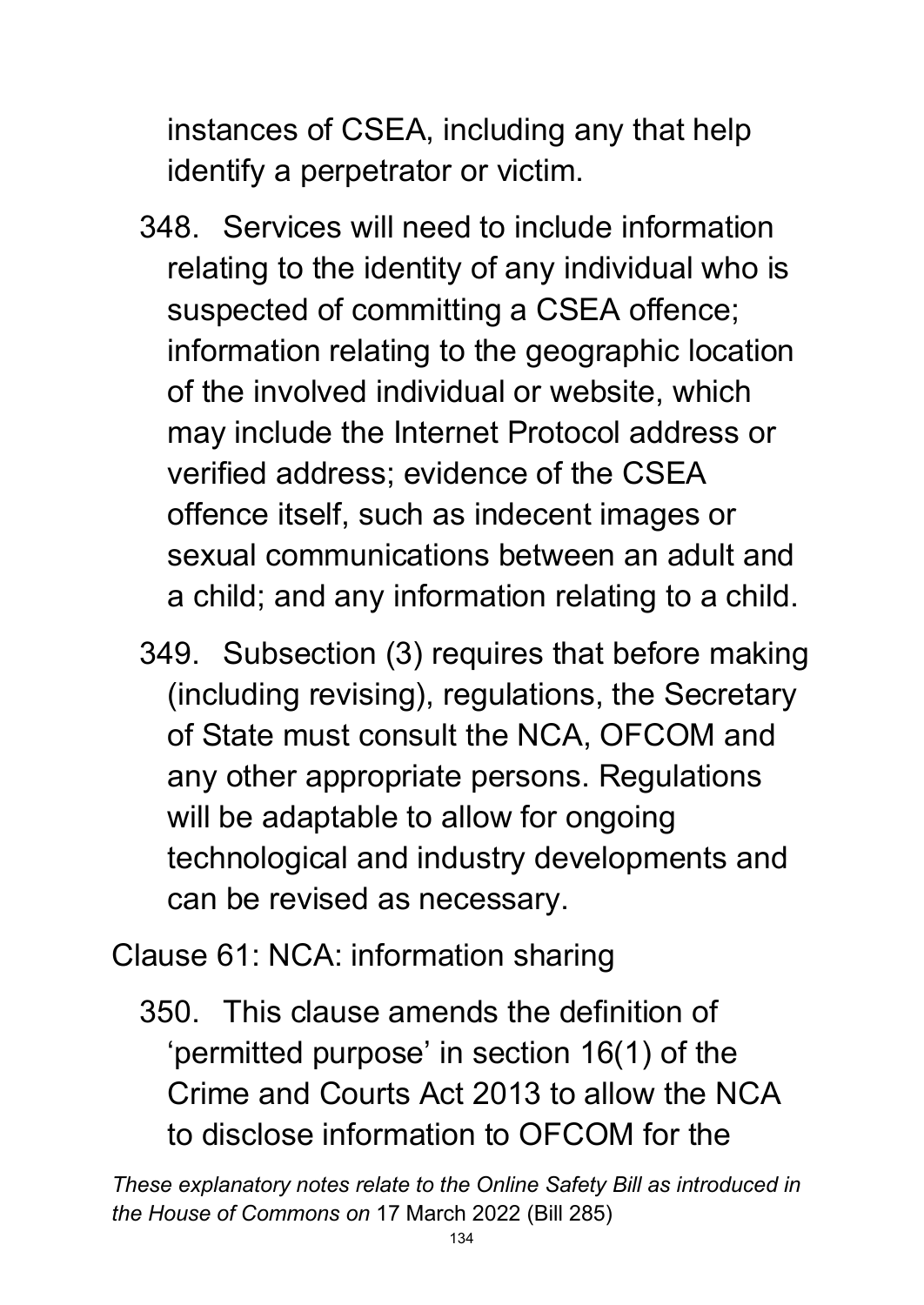purpose of its functions under the Online Safety Bill.

Clause 62: Offence in relation to CSEA reporting

- 351. This clause sets out the offence of providing false information in relation to the reporting requirement.
- 352. Subsection (1) states that an offence has been committed where a person provides false information either knowingly or without regard to its accuracy.
- 353. Subsections (2) sets out the sentencing for a person who is convicted of this offence in England and Wales, Scotland and Northern Ireland.

Clause 63: Interpretation of this Chapter

- 354. This clause provides clarification of terms used in this chapter.
- 355. Subsection (4) provides clarification of when content is considered detected. This content may be detected by the service provider through a number of means, including automated monitoring systems (such as hash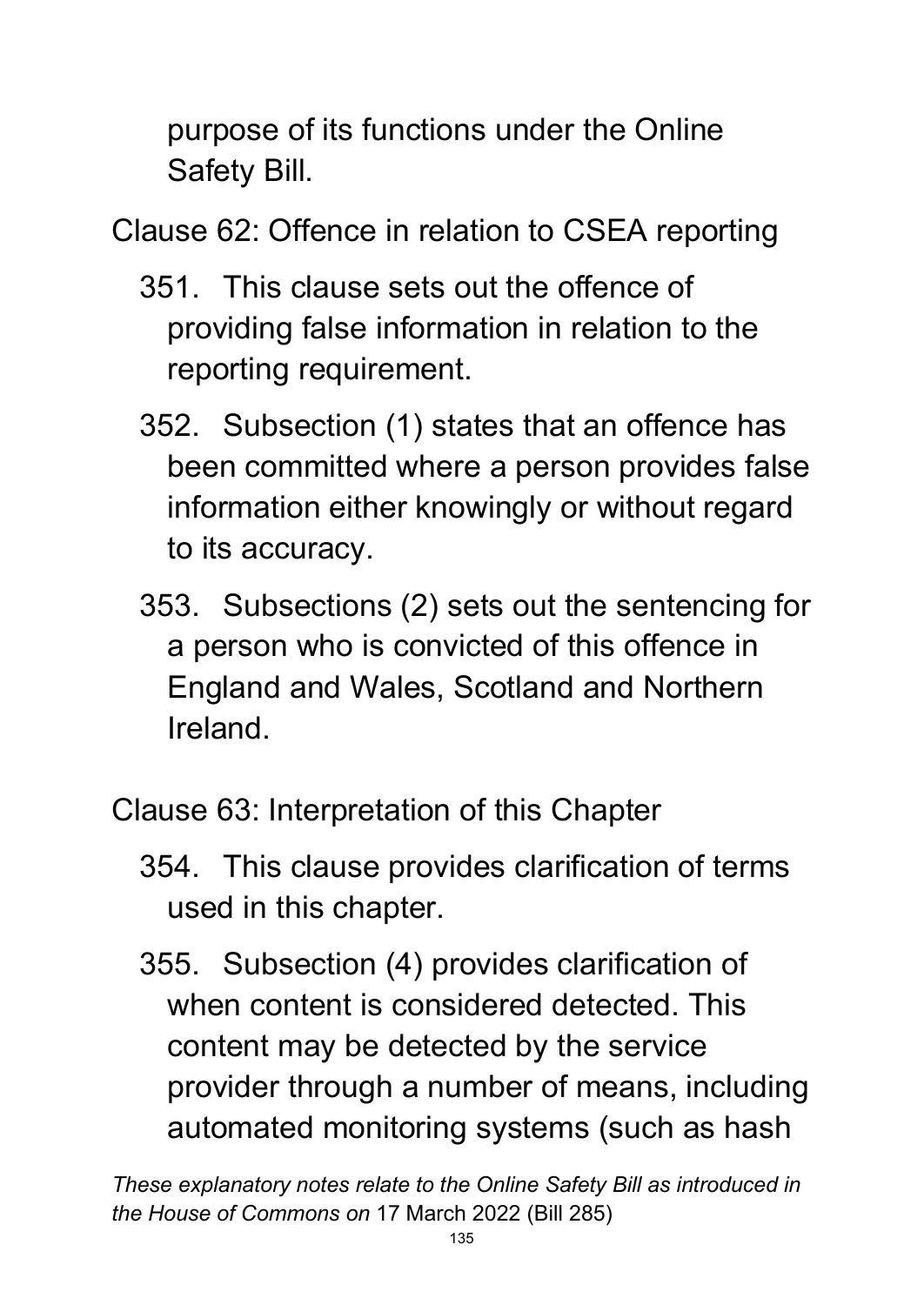matching), human moderators or user reports. The requirement to report CSEA content will be based on when content is detected, not when the offence occurred.

- 356. Subsection (5) sets out that content is considered 'unreported' by the service if that service does not meet exemptions listed at subsection (5)(a) and (5)(b) by reporting on to a foreign agency or to the NCA. The reporting to the foreign agency may be on a mandatory or voluntary basis.
- 357. Subsection (6) describes the term 'UK linked' for the purpose of the reporting requirement. The content may be UK-linked based on the place where content is published, generated, uploaded or shared in the UK; the nationality of the person suspected of committing the related offence; or where the person suspected of committing the related offence is located in the UK or where the child who is the suspected victim of the related offence is located in the UK. Where a non-UK service is able to establish a UK link as described in subsection (6), this content must be reported to the NCA if it has not already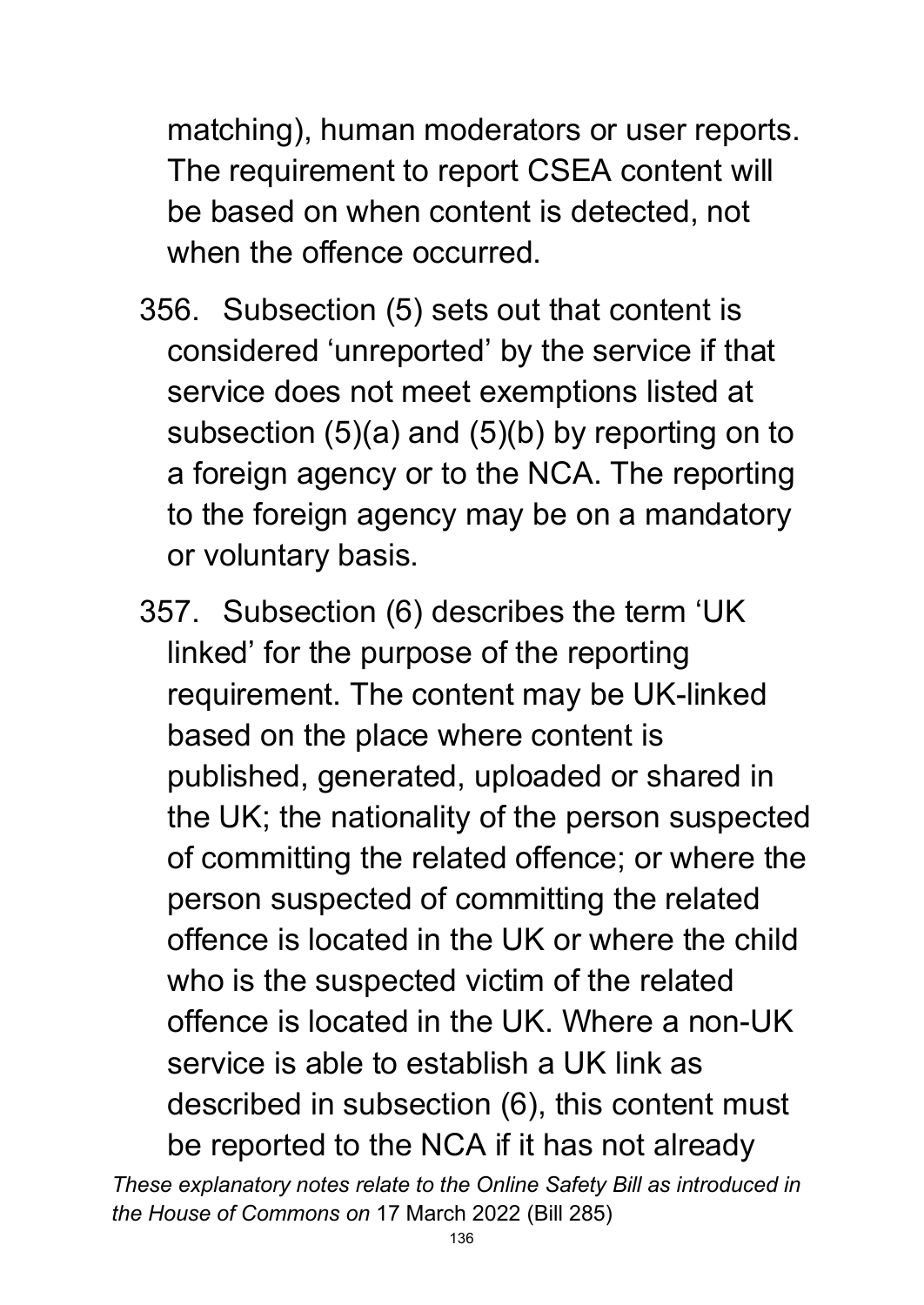been reported under alternative voluntary or mandatory reporting regimes. The information that a service provider has available to them to determine whether CSEA content is linked to the UK will vary depending on the nature of that service and the information they collect on their users. The legislation does not specify how services could determine location, but this can be determined through multiple indicators, which may include Internet Protocol (IP) addresses, Media Access Control (MAC) addresses, information provided by users on their profiles, etc.

- 358. There will not be a consequence if the provider reports CSEA content to the NCA which the provider thinks might have a UK link, but does not.
- 359. The term 'foreign agency' noted at subsection (7) denotes the exemption for services who report under alternative voluntary or mandatory reporting outside of the UK.

## **Chapter 3: Transparency Reporting**

Clause 64: Transparency reports about certain Part 3 Services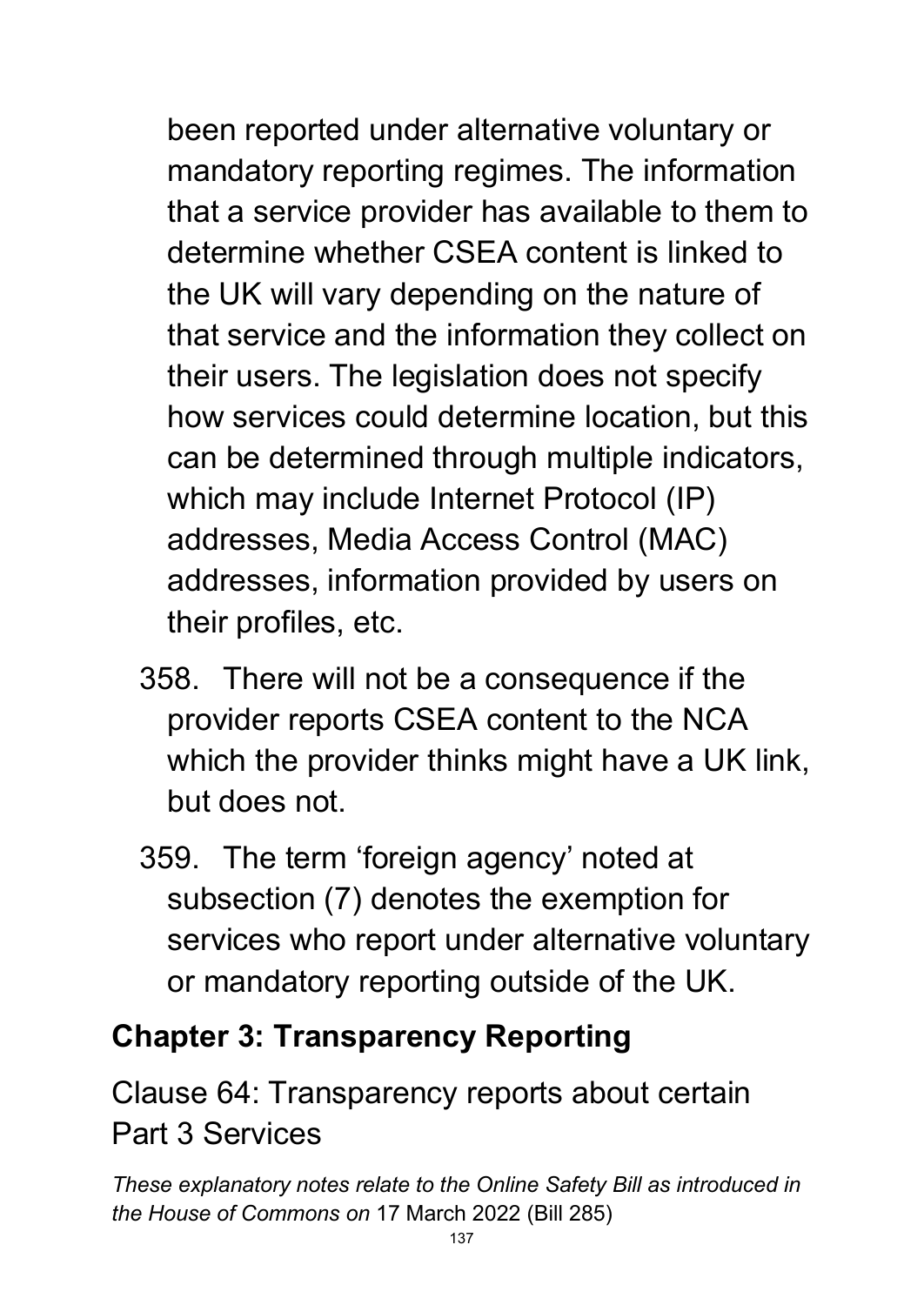- 360. This clause requires providers of relevant services to publish annual transparency reports and sets out OFCOM's powers in relation to these reports. The information set out in transparency reports is intended to help users understand the steps providers are taking to keep them safe, and provide OFCOM with the information required to hold them to account.
- 361. Transparency reports are required from Category 1, Category 2A and Category 2B services, as included in the register of categories of certain Part 3 Services (established under clause 81). OFCOM may request different types of information depending on which category a particular service meets the conditions for. The Secretary of State may change by regulations the frequency of production of transparency reports, and must consult OFCOM before doing so.

Schedule 8: *Transparency reports by providers of Category 1 services, Category 2A services and Category 2B services*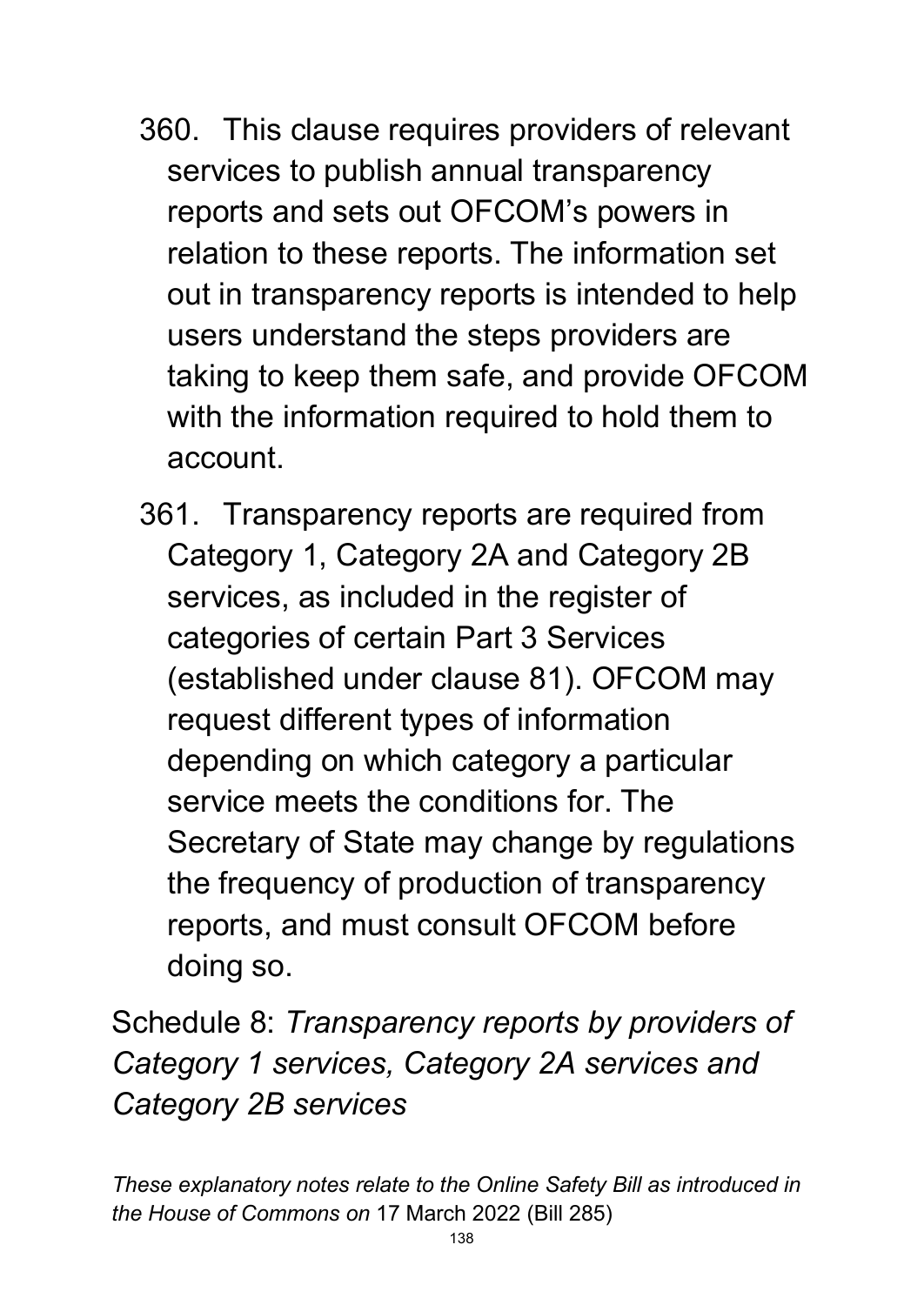- 362. Schedule 8 lists matters about which information may be required from Category 1 and Category 2B services (Part 1) and Category 2A services (Part 2) in their transparency reports under clause 64. It describes high-level types of information that OFCOM will be able to require a service provider to report on. OFCOM will then set out the specific information within these categories that service providers will need to report on in a notice. This will give OFCOM the flexibility to tailor the reporting requirements so the information sought is as useful as possible. It will also allow OFCOM to account for differences between services in setting the transparency requirements and will allow the requirements to evolve over time.
- 363. This schedule also sets out various factors that OFCOM must take into account when deciding which types of information to require under clause 64. These include the service provider's capacity, the type of service and the functionalities the service offers, the number of users of the service and the proportion of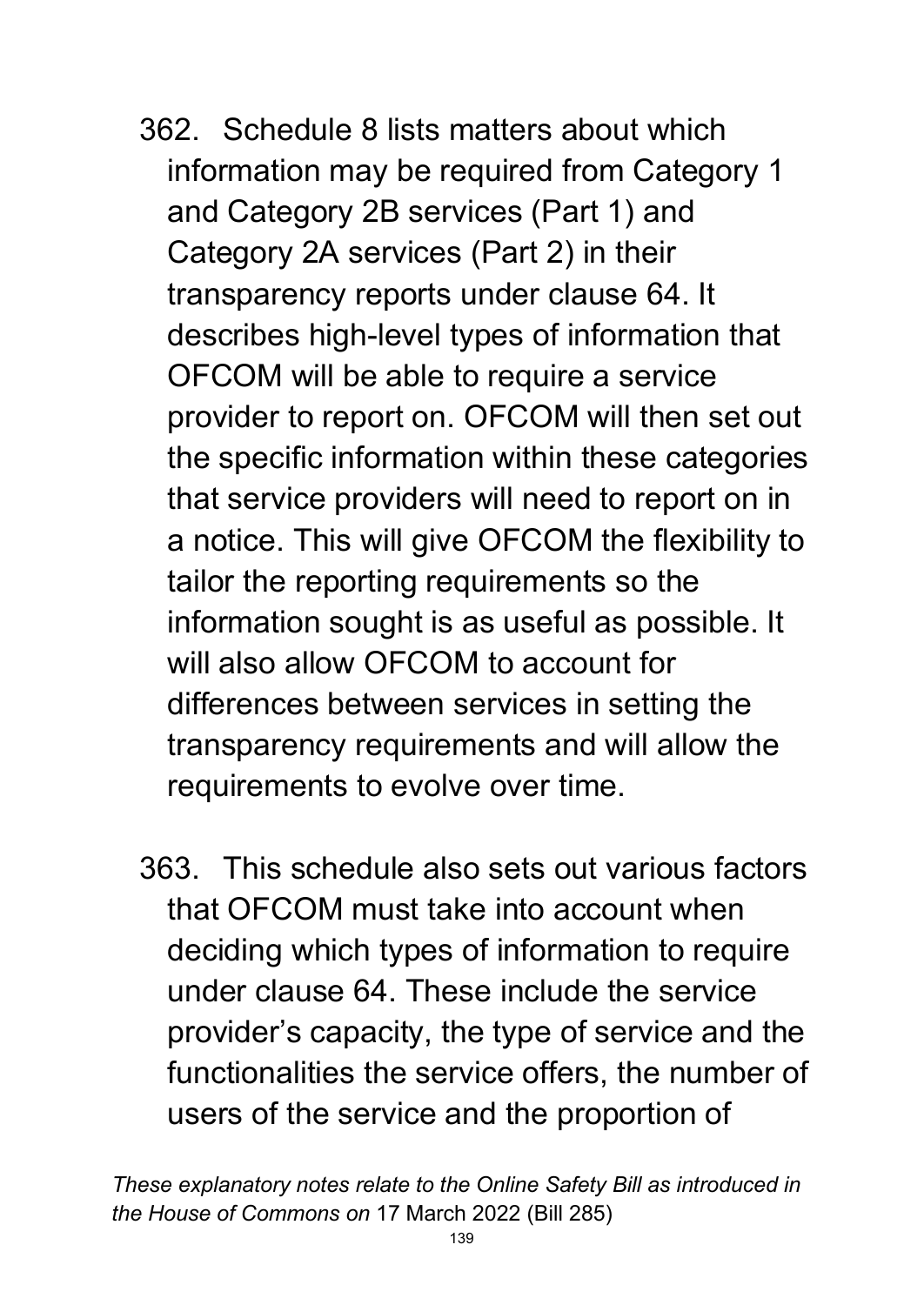users who are children. This will help ensure that the reporting requirements account for the differences between services and are proportionate. These factors are designed to help ensure the information that OFCOM selects is the most appropriate and proportionate type of information to require from the service provider in question.

Clause 65: OFCOM's guidance about transparency reports

364. This clause places a requirement on OFCOM to prepare and publish guidance on how they will exercise their power relating to transparency reports. Subsection (1) sets out the matters which must be included in guidance and subsection (2) lists expert bodies and interested parties which must be consulted before preparing this guidance, if OFCOM consider them appropriate consultees. OFCOM must have regard to this guidance when preparing or giving a notice to a provider to produce a transparency report (under clause 64) or producing their own transparency reports (under clause 135).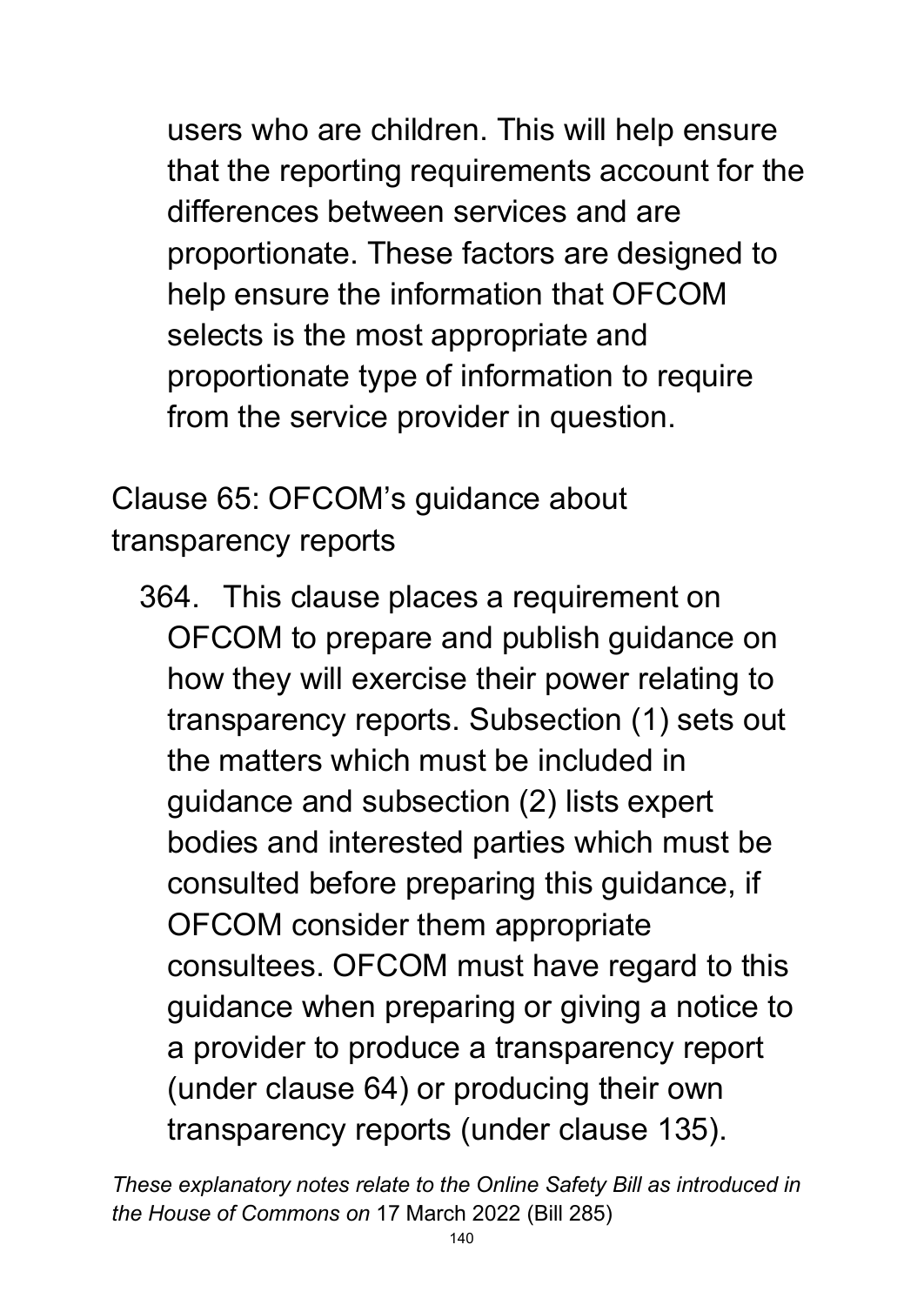## **Part 5: Duties of providers of regulated services: Certain pornographic content**

Clause 66: Meaning of "pornographic content", "provider pornographic content" and "regulated provider pornographic content"

- 365. This clause sets out what content the duties in clause 68 apply to.
- 366. Subsection (2) defines what content (see clause 189 for the definition of content) is considered to be pornographic for the purposes of Part 5.
- 367. Subsection (3) sets out what is meant by "provider pornographic content". This is pornographic content which is published or displayed on a service by the service provider itself, or an individual acting on behalf of the service provider. It does not include usergenerated content (as set out in subsection (6)). Provider pornographic content also includes pornographic content which is published or displayed on the service by means of software, automated tools or algorithms. This may include instances where the provider displays on the service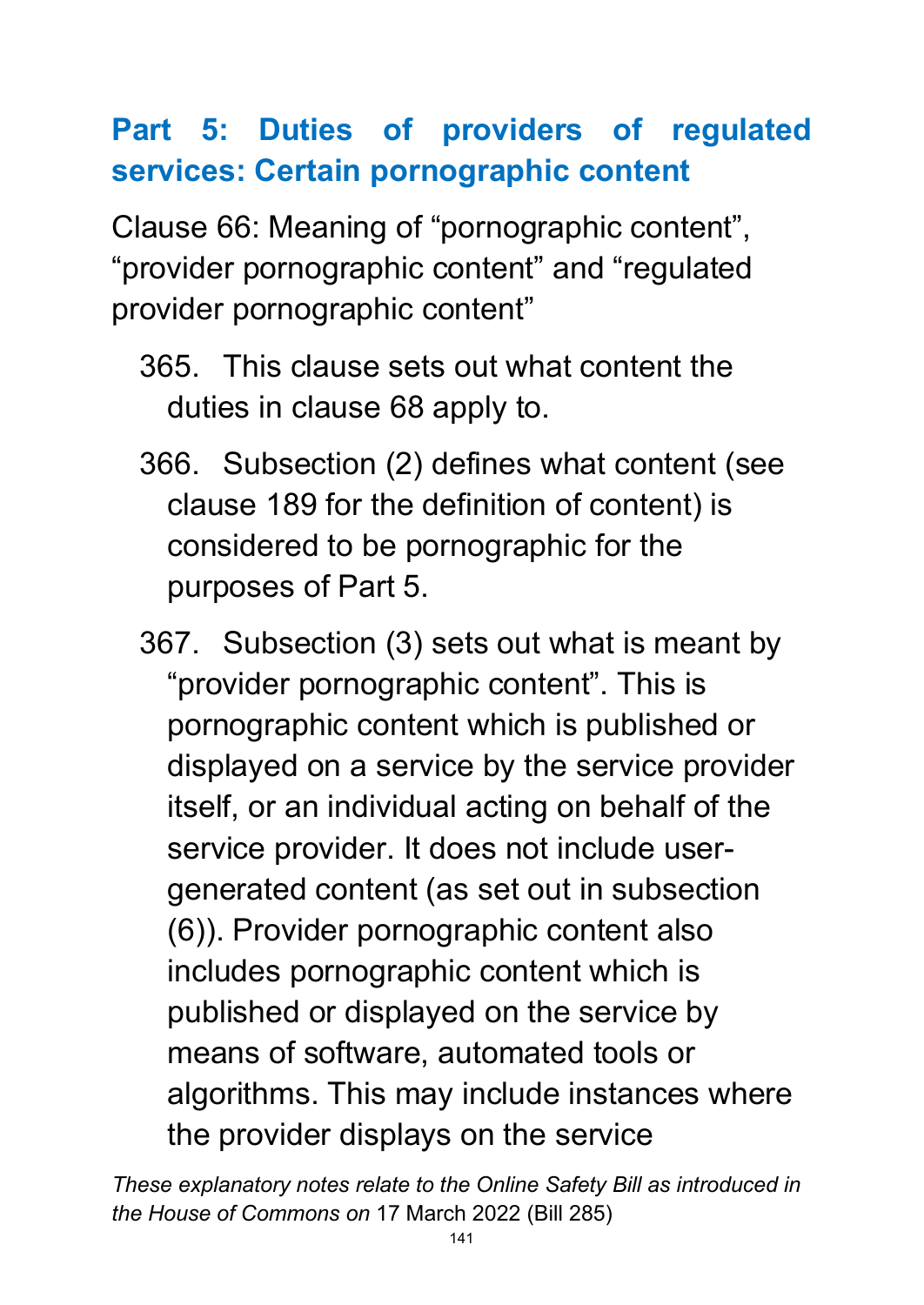thumbnails of images or videos which are hosted on the server of a third party.

- 368. Subsection (4) sets out that "regulated provider pornographic content" includes any content which meets the definition of "provider pornographic content" but does not include text-only content or paid-for advertisements.
- 369. Subsection (5) clarifies that pornographic content that is "published or displayed" on a service includes content that may require user interaction in order to be visible or audible (for example, by clicking on content that is blurred, distorted or obscured) and present on the service but not such content that is in the search results of a search service or a combined service. It clarifies that pornographic content that is "published or displayed" on a service includes content that is embedded on the service.
- 370. Subsection (6) provides that usergenerated content, as defined in clause 49 is not to be considered provider pornographic content for the purposes of subsection (3). This subsection keeps the categories of user-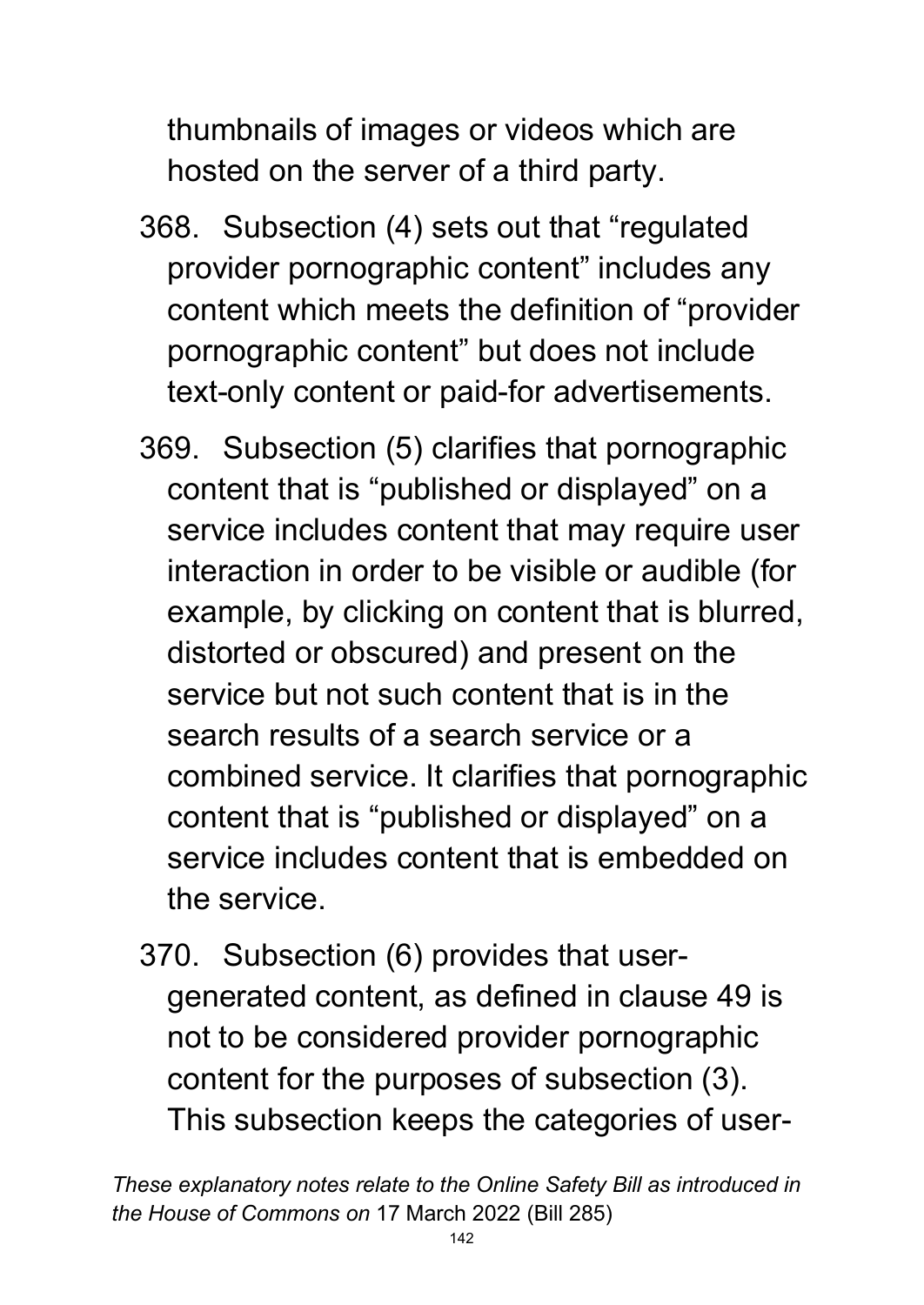generated content and provider pornographic content mutually exclusive.

Clause 67: Scope of duties about regulated provider pornographic content

- 371. Subsections (1) and (2) set out the providers of internet services which are required to comply with the duties under clause 68. Providers are required to comply i) where they have regulated provider pornographic content published or displayed on their service, ii) they are not exempt as set out in subsection (3) and iii) have links with the United Kingdom for the purposes of this Part as set out in subsection (4).
- 372. Subsection (3) sets out that a service is exempt if it is a user-to-user or search service that is exempt as provided for by Schedule 1 or any internet service described in Schedule 9.
- 373. Subsection (4) sets out that a service "has links to the United Kingdom" if it has a significant number of users in the United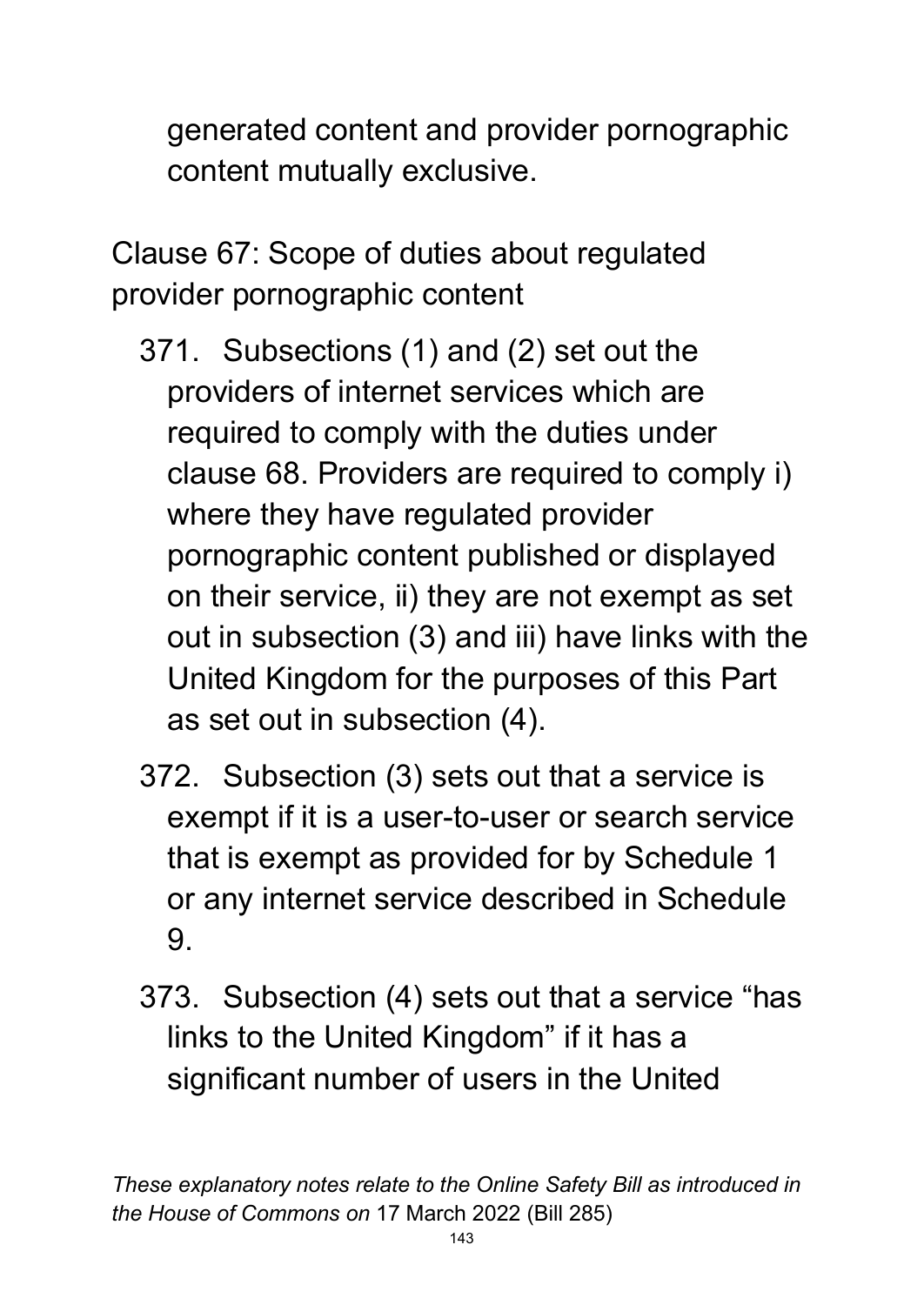Kingdom or if the service is targeted partially or solely at users in the United Kingdom.

- 374. Subsection (5) states that Part 5 does not apply to a part of a regulated service if that part meets the definition of an internal business service in either: (a) paragraph 7(2) of Schedule 1 if it is a Part 3 service, or (b) in paragraph 1(2) of Schedule 9 if it is an internet service which is not a Part 3 service. Part 5 may still apply to the non-internal business service part of the service if that part has regulated provider pornographic content. Further exemptions for internal business services are contained in Schedule 9.
- 375. The effect of subsection (6) is that the duties of Part 5 do not apply to the part of a regulated service which is an on-demand programme service (ODPS) as defined by section 368A of the Communications Act 2003. Part 5 may still apply to the non-ODPS part of the service if that part has regulated provider pornographic content. Further exemptions for ODPS are contained in Schedule 9.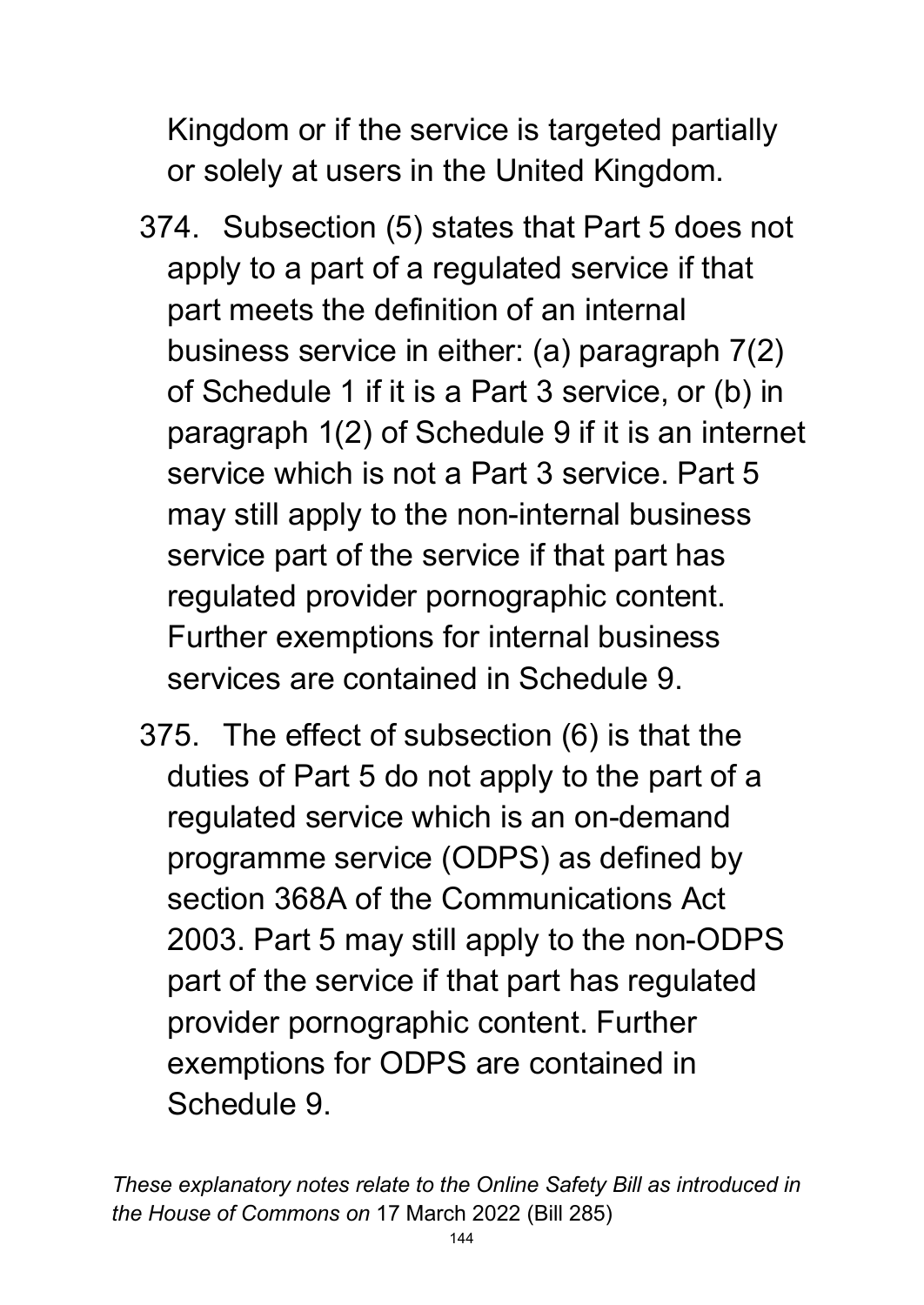- 376. The purpose of the combination of exemptions contained in subsections (5), (6), and paragraphs 2 and 6 of Schedule 9 is to provide for where only part of a service is exempt and the remainder of the service remains in scope of Part 5.
- 377. Subsection (7) clarifies that a service provider's compliance with the duties in clause 68 only applies to the design, operation and use of the service in the United Kingdom or as it affects United Kingdom users of the service.

# Schedule 9: *Certain internet services not subject to duties relating to regulated provider pornographic content*

- 378. Schedule 9 sets out the providers of internet services which are not subject to the duties on regulated provider pornographic content.
- 379. This includes services which meet the definition of internal business services (either as a whole or for part of the service) and which are not user-to-user or search services. It also includes services provided by public bodies or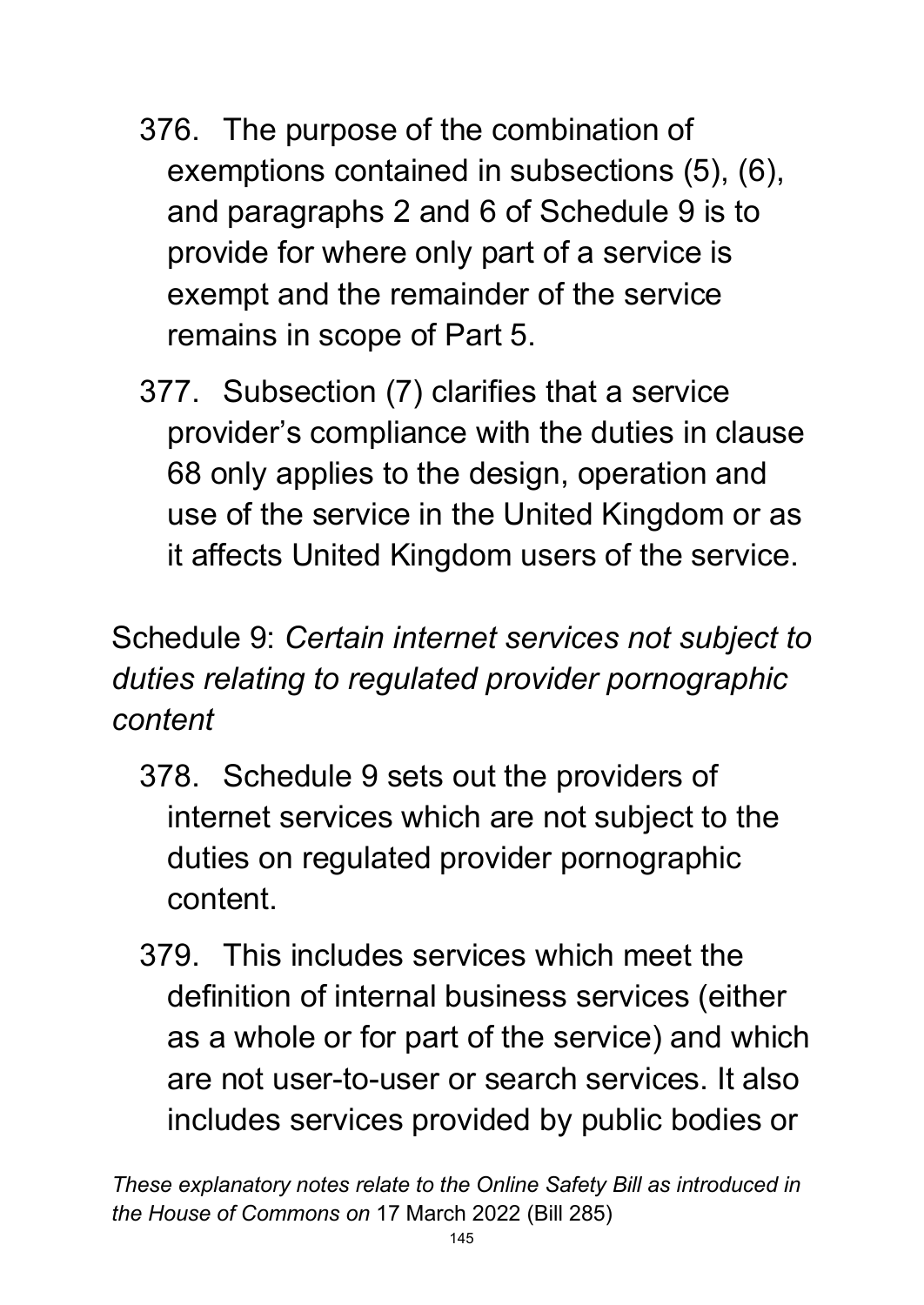services provided for by persons providing education or childcare. It also includes internet services which are an on-demand programme service as defined by section 368A of the Communications Act 2003 (either as a whole or for part of the service).

Clause 68: Duties about regulated provider pornographic content

- 380. Clause 68 establishes the duties which apply to providers of services with regulated provider pornographic content as set out in clause 67(2).
- 381. Subsection (2) requires service providers to restrict those under the age of 18 from being able to view regulated provider pornographic content on their service. One example of a measure which service providers could use to prevent children from accessing this content is age verification. Age verification refers to the age assurance measures that provide the highest level of confidence about a user's age.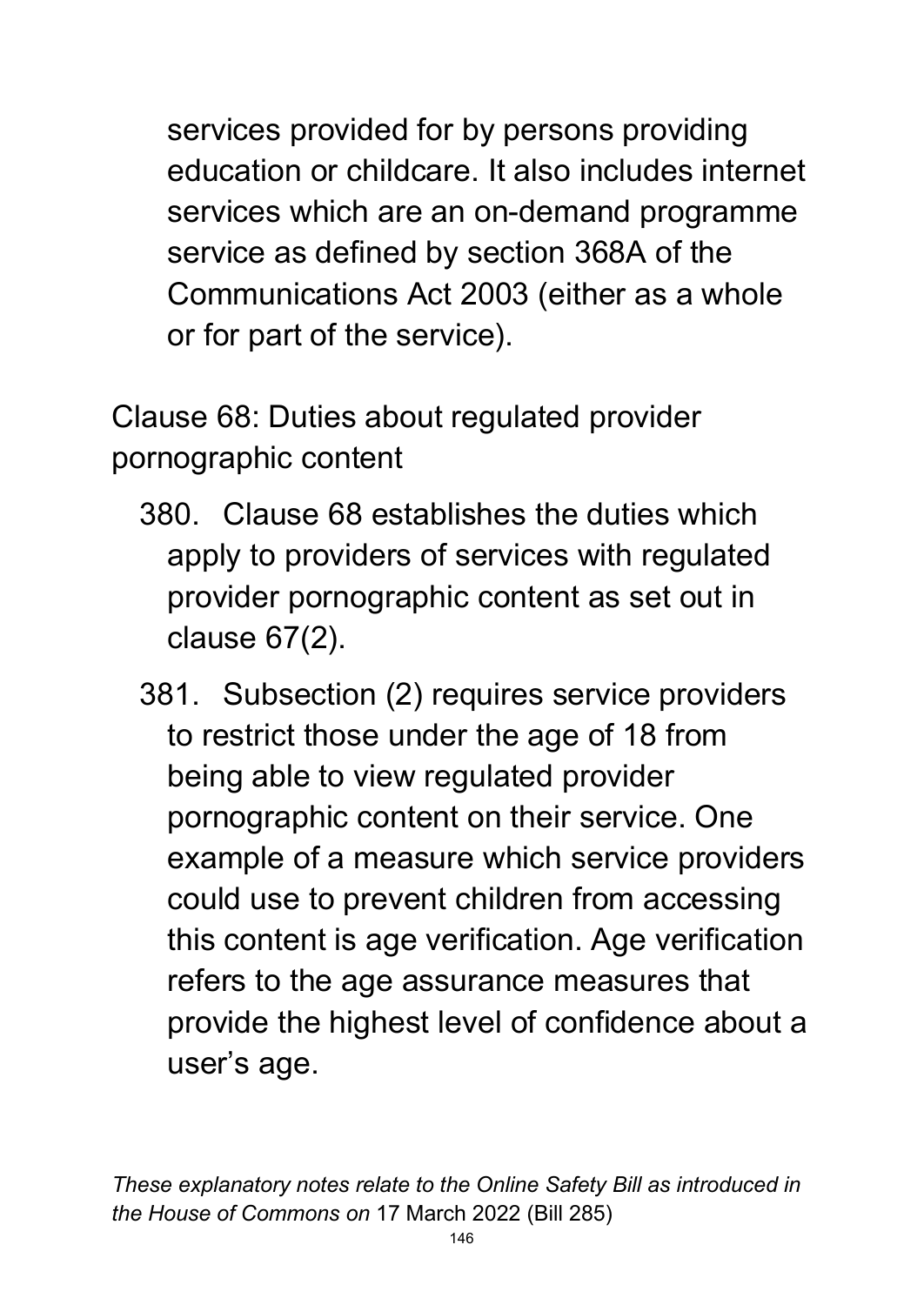382. Subsection (3)(a) requires service providers to keep an easily understood, written record of the measures they have taken or which are in use, and any policies they have implemented, to comply with the duty in subsection (2). Subsection (3)(b) requires service providers to keep such a record of the ways they have protected users from a breach of any statutory provision or rule of law concerning privacy (including, but not limited to, any such provision or rule concerning the processing of personal data).

Clause 69: OFCOM's guidance about duties under section 68

- 383. This clause requires OFCOM to produce guidance for providers of services with regulated provider pornographic content as set out in clause 67(2) to assist them in complying with the duties under clause 68.
- 384. Subsection (2) sets out what OFCOM must include within guidance under this section. The intention is that the guidance will provide services with practical examples to assist them with complying with their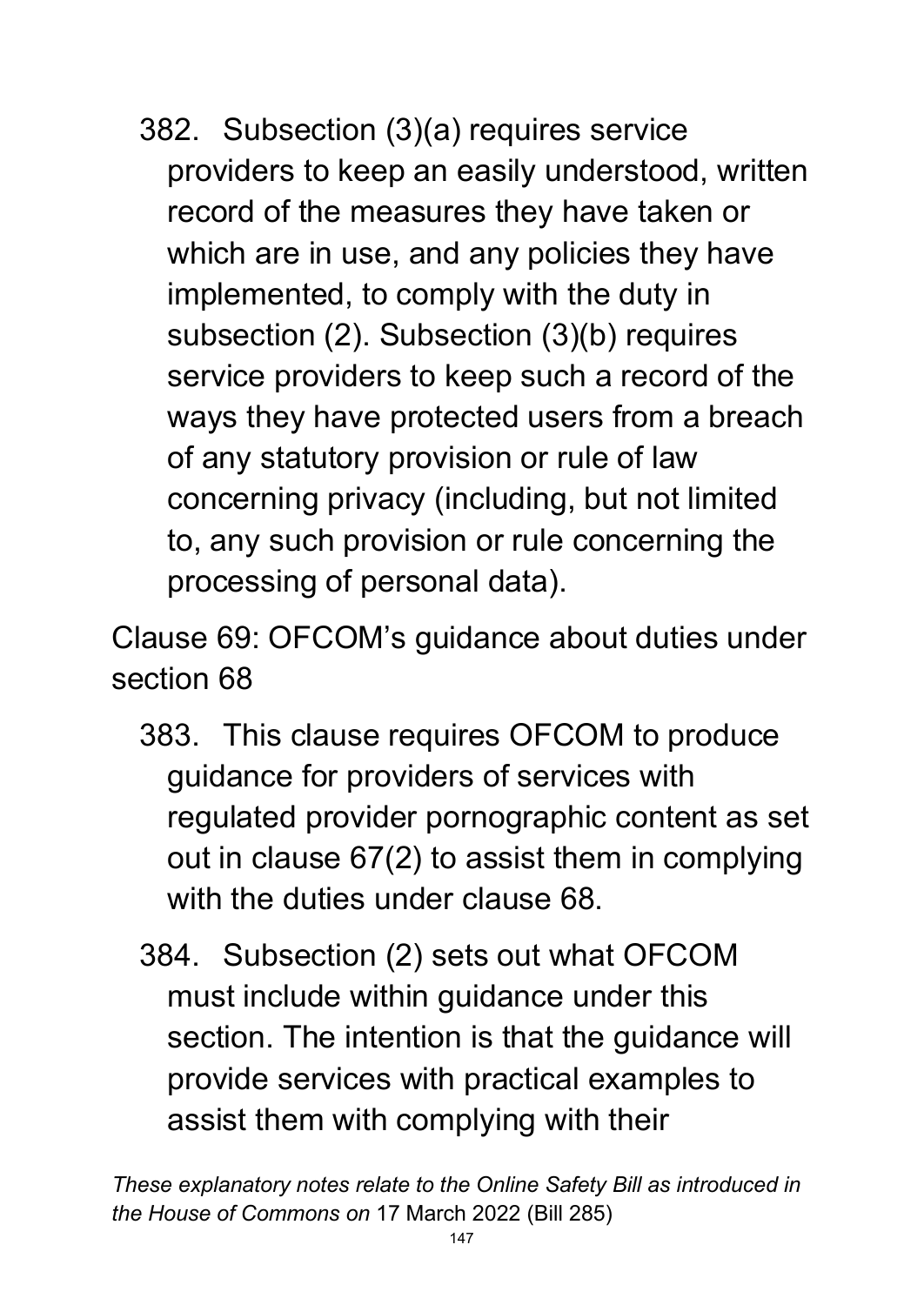obligations which are set in primary legislation. The guidance will also provide additional transparency on how OFCOM will determine if a service has complied with its duties under clause 68.

- 385. Subsection (3) requires OFCOM to consult with particular persons as set out in this subsection prior to preparing, revising or replacing the guidance for providers.
- 386. Subsection (4) provides that where OFCOM consider any proposed changes to the guidance to be of a minor nature, there is no requirement on OFCOM to consult as set out subsection (3) providing the Secretary of State is notified of the proposed changes and agrees that the amendments are minor and consultation is unnecessary.
- 387. Subsection (5) places a duty on OFCOM to keep the guidance under this section under review. Subsection (6) places a duty on OFCOM to publish the guidance and any revised or replacement guidance produced under this section.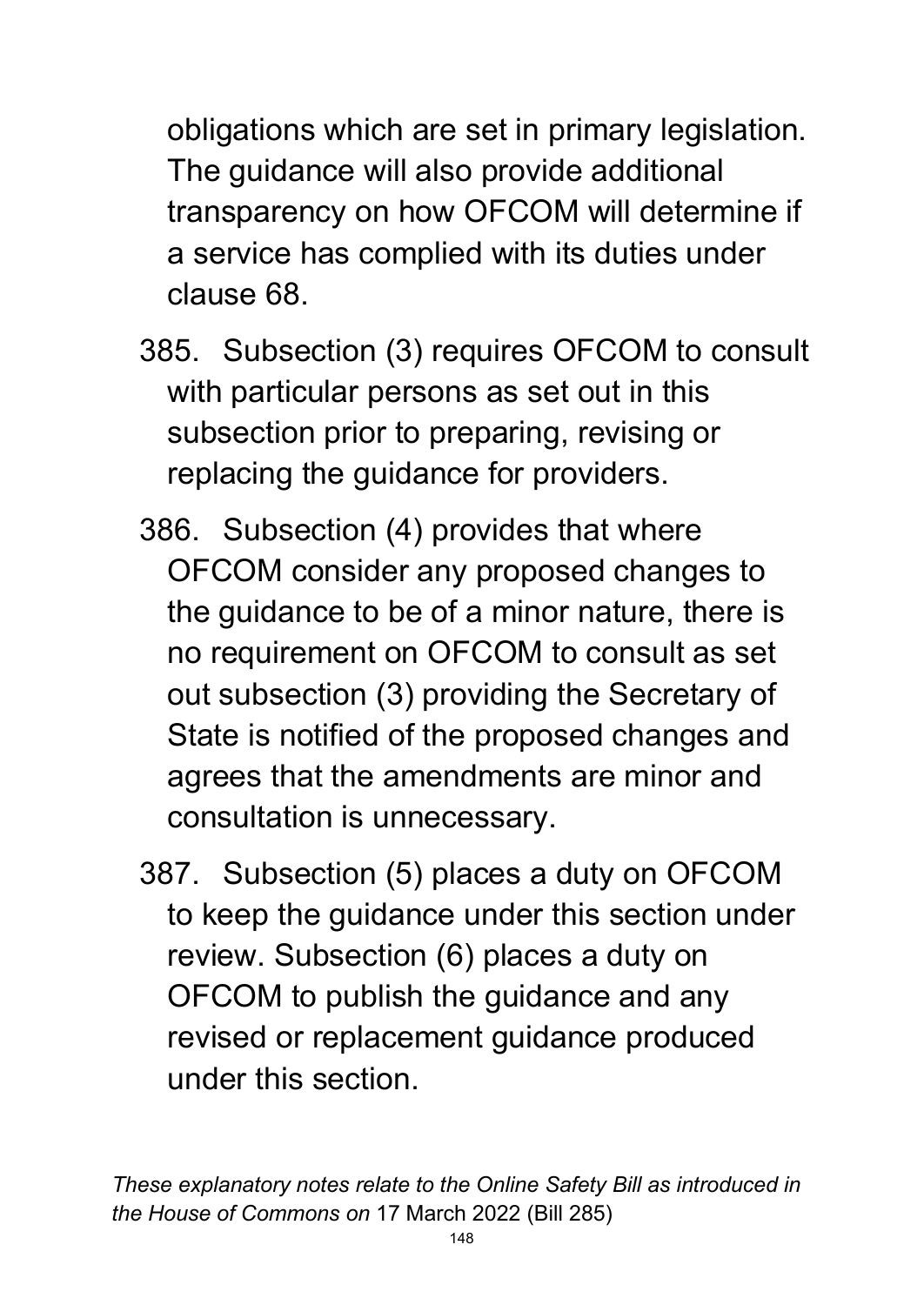# **Part 6: Duties of providers of regulated services: fees**

Clause 70: Duty to notify OFCOM

- 388. The cost to OFCOM of exercising their online safety functions will be met by fees charged to providers of regulated services. The regulated providers whose qualifying worldwide revenue is at or above a specified threshold must notify OFCOM for the relevant charging year as per the conditions set out in clause 70(1)(a) and (1)(b). A provider is not required to notify OFCOM should they fall within an exemption designated by OFCOM and approved by the Secretary of State.
- 389. When notifying OFCOM, regulated services must provide specific evidence within the timeframes stipulated in subsection (5).
- 390. The evidence which services must provide at the point of notification will be set out in regulations to be made by the Secretary of State. OFCOM will also issue a statement defining the terms "qualifying worldwide revenue" and "qualifying period".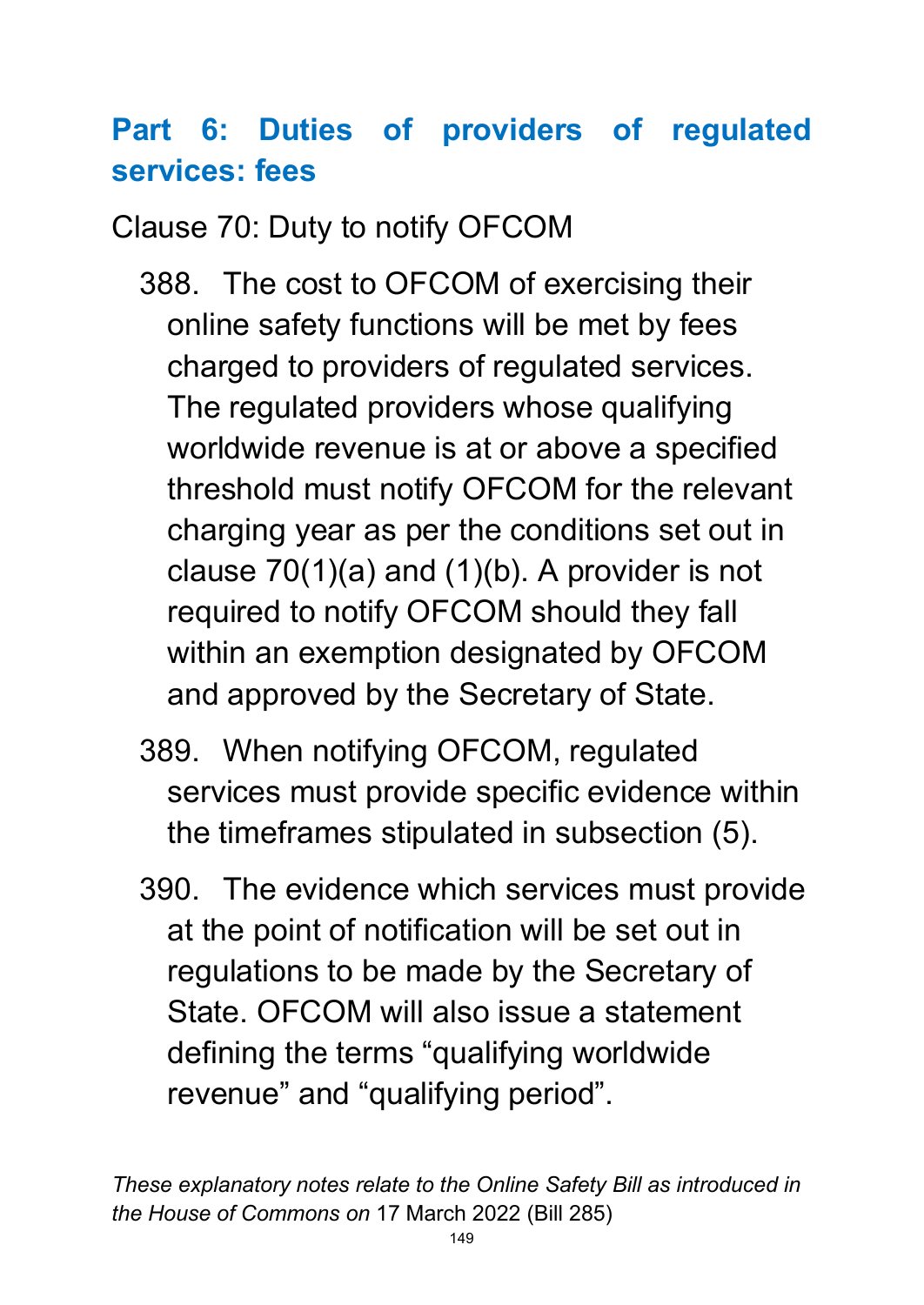Clause 71: Duty to pay fees

- 391. The cost to OFCOM of exercising their online safety functions will be met by fees charged to providers of regulated services. This clause empowers OFCOM to require a provider of a regulated service to pay the fee.
- 392. The fee payable to OFCOM will be based on the provider's qualifying worldwide revenue for the qualifying period and any other factors that OFCOM consider appropriate.

Clause 72: OFCOM's statement about "qualifying worldwide revenue" etc

- 393. This clause sets out the content of the statement, and the process to be followed, when OFCOM prepares the statement setting out the definition of "qualifying worldwide revenue" and "qualifying period".
- 394. Before publishing the statement, OFCOM must consult with the Secretary of State, the HM Treasury and any other persons who OFCOM consider may be affected by the content in the statement.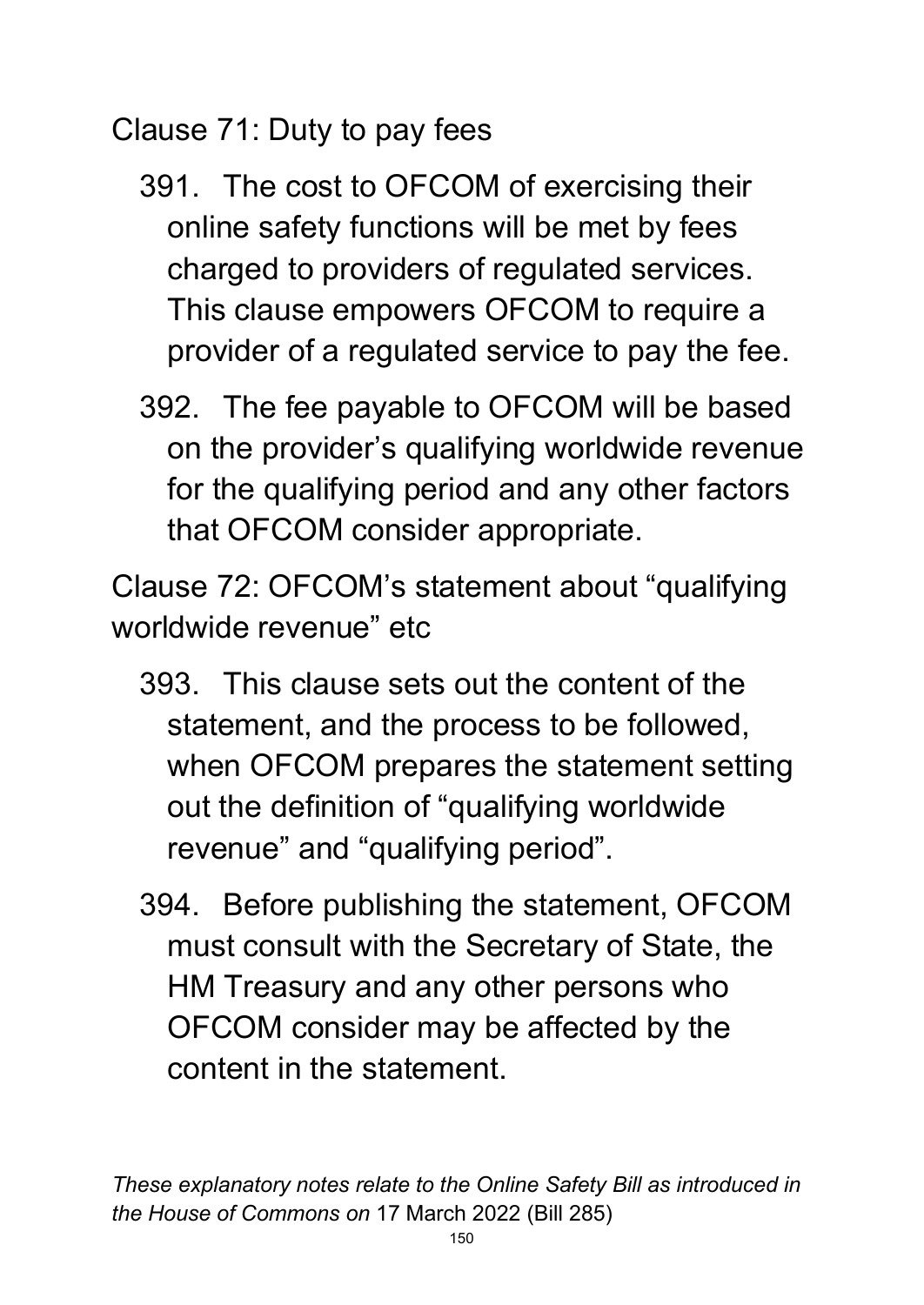- 395. OFCOM will publish and send a copy of the statement to the Secretary of State who will lay it before Parliament.
- Clause 73: Threshold figure
	- 396. OFCOM will be funded via fees from providers of regulated services whose qualifying worldwide revenue is equal to or greater than the specified threshold as determined by clause 73.
	- 397. This clause sets out that OFCOM will consult persons affected by the threshold in order to inform the threshold figure for the purposes of clauses 70 and 71. The Secretary of State will then determine the figure for the threshold after having taken advice from OFCOM following the conclusion of the consultation.
	- 398. Subsections (3)-(5) set out the process to be followed when the threshold is first set and each time it is revised.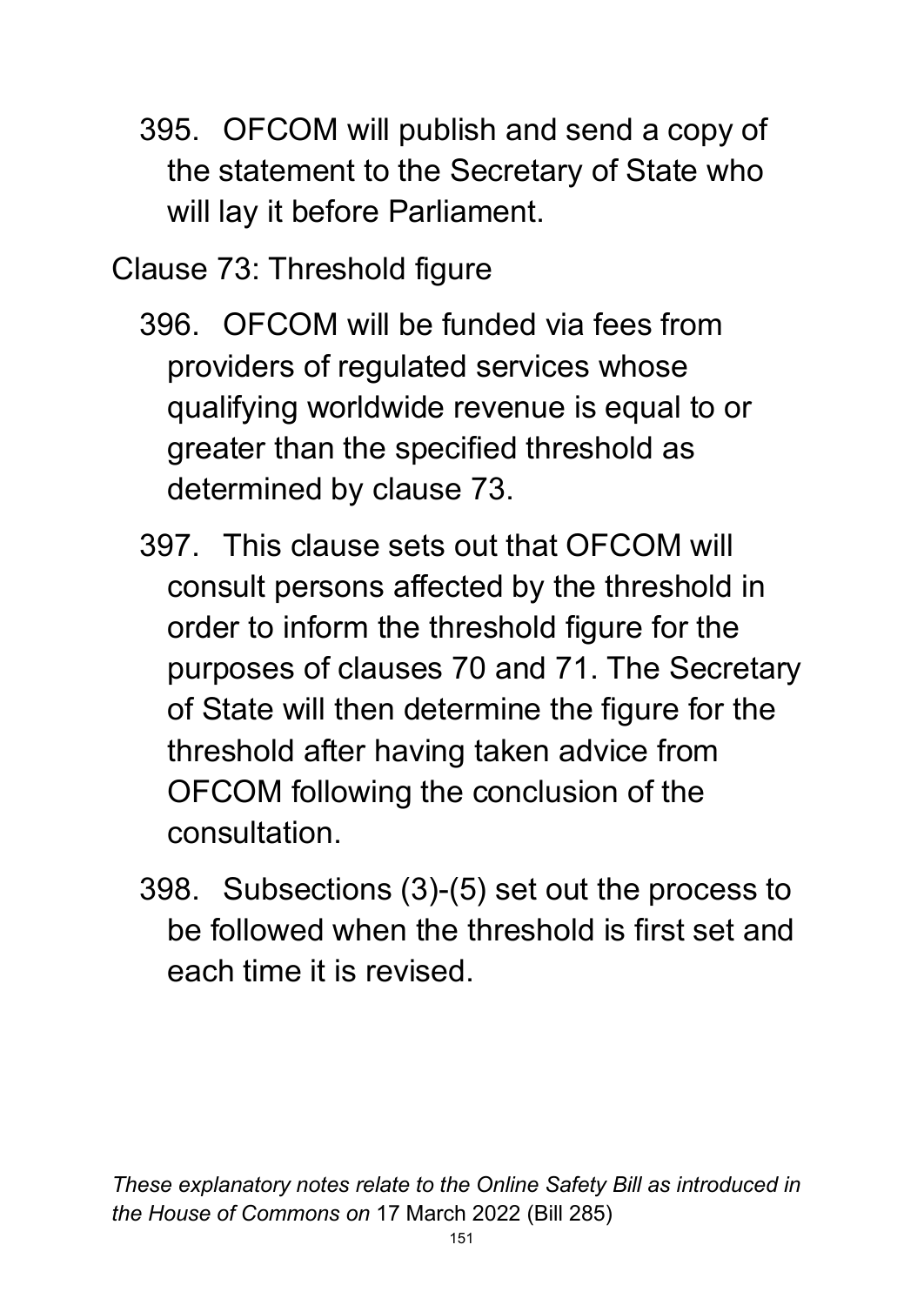Clause 74: Secretary of State's guidance about fees

- 399. This clause sets out the requirement for the Secretary of State to issue guidance to OFCOM regarding the principles to be included in their Statement of Principles (see clause 75).
- 400. The Secretary of State must consult with OFCOM before issuing or revising the guidance. The Secretary of State must also publish and lay the guidance (and any subsequent revisions) before Parliament. OFCOM are required to have regard to the fees guidance when exercising their funding functions.

Clause 75: OFCOM's fees statements

401. The cost to OFCOM of exercising their online safety functions will be met by fees charged to providers of regulated services. OFCOM are required to produce a Statement of Principles that it will apply when setting the fees payable by providers of regulated services. Without publication of this document,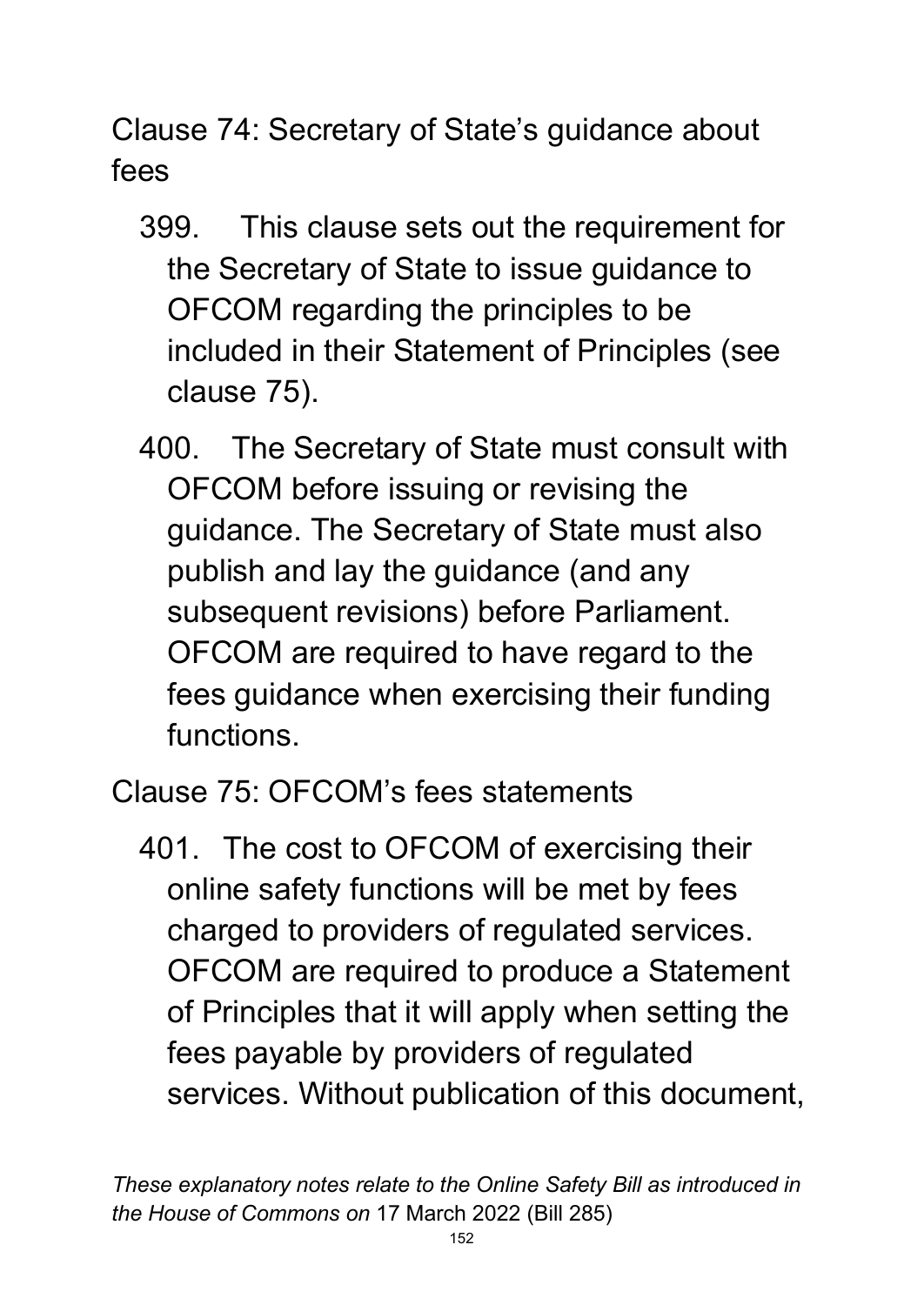OFCOM is not permitted to require providers to pay a fee.

- 402. The principles included in the Statement of Principles should justify that the fees payable are sufficient to cover OFCOM's operating costs and are justifiable and proportionate.
- 403. The content within the Statement of Principles must include the following: (a) details of the computation model used to calculate the fees; (b) the definition of qualifying worldwide revenue and qualifying period; and (c) the details of the threshold figure.
- 404. Subsection 9 (a) and (b) of this clause clarify that "OFCOM's costs" include costs incurred by OFCOM in preparing to carry out their online safety functions during a charging year and also include preparatory costs incurred after Part 6 of the Bill comes into force.

Clause 76: Meaning of "charging year" and "initial charging year"

405. This clause sets out the definitions of

*These explanatory notes relate to the Online Safety Bill as introduced in the House of Commons on* 17 March 2022 (Bill 285) ''charging year'' and ''initial charging year''.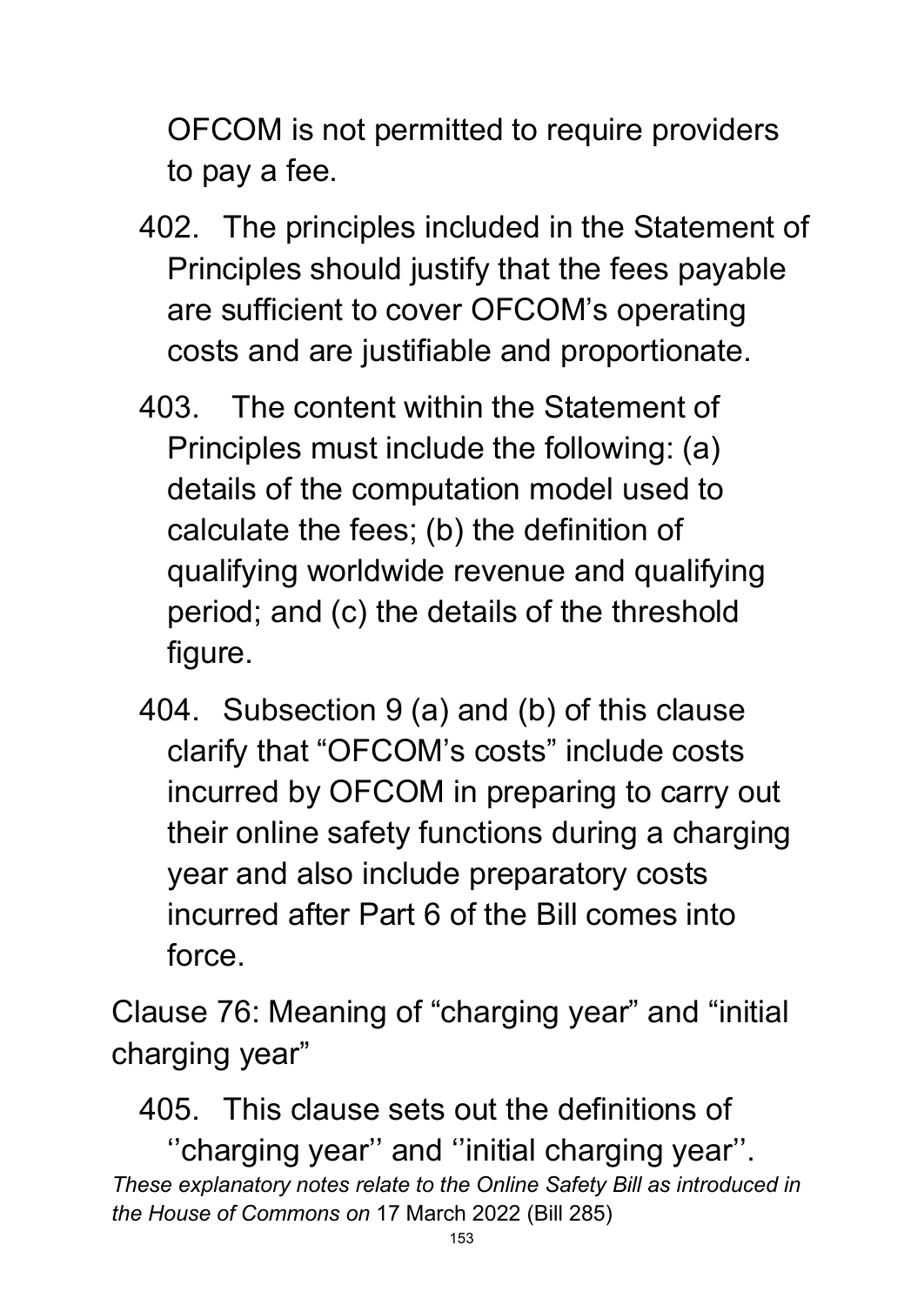The charging year will run for 12 months beginning on 1st April.

# **Part 7: OFCOM's powers and duties in relation to regulated services**

## **Chapter 1: General Duties**

Clause 77: General duties of OFCOM under section 3 of the Communications Act

- 406. This clause amends OFCOM's existing general duties under section 3 of the Communications Act 2003 (CA 2003), in order to set out duties applicable to OFCOM's new role as the online safety regulator.
- 407. This clause introduces a new general duty on OFCOM to secure, in the carrying out of their functions, the adequate protection of citizens from harm arising from content on regulated services, through the appropriate use by providers of such services of systems and processes designed to reduce the risk of such harm.
- 408. The amendments include listing the factors that OFCOM must have regard to in performing the new general duty, and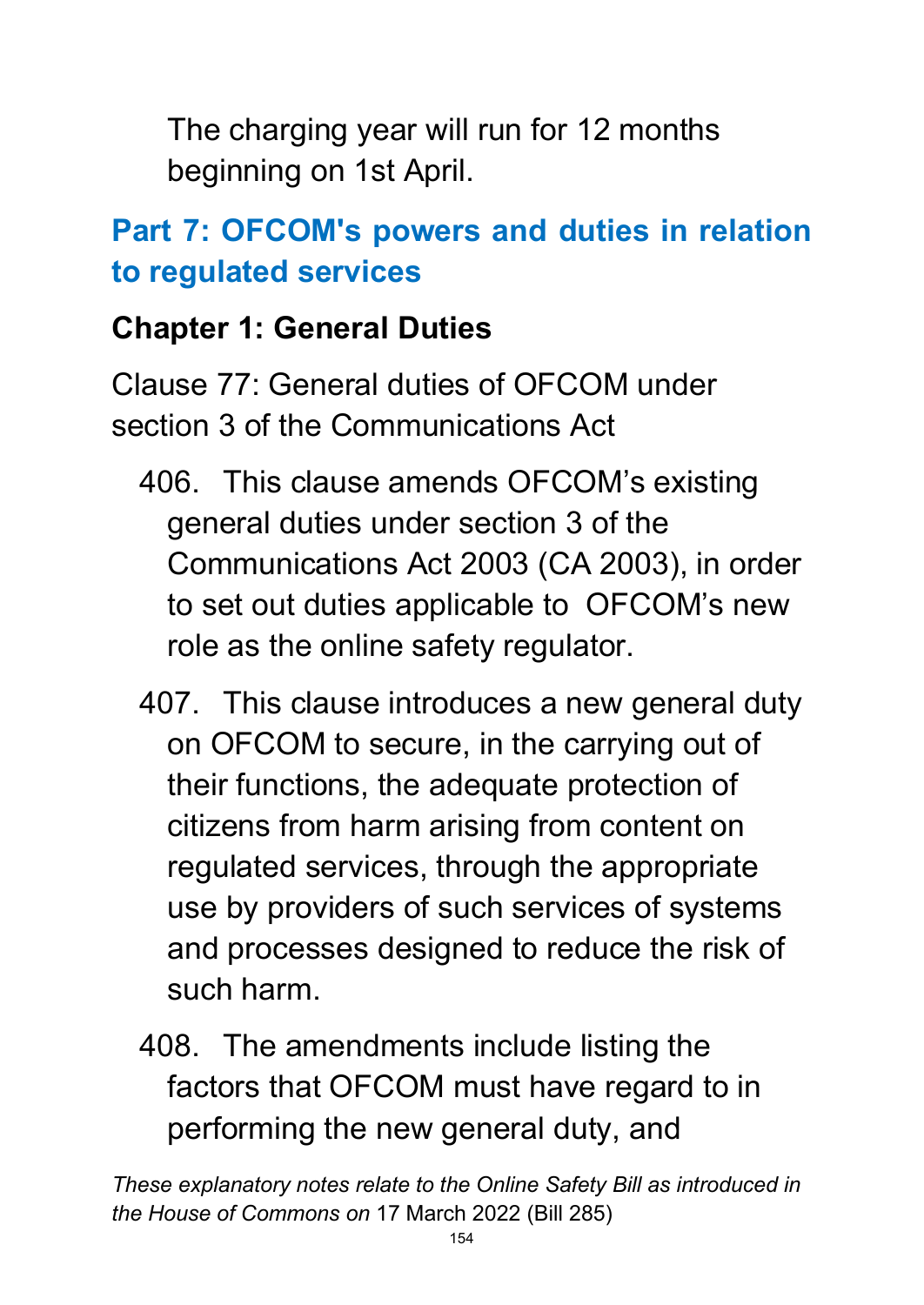specifying that OFCOM do not need to have regard to the desirability of promoting and facilitating the development of self-regulation in carrying out their functions under this Bill.

409. This clause also provides that the terms 'content', 'harm', 'provider' and 'regulated service' have the same meaning in the CA 2003 as in this Bill.

Clause 78: Duties in relation to strategic priorities

- 410. This clause sets out OFCOM's duties in relation to statements of strategic priorities designated by the Secretary of State under clause 143(1).
- 411. In particular, OFCOM must have regard to any such statement in carrying out their online safety functions.

Clause 79: Duty to carry out impact assessments

412. This clause extends OFCOM's duty to carry out impact assessments on important proposals under section 7 of the Communications Act 2003 (CA 2003) to their online safety functions.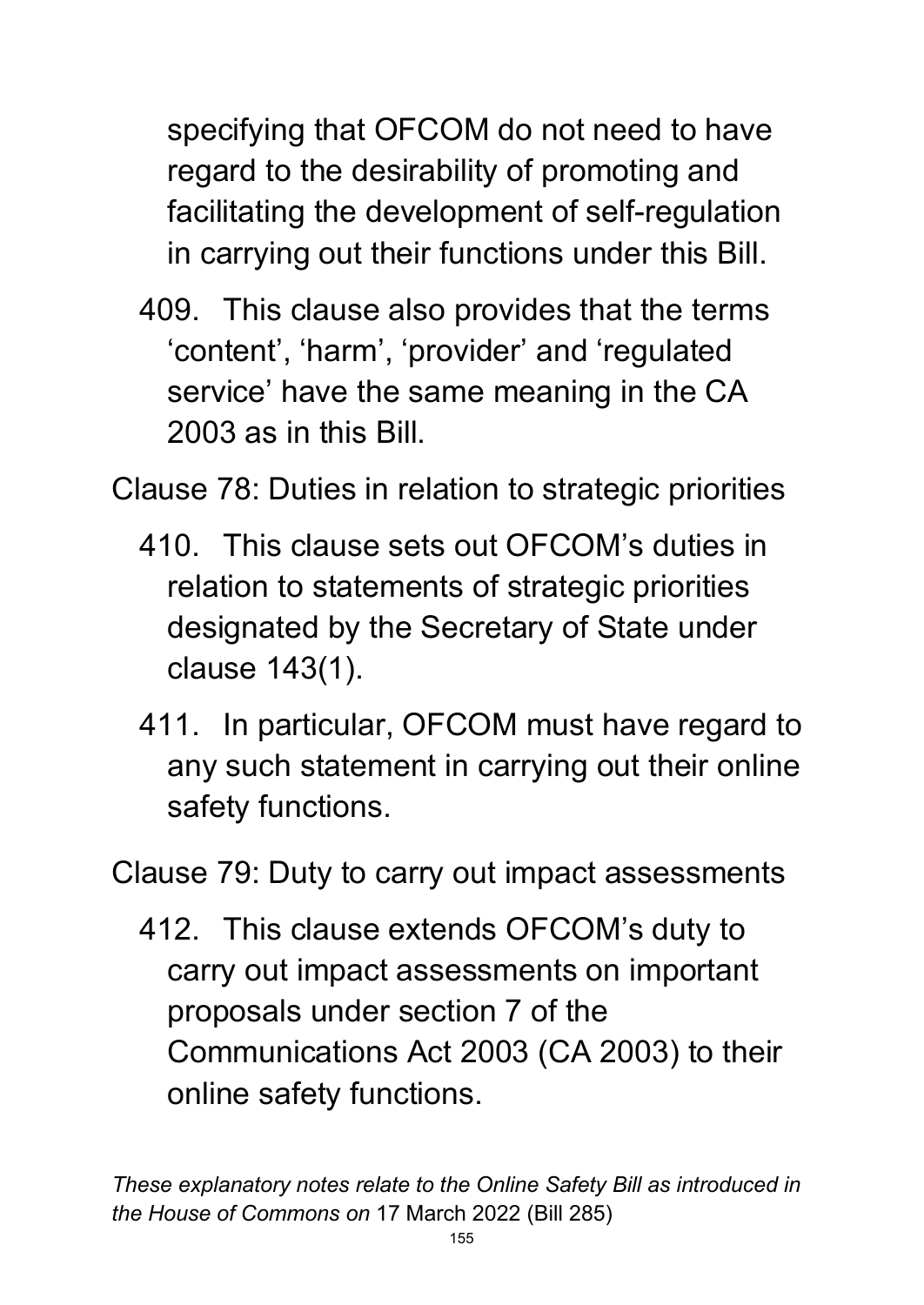- 413. Section 7(2A) of the CA 2003 will provide that all proposals to introduce, replace or amend codes of practice under this Bill are "important proposals" for the purposes of OFCOM's duty to carry out impact assessments. This means that OFCOM will either need to undertake and publish an impact assessment on these proposals, or to publish a statement detailing why they consider such an assessment unnecessary.
- 414. Section 7(4B) of the CA 2003 will provide that all assessments of proposals which relate to the carrying out of OFCOM's online safety functions must include an assessment of the likely impact of implementing the proposal on small and micro businesses. If only part of the proposal relates to OFCOM's online safety functions, then only that part must be assessed to determine its likely impact on small and micro businesses.

# **Chapter 2: Register of categories of regulated user-to-user services and regulated search services**

Clause 80: Meaning of threshold conditions etc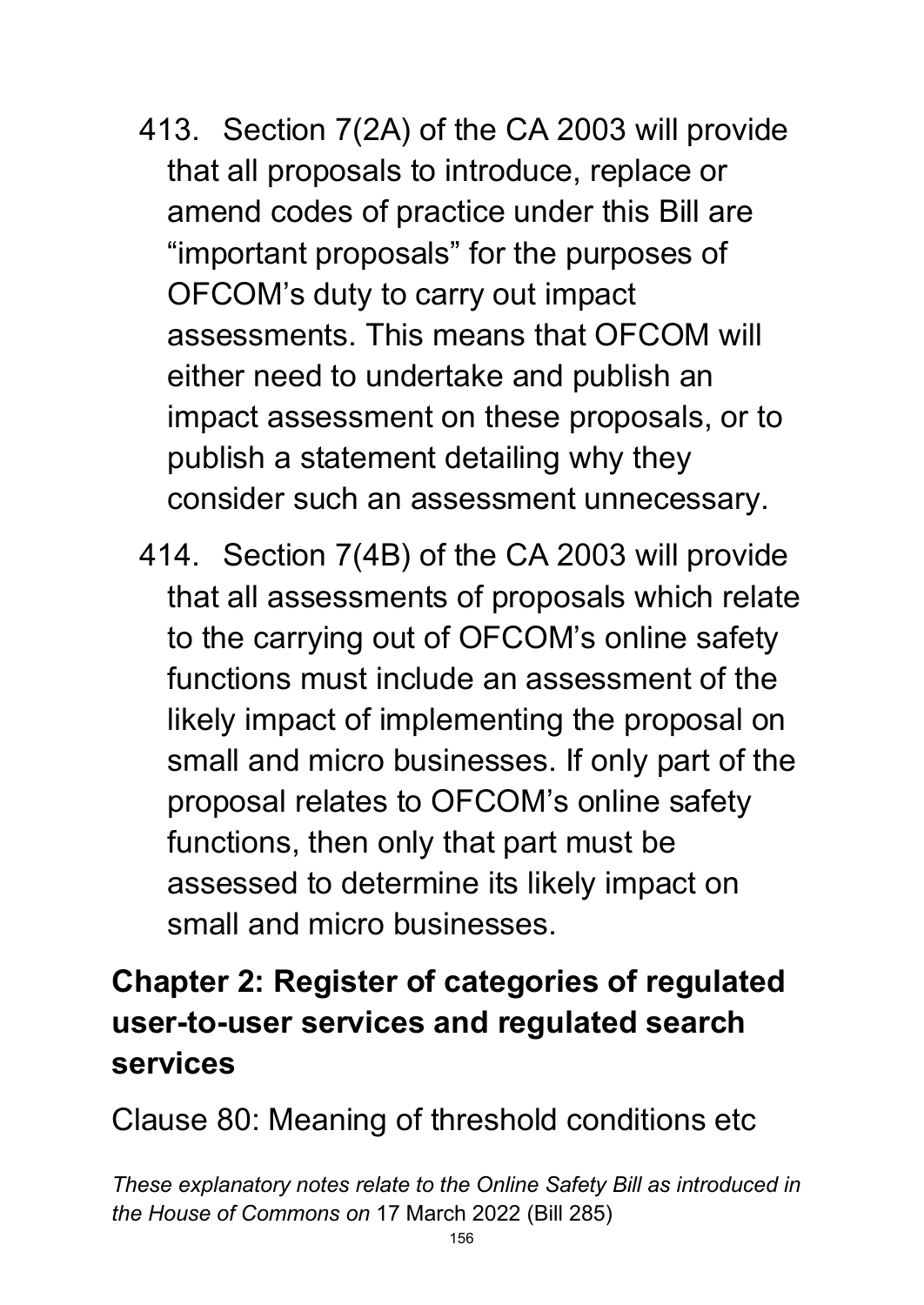415. This clause sets out how Schedule 10, which provides details about the regulations for establishing threshold conditions, applies in relation to Part 3 Services.

*Schedule 10: Categories of regulated user-to-user services and regulated search services: regulations* 

- 416. This Schedule sets out the procedure for making and amending the regulations that establish the threshold conditions a relevant service must meet in order to be designated as a Category 1, Category 2A or Category 2B service.
- 417. Paragraph 1(4) provides that these regulations must specify how a service may meet the relevant threshold conditions. It makes clear that, in order to meet the threshold conditions to become a Category 1 or 2A Service, a service must meet at least one condition relating to the number of users and at least one condition relating to functionality. For Category 2A Services, a service must meet at least one condition relating to the number of users. This ensures that the factors which are set out on the face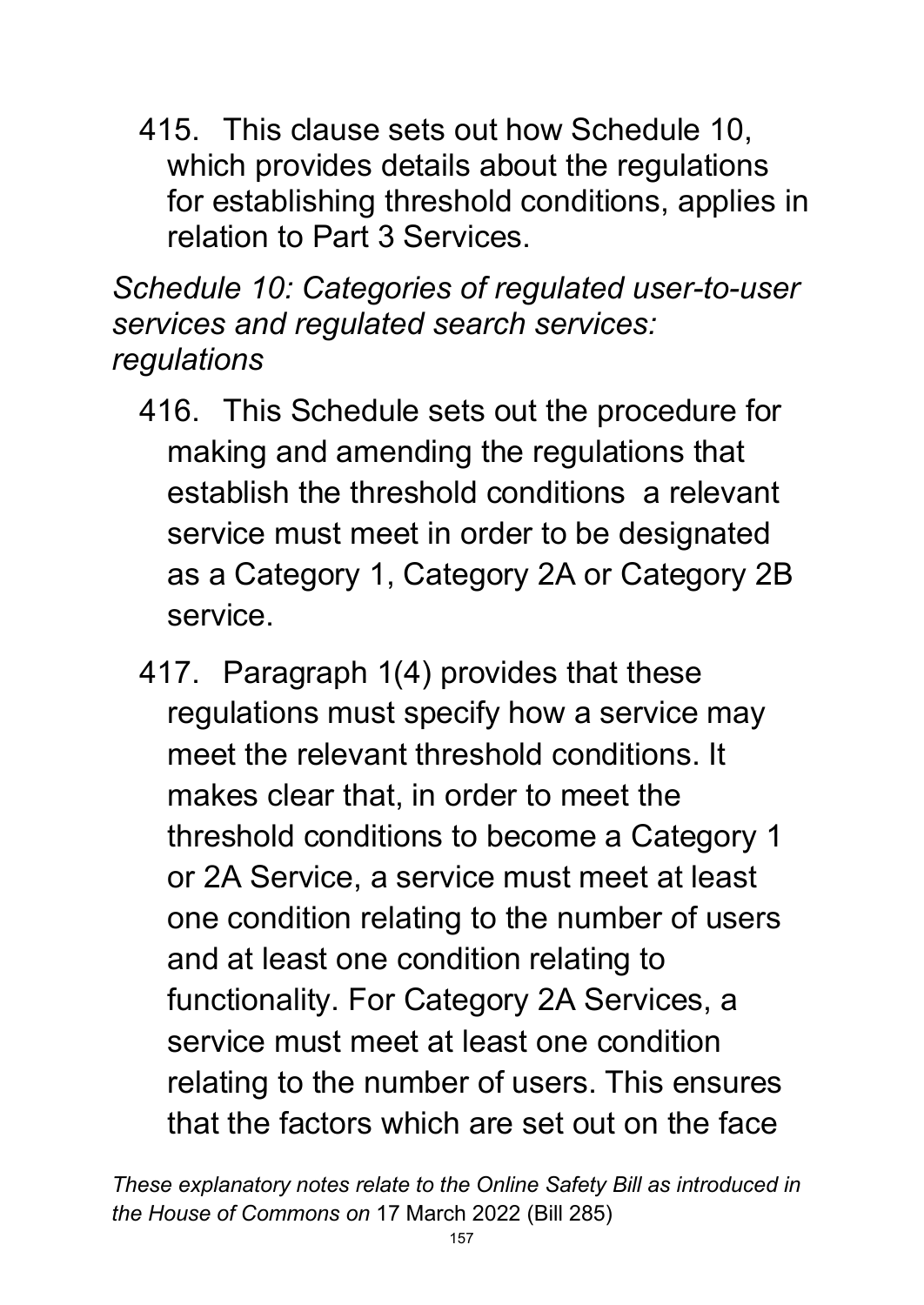of the Bill as being most important in determining whether it is proportionate to place additional duties on the provider of a user-to-user service or a search service will be reflected in each designation decision.

- 418. Under sub-paragraphs (5) to (7) of paragraph 1, the Secretary of State, in making regulations under this Schedule, must consider the likely impact the factors set out in the previous sub-paragraphs will have on the level of risk of certain types of harm.
- 419. Paragraph 2 establishes the procedure for making the first set of regulations under paragraph 1. Sub-paragraphs (2), (3) and (4) of paragraph 2 set out that OFCOM must carry out research to inform the making of these regulations. This research must be carried out within six months of Royal Assent. However, for research in relation to Category 2A and 2B services, paragraph 2(10) allows for the Secretary of State to give OFCOM extra time to carry out the research, up to a limit of 18 months after Royal Assent. Extra time could be required if, for example, the Secretary of State determined that it were necessary to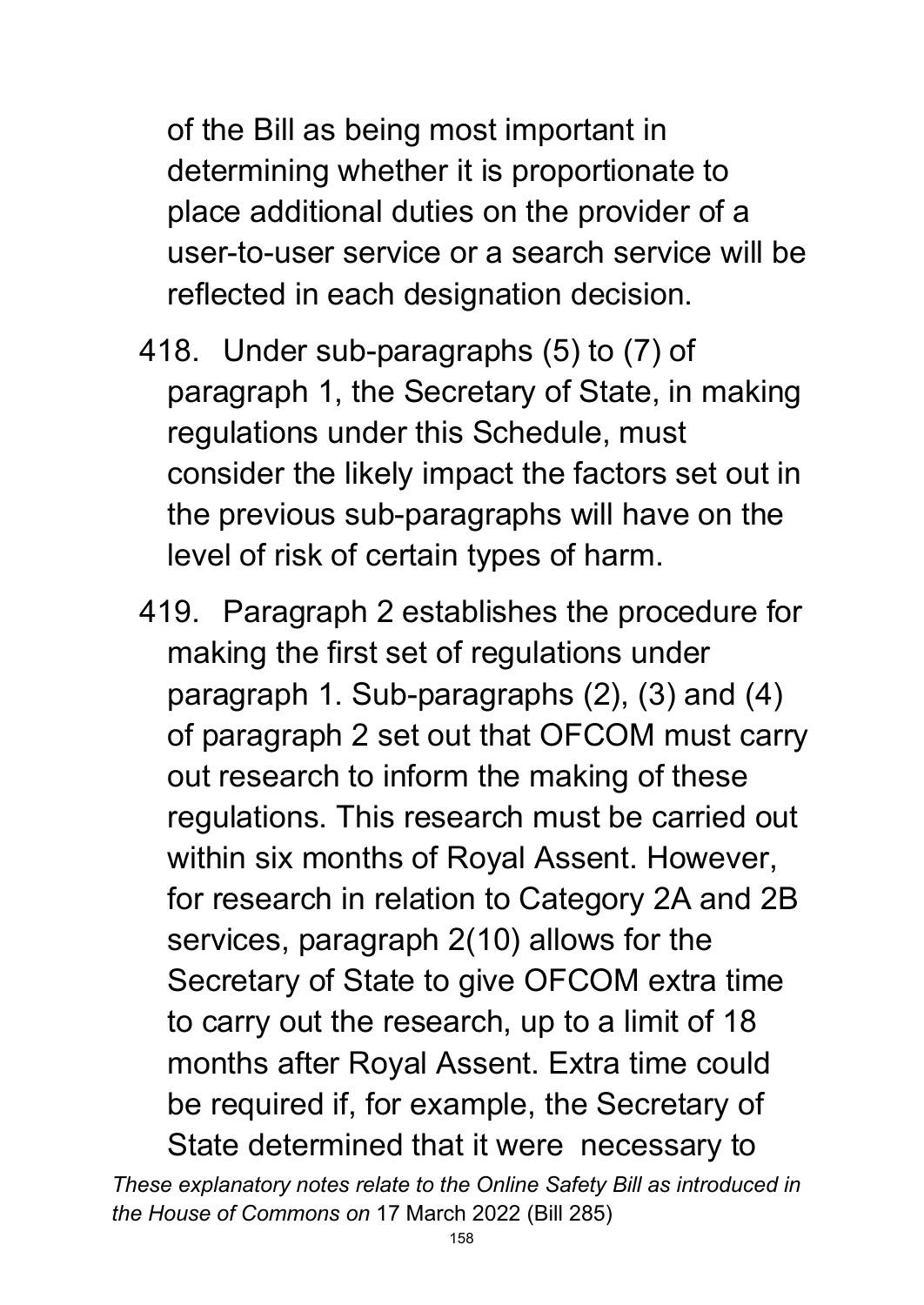consider the effectiveness of the transparency reporting framework for Category 1 services before extending its scope.

- 420. OFCOM must then provide advice to the Secretary of State, based on their research, as to what they consider would be the appropriate threshold conditions (paragraph 2(5) of Schedule 10). In respect of Category 2A and 2B threshold conditions, OFCOM may advise that the regulations should include another factor in addition to number of users (and, for user-to-user services, functionalities), and what that other factor should be.
- 421. If the regulations include provisions which differ in any material respect from what was advised by OFCOM, the Secretary of State must publish a statement explaining why they have departed from that advice (paragraph 2(8) of Schedule 10).
- 422. After the regulations are made, OFCOM will be required to assess services which they consider are likely to meet the relevant threshold conditions against the threshold conditions set out in the regulations, and to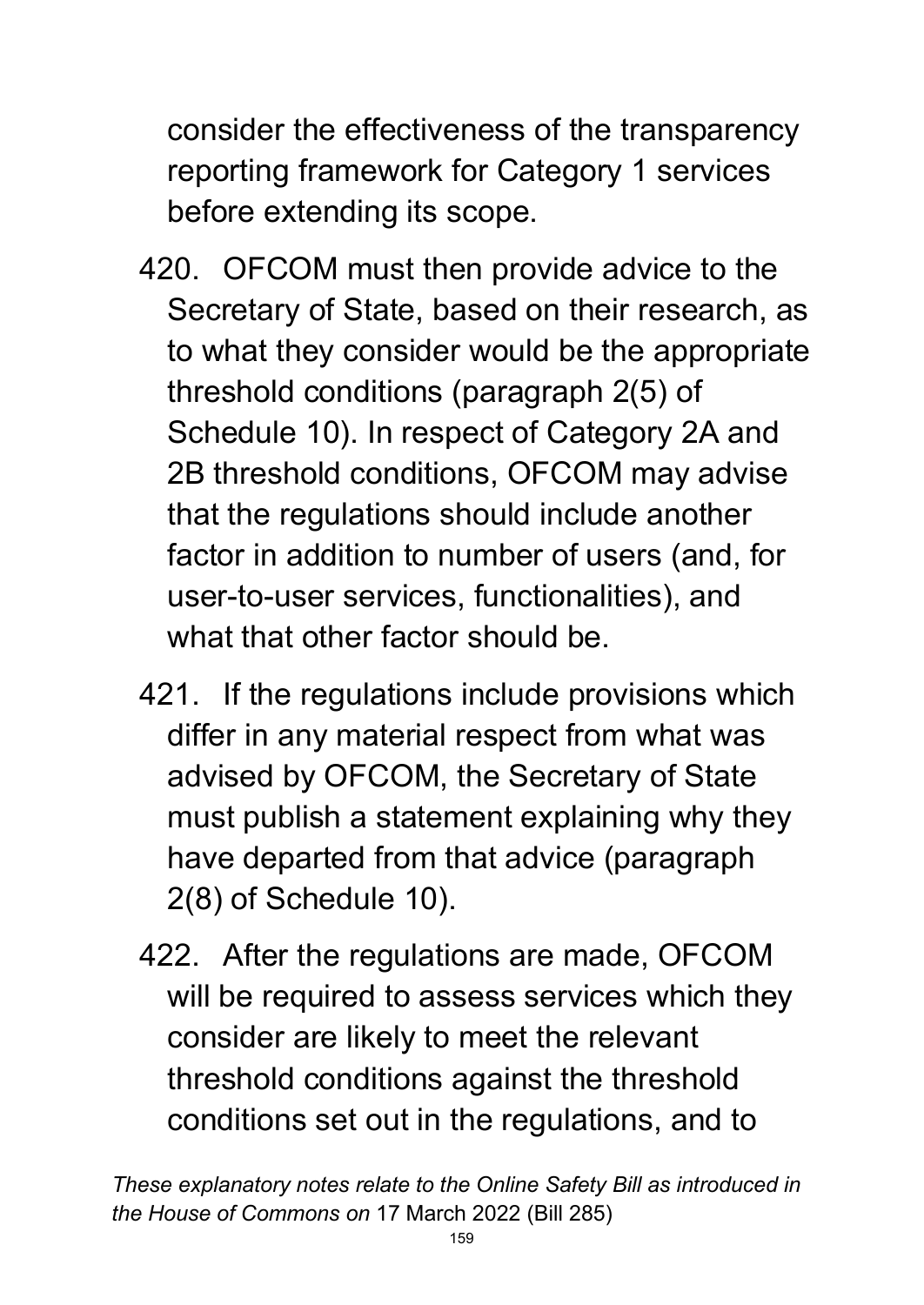establish a register of Category 1, Category 2A and Category 2B services (see clause 80(1)). Services become subject to Category 1, 2A or 2B duties by virtue of being added to the relevant part of the register.

- 423. Paragraph 3 establishes the procedure for updating the threshold conditions by amending or replacing regulations made under paragraph 1. Paragraphs 3(1), (2) and (3) state that regulations may only be amended or replaced by further regulations, once OFCOM have carried out further research.
- 424. Paragraph 3(4) states that either OFCOM or the Secretary of State may initiate the carrying out of this further research and the research should be carried out to the depth that OFCOM consider appropriate.
- 425. Paragraph 3(6) states that following further research being carried out, OFCOM must advise the Secretary of State whether or not, in OFCOM's opinion, changes to the regulations are appropriate (and, if appropriate, what those changes should be). Paragraph 3(7) notes that OFCOM must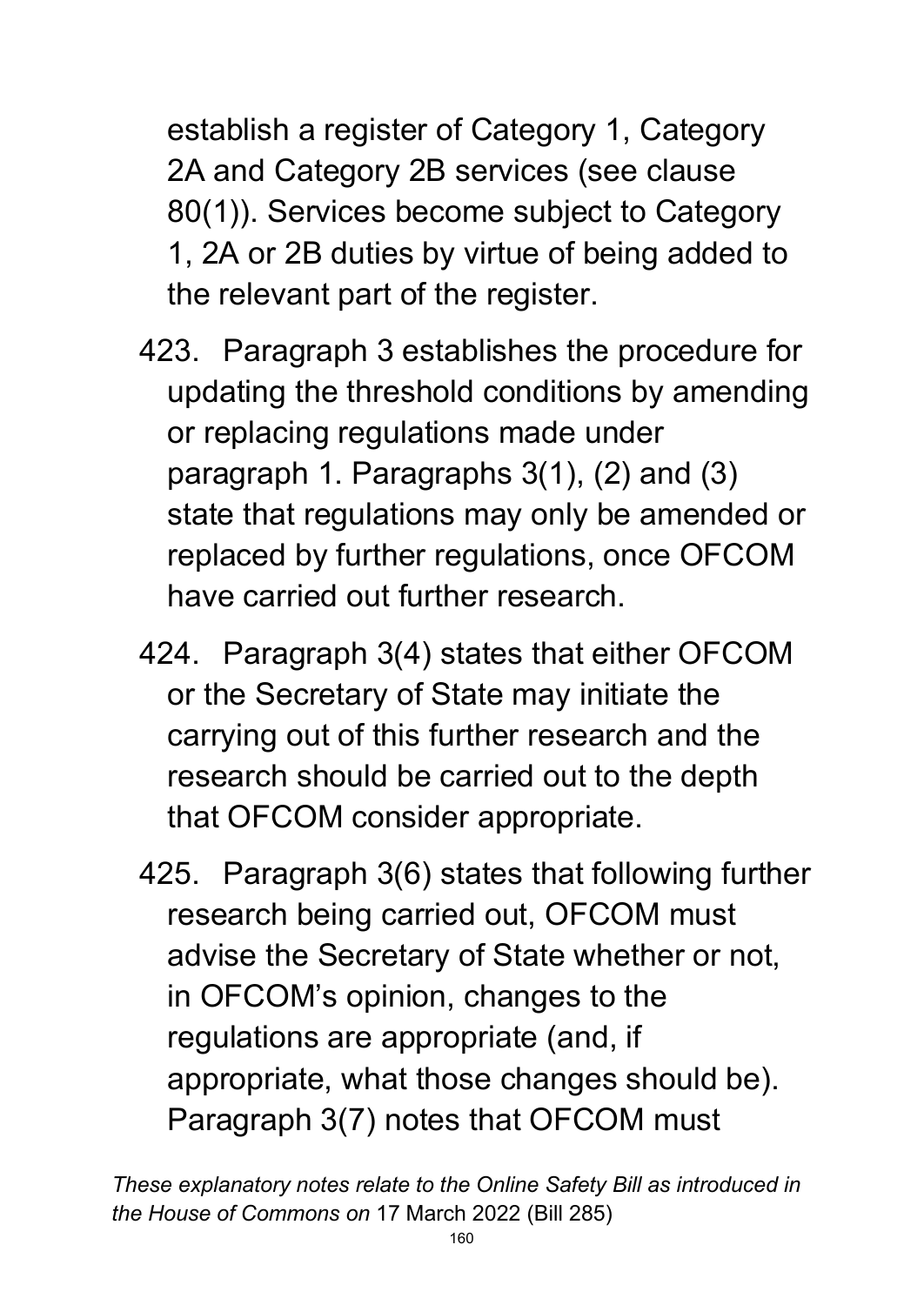publish this advice as soon as reasonably practicable after providing it.

426. To ensure oversight of the process, paragraphs 3(8) and (9) impose duties on the Secretary of State to publish a statement explaining their decision if they take action which departs from OFCOM's advice.

Clause 81: Register of categories of certain Part 3 services

- 427. This clause imposes a duty on OFCOM to establish and publish a register of each regulated service that meets the various threshold conditions set out in Schedule 10 and will therefore be designated as a Category 1, 2A or 2B Service.
- 428. Subsections (5) and (6) set out how services should be treated if they meet the threshold conditions for different categories of service. This can happen either where a userto-user service (with no search engine) meets both the Category 1 and Category 2B threshold conditions or in the case of a combined service. Where a user-to-user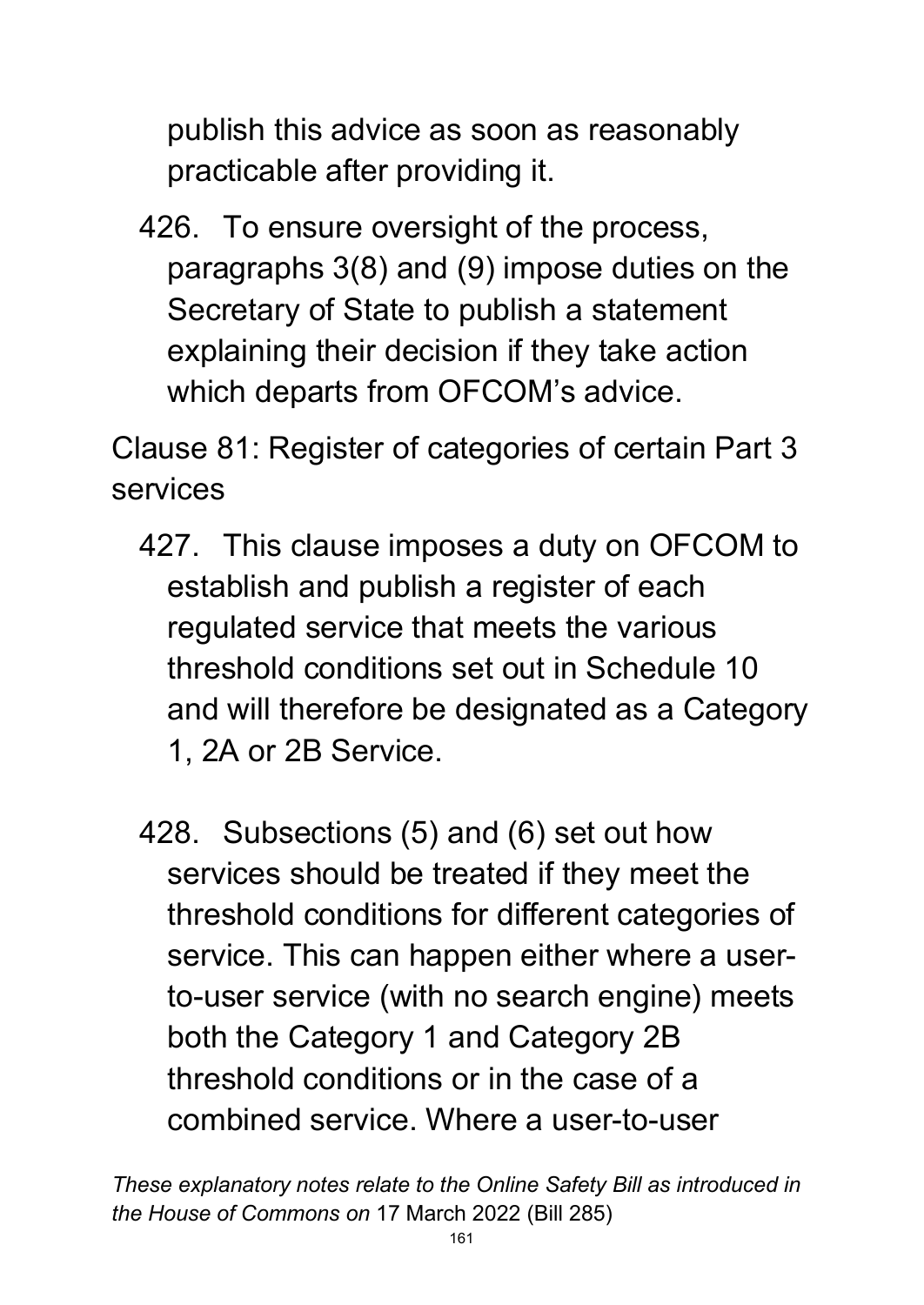service meets both the Category 1 and Category 2B conditions, it is considered a Category 1 service, and added only to the Category 1 part of the register. As a combined service is a user-to-user service with a search engine part, it is possible that the user-to-user part of the service will meet the threshold conditions for Category 1 or Category 2B and, at the same time, the search engine will meet the threshold conditions for Category 2A. Where this happens, the service is considered both a Category 1 and Category 2A service or both a Category 2B and Category 2A service, and added to both relevant parts of the register. Where a service meets the threshold conditions for all three categories, it is considered both a Category 1 and a Category 2A service and added to these parts of the register.

429. Subsection (9) outlines that OFCOM must take steps to obtain or generate information in order to assess whether Part 3 services meet the threshold conditions.

Clause 82: Duty to maintain register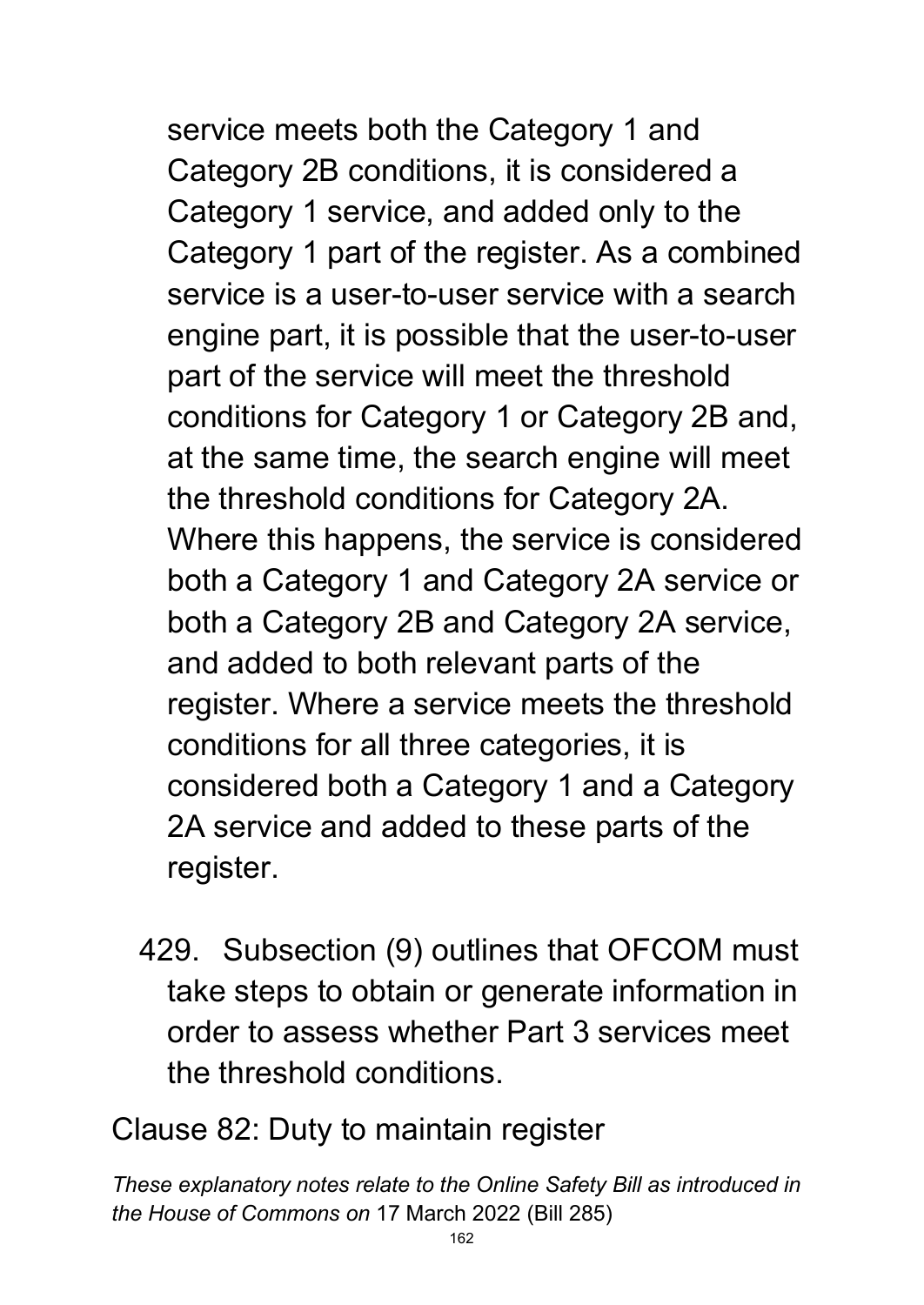- 430. This clause sets out OFCOM's duties with regards to maintaining the register of regulated services that are designated as either Category 1, Category 2A or Category 2B. Further detail on the register is set out in clause 80.
- 431. Subsections (1), (2) and (3) state that, for Category 1, Category 2A and Category 2B services respectively, if regulations setting threshold conditions are amended or replaced, OFCOM must conduct a full reassessment of services which they consider are likely to meet the amended thresholds set in the relevant regulations. They must then update the register accordingly. OFCOM must do this as soon as is reasonably practicable after the date on which the amending or replacement regulations are made.
- 432. Subsection (4) requires OFCOM, at any other time, to assess those services which are not on the register, but which they consider are likely to meet the threshold conditions for designation as a Category 1, Category 2A or Category 2B service, and to add them to the relevant part of the register accordingly if they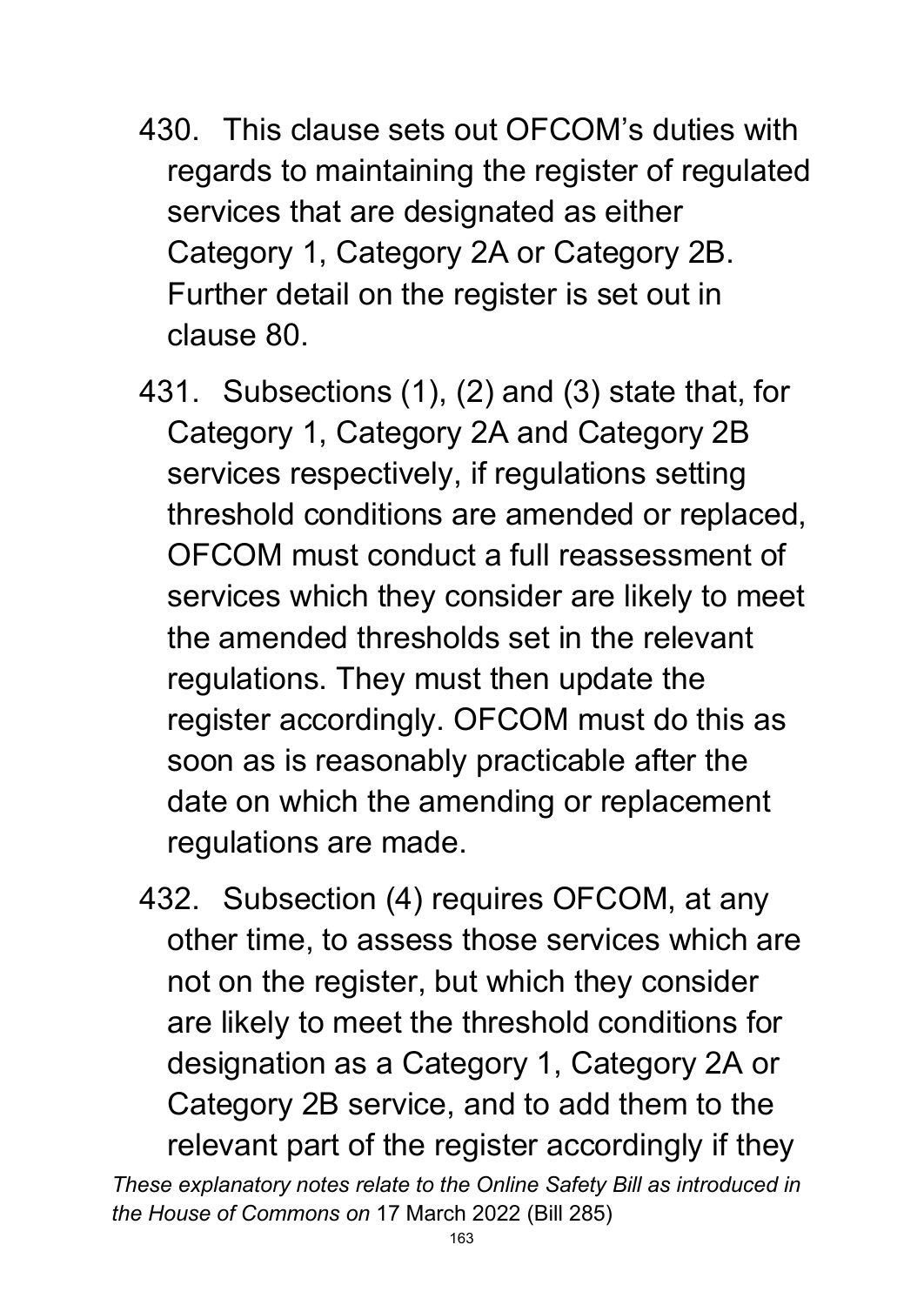are assessed to meet the threshold conditions. In practice, this allows OFCOM to respond to changes relating to a regulated service and to ensure that the register remains up-to-date.

433. Subsections (6) to (8) allow providers of a service listed in the register to request the service's removal from the register. If they make such a request, OFCOM must first determine whether they are satisfied, based on the evidence submitted by the provider in question, that there has been a change to the service or to regulations under paragraph 1 of Schedule 10 which appears likely to be relevant. Only if OFCOM are satisfied that this is the case are they obliged to assess the service and notify the provider of their decision. This ensures that OFCOM do not have to do a full assessment every time a request is made, which could create disproportionate burdens. If OFCOM assess the service and consider that they no longer meet the relevant threshold, OFCOM must remove them from the relevant part of the register.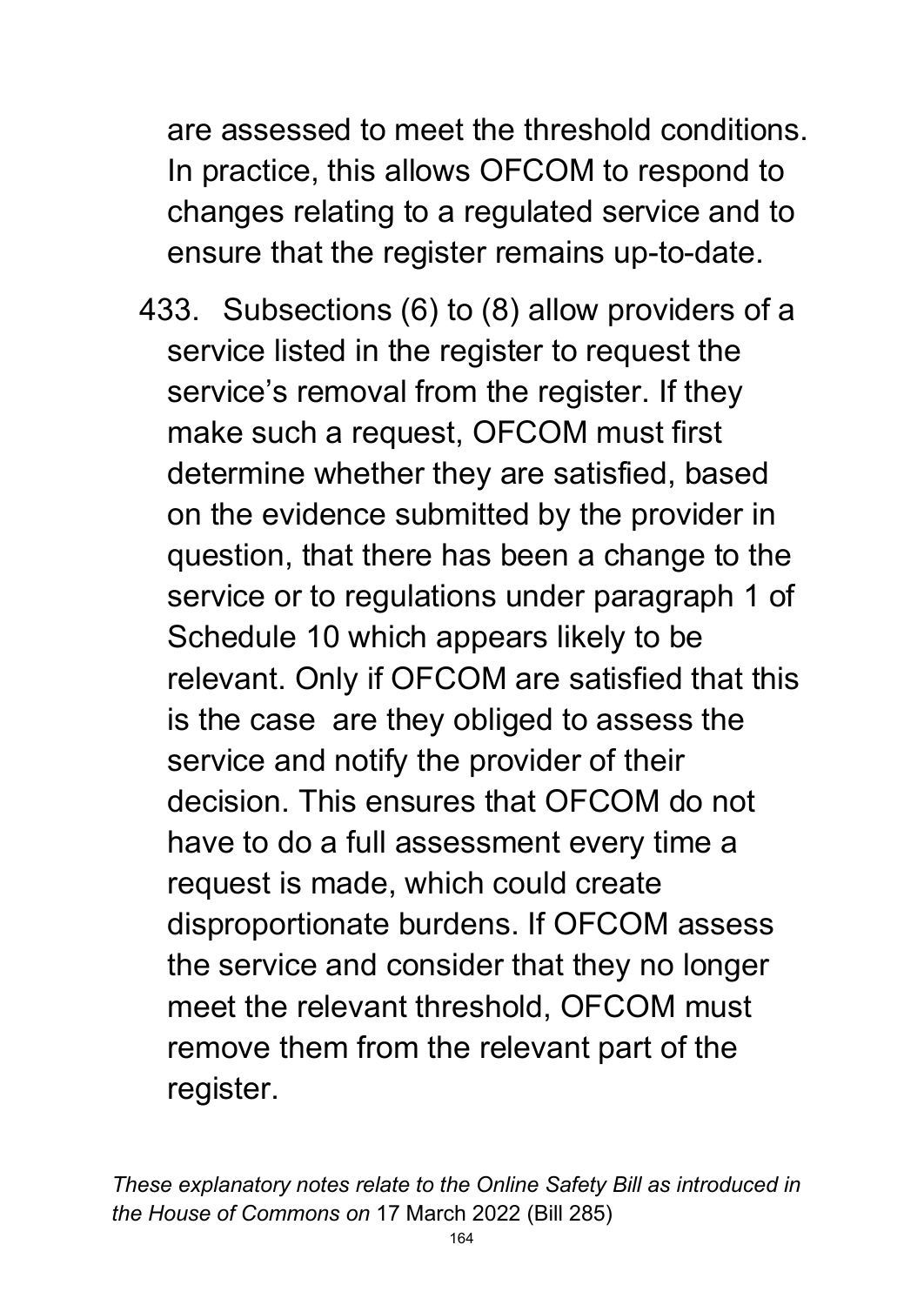- 434. Subsection (9) requires OFCOM to take reasonable steps to obtain or generate information or evidence to inform their assessments of services under this clause, in the same way as they are required to do for the original assessments undertaken when the register is first established.
- 435. Subsection (11) refers to the appeals section of the Bill, for provisions about appeals against a decision to either include a service in the register, or a decision not to remove a service from the register.

# **Chapter 3: Risk assessments of regulated user-to-user services and regulated search services**

Clause 83: OFCOM's register of risks, and risk profiles, of Part 3 services

436. This clause places a duty on OFCOM to carry out risk assessments to identify and assess the risks of harm to individuals in the United Kingdom presented by in-scope services. These risk assessments must cover illegal content, content that is harmful to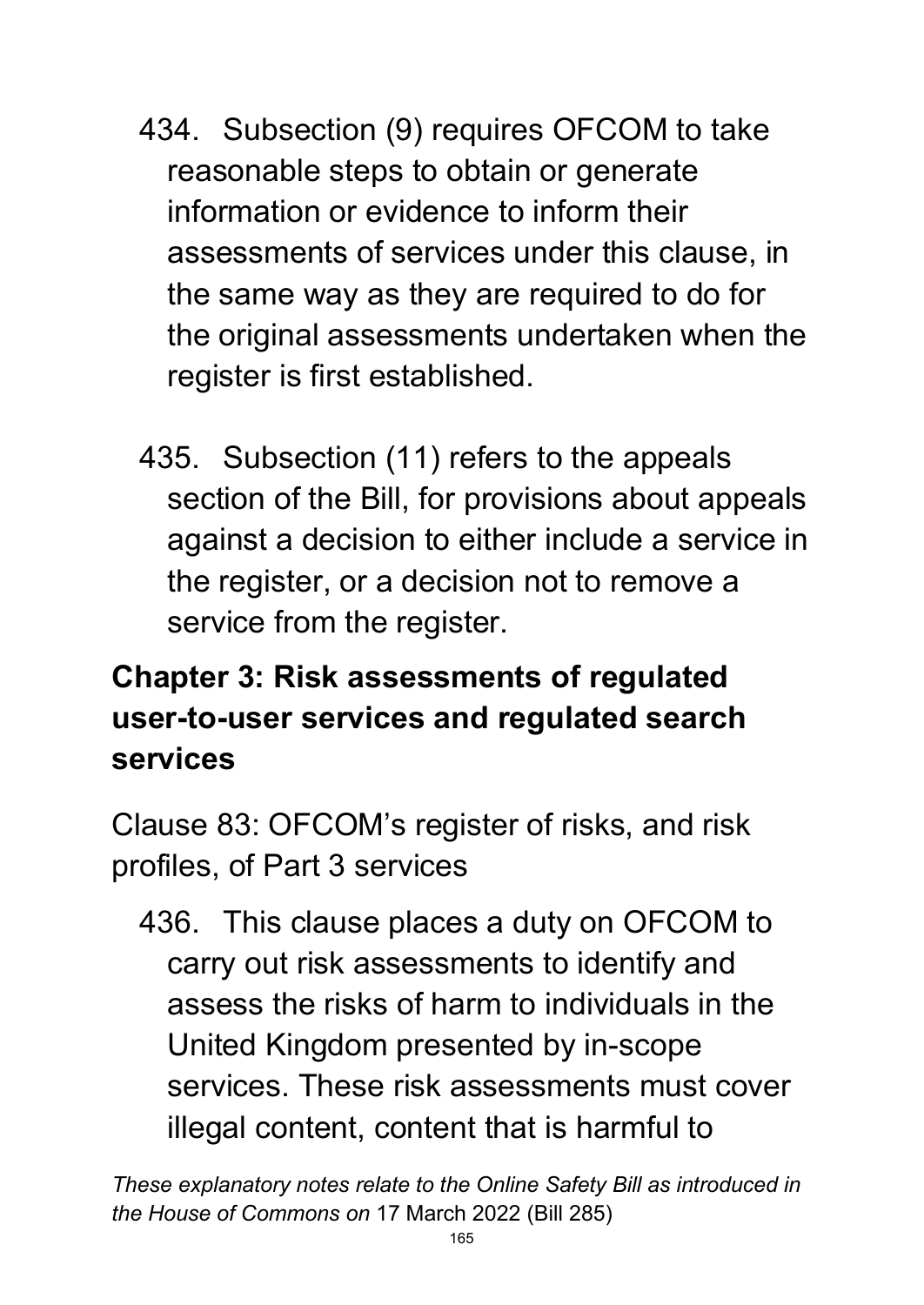children and content that is harmful to adults. OFCOM must publish a register of risks of Part 3 services which reflects the findings of the risk assessments carried out.

- 437. Subsection (5) sets out that OFCOM must develop risk profiles for different groupings of regulated services to assist them in complying with their risk assessment and safety duties. OFCOM should categorise these services as they consider appropriate. This must take into account the services' characteristics, which include user base, business model, governance and other systems and processes (see subsection (12)), the risk levels, and any other relevant matters identified in its risk assessment.
- 438. Subsection (6) specifies that OFCOM should disregard non-designated content that is harmful to adults when developing risk profiles.

Clause 84: OFCOM's guidance about risk assessments

## 439. This clause sets out OFCOM's duties to provide guidance for providers of regulated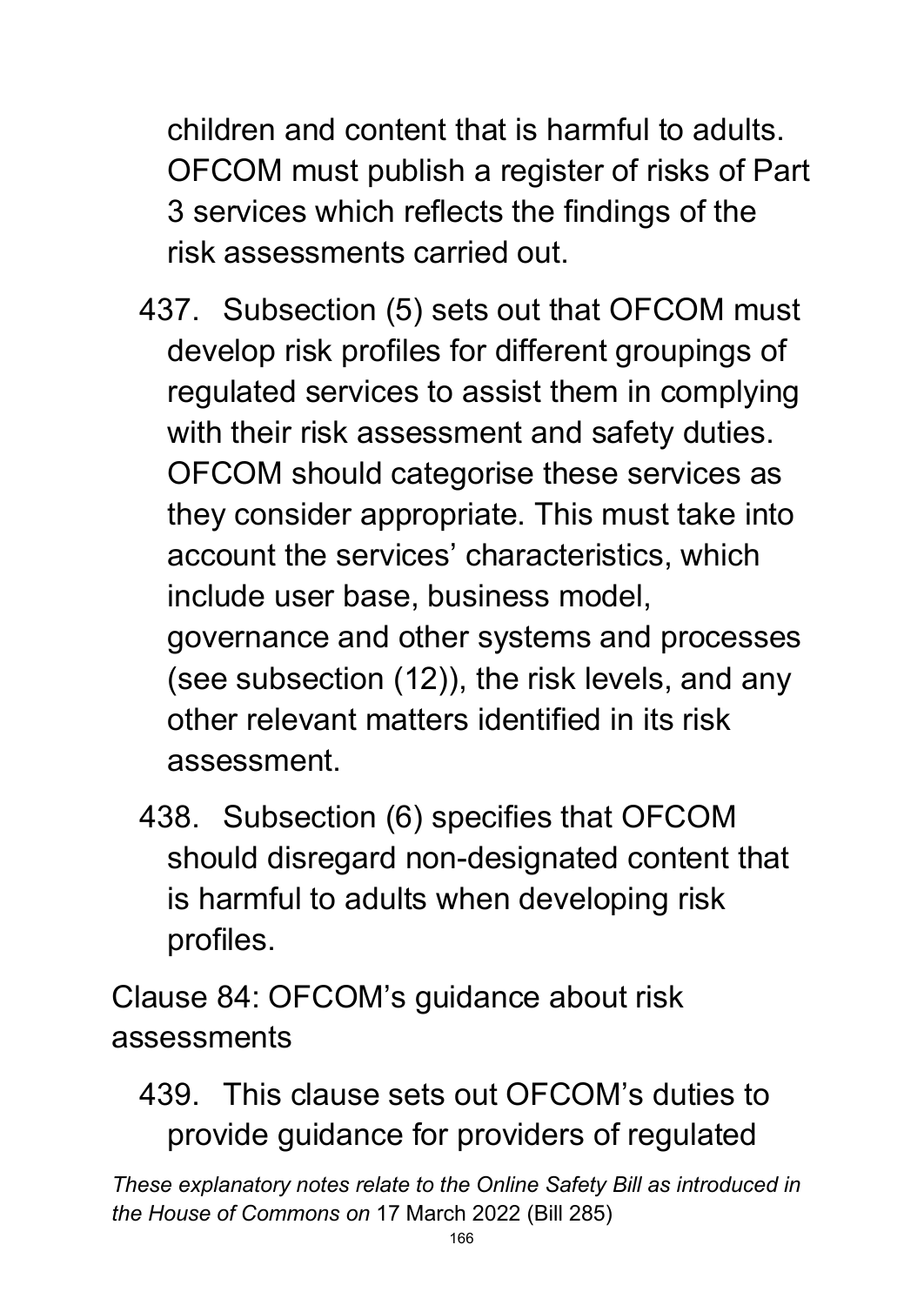services to assist them with complying with their risk assessment duties.

440. The clause sets out the types of guidance that must be prepared, when the guidance must be prepared and when it must be updated. The clause requires Ofcom to consult the Information Commissioner before producing any guidance.

## **Chapter 4: Information**

*Information power and information notices*

Clause 85: Power to require information

441. This clause gives OFCOM the power to require the provision of information they require in order to discharge their online safety functions. For instance, OFCOM could use this power to require a service provider to share its risk assessment in order to understand how a service provider was identifying risks.

Clause 86: Information notices

442. This clause provides further information on OFCOM's information gathering powers. The clause sets out the information that can, and the information that must, be included in a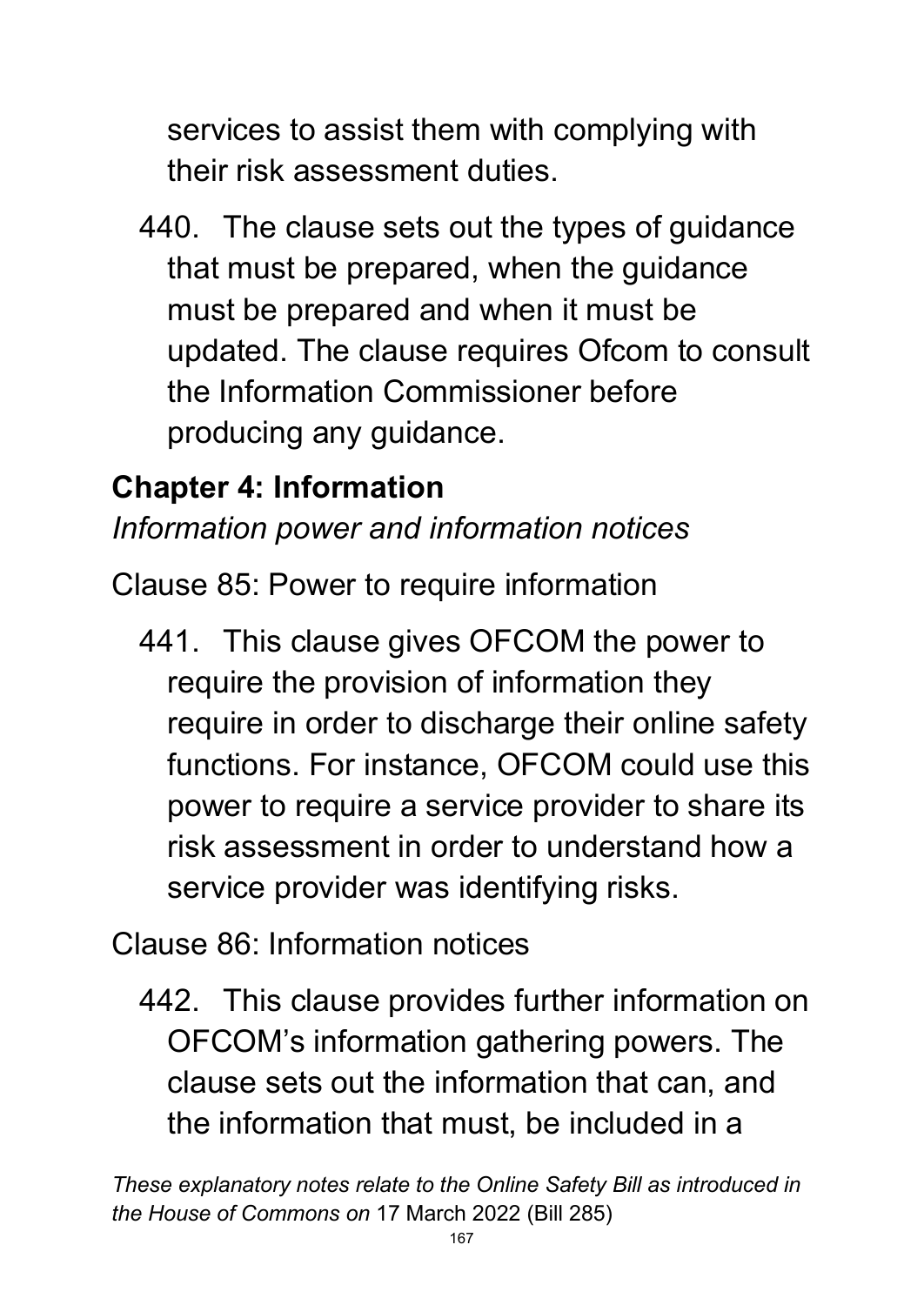notice requiring the provision of information and imposes a duty on the recipient of such a notice to comply with it.

443. The clause also clarifies that OFCOM may require the provision of information in any form; that OFCOM may cancel an information notice; and that a person to whom a document is produced, for example an OFCOM employee, can take copies of a document and require an explanation of it.

Clause 87: Requirement to name a senior manager

- 444. Criminal proceedings may be pursued against a named senior manager of a regulated service that fails to comply with an information notice (see clause 93). This clause provides OFCOM with the power to require, in an information notice, that an entity names a relevant senior manager who will then be responsible for ensuring the entity complies with the notice.
- 445. Subsection (4) defines a senior manager as an individual who plays a significant role in making decisions or the managing and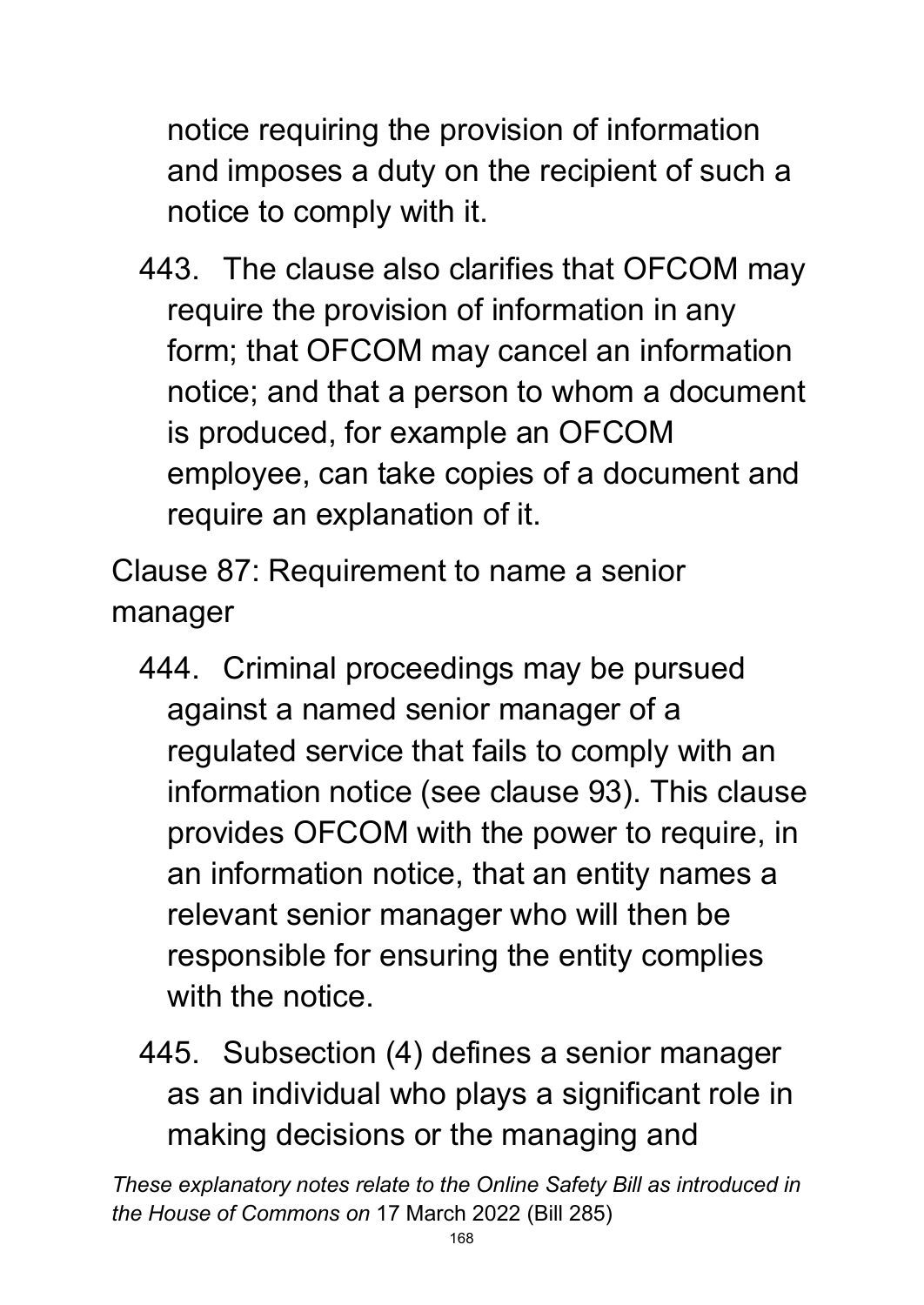organising of the entity's relevant activities, as defined in subsection (5).

# *Skilled persons' reports*

Clause 88: Reports by skilled persons

- 446. Subsection (1) sets out the circumstance under which OFCOM can require a report from a skilled person. The first scenario is for the purpose of identifying and assessing a failure or a possible failure, by a provider of a regulated service to comply with a relevant requirement (as listed in subsection (12)). The second scenario, which applies only where OFCOM consider that the provider may be at risk of failing to comply with a relevant requirement, is for the purpose of developing OFCOM's understanding of this risk and ways to mitigate it.
- 447. Subsections (3) and (4) set out that OFCOM may appoint a skilled person (an external third party with relevant expertise) to carry out a report and notify the provider, or, alternatively, OFCOM can give a notice to a provider requiring them to appoint a skilled person to produce a report for OFCOM, in the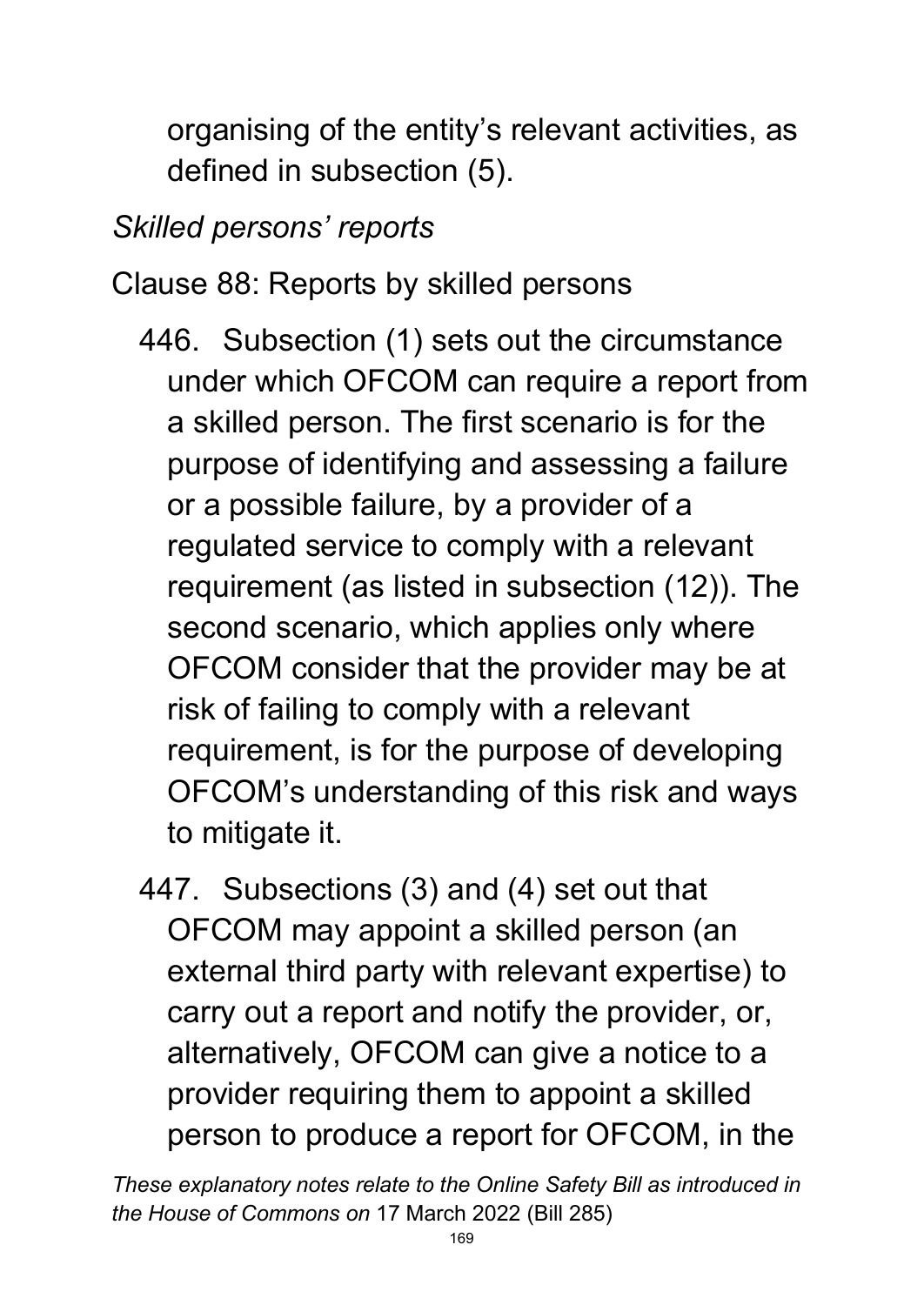form stipulated by OFCOM, and specifying the relevant matters that must be dealt with in the report.

448. Subsection (6) sets out that the service provider, their employees, their contractors and other providers have a duty to assist the skilled person in any way reasonably required to prepare the report. Subsection (7) states that the provider is liable to pay the skilled person directly for the production of the report, which can be recovered through the courts

*Investigations and interviews*

Clause 89: Investigations

449. This clause relates to investigations by OFCOM into whether a provider of a regulated service has failed, or is failing, to comply with a requirement mentioned in subsection (2). Subsection (1) lays down that the provider must cooperate fully with the investigation.

*These explanatory notes relate to the Online Safety Bill as introduced in the House of Commons on* 17 March 2022 (Bill 285) 450. Subsection (2) sets out that the requirements cover the list of duties and requirements in clause 111 (enforceable requirements) and any requirements imposed by a notice under clause 103(1) (notices to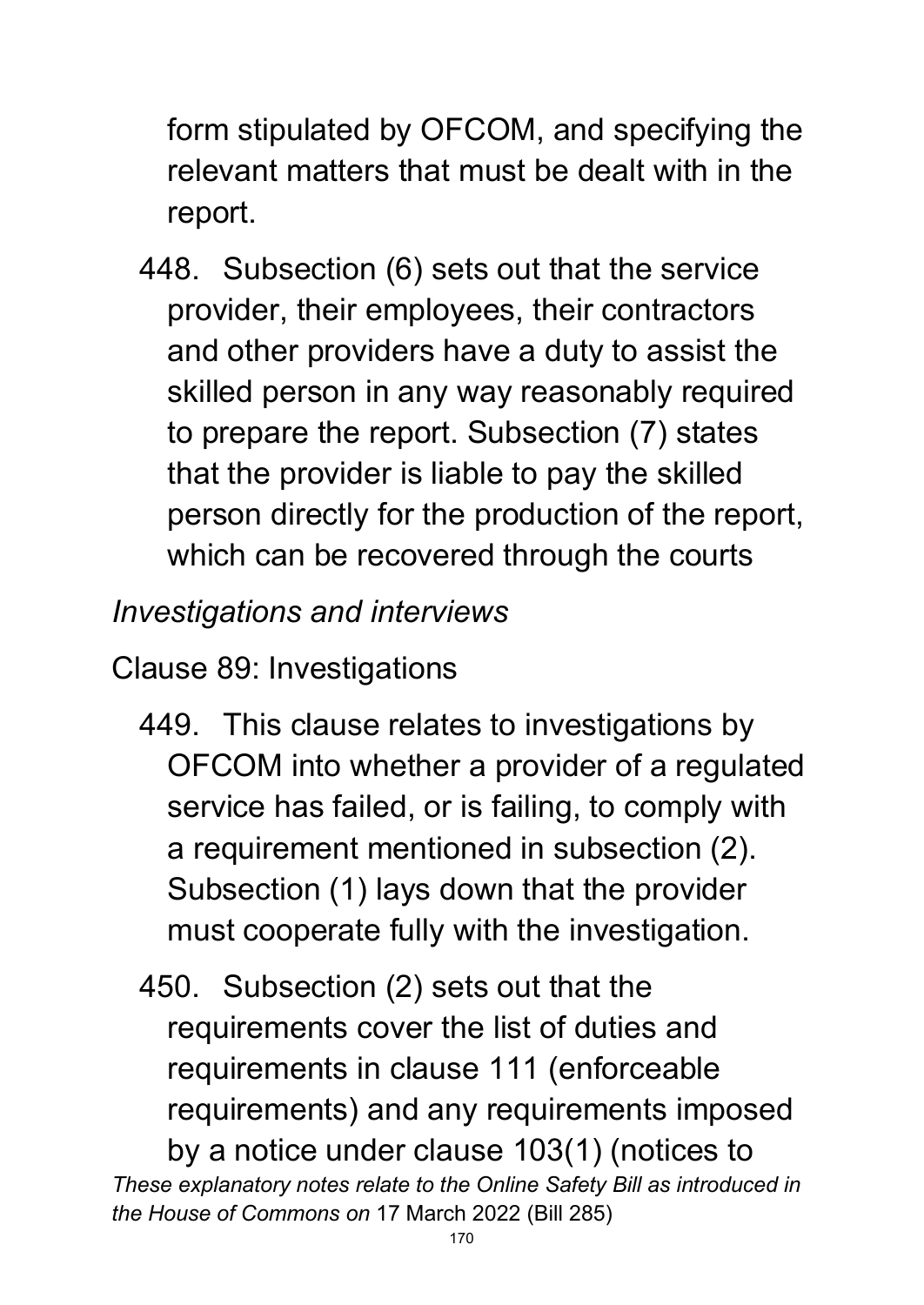deal with terrorism content or CSEA content (or both)).

Clause 90: Power to require interviews

- 451. This clause gives OFCOM the power to require an individual to attend an interview. Subsection (1) states that this power can be used when OFCOM are carrying out an investigation into the failure, or possible failure, of a provider of a regulated service to comply with a relevant requirement.
- 452. Subsections (2) and (3) specify what information OFCOM must provide when giving an individual a notice to attend an interview and subsection (4) lists the individuals who can be required to attend an interview.
- 453. Subsection (5) states that OFCOM must give a copy of the notice to the provider of the service if they give a notice to an officer, a partner or an employee of the provider of the service.
- *These explanatory notes relate to the Online Safety Bill as introduced in*  454. Subsection (6) specifies that this clause does not require a person to disclose information that would be protected by legal professional privileges (or, in Scotland, to

*the House of Commons on* 17 March 2022 (Bill 285)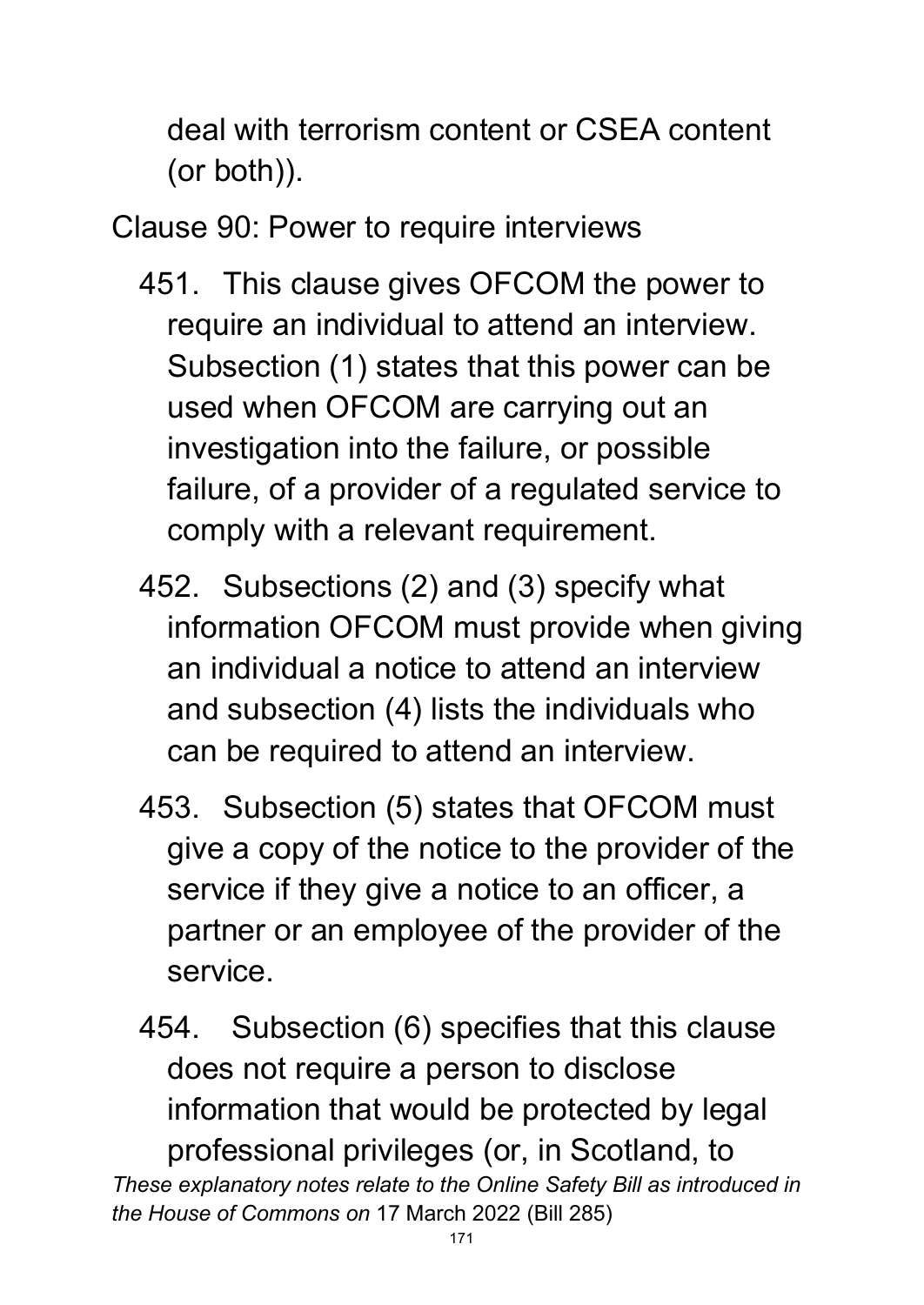confidentiality of communications) in legal proceedings.

# *Powers of entry, inspection and audit*

Clause 91: Powers of entry, inspection and audit

455. This clause refers to Schedule 11 to the Bill, which makes provision about powers of entry, inspection and audit.

*Schedule 11: OFCOM's powers of entry, inspection and audit* 

# *Authorised persons*

456. Schedule 11 sets out OFCOM's powers of entry, inspection and audit. Paragraph (1) states that OFCOM may authorise persons to exercise their powers of entry and inspection, carry out audits or apply for and execute a warrant.

*Power of entry and inspection without a warrant*

- 457. Paragraph 2, sub-paragraphs (1), (2) and (3) set out conditions on OFCOM's powers of entry without a warrant.
- 458. Sub-paragraphs (4),(5), and (6) list what an authorised person may do.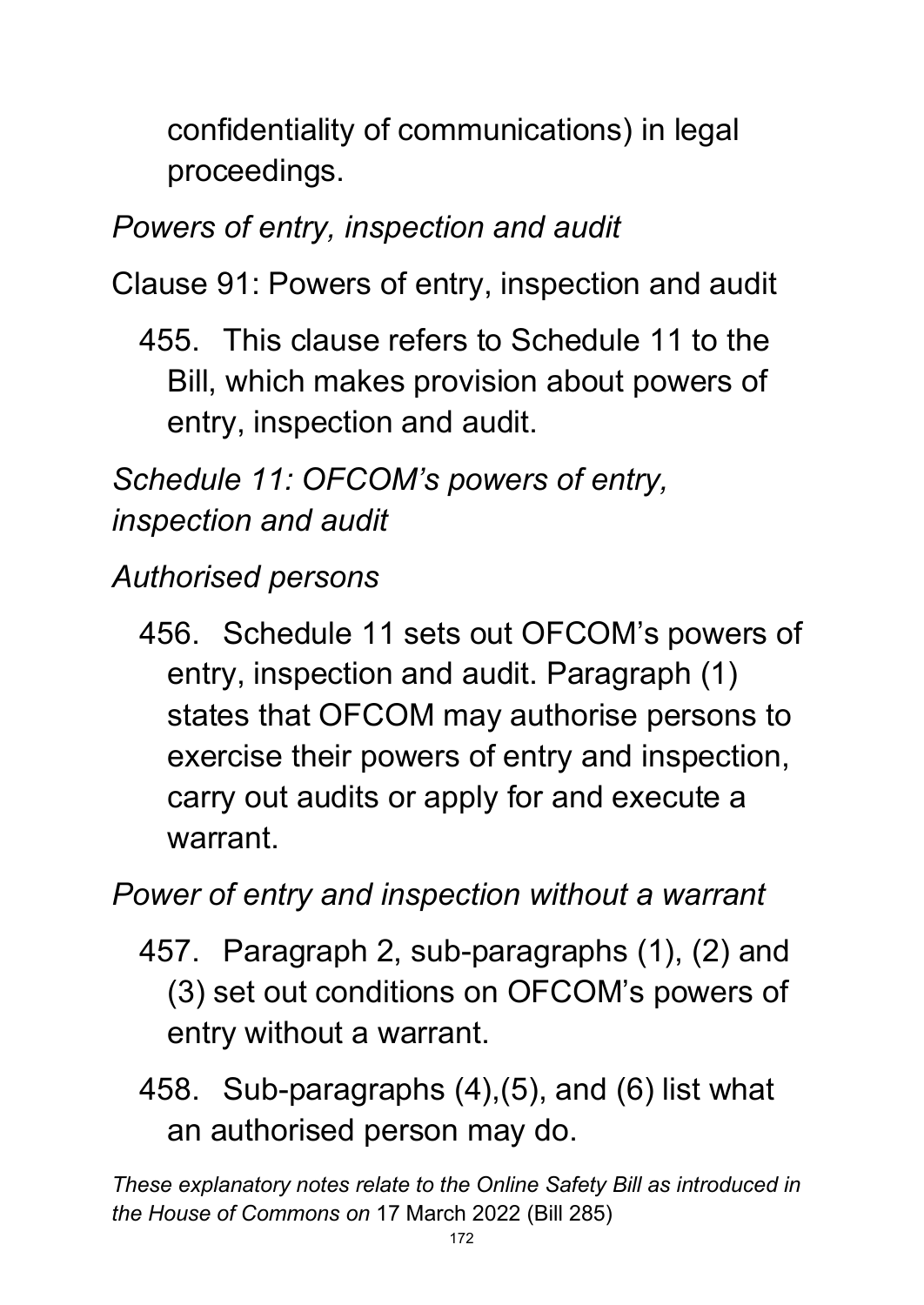*Notice requiring information or documents at inspection*

459. Paragraph (3) sets out information about the process associated with an inspection notice.

*Audit*

- 460. Paragraph (4) relates to the function of an audit notice. An audit notice may require a regulated provider to take actions mentioned in sub-paragraph (2) to assist OFCOM's audit.
- *Conditions for issue of a warrant*
	- 461. Paragraph (5) deals with the conditions for the issue of a warrant by a justice for the inspection of premises by OFCOM.

## *Evidence of authority*

462. Paragraph (6) states the requirements an authorised person must meet before exercising a power of entry under a warrant.

*Powers exercisable by warrant*

463. Paragraph (7) lists what a warrant may allow an authorised person to do.

#### *Powers of seizure: supplementary*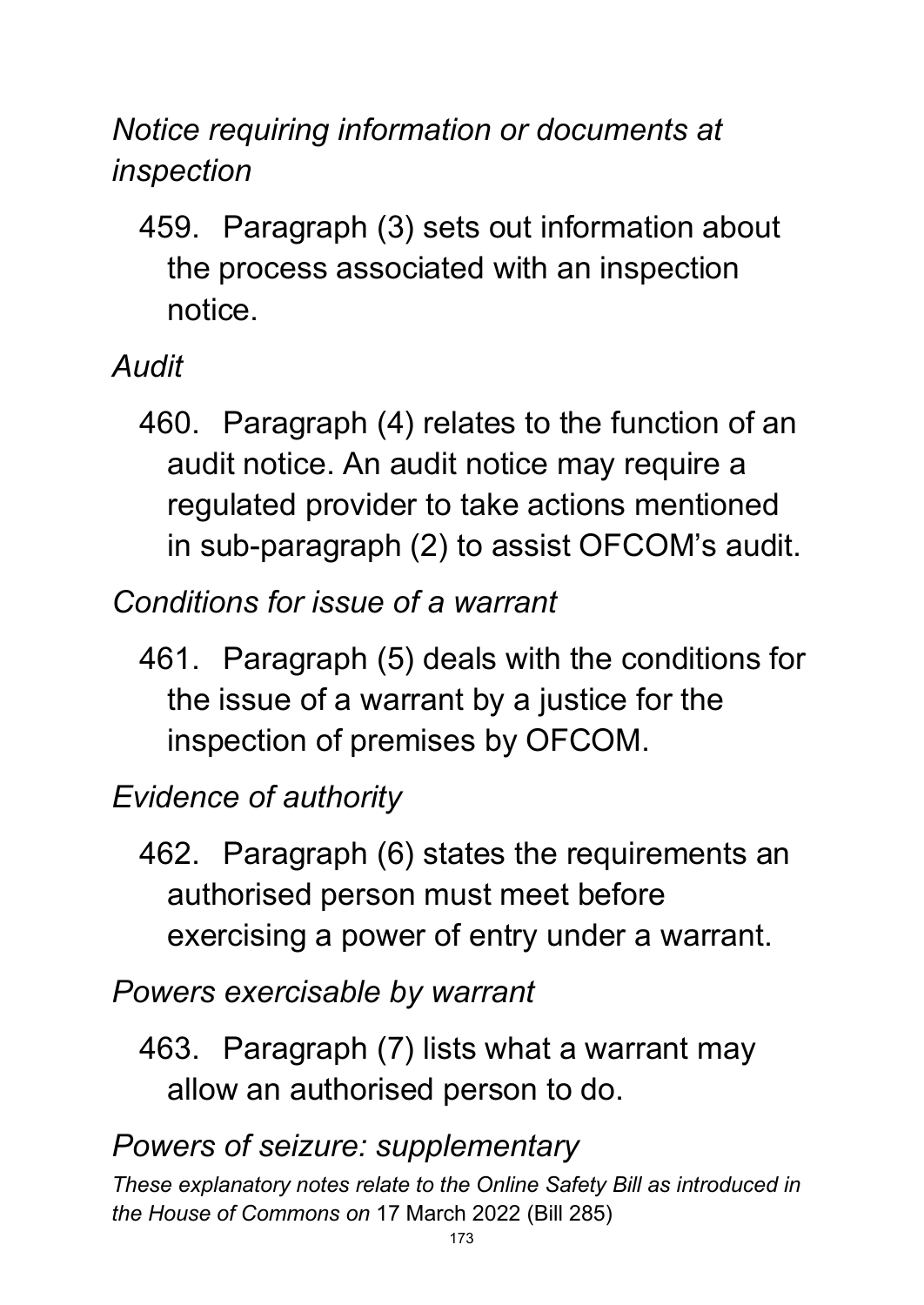464. Paragraph (8) deals with powers of seizure (i.e. when a person executing a warrant seizes a document, record or other thing).

### *Further provision about executing warrants*

465. Paragraphs (9) to (15) set out further provisions relating to the execution of a warrant.

## *Return of warrants*

466. Paragraph (16) sets out provisions relating to the return of warrants.

#### *Restrictions on powers*

467. Paragraph (17) applies limitations to the powers set out in paragraph (2), relating to entry and inspection of premises without a warrant, and to powers exercisable under a warrant.

#### *Offences*

468. Paragraph 18 lays down that a person commits an offence if the person intentionally obstructs a person acting under this Schedule or the person fails, without reasonable excuse,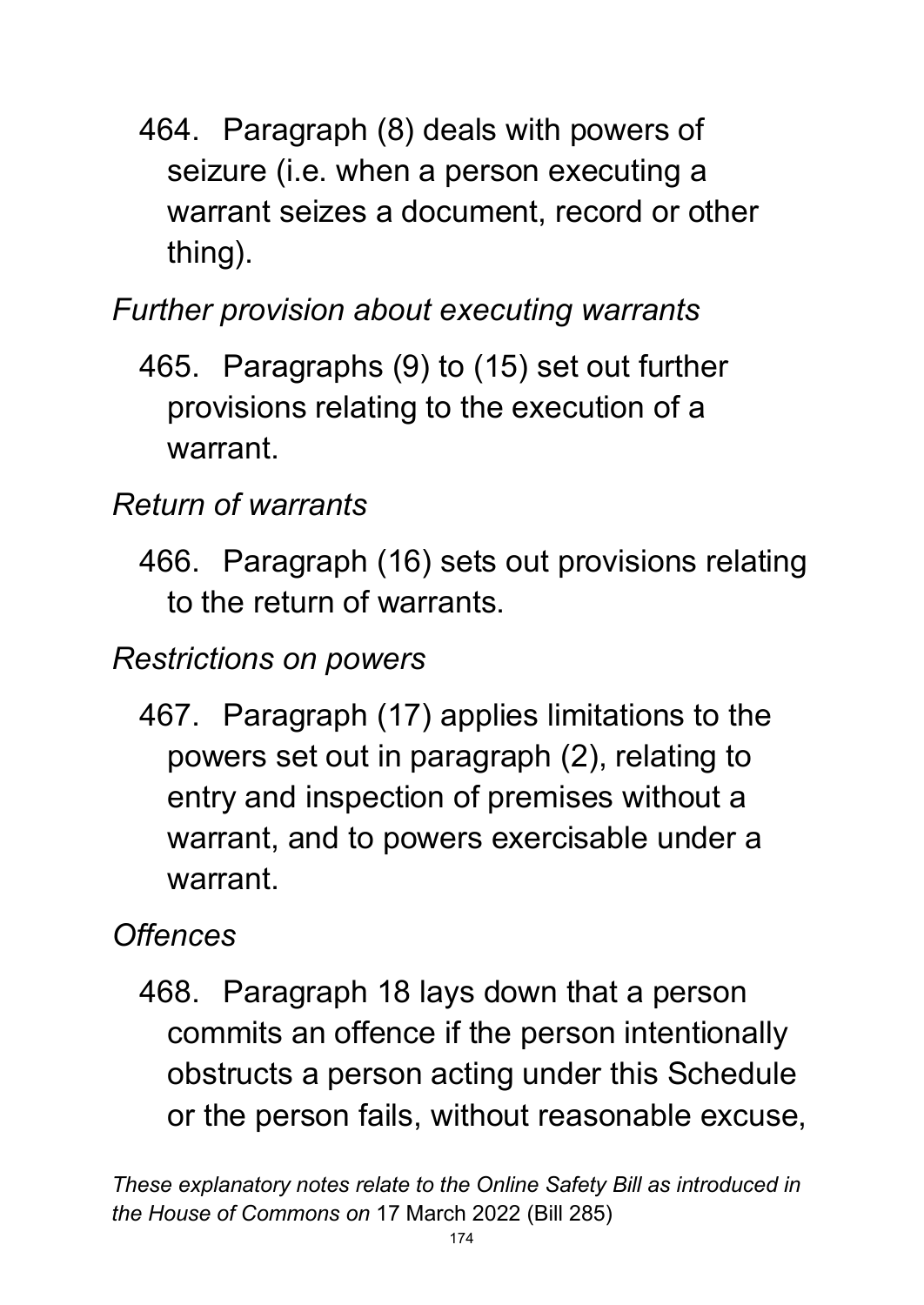to comply with any requirement imposed under this Schedule or knowingly provides false information.

469. Sub-paragraph (2) sets out the penalty of fine and/or maximum sentences that can be imposed by the relevant criminal court on conviction.

# *Interpretation*

470. Paragraphs (19) to (23) define "domestic premises", "premises", person "acting under this Schedule", "enforceable requirement", "warrant" and "justice" for the purposes of this Schedule. Paragraphs (24) and (25) provide clarification around interpretation when paragraph (5)(1) is applied in Scotland or Northern Ireland.

## *Information offences and penalties*

Clause 92: Offences in connection with information notices

471. This clause sets out the criminal offences that can be committed in relation to information notices issued by OFCOM. It is an offence for such persons to: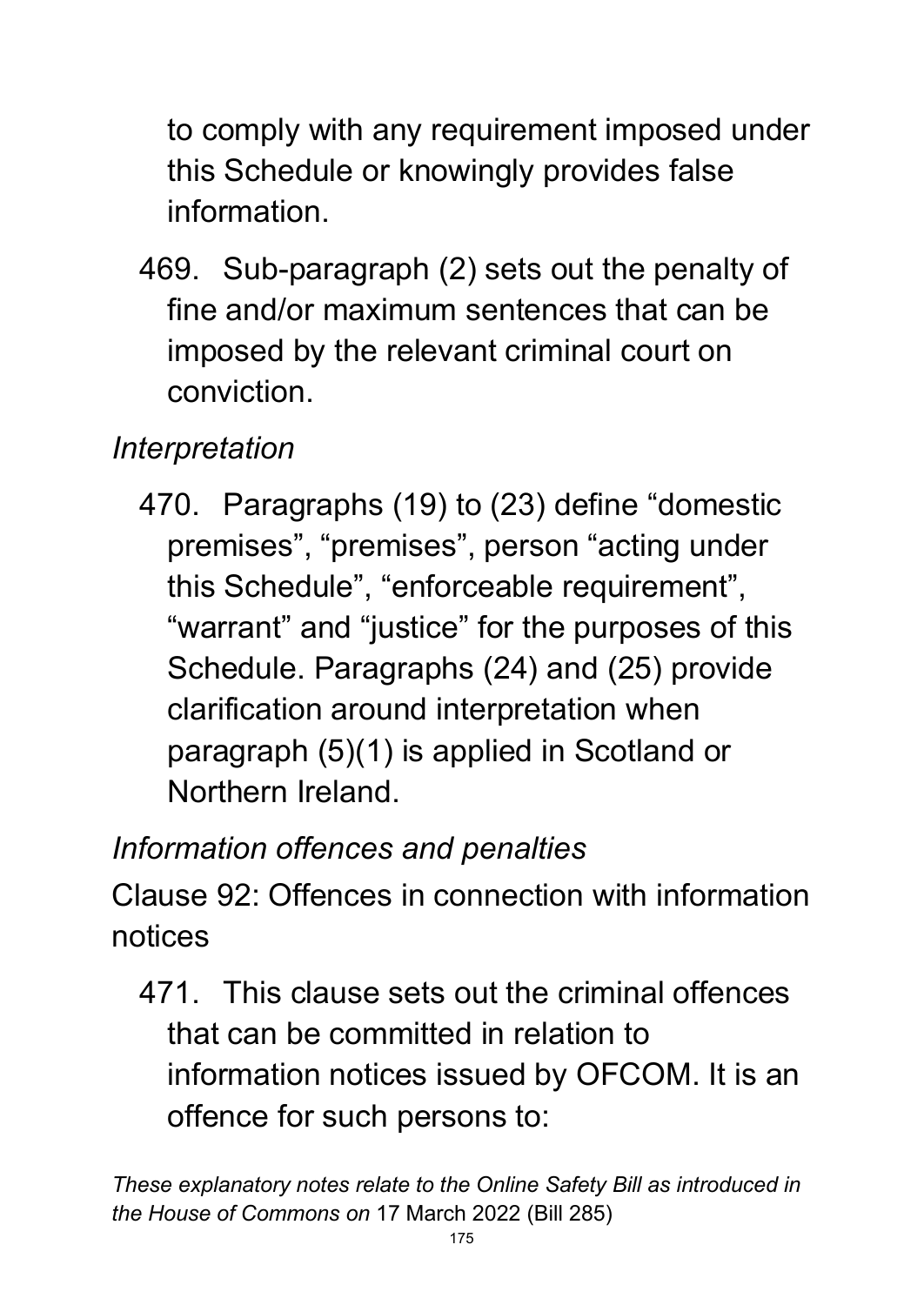- a.fail to comply with OFCOM's information request;
- b.provide false information to OFCOM in response to their information request;
- c.provide encrypted information to OFCOM that it is not possible to understand in response to OFCOM's information request; and
- d.suppress, destroy or alter information requested by OFCOM.
- 472. Subsection (8) provides for a subsequent court order requiring compliance with an information notice, where a person has been convicted of an offence.

Clause 93: Senior managers' liability: information offences

473. This clause sets out the criminal offences that can be committed by named senior managers in relation to their entity's information obligations. Senior managers who are named in a response to an information notice can be held criminally liable for failing to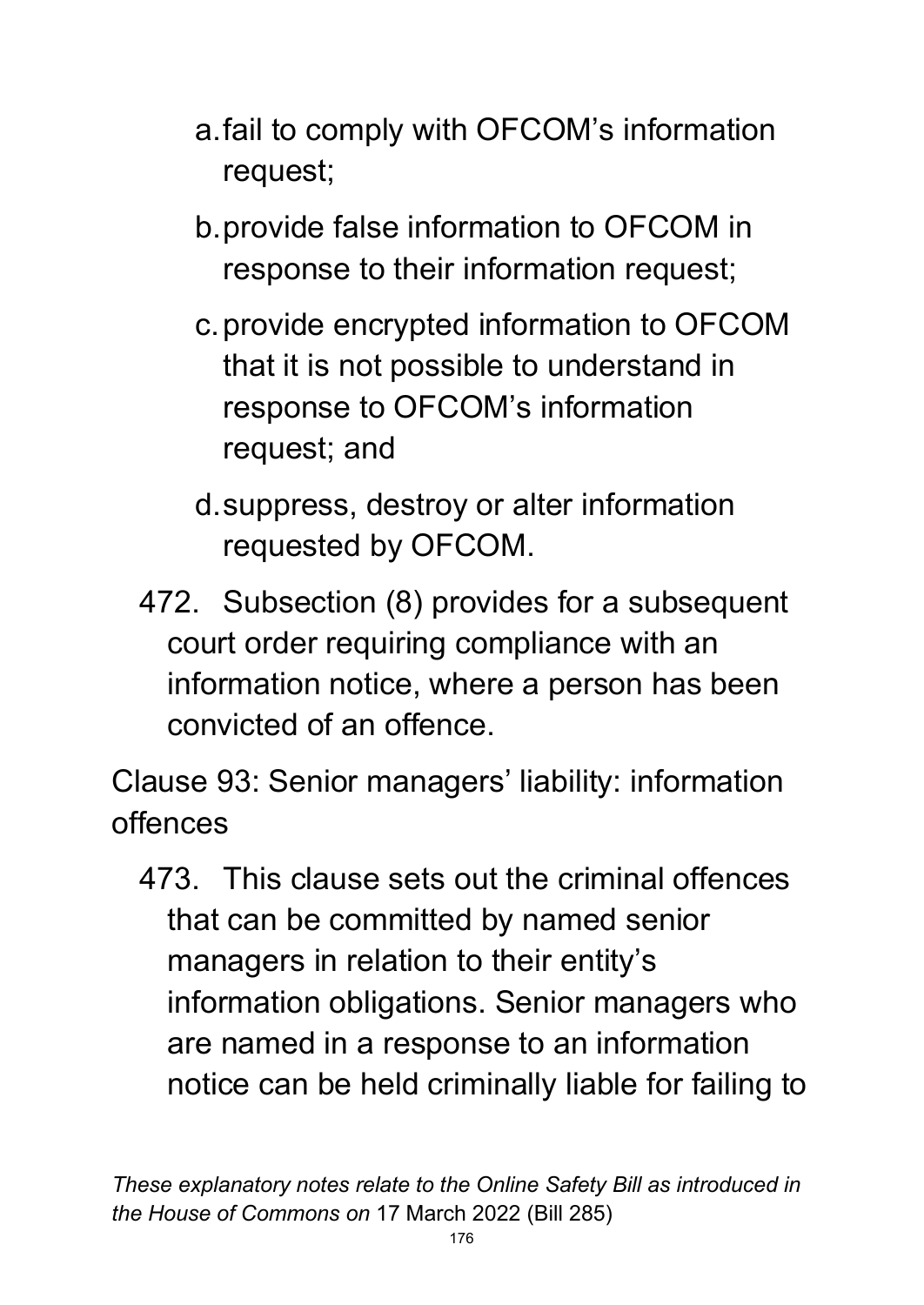prevent the relevant service provider from committing an information offence.

474. Senior managers can only be prosecuted under this clause where the regulated provider has already been found liable for failing to comply with OFCOM's information request.

Clause 94: Offences in connection with notices under Schedule 11

- 475. This clause establishes offences in connection with notices under Schedule 11. It is an offence, in connection with audit notices, for persons to fail to comply with a requirement of an audit notice without reasonable excuse. It is also an offence to knowingly provide false information in response to an audit notice.
- 476. It is an offence in connection with inspection or audit notices for a person to intentionally suppress, destroy or alter information required to be provided to OFCOM.
- *These explanatory notes relate to the Online Safety Bill as introduced in the House of Commons on* 17 March 2022 (Bill 285) 477. Upon conviction of an offence under this clause, the court may, on the prosecutor's application, make an order requiring the convicted person to comply with a requirement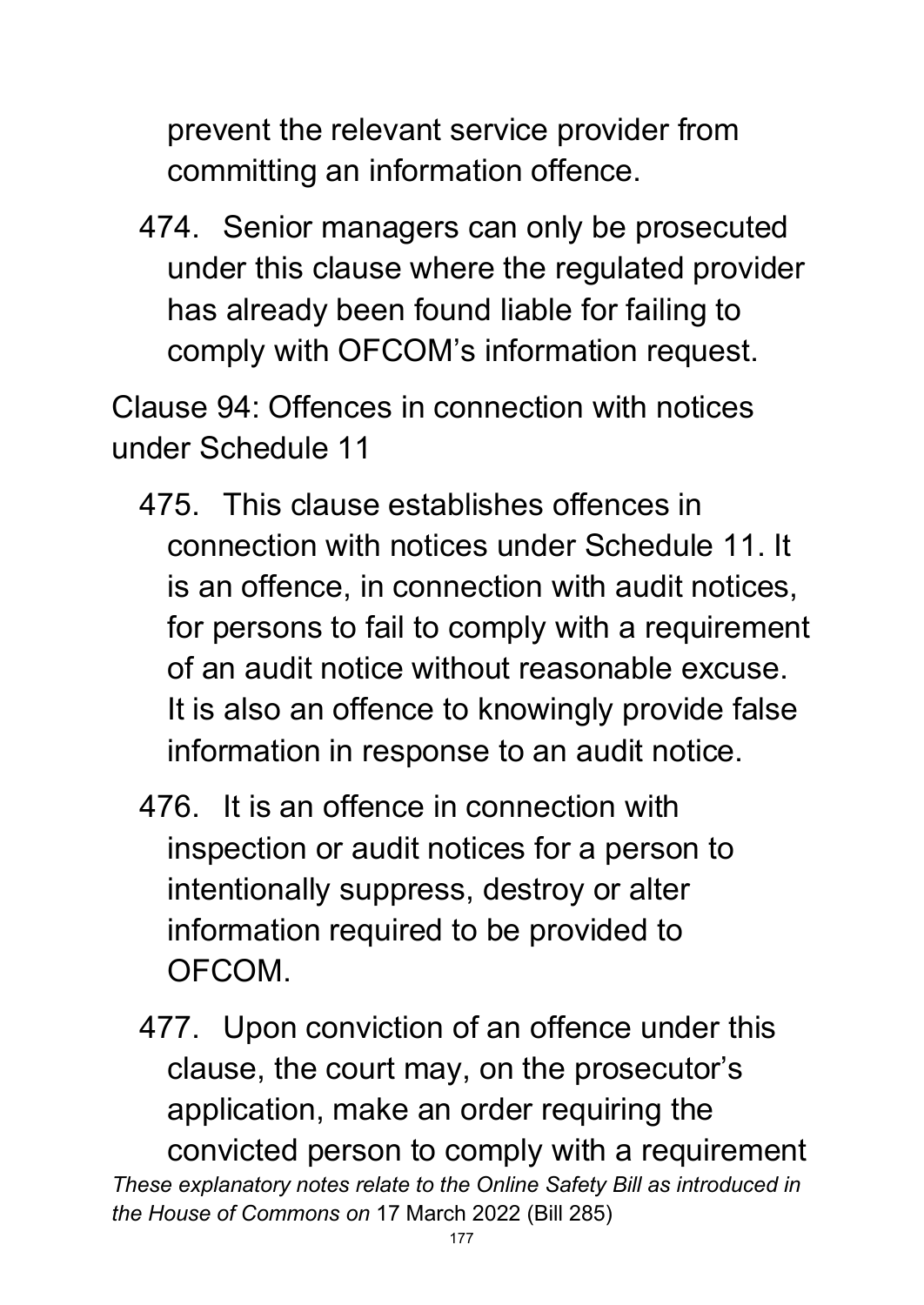of a notice under paragraph 3 of Schedule 11 or an audit notice.

Clause 95: Other information offences

- 478. This clause establishes additional information-related offences. It is a criminal offence for persons to:
	- a.intentionally obstruct or delay a person copying a document;
	- b.fail to attend or participate in an interview with OFCOM; and
	- c.knowingly or recklessly provide false information when being interviewed by OFCOM.
- 479. Upon conviction under this clause, the court may require the convicted person to comply with making a copy of a document or a requirement under section 90 within a specified period.

Clause 96: Penalties for information offences

480. This clause establishes penalties for various information offences contained in clauses 92, 93, 94 and 95.

## *Disclosure of information*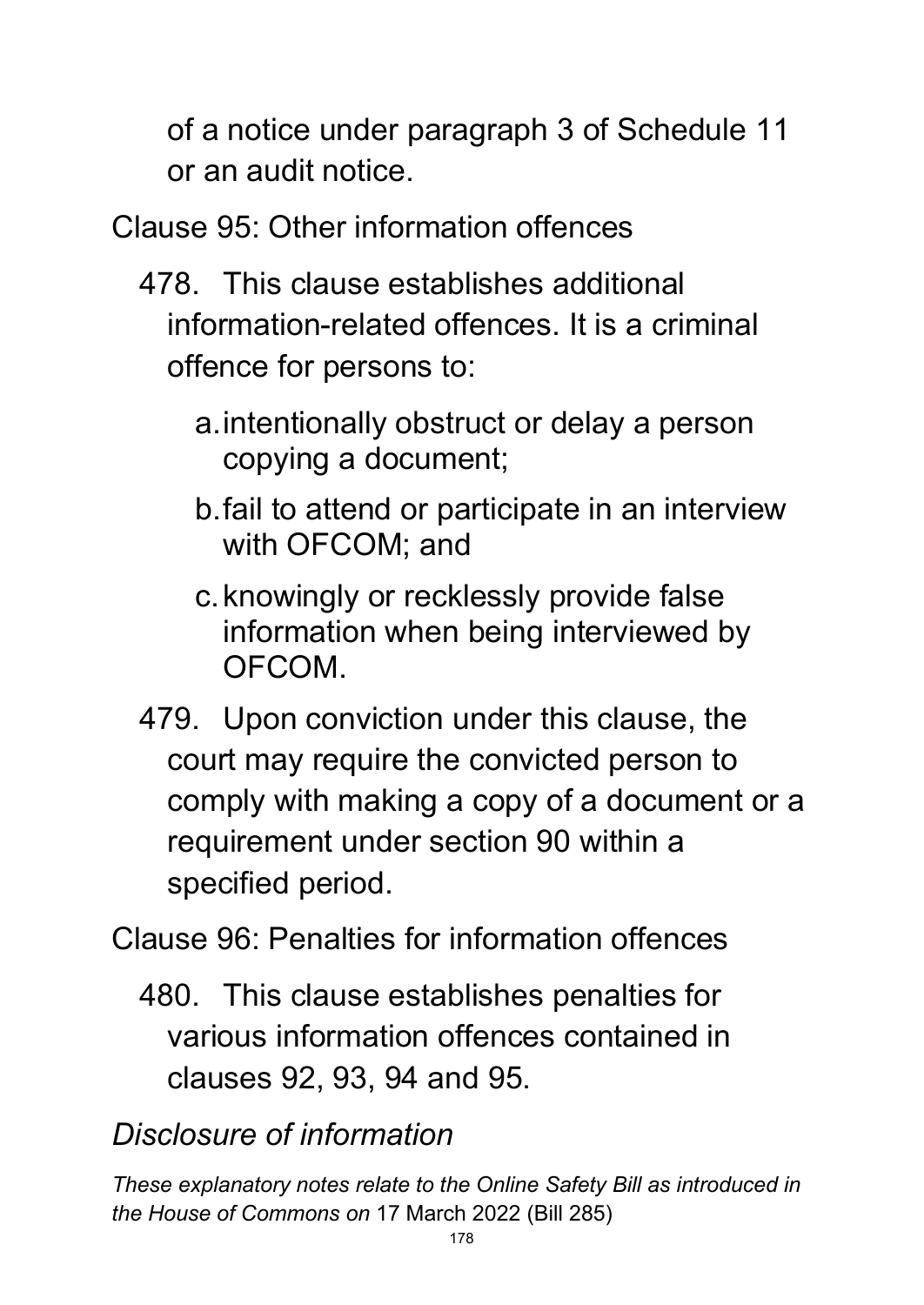Clause 97: Co-operation and disclosure of information: overseas regulators

- 481. This clause grants OFCOM an express power for collaboration and information sharing with an overseas regulator, including by disclosing online safety information in order to facilitate an overseas regulator exercising their online safety functions, or to cooperate with any related criminal investigations or proceedings. An overseas regulator is a person in a country outside the United Kingdom which exercises functions corresponding to OFCOM's online safety functions and the power only applies in relation to an overseas regulator specified in regulations made by the Secretary of State.
- 482. Under subsection (3), unless an overseas regulator has OFCOM's consent or is acting in accordance with an order of a court or tribunal, they cannot use the information disclosed under this power for another purpose, or disclose it further.
- 483. Subsection (4) provides that disclosure under this power does not breach any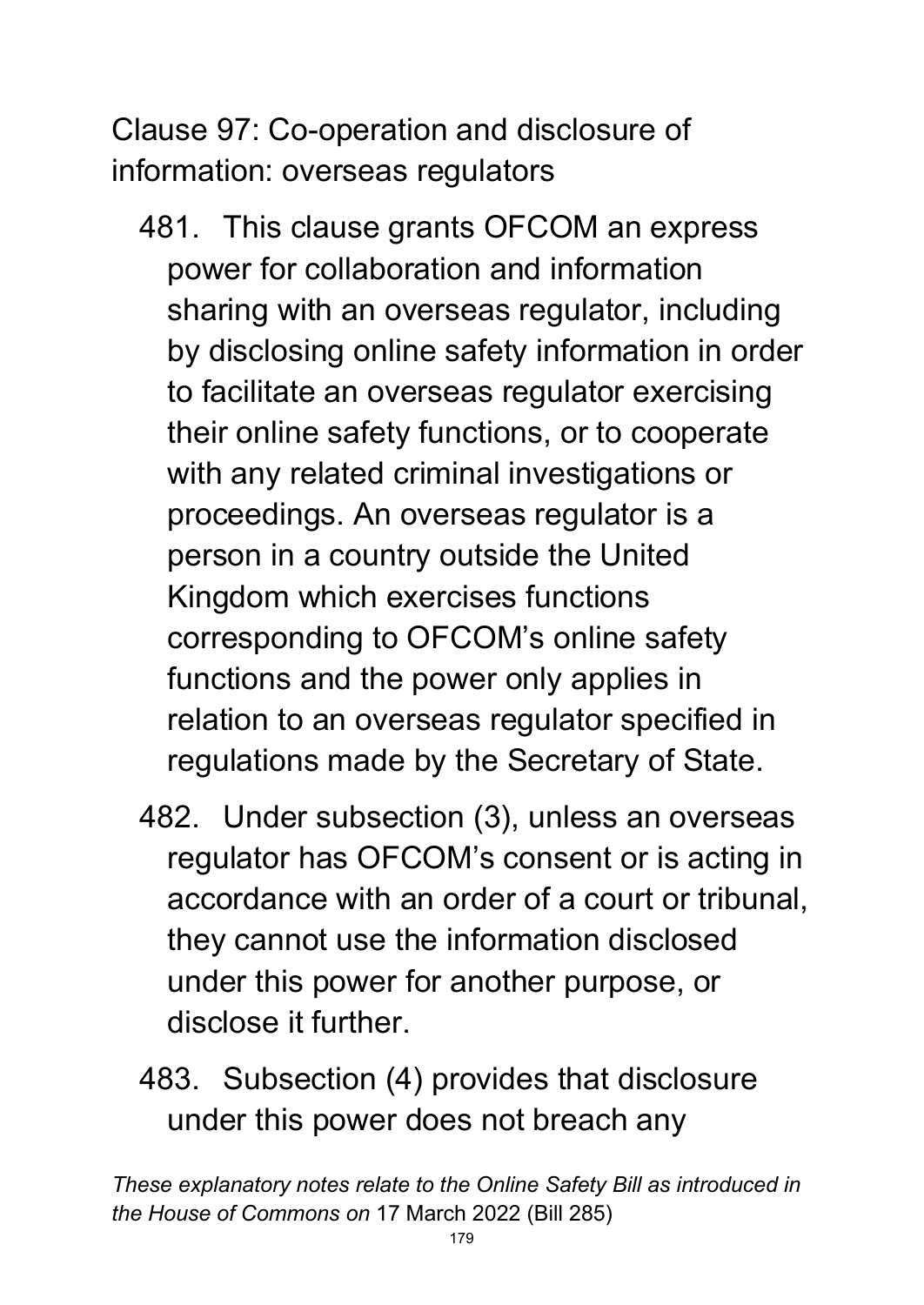obligation of confidence owed by the person making the disclosure, or any other restriction on such disclosure, other than the exceptions specified in subsection (5).

484. Subsection (6) allows the Secretary of State to give a direction prohibiting the disclosure of information under this power for the purposes of overseas proceedings or overseas proceedings of any description specified in that direction.

Clause 98: Disclosure of information

485. This clause amends section 393 of the Communications Act 2003 (CA 2003) (general restrictions on disclosure of information) to include new provisions under this Bill. Section 393 provides that, subject to specific exceptions, information obtained by OFCOM in the exercise of their functions under the CA 2003, Broadcasting Act 1990 and Broadcasting Act 1996 cannot be disclosed without the consent of the business in question.

486. Subsection (2) has the effect that, subject to the specific exceptions in section 393 of the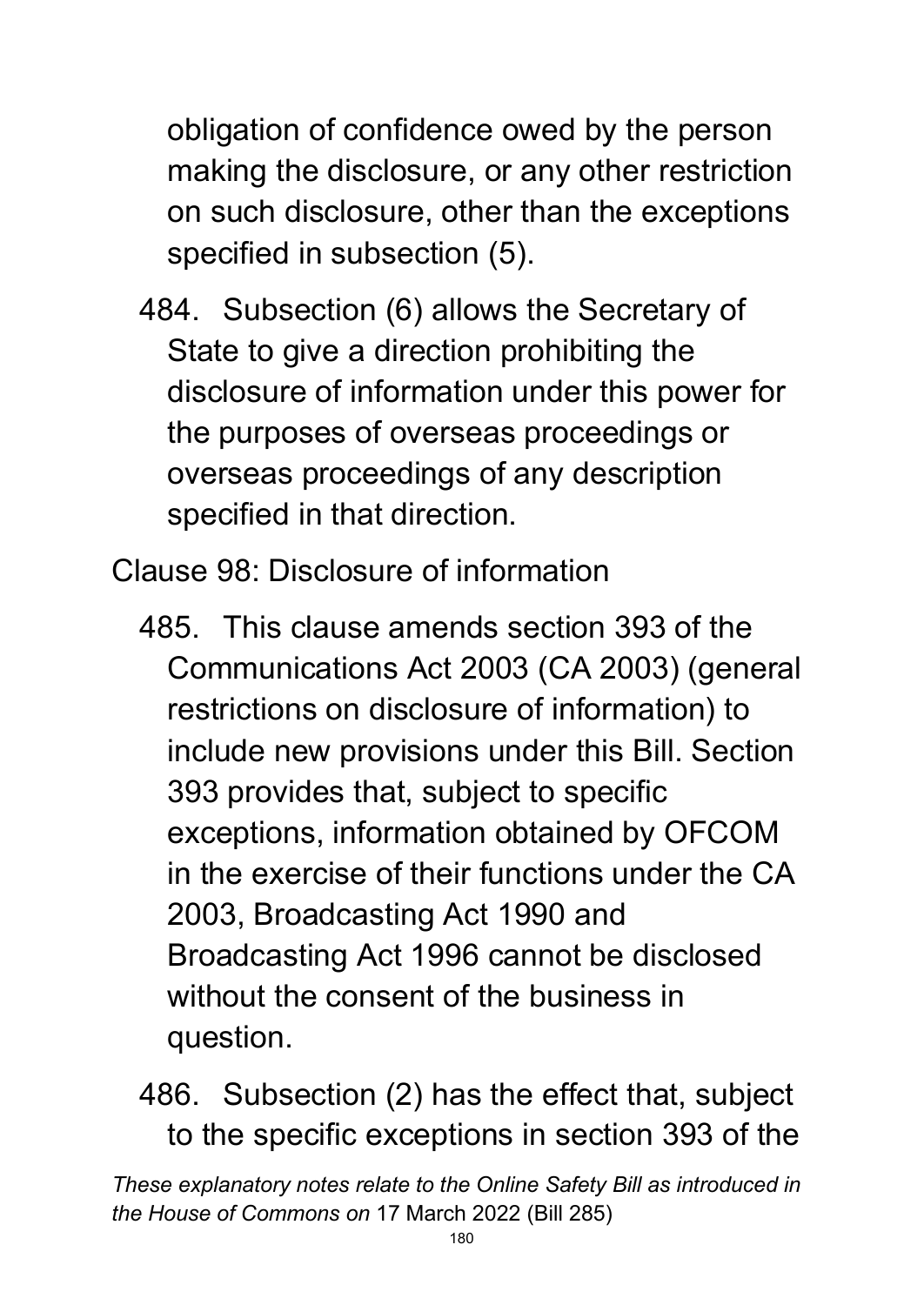CA 2003, OFCOM cannot disclose information with respect to a business which they have obtained by exercising their powers under the Online Safety Bill without the consent of the business in question.

- 487. Subsection (3) amends the list of exceptions in section 393 (2) of the CA 2003 so OFCOM can disclose information about a business, without its consent, for the purposes of any civil proceedings brought under this Bill.
- 488. Subsection (4) has the effect that the section 393 CA 2003 restriction on disclosure does not apply to details of enforcement action under clause 127 or research or other information published under Schedule 8.
- 489. Similarly, subsection (5) ensures that section 393 of the CA 2003 does not limit the matters that may be included in, or made public as part of, a report made by OFCOM under this Bill.

Clause 99: Intelligence service information

490. This clause places a duty on OFCOM to consult the relevant intelligence service before OFCOM discloses or publishes any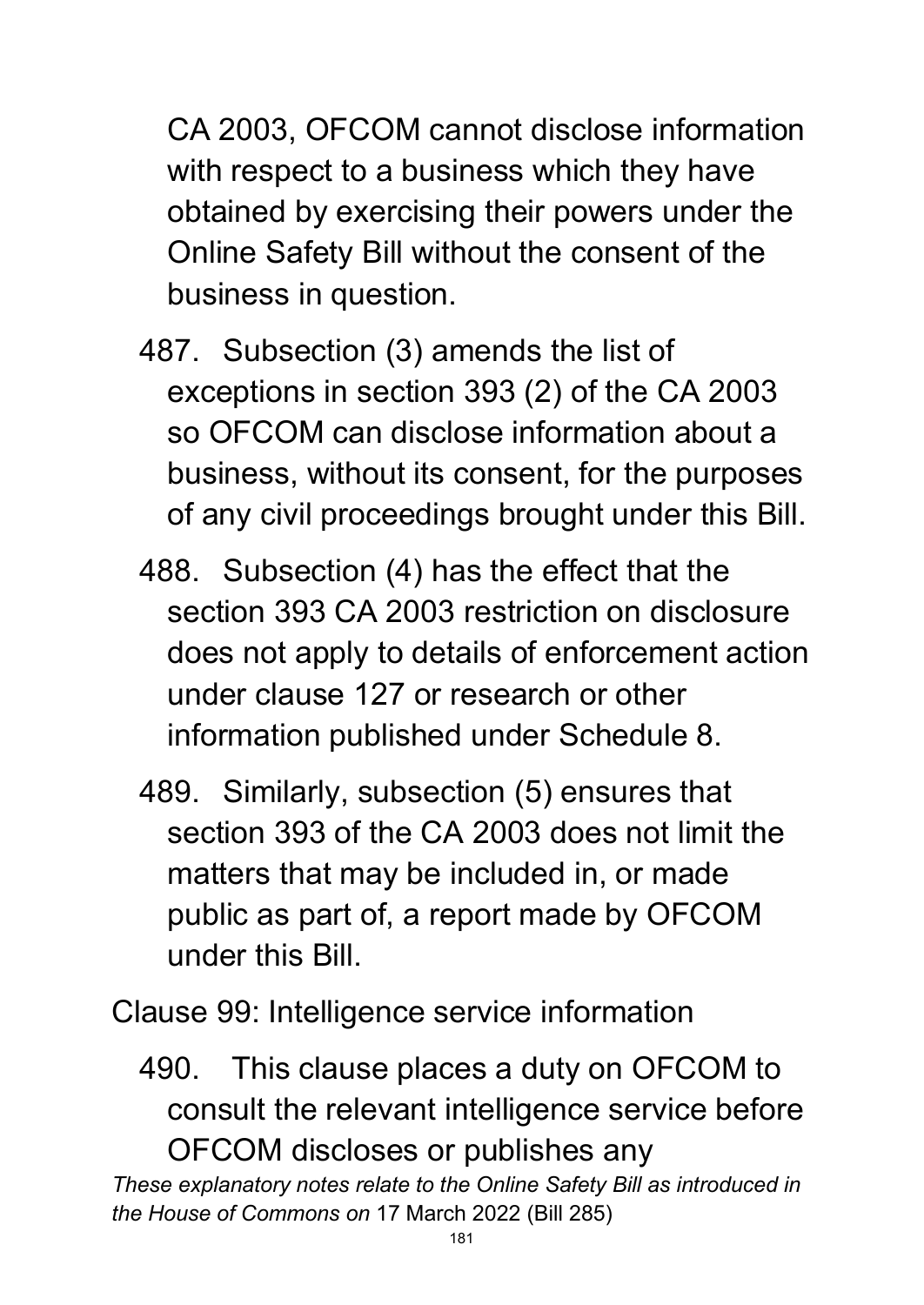information they have received from that intelligence service.

- 491. Subsection (1) sets out that OFCOM cannot disclose any information that they have received from an intelligence service, or information about an intelligence service, unless OFCOM have received consent from the intelligence service to disclose the information.
- 492. Subsection (2) states that if OFCOM discloses information as set out in subsection (1) to a person, then that person must not further disclose the information unless they have received consent from the intelligence service to do so.
- 493. Subsection (3) states that if OFCOM were to publish the documents set out in (a) and (b) which contain information set out in subsection (1), then OFCOM must remove or obscure the information that cannot be disclosed due to subsection (1) before the documents are published.

Clause 100: Provision of information to the Secretary of State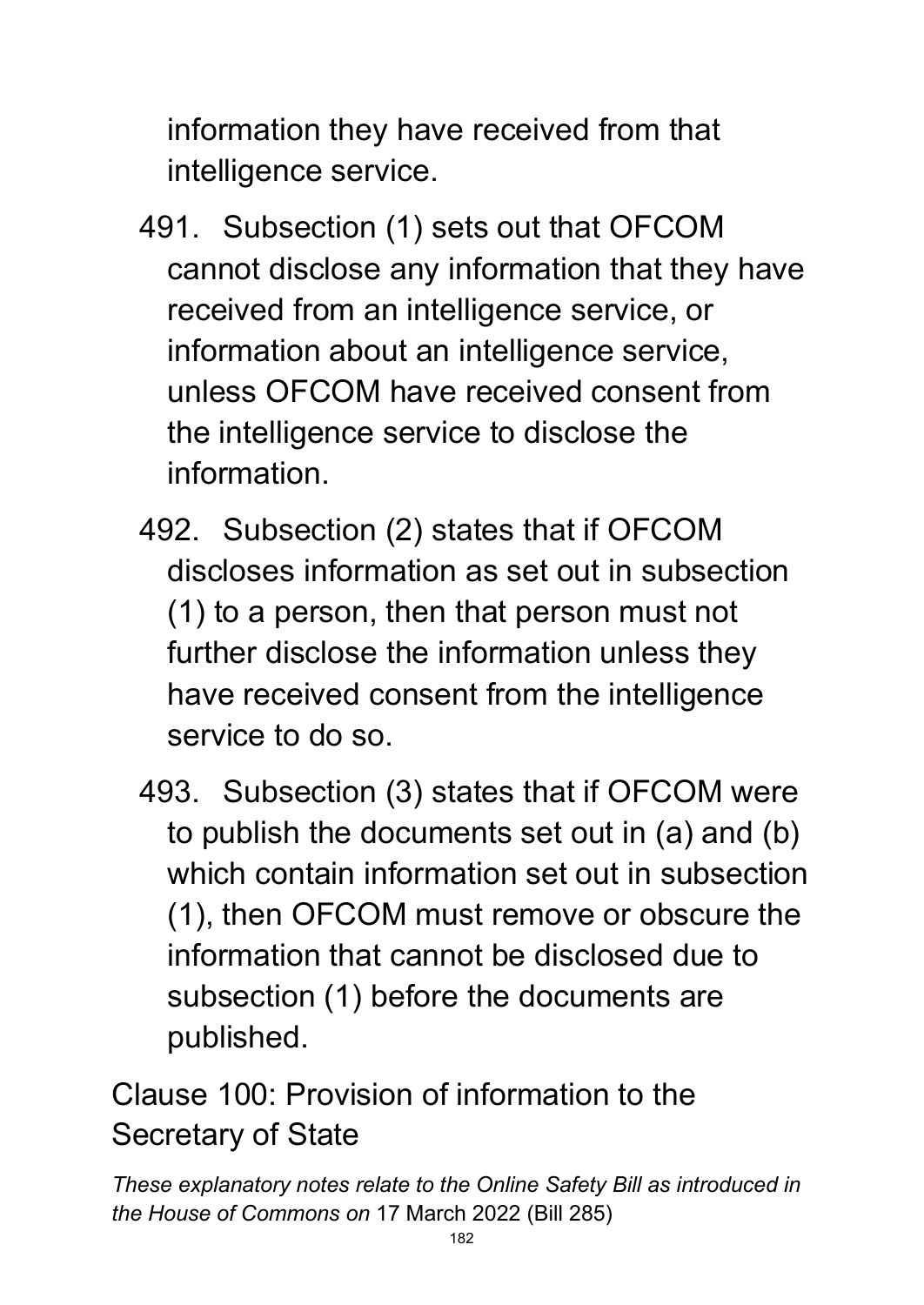- 494. The clause makes amendments to Section 24B of the Communications Act 2003 (CA 2003), which allows OFCOM to provide information to the Secretary of State that OFCOM considers may assist the Secretary of State in the formulation of policy.
- 495. Subsection (2) of this clause amends section 24B(2) of the CA 2003 so that, where information relating to a particular business has been obtained using a power under the Online Safety Bill, OFCOM may not provide this information to the Secretary of State without the consent of the person carrying on that business whilst the business is carried on. This does not affect the fact that consent must still also be obtained for OFCOM to share information that has been acquired using powers in the CA 2003, the Broadcasting Act 1990, the Broadcasting Act 1996, the Wireless Telegraphy Act 2006 or Part 3 of the Postal Services Act 2011 (which were already listed in section 24B(2) of CA 2003).
- 496. Subsection (3) inserts a new subsection (3) into section 24B of the CA 2003. This new subsection provides that section 24B(2) does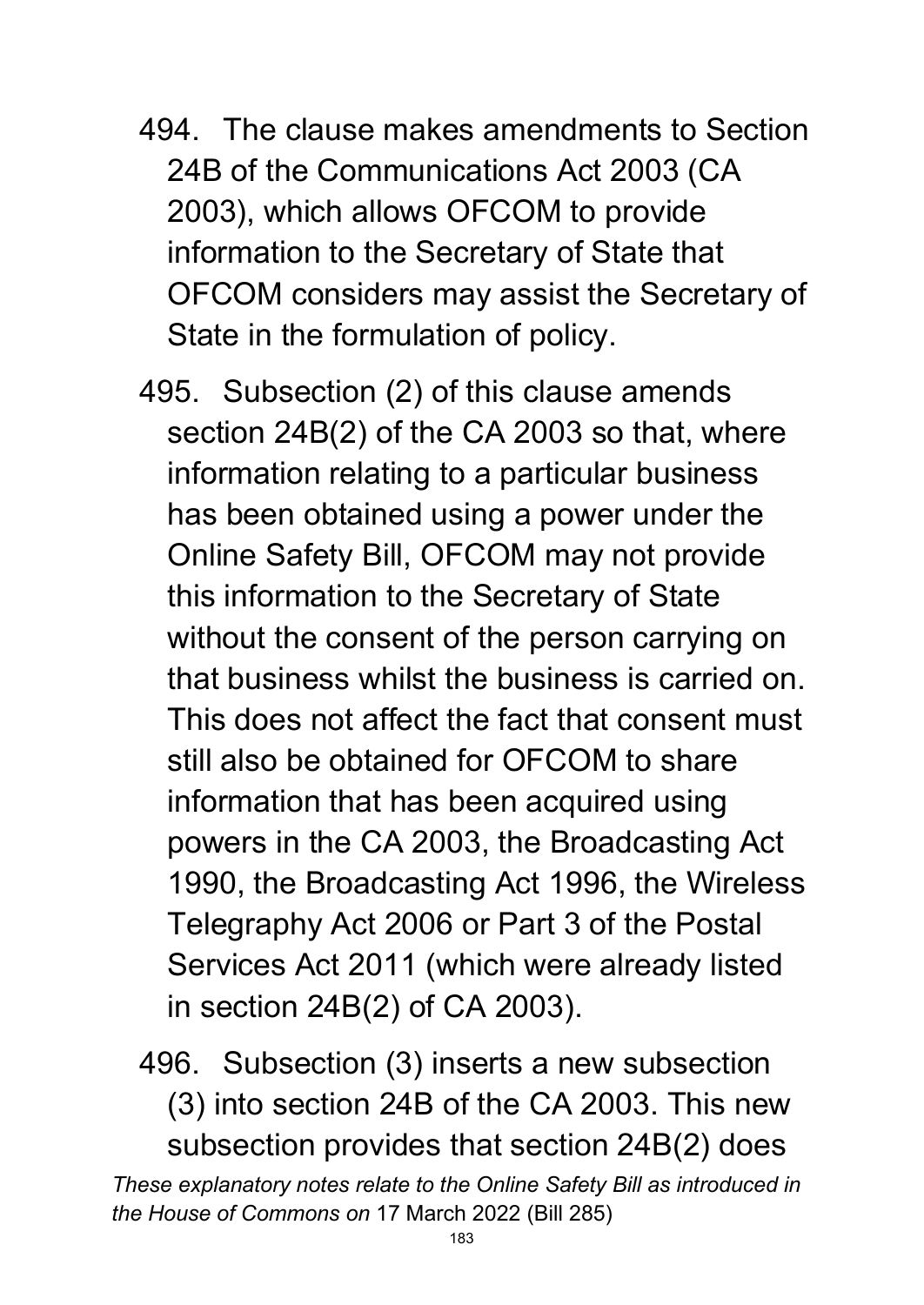not apply, and therefore the consent of the person carrying on the relevant business is not required, for OFCOM to share information which is reasonably required by the Secretary of State and:

- a.Was obtained by OFCOM using the power under clause 84 in order to determine a proposed threshold figure, which if met or exceeded by providers renders them liable to pay fees to OFCOM (the purpose under subsection (5)(c) of that clause); or
- b.Was obtained by OFCOM using the power under clause 145(5) to require information from a provider of a regulated service in response to potential threats to national security, or to the health or safety of the public.

Clause 101: Information for users of regulated services

497. The clause makes amendments to Section 26 of the Communications Act 2003 (CA 2003) which provides for publication of information and advice for various persons, such as consumers.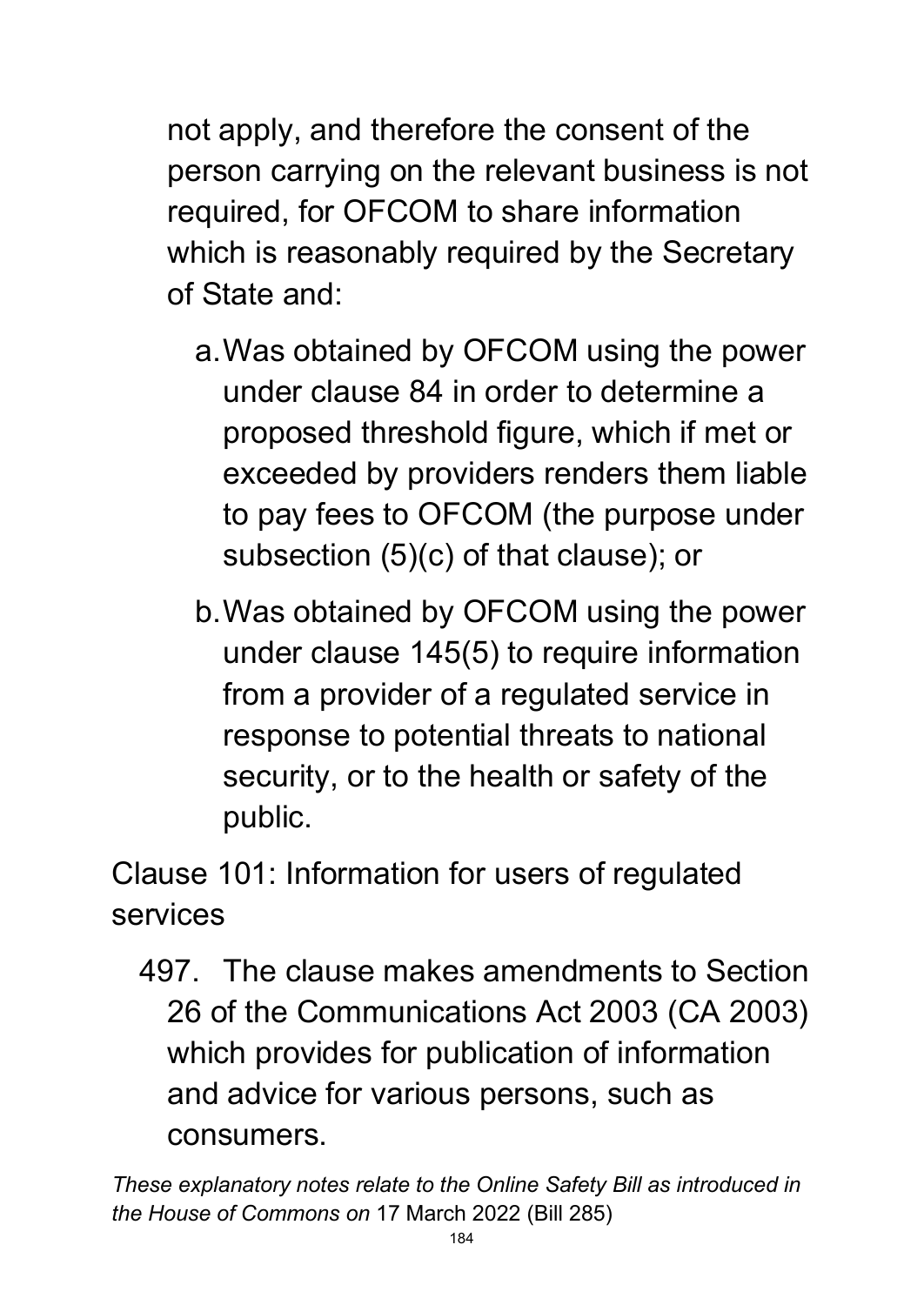Clause 102: Admissibility of statements

498. Subsection (1) sets out the circumstances in which a statement given to OFCOM, in connection with OFCOM's power to require information under clause 85, OFCOM's power to require interviews under clause 90 or required under OFCOM's powers of entry and inspection under Schedule 11, may be used in evidence against the person who gave the statement.

## **Chapter 5: Regulated user-to-user services and regulated search services: notices to deal with terrorism content and CSEA content**

Clause 103: Notices to deal with terrorism content or CSEA content (or both)

499. Chapter 5 provides the statutory basis for OFCOM's power to require a service provider to use accredited technology to identify and remove terrorism content on public channels and child sexual exploitation and abuse (CSEA) content on private and public channels.

*These explanatory notes relate to the Online Safety Bill as introduced in the House of Commons on* 17 March 2022 (Bill 285) 500. Subsection (1) sets out that OFCOM may issue a notice to a service provider of a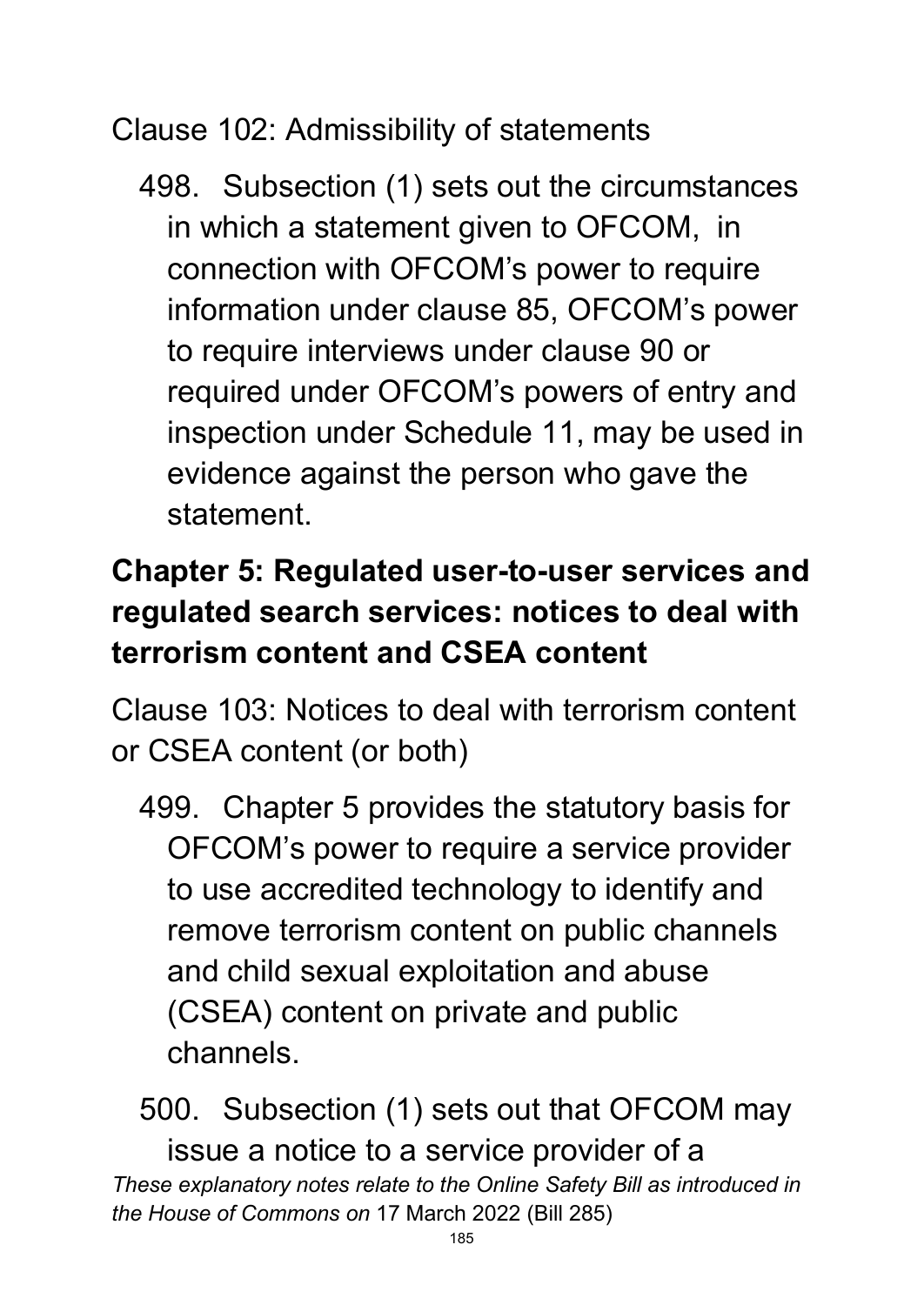regulated user-to-user service or a regulated search service, when doing so is necessary and proportionate.

- 501. Subsections (2) and (3) state that OFCOM may require a service provider of a regulated user-to-user service or regulated search services to use accredited technology to identify terrorism content on public parts of the service (as defined in subsection (10)) and/or child sexual exploitation and abuse (CSEA) content on any part of the service. The service must take down that content without delay.
- 502. Subsection (4) states that OFCOM may require a provider of a service that has both user-to-user functions and search functions to use accredited technology as described in subsection (2) and/or subsection (3).
- 503. Subsection (5) states that in removing terrorism or CESA content under subsections (2) and (3), providers may solely deploy accredited technology, or a combination of accredited technology and human moderators.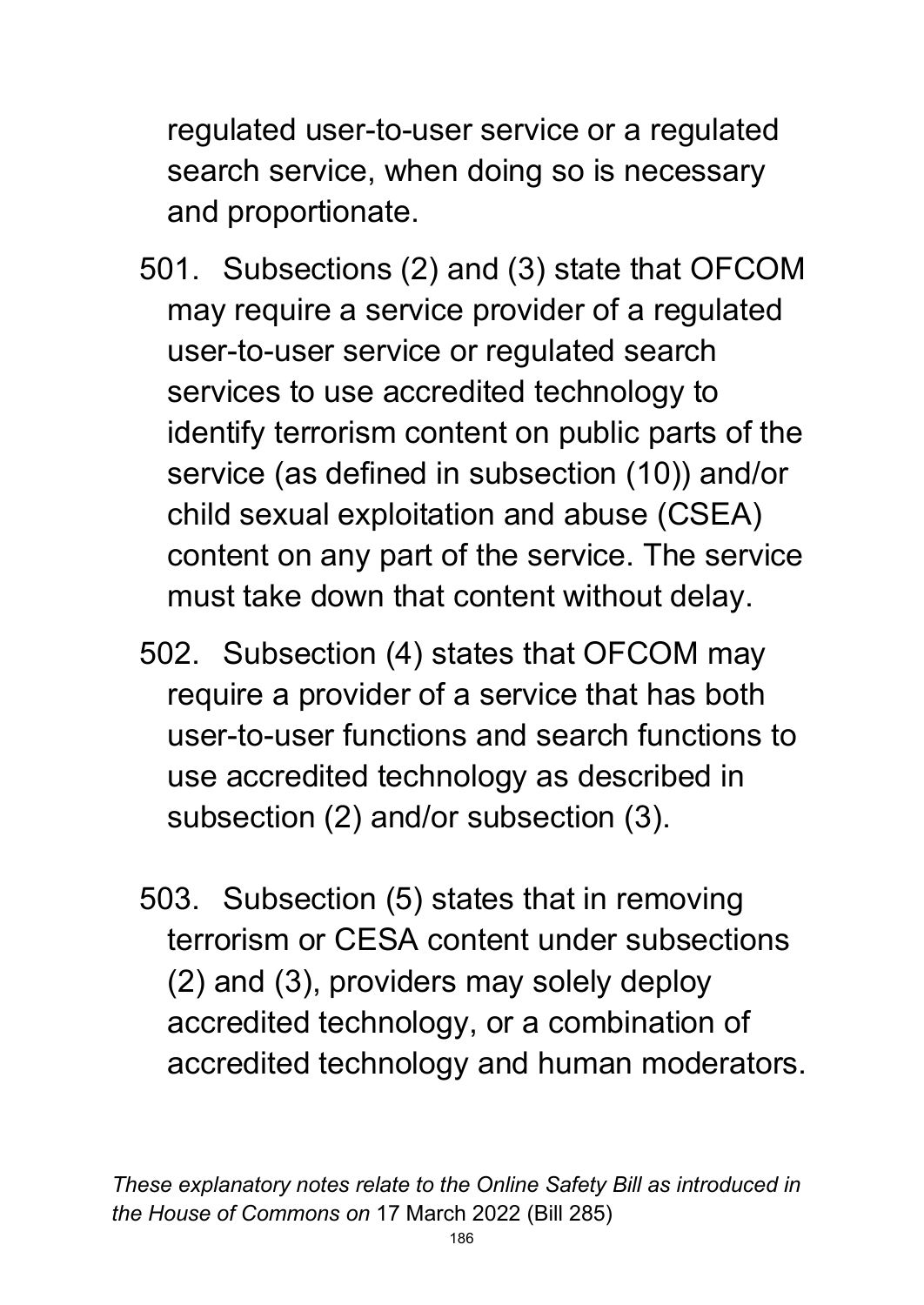- 504. Subsection (6) refers to section 104, which provides criteria that OFCOM must consider before issuing a notice to a service provider as set out in subsection (1).
- 505. Subsection (7) states that OFCOM may only issue a notice under subsections (1) to a service provider once they have given a warning notice. This warning notice will tell the service provider that OFCOM are considering requiring it to use the technology that is specified in the notice for that service, or for part of that service.
- 506. Subsection (8) sets out the information contained within the warning notice. These include OFCOM's reasons for issuing the notice and the type of technology the service provider would be required to use, and how they must use it.
- 507. Subsection (9) sets out how OFCOM must give a warning notice to providers of services that have both user-to-user functions and search functions.
- 508. Subsection (10) states that after OFCOM have issued a warning notice, they must wait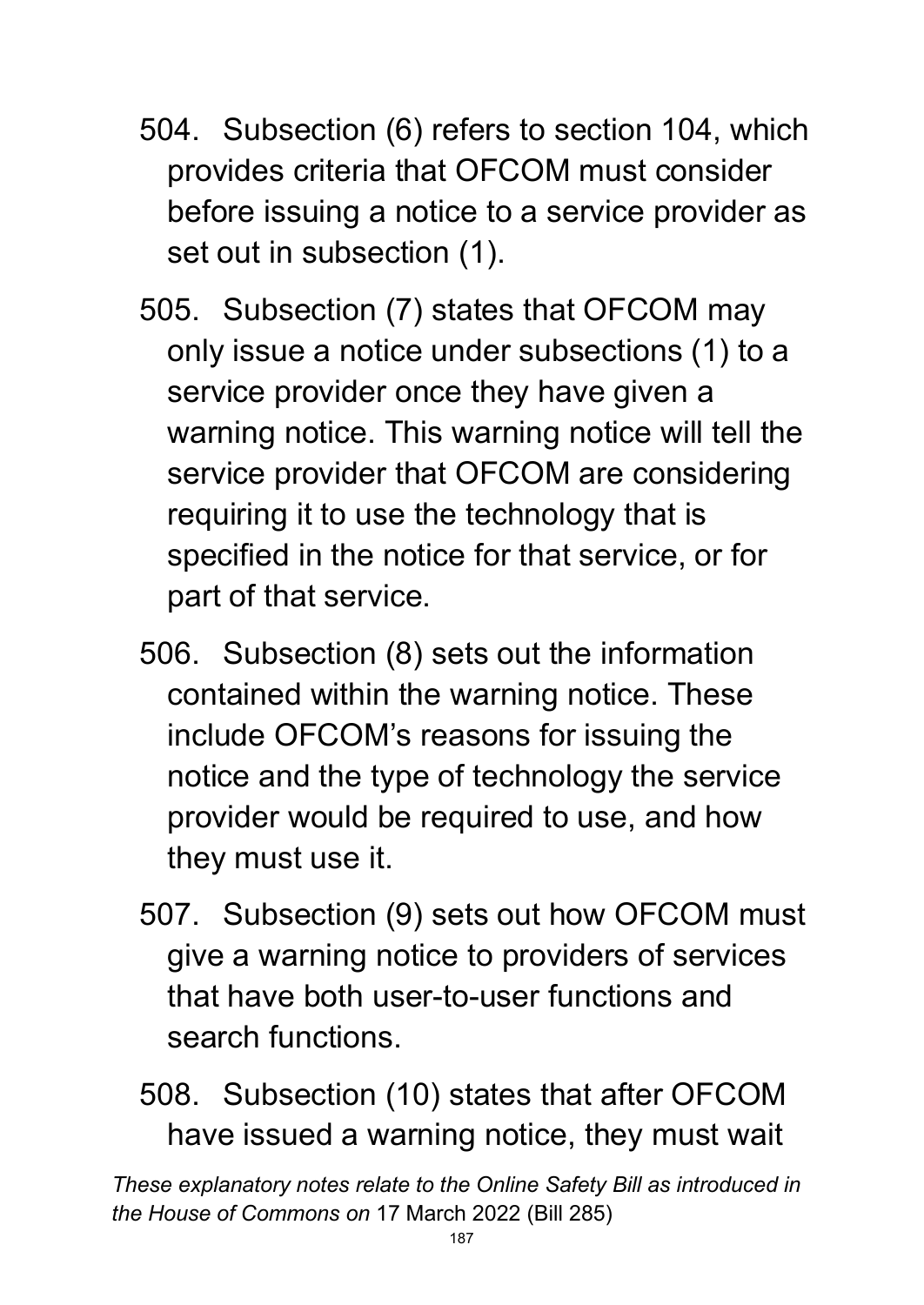until the end of the period in which the service provider is able to give evidence before issuing a notice.

- 509. Subsection (11) defines public terrorism content.
- 510. Subsection (12) refers to sections 105(9) and (10) which provide the definition of "accredited" technology.

Clause 104: Matters relevant to a decision to give a notice under section 103(1)

- 511. This clause sets out the circumstances under which OFCOM may issue a notice to a service provider, and the conditions that must be met before the power can be used.
- 512. Subsection (1) states that OFCOM may only issue a notice, as set out in 103(1), when it is necessary and proportionate, and this section provides information to aid this decision making.
- 513. Subsection (2) provides a list of criteria for OFCOM to use when deciding whether issuing a notice is necessary and proportionate.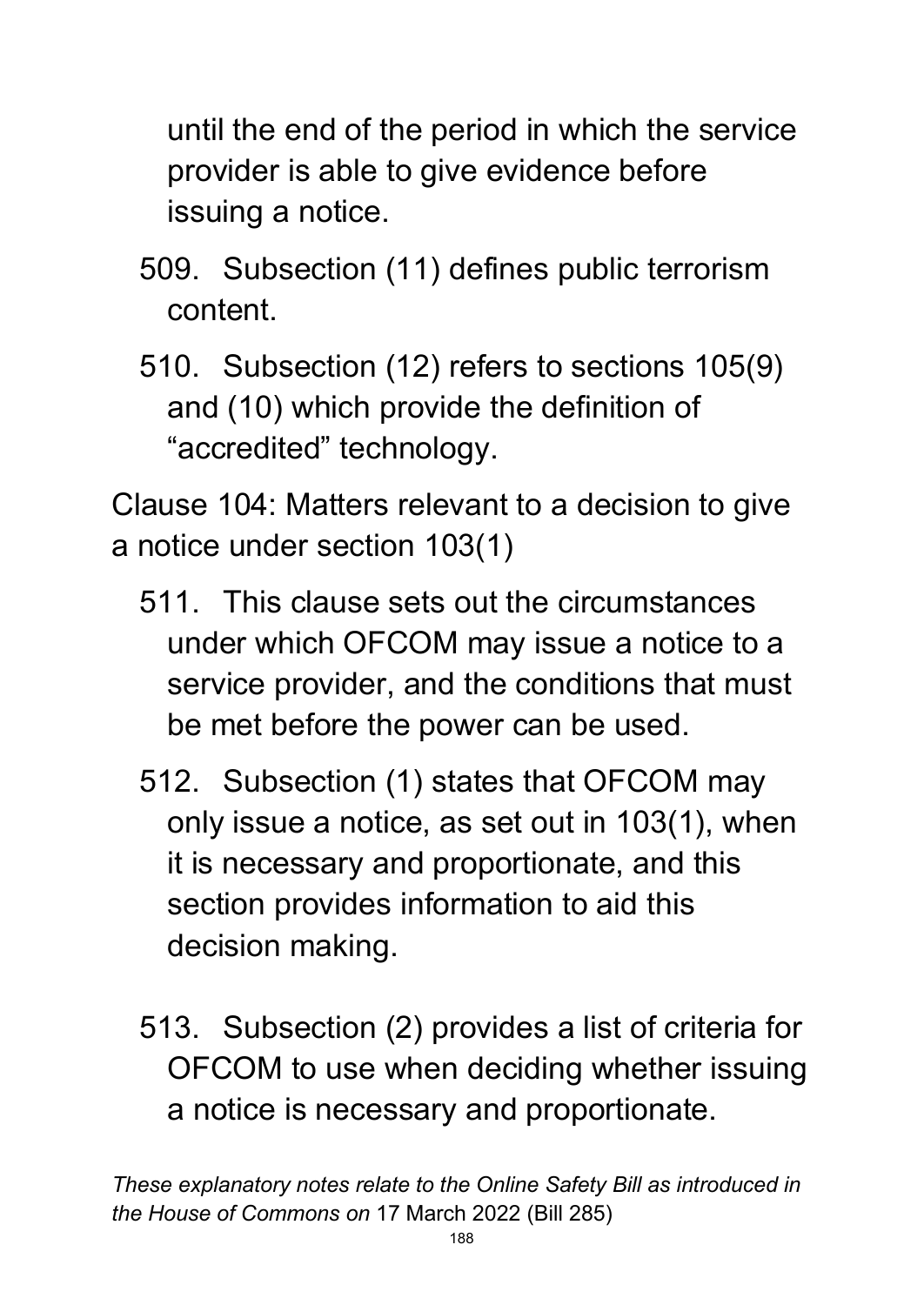- 514. Subsection (3) sets out the significance of the term "relevant content" as used in subsection (2) (f) and (j) for a user-to-user service, search service or combined service.
- 515. Subsection (4) provides the definitions of "illegal content risk assessment", "relevant content", and "specified technology" as used in section 103(1).

Clause 105: Notices under section 103(1): supplementary

- 516. Subsection (2) provides that where a service provider is already using technology on a voluntary basis, but this is ineffective, OFCOM can still intervene and require a service provider to use a more effective technology, or the same technology in a more effective way.
- 517. Subsections (3) and (4) specify that OFCOM can include in the notice to the service provider of a user-to-user service, search service or combined service a requirement to operate an effective procedure for users to challenge the removal of their content from the service.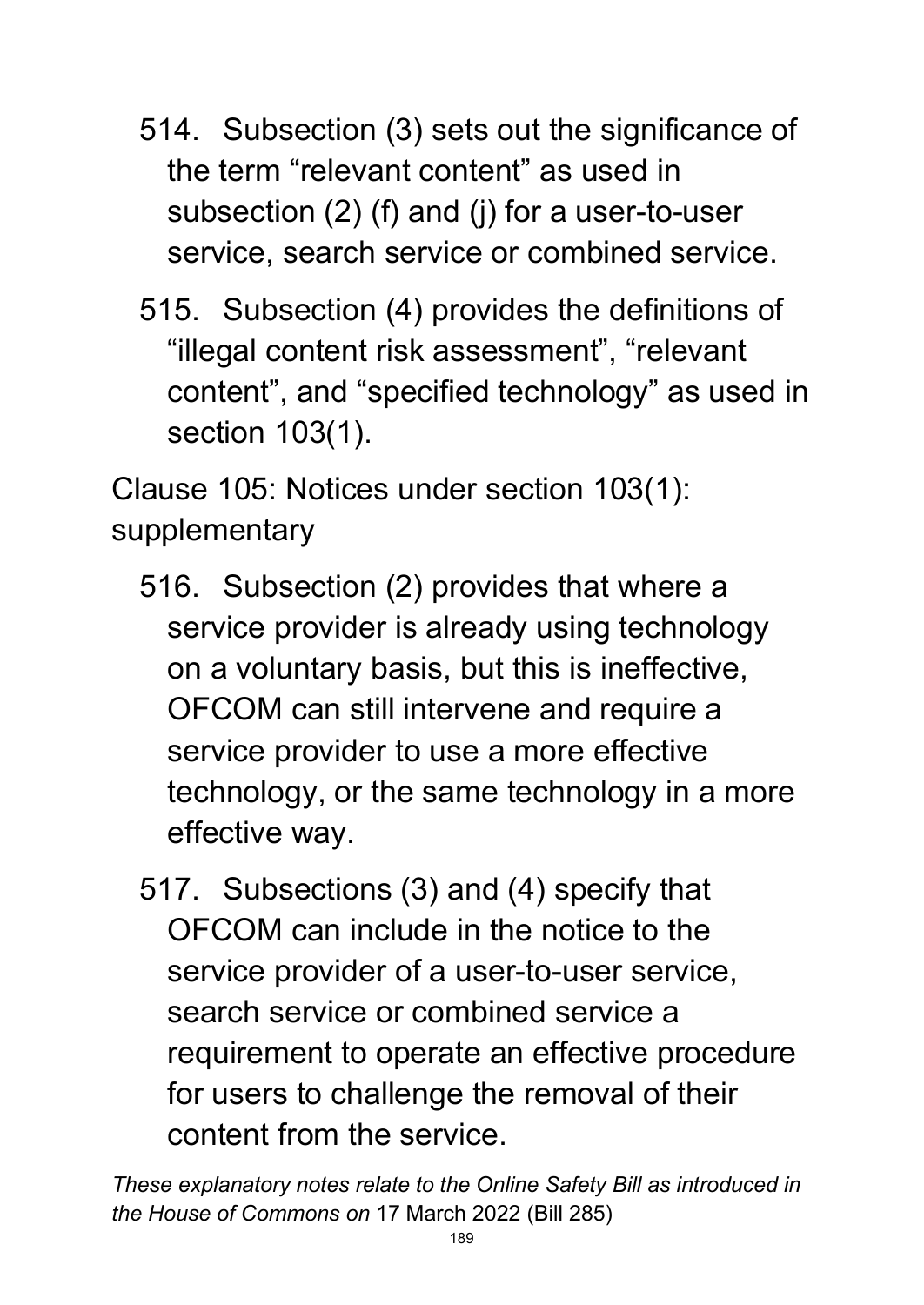- 518. Subsections (5) and (6) set out the information that must be contained within a notice and the period of time that it may last for.
- 519. Subsection (7) states that a notice may only require a regulated provider to use accredited technology in relation to regulated services in the United Kingdom or regulated services that affect UK users.
- 520. Subsections (9) and (10) explain that OFCOM will only be able to require the use of tools that meet the minimum standards for accuracy for detecting terrorism and/or CSEA content as set out by the Secretary of State. Any tools that OFCOM require the use of must have been accredited by either OFCOM or a delegated third party as meeting these minimum standards.

Clause 106: Review and further notice under section 103(1)

521. Subsection (2) sets out that under clause 105(8), OFCOM also have the power to revoke the notice if there are reasonable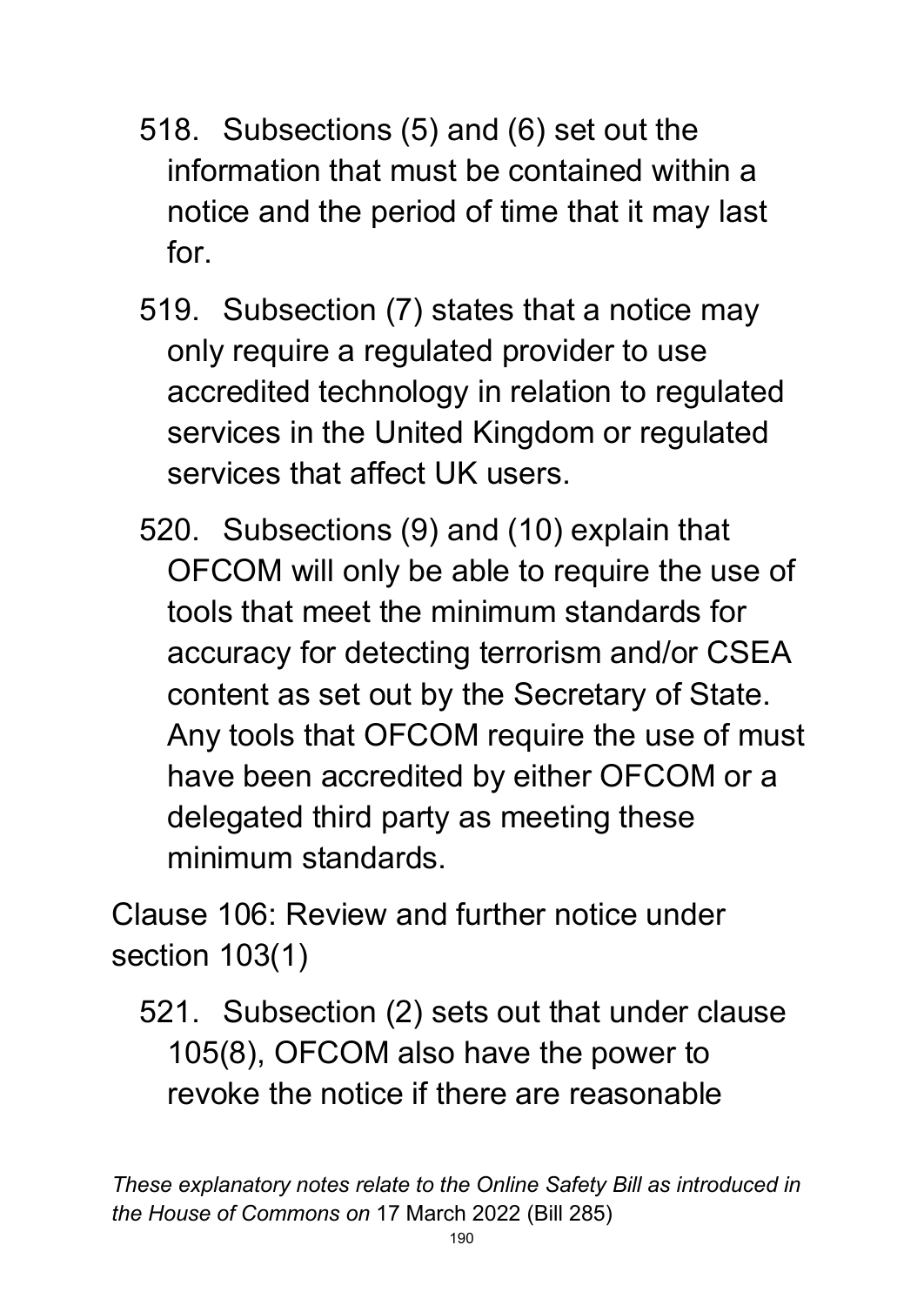grounds to believe that the provider is not complying with it.

- 522. Subsection (3) sets out that if a notice is revoked under subsection (2) and the matters as set out in clause 103 are considered, OFCOM can issue the provider a further notice.
- 523. Subsection (4) requires OFCOM to review the use of the specified technology before the end of the period set by OFCOM in the original notice. Subsection (5) specifies what OFCOM must consider in its review.
- 524. Subsection (6) specifies that following the review, and after consultation with the provider, OFCOM may give the provider a further notice if OFCOM consider that it is necessary and proportionate to do so, taking into account the criteria set out in section 103. Under subsection (7), the conditions set out in subsections (3)-(6) apply again.
- 525. Subsection (9) provides that a warning notice is not required under section 103) (7)- (10) if OFCOM issue a further notice.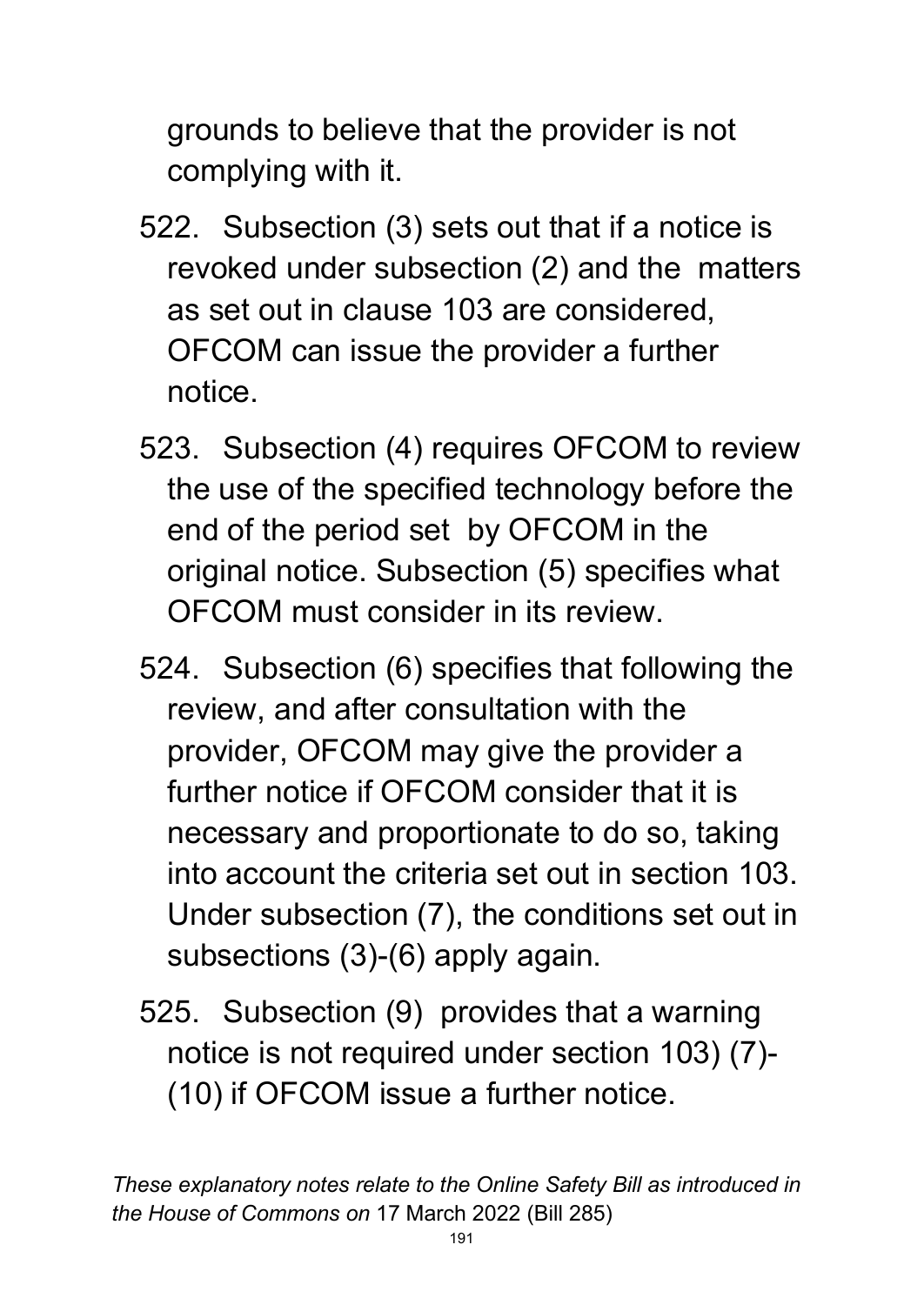Clause 107: OFCOM'S guidance about functions under this Chapter

- 526. This clause requires OFCOM to issue guidance setting out the circumstances under which they could require a service provider in scope of the power to use technology to identify CSEA and/or terrorism content.
- 527. OFCOM will have the discretion to decide on the exact content of the guidance and must keep it under review and publish it. OFCOM must also have regard to their guidance when exercising these powers. Before preparing the guidance, OFCOM must consult the Information Commissioner.

Clause 108: OFCOM's annual report

- 528. This clause requires OFCOM to report annually to the Secretary of State on the exercise of their power during the last year and on current technology and technology indevelopment that is likely to meet the required minimum standards of accuracy.
- 529. Subsection (2) says that the Secretary of State must lay this report before Parliament.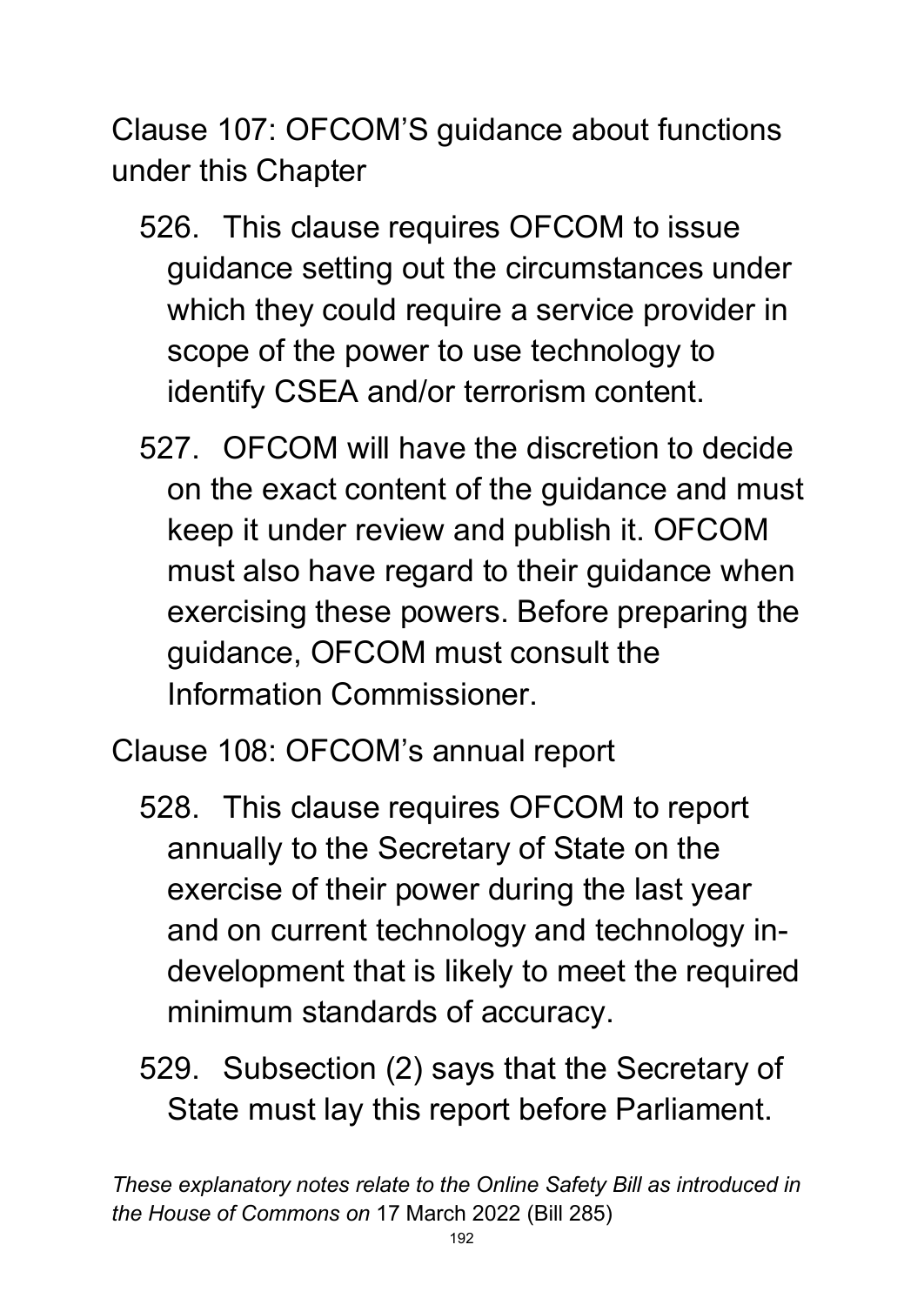530. Subsection (3) cross-refers to section 137 which sets out provisions for OFCOM excluding confidential information from its published reports.

Clause 109: Interpretation of the Chapter

531. This clause sets out that the definitions of "terrorism content" and "CSEA content" used in chapter 5 are the same as those used in Part 3.

# **Chapter 6: Enforcement Powers**

### *Provisional notices and confirmation decisions*

Clause 110: Provisional notice of contravention

532. This clause addresses the process of starting enforcement. OFCOM must first issue a "provisional notice of contravention" to an entity before they reach their final decision. This is required before OFCOM can reach a final decision that a regulated service has breached an enforceable requirement, and before OFCOM makes the final decision regarding any specific steps the service will be required to take and/or any financial penalty that will be imposed as a result.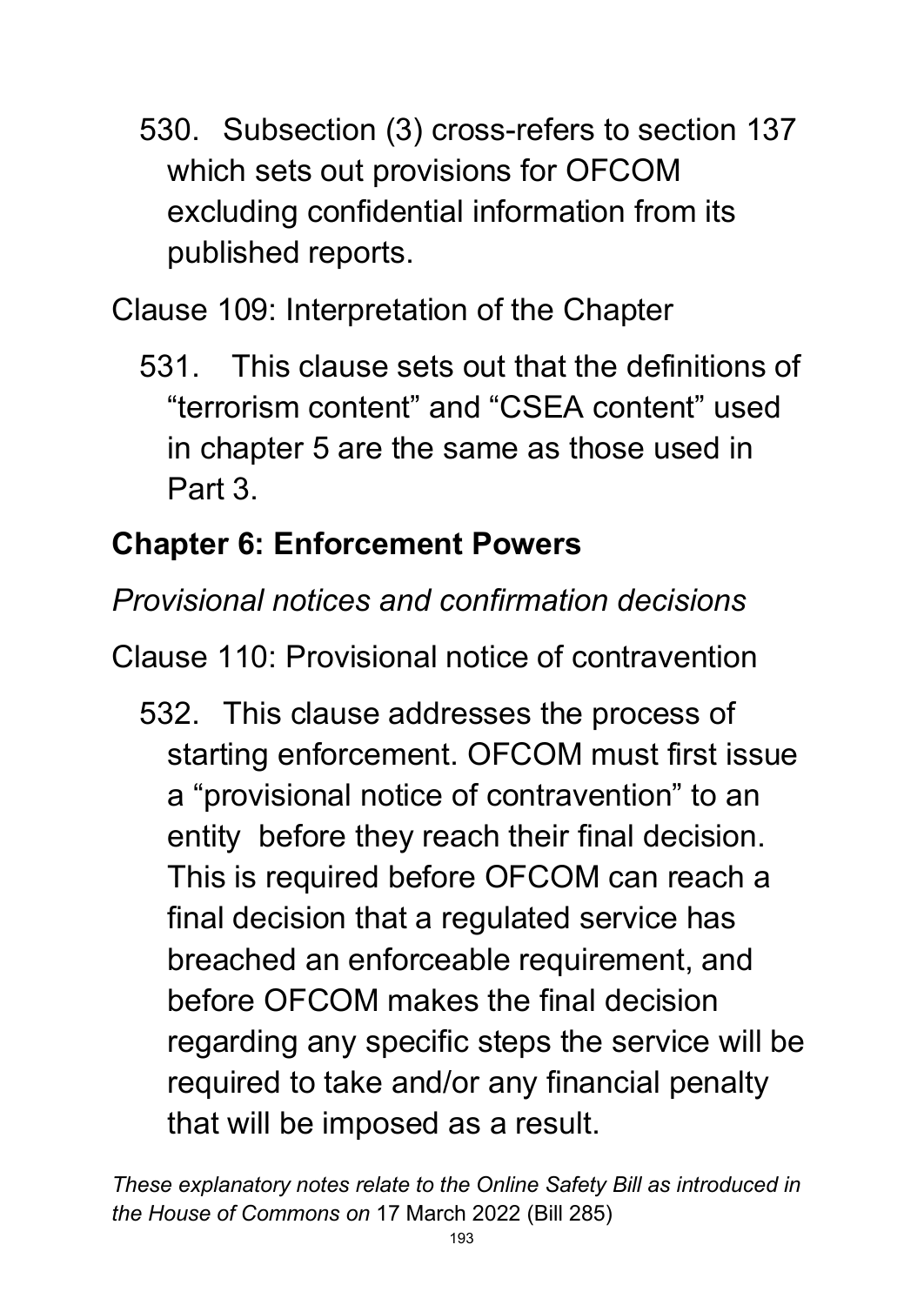- 533. The provisional notice of contravention must be sent to the relevant entity or person. This notice sets out OFCOM's provisional decision that an entity has breached its duties, sets out how it has failed, or is failing, and the evidence OFCOM have of this. The notification must detail any proposed requirements that the person must take to comply with the duty or requirement, or remedy the contravention and/or the financial penalties OFCOM intend to impose.
- 534. Subsection (8) establishes a process for recipients of provisional notices to make representations to OFCOM, and provide evidence in response to the provisional findings set out in the notice. OFCOM's notice has to explain this process, and give a deadline for providing representations. This process means that OFCOM can only reach a final decision after allowing the recipient the chance to make representations.

Clause 111: Requirements enforceable by OFCOM against providers of regulated services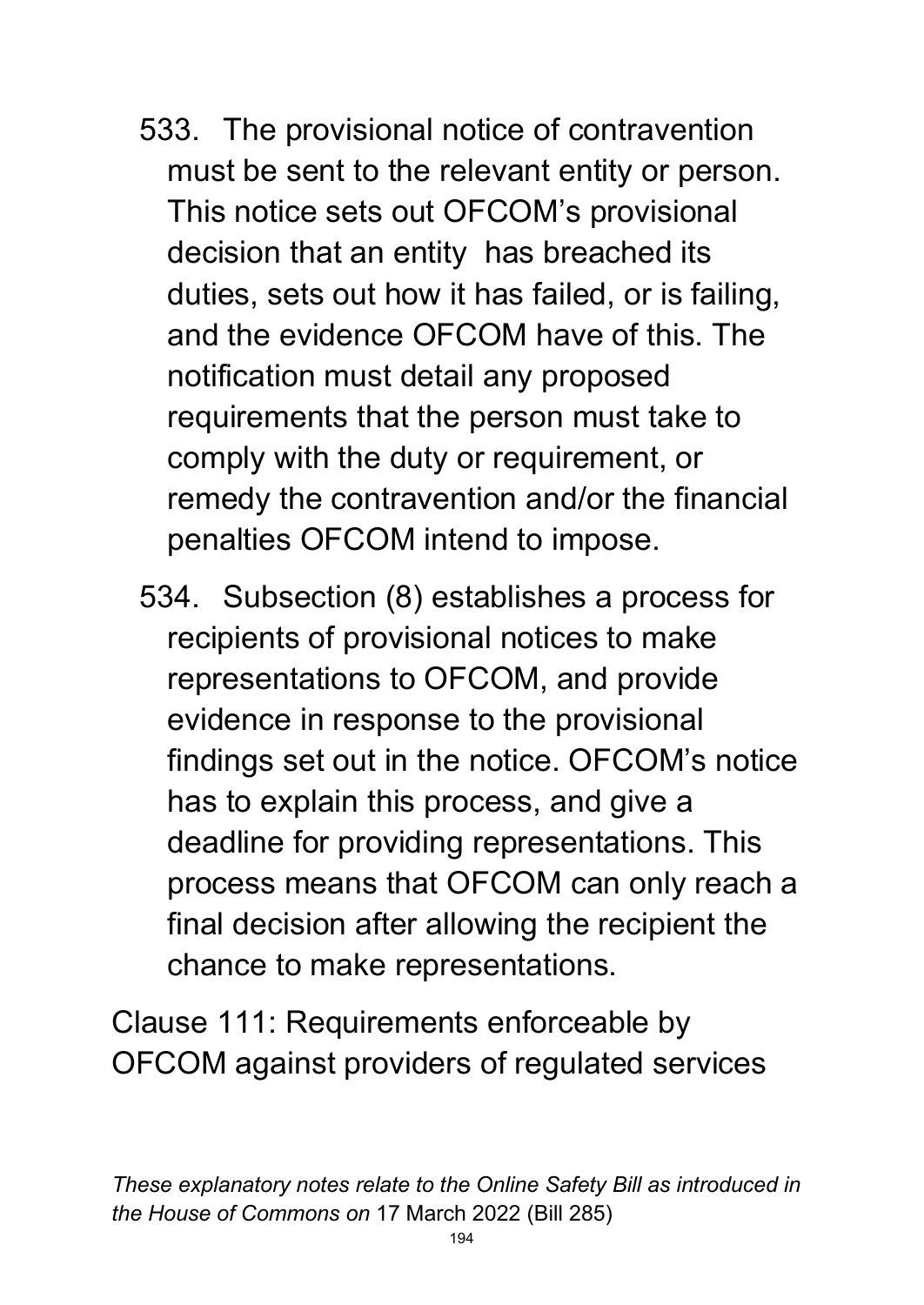- 535. This clause lists the "enforceable requirements". Failure to comply with these enforceable requirements can trigger enforcement action.
- 536. The enforceable requirements include, for example, duties to carry out and report on risk assessments, safety duties (including specific duties relating to children) and duties related to users' rights (freedom of expression and privacy).

Clause 112: Confirmation decisions

537. If, having followed the required process (see clause 110), OFCOM's final decision is that a regulated service has breached an enforceable requirement, OFCOM will issue a confirmation decision. This will set out OFCOM's final decision and will explain whether OFCOM requires the recipient of the notice to take any specific steps and/or pay a financial penalty.

Clause 113: Confirmation decisions: requirements to take steps

*These explanatory notes relate to the Online Safety Bill as introduced in the House of Commons on* 17 March 2022 (Bill 285) 538. A confirmation decision may require a person to take specific steps to either come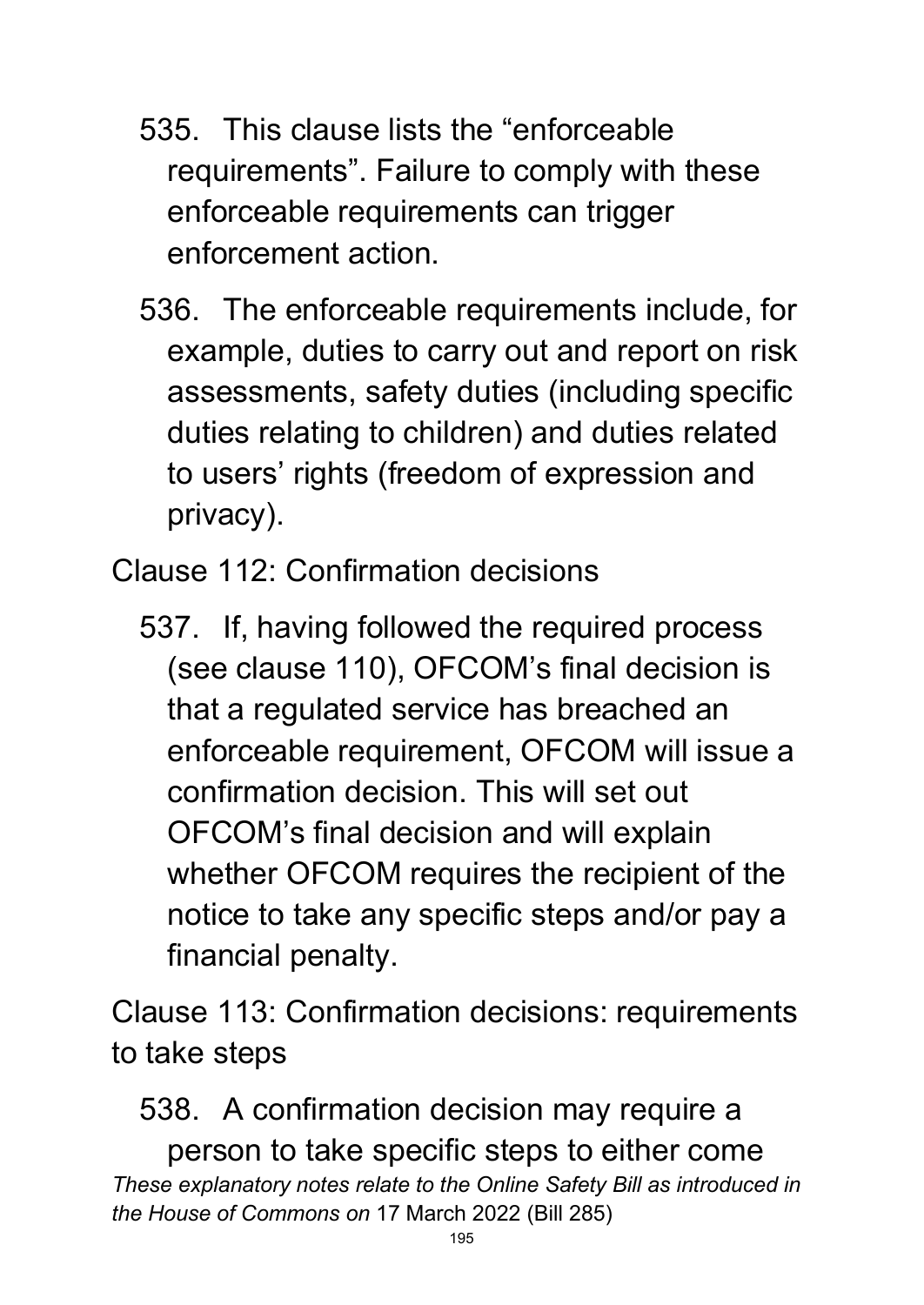into compliance with their duties or remedy the breach that they have committed.

- 539. OFCOM must allow a reasonable period for the recipient to complete the required steps. However, subsection (5) provides that OFCOM can require immediate action when the recipient has breached its information duties (because it will already be on notice as to what is required).
- 540. Clause 116 allows OFCOM to require services to use a particular kind of "proactive technology" in their confirmation decisions, with certain constraints and safeguards. Proactive technology is defined in clause 184.
- 541. Subsection (3) says that these requirements can only relate to the operation of a regulated service within the UK, or in so far as it affects UK users of the service.
- 542. Subsection (4) sets out certain details that must be included in a confirmation decision which requires specific steps to be taken. This includes the steps that are required, OFCOM's reasoning and the recipient's appeal rights.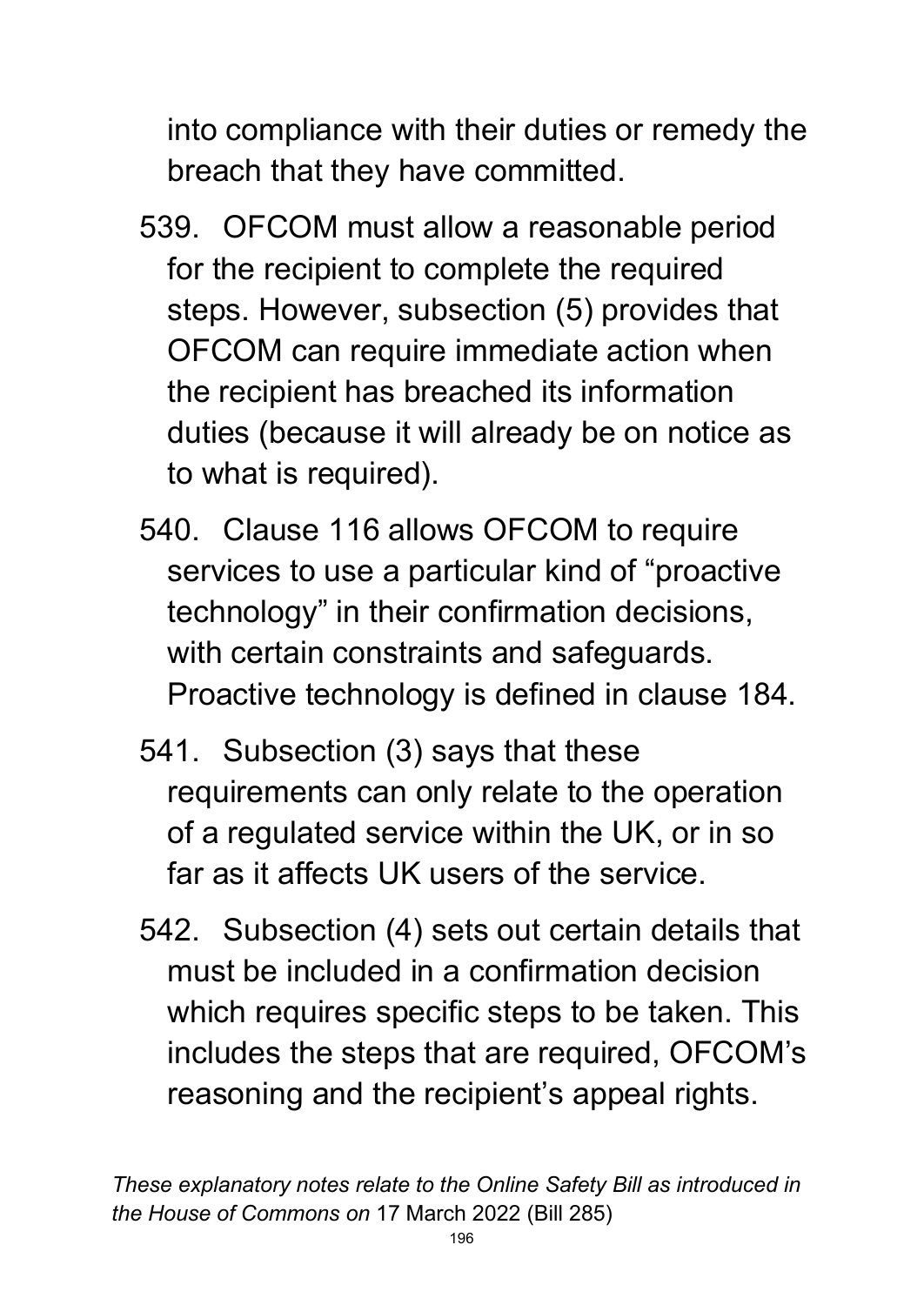Clause 114: Confirmation decisions: risk assessments

- 543. This clause applies where OFCOM have found that a regulated provider has failed to carry out an illegal content or children's risk assessment properly or at all; and identified a risk of serious harm which the regulated provider is not effectively mitigating or managing.
- 544. In such cases OFCOM can require the regulated provider to comply with the parts of its illegal content safety duties or children's safety duties that require the provider to mitigate and manage that risk of harm as if it had been identified in the relevant risk assessment. The intention is that the provider will be required to mitigate the risk that OFCOM have identified despite the provider not having identified the risk in its risk assessment. OFCOM will specify the date by which the regulated provider must take or use measures to comply with the duty in question.

*These explanatory notes relate to the Online Safety Bill as introduced in the House of Commons on* 17 March 2022 (Bill 285) 545. The requirement to take these measures will apply until the regulated provider has fully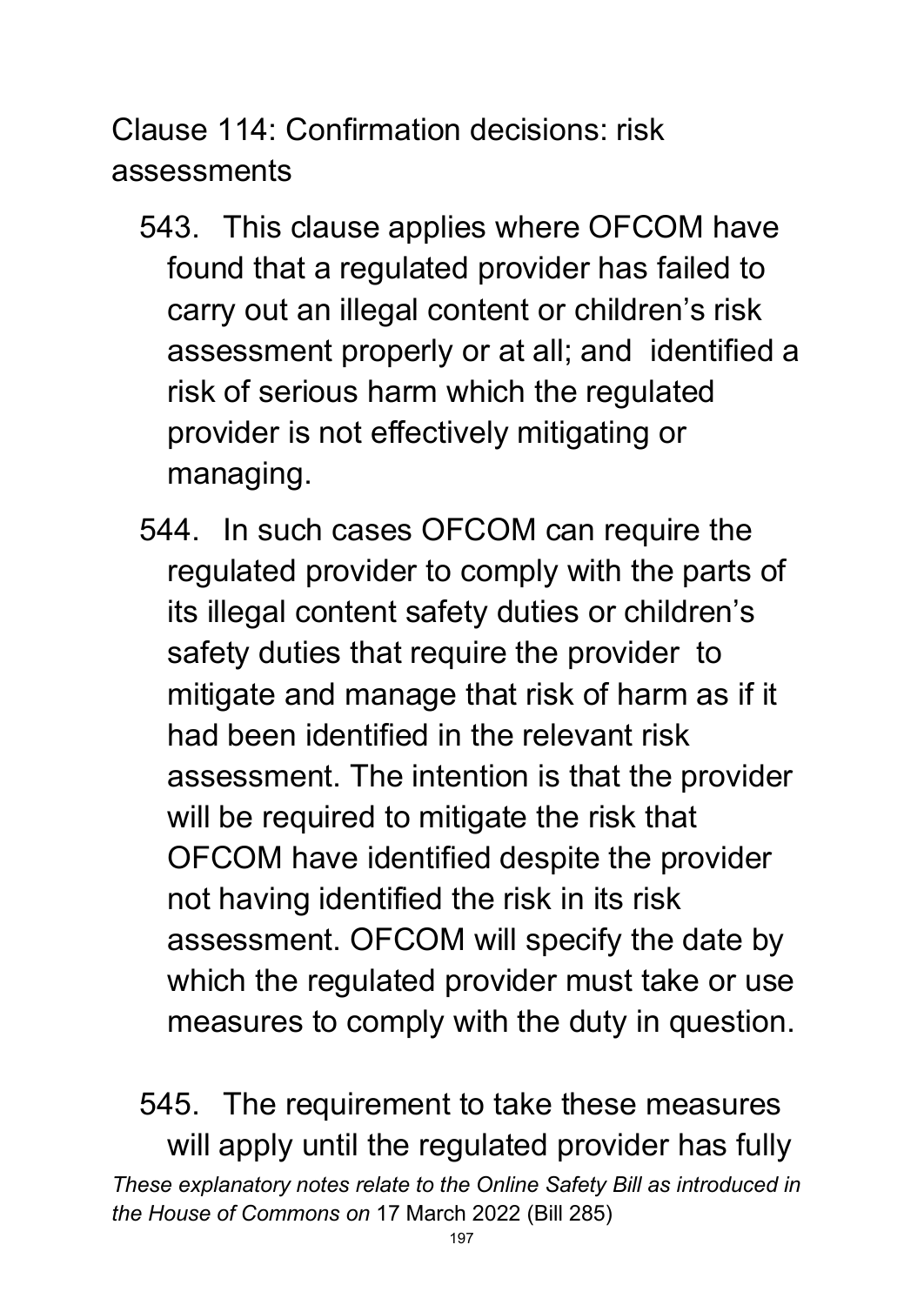complied with the relevant risk assessment duties.

Clause 115: Confirmation decisions: children's access assessments

- 546. This clause applies where OFCOM have found that a regulated provider has failed to properly carry out a children's access assessment.
- 547. In such cases, OFCOM can require a regulated provider to carry out or re-do the children's access assessment and would set a deadline for the completion of the assessment in the confirmation decision. The maximum period of time OFCOM can allow the service to complete the assessment is three months from the date of the confirmation decision (although this can subsequently be extended at OFCOM's discretion).
- 548. This clause also gives OFCOM the power to determine that a service is likely to be accessed by children where there is evidence that it is possible for children to access all or part of the service and the child user condition in clause 31(3) is met. (The child user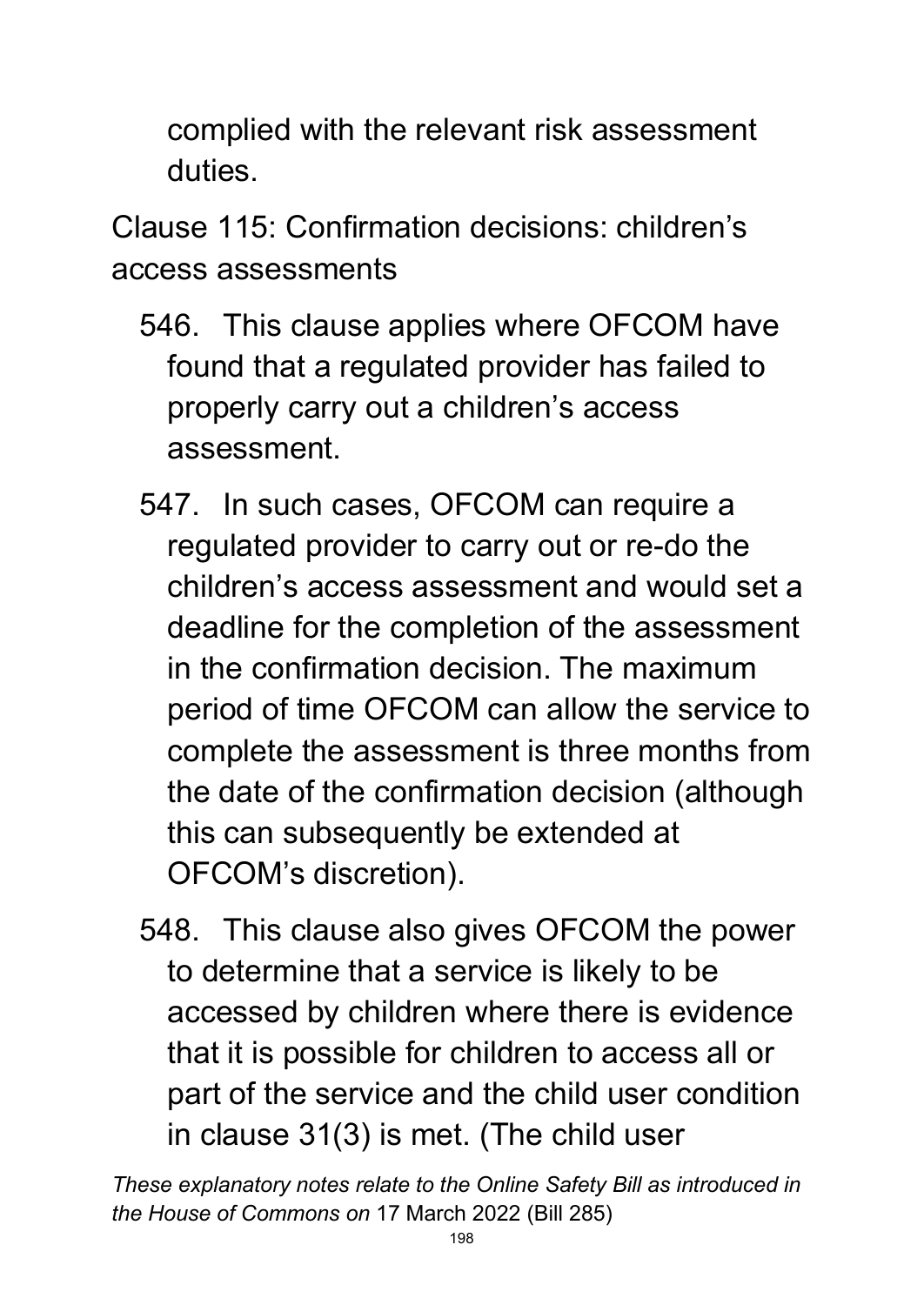condition is met if either: (a) a significant number of children are users of the service, or part of the service; or (b) the service, or part of it, is likely to attract a significant number of child users). If OFCOM determine that a service is likely to be accessed by children, the children's risk assessment duties in clause 25 and the children's safety duties in clause 26 will apply to the service. OFCOM will specify the date from which the duties would apply in their confirmation decision. OFCOM can also set out the circumstances in which their determination will cease to apply in their confirmation decision.

Clause 116: Confirmation decisions: proactive technology

549. This clause sets out when OFCOM may, in a confirmation decision, require a service to use a kind of "proactive technology" specified in the confirmation decision. The clause also sets out the matters OFCOM must consider before deciding to impose such a requirement.

550. OFCOM may only require the use of proactive technology on content which is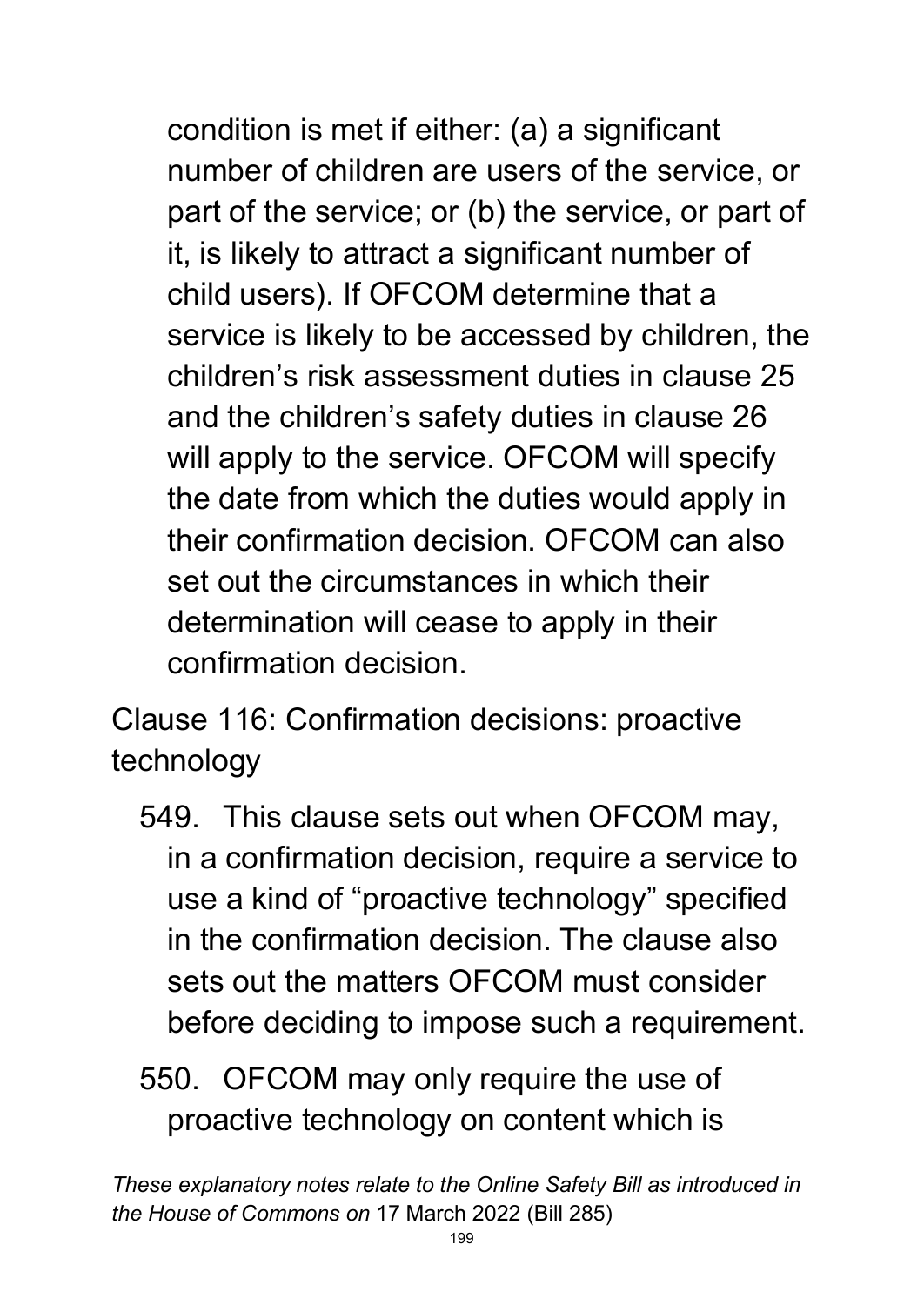communicated publicly. Therefore, subsection (8) provides that a confirmation decision which requires the use of such technology must identify the content, or parts of the service that include content, which OFCOM considers meets that description of communicated publicly.

- 551. Subsection (7) provides that OFCOM may set the requirement for the regulated service to review their use of any technology imposed in response to a confirmation decision.
- 552. "Proactive technology" is defined in clause 184.
- Clause 117: Confirmation decisions: penalties
	- 553. This clause allows OFCOM to impose financial penalties in their confirmation decision. These can be a single amount or a daily rate penalty if the failure is ongoing. Before imposing any financial penalty in their confirmation decision, OFCOM must set out the proposed amount(s) to the recipient in their provisional notice of contravention and allow the recipient the chance to make representations.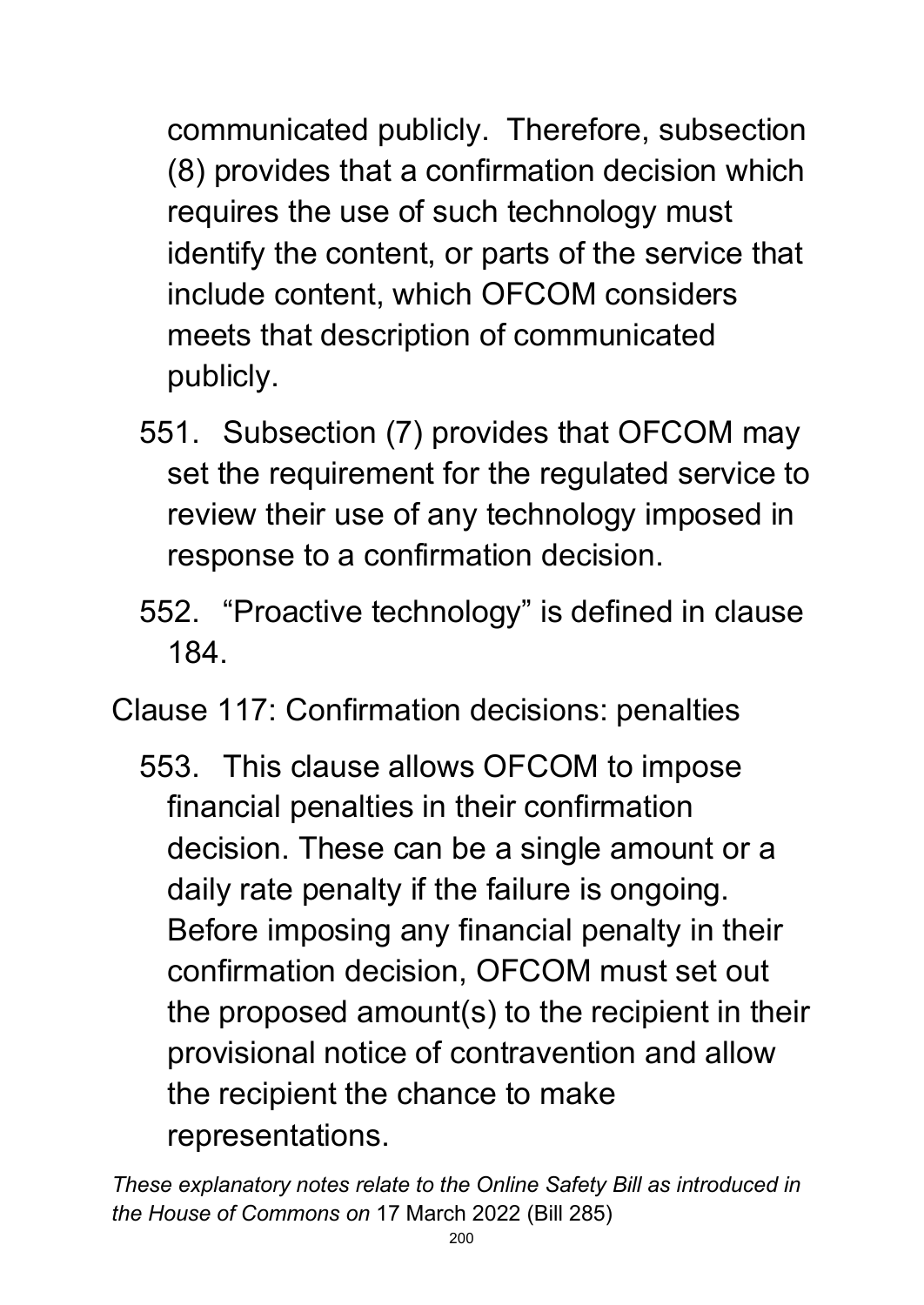554. Certain details must be included in a confirmation decision which imposes a penalty. This includes OFCOM's reasons for imposing a penalty, the breaches that have attracted the penalty, a deadline for payment and the consequences of non-payment.

# *Penalty notices etc*

Clause 118: Penalty for failure to comply with confirmation decision

555. This clause allows OFCOM to impose a financial penalty on a person who fails to complete steps that have been required by OFCOM in their confirmation decision. OFCOM can only impose a penalty under this clause if they have not imposed a daily rate penalty in respect of the same failure in its confirmation decision (to prevent the person being penalised twice for the same delay).

Clause 119: Penalty for failure to comply with notice under section 103(1)

556. This clause allows OFCOM to impose a financial penalty on a person who fails to comply with a notice issued under section 103(1), which is a notice that requires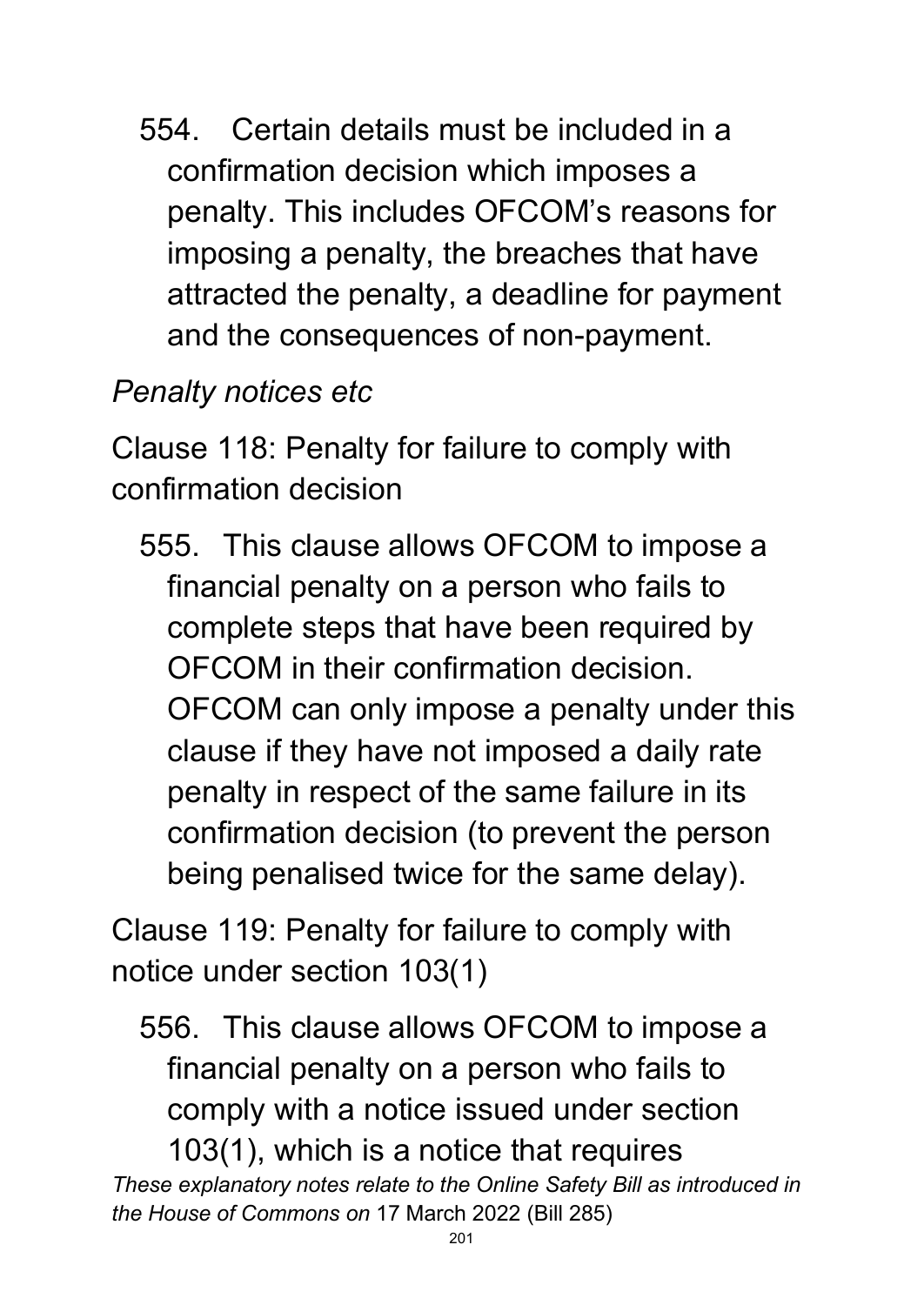technology to be implemented to identify and deal with terrorism content and/or CSEA content on a service.

Clause 120: Non-payment of fee

- 557. Clause 71 explains where OFCOM may require a provider of a regulated service to pay a fee. If a provider of a regulated service does not pay its fee to OFCOM in full, OFCOM may give that provider a notice specifying the outstanding sum and the date by which it must be paid.
- 558. Clause 120 allows OFCOM to give a penalty notice to a provider of a regulated service who does not pay the fee due to OFCOM in full. OFCOM may only impose such a penalty where it has first notified the provider that it proposes to do so in a notice issued under this clause and given the provider the opportunity to make representations in relation to the same. OFCOM must also be satisfied that the unpaid fee is outstanding.

Clause 121: Information to be included in notices under sections 119 and 120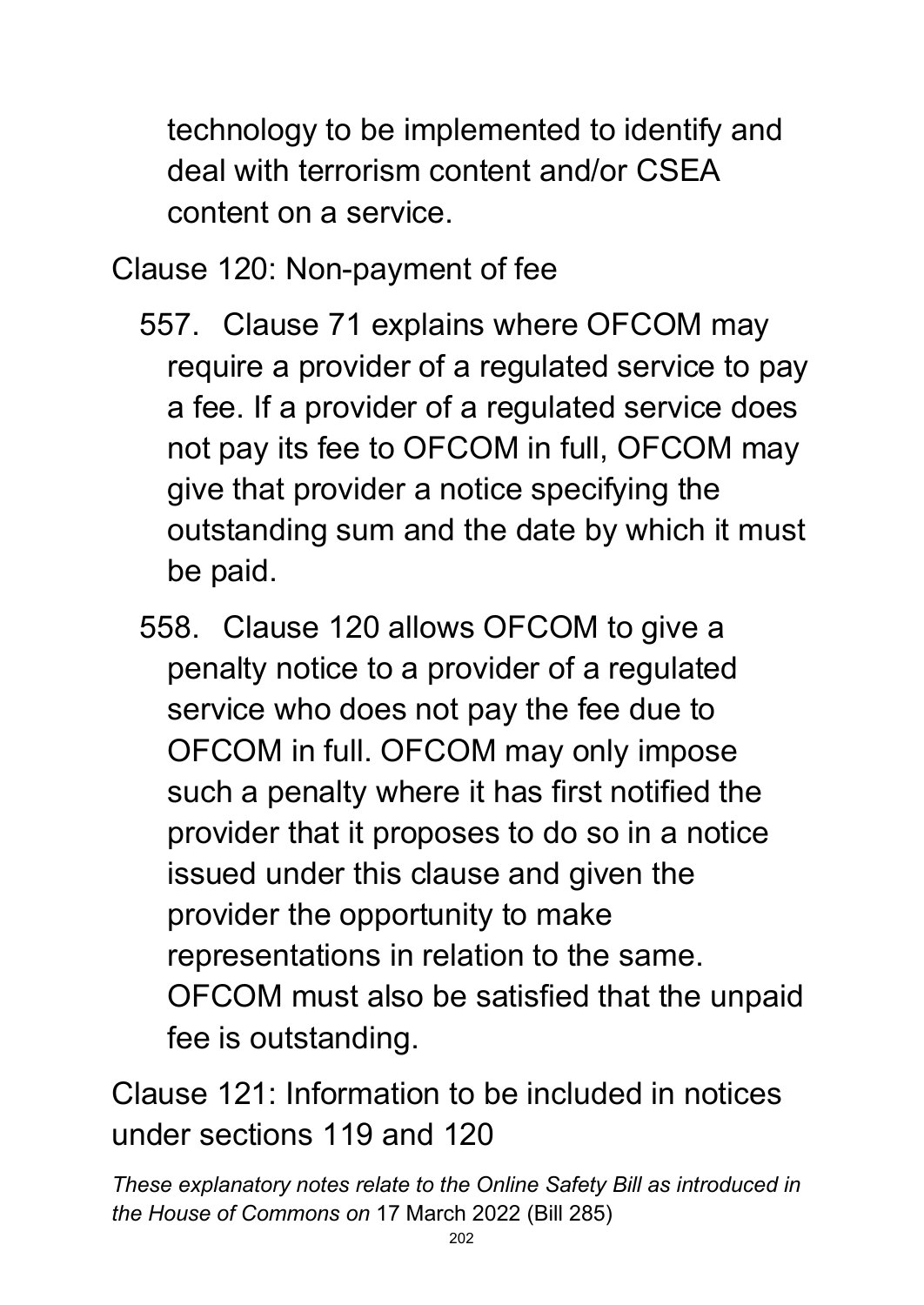559. This clause requires OFCOM to include certain information in penalty notices issued under clauses 119 and 120. For example, OFCOM must state the reasons why it is imposing a penalty, the amount of the penalty and any aggravating or mitigating factors. OFCOM must also state when the penalty must be paid.

### *Amount of penalties etc*

Clause 122: Amount of penalties etc

560. This clause cross-refers to Schedule 12 which sets out details on the financial penalties that OFCOM may impose under this Bill, including the maximum amount that may be imposed. OFCOM are required to produce guidelines setting out how they determine penalty amounts.

*Schedule 12: Penalties imposed by OFCOM under Chapter 6 of Part 7* 

*Amount of penalties: principles*

561. Paragraph 2 of Schedule 12 sets out the things that OFCOM must take into account when determining the size of the penalty. This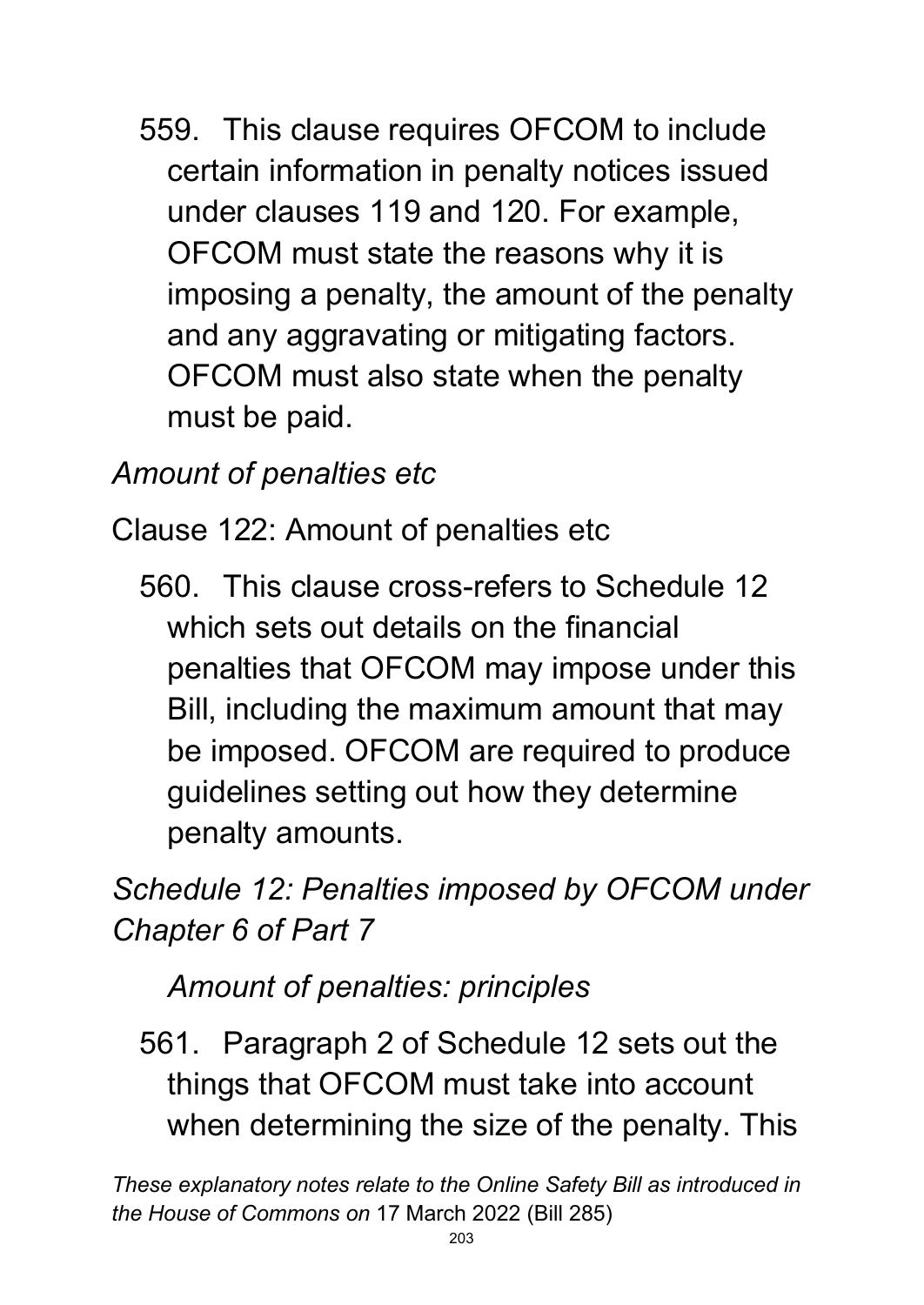includes any representations made by the person or evidence provided by the person and the effects of the failure. OFCOM must also consider any steps taken by the person to comply with the requirements set out in the provisional notice or confirmation decision and any steps taken to remedy the failure. OFCOM must impose a penalty that they consider to be appropriate and proportionate to the failure (or failures) in respect of which the penalty is imposed.

# *Limitation to type and amount of penalties previously proposed*

- 562. Paragraph 3 of Schedule 12 confirms that a penalty imposed by a confirmation decision or penalty notice may not exceed the amount of the penalty, or (if relevant) be payable over a longer period, than was proposed in the earlier notice about the same breach(es).
- 563. However, OFCOM may impose a higher penalty in a confirmation decision or penalty notice if, after issuing the provisional notice, they decide to hold an additional legal person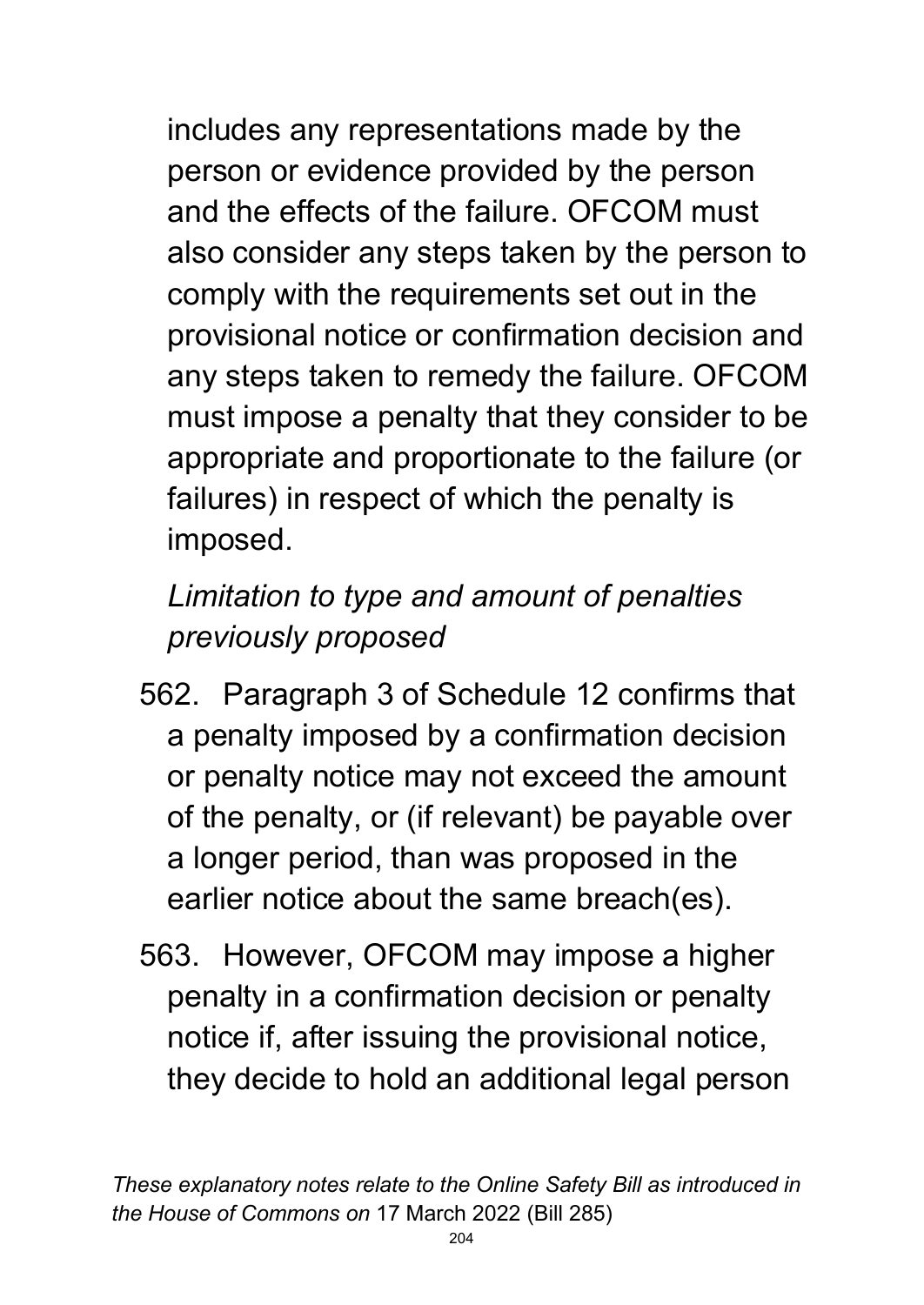jointly liable for the breach: see paragraph 3(2).

## *Maximum amount of penalties*

- 564. Paragraph 4(1) of Schedule 12 says that the maximum penalty that OFCOM can impose on the provider of a regulated service is the greater of £18 million and 10% of the person's "qualifying worldwide revenue" for the person's most recent complete accounting period.
- 565. Paragraph 4(4)-(6) also includes further detail on how "qualifying worldwide revenue" will be calculated. The term "qualifying worldwide revenue" will be defined in regulations made by the Secretary of State following consultation with OFCOM.

# *Maximum amount of penalties: group of entities*

566. Schedule 12 sets out the circumstances when OFCOM may hold two or more entities jointly and severally liable for a breach. This may occur where OFCOM deem a parent company jointly liable for the breach of their subsidiary, or where OFCOM deem a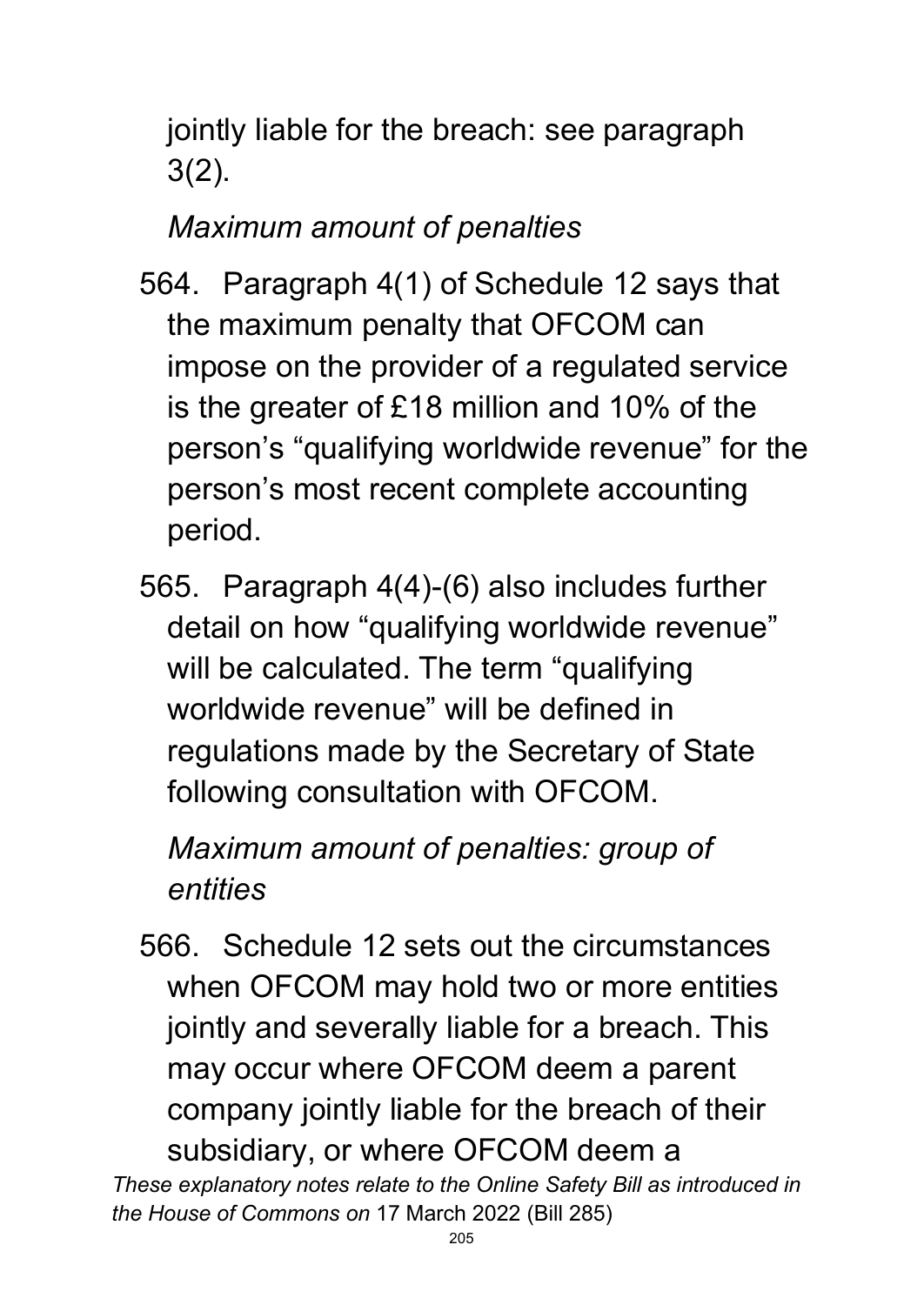subsidiary company to be jointly liable for the breach of their fellow subsidiary or parent company. Paragraph 5 of Schedule 12 sets out how penalties are to be calculated in such a scenario.

- 567. Paragraph 5(3) states that the maximum penalty that OFCOM can impose in such cases is the greater of £18 million and 10% of the "qualifying worldwide revenue" of the group of entities of which the two entities are members.
- 568. Paragraph 5(4) defines the "qualifying worldwide revenue" for a group of entities.
- 569. "Qualifying worldwide revenue" will be defined in regulations made by the Secretary of State following consultation with OFCOM. The regulations may include details for applying this term to a group of entities.

*Providers of regulated services*

570. Paragraph 6 of Schedule 12 allows OFCOM to impose penalties to persons who have at any time been a provider of a regulated service, even if they have stopped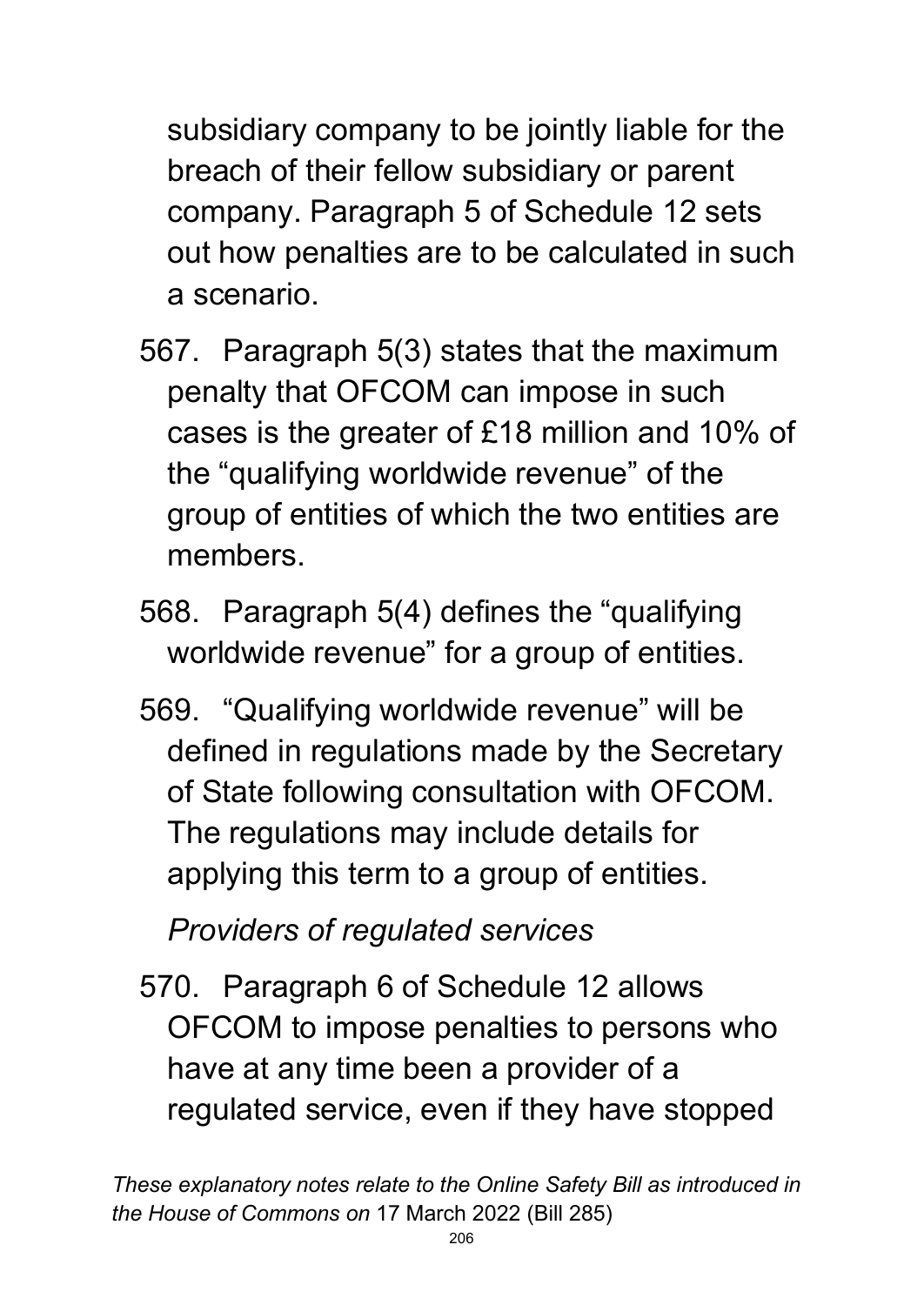being the provider of such a service by the time OFCOM issue a notice.

### *Recovery of penalties*

571. Paragraph 7 of Schedule 12 sets out how payment of penalties can be recovered and enforced.

# *Paying penalties into the Consolidated Fund*

572. Paragraph 8 of Schedule 12 amends section 400 of the Communications Act 2003 so that it applies to amounts paid to OFCOM in respect of penalties imposed under this Bill. This clause requires OFCOM to pay any penalty sums they receive into the Consolidated Fund of the United Kingdom.

### *Business disruption measures*

### Clause 123: Service restriction orders

573. The Bill gives OFCOM the power to apply to the courts for "business disruption measures". Business disruption measures are court orders that require third parties to withdraw services or block access to noncompliant regulated services. They are designed to only be used for the most serious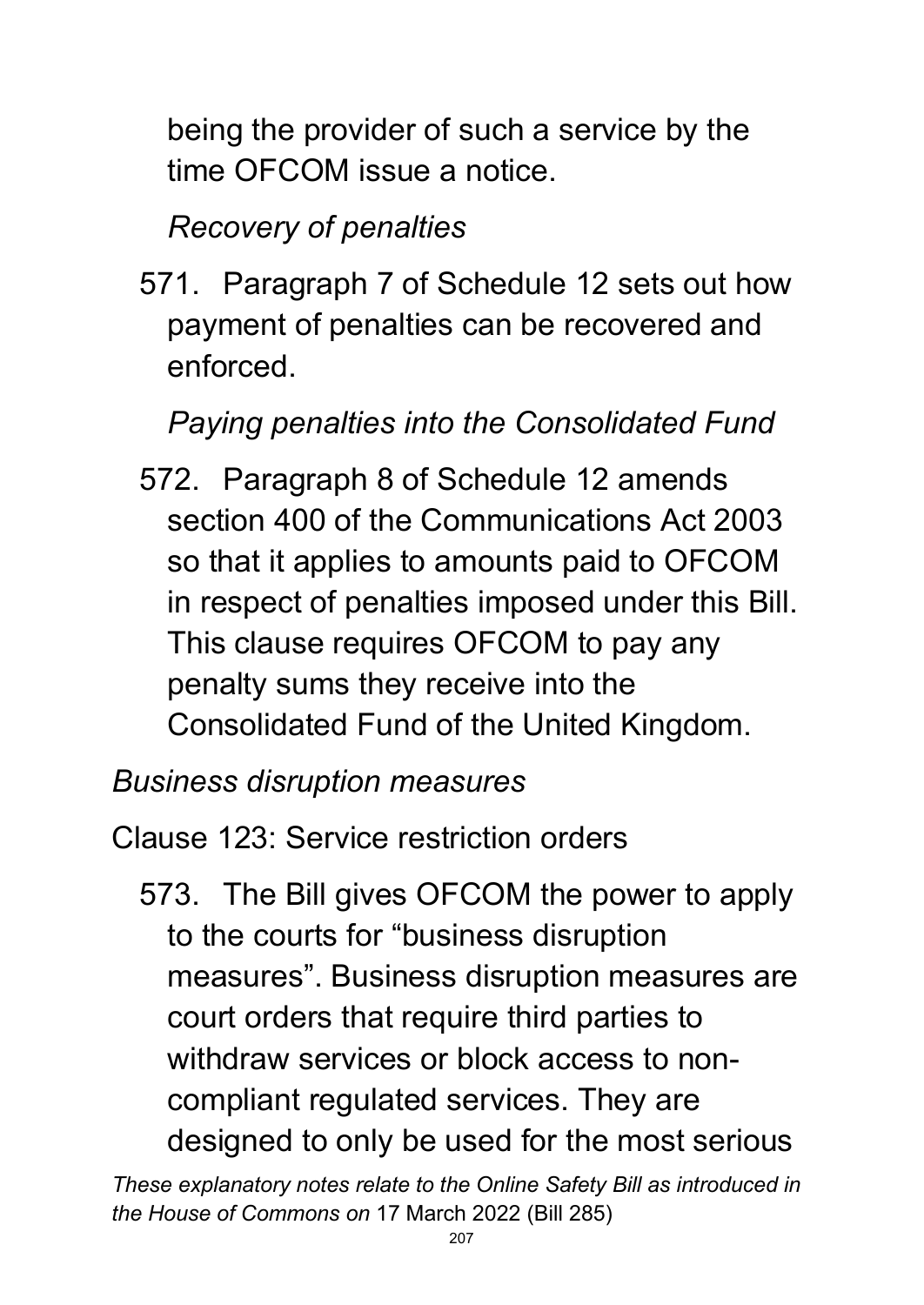instances of user harm. There are two types of business disruption measures - "service restriction orders" and "access restriction orders". The details and grounds for both are covered in the following clauses.

574. This clause sets out the circumstances in which OFCOM may apply to the court for a "service restriction order". Service restriction orders are orders that require providers of "ancillary services" (persons providing, for example, payment or advertising services) to take steps aimed at disrupting the business or revenue of a non-compliant provider's operations in the United Kingdom. For example, an order could require an advertising service to cease the provision of its service to a non-compliant provider's service.

Clause 124: Interim service restriction orders

575. This clause sets out the circumstances in which OFCOM may apply to the courts for an "interim service restriction order". OFCOM can pursue an interim service restriction order in circumstances where it is not appropriate to wait for the failure to be established before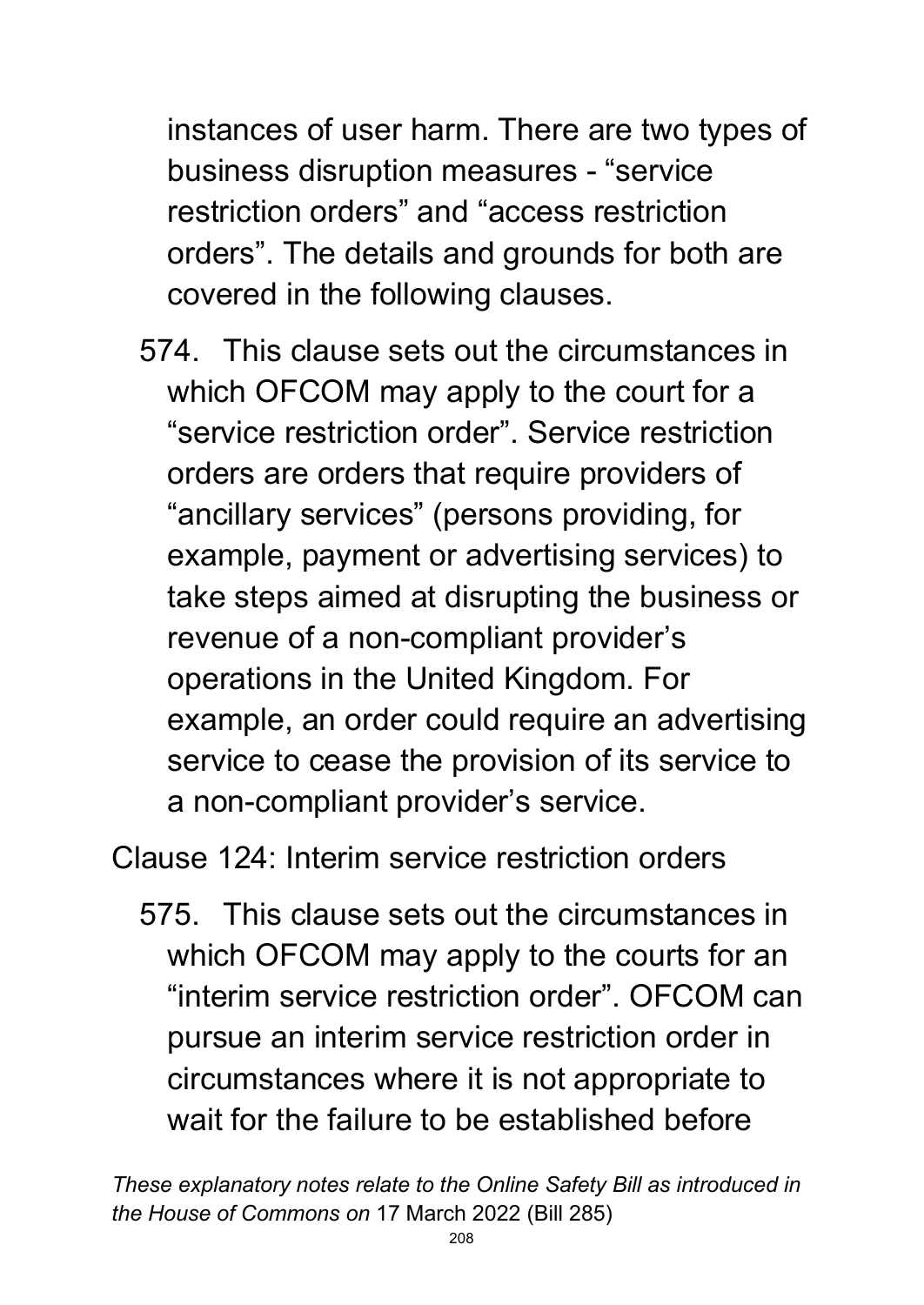making the order. OFCOM are not required to demonstrate to the court that a failure has been established (something which can take a long time), but must demonstrate that it is likely that the provider is failing to comply with a requirement under the Bill and that the nature and severity of that harm, mean that it would not be appropriate to wait to establish the failure before applying for the order.

576. An interim service restriction order will cease to have effect on the earlier of either the date specified in the order, or the date on which the court makes a service restriction order under clause 123 that imposes requirements on the persons who are subject to the interim service restriction order (or dismisses the application for such an order).

Clause 125: Access restriction orders

577. This clause sets out the circumstances in which OFCOM may apply to the courts for an "access restriction order". An access restriction order can require third parties who provide an "access facility" to take steps to impede access to a non-compliant regulated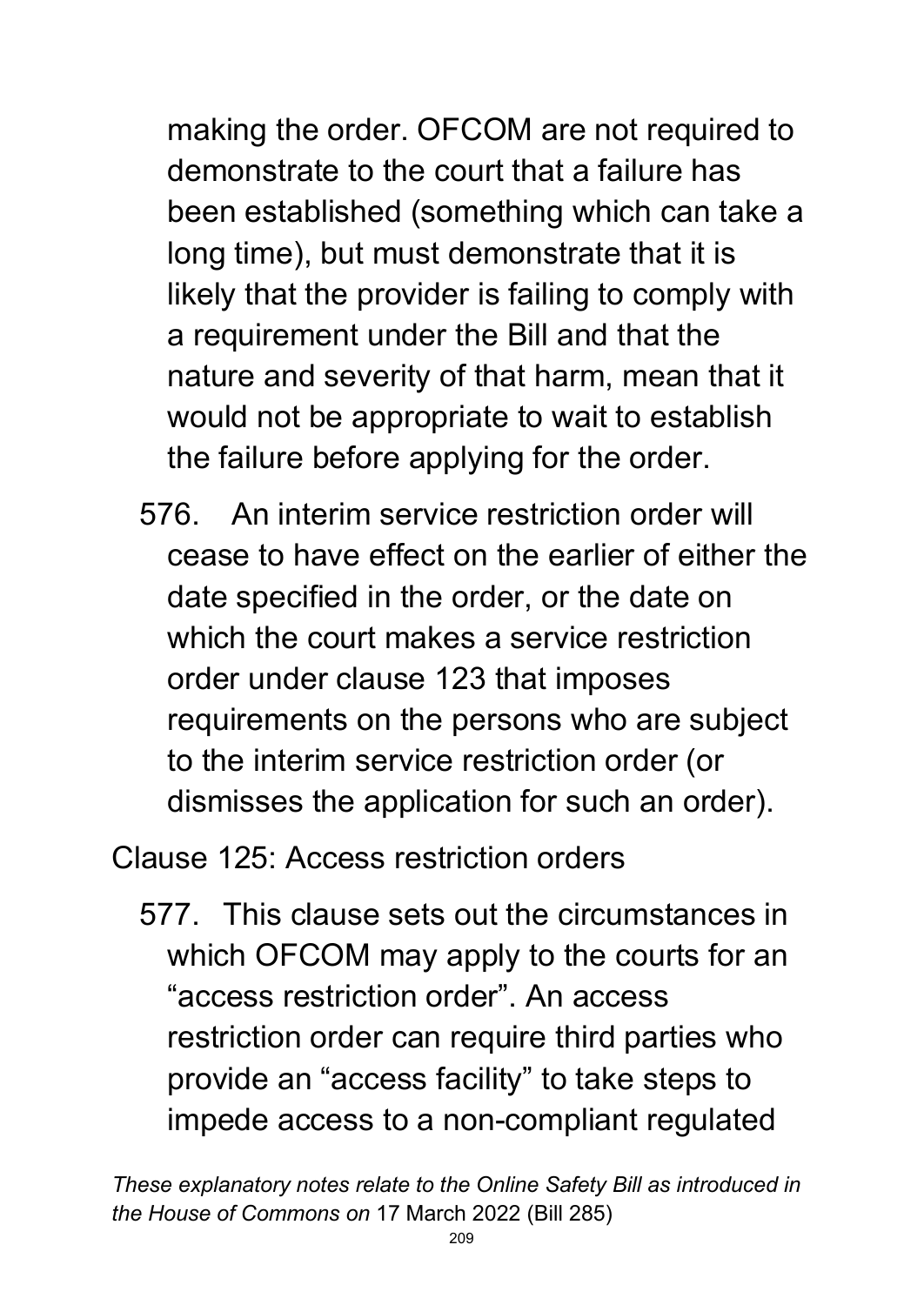service, by preventing, restricting or deterring individuals in the United Kingdom from accessing that service. Examples of access facilities are internet service providers and app stores which may be required to restrict access to a service provider's website or app via their service.

578. In order to apply for an access restriction order, OFCOM must consider that a service restriction order under clause 123 or 124 would not be sufficient to prevent significant harm to individuals in the United Kingdom.

Clause 126: Interim access restriction orders

579. This clause sets out the circumstances in which OFCOM may apply to the courts for an interim access restriction order. OFCOM can seek to pursue an interim access restriction order in those circumstances where it is not appropriate to wait for the failure to be established before making the order (for example, if there is serious user harm that requires quick action to impede access). OFCOM are not required to demonstrate to the court that a failure has been established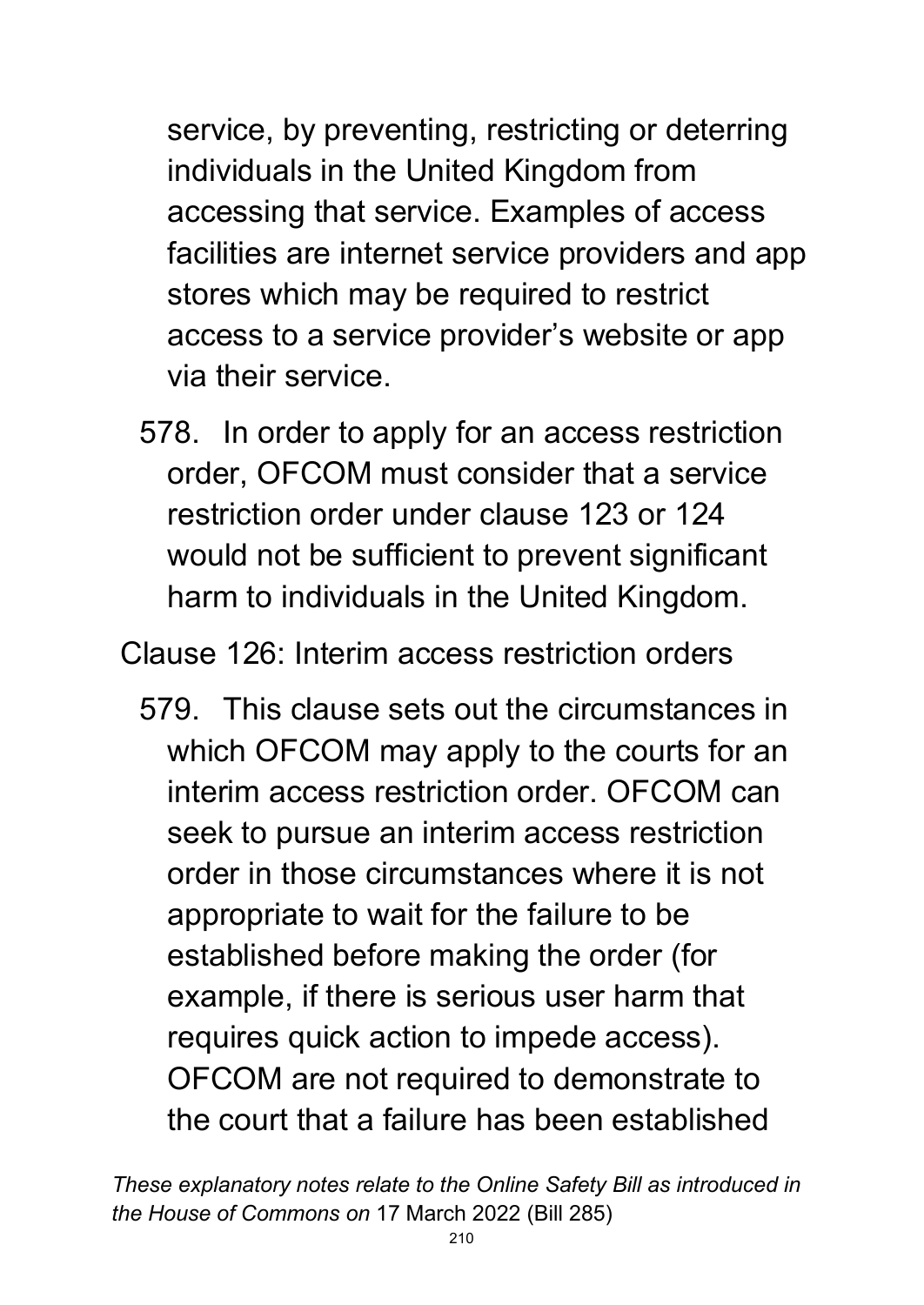(something which can take a long time), but must demonstrate that certain conditions exist which mean that it would not be appropriate to wait to establish the failure before applying for the order.

Clause 127: Interaction with other action by OFCOM

580. This clause explains how business disruption orders interact with OFCOM's other enforcement powers. Where OFCOM exercise their powers to apply to the courts for business disruption orders under clauses 123 to 126, they are not precluded from taking action under their other enforcement powers.

### *Publication of enforcement action*

Clause 128: Publication of details of enforcement action

*These explanatory notes relate to the Online Safety Bill as introduced in the House of Commons on* 17 March 2022 (Bill 285) 581. If, having followed the required process (see clause 110), OFCOM's final decision is that a regulated service has breached an enforceable requirement, OFCOM will issue a confirmation decision under clause 112. This will set out OFCOM's final decision and will explain whether OFCOM require the recipient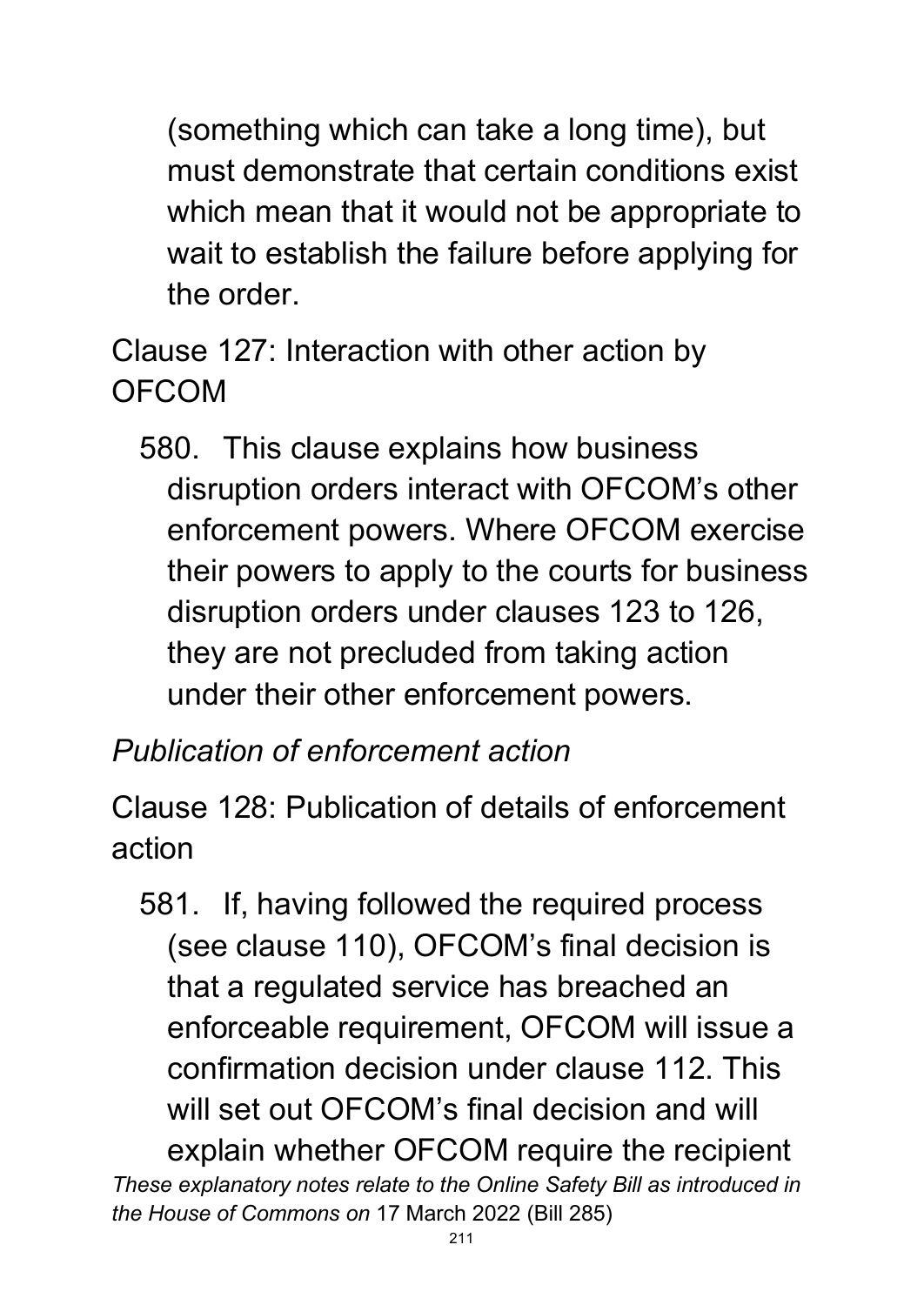of the notice to take any specific steps and/or pay a financial penalty.

- 582. Where OFCOM issue a confirmation decision, they are obliged to publish the identity of the person to whom the confirmation decision was sent, details of the failure to which the confirmation decision relates and details relating to OFCOM's response.
- 583. OFCOM are also obliged to publish these details when they give a person a penalty notice for: failing to comply with a confirmation decision (under clause 118); failing to comply with a notice to deal with terrorism content or CSEA content (or both) (under clause 119); and failing to pay a fee in full (under clause 120).
- 584. This is intended to provide transparency in relation to OFCOM's enforcement activities.

### *Guidance*

Clause 129: OFCOM's guidance about enforcement action

585. This clause requires OFCOM to publish guidance about how they will use their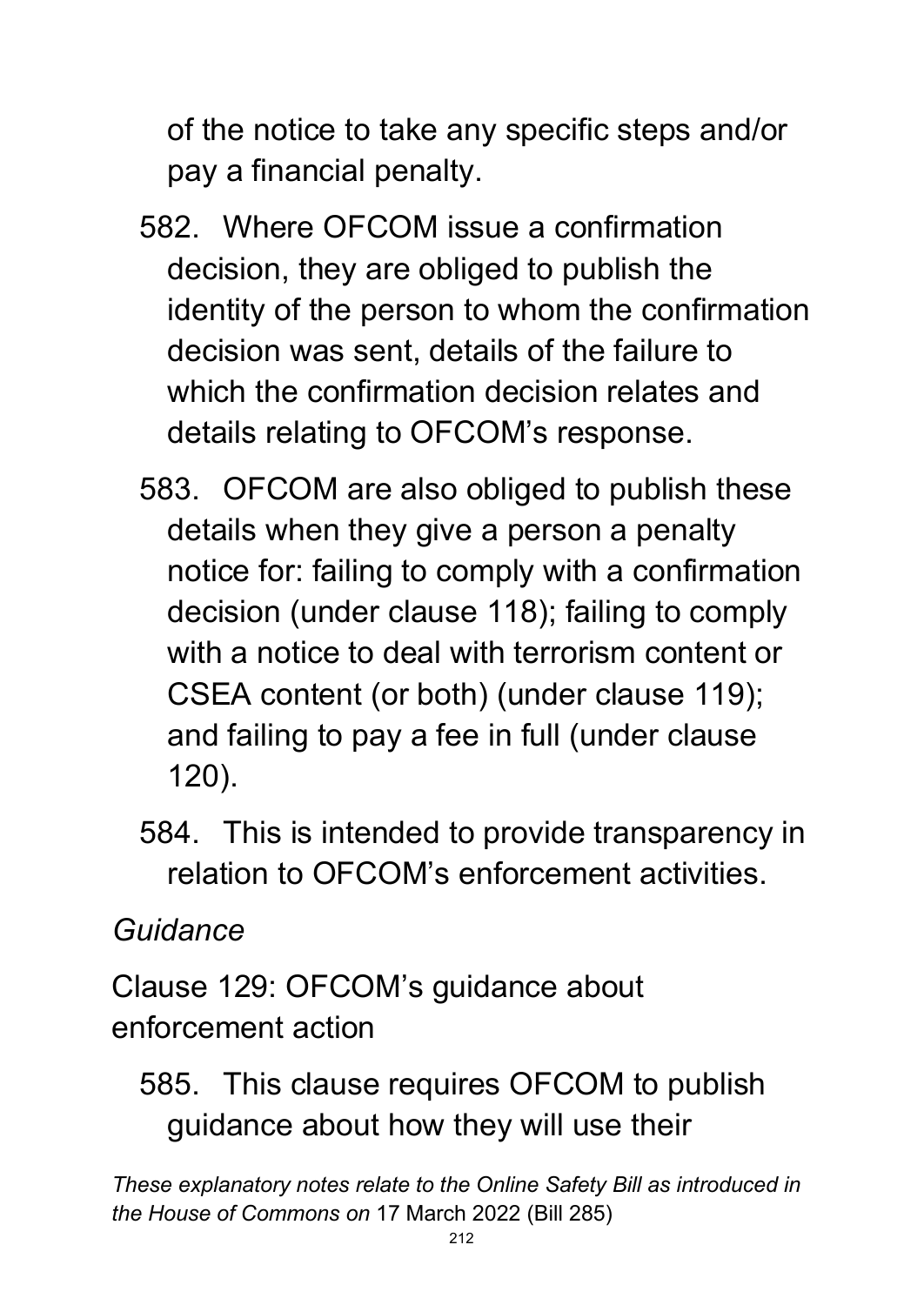enforcement powers. This is intended to help regulated providers and other stakeholders understand how OFCOM will exercise their suite of enforcement powers.

# **Chapter 7: Committees, research and reports**

Clause 130: Advisory committee on disinformation and misinformation

586. This clause places an obligation on OFCOM to form an advisory committee on disinformation and misinformation. This is because the spread of inaccurate information, regardless of intent, is particularly concerning. The clause sets out what OFCOM should consider when appointing committee members, what the functions of the committee are, and what the committee's reporting obligations are.

Clause 131: Functions of the Content Board

587. The Content Board is a committee of the main OFCOM Board, with delegated and advisory responsibilities. This clause amends Section 13 of the Communications Act 2003 (functions of the Content Board) to clarify that it allows, but does not require, OFCOM to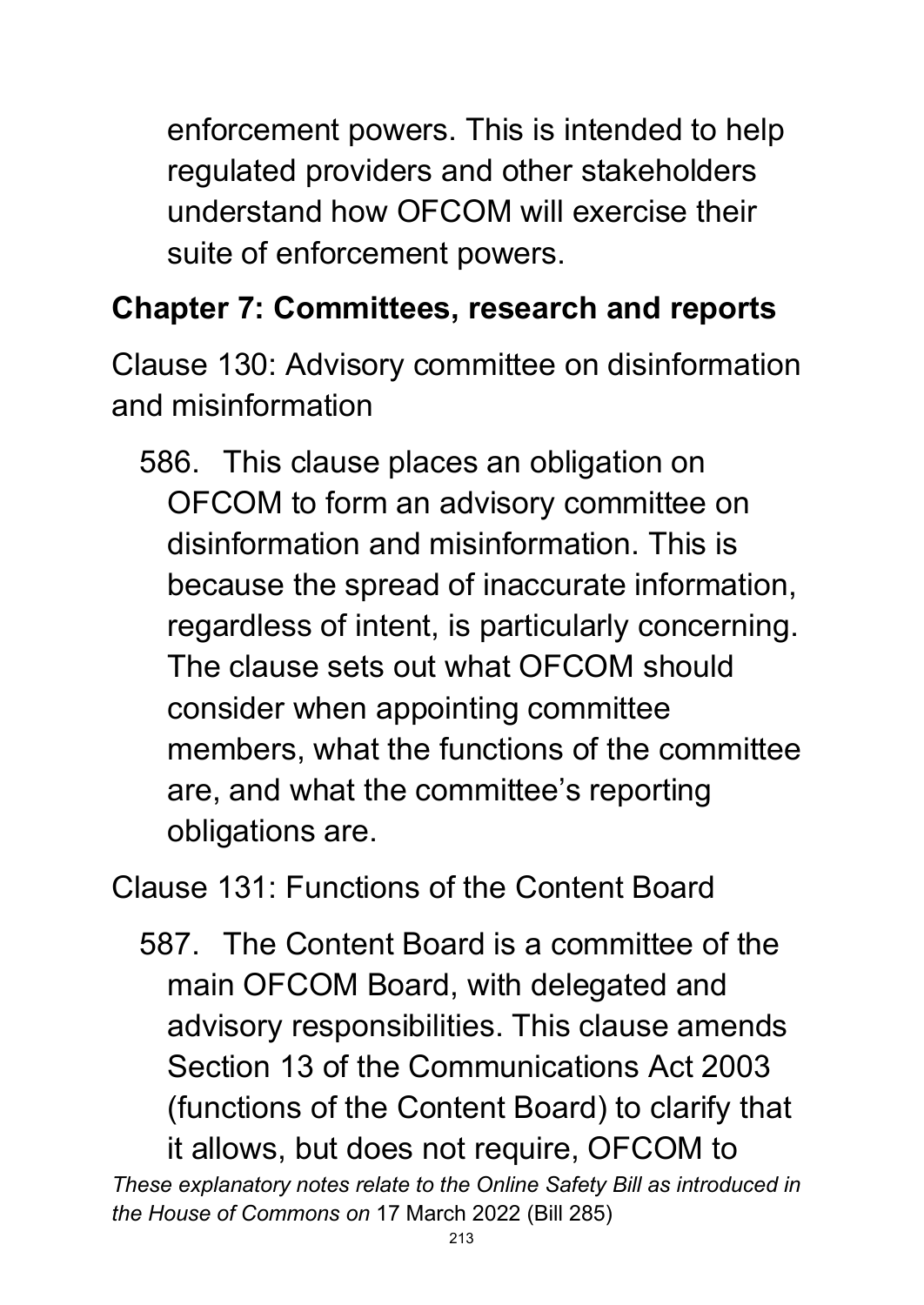confer functions on the Content Board in relation to OFCOM's content related functions under the Online Safety Act.

Clause 132: Research about users' experiences of regulated services

- 588. This clause amends Section 14 of the Communications Act 2003 (consumer research) to require OFCOM to arrange research into United Kingdom users' opinions and experiences relating to regulated services.
- 589. Subsection (2) provides that OFCOM must make arrangements to understand a number of factors - including public opinion concerning providers of regulated services and the experiences and interests of those using regulated services. The intention is to provide OFCOM with the flexibility to choose the most appropriate methods for such research. This subsection also provides that OFCOM must include a statement of the research carried out in their annual report to the Secretary of State and the devolved administrations, under paragraph 12 of the Schedule to the Office of Communications Act 2002.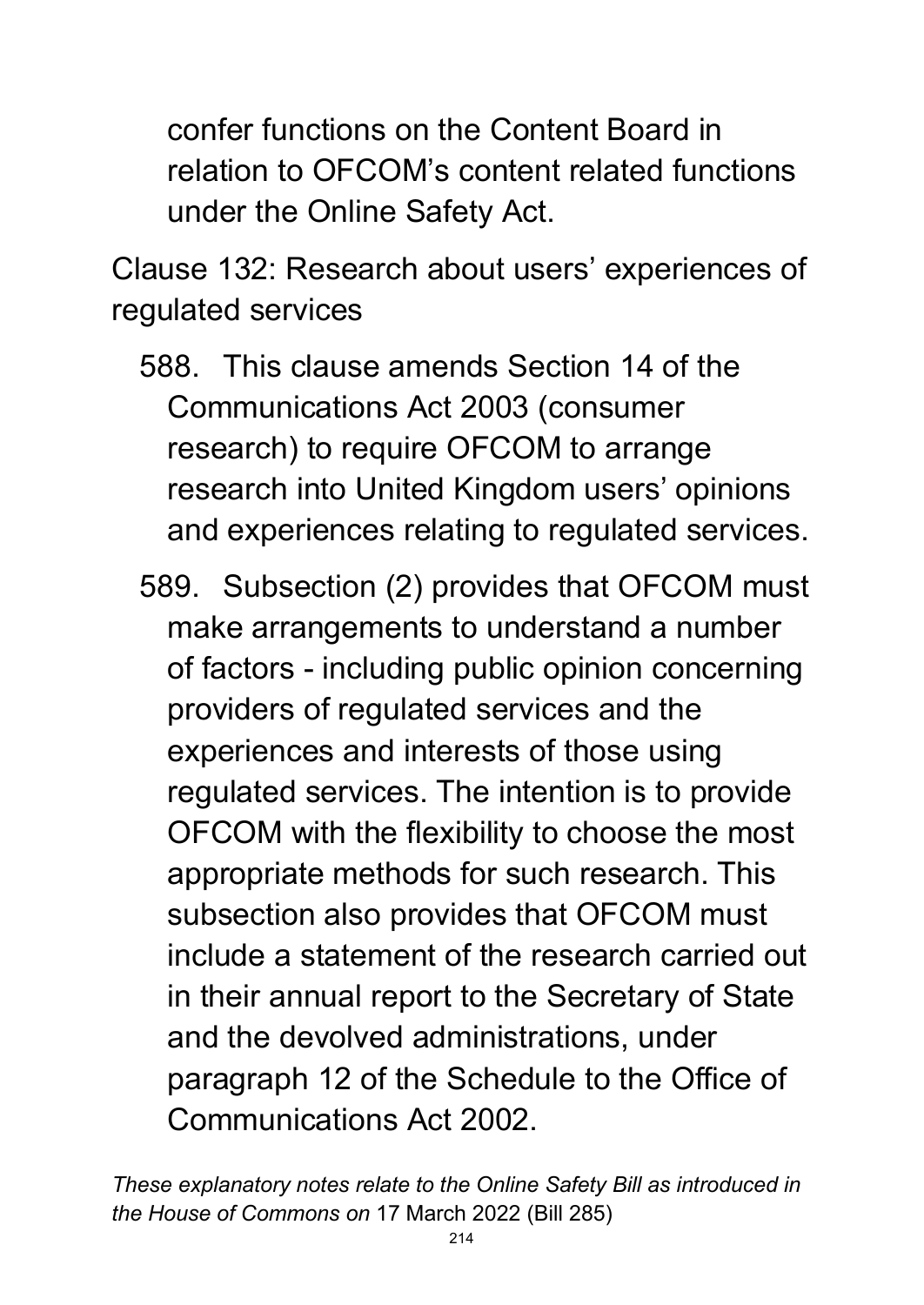Clause 133: Consumer consultation

590. This clause extends the Communications Panel's remit to include online safety by amending Section 16 of the Communications Act 2003 (consumer consultation). It ensures that the Communications Panel is able to give advice on matters relating to different types of online content (under this Act) and the impacts of online content on UK users of regulated services.

Clause 134: OFCOM's statement about freedom of expression and privacy

591. This clause requires OFCOM to publish annual reports on the steps they have taken when carrying out online safety functions to uphold users' rights under Articles 8 and 10 of the Convention, as required by section 6 of the Human Rights Act 1998.

Clause 135: OFCOM's transparency reports

*These explanatory notes relate to the Online Safety Bill as introduced in*  592. This clause creates a duty on OFCOM to produce their own reports based on information from the transparency reports that providers are required to publish. The intention is for the report to highlight key insights from

*the House of Commons on* 17 March 2022 (Bill 285)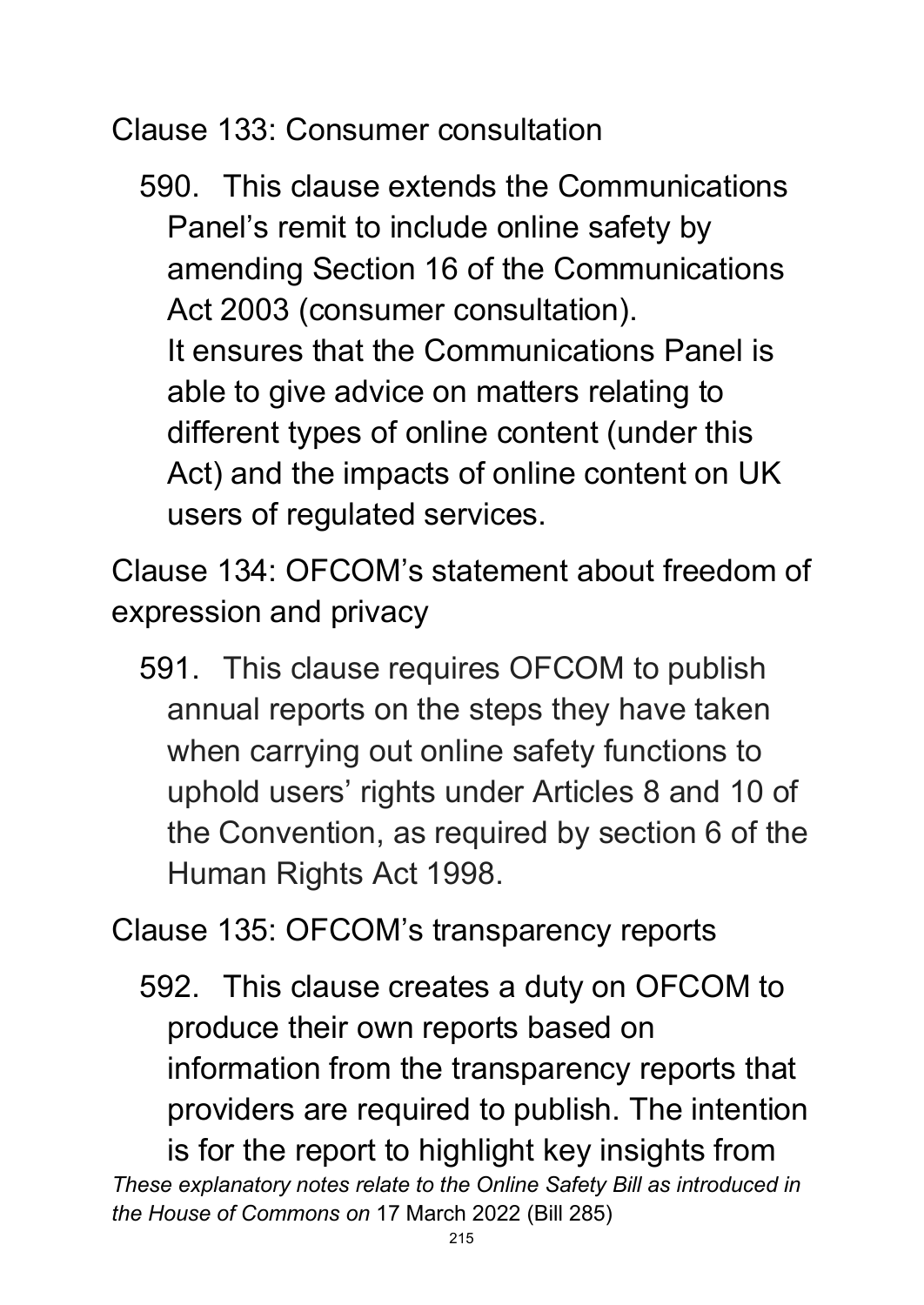the providers' reports, giving users a better understanding of the steps service providers are taking. The report must be published annually.

Clause 136: OFCOM's report about researchers' access to information

593. This clause requires OFCOM to publish a report about the access independent researchers have, or could have, into matters relating to the online safety of regulated services. The clause sets out what OFCOM's report must cover and requirements around consultation, parliamentary procedure and publication. OFCOM may also publish guidance relating to the content of the report

Clause 137: OFCOM's reports

594. This clause gives OFCOM a discretionary power to publish reports about certain online safety matters. OFCOM will need to consider excluding confidential matters from their reports to the extent it is practicable. An example of this would be information that could be considered commercially sensitive.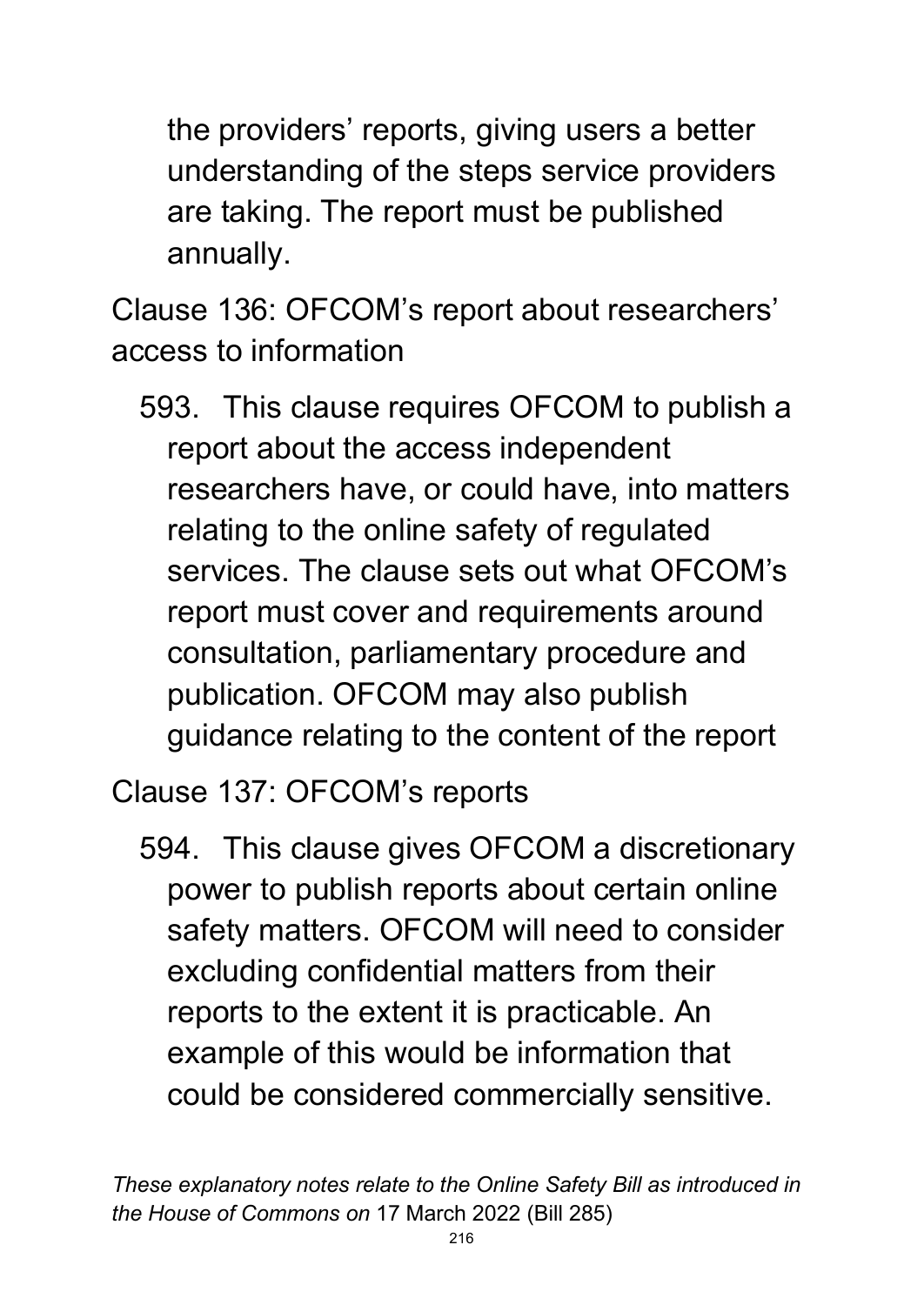## **Part 8: Appeals and super-complaints**

## **Chapter 1: Appeals**

Clause 138: Appeals against OFCOM decisions relating to the register under section 81

- 595. This clause allows for appeals against OFCOM's decisions to include or not to remove services from OFCOM's register of Category 1, Category 2A, and Category 2B services. Service providers who are registered by OFCOM as Category 1, Category 2A, and Category 2B services become subject to additional duties under the Bill.
- 596. Appeals may be made by regulated providers to the Upper Tribunal. The Tribunal must apply the same principles as a court would when hearing an application for judicial review. The clause also lays down that where a regulated provider has filed an appeal, any additional duties or requirements applying under the Act associated with that provider being designated as a Category 1, 2A or 2B operator need not be complied with until the determination or withdrawal of the appeal.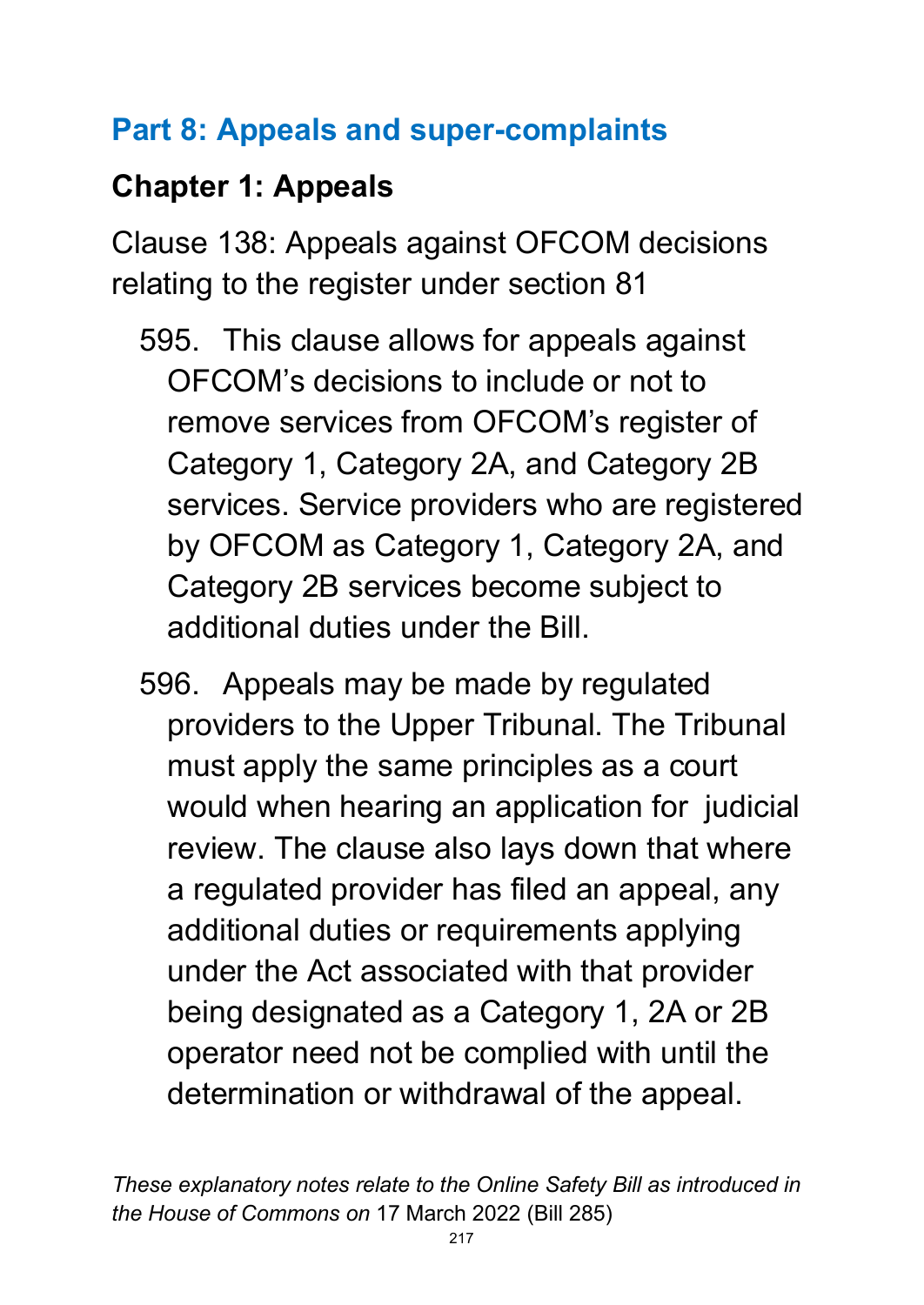597. The Upper Tribunal may either dismiss the provider's appeal or quash OFCOM's decision. Should the Tribunal quash the decision then the Tribunal must remit the decision back to OFCOM.

Clause 139: Appeals against OFCOM notices

- 598. This clause allows for appeals against decisions by OFCOM to issue a confirmation decision, a notice under section 103(1) or a penalty notice. An appeal may be brought to the Upper Tribunal by any person with 'sufficient interest' in the decision, although anyone other than the recipient requires permission from the Upper Tribunal to appeal.
- 599. The Tribunal will apply the same principles as a court would when hearing an application for judicial review .
- 600. The Upper Tribunal may either dismiss the appeal or quash OFCOM's decision. Should the Tribunal quash the decision then the Tribunal must remit the decision back to OFCOM for reconsideration, with any directions that the Tribunal thinks are appropriate.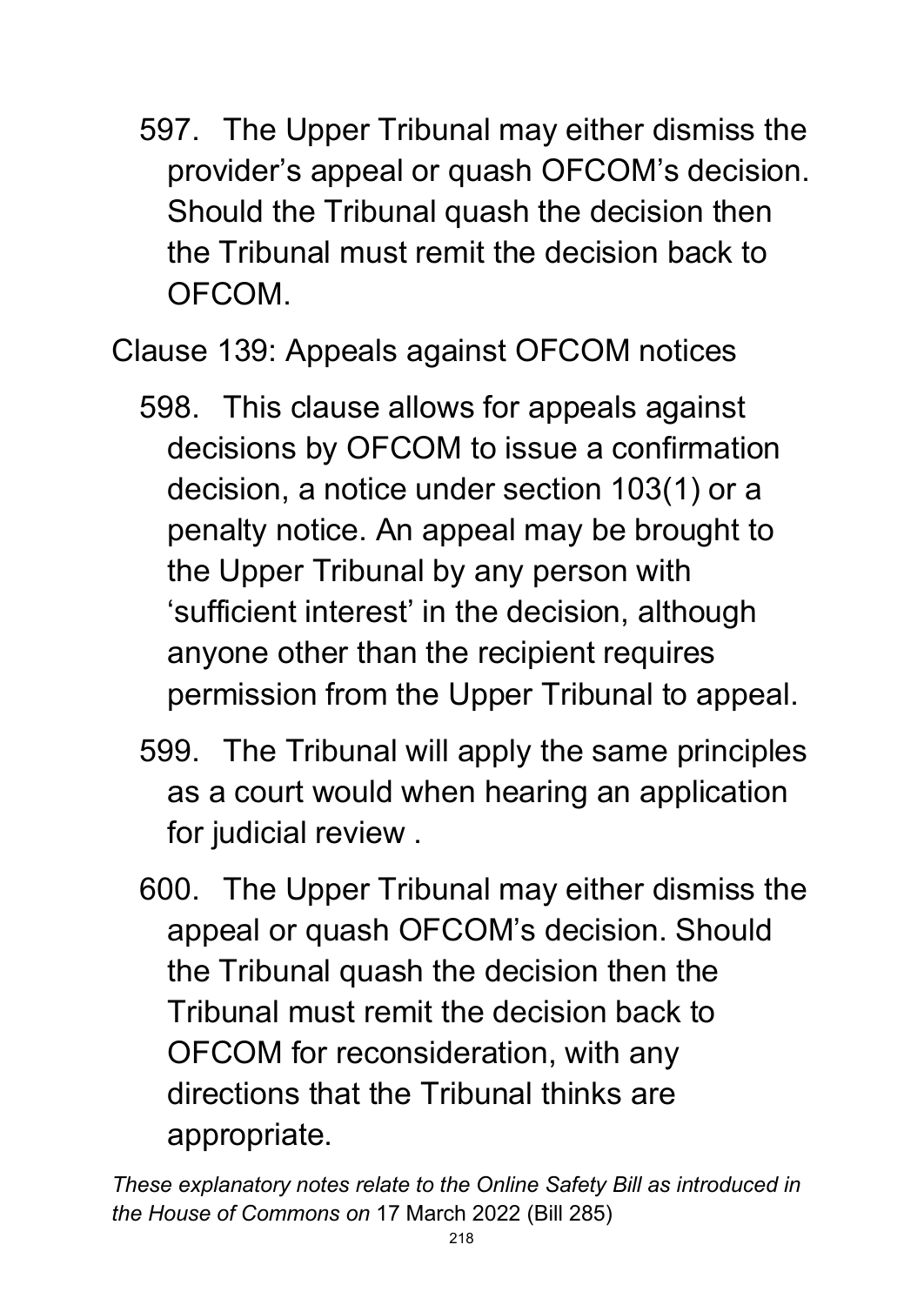# **Chapter 2: Super-complaints**

Clause 140: Power to make super-complaints

- 601. This clause establishes a supercomplaints mechanism which enables any organisation or other entity that meets the relevant eligibility criteria to bring systemic issues to OFCOM in specific circumstances.
- 602. A super-complaint can be about any feature of a regulated service or conduct of the provider of such a service. It may relate to one or more regulated services or providers and may be about any combination of features and conduct. Where this feature, conduct or combination of the two is causing, appears to be causing or is at material risk of causing users or members of the public significant harm, significantly adversely affecting their right to freedom of expression, or having a significant adverse impact on them, an eligible entity may make a super-complaint.
- 603. Where a super-complaint that relates to the conduct of a single regulated service or single provider of one or more regulated services, OFCOM may only consider it if they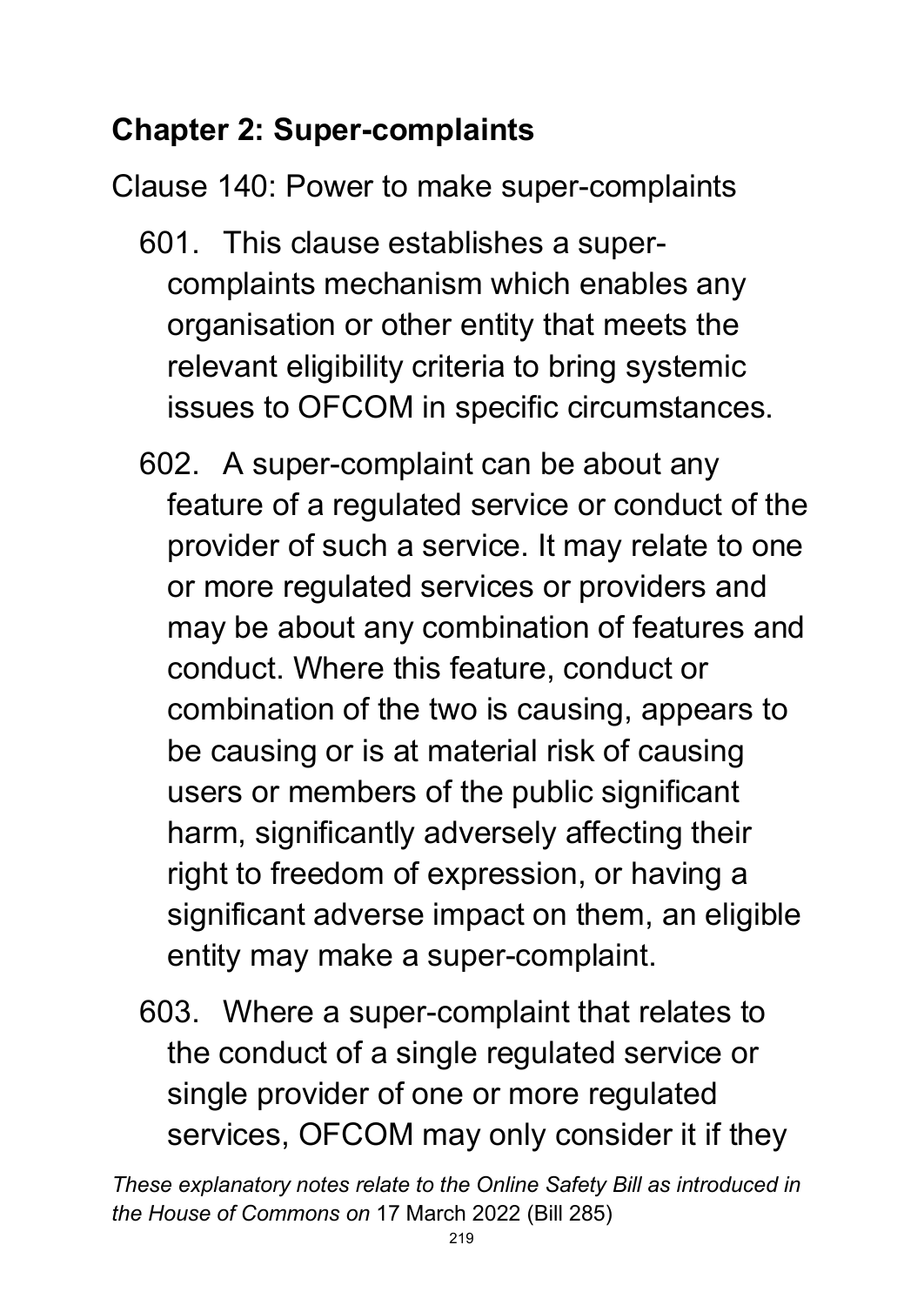believe that the complaint is of particular importance or it relates to impacts on a particularly large number of people.

Clause 141: Procedure about super complaints

- 604. This clause requires the Secretary of State to make regulations which set out the procedural aspects of complaints made under clause 140. It provides examples of the matters that these regulations may include provision for; for example, pre-notifying OFCOM of an organisation's intention to make a super-complaint.
- 605. The Secretary of State must consult OFCOM and anyone else they consider to be appropriate before making these regulations.

Clause 142: OFCOM's guidance about supercomplaints

606. This clause puts a requirement on OFCOM to produce and publish guidance on super-complaints and sets out what the guidance must include.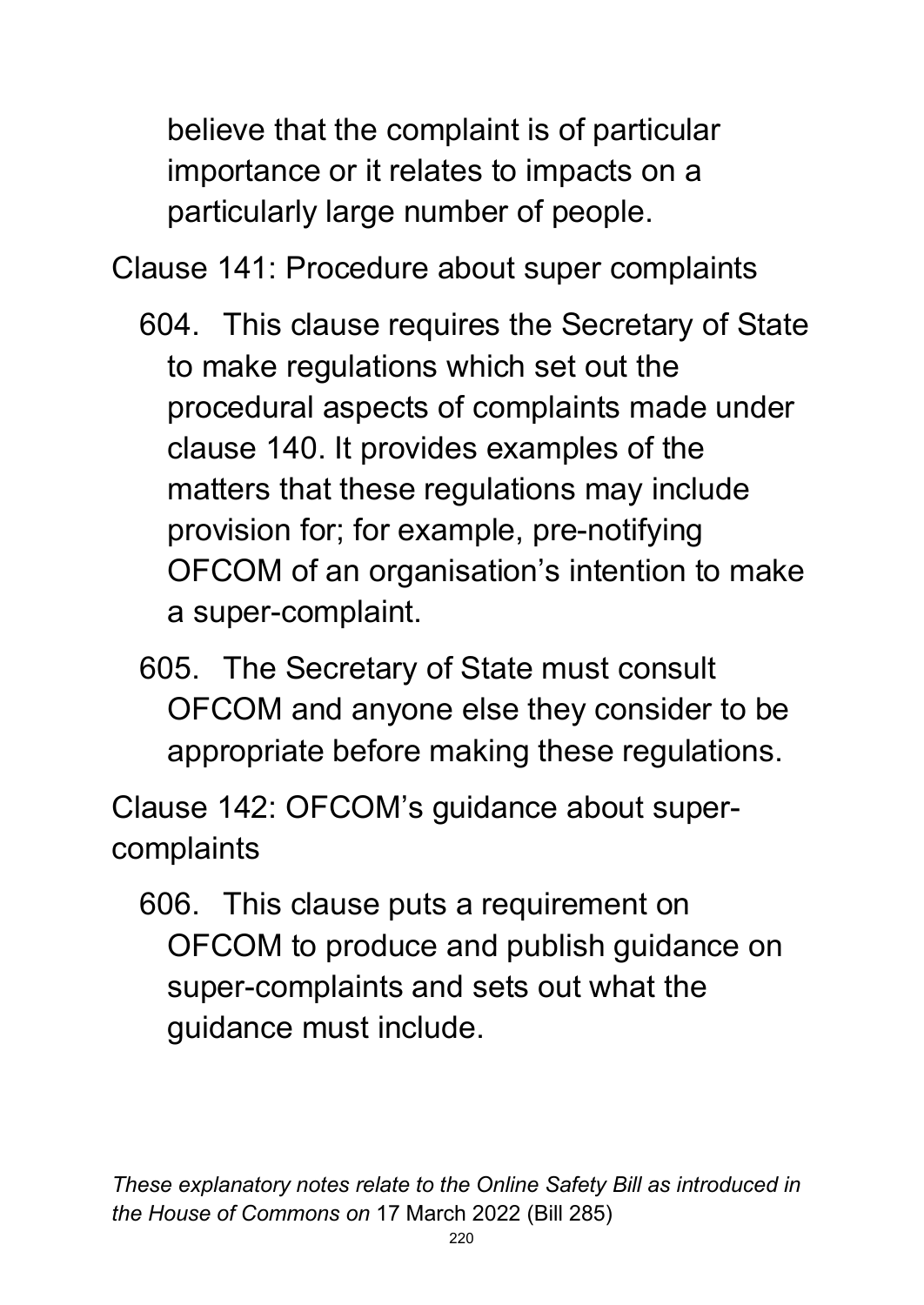## **Part 9: Secretary of State's functions in relation to regulated services**

#### *Strategic Priorities*

Clause 143: Statement of strategic priorities

- 607. This clause introduces a power for the Secretary of State to set out a statement of the Government's strategic priorities in relation to online safety matters. This power is similar to the existing power the Secretary of State has in the Communications Act 2003 in relation to telecommunications, management of radio spectrum and postal services.
- 608. Before designating the statement, the Secretary of State must first consult and follow the parliamentary procedure set out in clause 144.
- 609. The statement may specify particular outcomes to be achieved with a view to delivering the strategic priorities. For example, the Secretary of State may set a target eradication rate for child sexual exploitation and abuse (CSEA) images online or look to reduce regulatory burdens on service providers.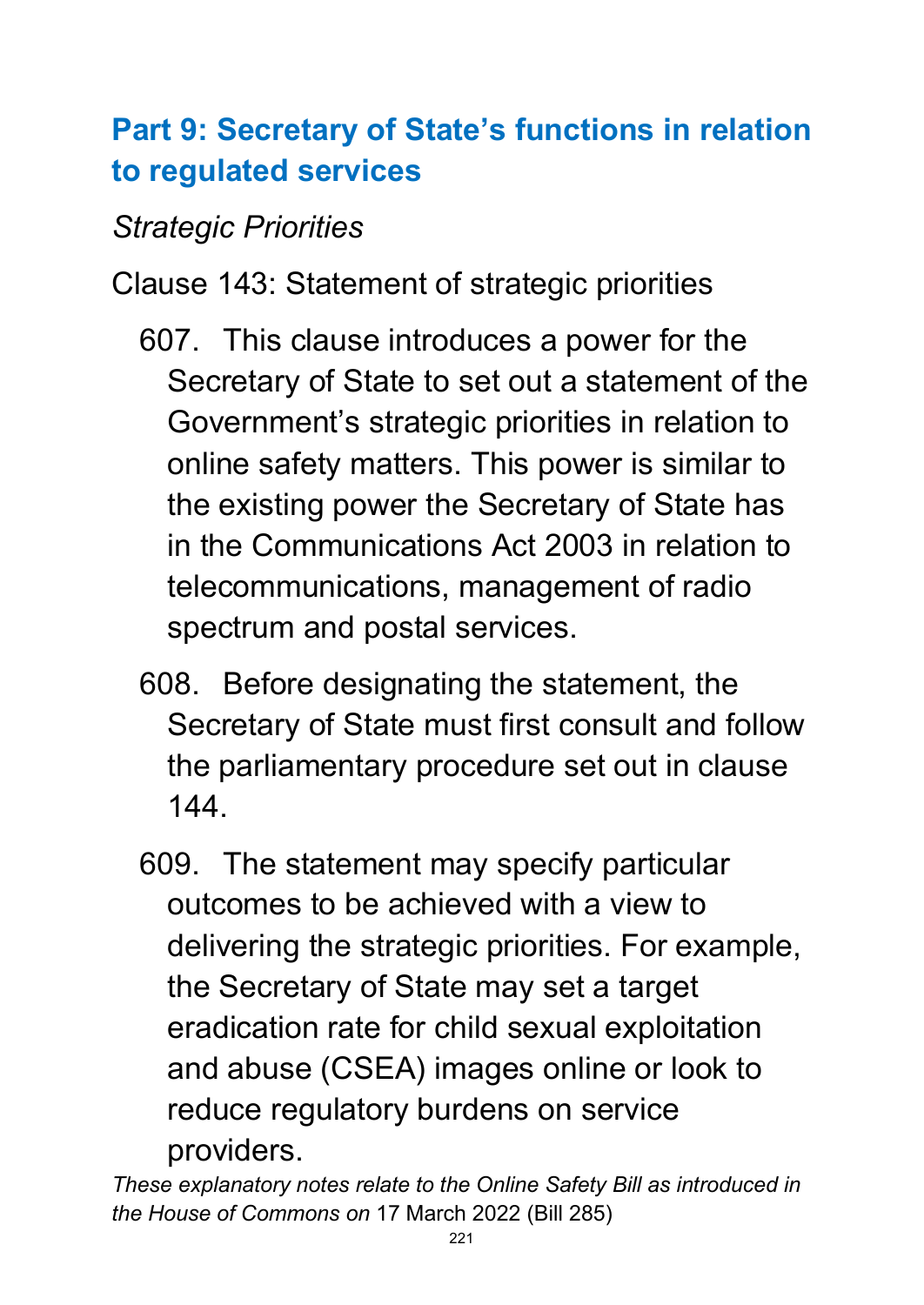610. If a statement of strategic priorities is to be amended in whole or in part, this must be done by issuing a subsequent statement following the procedure in clause 144. There are limited circumstances in which amendments may be made within a five year period, for example where there has been a significant change in government policy affecting online safety matters.

Clause 144: Consultation and parliamentary procedure

- 611. This clause sets out the consultation and parliamentary procedure requirements that must be satisfied before the Secretary of State can designate a statement of strategic priorities under clause 143.
- 612. The Secretary of State must consult OFCOM and other persons the Secretary of State considers appropriate on a draft of the statement. For example, the Secretary of State may wish to consult other government departments, industry bodies, academics, policy institutes/think-tanks, or other regulators.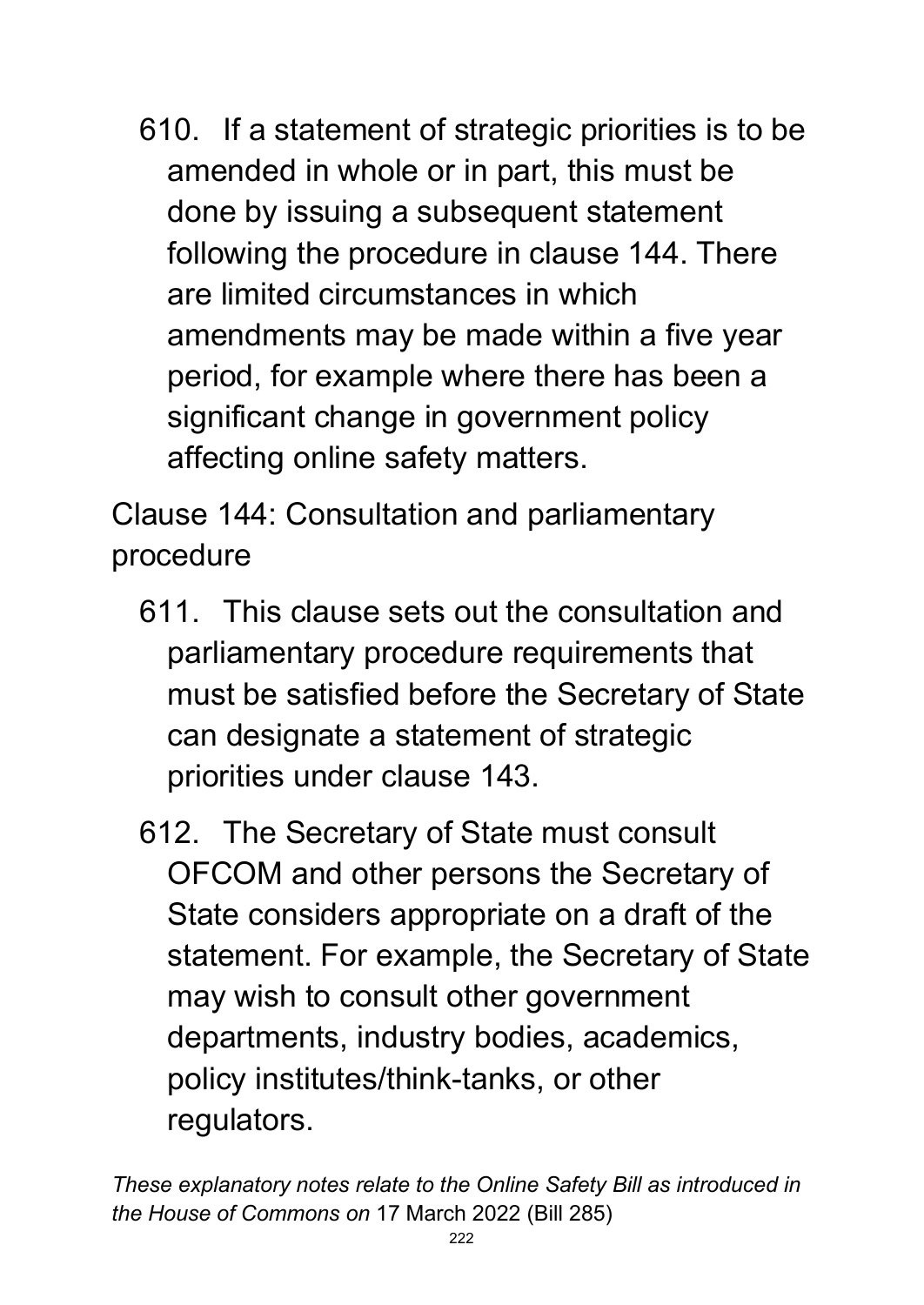613. Subsection (3) provides for a period of at least 40 days for such consultation with OFCOM, following which the Secretary of State must make any changes to the draft statement that appear necessary to the Secretary of State. They must then lay the draft statement before Parliament (subsection (4)) where it is subject to the negative resolution procedure as set out in subsections (5) - (7). After that procedure the Secretary of State may designate the statement.

*Directions to OFCOM*

Clause 145: Directions about advisory committees

614. This clause enables the Secretary of State to give OFCOM a direction to establish an expert committee to advise OFCOM on a specific online safety matter. By way of example, a direction could be issued requiring OFCOM to establish a committee to provide advice on an emerging online safety issue. The committee could do this by facilitating multi-stakeholder dialogue and building a greater understanding of the respective issue.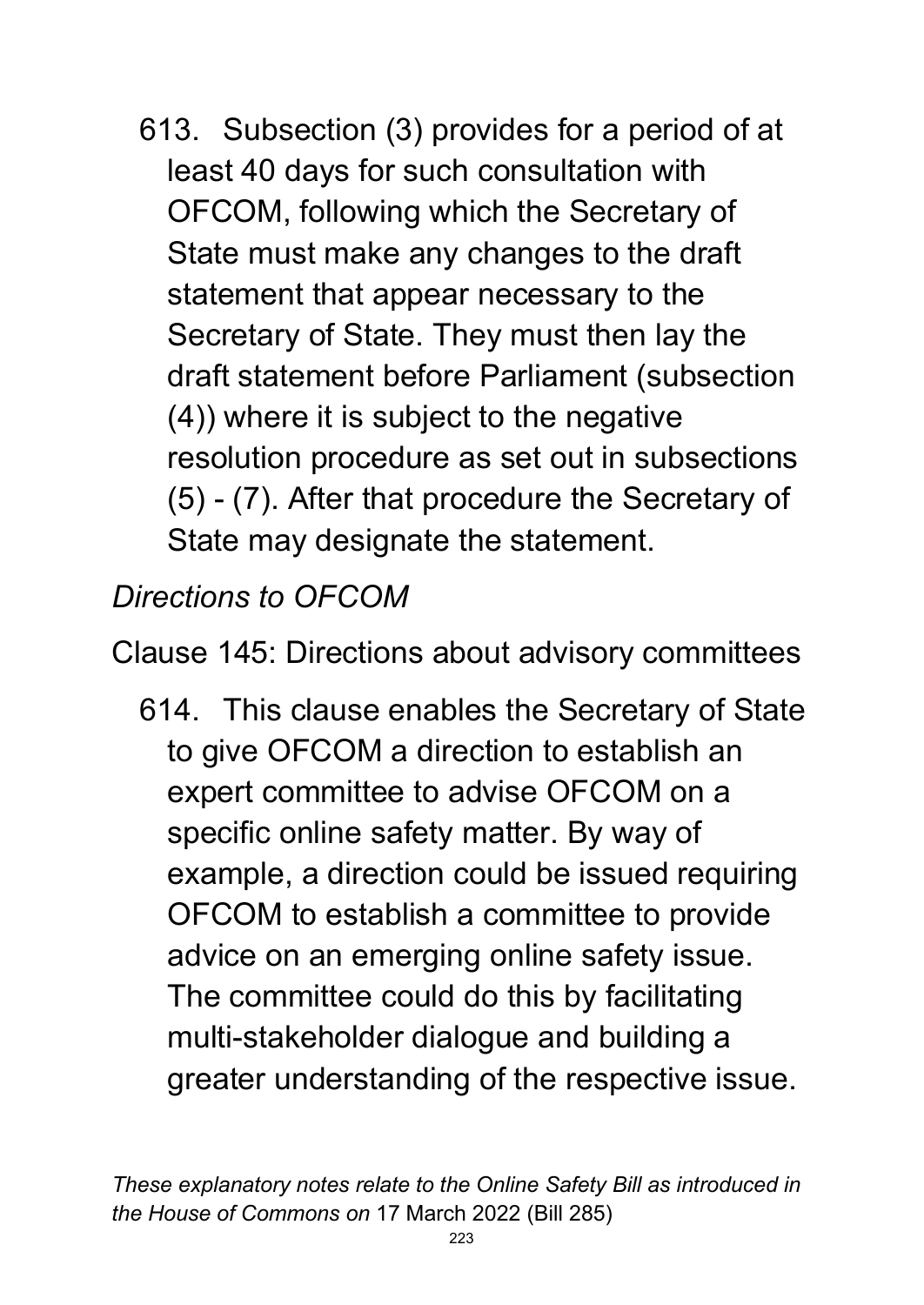- 615. Subsection (3) sets out that OFCOM must appoint a committee chair, and that the number of additional members is at OFCOM's discretion unless the direction specifies otherwise in either case.
- 616. Subsection (4) places a duty on an advisory committee established under this direction to publish a report within 18 months of it being established, unless the direction specifies otherwise. After the initial report, the committee are required to publish reports periodically at their own discretion.

Clause 146: Directions in special circumstances

617. This clause enables the Secretary of State to give OFCOM directions in circumstances where they consider there is a threat to the health or safety of the public, or to national security. This includes directing OFCOM to prioritise action to respond to a specific threat when exercising its media literacy functions and to require specified service providers, or providers of regulated services generally, to publicly report on what steps it is taking to respond to that threat. For example, the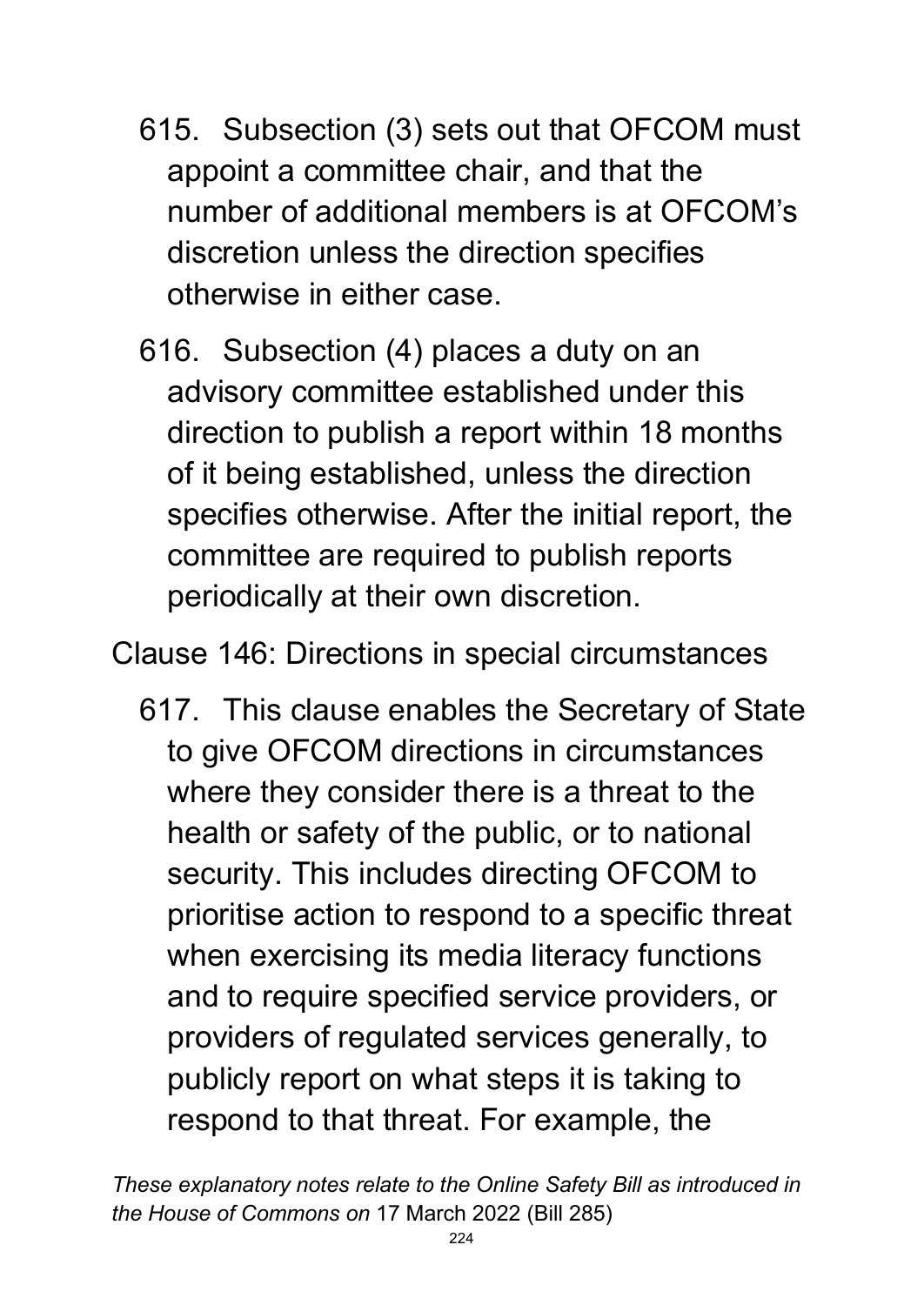Secretary of State could issue a direction during a pandemic to require OFCOM to; give priority to ensuring that health misinformation and disinformation is effectively tackled when exercising its media literacy function; and to require service providers to report on the action they are taking to address this issue.

- 618. Subsection (6) specifies that the Secretary of State must publish the reasons for giving a direction in circumstances where this is given in response to a threat to the health or safety of the public. There is no requirement to publish reasons for giving a direction where this is done in response to a threat to national security.
- 619. The Secretary of State can vary or revoke a direction at any time. If so, OFCOM can vary or revoke the public statement notice they have given pursuant to the Secretary of State's direction: see subsection (7) and (8).

*Guidance*

Clause 147: Secretary of State's guidance

*These explanatory notes relate to the Online Safety Bill as introduced in the House of Commons on* 17 March 2022 (Bill 285) 620. This clause enables the Secretary of State to give guidance to OFCOM relating to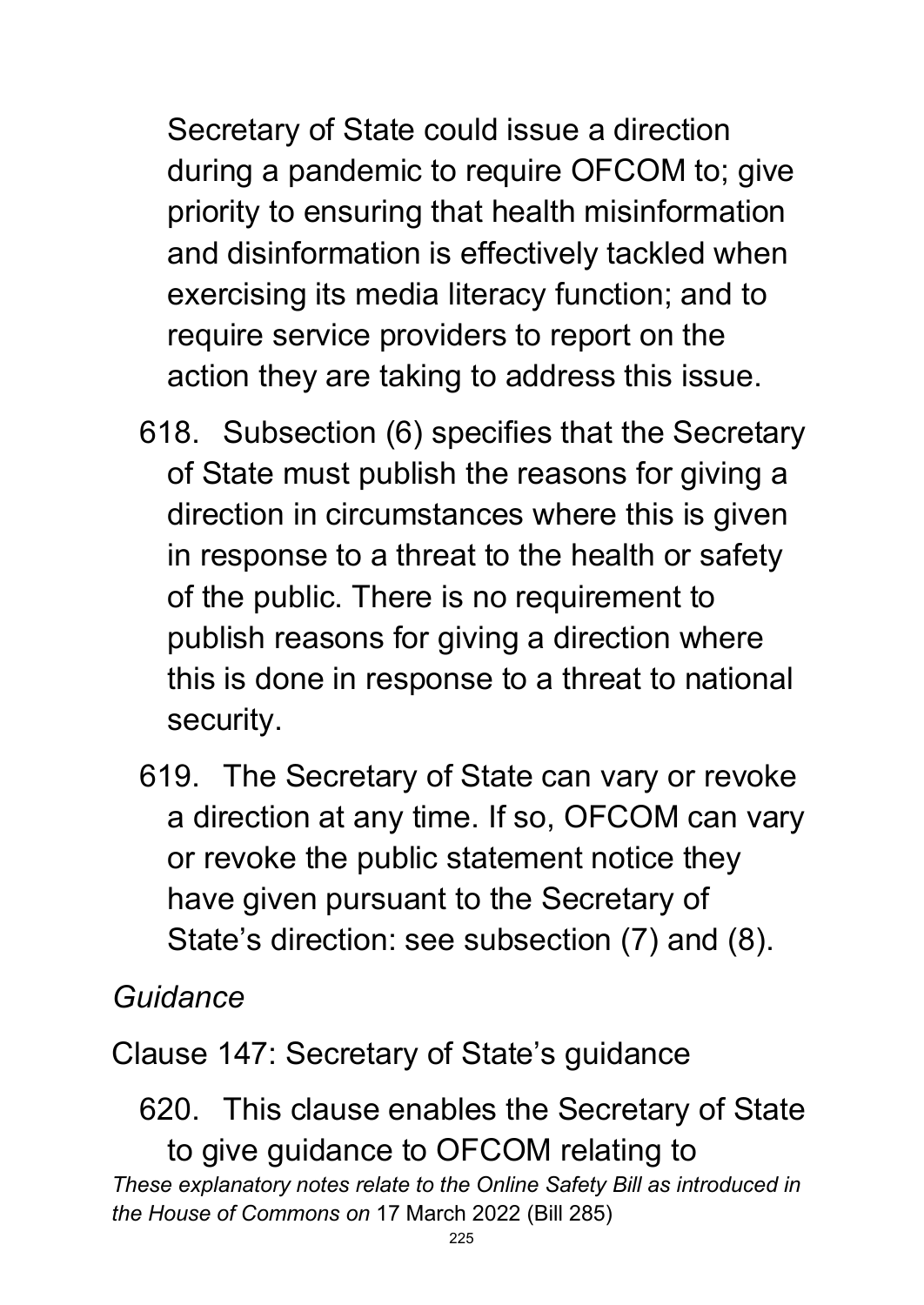OFCOM's exercise of their statutory powers and functions under the Online Safety Bill. The guidance will provide clarity to OFCOM and others about how the Secretary of State expects OFCOM to carry out their statutory functions.

- 621. Subsections (3) to (7) detail the requirements for producing guidance issued under this clause.
- 622. OFCOM must have regard to the guidance when exercising any functions to which the guidance relates or when considering whether or not to exercise such functions.

#### *Annual Report*

Clause 148: Annual report on the Secretary of State's functions

623. Section 390 of the Communications Act 2003 requires the Secretary of State to prepare and lay before Parliament annual reports about their performance of the Secretary of State's functions under specific legislation, including the Communications Act 2003, the Office of Communications Act 2002 and the Broadcasting Acts 1990 and 1996.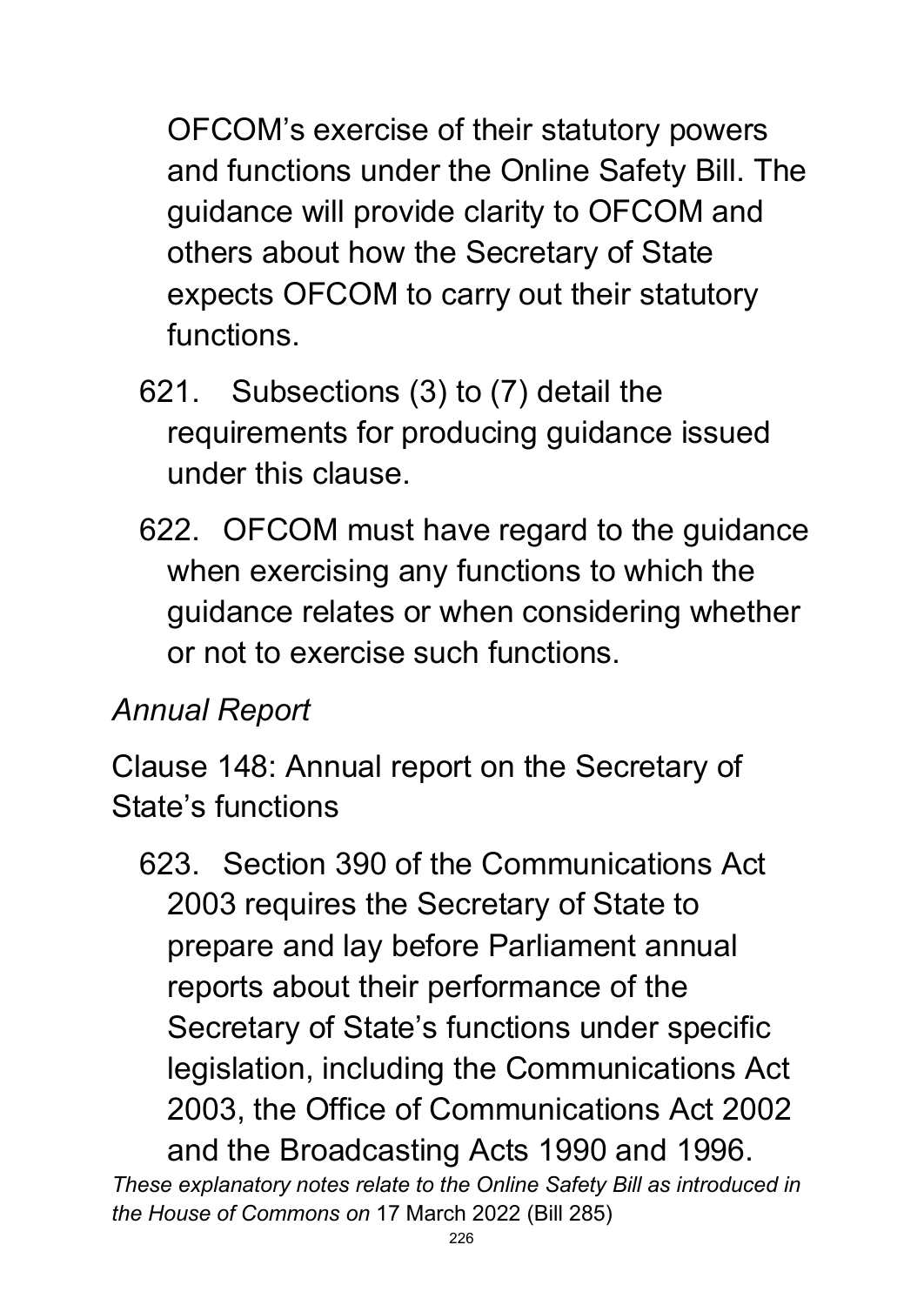624. This clause amends the Communications Act 2003 by adding the functions under this Bill to the list of functions which the Secretary of State must include in their annual report to **Parliament** 

*Review*

Clause 149: Review

- 625. This clause provides for a review to be undertaken by the Secretary of State, published and laid before Parliament, between 2 and 5 years after the duties on services in Part 3 are commenced, in order to assess the effectiveness of the regulatory framework. The timing requirement is designed to ensure there is adequate time to allow the regime to be in operation before the review takes place, and that a review will take place in a timely manner.
- 626. The review must consider a number of areas in assessing the effectiveness of the regulatory framework. These areas include how effective the regulatory regime has been at ensuring that regulated services are operating, using systems and processes that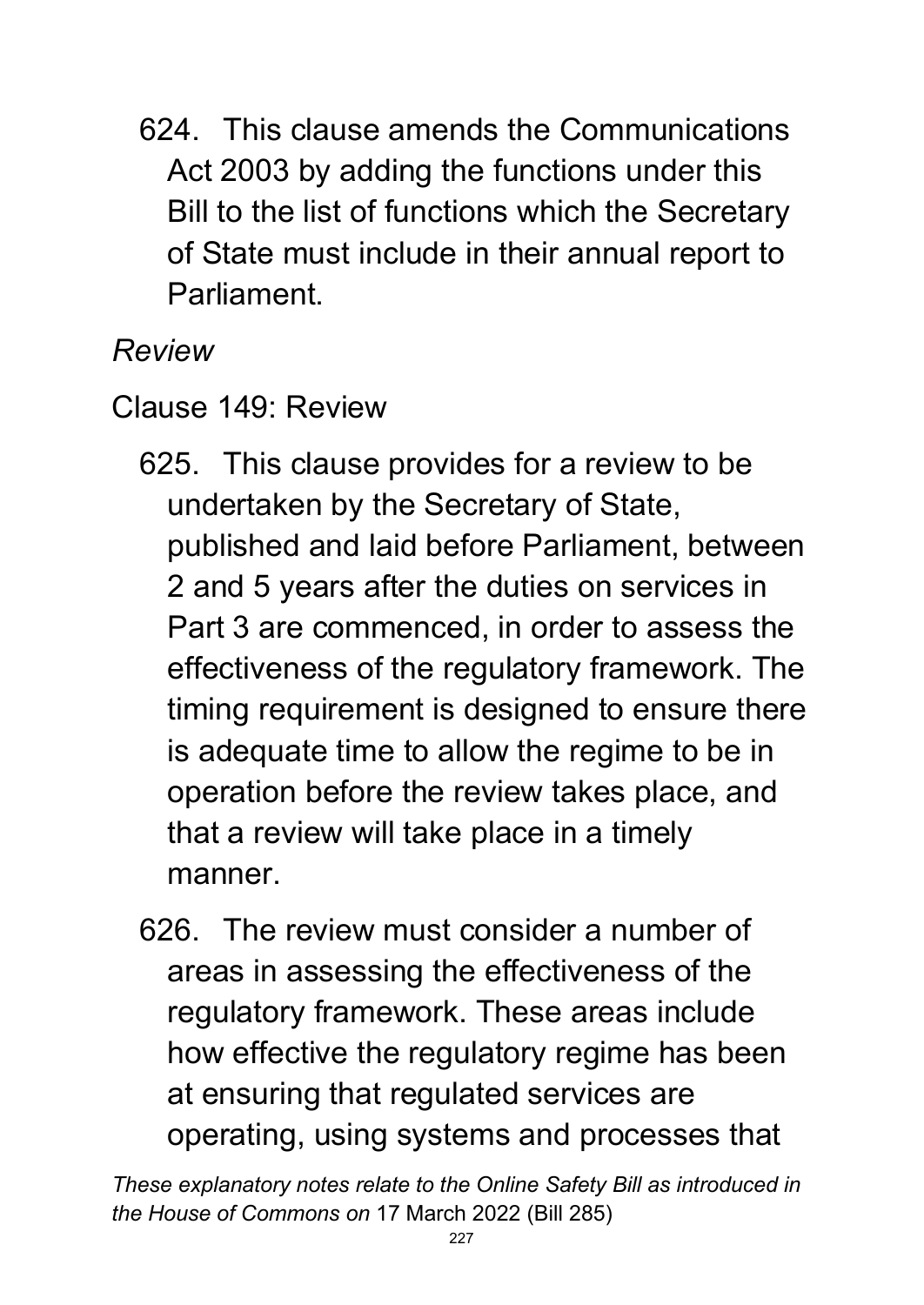minimise the risk of harm to individuals in the United Kingdom, and in providing higher levels of protection for children than for adults.

627. The review must also consider the effectiveness of: OFCOM's information gathering, information sharing and enforcement powers; and the extent to which OFCOM have had regard to the desirability of encouraging innovation.

### **Part 10: Communications offences**

*Harmful, false and threatening communications offences*

Clause 150: Harmful communications offence

628. The three offences in the following three clauses replace the offences in the Malicious Communications Act 1988 and sections 127(1) and 127(2)(a)-(b) of the Communications Act 2003. Some aspects of the existing law are carried into the new offences, albeit with amendments, such as the offences relating to false communications and threats.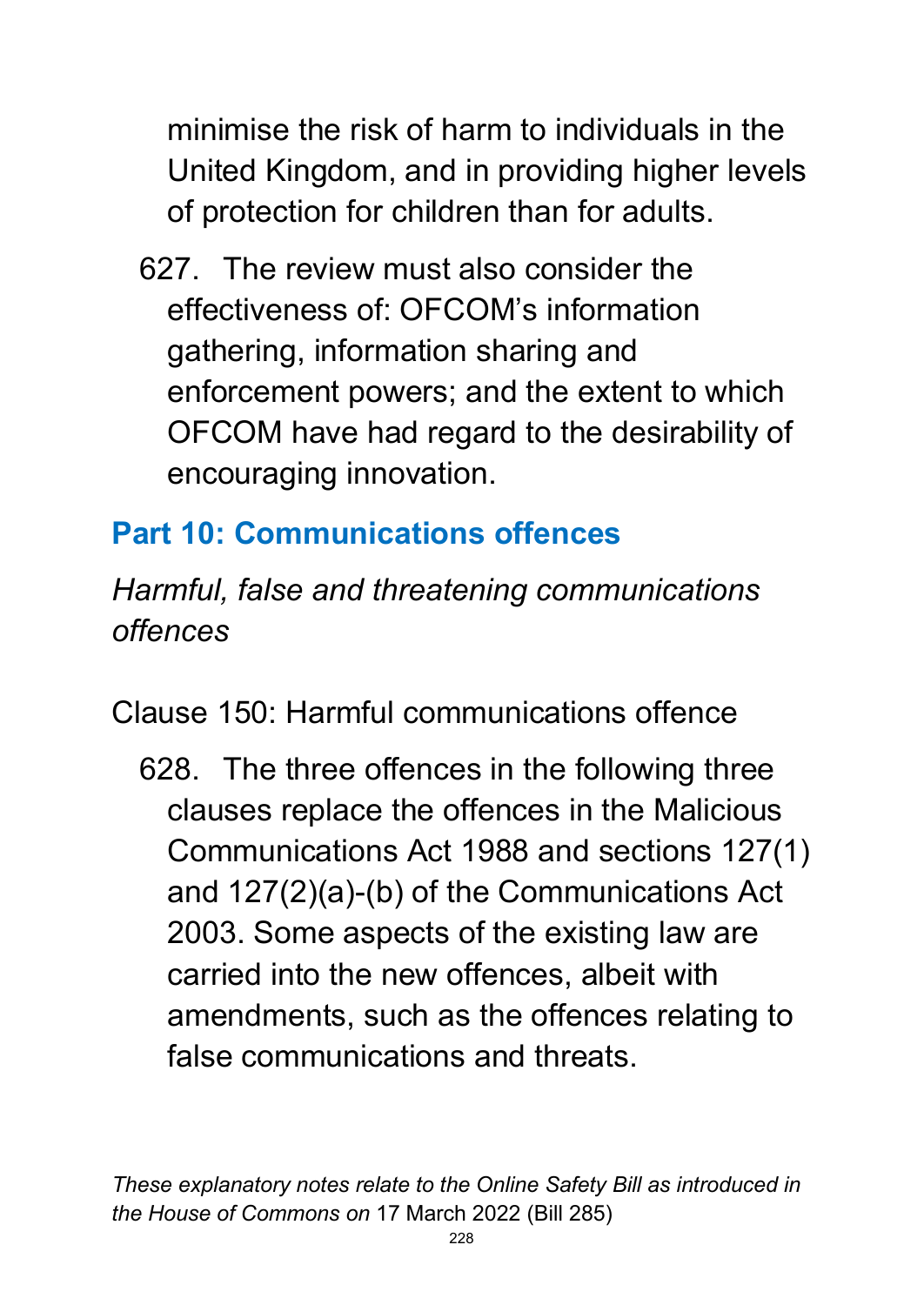- 629. As with the existing offences, particularly the Malicious Communications Act 1988, the offences are not limited to the internet or online environment. They cover electronic communications, but could also cover letters, for example (see clause 153(2)).
- 630. The three offences criminalise communications based on the potential for harm in a particular context (so the focus is no longer on whether the communication is "grossly offensive", for example), and also on the culpability of the sender: the person sending the message must intend a particular result.
- 631. This clause creates a criminal offence for sending of harmful communications. Any person who, intending to cause at least serious distress and without reasonable excuse, sends (or causes to be sent) a message that presents a real and substantial risk of causing at least serious distress to those likely to encounter it, is guilty of the offence.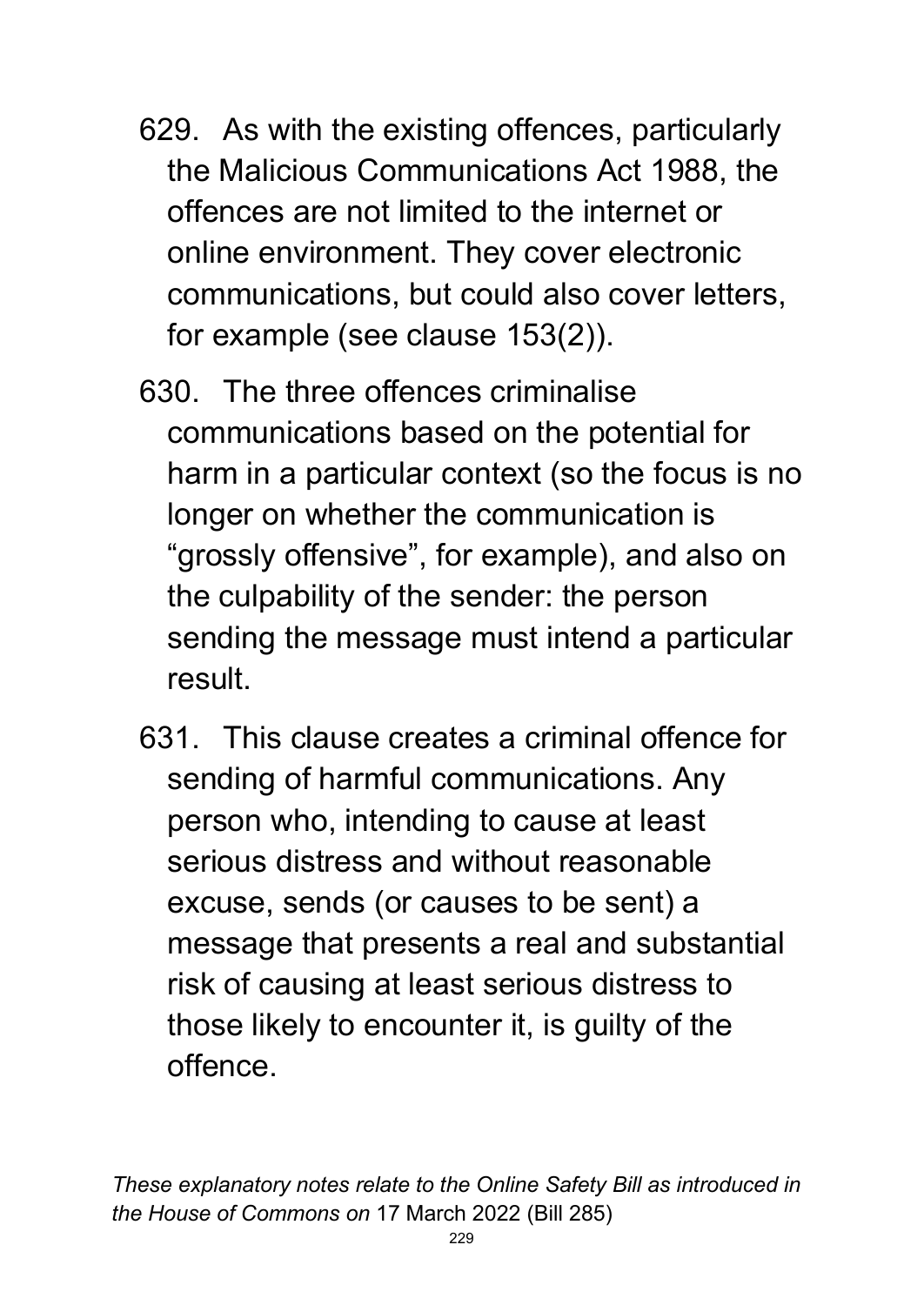- 632. The prosecution must prove beyond reasonable doubt that the sender lacked a reasonable excuse, and this assessment must include consideration of whether the message was or was intended as a contribution to a matter of public interest.
- 633. Subsection (6) provides, for the avoidance of doubt, that the offence cannot be committed by certain bodies. Those bodies are defined as recognised news publishers (as defined in clause 50), those with licences under the Broadcasting Act 1990 or 1996 or section 8 of the Wireless Telegraphy Act 2006, or the providers of on-demand programme services (as defined in section 368A of the Communications Act 2003). Further, an offence cannot be committed in connection with the showing to members of the public of a film that was made for cinema.
- 634. A person who commits an offence under this section is liable on summary conviction to imprisonment for a term not exceeding the maximum summary term for either-way offences or a fine (or both); or on conviction on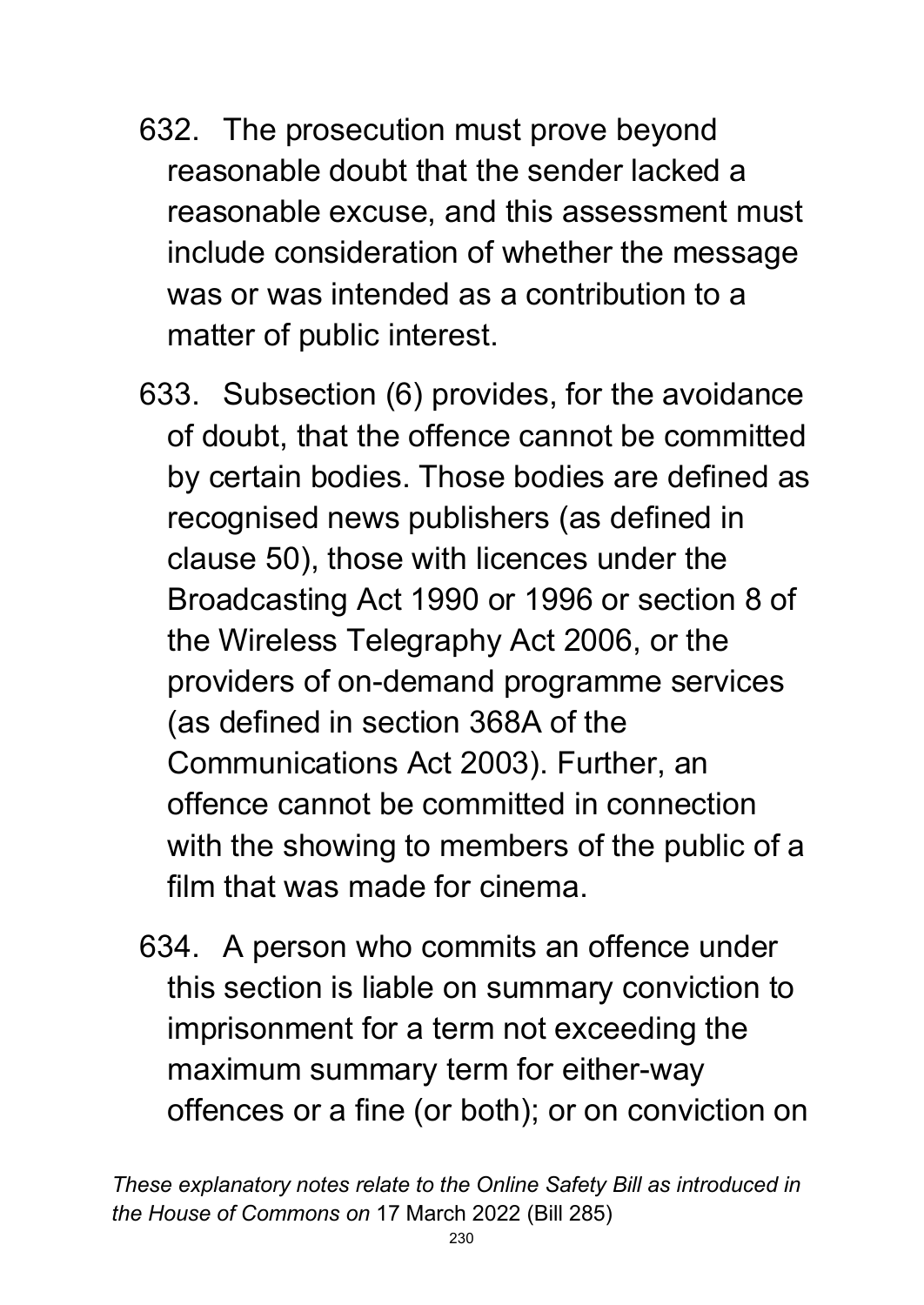indictment, to imprisonment for a term not exceeding two years or a fine (or both).

635. This offence replaces the offence in section 127(1) of the Communications Act 2003 and the offence in section 1 of the Malicious Communications Act 1988.

Clause 151: False communications offence

- 636. This clause creates a criminal offence for the sending of false communications. A person who, without reasonable excuse, sends a message conveying information the person knows to be false, and in sending the message intends to cause psychological or physical harm that is more than trivial to those likely to encounter the message, is guilty of an offence.
- 637. The prosecution must prove beyond reasonable doubt that the sender lacked a reasonable excuse, and this assessment must include consideration of whether the message was or was intended as a contribution to a matter of public interest.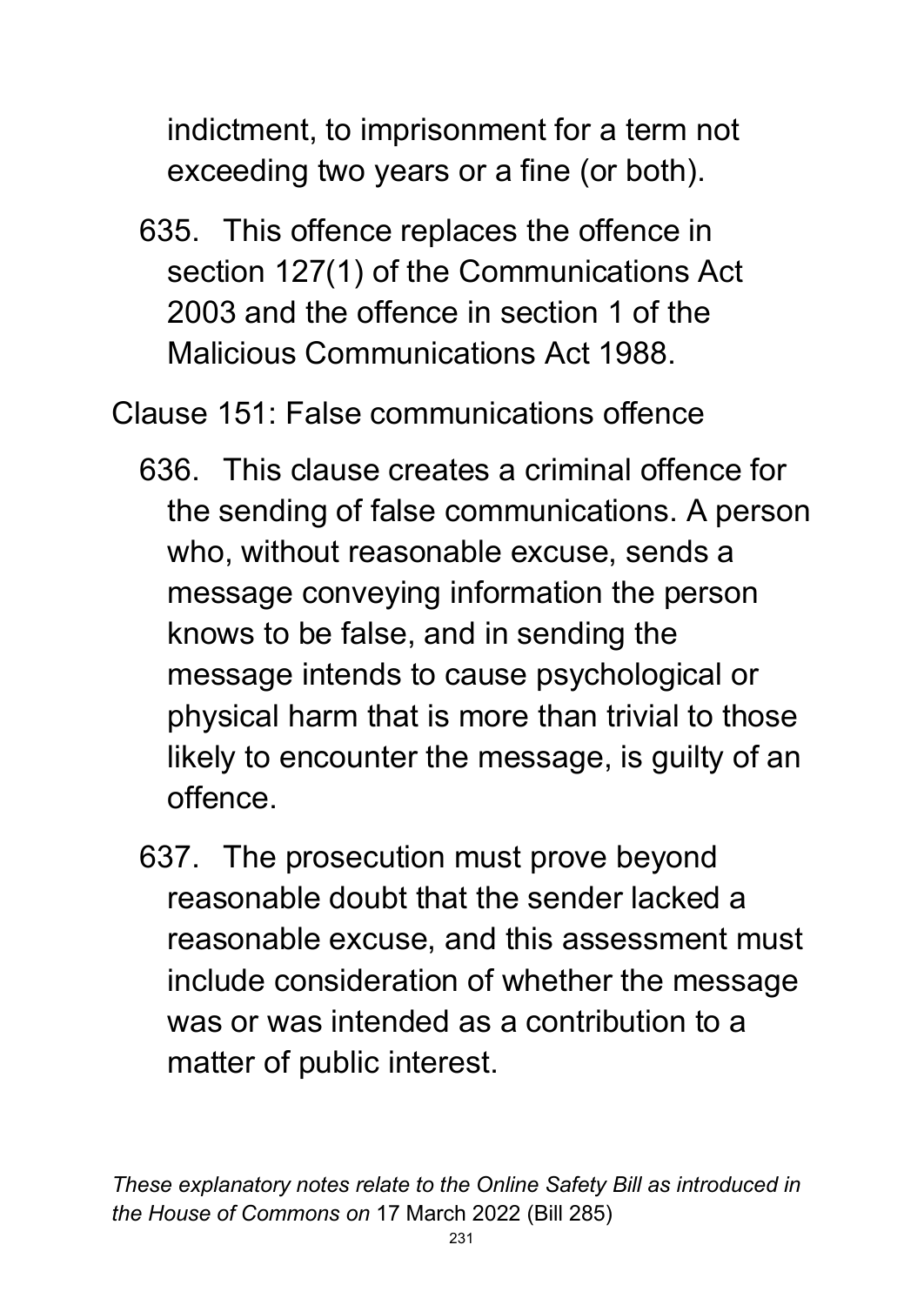- 638. Subsection (4) provides, for the avoidance of doubt, that the offence cannot be committed by certain bodies. Those bodies are defined as recognised news publishers (as defined in clause 50), those with licences under the Broadcasting Act 1990 or 1996 or section 8 of the Wireless Telegraphy Act 2006, or the providers of on-demand programme services (as defined in section 368A of the Communications Act 2003). Further, an offence cannot be committed in connection with the showing to members of the public of a film that was made for cinema.
- 639. A person who commits an offence under this section is liable on summary conviction to imprisonment for a term not exceeding the maximum term for summary offences or a fine (or both). Subsection (7) set out the definition of 'maximum terms for summary offences.'
- 640. This offence replaces the offence in section  $127(2)(a)$  and (b) of the Communications Act 2003 and the offence in section 1 of the Malicious Communications Act 1988.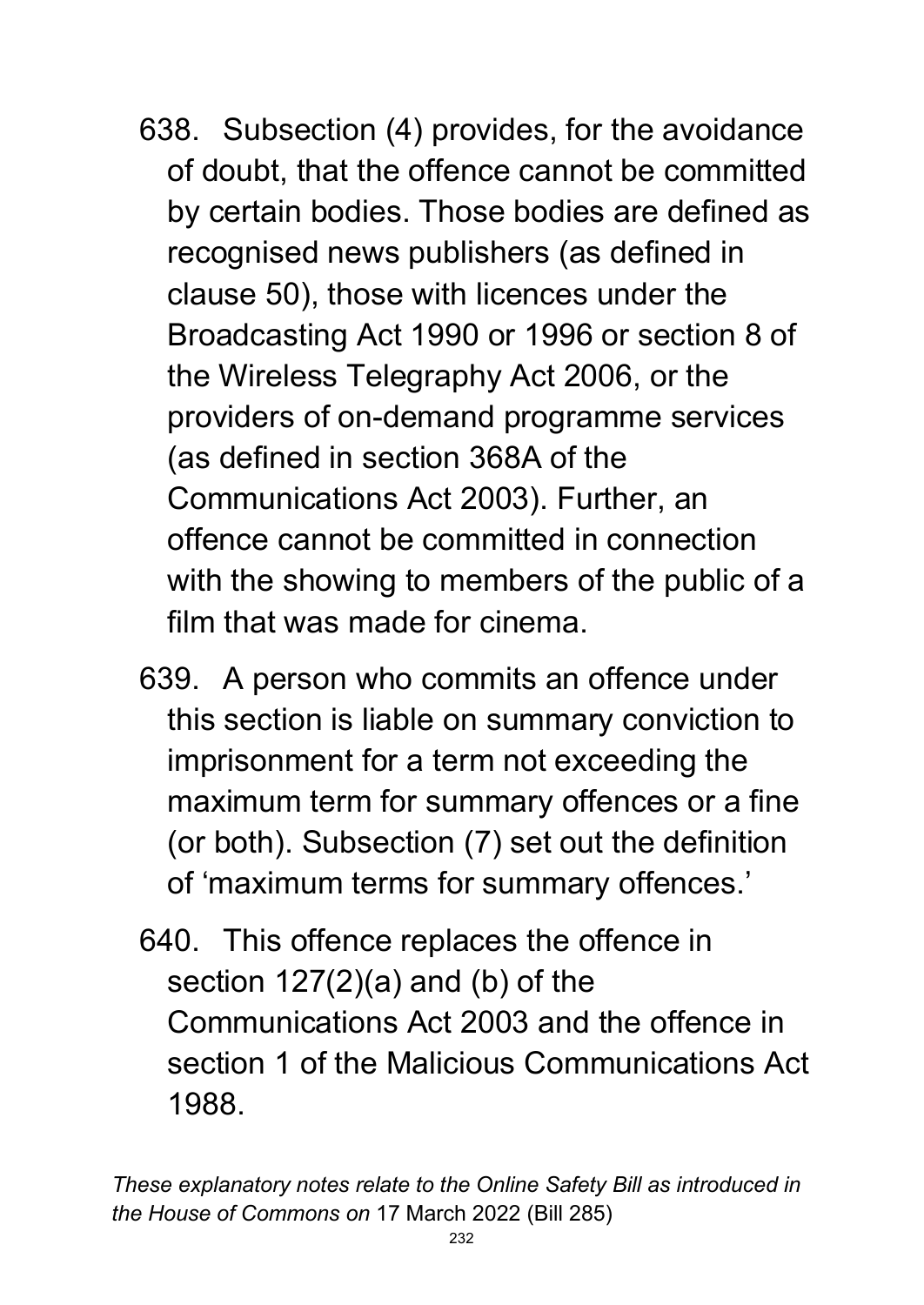Clause 152: Threatening communications offence

- 641. This clause creates a criminal offence for the sending of threatening communications. A person who sends a message conveying a threat of serious injury, rape, assault by penetration, or serious financial loss, intending that those who encounter the message will fear the threat will be carried out (or is reckless as to that fact), is guilty of an offence.
- 642. With respect to threats of serious financial loss, it is a defence for a person to show that, first, the threat was used to reinforce a reasonable demand and, second, that they reasonably believed the threat was a proper means of reinforcing the demand. This is similar to the defence contained in section 1(2) of the Malicious Communications Act 1988.
- 643. It is worth noting that threats to kill are already criminalised under section 16 of the Offences Against the Person Act 1861.
- 644. A person who commits an offence under this section is liable on summary conviction to imprisonment for a term not exceeding the maximum summary term for either-way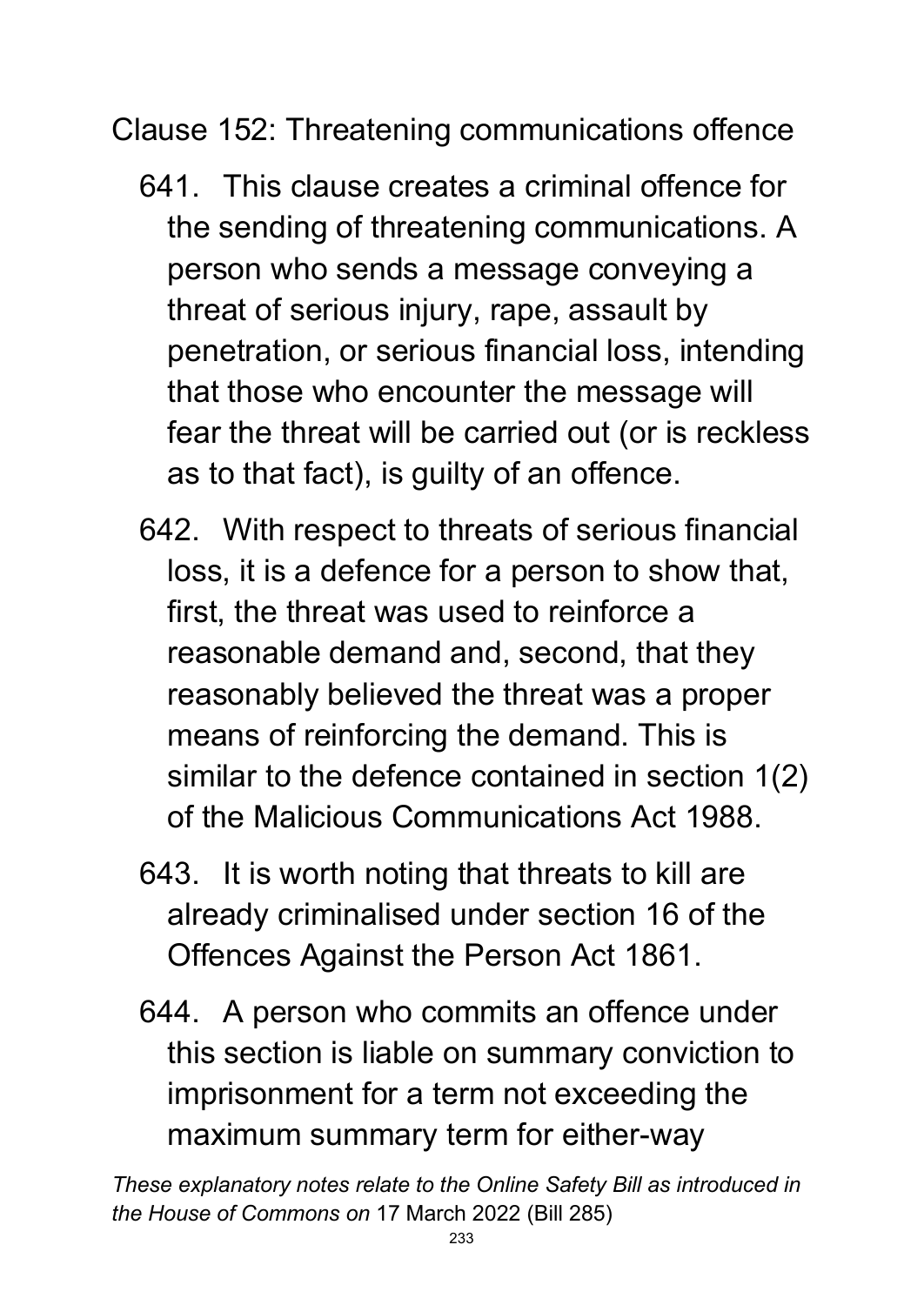offences or a fine (or both); on conviction on indictment, to imprisonment for a term not exceeding five years or a fine (or both).

645. This offence replaces the offences in section 127(1) of the Communications Act 2003 and section 1 of the Malicious Communications Act 1988.

Clause 153: Interpretations of sections 150 to 152

- 646. This clause sets out how different aspects of the offences in section 150, 151 and 152 should be interpreted.
- 647. Subsection (2) and (3) sets out the interpretations of the phrase "sends a message." Subsection (5) sets out the interpretation of the phrase "encounter" in relation to a message.
- 648. Subsection (4) sets out that a provider of an internet service is not regarded as a person who sends a message by virtue of providing that internet service.
- 649. Subsection (6) sets out that for the purposes of the offences it does not matter if the content of the message is created by the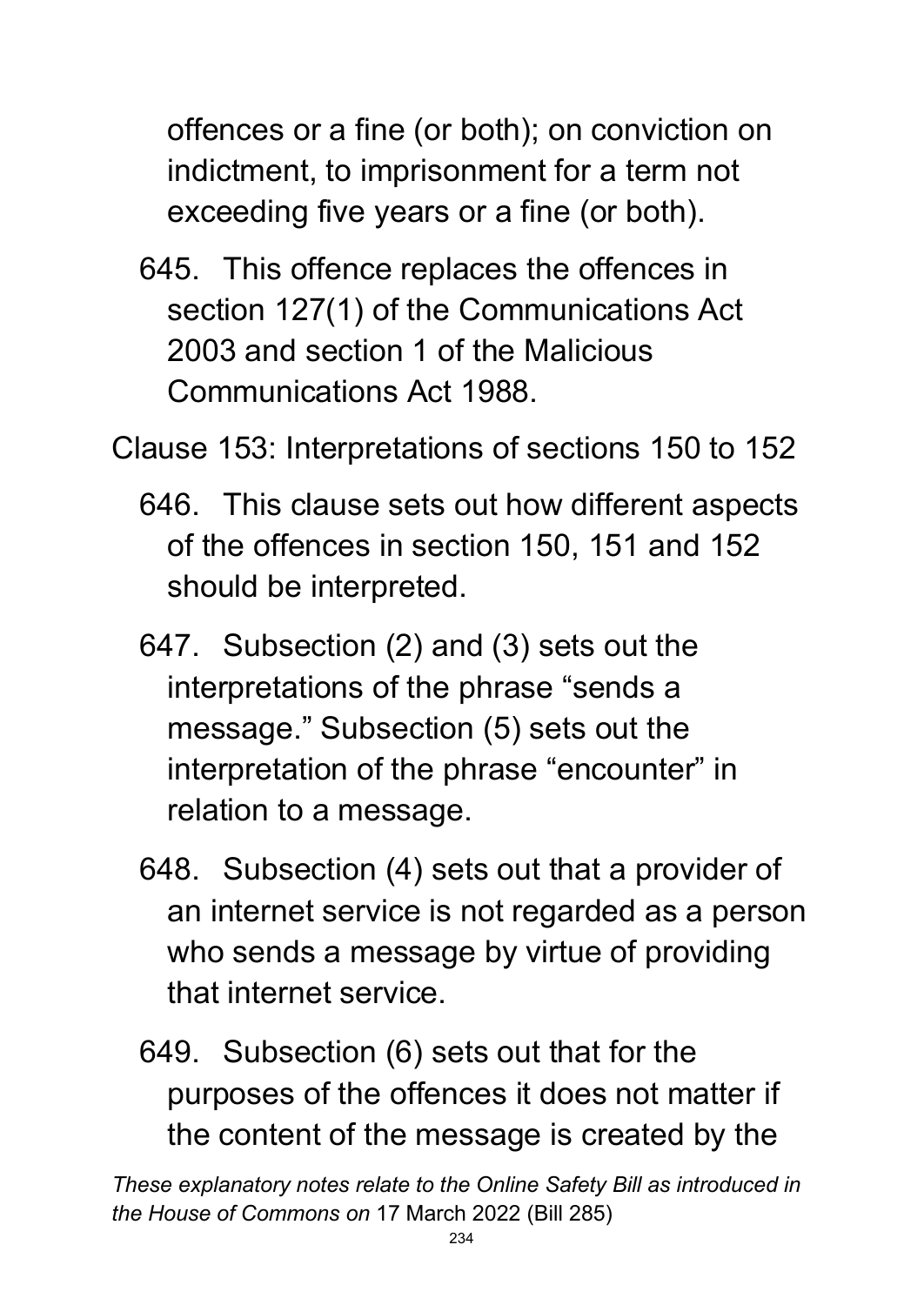person who sends it. Subsection (7) sets out that a message can consist of or include a hyperlink to other content.

Clause 154 and 155: Extra-territorial application and jurisdiction and Liability of corporate officers

650. Clause 154 and 155 set out that the offences outlined in section 150, 151 and 152 can be committed outside the United Kingdom, though, in that case, only by those habitually resident in England & Wales or by bodies incorporated under the law of England & Wales.

## *Offence of sending etc photograph or film of genitals*

Clause 156: Sending etc photograph or film of genitals

651. Clause 156 creates a new offence of sending etc a photograph or film of a person's genitals to another person, in England and Wales. It inserts a new section 66A into the Sexual Offences Act 2003 ("the 2003 Act"). New section 66A(1) provides that where a person (A) intentionally sends or gives a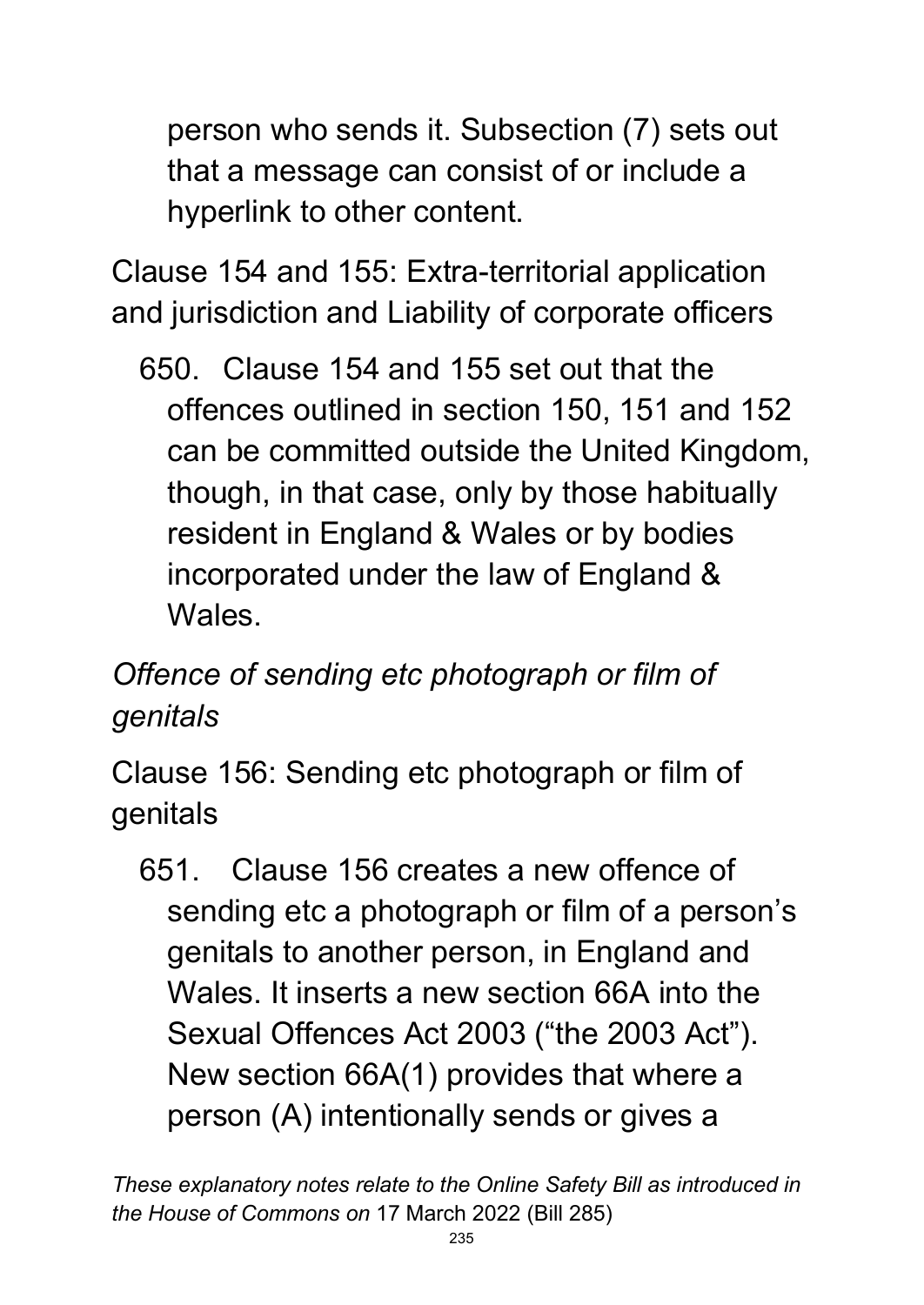photograph or film of any person's genitals to another person (B), and either A intends that B will see the genitals and be caused alarm, distress or humiliation, or sends or gives the photograph or film for the purpose of obtaining sexual gratification and is reckless as to whether B will be caused alarm, distress or humiliation, A commits an offence.

- 652. Subsection (2) makes clear that "sending or giving" a photograph or film includes in particular sending it to another person by any means, electronically or otherwise, showing it to another person, and placing it for a particular person to find.
- 653. Subsections (3) to (5) set out what is meant by "photograph" and "film". In particular, subsection (5) makes clear that the terms include an image, whether made by computer graphics or in any other way, which appears to be a photograph or film; a copy of such an image, photograph, or film, and data stored by any means which is capable of conversion into such an image; photograph, or film.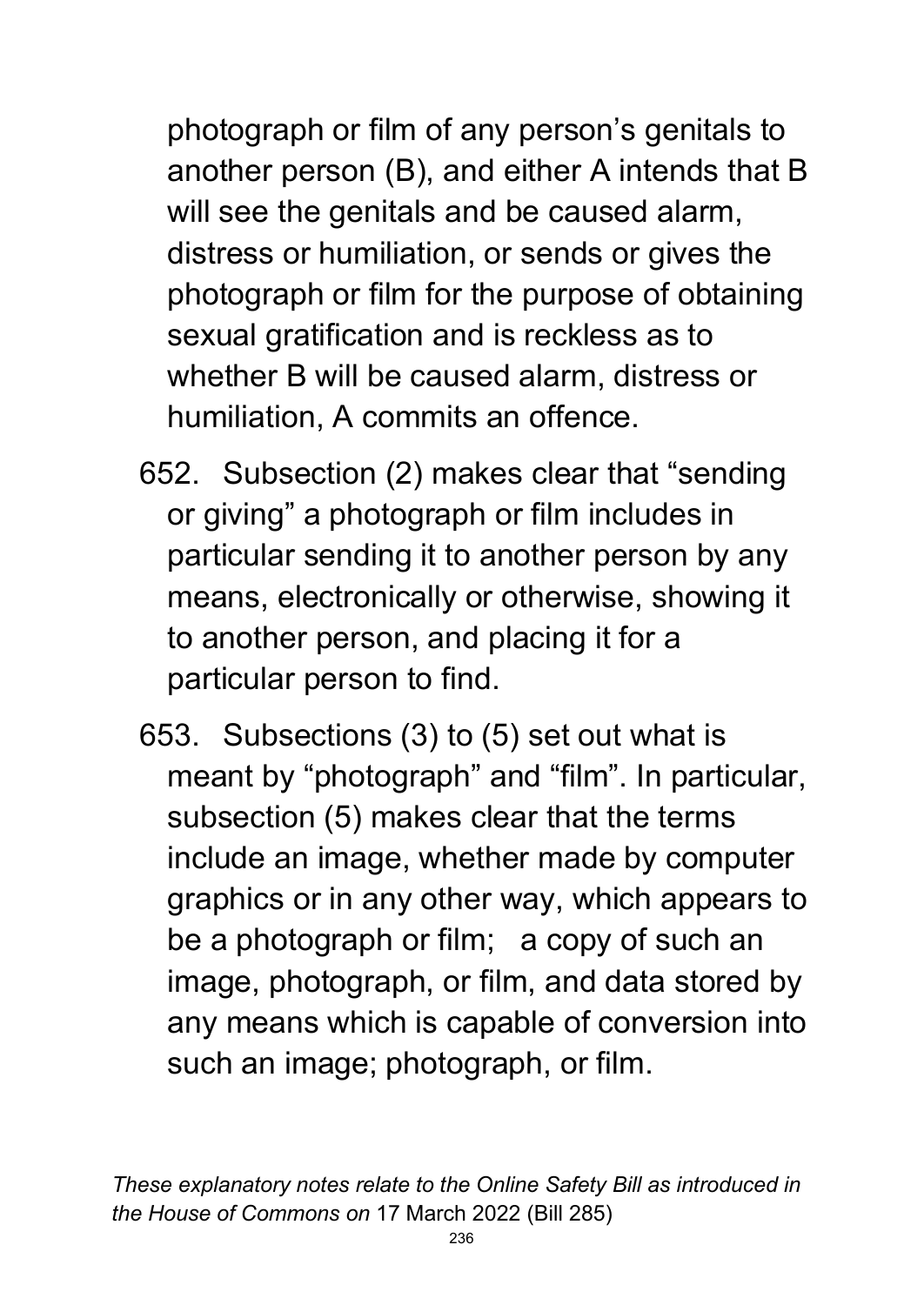654. Subsection (6) provides that the offence is triable either way, and is subject to a maximum penalty of 12 months' imprisonment, a fine, or both, following summary conviction, and 2 years' imprisonment following conviction on indictment. The reference to twelve months' imprisonment is to be read as six months in relation to an offence committed before paragraph 24(2) of Schedule 22 to the Sentencing Act 2020 comes into force (new subsection (7)).

*Repeals and amendments in connection with offences*

Clause 157: Repeals in connection with offences under sections 150, 151 and 152

655. Clause 157 sets out that subsection (1), and (2)(a) and (b) of the Section 127 of the Communications Act 2003 will be repealed in so far as they extend to England and Wales. The Malicious Communication Act 1988 will also be repealed.

Clause 158: Consequential amendments

656. Clause 158 sets out in which part of Schedule 13 the consequential amendments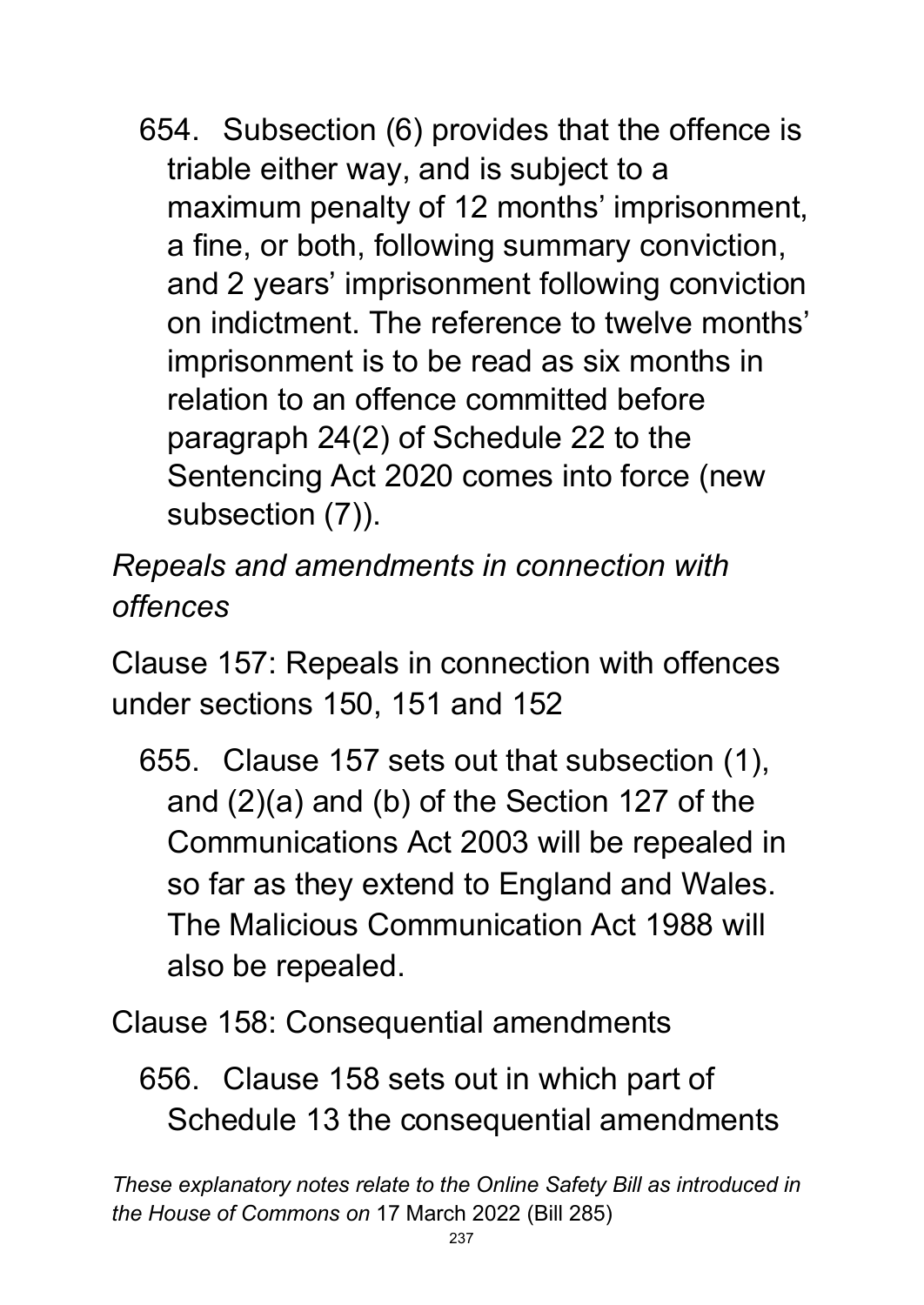in connection with the offences created in sections 150, 151, 152 and 156 are found.

*Schedule 13:* Amendments consequential on offences in Part 10 of this Act

*Part 1* 

*Amendments consequential on offences in sections 150, 151 and 152*

*Sexual Offences Act 2003*

657. Schedule 5 of the Sexual Offences Act 2003 lists offences in connection with which a sexual harm prevention order may be made. Paragraph 1 of Schedule 13 adds to this list an offence under section 150 of the Online Safety Act 2022 (harmful communications); an offence under section 151 of that Act (false communications); and an offence under section 152 of that Act (threatening communications).

*Regulatory Enforcement and Sanctions Act 2008*

658. Paragraph 2 removes the reference to the Malicious Communications Act 1988 in Schedule 3 of the Regulatory Enforcement and Sanctions Act 2008, replacing it with a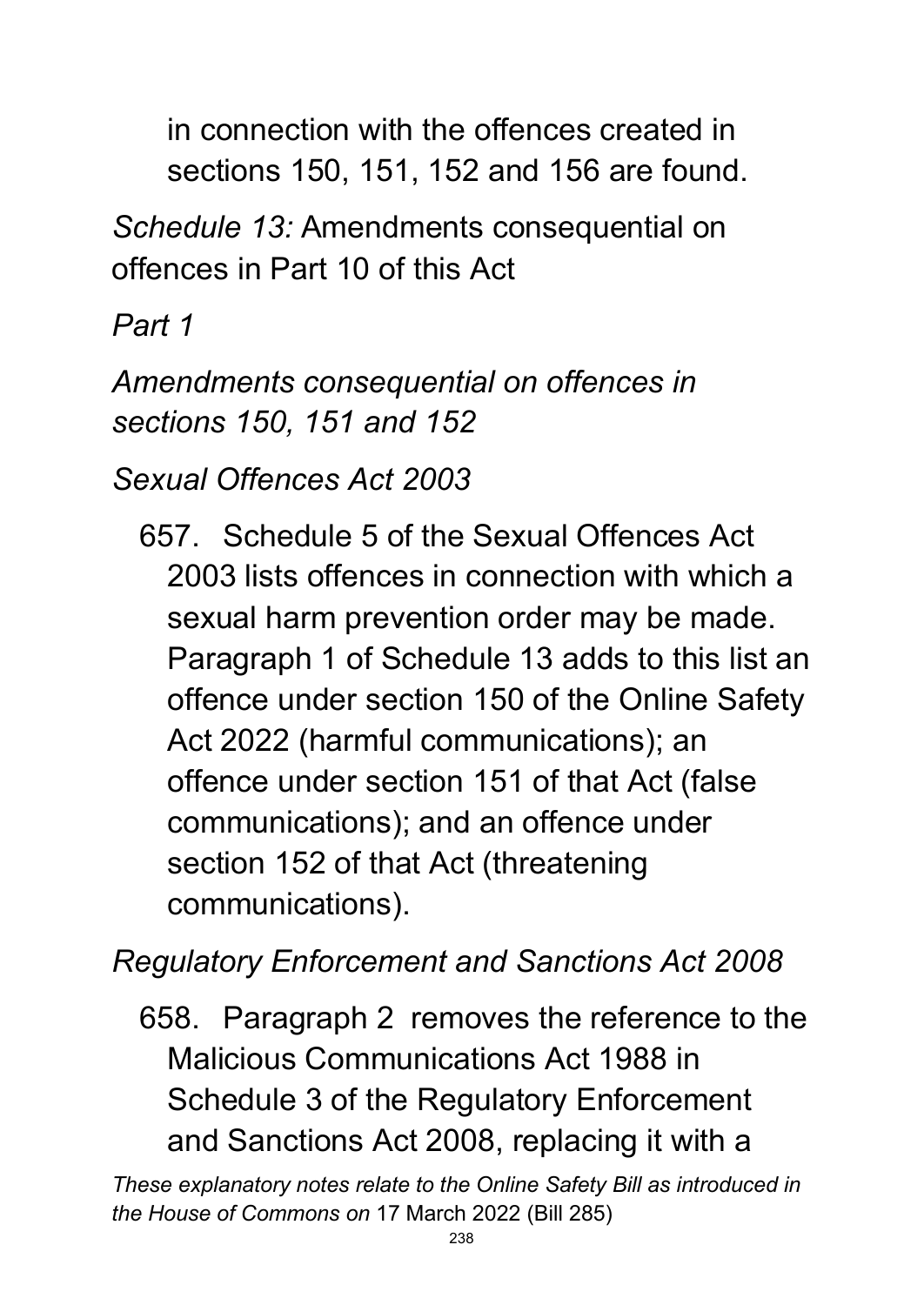reference to the Online Safety Act 2022, sections 150, 151 and 152 (harmful communications, false communications and threatening communications).

# *Part 2*

#### *Amendments consequential on offence in section 156*

## *Children and Young Persons Act 1933*

659. Paragraph 3 amends Schedule 1 of the Children and Young Persons Act 1933 (offences against children and young persons with respect to which special provisions of Act apply) to refer to section 66a in the entry relating to the Sexual Offences Act 2003.

### *Sexual Offences Act 2003*

- 660. Paragraph 4 amends the Sexual Offences Act 2003. Subparagraph (2) amends section 136A(3A) (specified child sex offences), and inserts "66A" in paragraph (c).
- 661. Sub-paragraph (3) inserts a clause into Schedule 3 (sexual offences for purposes of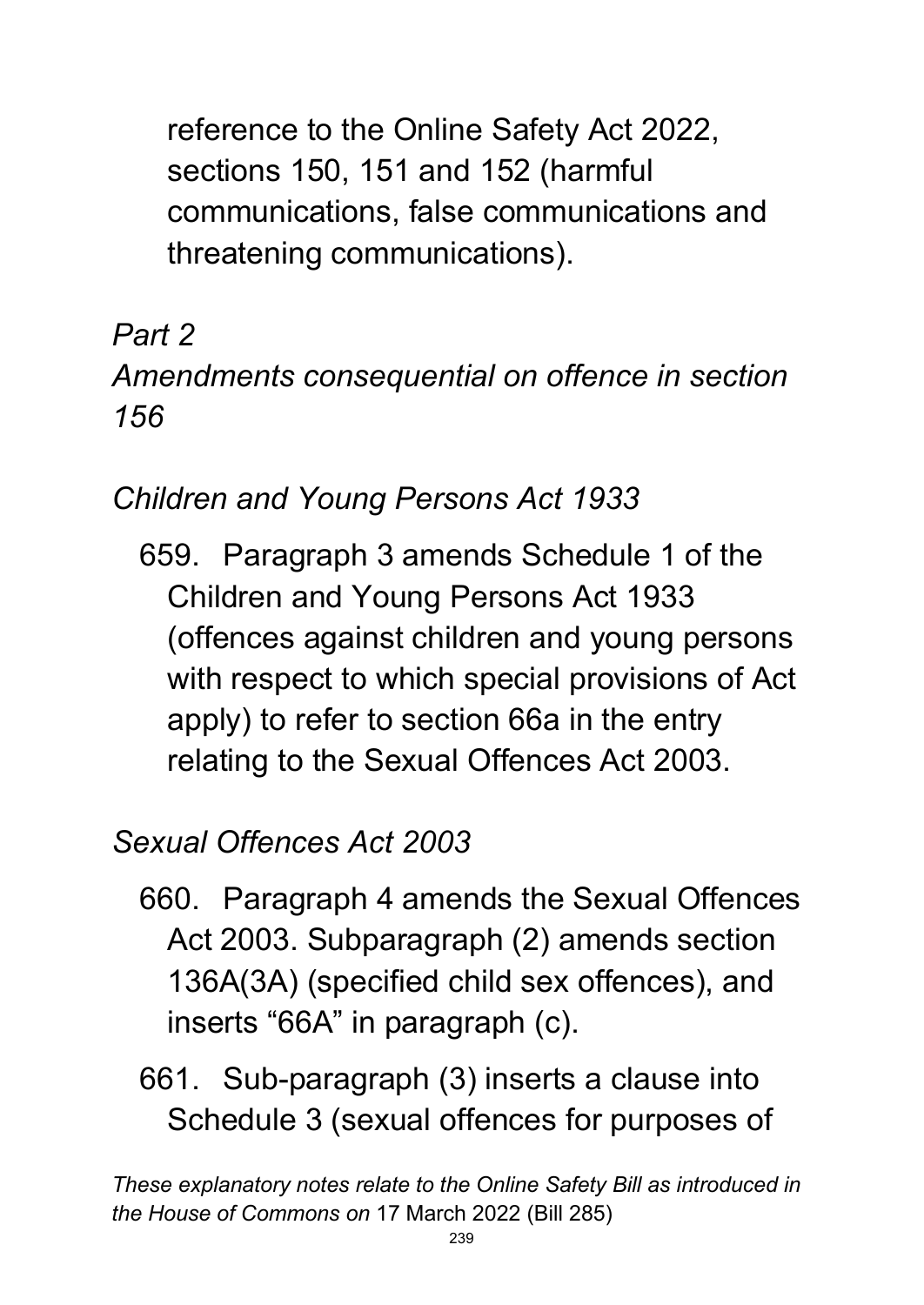Part 2), paragraph 33A, referring to an offence under section 66A of that Act (sending etc photograph or film of genitals) in specific circumstances.

### *Criminal Justice Act 2003*

662. Paragraph 5 amends the Criminal Justice Act 2003 to refer to an offence under section 66A of the Sexual Offences Act 2003 (sending etc photograph or film of genitals) in Part 2 of Schedule 15 (specified sexual offences for puroposes of section 325) and Schedule 34A (child sex offences for purposes of section 327A).

#### *Anti-social Behaviour, Crime and Policing Act 2014*

663. Paragraph 6 amends section 116 of the Anti-social Behaviour, Crime and Policing Act 2014 (information about guests at hotels believed to be used for child sexual exploitation) to add a reference to section 66A in the entry that relating to exposure and voyeurism offences in the Sexual Offences Act 2003.

#### *Modern Slavery Act 2015*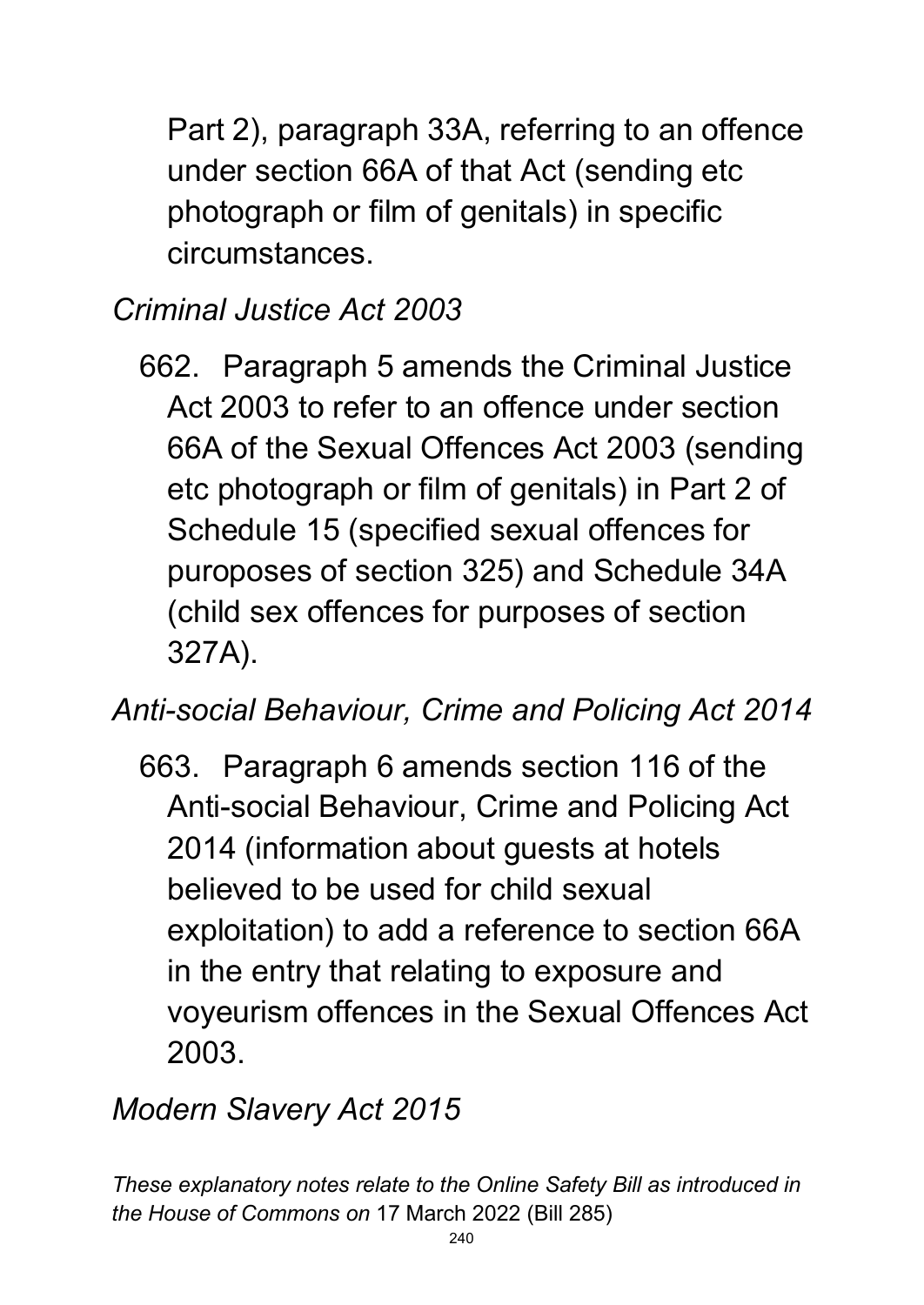664. Paragraph 7 amends Schedule 4 of the Modern Slavery Act 2015 (offences to which defence in section 45 does not apply) to refer to section 66A under paragraph 33 (offences under Sexual Offences Act 2003).

#### *Sentencing Act 2020*

665. Paragraph 8 amends Part 2 of Schedule 18 to the Sentencing Act 2020 (specified sexual offences for purposes of section 306) to refer to section 66A under paragraph 38 (offences under Sexual Offences Act 2003).

### *Schedule 14: Liability of parent entities etc*

*Joint provisional notices of contravention*

- 666. Schedule 14 establishes that decisions or notices can be given jointly to both a regulated provider and its parent company (or controlling individual(s)), its subsidiary company or a fellow subsidiary.
- 667. All relevant entities must be given the opportunity to make representations when OFCOM are seeking to establish joint liability, including on the matters contained in the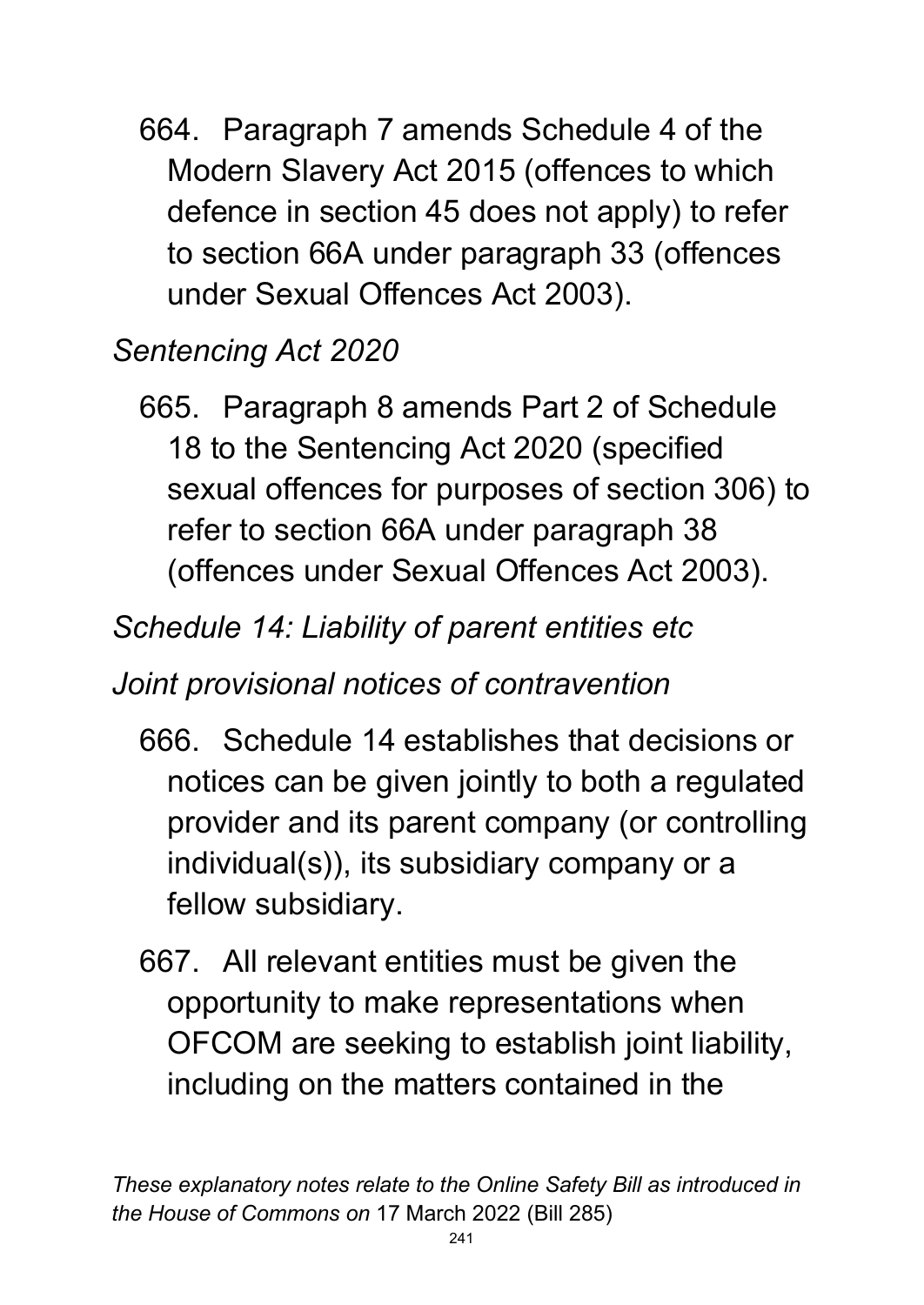decision or notice and whether joint liability would be appropriate.

668. When OFCOM issue decisions or notices to multiple parties, they are all jointly liable to comply with any requirements or penalties imposed.

## **Part 11: Supplementary and General**

## *Liability of providers etc*

Clause 159: Providers that are not legal persons

669. This clause provides for the situation in which a penalty notice or confirmation decision needs to be given to a provider of a regulated service that is not a legal person. This may occur, for example, where a partnership or an unincorporated association (an organisation set up through an agreement between a group of people who come together for a reason other than to make a profit, such as a voluntary group or a sports club) provides a regulated service.

Clause 160: Individuals providing regulated services: liability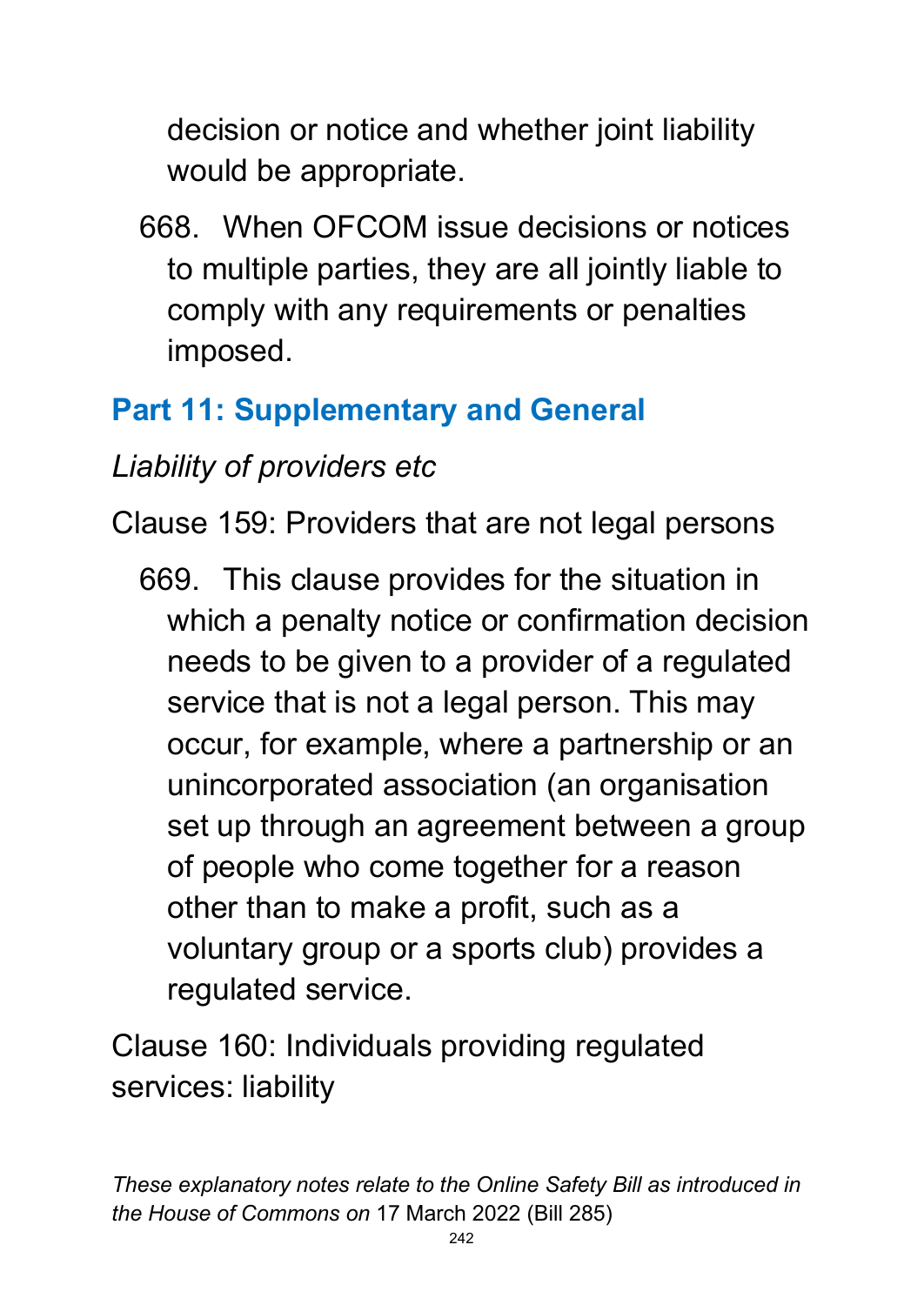- 670. This clause sets out how various provisions of the Bill may apply to a group of two or more individuals who together are providers of a regulated service. Where two or more individuals together are providers of a regulated service, they will be jointly and severally liable for any duty, requirement or liability to pay a fee. Two or more individuals jointly given a penalty notice or confirmation decision will also be jointly and severally liable to pay the penalty or meet the requirements.
- 671. The clause also provides for how penalty notices or confirmation decisions may be given to individuals who are together providers.
- Clause 161: Liability of parent entities etc
	- 672. This clause cross-refers to Schedule 14, which contains provisions about how joint liability operates under the Bill.

*Offences*

Clause 162: Information offences: supplementary

673. This clause sets out further detail on how the information offences in clause 92(1) and paragraph 18(1)(b) of Schedule 11 operate.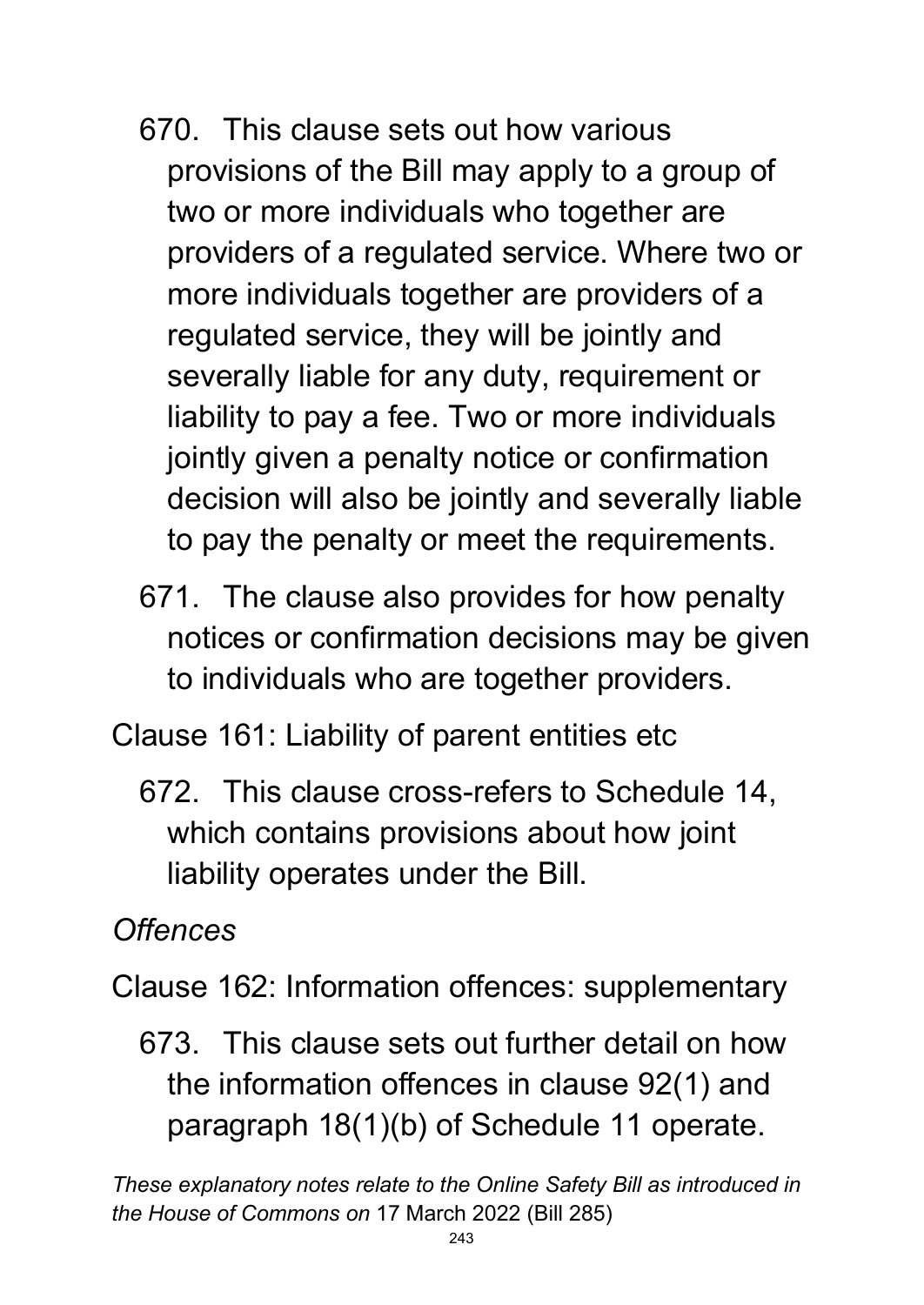- 674. Proceedings against a person for an offence of failing to comply with requirements in an information notice or failing to comply with any requirement imposed by a person authorised by OFCOM to exercise powers of entry and inspection may be brought only if:
	- a.the person has been given a provisional notice of contravention;
	- b.they have received a confirmation decision in respect of that failure (requiring them to comply with the original requirement or remedy their failure to comply with it) and they have not complied with its requirements by the deadline it sets;
	- c.a penalty has not been imposed on them by OFCOM in respect of that failure; and
	- d.neither a service restriction order nor an access restriction order has been made in relation to a regulated service provided by them in respect of that failure.

*These explanatory notes relate to the Online Safety Bill as introduced in the House of Commons on* 17 March 2022 (Bill 285) 675. Subsection (2) confirms that, if any proceedings are to be brought against a senior manager for the offence of failing to prevent an offence of failing to comply with an information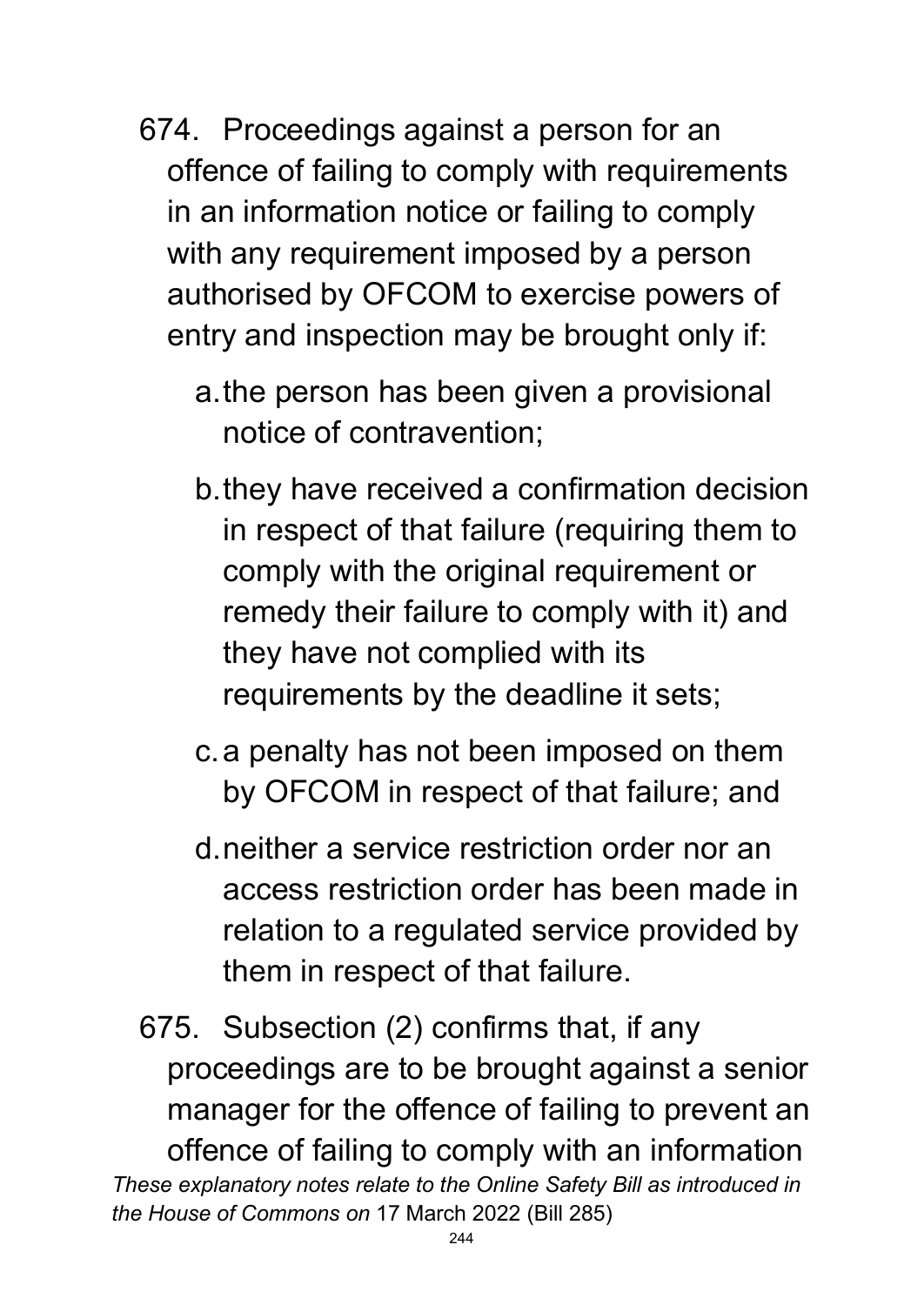notice, these conditions must also be met in relation to the failure to comply with an information notice.

Clause 163: Defences

- 676. This clause applies where a person relies on a defence under clause 92 or 93.
- 677. Where a defendant adduces evidence which raises an issue with respect to the defence, the burden is on the prosecution to prove beyond reasonable doubt that the defence is not satisfied.

Clause 164: Liability of corporate officers for offences

- 678. This clause means that in certain circumstances 'corporate officers' of regulated providers may be found liable for information offences committed by that entity. Corporate officers are generally directors, managers or similarly senior employees.
- 679. If an offence is found to be committed by an entity, and that offence is proved to have been committed with the consent, connivance or neglect of a corporate officer, both the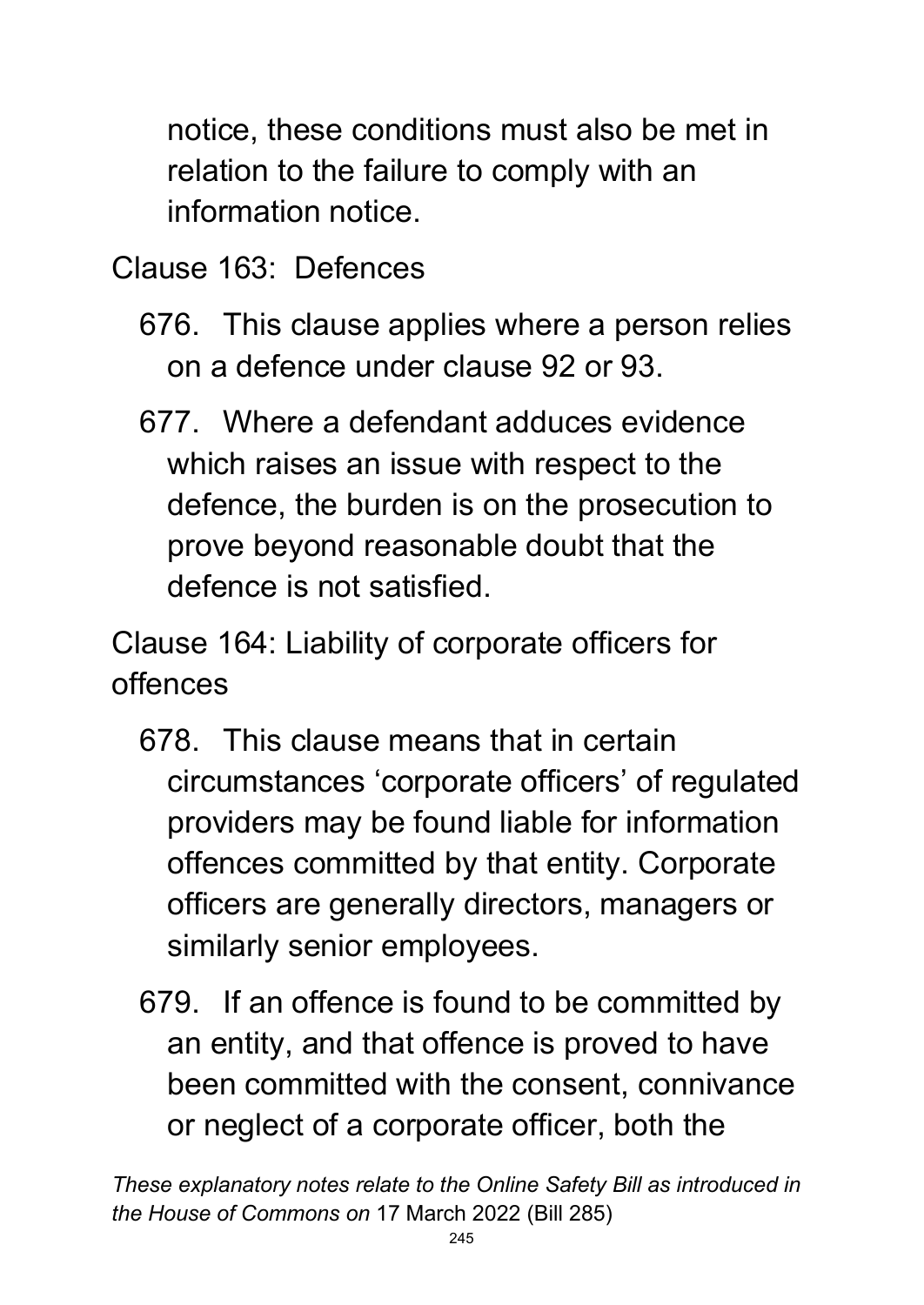officer and the relevant entity can be found guilty of the offence.

Clause 165: Application of offences to providers that are not legal persons

- 680. This clause sets how information offences apply to providers that are not legal persons under the law under which they are formed. Under English and Welsh law, a partnership and an unincorporated association would both be examples of such entities.
- 681. Subsection (2) specifies that proceedings for an offence under this Act alleged to have been committed by a relevant entity must be brought against the entity in its own name. It must not be brought in the name of any of its officers, members or partners. For such proceedings, the rules of court relating to service of documents have the same effect as if the entity were a body corporate (e.g. a company), and that the listed provisions in subsection (3)(b) also apply as they would apply in relation to a body corporate. A fine imposed on a relevant entity on its conviction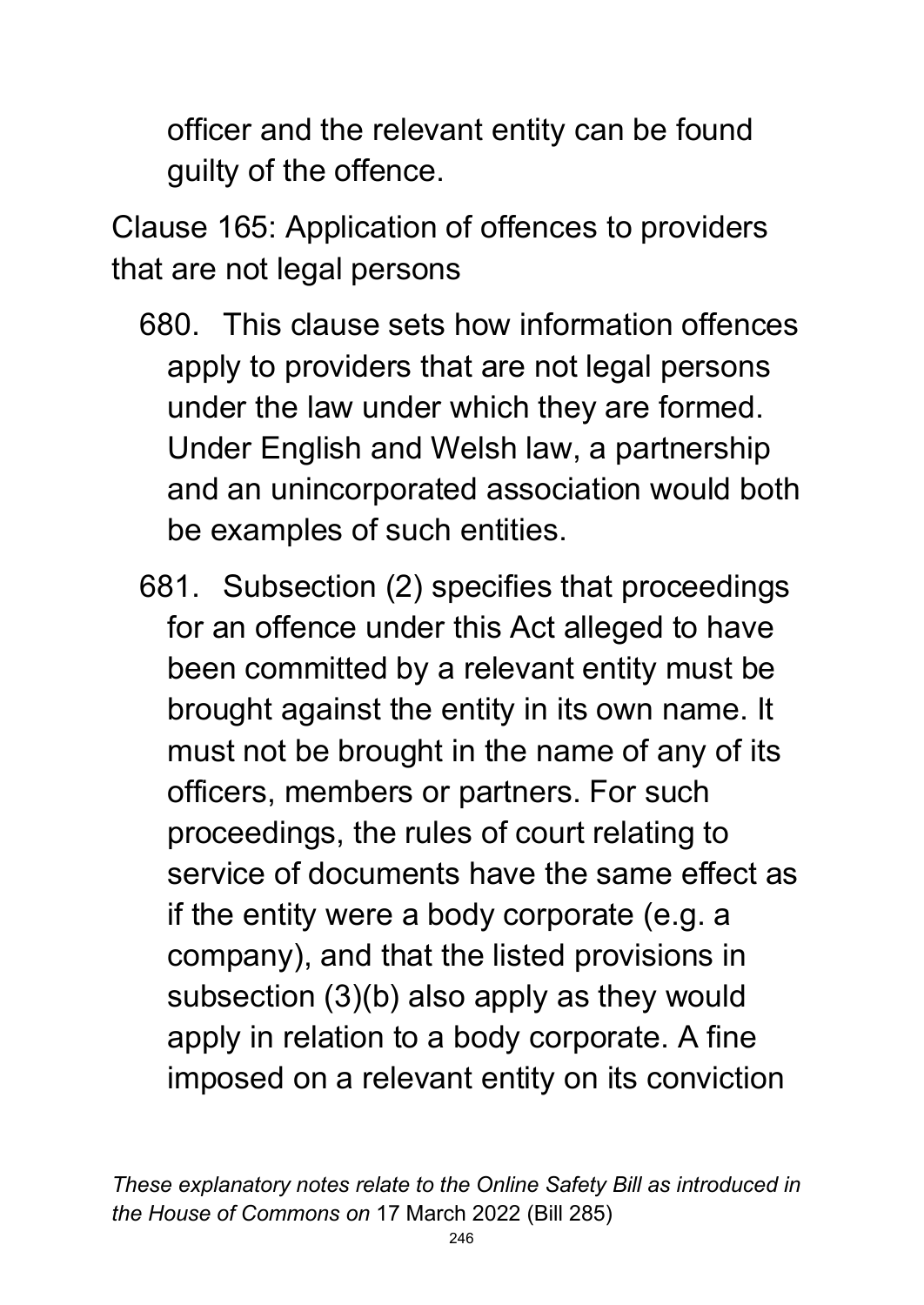of an offence under this Act is to be paid out of the entity's funds.

682. Subsection (5) provides that, if the relevant entity commits an offence, and this offence was committed with the consent or connivance of, or can be attributed to the neglect of, an officer, then the officer also commits the offence. Proceedings may thus be brought against the officer (subject to clause 162(1))and they may be punished accordingly. The liability of an officer under this subsection is not prejudiced by subsection (2).

### *Extra territorial application*

Clause 166: Extra-territorial application

683. This clause specifies that references to regulated services and OFCOM's informationgathering powers apply to services provided from outside the United Kingdom (as well as to services provided from within the United Kingdom).

Clause 167: Information offences: extra-territorial application and jurisdiction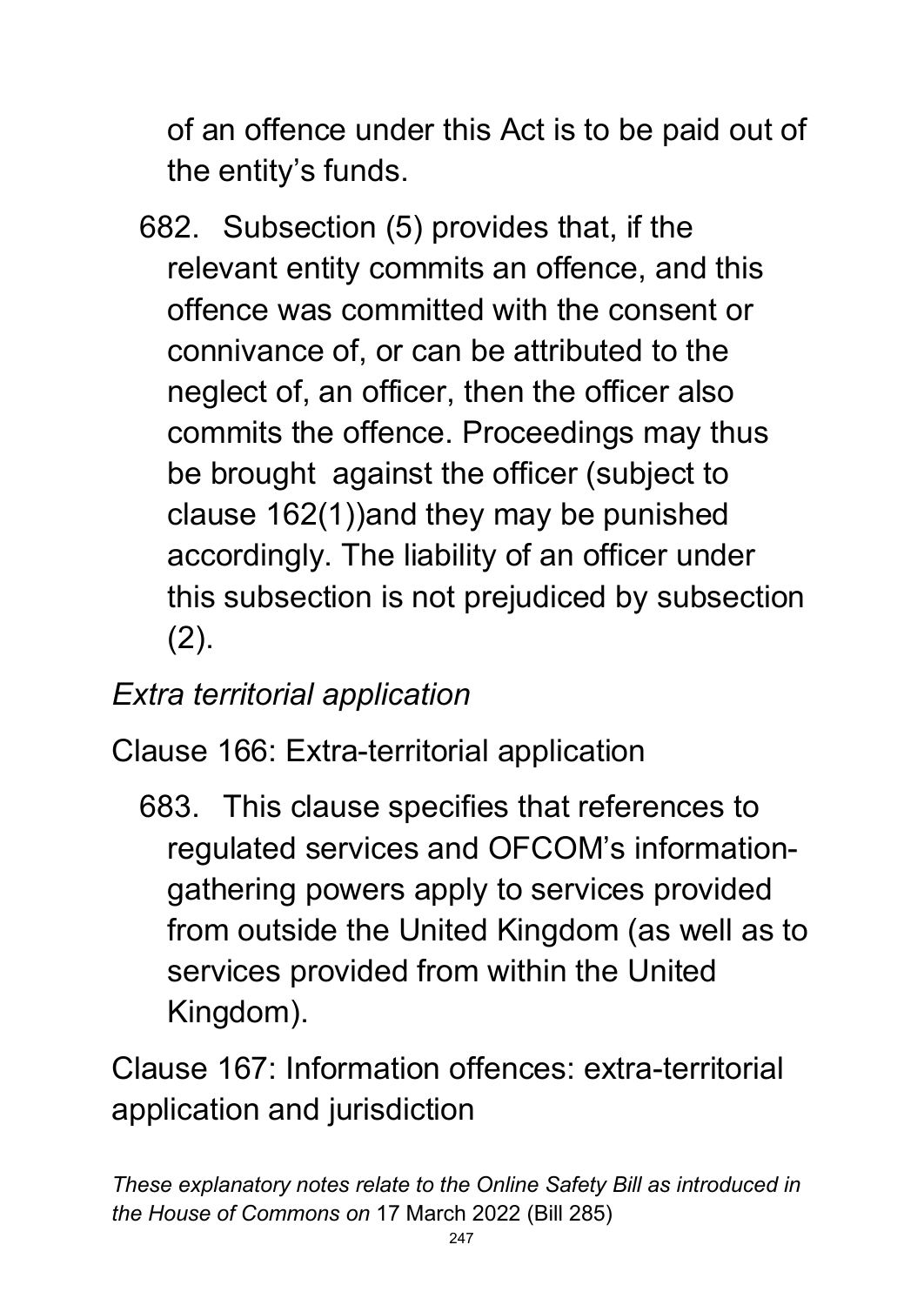684. This clause outlines that the information offences in the Bill apply to acts done in the United Kingdom and outside of the United Kingdom. All offences can be prosecuted in any part of the United Kingdom as if they occurred in that part of the United Kingdom.

*Publication by OFCOM*

Clause 168: Publication by OFCOM

685. This clause requires OFCOM to publish anything they must publish under the Bill in a way which is appropriate to bring it to the attention of any audience likely to be affected by it.

### *Service of notices*

Clause 169: Service of notices

686. This clause sets out the process for issuing any notices or decisions under the Act, including notices to deal with CSEA or terrorism content, information notices, enforcement notices, penalty notices and public statement notices to providers of regulated services both within and outside of the United Kingdom.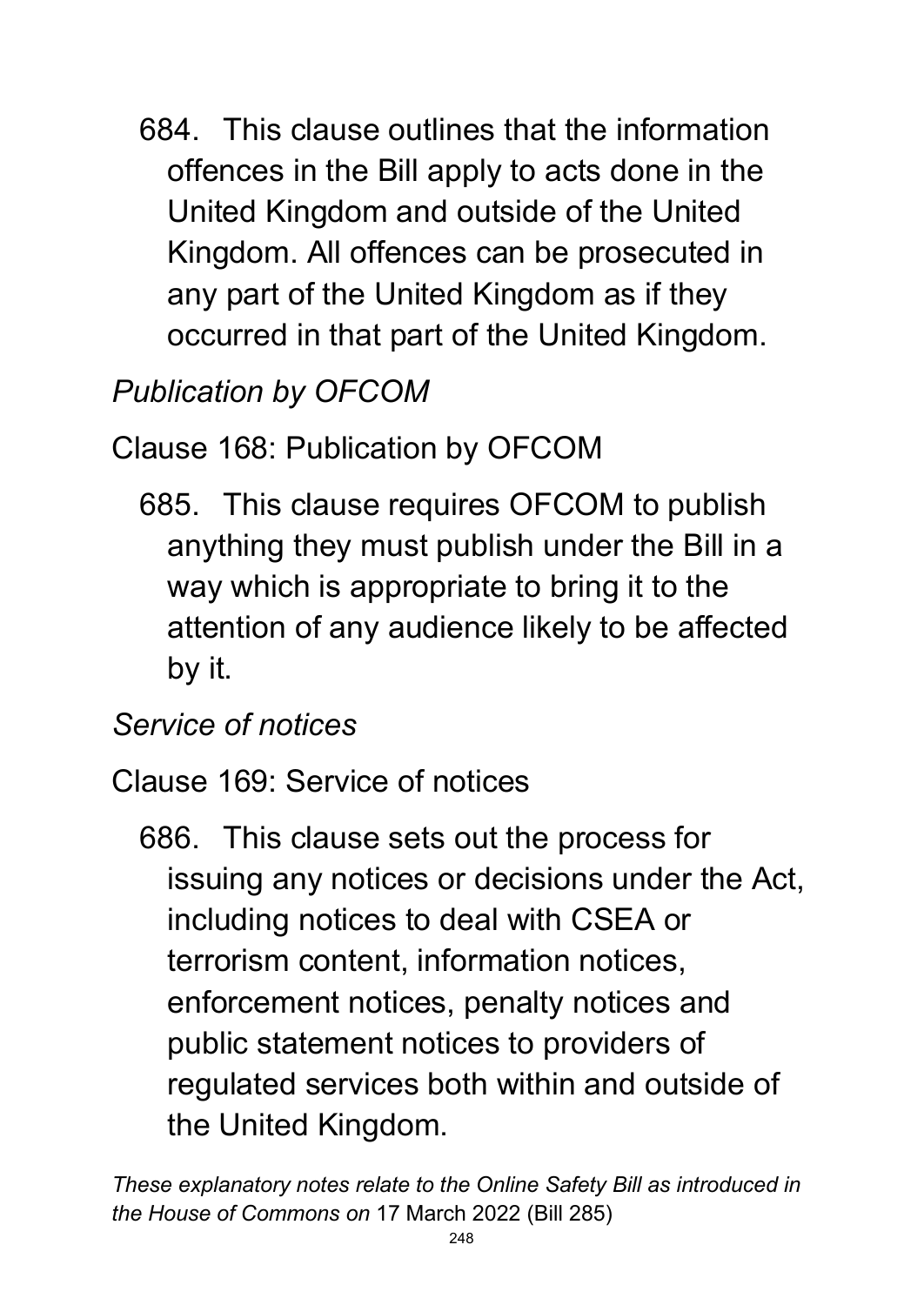*Repeals and amendments*

Clause 170: Repeal of Part 4B of the Communications Act 2003

687. This deletes clauses pertaining to the regulation of video sharing platform services from the Communications Act 2003 and the Audiovisual Media Services Regulations 2020.

Clause 171: Repeals: Digital Economy Act 2017

688. This clause repeals Part 3 of the Digital Economy Act 2017 (which makes provision in relation to online pornography and an age verification system) and removes the obligation for the Secretary of State to issue a code of practice for online service providers by repealing section 103 of that Act. As a consequence of the repeal of Part 3, the power to extend it to the Channel Islands or the Isle of Man is also repealed.

Clause 172: Offences regarding indecent photographs of children: OFCOM defence

689. This clause makes amendment to Section 1B of the Protection of Children Act 1978 (defence to offence relating to indecent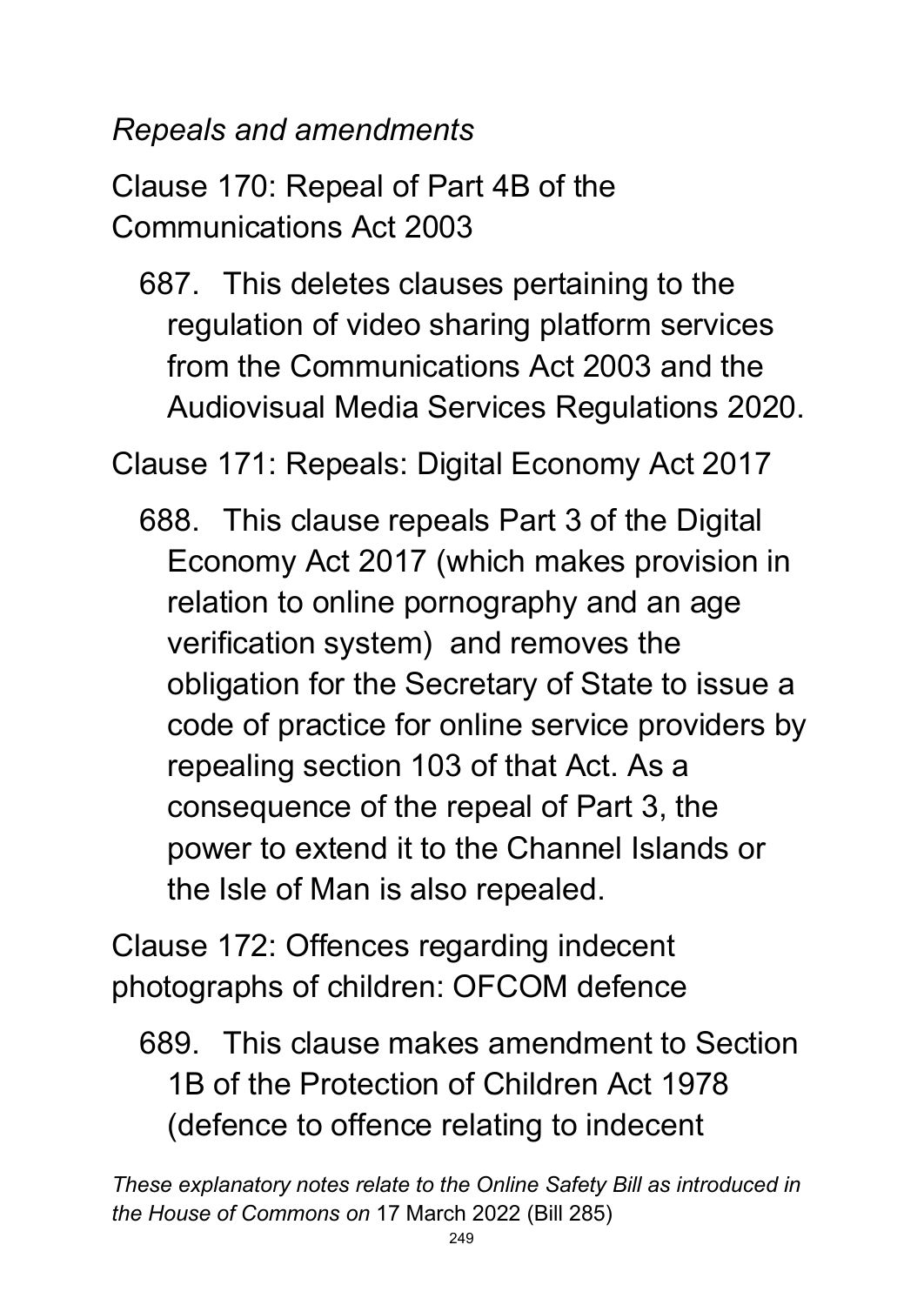photographs of children) to create a defence for OFCOM when exercising their online safety functions.

690. It inserts an additional clause into the 1978 Act to create a defence for the offence of making an indecent photograph or pseudophotograph of a child in circumstances where the defendant is a member of OFCOM, employed or engaged by OFCOM or assisting OFCOM in the exercise of their online safety functions and the photograph or pseudophotograph is made for the purpose of any of OFCOM's online safety functions, as defined in Section 188. We expect that the handling of this material may be necessary in the course of OFCOM's delivery of its online safety functions, as services will be required by duties in the legislation to proactively identify and remove this content. An example of a scenario in which OFCOM may be required to handle this material would be if OFCOM is assessing a services' systems and processes to assess how they handle illegal content or needs to show that a service is not handling complaints about illegal content correctly.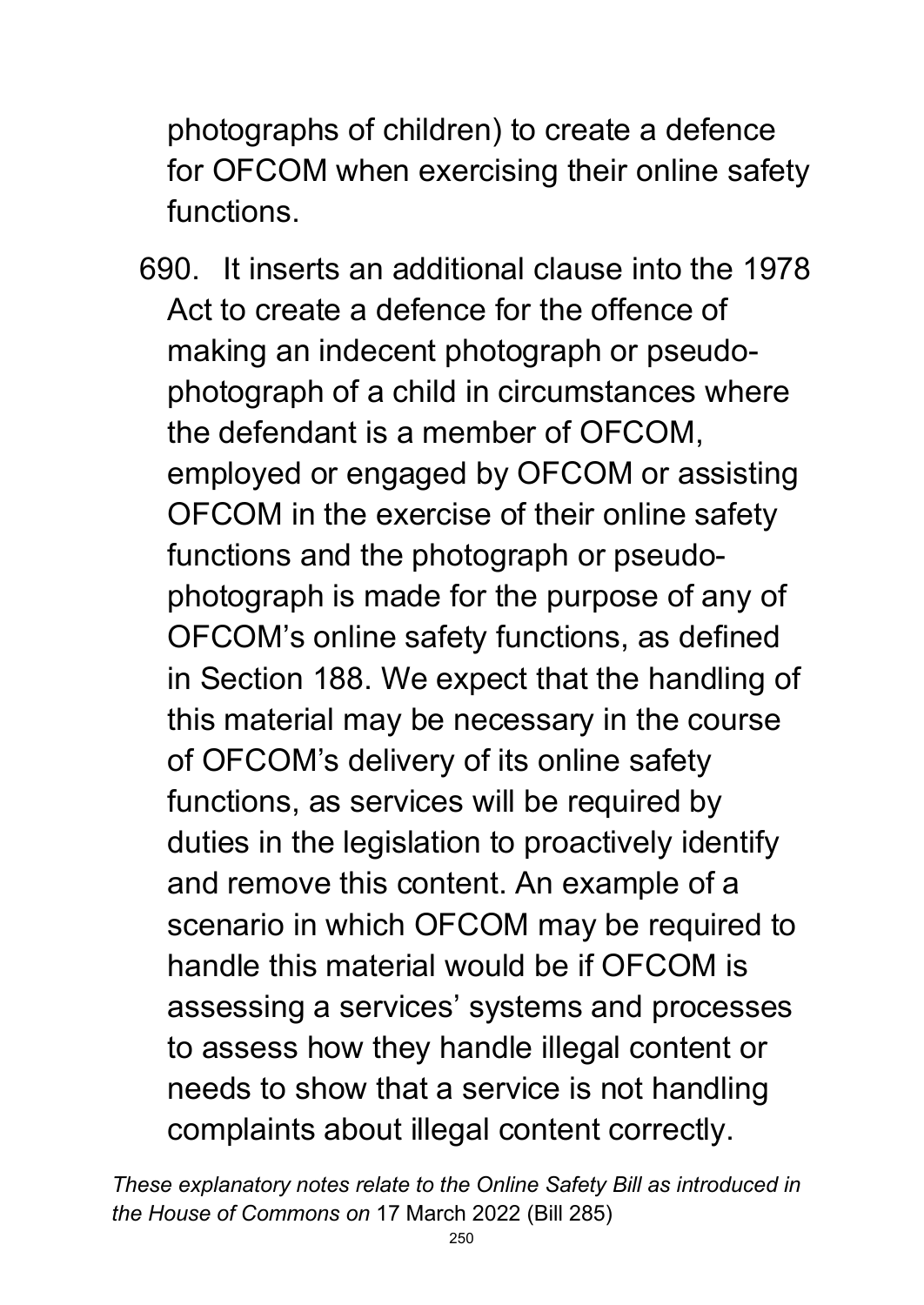691. The clause provides for amendment to the equivalent legislation in Scotland (Section 52 of the Civic Government (Scotland) Act 1982 (indecent photographs of children)) and in Northern Ireland (Article 3A of the Protection of Children (Northern Ireland) Order 1978 (defence to offence relating to indecent photographs of children)).

#### *Powers to amend Act*

Clause 173: Powers to amend Section 36

- 692. This clause gives the Secretary of State the power to amend the list of fraudulent offences in section 36 in relation to the duties about fraudulent advertising. This power is subject to some constraints.
- 693. Subsection (2) lists the criteria any new offences must meet before the Secretary of State may include it in the list of fraudulent offences in clause 36. Subsection (3) further limits the Secretary of State's power to include new fraud offences, listing types of offences which may not be added to clause 36. This is to avoid regulatory duplication.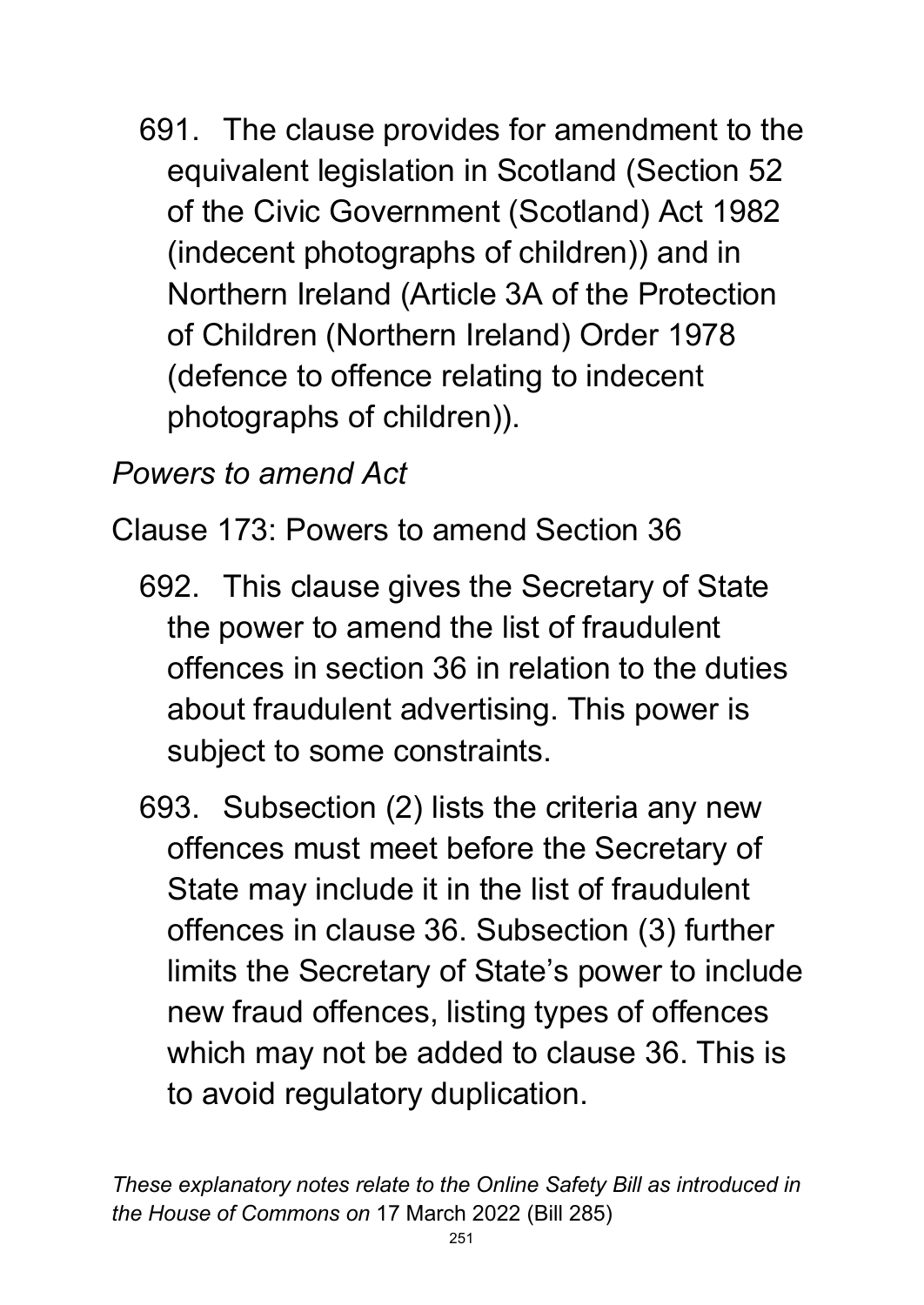Clause 174: Powers to amend or repeal provisions relating to exempt content or services

694. This clause allows the Secretary of State to make regulations to amend or repeal provisions relating to exempt content or services. Regulations made under this clause can be used to exempt certain content or services from the scope of the regulatory regime or to bring them into scope.

Clause 175: Powers to amend Part 2 of Schedule 1

695. Schedule 1, paragraph 10 exempts userto-user or search services that are provided by education or childcare providers as described in Schedule 1, Part 2, from regulatory duties where those services are provided for the purpose of education and childcare. Clause 174 provides a set of powers to amend the list of exempt education and childcare providers listed in Schedule 1 Part 2. This includes powers for the Secretary of State to amend the list in Part 2 Schedule 1 which relates to England (Clause 175, subsection 1) and for the relevant Devolved Ministers to amend the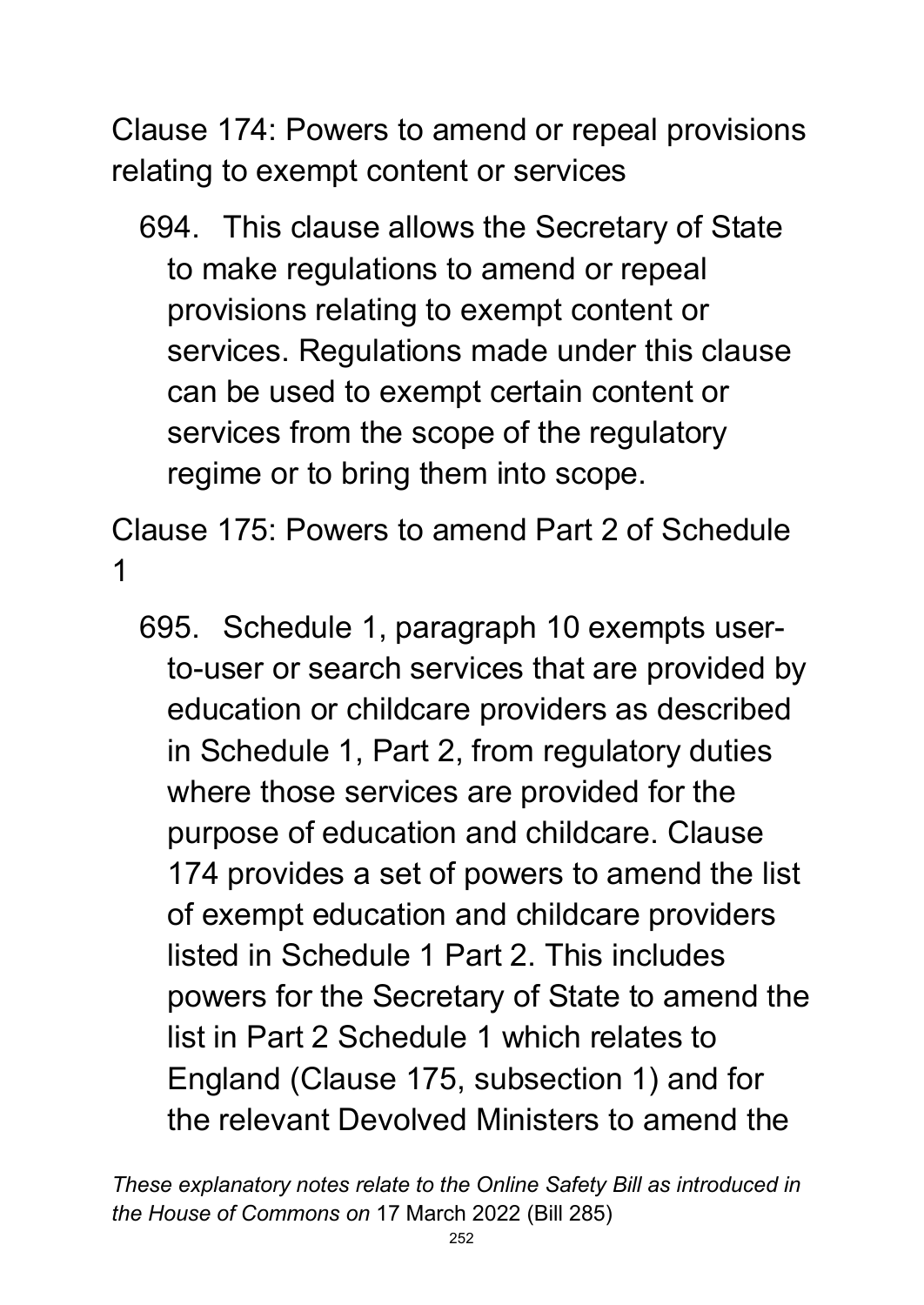list in their respective areas. This clause also sets out the criteria that must be met in order for an amendment to be made.

Clause 176: Powers to amend Schedules 5, 6 and 7

- 696. This clause gives the Secretary of State power to amend three related schedules of the Bill. Together, the three schedules list the criminal offences that content must amount to to be priority illegal content, as defined in clause 52(7).
- 697. The Secretary of State may amend the list of terrorism offences and the list of CSEA offences other than those CSEA offences which extend only to Scotland, which may be amended by the Scottish Ministers. The Secretary of State may also amend Schedule 7 (priority offences), but only if they consider it appropriate for the reasons set out in subsection (4) and the amendment would not add an offence of a type listed in subsection (5).

698. Each of the three schedules also covers inchoate offences, meaning that where content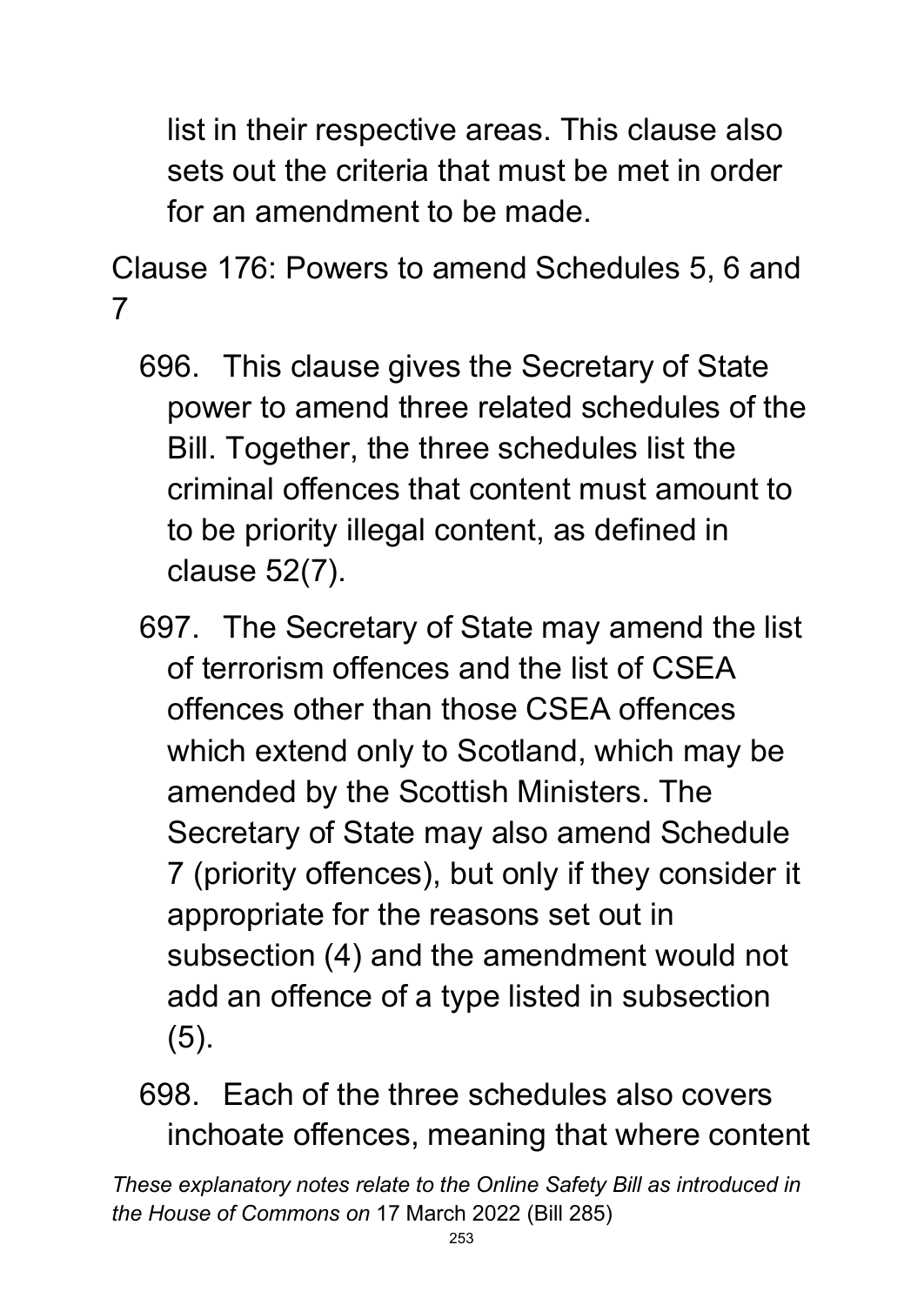relates to attempting or conspiring to commit any of the offences listed in the three schedules it will also be considered priority illegal content, and will need to be proactively sought out and removed by providers in the same way that content amounting to the offences themselves will need to be.

# *Regulations*

Clause 177: Power to make consequential provision

699. This clause gives the Secretary of State a power to make consequential provisions relating to this Bill or to regulations under this Bill. The power is exercised by regulations and includes the power to amend the Communications Act 2003.

Clause 178: Regulations: general

700. This clause sets out how the powers to make regulations conferred on the Secretary of State can be used. Regulations made under this Act can make different provisions for different purposes, in particular relating to different types of services.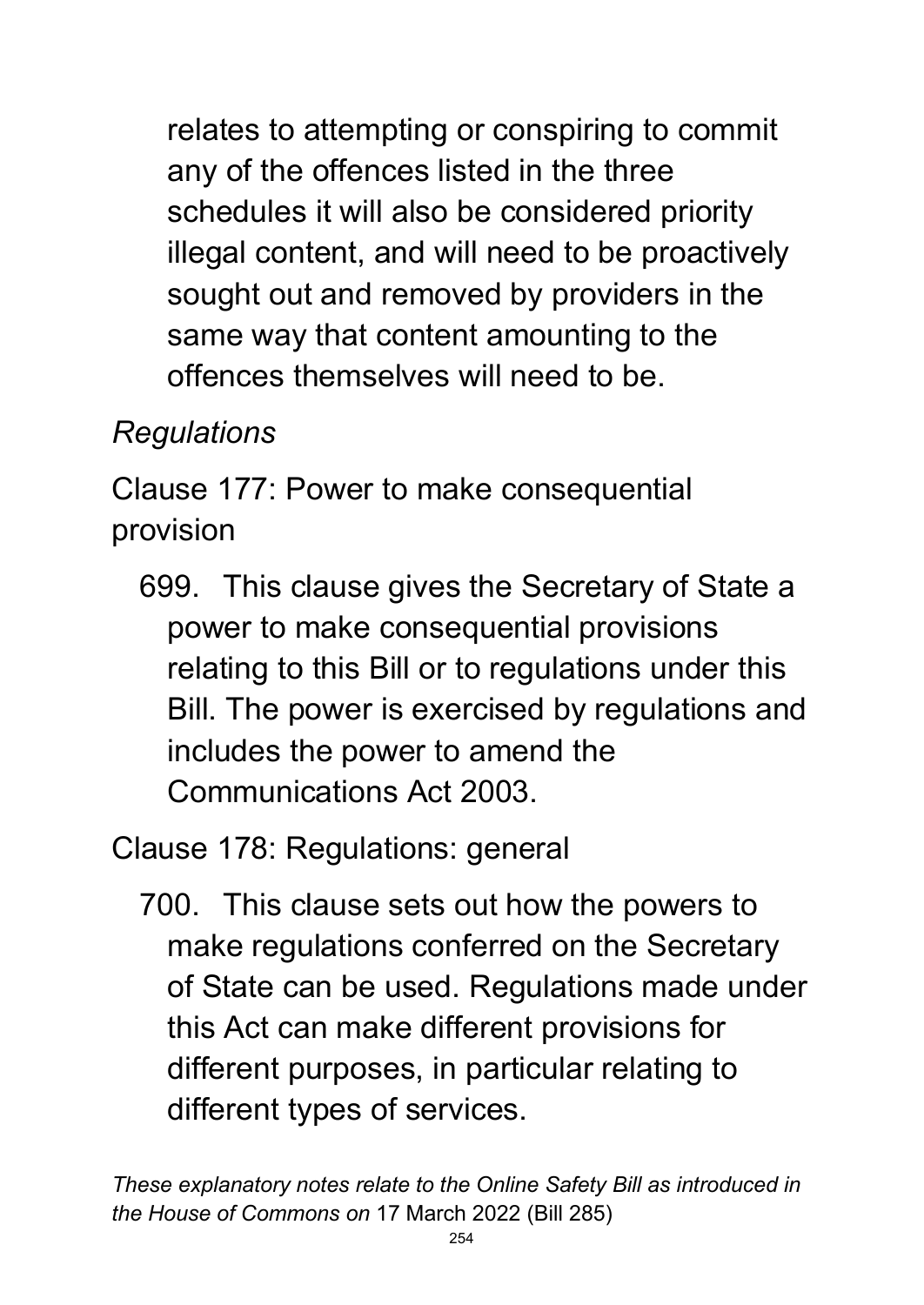Clause 179: Parliamentary procedure for regulations

701. This clause sets out the Parliamentary procedure that must be followed when regulations made using powers conferred by the Bill are made.

### **Part 12: Interpretation and final provisions**

#### *Interpretation*

Clause 180: "Provider" of internet service

702. This clause determines who is the 'provider' of an internet service, and therefore who is subject to the duties imposed on providers. For user-to-user services, subsections (2) and (3) set out that the provider is the entity (or individual(s)) which controls who can use the user-to-user elements of a service. The intention is for the duties to apply to the entity or person that directly controls users' access to functionality that enables users to interact or share usergenerated content, rather than on any other entity that may embed that service or control other aspects of it. It also makes clear which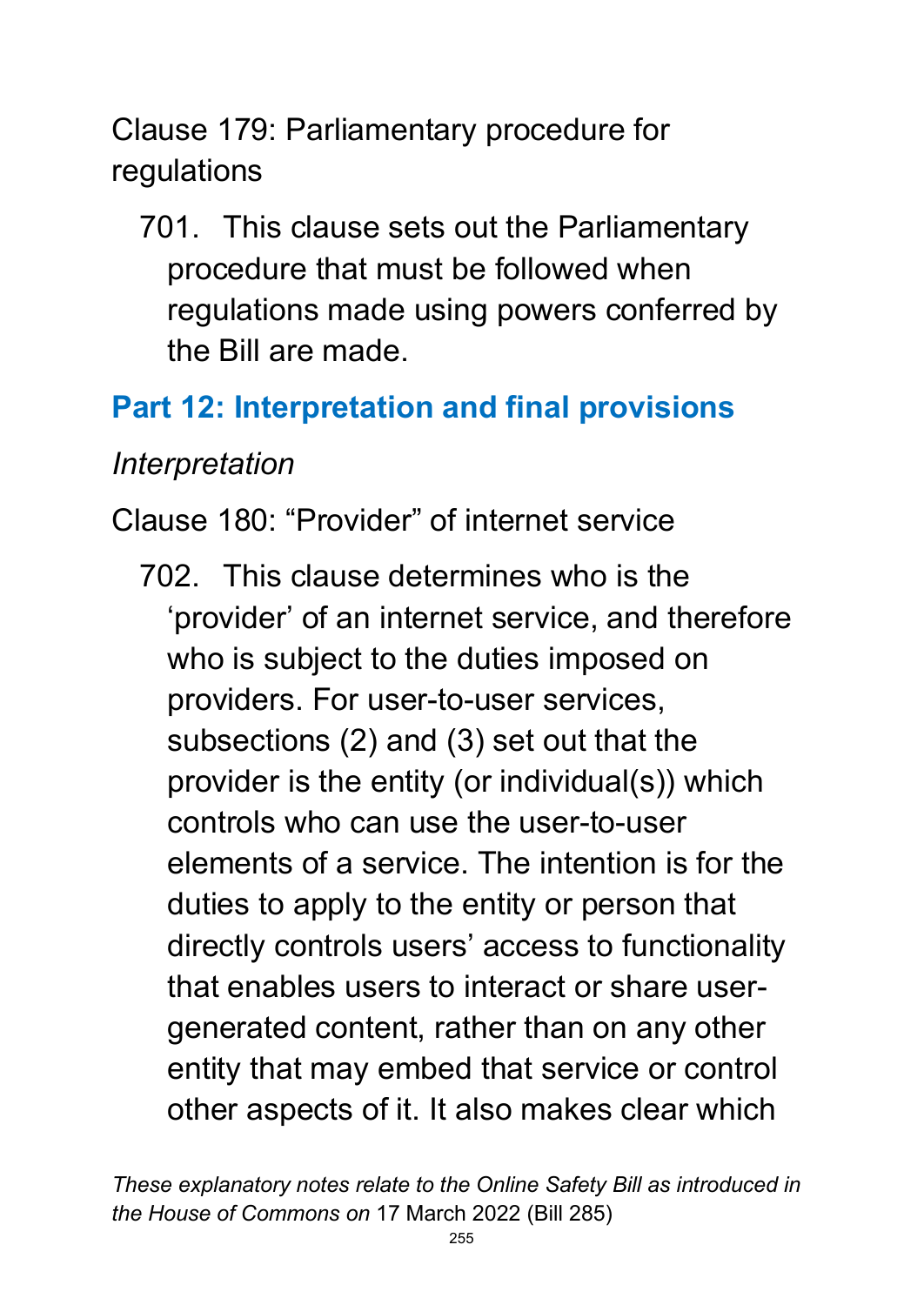entity within a broader corporate structure the duties apply to.

- 703. Subsections (4) and (5) set out that a provider of a search service is the entity (or individual(s)) that has direct control over the operations of the search engine. As set out in subsection (13), the operations of the search service are taken to mean operations which enable users to make search requests, and which subsequently generate responses to those requests. The intention is for duties to fall on the person or entity that controls which search results appear to users and how they appear, rather than on any other entity that may embed or otherwise use a search engine. It also makes clear which entity within a broader corporate structure the duties apply to.
- 704. Subsections (6) and (7) provide that the provider of a combined service is the entity which meets both definitions in the preceding four subsections. If the entity (or individual(s)) which controls who can use the user-to-user part of the service is different from the entity (or individual(s)) which controls the search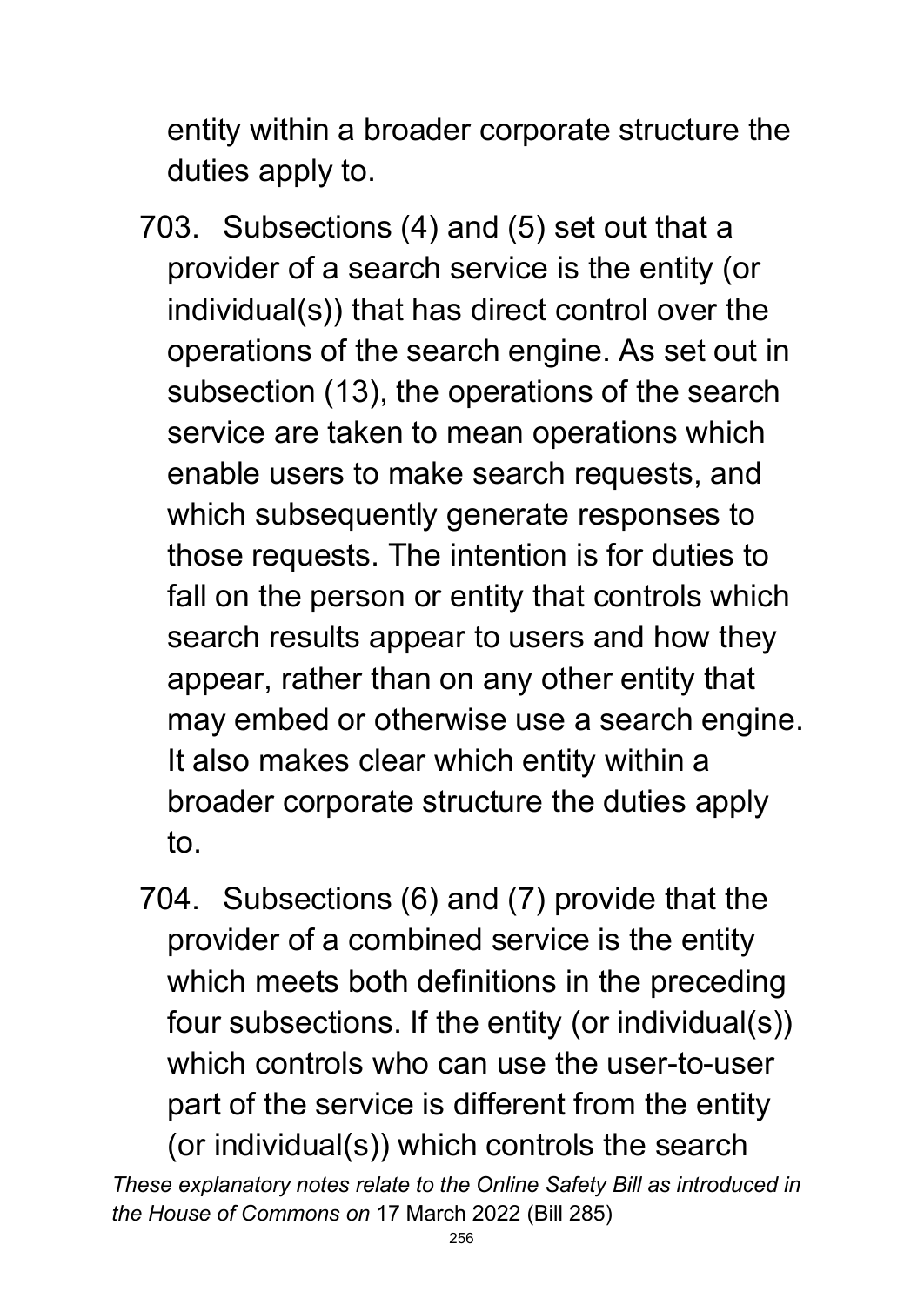engine, there is not a combined service (see clause 180(2)).

- 705. Subsections (8) and (9) provide that the provider of an internet service which is neither a user-to-user service nor a search service is the entity (or individual(s)) which has control over which content is published or displayed on the service. This is particularly relevant for determining which entities in relation to services other than Part 3 services have duties under Part 5.
- 706. Subsection (12) clarifies that someone who provides an access facility in relation to a user-to-user service, which is a facility that can be withdrawn, adapted or manipulated in order to impede access to the user-to-user service (see clause 125), is not a provider of that service. Examples of "access facilities" would include internet access services, web hosting services, domain name services, security software, content delivery network services, app stores, payment service providers and enterprise software.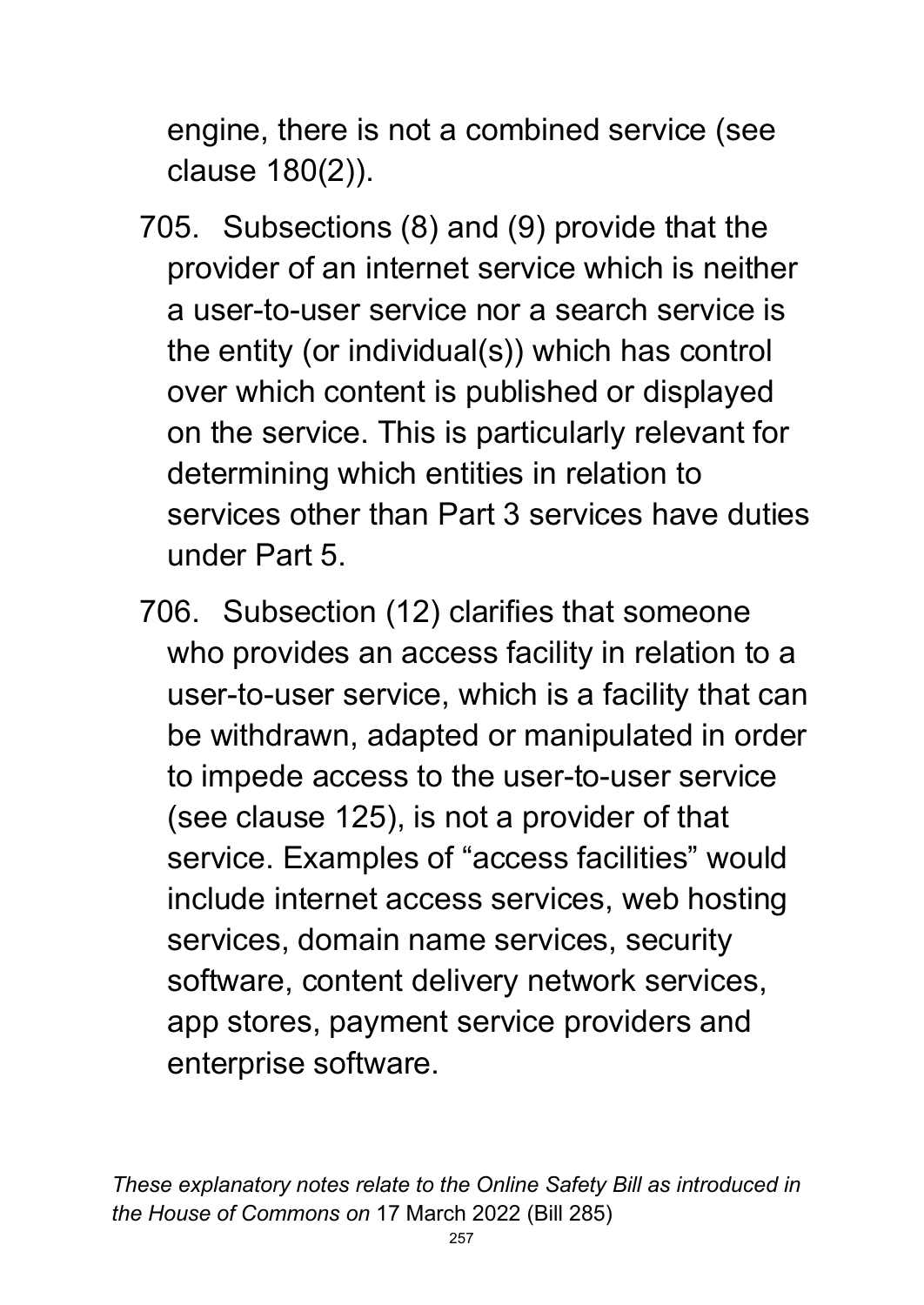Clause 181: "User", "United Kingdom user" and "interested person"

- 707. This clause defines the terms "user", "United Kingdom user", and "interested person", in relation to regulated services.
- 708. Subsection (1) makes clear that a "United Kingdom user" can be either an individual who is in the United Kingdom, or an entity which is incorporated or formed under the law in any part of the United Kingdom.
- 709. Subsections (3) and (4) outline the circumstances where someone would not be counted as a user because they are using the service in the course of the service provider's business. For example, the intention is that an employee of a social media company would not count as a user if uploading content to the service in the course of their employment, for example a company blog. However, they would count as a user of the service if uploading content to that service in a personal capacity.

710. Subsection (7) defines an "interested person" in relation to search services and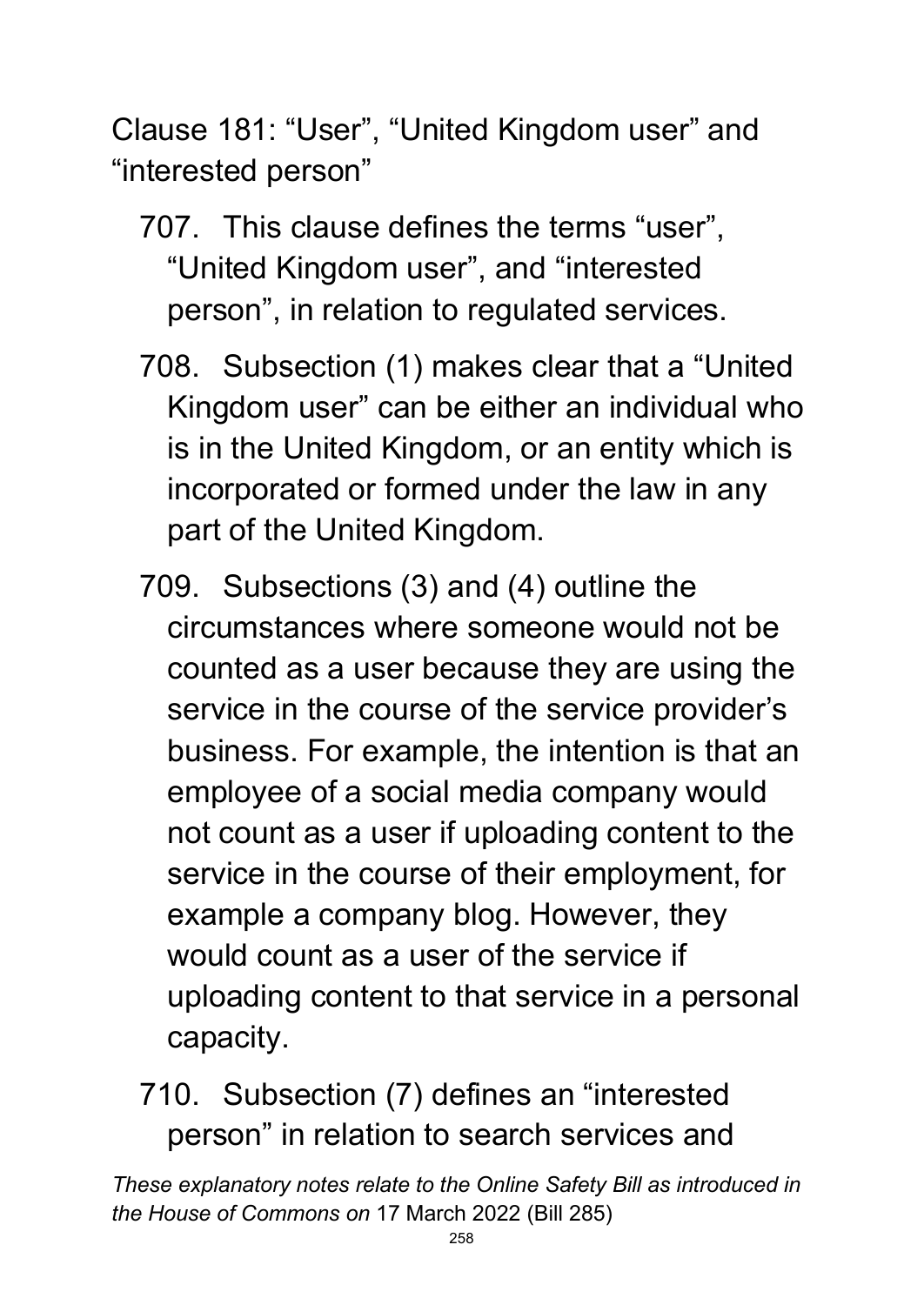combined services. This is intended to recognise that these services' actions may affect people and entities who do not directly use search engines where search engines index their website or database.

Clause 182: "Internet service"

711. This clause sets out the meaning of the term "internet service", which includes services made available by the internet, or by a combination of the internet and an electronic communications service (as defined in section 32(2) of the Communications Act 2003). For example, a service which is partly made available over the internet and partly by routing through the public switched telephone network would count as an internet service. This captures services accessed by a mobile phone application as well as those accessed via an internet web browser.

Clause 183: "Search engine"

712. This clause sets out the meaning of "search engine". This is relevant to the definition of "search service" in clause 2(4),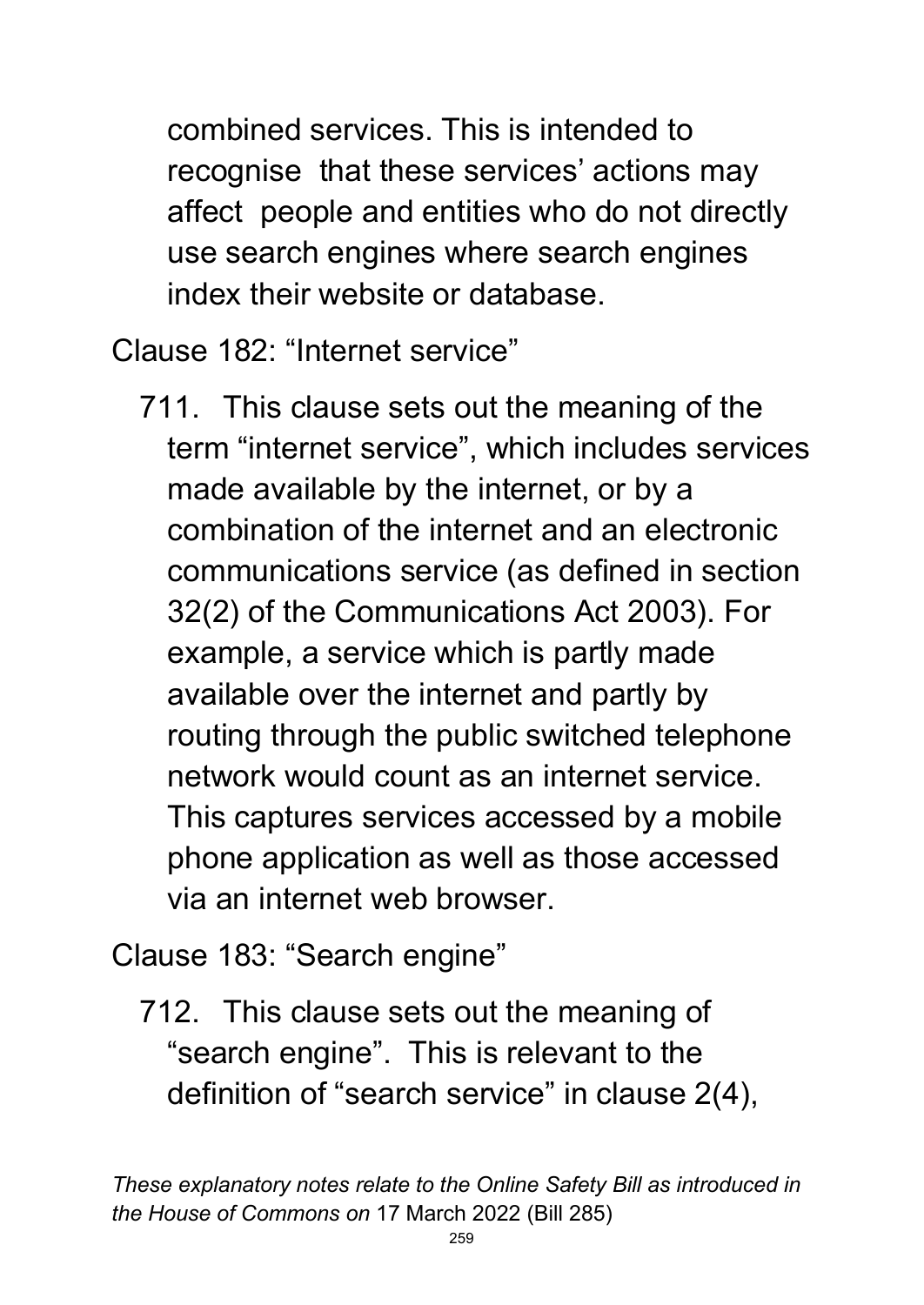which is an internet service that is, or includes, a search engine.

- 713. Subsection (1)(a) defines a search engine as including services or functionalities which allow a user to search some websites or databases, as well as services which allow a user to hypothetically search *all* websites or databases. This differentiation ensures that search engines and vertical search engines are both included. A vertical search engine is a search engine that is only focused on a specific topic or a genre of content, such as a search engine that only indexes academic articles. Subsection (1)(b) clarifies that the definition does not include services where a user can only search one website or database, thereby ensuring that websites which only have a search tool internal to the website are not considered search services.
- 714. Subsection (2) makes clear that for a service to be a combined service it is necessary for the entity which would be defined as the provider in relation to the userto-user part of the service to be the same as the entity which would be defined as the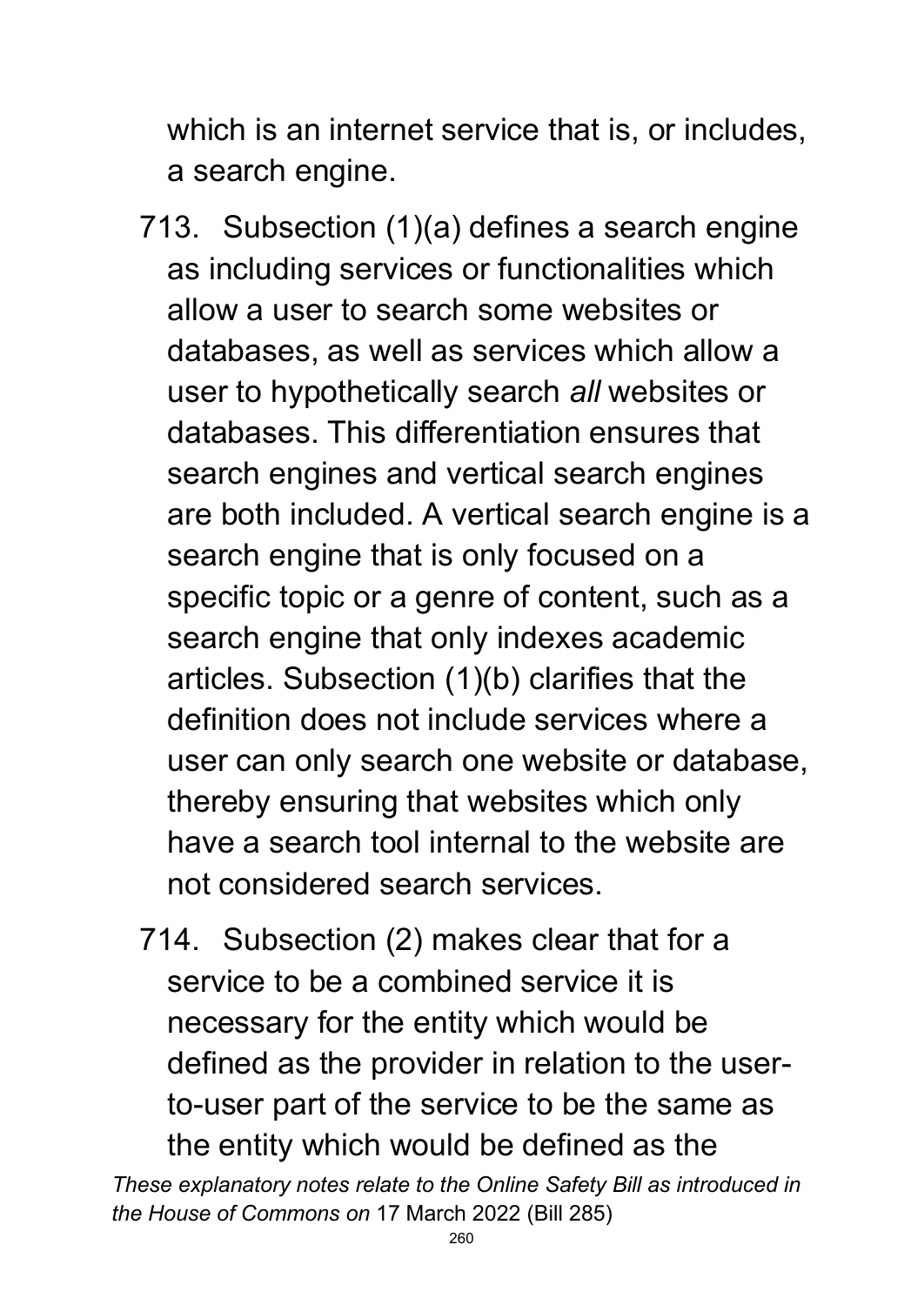provider in relation to the search engine (although a single entity may be the provider of more than one service).

Clause 184: "Proactive technology"

- 715. Proactive technology may be used by regulated service providers to comply with their duties about illegal content, content which is harmful to children and fraudulent advertising. As explained in relation to those duties, the service provider must specify in their terms of service or publicly available statement if they use proactive technology. OFCOM may recommend the use of proactive technology in the codes of practice related to these duties (see Schedule 4, paragraph 12), and may also impose confirmation decisions requiring the use of proactive technology (see clause 116). Both actions by OFCOM are subject to certain constraints included in Schedule 4 and clause 116.
- 716. This clause provides a definition of proactive technology. Proactive technology consists of three types of technology for the purposes of this legislation, content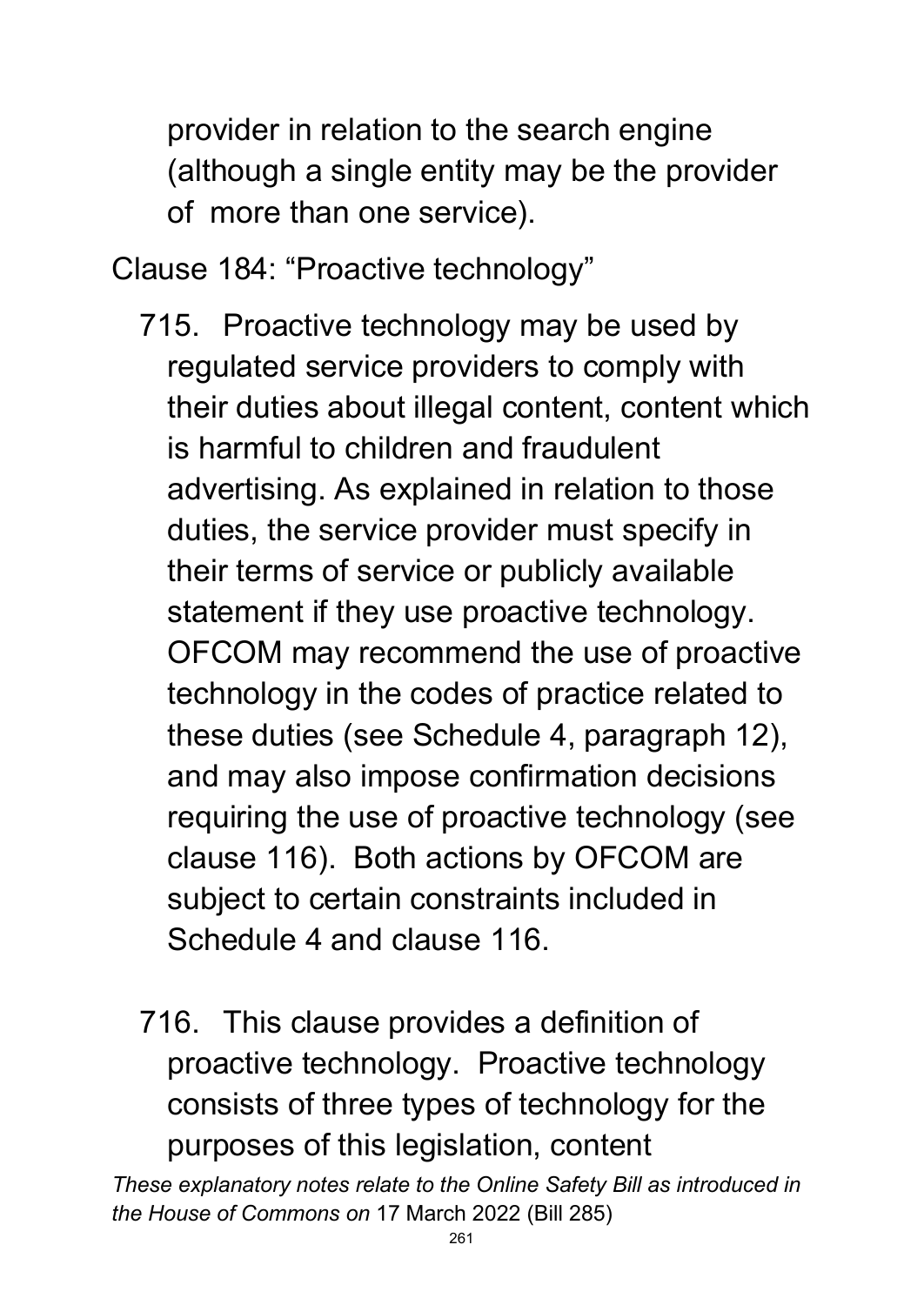moderation, user profiling and behaviour identification. The clause gives limited examples of the types of technologies that regulated services will use, and makes clear that this will in some cases include artificial intelligence and machine learning technologies.

717. Content moderation technology includes technology such as keyword matching or image classification, which will involve, for instance, automatically analysing usergenerated content across a user-to-user service for the purposes of assessing if this is illegal content. The service provider can then decide what action is required in respect of that content to comply with its safety duties about illegal content (clause 9). Accredited technology required in relation to the detection of terrorism content or CSEA content (see clause 103) is also an example of content moderation technology. Technology which reviews content which has been flagged by a user report does not fall within this category.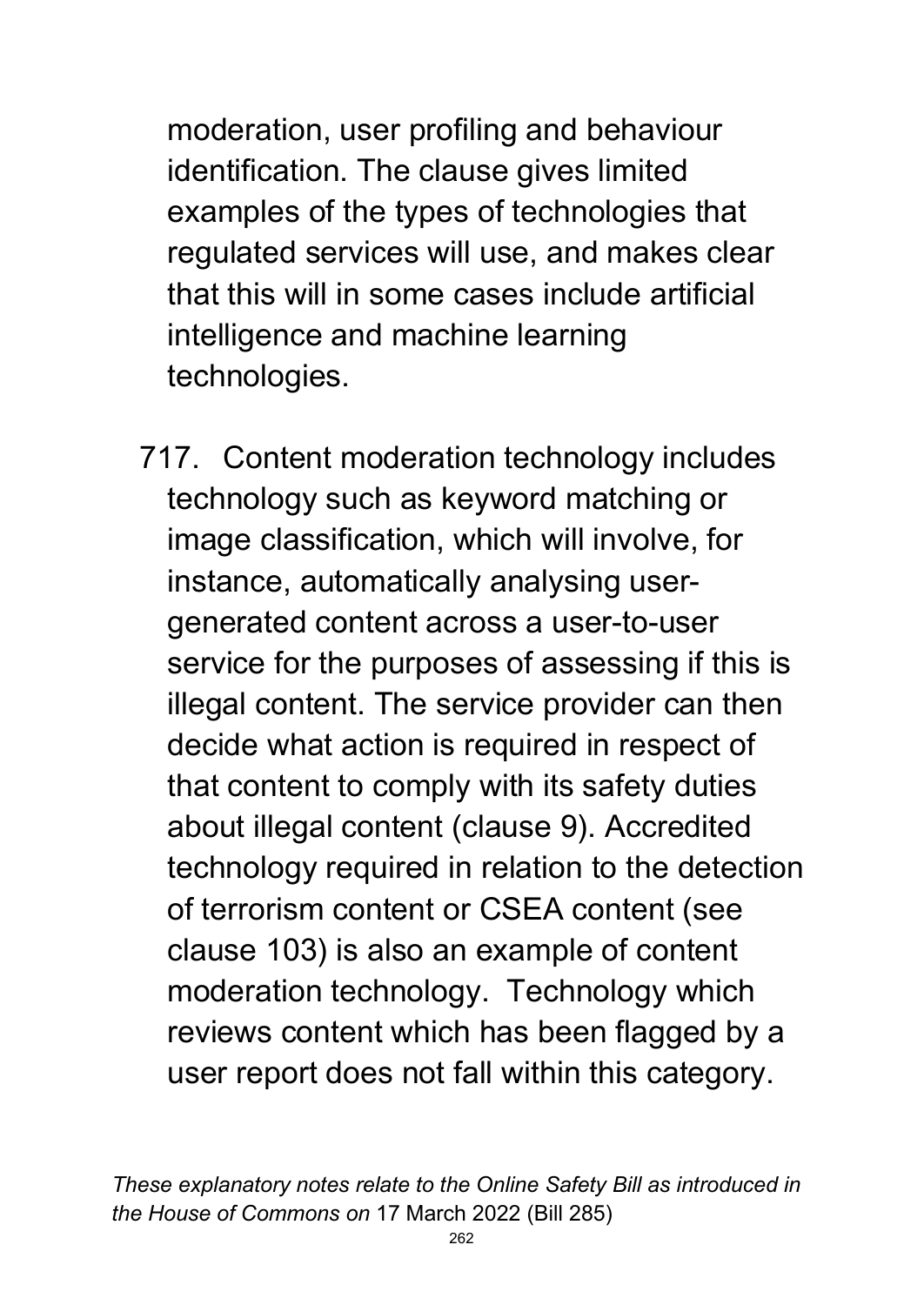- 718. User profiling technology refers to tools which build a profile of the user, assessing characteristics, so that the service provider can limit their access to harmful content if necessary. The provision notes that this will involve the analysis of content and user data, or relevant metadata of content and user data, which means this includes looking at a number of factors, such as what they post and view online, and could include data the service provider has from a partner site, for example. This doesn't include technology that checks data (such as ID) provided by the user to verify age.
- 719. Behaviour identification technology is a category of technology which assesses harmful behaviour online, including criminal activity. This also concerns the analysis of content and user data, or relevant metadata of content and user data. The provision clarifies that this does not mean investigations conducted by service providers into specific users, where technology is used in response to concerns identified by another person (or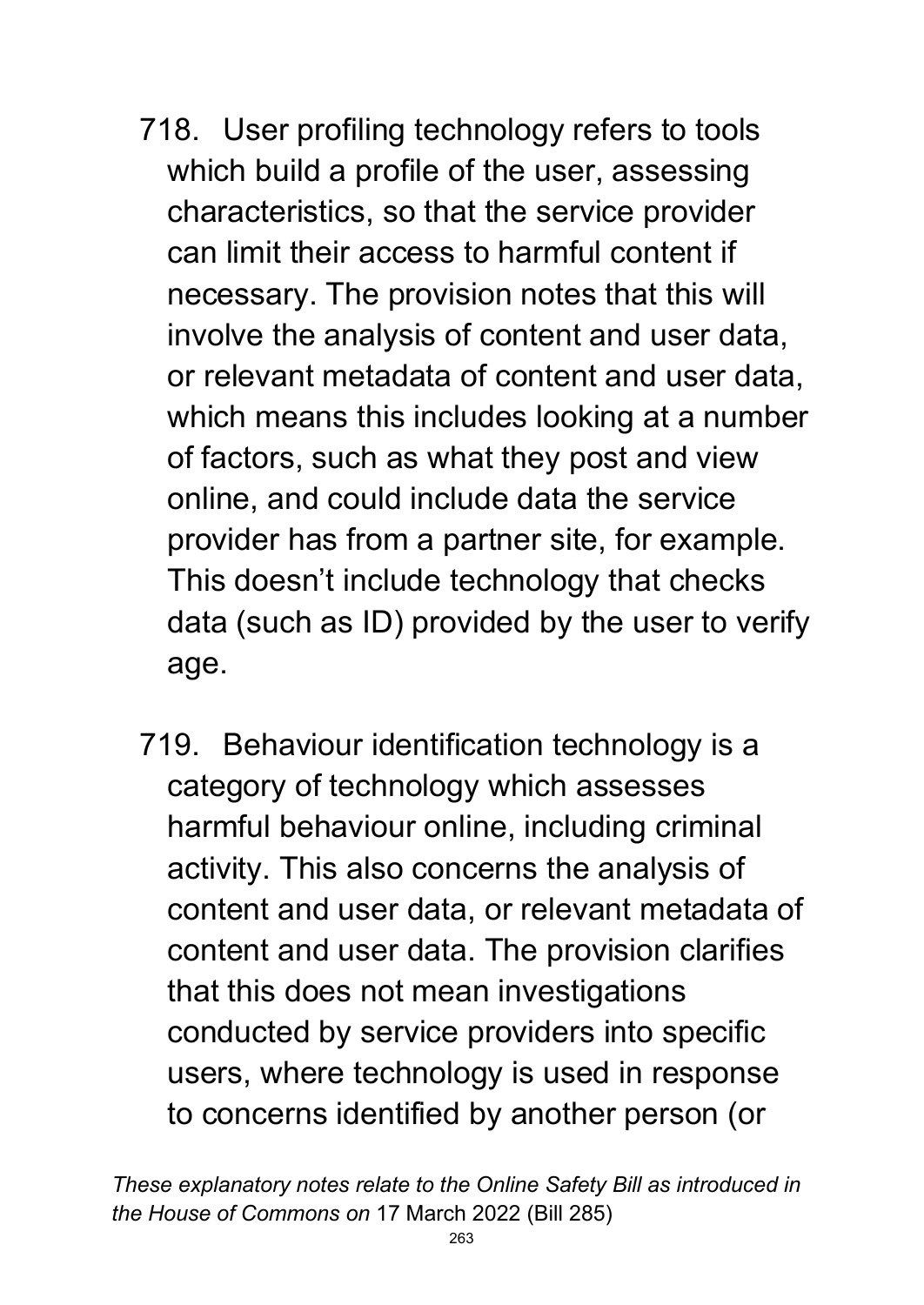another automated tool).

720. Subsection (9) defines user data, which is a category of data which these tools will analyse in addition to content and metadata. It specifies that this will include personal data, as well as data that the service provider will create about user activity, or obtain from partner services.

Clause 185: Content communicated "publicly" or "privately"

- 721. This clause provides information to assist OFCOM in its decision making on whether content is communicated publicly or privately for the purposes of exercising its powers under the Bill.
- 722. Subsection (1) sets out that OFCOM must consider the factors listed in this clause when making decisions on whether content is communicated publicly or privately under clauses 103 and 116 and under schedule 4.

*These explanatory notes relate to the Online Safety Bill as introduced in*  723. Subsection (2) sets out the factors that OFCOM must consider in their decision

*the House of Commons on* 17 March 2022 (Bill 285)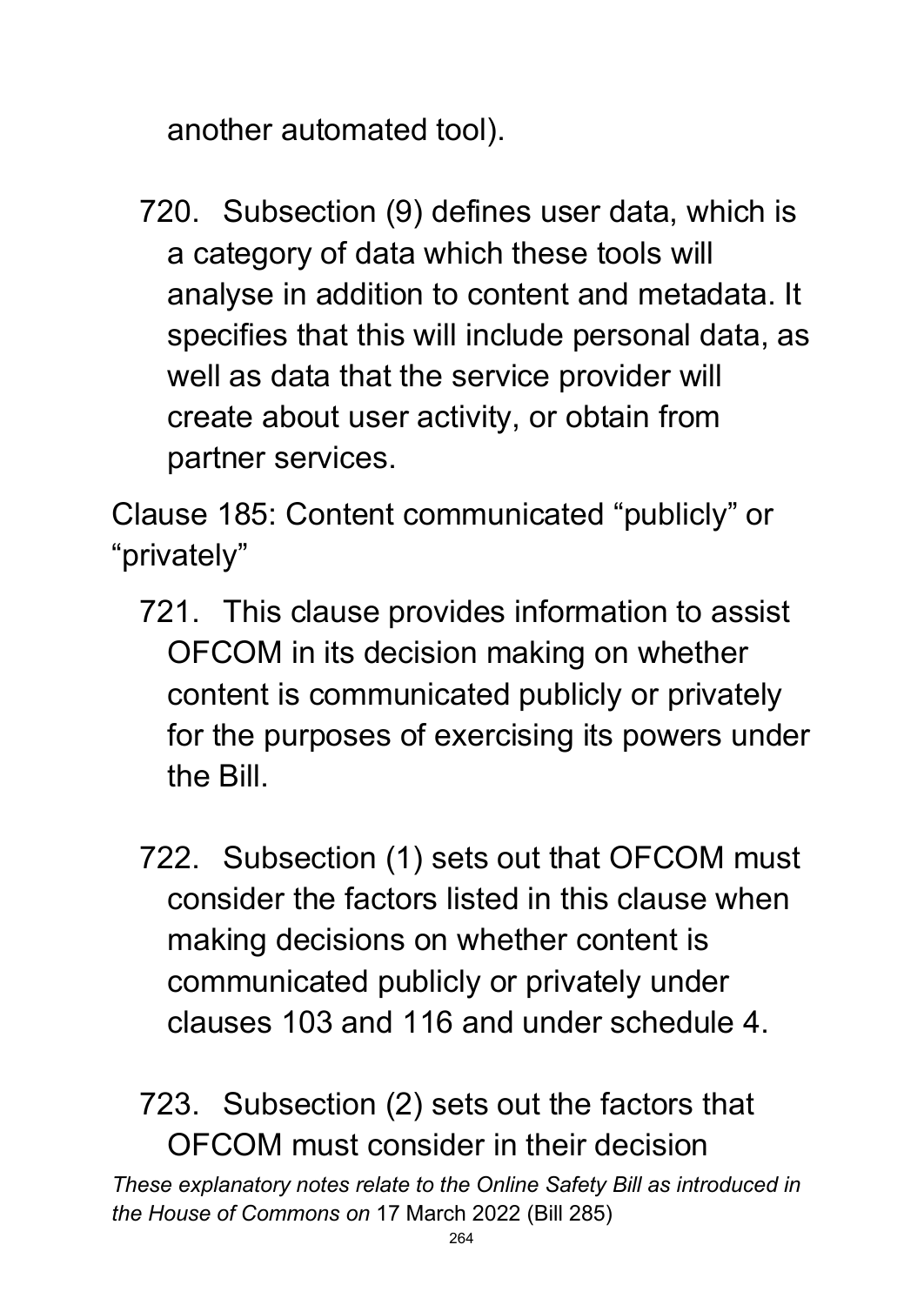making.

724. Subsection (3) sets out the factors that OFCOM should not consider as being restrictions on users accessing a service.

Clause 186: "Functionality"

725. This clause sets out the meaning of the term 'functionality'.

Clause 187: "Harm" etc

- 726. This clause defines harm as physical or psychological harm. This could include physical injuries, serious anxiety and fear; longer-term conditions such as depression and stress; and medically recognised mental illnesses, both short-term and permanent.
- 727. It provides that harm can arise from the harmful nature of content, for example from grossly offensive, abusive or discriminatory content. It can also arise from the dissemination of content that is not by its nature harmful, for example the malicious sharing of personal information, or the way in which content is disseminated, for example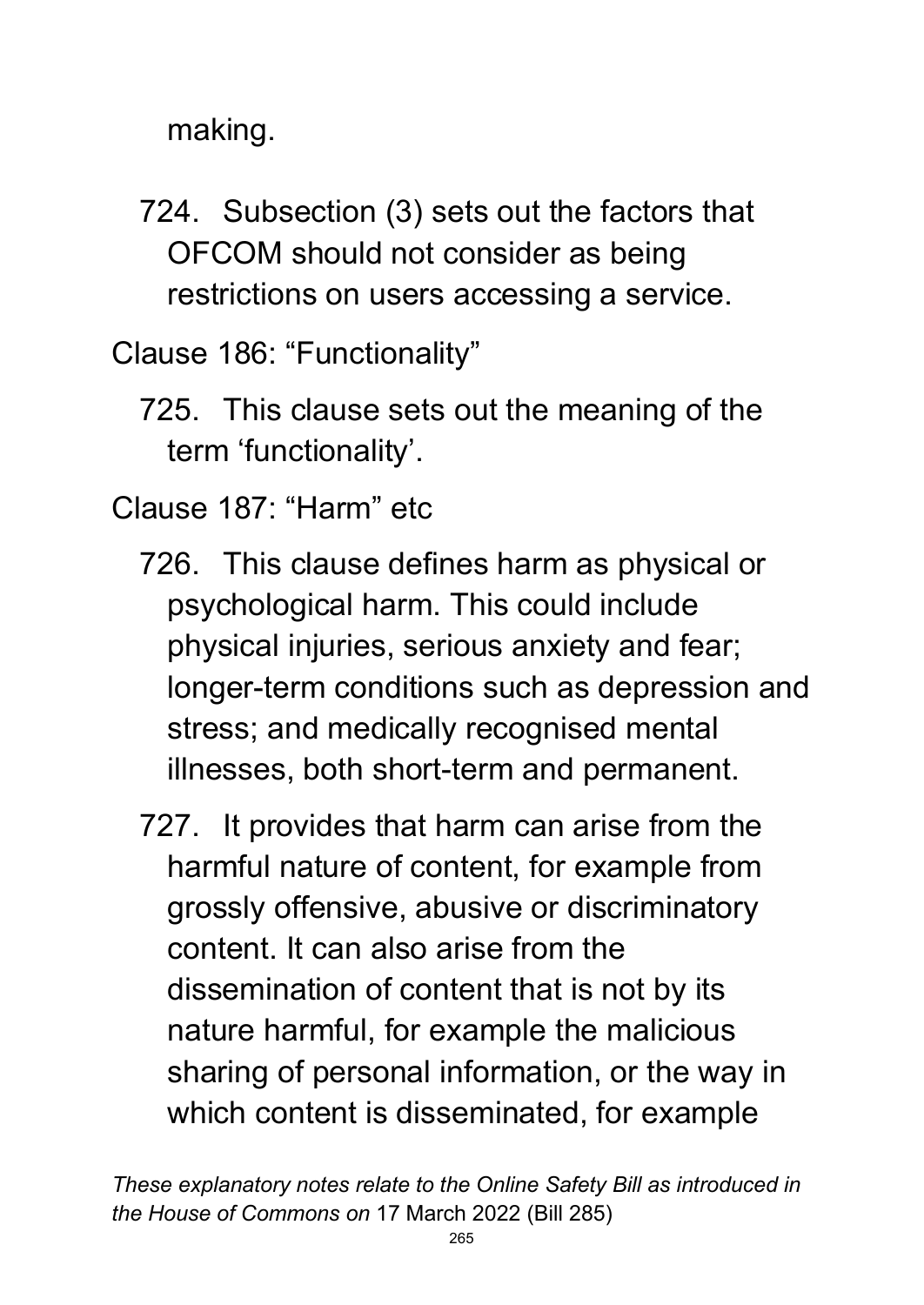one or many people repeatedly sending content to an individual.

728. It also makes provision to include indirect harm, where someone harms themself or another person as a result of content.

Clause 188: "Online safety functions" and "online safety matters"

- 729. This clause sets out the meaning of "online safety functions" and "online safety matters".
- Clause 189: Interpretation: general
	- 730. This clause sets out the meanings of various terms used in the Bill.

Clause 190: Index of defined terms

731. This clause lists those provisions which define or explain terms used in the Bill.

*Final provisions*

- Clause 191: Financial provisions
	- 732. This clause sets out the financial provisions for the Bill .
- Clause 192: Extent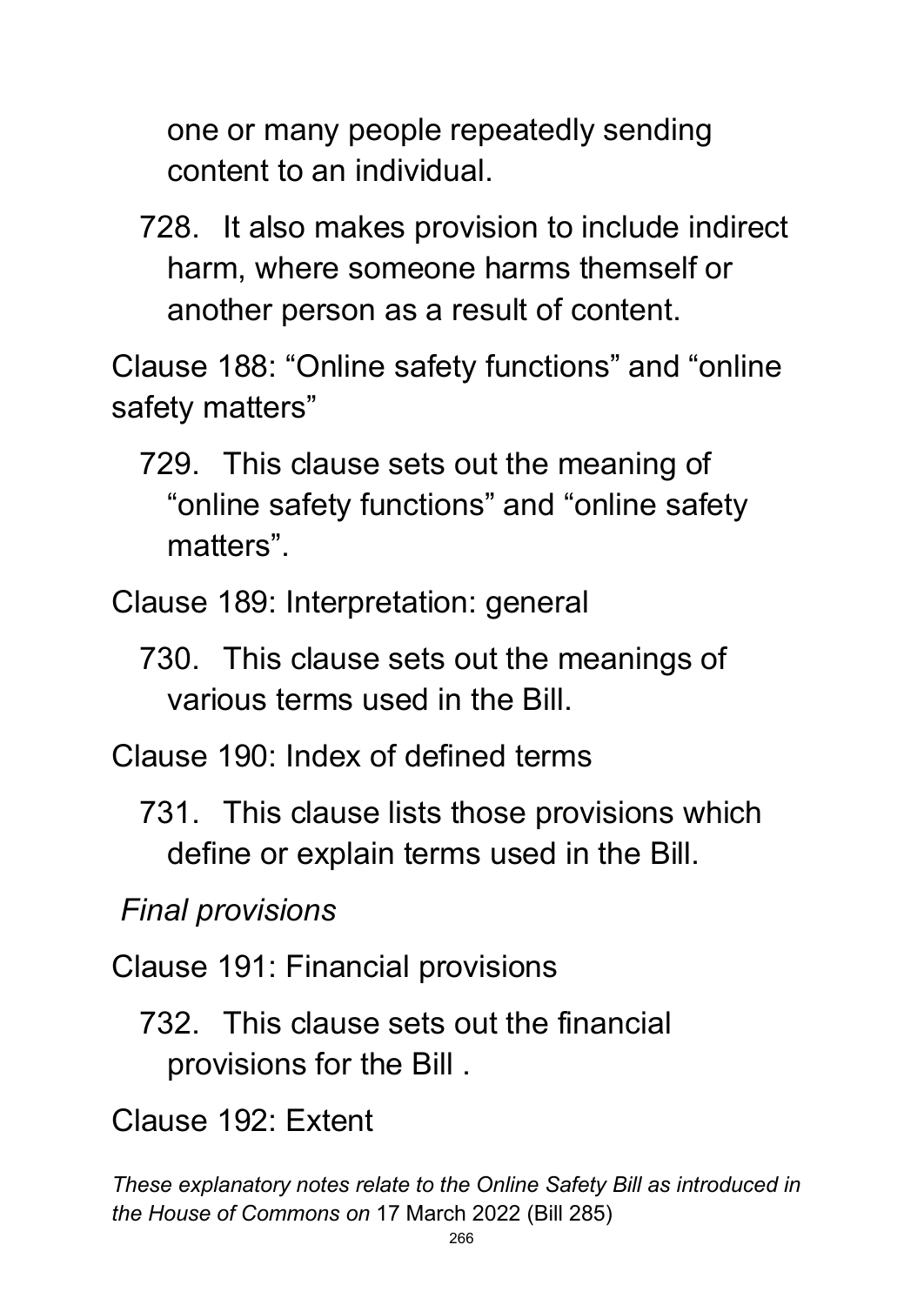733. This clause provides that the Bill extends to England and Wales, Scotland and Northern Ireland, subject to the subsections set out in sections 2-7. Further details are included in the extent section of these notes.

Clause 193: Commencement and transitional provision

734. This clause explains when the different provisions of the Bill will come into force.

Clause 194: Short title

735. This clause establishes the short title of this legislation, when enacted, as the Online Safety Act [2022].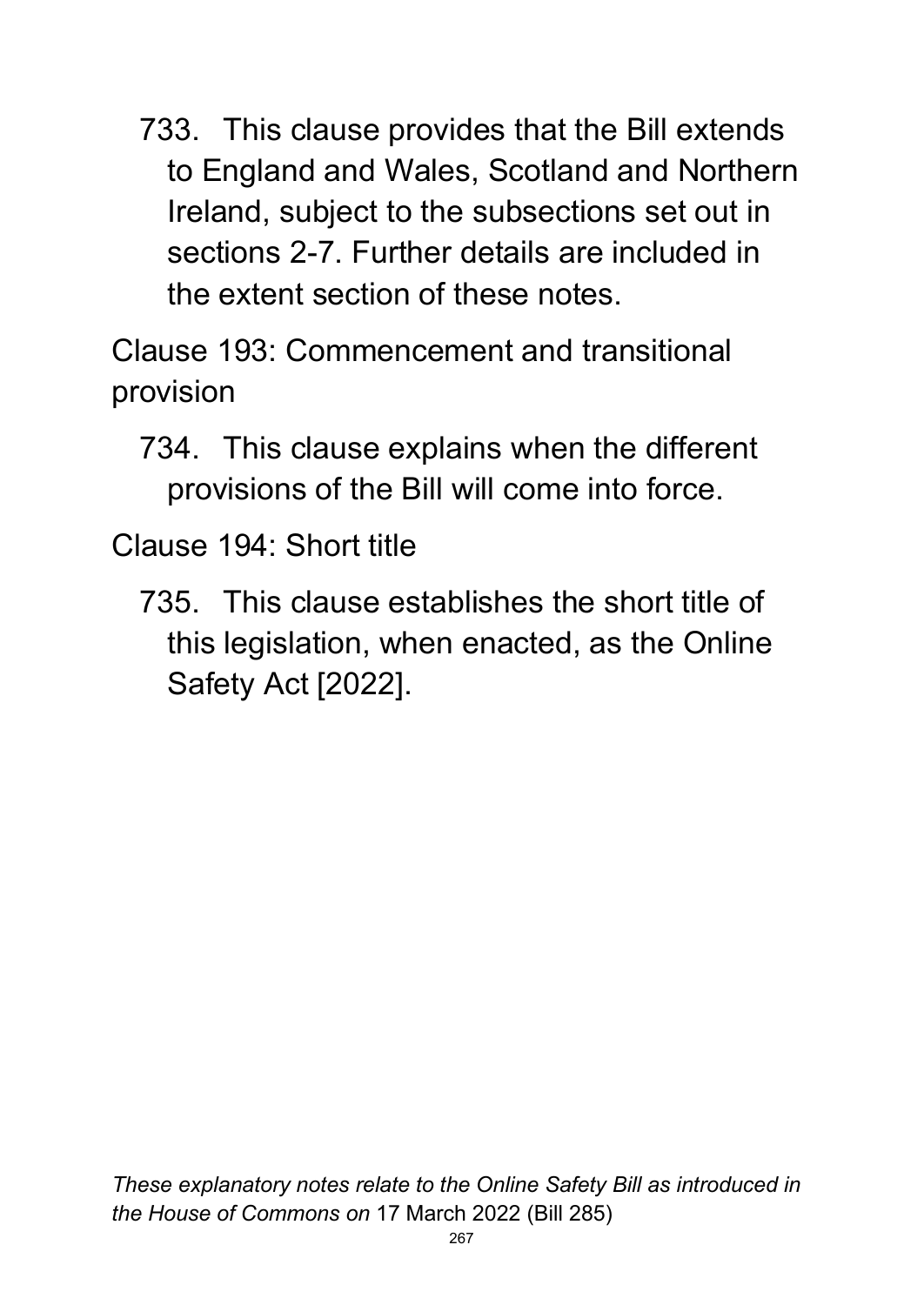### **Commencement**

- 736. Clause 193 provides for the commencement of the provisions in this Bill.
- 737. Subsection 1 sets out the provisions that will come into force on the day the Bill receives royal assent.
- 738. Subsection 2 sets out that the remaining provisions of the Bill will come into force on a day set out in regulations by the Secretary of State, and subsection 3 sets out that different days may be appointed for different purposes.
- 739. Subsection 4 sets out that the Secretary of State may by regulations make transitional or saving provisions in connection with the coming into force of any provision of this Bill.
- 740. Subsection 6 sets out that any power to make regulations under this section is exercisable by statutory instrument.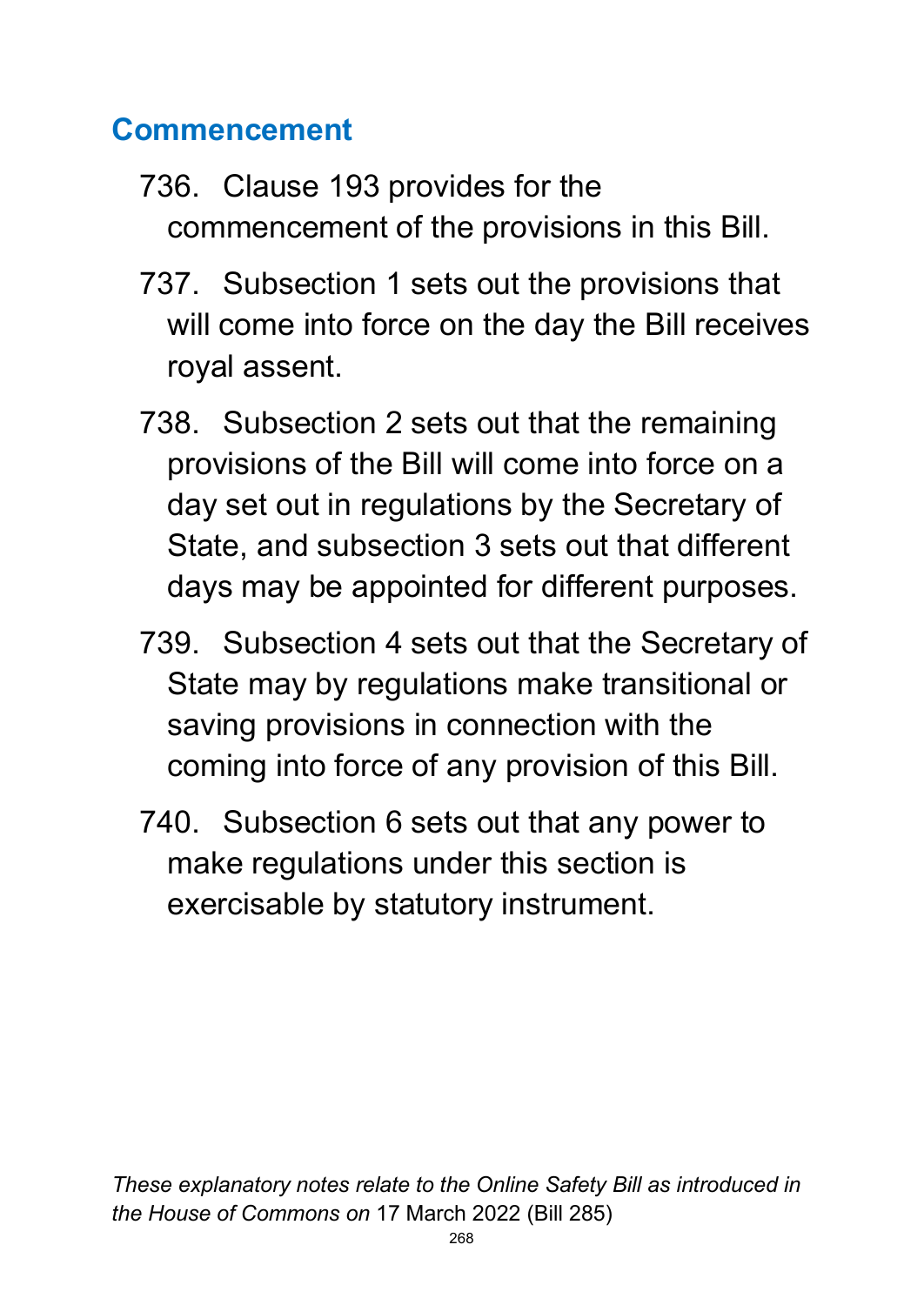### **Financial implications of the Bill**

741. The Bill includes powers to allow OFCOM to charge fees to industry in order to allow them to become cost neutral to the exchequer. Operating costs incurred by OFCOM in carrying out their functions as Online Harms regulator will be met by proportionate fees charged to industry. Further details of the costs and benefits of provisions are set out in the impact assessment published alongside the Bill.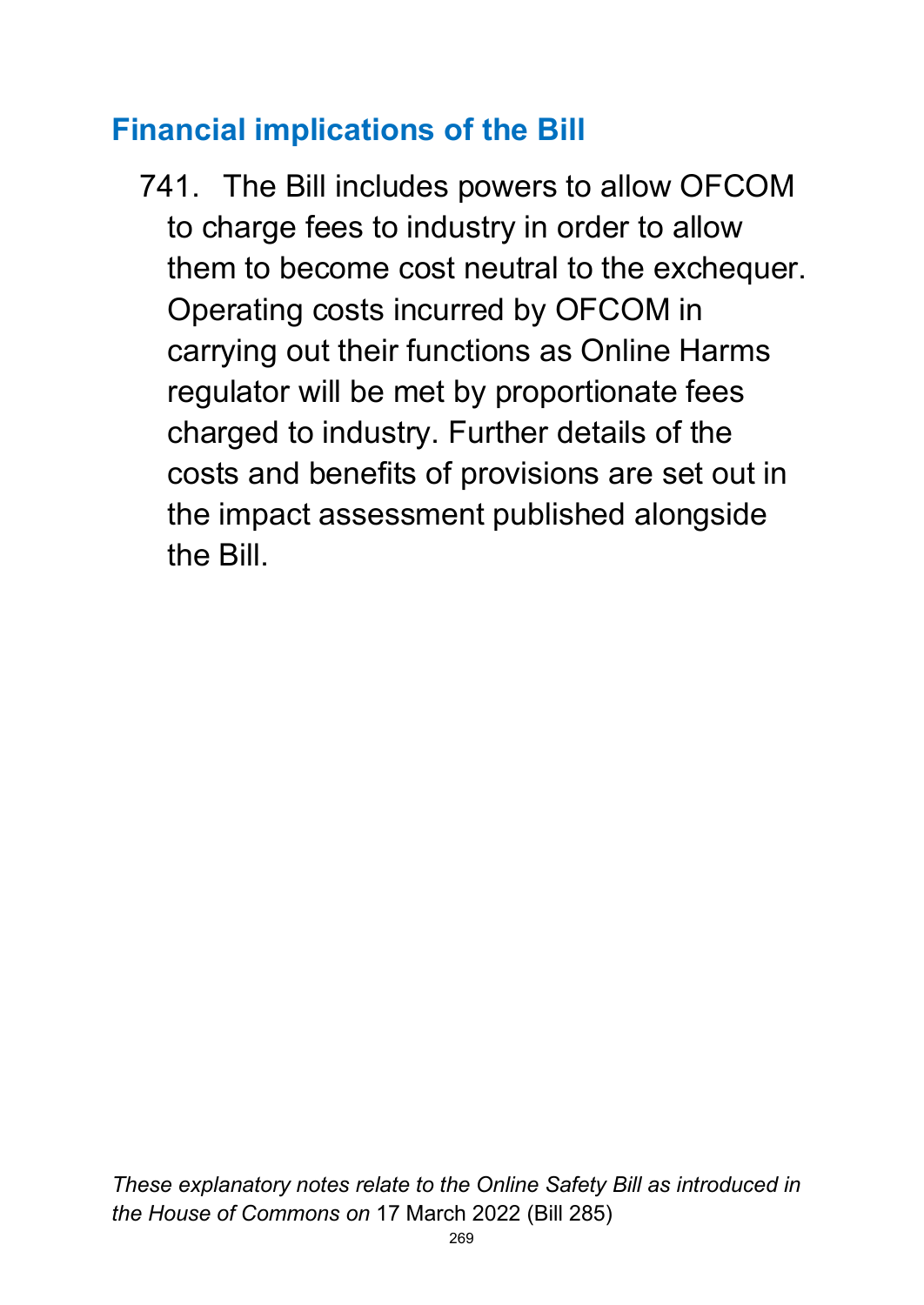# **Parliamentary approval for financial costs or for charges imposed**

742. A money resolution is required where a Bill gives rise to, or creates powers that could be used so as to give rise to, new charges on the public revenue (broadly speaking, new public expenditure). This Bill requires a money resolution because the Bill confers new functions on OFCOM (see, for example, OFCOM's duties to carry out risk assessments under clause 83, or OFCOM's enforcement functions in Chapter 6 of Part 7), which will entail a significant increase in OFCOM's costs (which could potentially lead to increased expenditure under the Office of Communications Act 2002), and the Secretary of State will incur significant costs in implementing the Bill. The Bill is also likely to lead to increased expenditure under the Crime and Courts Act 2013 in relation to the National Crime Agency's functions in relation to reports about child sexual exploitation and abuse content: see Chapter 2 of Part 4 of the Bill.

743. This Bill also requires a ways and means resolution. Generally, a ways and means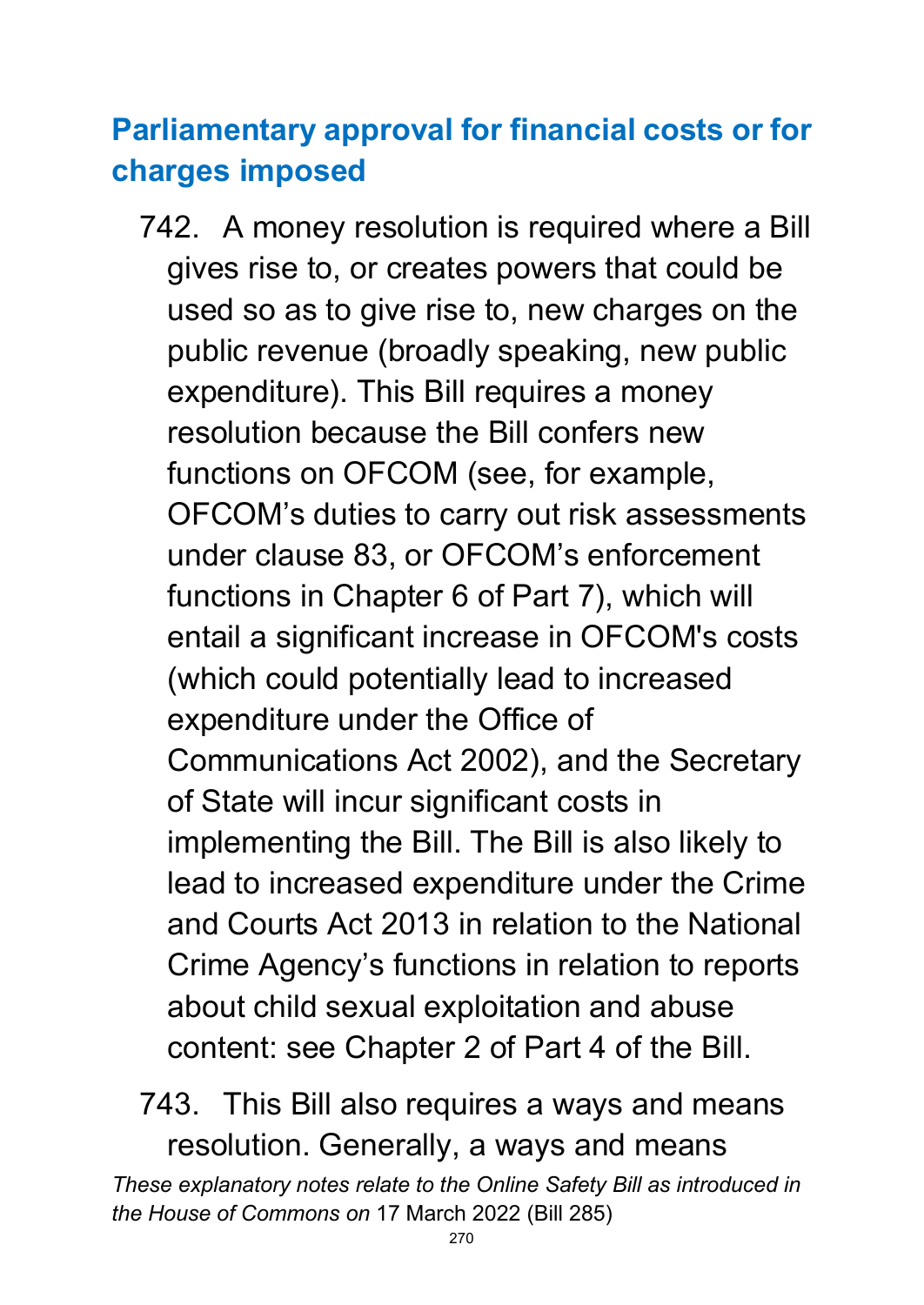resolution is required where a Bill creates or confers power to create new charges on the people (broadly speaking, new taxation or similar charges). The Bill requires a ways and means resolution because it contains a power to charge fees to certain providers of internet services to cover the costs of OFCOM's new regulatory functions (see Part 6 of the Bill), and because the way that the fees will be charged means that some providers will be paying more than the costs attributable to them. The Bill also requires a paying-in resolution (which is included as a limb of the ways and means resolution) because it provides for penalties to be paid into the Consolidated Fund of the United Kingdom (see paragraph 8 of Schedule 12 to the Bill).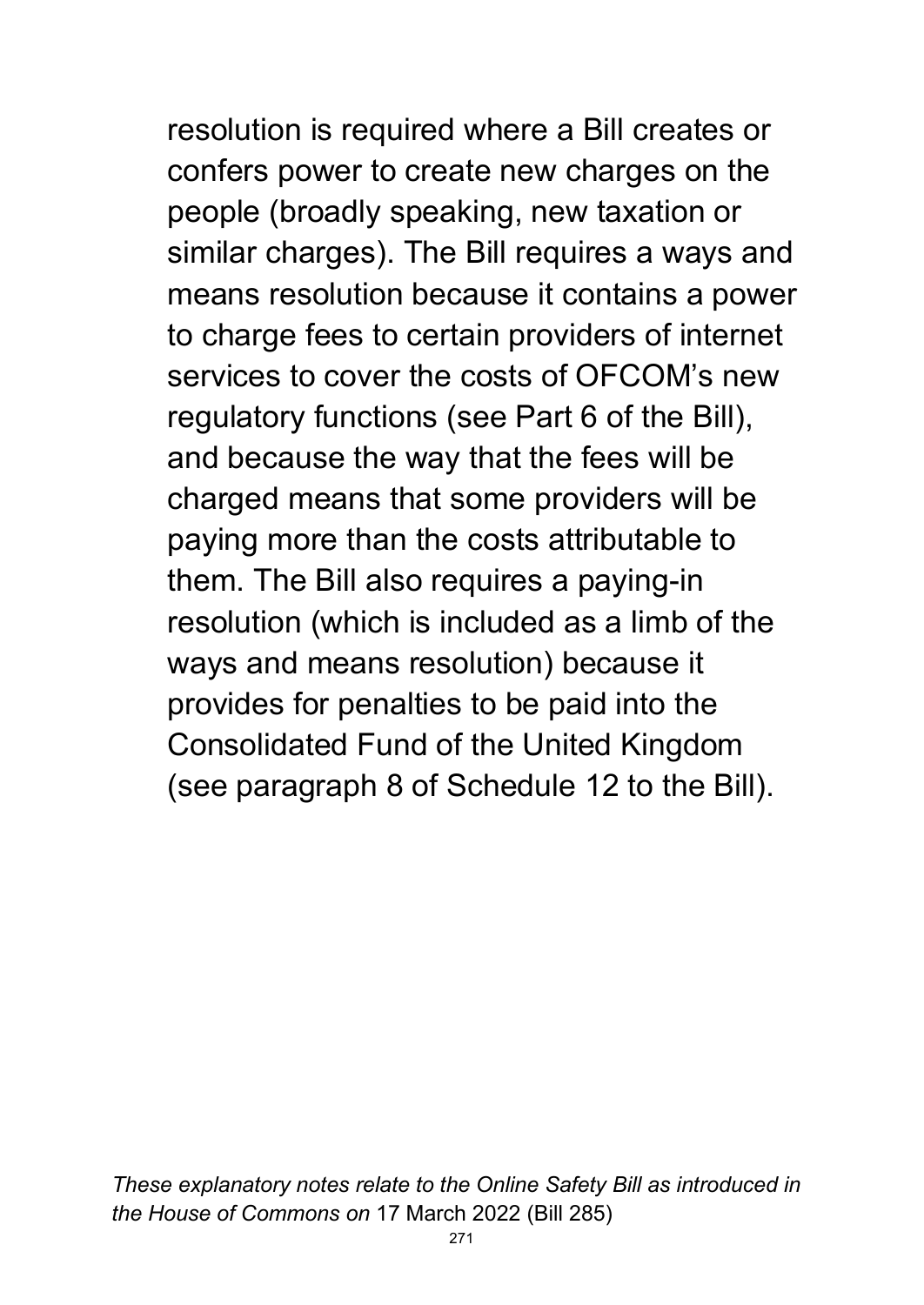# **Compatibility with the European Convention on Human Rights**

- 744. The government considers that the Bill is compatible with the European Convention on Human Rights. Accordingly, a statement under section 19(1)(a) of the Human Rights Act 1998 will be made to this effect.
- 745. Issues arising as to the compatibility of the Bill with the Convention rights are dealt with in a separate memorandum. This will be published separately on gov.uk on 17 March 2022.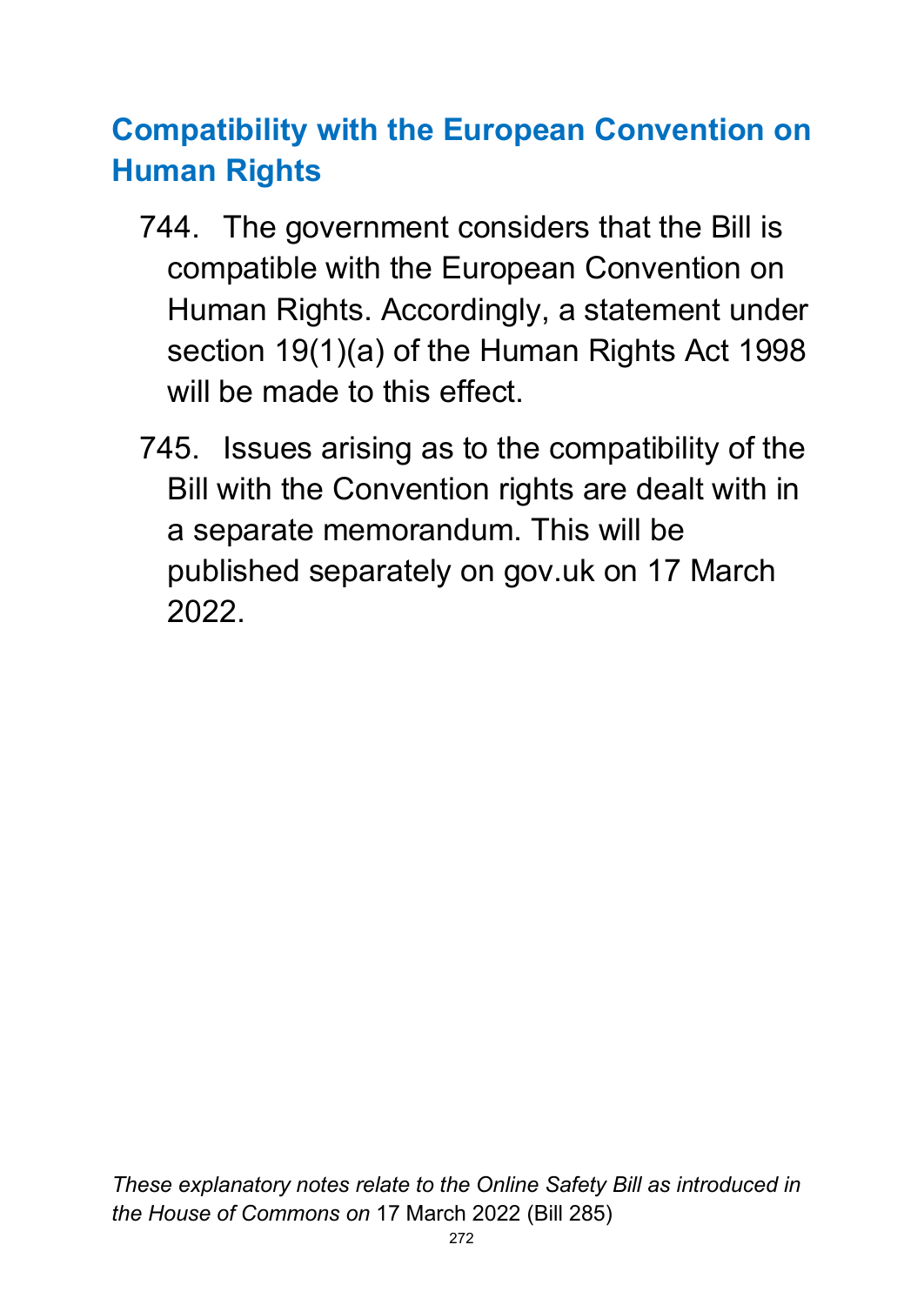### **Related documents**

- 746. The following documents are relevant to the Bill:
	- Online Harms White Paper and **[Consultation](https://assets.publishing.service.gov.uk/government/uploads/system/uploads/attachment_data/file/793360/Online_Harms_White_Paper.pdf)**
	- Online Harms White Paper Initial [Government Response](https://www.gov.uk/government/consultations/online-harms-white-paper/public-feedback/online-harms-white-paper-initial-consultation-response)
	- Online Harms White Paper Full [Government Response](https://www.gov.uk/government/consultations/online-harms-white-paper/outcome/online-harms-white-paper-full-government-response)
	- [Draft Online Safety Bill](https://assets.publishing.service.gov.uk/government/uploads/system/uploads/attachment_data/file/985033/Draft_Online_Safety_Bill_Bookmarked.pdf)
	- [Law Commission report](https://s3-eu-west-2.amazonaws.com/lawcom-prod-storage-11jsxou24uy7q/uploads/2021/07/Modernising-Communications-Offences-2021-Law-Com-No-399.pdf)
	- Joint Committee report on the Draft Online [Safety Bill](https://committees.parliament.uk/publications/8206/documents/84092/default/)
	- Digital, Culture, Media and Sport [Committee report](https://committees.parliament.uk/publications/8609/documents/86961/default/)
	- Petitions Committee report on Online [Abuse](https://committees.parliament.uk/publications/8669/documents/89002/default/)
	- Online Safety Bill
	- Impact assessment
	- Delegated powers memorandum
	- Government response to the Joint Committee report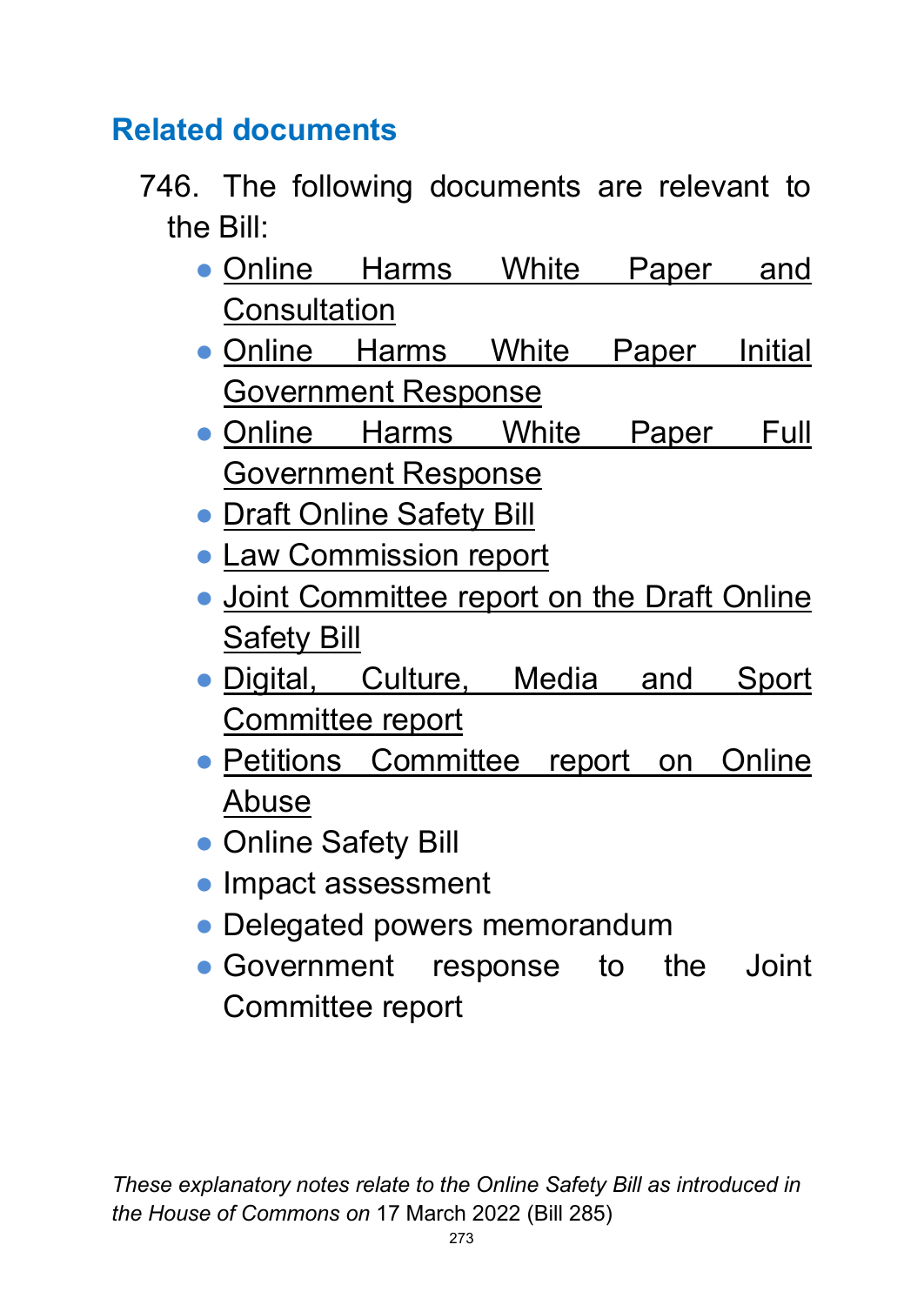### **Annex A – Glossary**

| Category<br>services | 1 User-to-user services which meet<br>the Category 1 threshold conditions<br>and are included in the relevant<br>OFCOM register. The providers of<br>these services are subject to<br>additional duties in relation to<br>content that is harmful to adults,<br>content of democratic importance<br>and journalistic content; additional<br>reporting and redress duties;<br>additional user empowerment<br>duties; and additional duties with<br>regard to protecting users' freedom<br>of expression and privacy rights.<br>Providers of Category 1 services are<br>also under a duty to produce annual<br>transparency reports. |
|----------------------|------------------------------------------------------------------------------------------------------------------------------------------------------------------------------------------------------------------------------------------------------------------------------------------------------------------------------------------------------------------------------------------------------------------------------------------------------------------------------------------------------------------------------------------------------------------------------------------------------------------------------------|
| services             | Category 2A Search services which meet the<br>Category 2A threshold conditions<br>and are included in the relevant<br>OFCOM register. The providers of<br>these services are under a duty to                                                                                                                                                                                                                                                                                                                                                                                                                                       |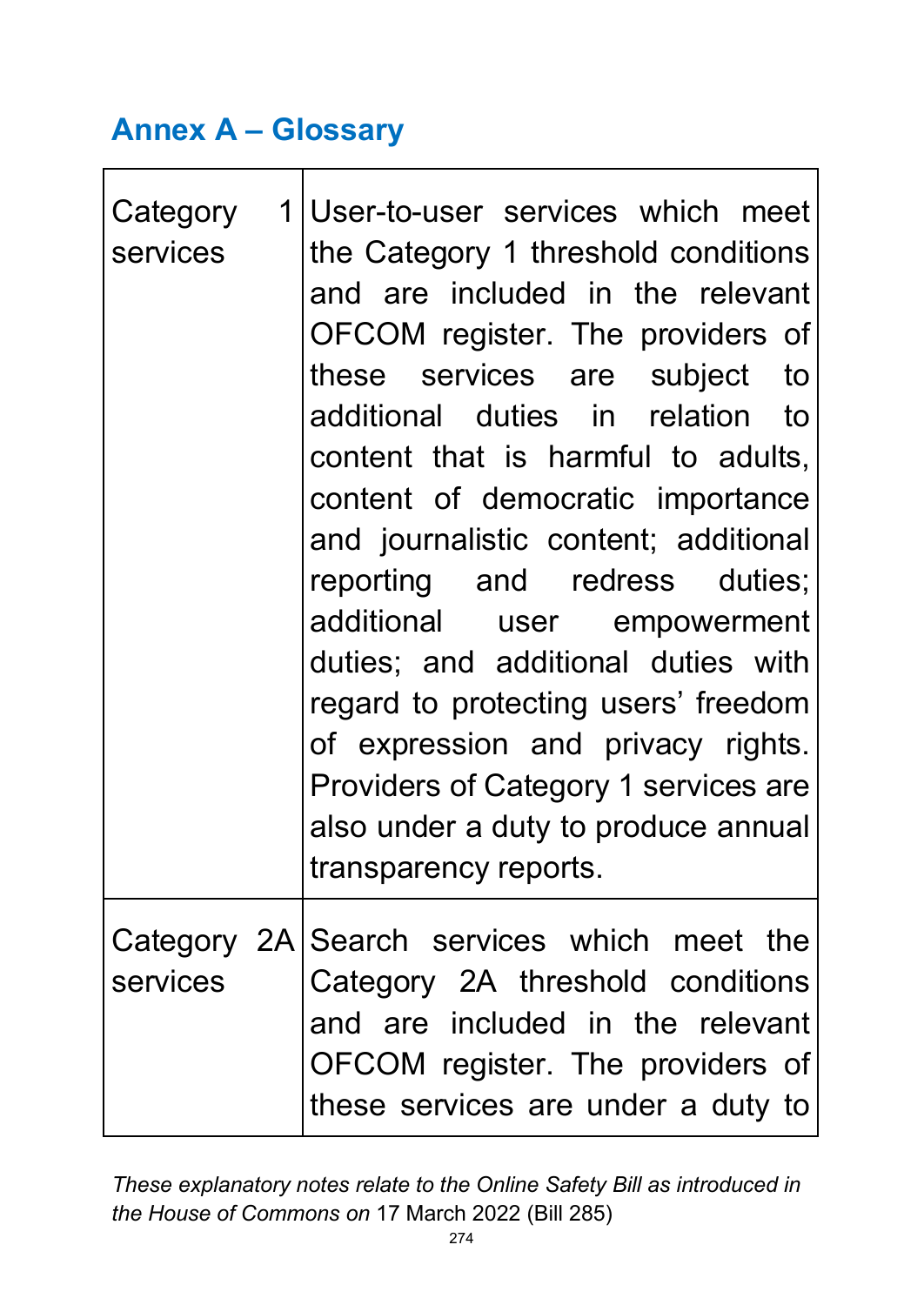|                         | produce annual<br>reports.   | transparency                                                                                                                                                                                                               |
|-------------------------|------------------------------|----------------------------------------------------------------------------------------------------------------------------------------------------------------------------------------------------------------------------|
| Category 2B<br>services | transparency reports.        | User-to-user services which meet<br>the Category 2B threshold<br>conditions and are included in the<br>relevant OFCOM register. The<br>providers of these services are under<br>a duty to produce annual                   |
| Code<br>Practice        | complying with their duties. | of   A code of practice issued by OFCOM<br>outlines the recommended steps to<br>be taken by providers of services in                                                                                                       |
| Provider                | who may use a service.       | The entity which has control over                                                                                                                                                                                          |
| <b>Service</b>          |                              | This may refer to a user-to-user<br>service (an internet service which<br>allows user-generated content to be<br>uploaded or shared by a user), a<br>search service (an internet service<br>which includes a search engine |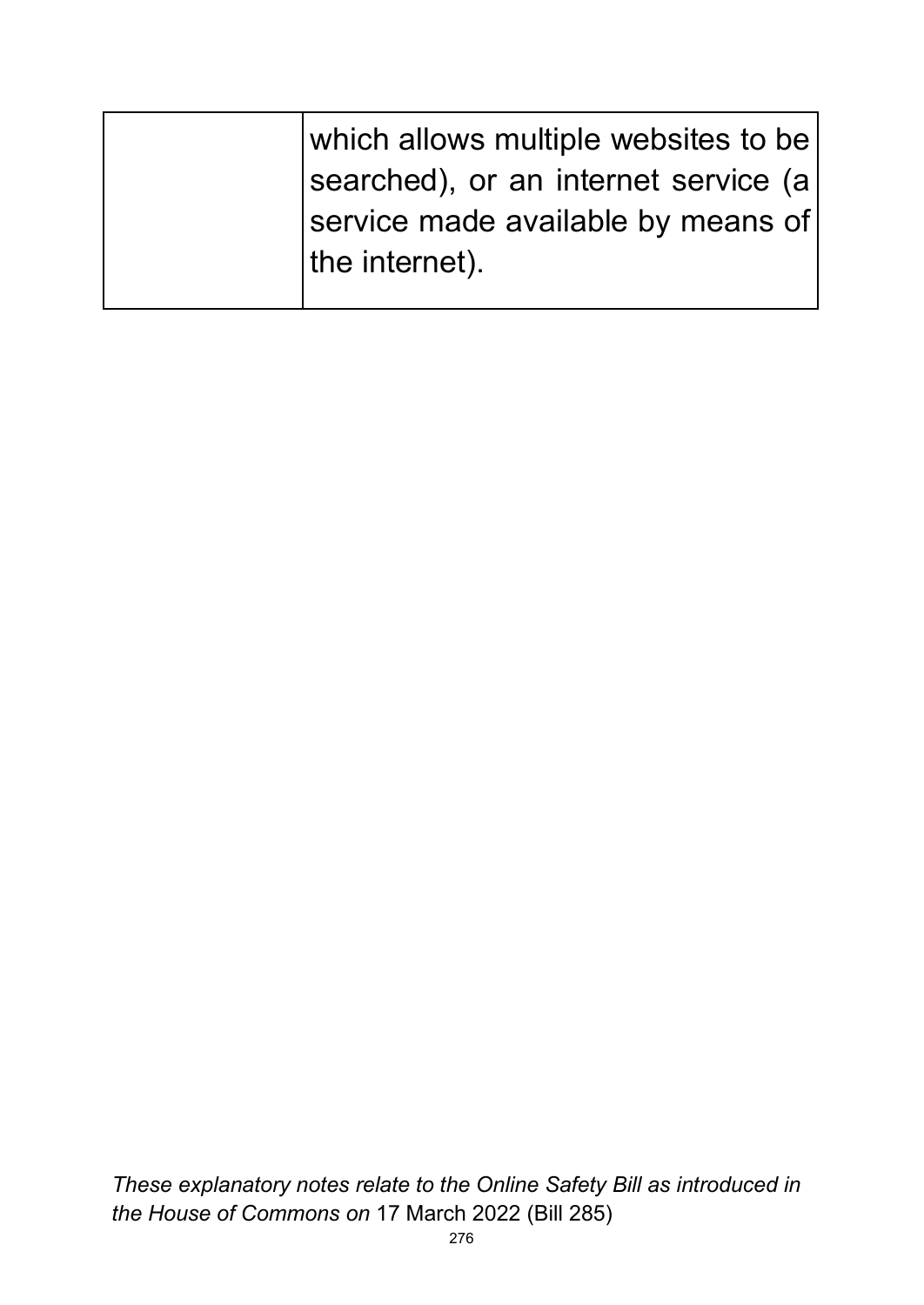# **Annex B - Territorial extent and application in the United Kingdom**

| Provi<br>sion     | nd                                | <b>Engla Wales</b>                                                                                         | <b>Scotland</b>                                                 |                                                                            |                                                                                                                              | <b>Northern</b><br><b>Ireland</b>                                                |                                                                                                |
|-------------------|-----------------------------------|------------------------------------------------------------------------------------------------------------|-----------------------------------------------------------------|----------------------------------------------------------------------------|------------------------------------------------------------------------------------------------------------------------------|----------------------------------------------------------------------------------|------------------------------------------------------------------------------------------------|
|                   | and<br>appli<br>Engla Wale<br>nd? | ds tolds tollative ds<br>$E$ & W $E$ & W $C$ ons<br>and<br><b>appli</b><br>es toles toln<br>s <sub>2</sub> | ∣ent<br><b>Motio</b><br>proce and?<br><b>SS</b><br>enga<br>ged? | Exten Exten Legis Exten Legis Exten Legis<br>land<br>appli<br><b>Scotl</b> | <b>lative</b><br><b>Cons</b><br>∣ent<br>es to Motio es to Motio<br>$\mathsf{n}$<br>$\bm{proce}$<br><b>SS</b><br>enga<br>ged? | $\mathsf{Ids}$<br>land<br>appli<br><b>North</b><br>ern<br><b>Irelan</b><br>$d$ ? | <b>lative</b><br>Cons<br>lent<br>$\overline{\mathsf{n}}$<br>proce<br><b>SS</b><br>enga<br>ged? |
|                   | <b>Part 1: Introduction</b>       |                                                                                                            |                                                                 |                                                                            |                                                                                                                              |                                                                                  |                                                                                                |
| Claus  Yes<br>e 1 |                                   | Yes                                                                                                        | <b>No</b>                                                       | Yes                                                                        | N/A                                                                                                                          | Yes                                                                              | N/A                                                                                            |
|                   | <b>Part 2: Key Definitions</b>    |                                                                                                            |                                                                 |                                                                            |                                                                                                                              |                                                                                  |                                                                                                |
| Claus<br>e 2      | Yes<br>Yes<br>Yes                 | Yes<br>Yes<br>Yes                                                                                          | <b>No</b><br><b>No</b><br><b>No</b>                             | Yes<br>Yes<br>Yes                                                          | <b>No</b><br><b>No</b><br>No                                                                                                 | Yes<br>Yes<br>Yes                                                                | <b>No</b><br>No<br><b>No</b>                                                                   |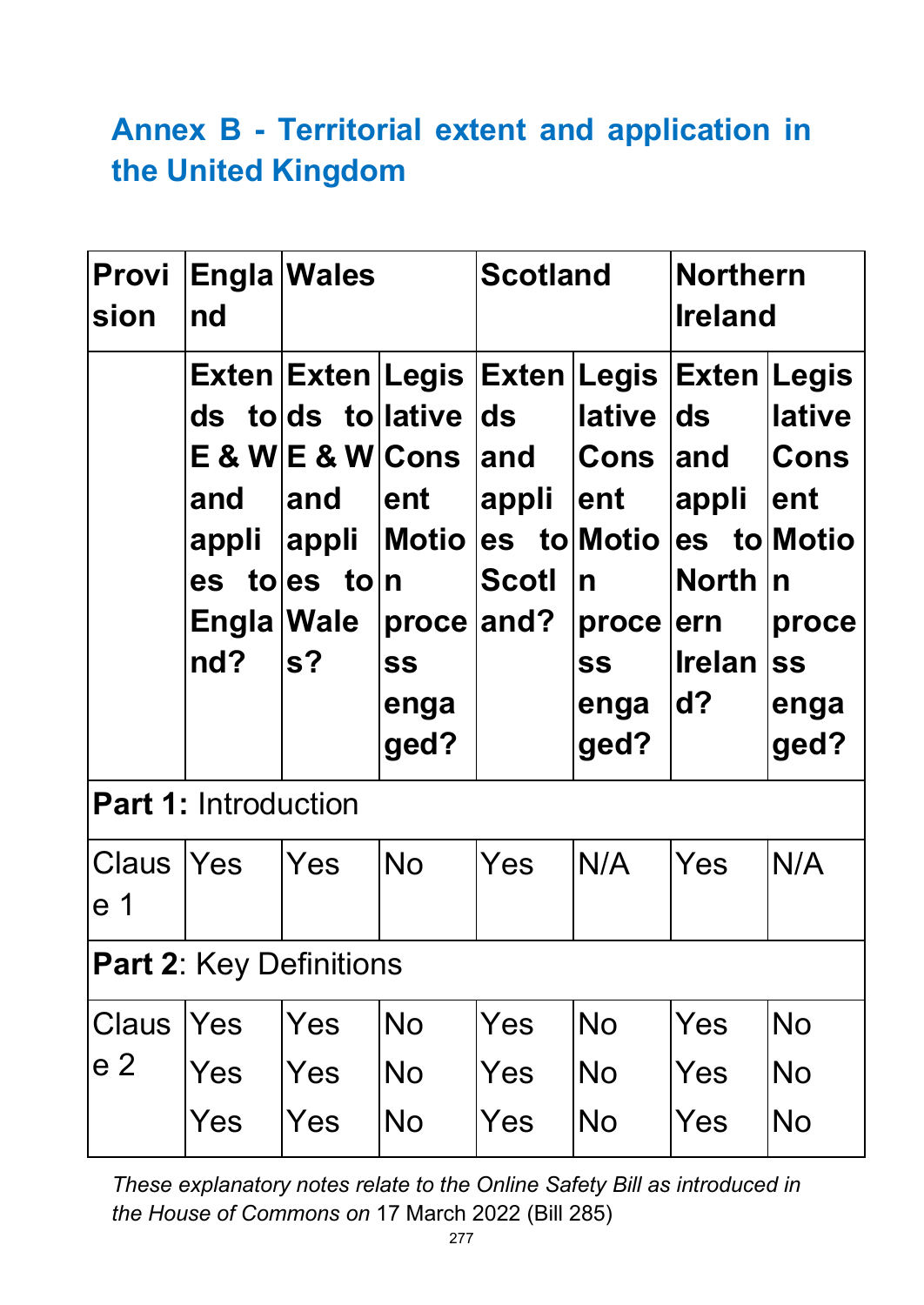| <b>Claus</b><br>e <sub>3</sub> |            |                                                                                                              |           |     |           |     |                                                          |
|--------------------------------|------------|--------------------------------------------------------------------------------------------------------------|-----------|-----|-----------|-----|----------------------------------------------------------|
| Claus<br>e 4                   |            |                                                                                                              |           |     |           |     |                                                          |
|                                |            | <b>Part 3: Providers of regulated user-to-user services and</b><br>regulated search services: duties of care |           |     |           |     |                                                          |
|                                |            | <b>Chapter 1: Introduction</b>                                                                               |           |     |           |     |                                                          |
| Claus  Yes<br>e 5              |            | <b>Yes</b>                                                                                                   | <b>No</b> | Yes | <b>No</b> | Yes | <b>No</b>                                                |
| care                           |            |                                                                                                              |           |     |           |     | Chapter 2: Providers of user-to-user services: duties of |
| Claus<br>$es 6 -$<br>20        | <b>Yes</b> | Yes                                                                                                          | <b>No</b> | Yes | <b>No</b> | Yes | <b>No</b>                                                |
|                                |            | Chapter 3: Providers of search services: duties of care                                                      |           |     |           |     |                                                          |
| <b>Claus</b><br>es 21<br>- 30  | <b>Yes</b> | lYes                                                                                                         | <b>No</b> | Yes | No.       | Yes | No                                                       |
|                                |            | Chapter 4: Children's access assessments                                                                     |           |     |           |     |                                                          |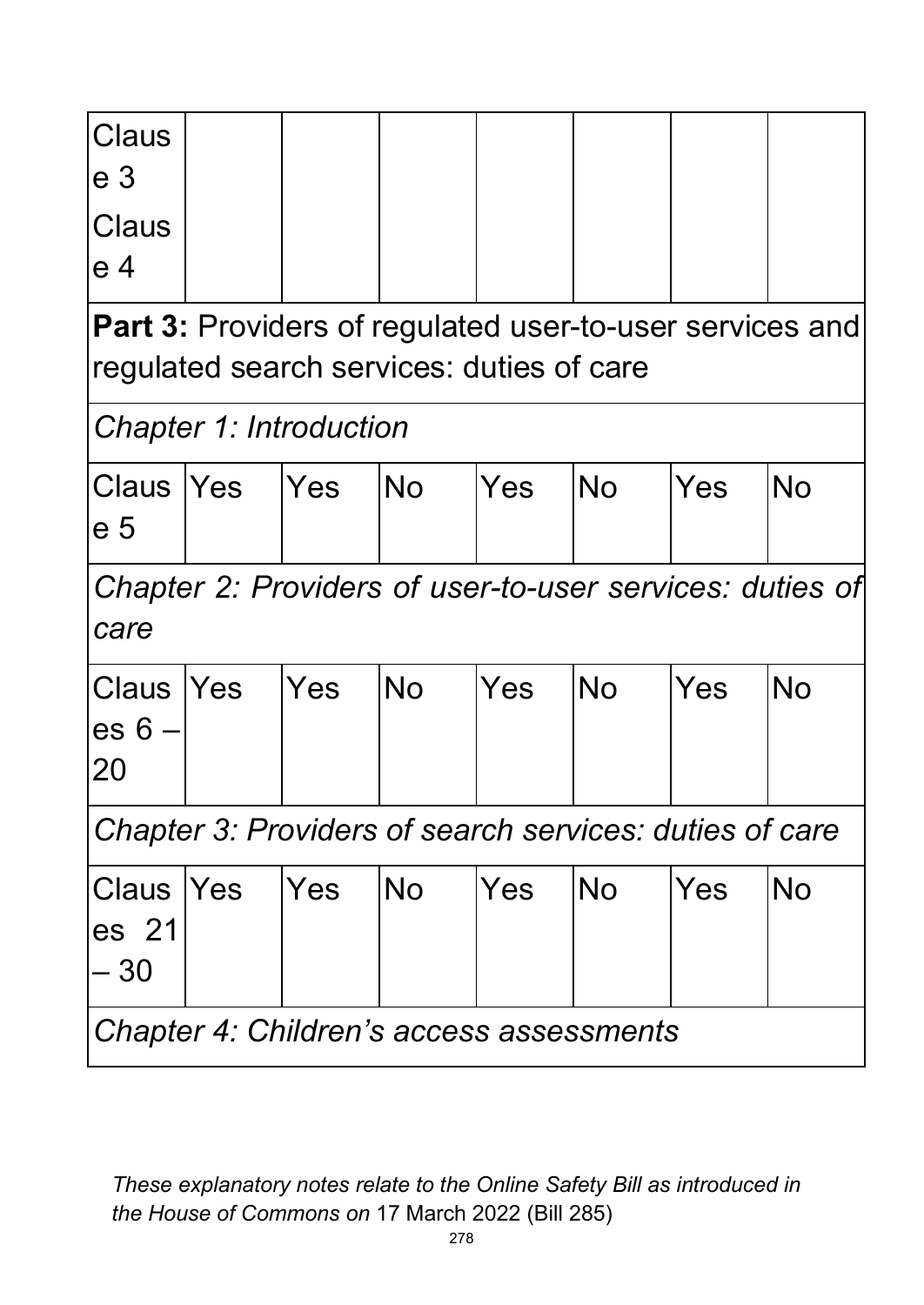| Claus<br>es 31<br>- 33                                                                                        | <b>Yes</b>                                 | <b>Yes</b> | <b>No</b> | Yes | <b>No</b>                                             | Yes | <b>No</b>                                                  |
|---------------------------------------------------------------------------------------------------------------|--------------------------------------------|------------|-----------|-----|-------------------------------------------------------|-----|------------------------------------------------------------|
|                                                                                                               |                                            |            |           |     | <b>Chapter 5: Duties about fraudulent advertising</b> |     |                                                            |
| Claus  Yes<br>es 34<br>- 36                                                                                   |                                            | lYes       | No        | Yes | No.                                                   | Yes | <b>No</b>                                                  |
|                                                                                                               |                                            |            |           |     | Chapter 6: Codes of practice and guidance             |     |                                                            |
| <b>Claus  Yes</b><br>es 37<br>– 48                                                                            |                                            | lYes       | No.       | Yes | <b>No</b>                                             | Yes | <b>No</b>                                                  |
|                                                                                                               | <b>Chapter 7: Interpretation of Part 3</b> |            |           |     |                                                       |     |                                                            |
| <b>Claus  Yes</b><br>es 49<br>- 56                                                                            |                                            | lYes       | <b>No</b> | Yes | <b>No</b>                                             | Yes | <b>No</b>                                                  |
| <b>Part 4:</b> Other duties of providers of regulated user-to-<br>user services and regulated search serviced |                                            |            |           |     |                                                       |     |                                                            |
| verification                                                                                                  |                                            |            |           |     |                                                       |     | Chapter 1: Providers of category 1 services: user identity |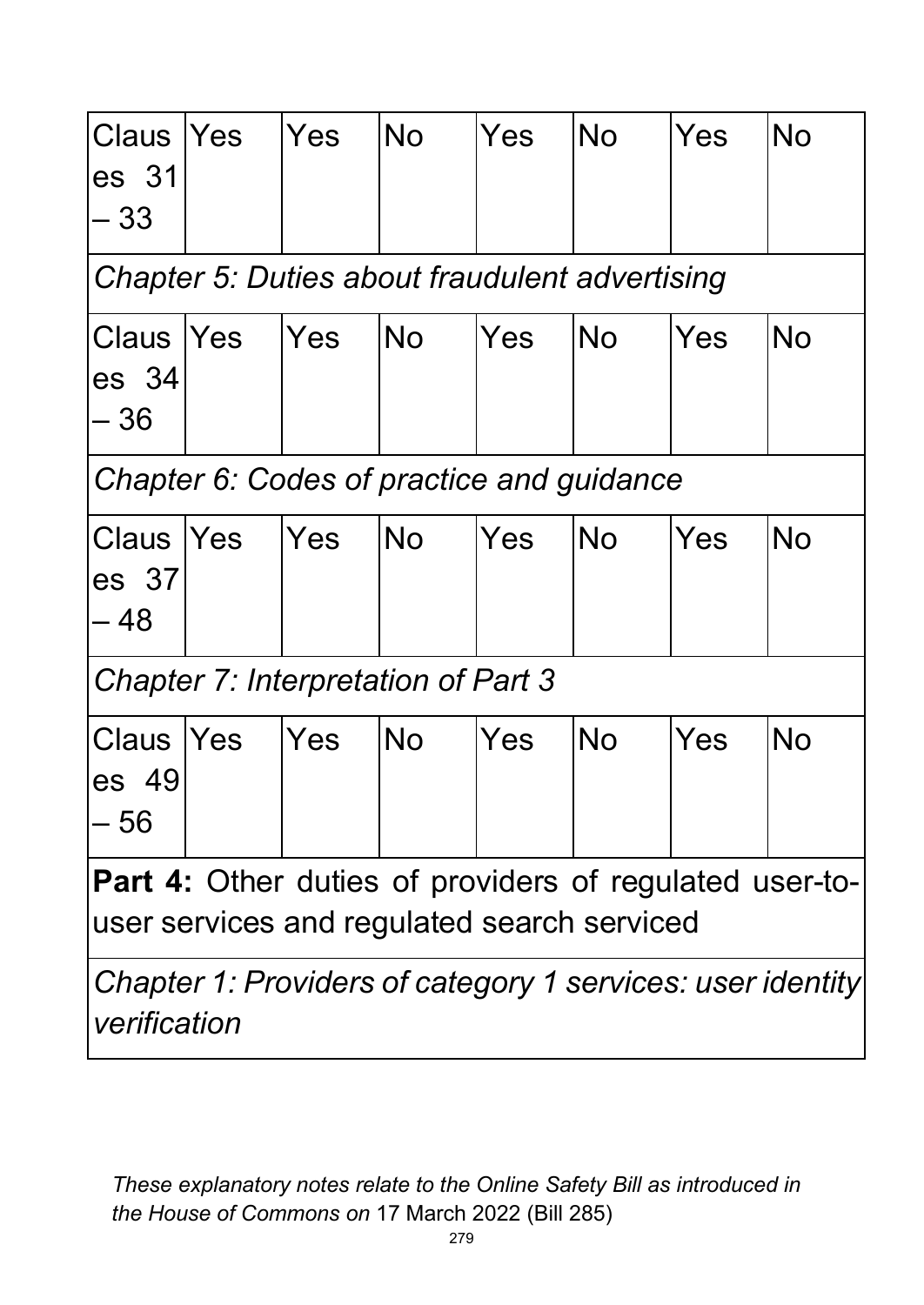| Claus  Yes<br>$\left  \mathsf{es}\right $ 57<br>l- 58        |                                                                     | Yes        | <b>No</b>                                                         | Yes | <b>No</b> | Yes | <b>No</b> |  |  |  |
|--------------------------------------------------------------|---------------------------------------------------------------------|------------|-------------------------------------------------------------------|-----|-----------|-----|-----------|--|--|--|
|                                                              | Chapter 2: Reporting child sexual exploitation and abuse<br>content |            |                                                                   |     |           |     |           |  |  |  |
| <b>Claus  Yes</b><br>$\left  \mathsf{es}\right $ 59<br>$-63$ |                                                                     | Yes        | <b>No</b>                                                         | Yes | <b>No</b> | Yes | <b>No</b> |  |  |  |
|                                                              |                                                                     |            | <b>Chapter 3: Transparency reporting</b>                          |     |           |     |           |  |  |  |
| <b>Claus</b><br>$\left  \mathsf{es}\right $ 64<br> - 65      | <b>IYes</b>                                                         | <b>Yes</b> | <b>No</b>                                                         | Yes | <b>No</b> | Yes | <b>No</b> |  |  |  |
|                                                              | pornographic content                                                |            | <b>Part 5:</b> Duties of providers of regulated services: certain |     |           |     |           |  |  |  |
| Claus  Yes<br>$\mathsf{les}$ 66<br>l— 69                     |                                                                     | Yes        | <b>No</b>                                                         | Yes | <b>No</b> | Yes | <b>No</b> |  |  |  |
|                                                              | <b>Part 6:</b> Duties of providers of all regulated services: fees  |            |                                                                   |     |           |     |           |  |  |  |
| Claus  Yes<br>$\left  \mathsf{es}\right $ 70<br>– 76         |                                                                     | Yes        | <b>No</b>                                                         | Yes | <b>No</b> | Yes | <b>No</b> |  |  |  |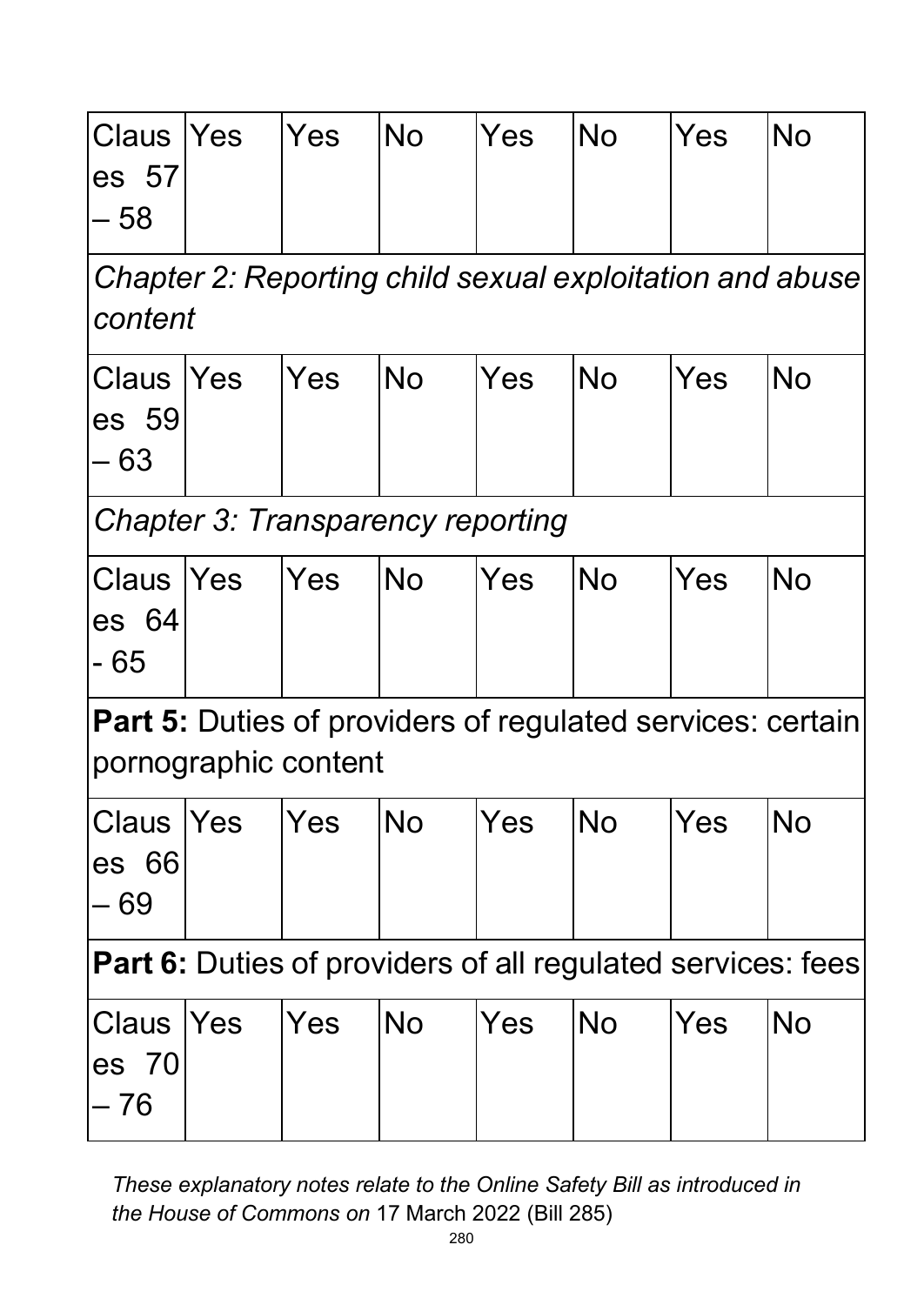Part 7: OFCOM's powers and duties in relation to regulated services

#### *Chapter 1: General duties*

|         | Claus Yes Yes No | Yes | No | Yes | IN <sub>O</sub> |
|---------|------------------|-----|----|-----|-----------------|
| les 771 |                  |     |    |     |                 |
| l– 79   |                  |     |    |     |                 |
|         |                  |     |    |     |                 |

*Chapter 2: Register of categories of regulated user-touser services and regulated search services*

|         | Claus  Yes  Yes  No | $ Yes$ $ No$ | <b>Yes</b> | <b>INo</b> |
|---------|---------------------|--------------|------------|------------|
| les 801 |                     |              |            |            |
| l– 82   |                     |              |            |            |
|         |                     |              |            |            |

*Chapter 3: Risk assessments of regulated user-to-user services and regulated search services*

| Claus  Yes  Yes  No |  | Yes | <b>No</b> | <b>Yes</b> | INo |
|---------------------|--|-----|-----------|------------|-----|
| les 831             |  |     |           |            |     |
| l- 84               |  |     |           |            |     |

*Chapter 4: Information*

| Claus Yes Yes                  |  | <b>INo</b> | <b>Yes</b> | INo | Yes | <b>INo</b> |
|--------------------------------|--|------------|------------|-----|-----|------------|
| $\left  \text{es } 85 \right $ |  |            |            |     |     |            |
| $ -102 $                       |  |            |            |     |     |            |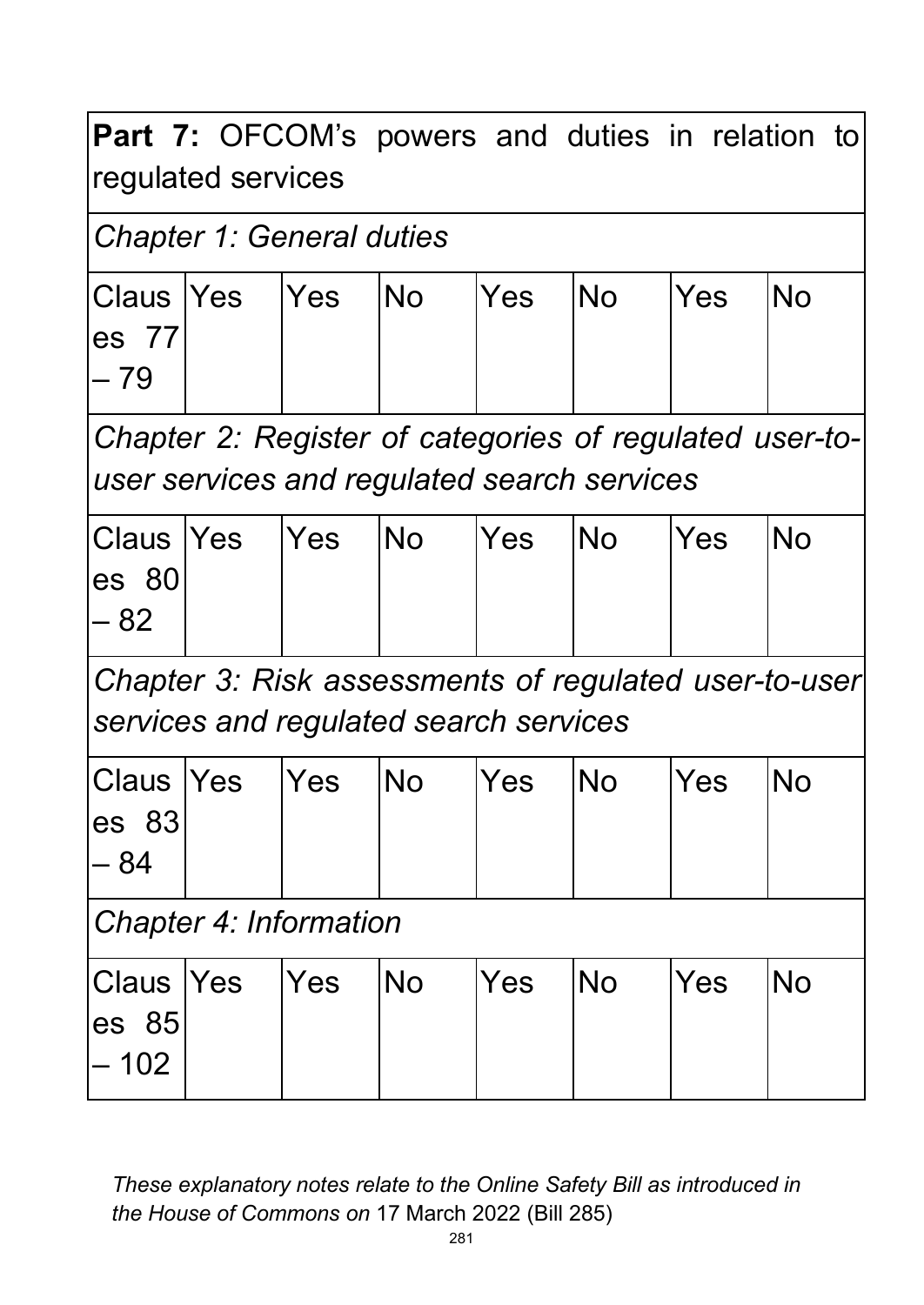*Chapter 5: Regulated user-to-user services and regulated search services: notices to deal with terrorism content and CSEA content*

|                        | Claus  Yes  Yes | <b>No</b> | Yes | <b>No</b> | Yes | <b>No</b> |
|------------------------|-----------------|-----------|-----|-----------|-----|-----------|
| les                    |                 |           |     |           |     |           |
| 103 <br>$\blacksquare$ |                 |           |     |           |     |           |
| 109                    |                 |           |     |           |     |           |
|                        |                 |           |     |           |     |           |

*Chapter 6: Enforcement powers*

|     | Claus  Yes  Yes  No | Yes | No | Yes | <b>No</b> |
|-----|---------------------|-----|----|-----|-----------|
| les |                     |     |    |     |           |
| 110 |                     |     |    |     |           |
| 129 |                     |     |    |     |           |

*Chapter 7: Committees, research and reports*

|                       | Claus  Yes  Yes | No | Yes | No | Yes | No |
|-----------------------|-----------------|----|-----|----|-----|----|
| les                   |                 |    |     |    |     |    |
| 130<br>$\blacksquare$ |                 |    |     |    |     |    |
| 137                   |                 |    |     |    |     |    |

**Part 8:** Appeals and super-complaints

*Chapter 1: Appeals*

| Claus Yes Yes |  | <b>INo</b> | <b>Yes</b> | No | Yes | 'No |
|---------------|--|------------|------------|----|-----|-----|
| les           |  |            |            |    |     |     |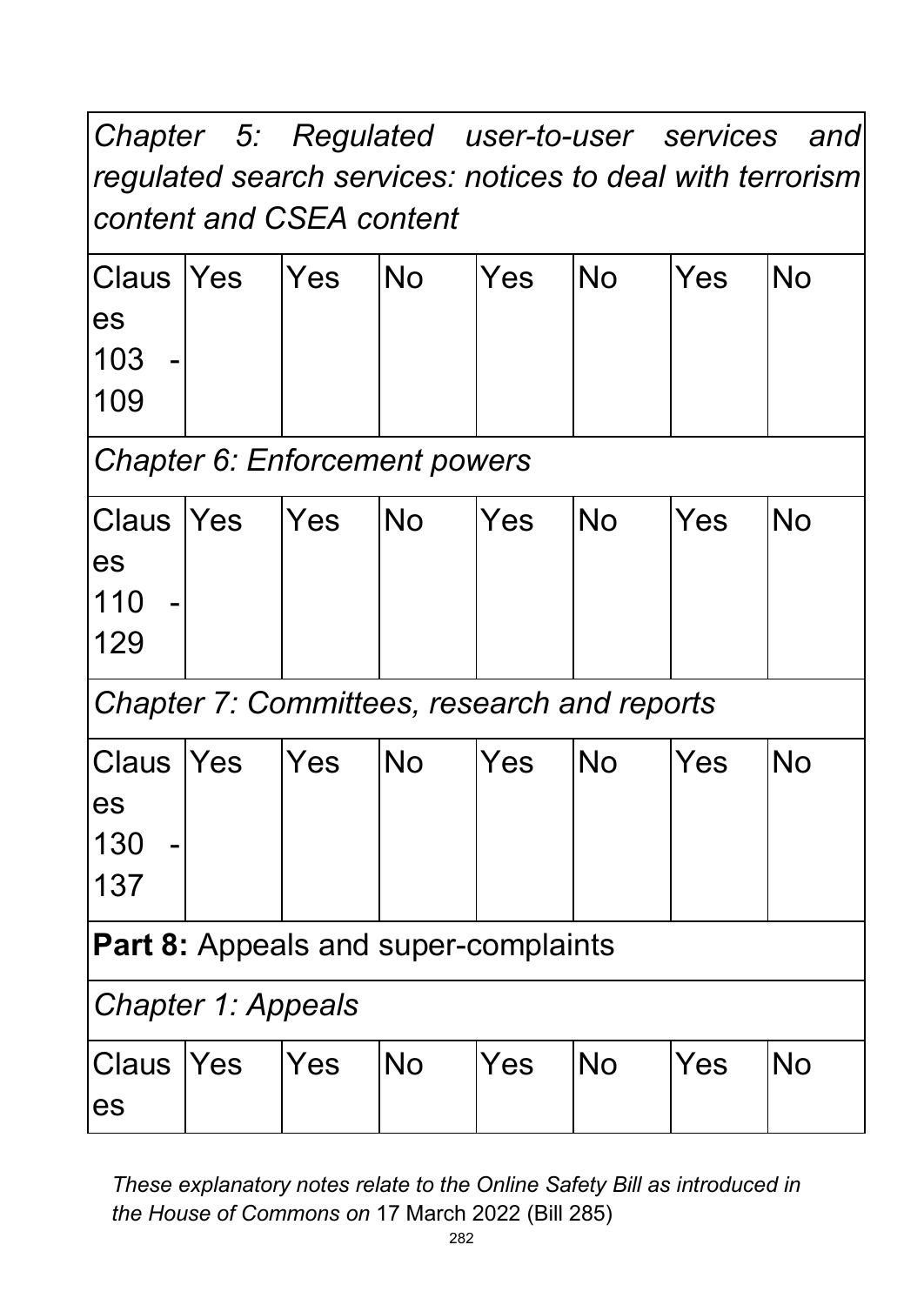| 138<br>139                                                                  |              |            |                                         |                        |                        |                 |                        |  |  |  |  |  |
|-----------------------------------------------------------------------------|--------------|------------|-----------------------------------------|------------------------|------------------------|-----------------|------------------------|--|--|--|--|--|
| <b>Chapter 2: Super-complaints</b>                                          |              |            |                                         |                        |                        |                 |                        |  |  |  |  |  |
| Claus<br>es<br>140<br>142                                                   | <b>Yes</b>   | Yes        | <b>No</b>                               | Yes                    | <b>No</b>              | Yes             | <b>No</b>              |  |  |  |  |  |
| Part 9: Secretary of State's functions in relation to<br>regulated services |              |            |                                         |                        |                        |                 |                        |  |  |  |  |  |
| Claus  Yes<br>es<br>143<br>149                                              |              | Yes        | <b>No</b>                               | Yes                    | <b>No</b>              | Yes             | <b>No</b>              |  |  |  |  |  |
|                                                                             |              |            | <b>Part 10: Communications offences</b> |                        |                        |                 |                        |  |  |  |  |  |
| <b>Claus  Yes</b><br>es<br>150<br>155                                       | $\lceil$ Yes | Yes<br>Yes | No<br><b>No</b>                         | <b>No</b><br><b>No</b> | <b>No</b><br><b>No</b> | No<br><b>No</b> | <b>No</b><br><b>No</b> |  |  |  |  |  |
| Claus<br>e 156                                                              | Yes          | Yes        | <b>No</b>                               | <b>No</b>              | <b>No</b>              | <b>No</b>       | <b>No</b>              |  |  |  |  |  |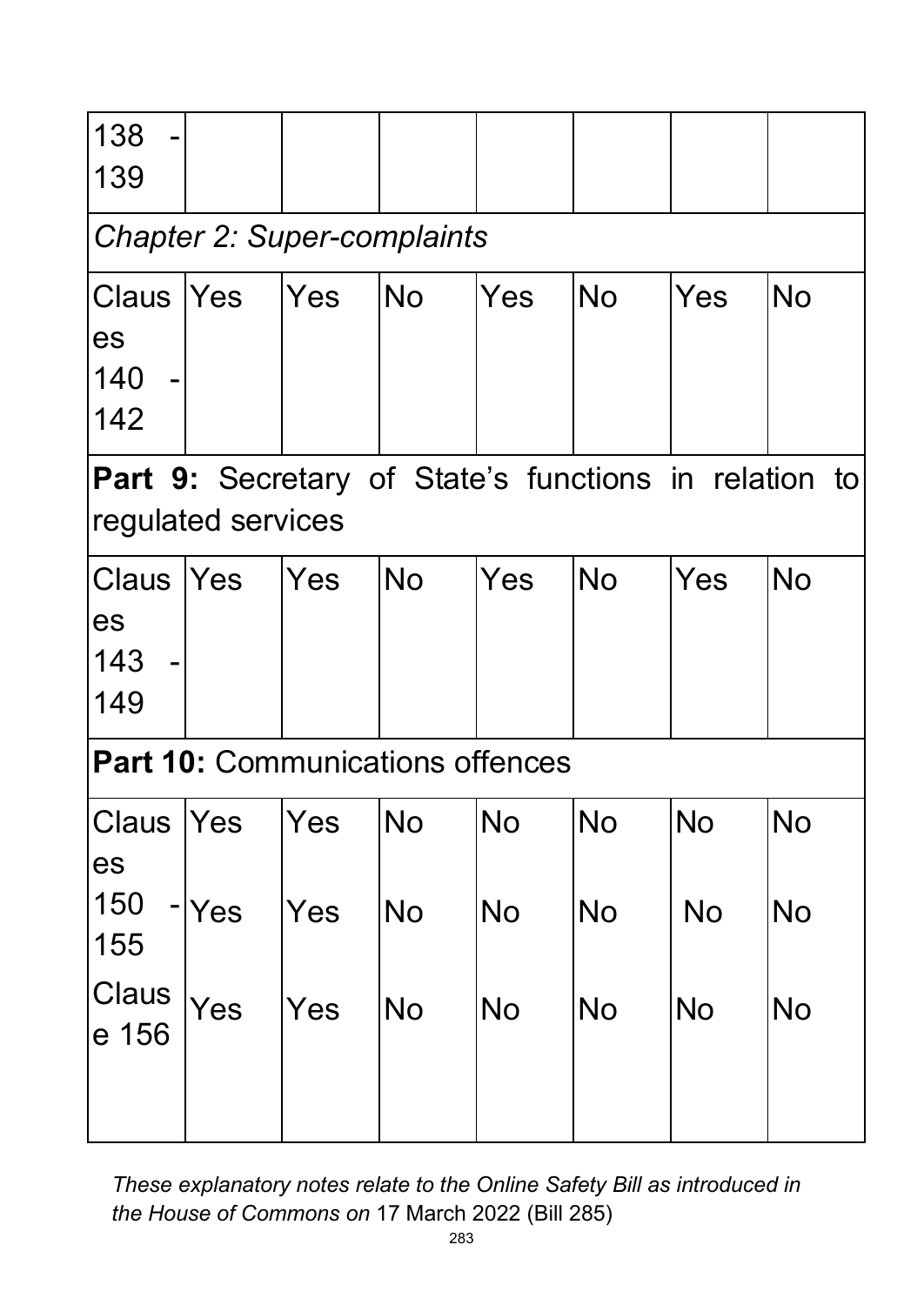| Claus<br>$\mathbf e$<br>157(1) | <b>Yes</b>               | Yes       | <b>No</b>                | <b>No</b>                                 | <b>No</b> | Yes       | <b>No</b> |
|--------------------------------|--------------------------|-----------|--------------------------|-------------------------------------------|-----------|-----------|-----------|
|                                | Yes                      | Yes       | <b>No</b>                | Yes                                       | <b>No</b> | Yes       | <b>No</b> |
| Claus<br>$\mathbf e$<br>157(2) |                          |           |                          |                                           |           |           |           |
| Claus<br>e 158                 |                          |           |                          |                                           |           |           |           |
|                                |                          |           |                          | <b>Part 11: Supplementary and general</b> |           |           |           |
| Claus  Yes<br>es<br>159        |                          | Yes       | <b>No</b>                | Yes                                       | <b>No</b> | Yes       | <b>No</b> |
| 171                            | Yes                      | Yes       | $\overline{\textsf{No}}$ | No                                        | <b>No</b> | No        | No        |
| Claus<br>$\mathbf e$<br>172(1  | $\overline{\mathsf{No}}$ | <b>No</b> | <b>No</b>                | Yes                                       | <b>No</b> | <b>No</b> | <b>No</b> |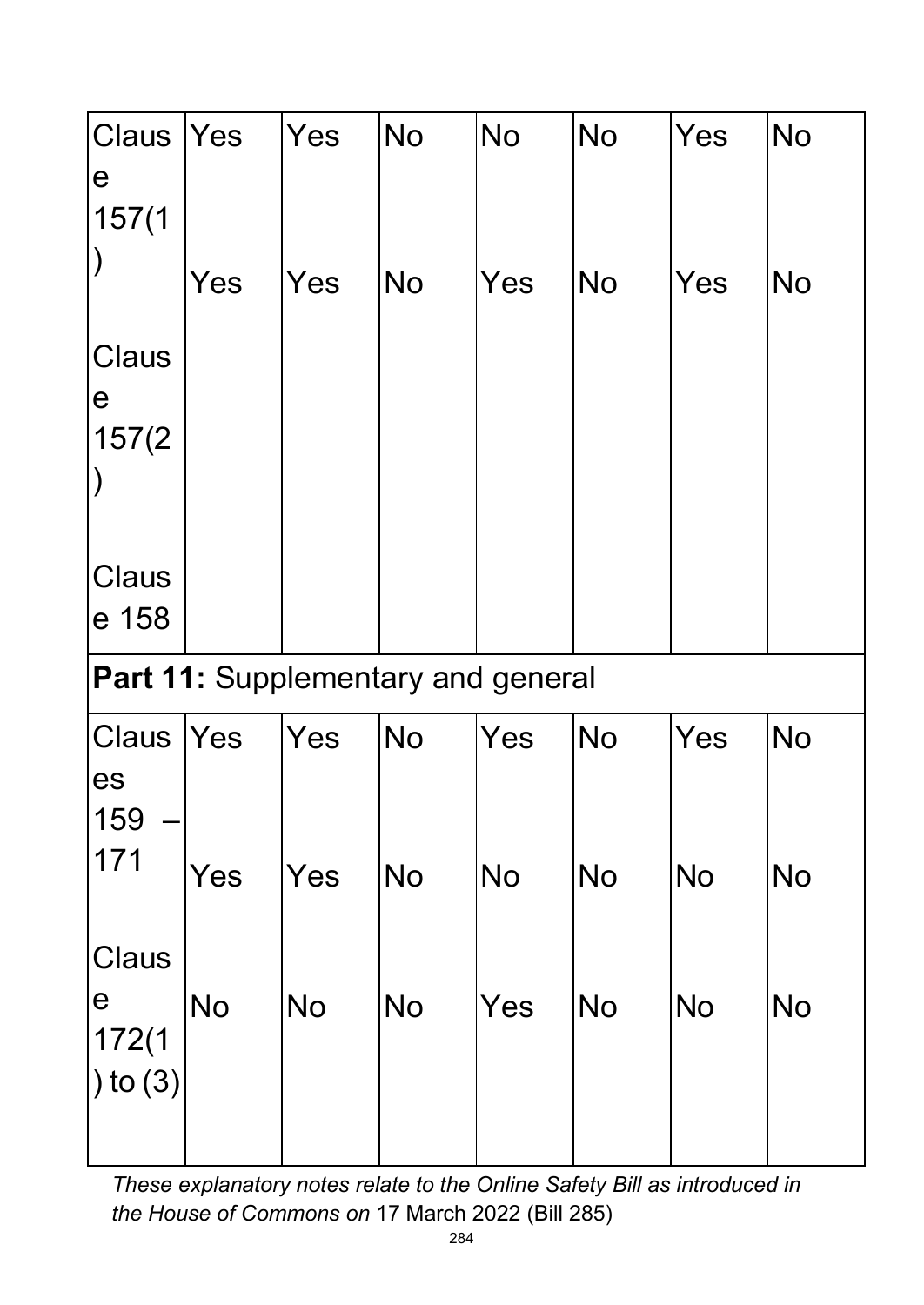| Claus<br>$\mathbf e$<br>172(4)                      | No         | No  | <b>No</b> | <b>No</b> | <b>No</b> | Yes | <b>No</b> |  |  |  |
|-----------------------------------------------------|------------|-----|-----------|-----------|-----------|-----|-----------|--|--|--|
| $\ket{0}$ to (6) $\ket{Yes}$                        |            | Yes | <b>No</b> | Yes       | <b>No</b> | Yes | <b>No</b> |  |  |  |
| Claus<br>$\mathbf e$<br>172(7)<br>$\vert$ ) to (9)  | Yes        | Yes | <b>No</b> | Yes       | <b>No</b> | Yes | <b>No</b> |  |  |  |
| Claus<br>e 173<br>$-174$                            |            |     |           |           |           |     |           |  |  |  |
| Claus<br>175<br>$\mathbf e$<br>$-179$               |            |     |           |           |           |     |           |  |  |  |
| <b>Part 12: Interpretation and final provisions</b> |            |     |           |           |           |     |           |  |  |  |
| Claus<br>e 180<br>- 194                             | <b>Yes</b> | Yes | <b>No</b> | Yes       | <b>No</b> | Yes | <b>No</b> |  |  |  |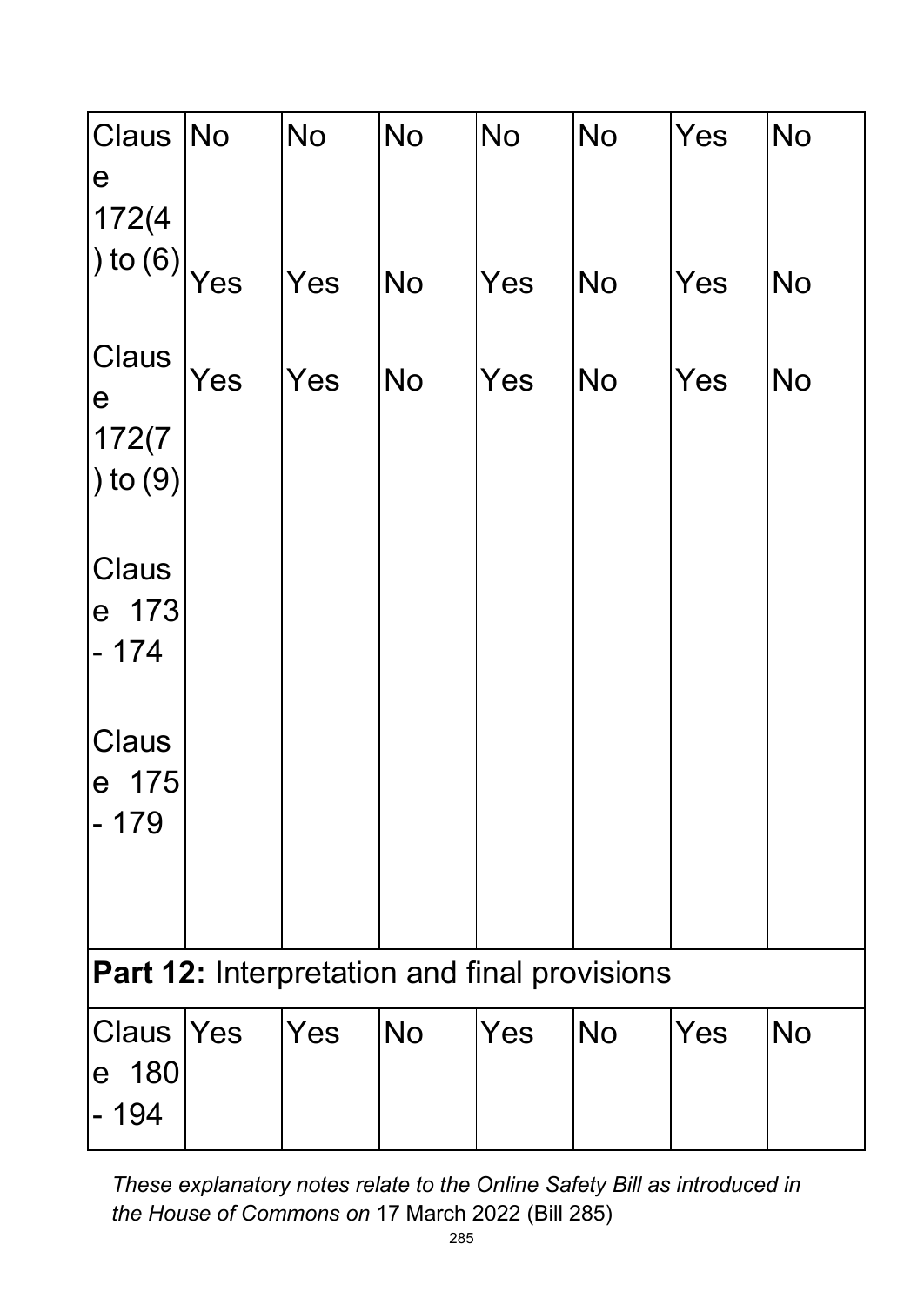| <b>Schedules</b>                                                                                              |                                                                                          |     |           |     |                                              |            |            |  |  |  |  |
|---------------------------------------------------------------------------------------------------------------|------------------------------------------------------------------------------------------|-----|-----------|-----|----------------------------------------------|------------|------------|--|--|--|--|
| Schedule 1: Exempt user-to-user and search services                                                           |                                                                                          |     |           |     |                                              |            |            |  |  |  |  |
| Part 1   Yes                                                                                                  |                                                                                          | Yes | <b>No</b> | Yes | <b>No</b>                                    | Yes        | <b>No</b>  |  |  |  |  |
| Part 2 Yes                                                                                                    |                                                                                          | Yes | <b>No</b> | Yes | Yes                                          | <b>Yes</b> | <b>Yes</b> |  |  |  |  |
| Part 3 Yes                                                                                                    |                                                                                          | Yes | <b>No</b> | Yes | Yes                                          | Yes        | Yes        |  |  |  |  |
| Schedule 2: User-to-user services and search services<br>that include regulated provider pornographic content |                                                                                          |     |           |     |                                              |            |            |  |  |  |  |
|                                                                                                               | Yes                                                                                      | Yes | <b>No</b> | Yes | <b>No</b>                                    | Yes        | <b>No</b>  |  |  |  |  |
|                                                                                                               |                                                                                          |     |           |     | Schedule 3: Timing of providers' assessments |            |            |  |  |  |  |
| Parts<br>$1 - 3$                                                                                              | Yes                                                                                      | Yes | No        | Yes | No.                                          | Yes        | <b>No</b>  |  |  |  |  |
|                                                                                                               | Schedule 4: Codes of practice under section<br>37:<br>principles, objectives and content |     |           |     |                                              |            |            |  |  |  |  |
|                                                                                                               | Yes                                                                                      | Yes | <b>No</b> | Yes | <b>No</b>                                    | Yes        | <b>No</b>  |  |  |  |  |
|                                                                                                               | Schedule 5: Terrorism offences                                                           |     |           |     |                                              |            |            |  |  |  |  |
|                                                                                                               | Yes                                                                                      | Yes | <b>No</b> | Yes | <b>No</b>                                    | Yes        | <b>No</b>  |  |  |  |  |
|                                                                                                               | Schedule 6: Child sexual exploitation and<br>abuse<br>offences                           |     |           |     |                                              |            |            |  |  |  |  |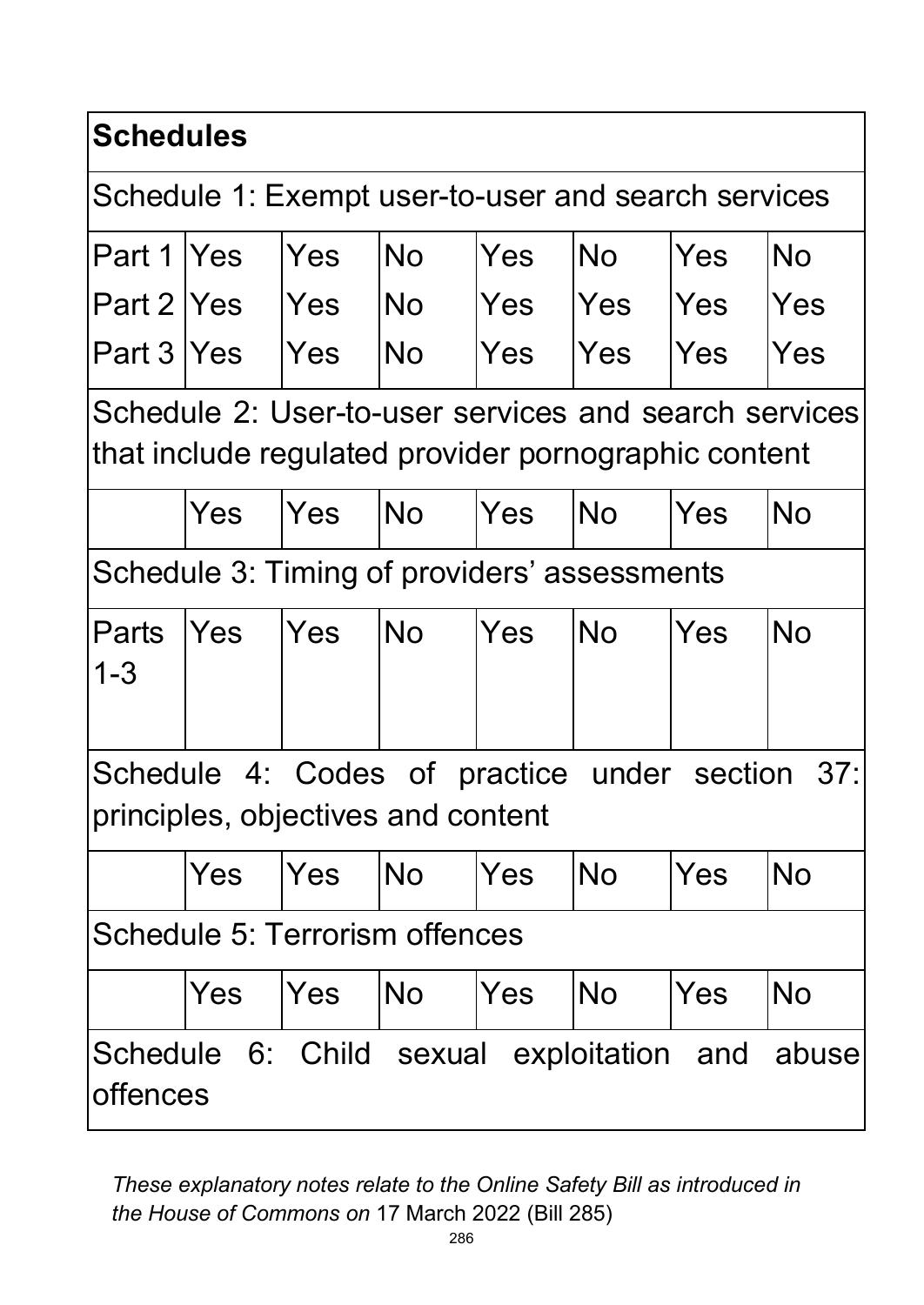| Part 1 Yes                                                                                                                       |                                                                                                          | Yes        | <b>No</b> | <b>No</b> | <b>No</b> | Yes       | <b>No</b>                                                                                                  |  |  |  |  |
|----------------------------------------------------------------------------------------------------------------------------------|----------------------------------------------------------------------------------------------------------|------------|-----------|-----------|-----------|-----------|------------------------------------------------------------------------------------------------------------|--|--|--|--|
| Part 2 INo                                                                                                                       |                                                                                                          | No         | No        | Yes       | No        | <b>No</b> | N/A                                                                                                        |  |  |  |  |
| <b>Schedule 7: Priority offences</b>                                                                                             |                                                                                                          |            |           |           |           |           |                                                                                                            |  |  |  |  |
|                                                                                                                                  | Yes                                                                                                      | lYes       | INo       | Yes       | <b>No</b> | Yes       | <b>No</b>                                                                                                  |  |  |  |  |
| Schedule 8: Transparency reports by providers of<br>Category 1 services, Category 2A services and Category<br><b>2B</b> services |                                                                                                          |            |           |           |           |           |                                                                                                            |  |  |  |  |
| <b>Parts</b><br>$1 - 3$                                                                                                          | lYes                                                                                                     | <b>Yes</b> | <b>No</b> | Yes       | <b>No</b> | Yes       | <b>No</b>                                                                                                  |  |  |  |  |
| content                                                                                                                          |                                                                                                          |            |           |           |           |           | Schedule 9: Certain internet services not subject to<br>duties relating to regulated provider pornographic |  |  |  |  |
|                                                                                                                                  | Yes                                                                                                      | Yes        | <b>No</b> | Yes       | <b>No</b> | Yes       | <b>No</b>                                                                                                  |  |  |  |  |
|                                                                                                                                  | Schedule 10: Categories of regulated user-to-user<br>services and regulated search services: regulations |            |           |           |           |           |                                                                                                            |  |  |  |  |
|                                                                                                                                  | Yes                                                                                                      | Yes        | <b>No</b> | Yes       | <b>No</b> | Yes       | <b>No</b>                                                                                                  |  |  |  |  |
| audit                                                                                                                            |                                                                                                          |            |           |           |           |           | Schedule 11: OFCOM's powers of entry, inspection and                                                       |  |  |  |  |
|                                                                                                                                  | Yes                                                                                                      | <b>Yes</b> | <b>No</b> | Yes       | <b>No</b> | Yes       | <b>No</b>                                                                                                  |  |  |  |  |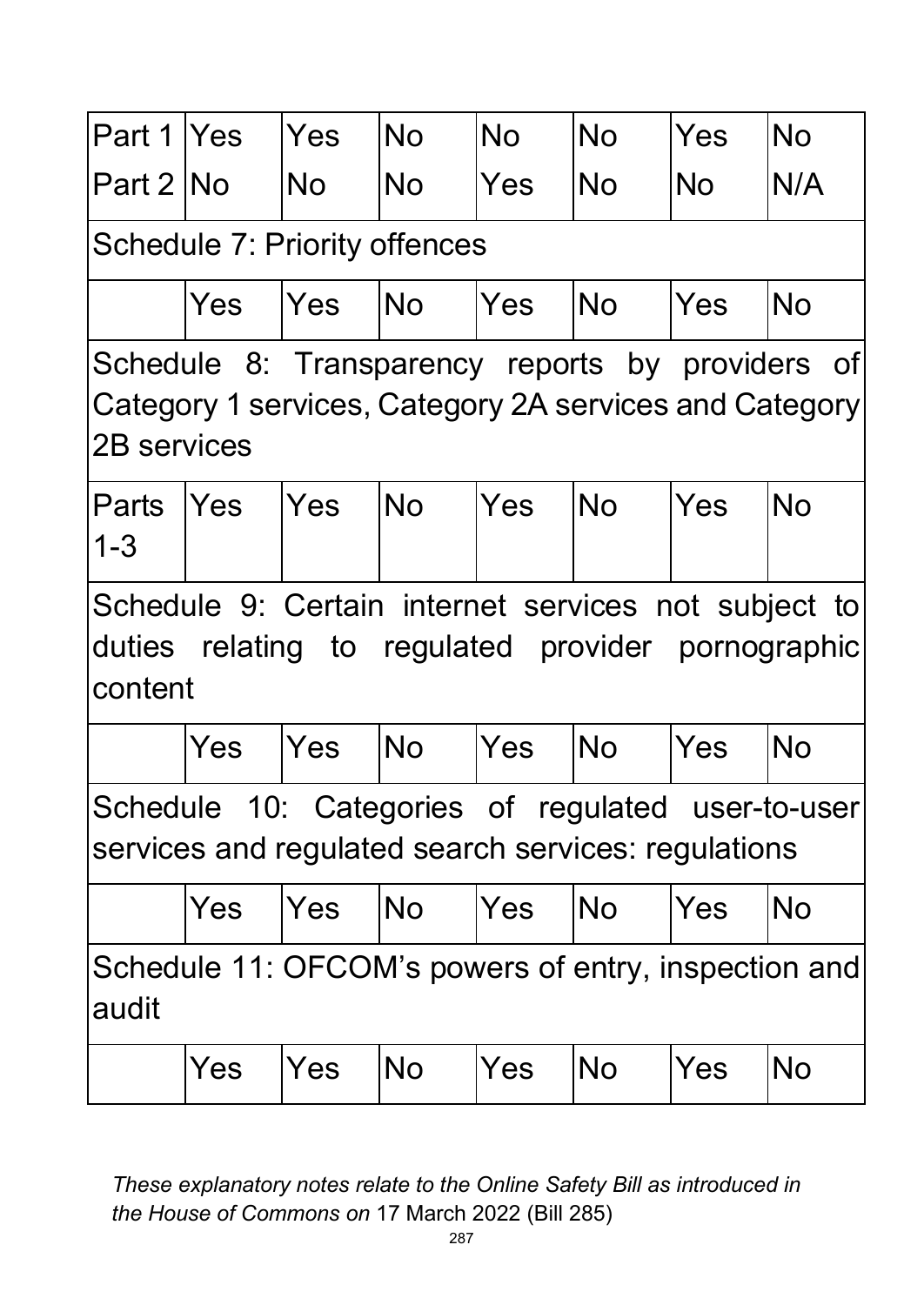| Schedule 12: Penalties imposed by OFCOM under<br>Chapter 6 of Part 7 |                                                                             |            |            |            |           |     |           |  |  |  |
|----------------------------------------------------------------------|-----------------------------------------------------------------------------|------------|------------|------------|-----------|-----|-----------|--|--|--|
|                                                                      | Yes                                                                         | lYes       | <b>INo</b> | Yes        | lNo       | Yes | <b>No</b> |  |  |  |
|                                                                      | Schedule 13: Amendments consequential on offences in<br>Part 10 of this Act |            |            |            |           |     |           |  |  |  |
| <b>Parts</b><br>$1 - 2$                                              | <b>Yes</b>                                                                  | <b>Yes</b> | INo        | <b>Yes</b> | <b>No</b> | Yes | <b>No</b> |  |  |  |
| Schedule 14: Liability of parent entities etc                        |                                                                             |            |            |            |           |     |           |  |  |  |
|                                                                      | Yes                                                                         | <b>Yes</b> | <b>No</b>  | Yes        | <b>No</b> | Yes | <b>No</b> |  |  |  |

# *Subject matter and legislative competence of devolved legislatures*

- 747. Most of the provisions of the Bill extend to the whole of the United Kingdom and are reserved under the internet services reservation. The offences under Part 10 (communications offences) extend to England and Wales only. Clauses 184(3) - (7) set out other exceptions as to the extent of the Bill.
- 748. There is a convention that Westminster will not normally legislate with regard to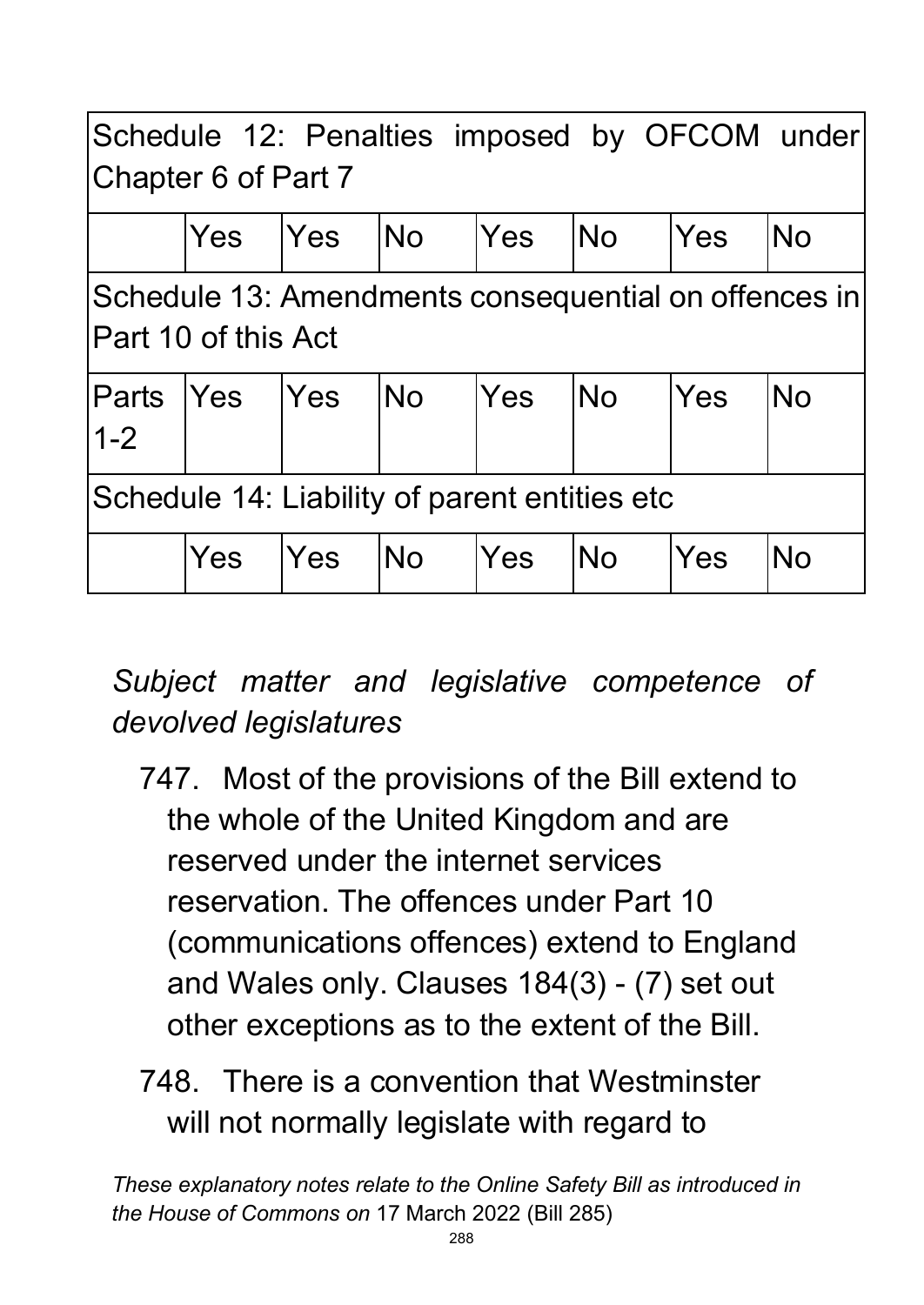matters that are within the legislative competence of the Scottish Parliament, Senedd Cymru or the Northern Ireland Assembly without the consent of the legislature concerned. There are several provisions that extend to the whole of the United Kingdom and require legislative consent from the Devolved Administrations. These provisions are:

- a.The list of educational institutions exempted from the Bill: Clause 170(3) gives the devolved administrations the power to amend the list of exempt educational institutions in their relevant nations (Schedule 1). As this involves the conferral of a power on Devolved Administration Ministers, this is subject to the granting of legislative consent motions in each nation.
- b.The list of child sexual exploitation and abuse (CSEA) offences: Clause 171(2) under the Bill, the Scottish Government will have the power to amend the list of CSEA offences in Scotland named in the legislation (Schedule 5). As this involves

*These explanatory notes relate to the Online Safety Bill as introduced in the House of Commons on* 17 March 2022 (Bill 285)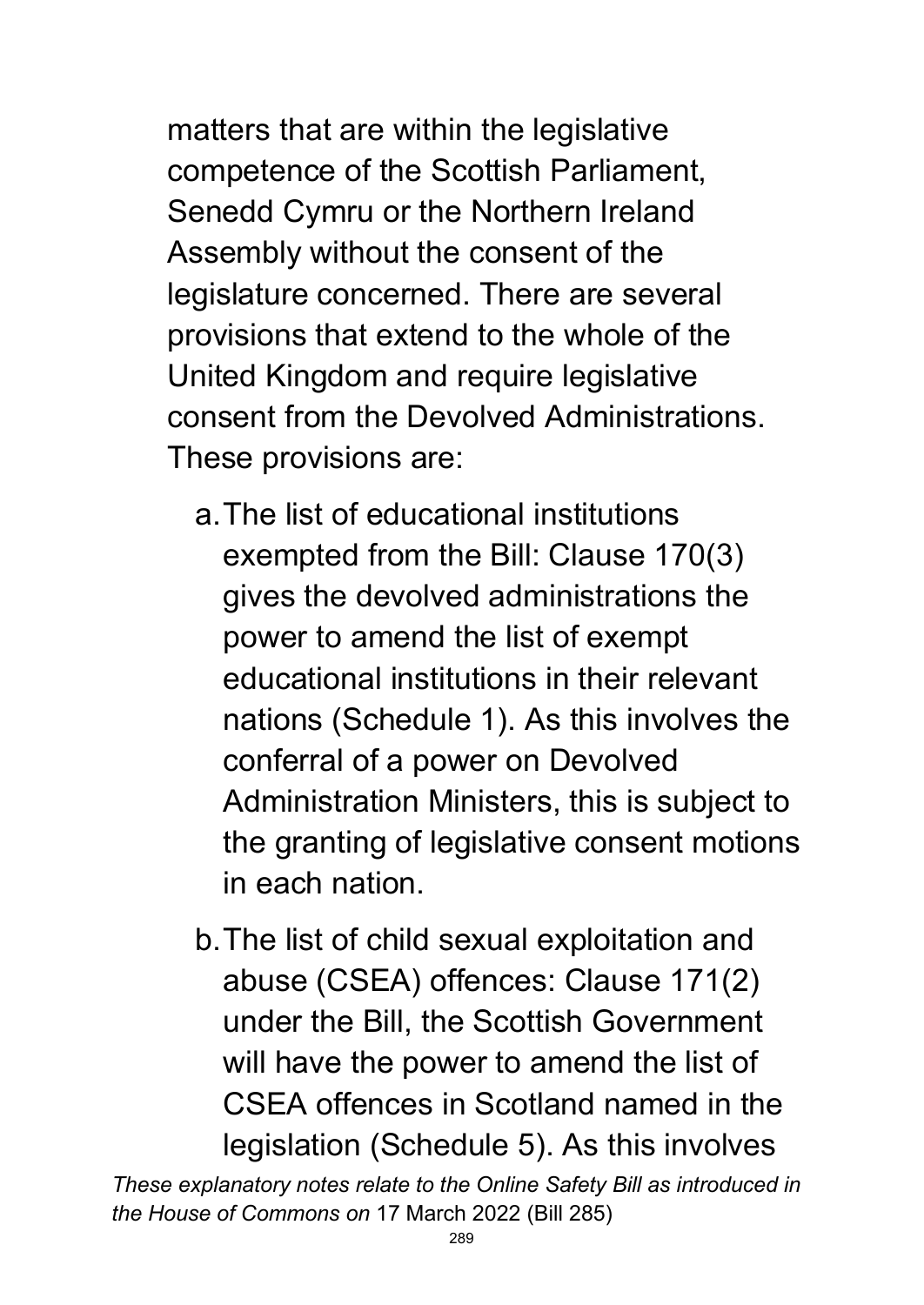the conferral of a power on Devolved Administration Ministers, this is subject to the granting of a legislative consent motion in Scotland.

*These explanatory notes relate to the Online Safety Bill as introduced in the House of Commons on* 17 March 2022 (Bill 285)